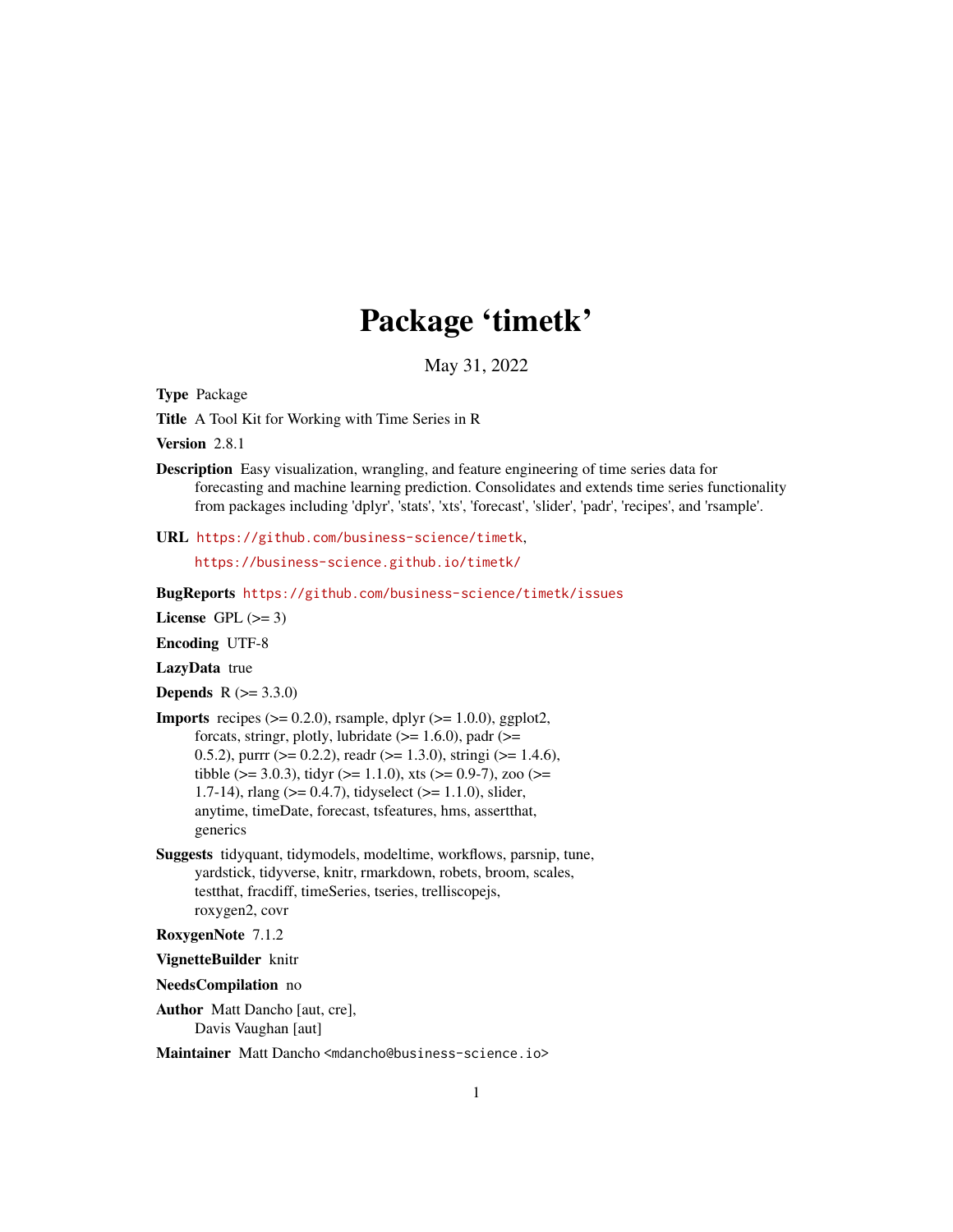Repository CRAN Date/Publication 2022-05-31 21:10:02 UTC

# R topics documented:

| 4              |
|----------------|
| 6              |
| $\overline{7}$ |
| 9              |
| 10             |
| 13             |
| 15             |
| -16            |
| - 19           |
| 21             |
| 22             |
| 24             |
|                |
|                |
| 27             |
|                |
|                |
|                |
|                |
|                |
|                |
|                |
| 37             |
|                |
|                |
|                |
|                |
|                |
| 58             |
|                |
|                |
|                |
|                |
|                |
|                |
|                |
|                |
|                |
|                |
|                |
|                |
| 88             |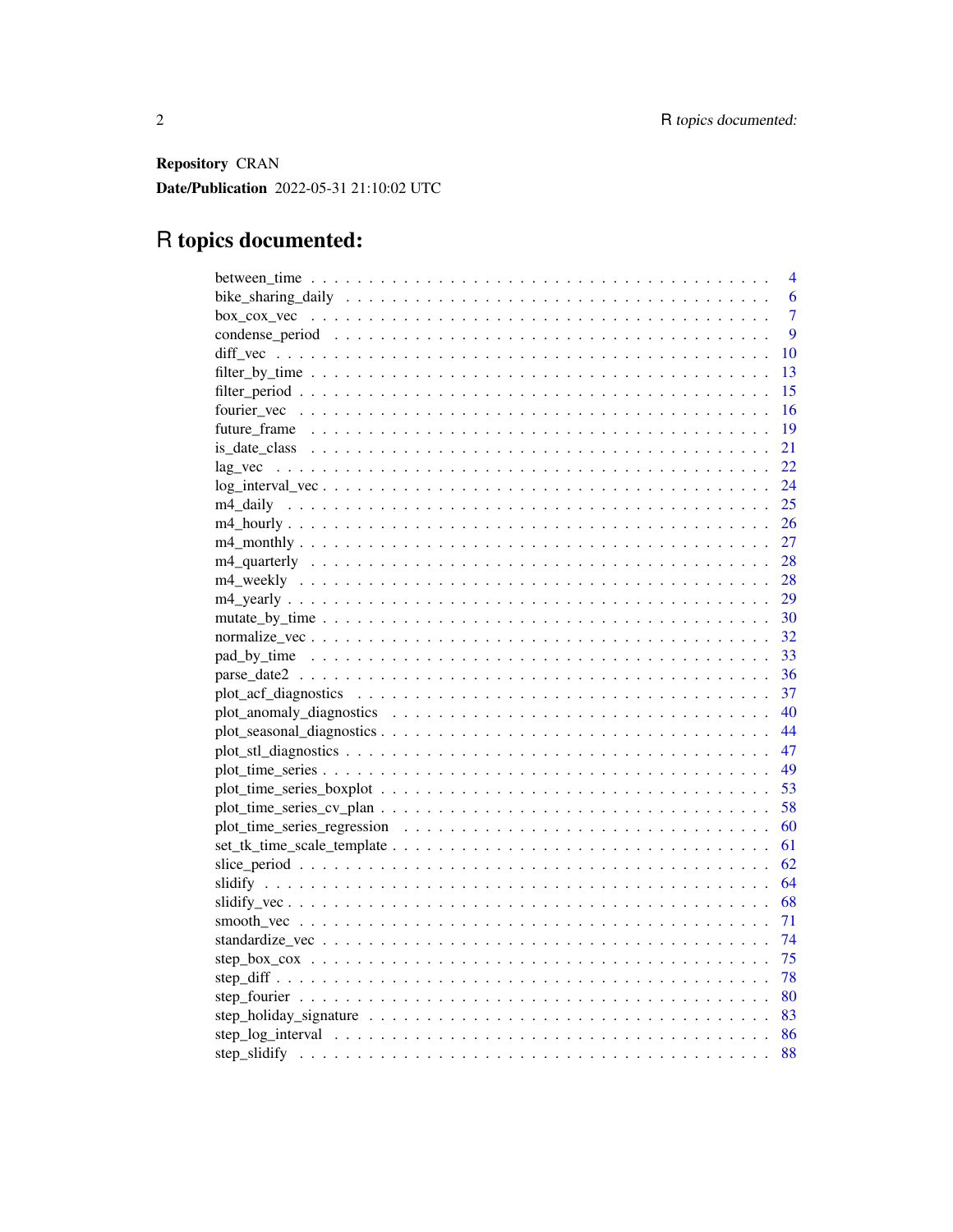**Index** the contract of the contract of the contract of the contract of the contract of the contract of the contract of the contract of the contract of the contract of the contract of the contract of the contract of the co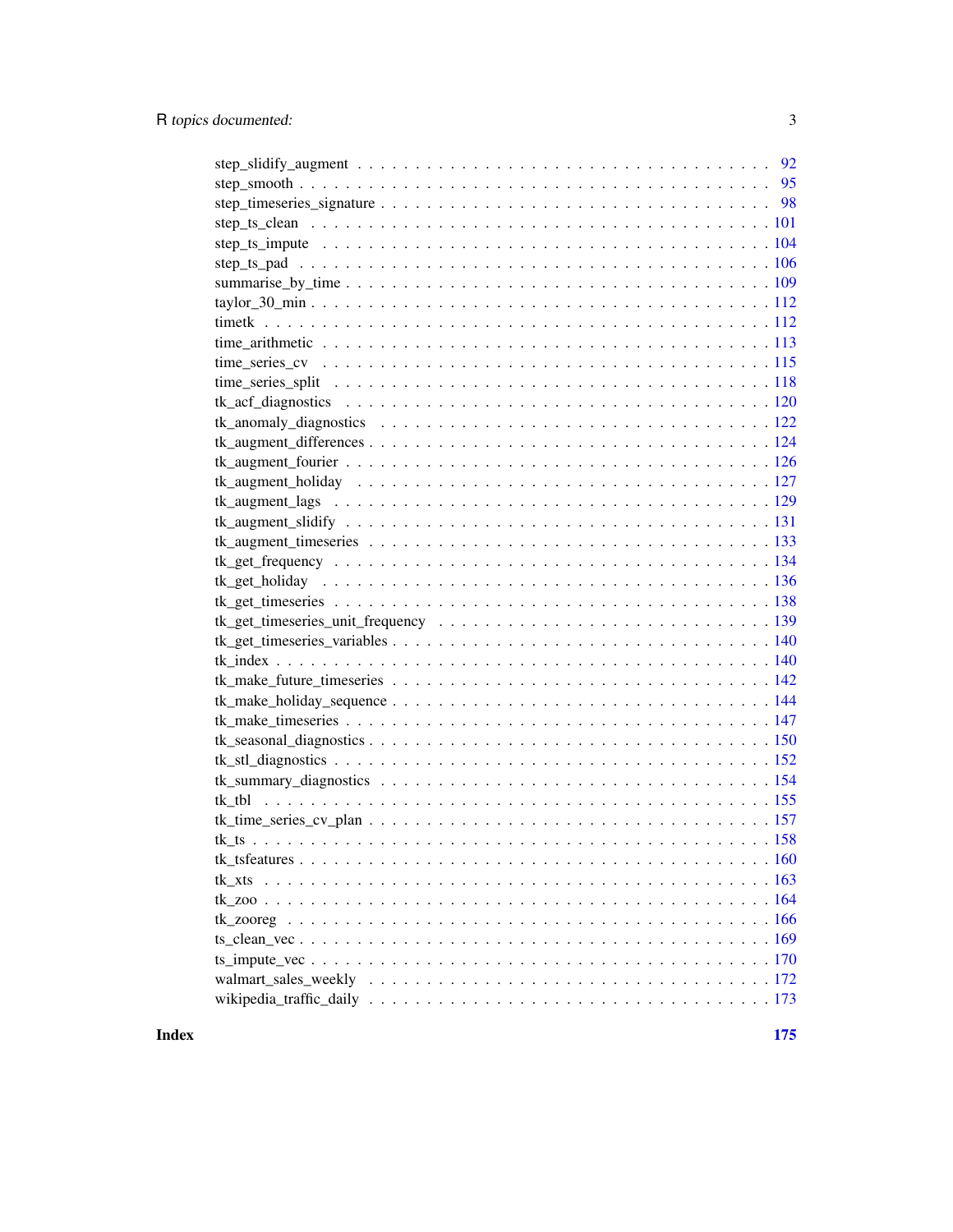<span id="page-3-1"></span><span id="page-3-0"></span>

## Description

The easiest way to filter time series date or date-time vectors. Returns a logical vector indicating which date or date-time values are within a range. See [filter\\_by\\_time\(\)](#page-12-1) for the data.frame (tibble) implementation.

#### Usage

```
between_time(index, start_date = "start", end_date = "end")
```
#### Arguments

| index      | A date or date-time vector. |
|------------|-----------------------------|
| start date | The starting date           |
| end_date   | The ending date             |

## Details

#### Pure Time Series Filtering Flexibilty

The start\_date and end\_date parameters are designed with flexibility in mind.

Each side of the time\_formula is specified as the character 'YYYY-MM-DD HH:MM:SS', but powerful shorthand is available. Some examples are:

- Year: start\_date = '2013', end\_date = '2015'
- Month: start\_date = '2013-01', end\_date = '2016-06'
- Day: start\_date = '2013-01-05', end\_date = '2016-06-04'
- Second: start\_date = '2013-01-05 10:22:15', end\_date = '2018-06-03 12:14:22'
- Variations: start\_date = '2013', end\_date = '2016-06'

#### Key Words: "start" and "end"

Use the keywords "start" and "end" as shorthand, instead of specifying the actual start and end values. Here are some examples:

- Start of the series to end of 2015: start\_date = 'start', end\_date = '2015'
- Start of 2014 to end of series: start\_date = '2014', end\_date = 'end'

## Internal Calculations

All shorthand dates are expanded:

- The start\_date is expanded to be the *first date* in that period
- The end\_date side is expanded to be the *last date* in that period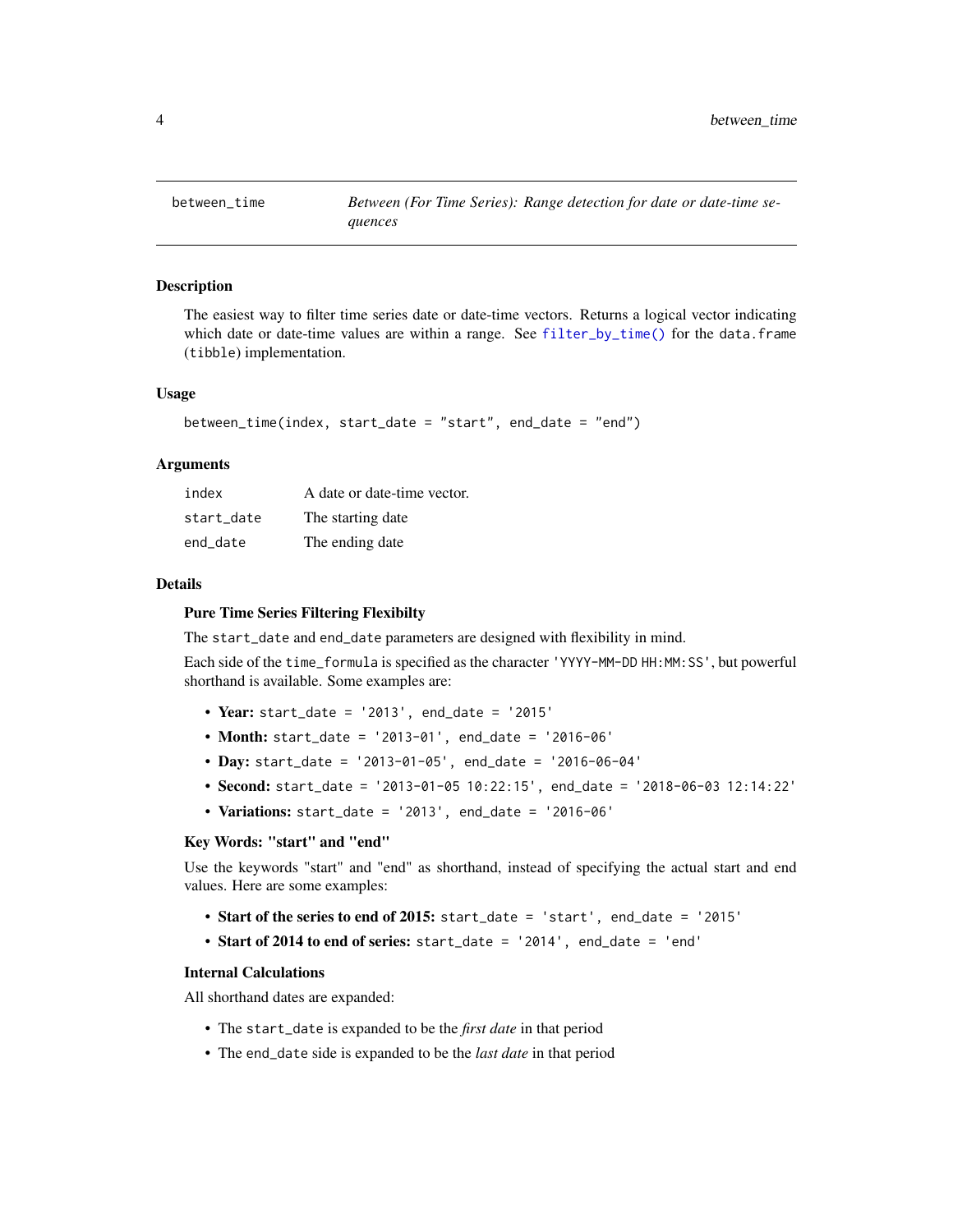## between\_time 5

This means that the following examples are equivalent (assuming your index is a POSIXct):

- start\_date = '2015' is equivalent to start\_date = '2015-01-01 + 00:00:00'
- end\_date = '2016' is equivalent to 2016-12-31 + 23:59:59'

## Value

A logical vector the same length as index indicating whether or not the timestamp value was within the start\_date and end\_date range.

#### References

• This function is based on the tibbletime::filter\_time() function developed by Davis Vaughan.

#### See Also

Time-Based dplyr functions:

- [summarise\\_by\\_time\(\)](#page-108-1) Easily summarise using a date column.
- [mutate\\_by\\_time\(\)](#page-29-1) Simplifies applying mutations by time windows.
- [pad\\_by\\_time\(\)](#page-32-1) Insert time series rows with regularly spaced timestamps
- [filter\\_by\\_time\(\)](#page-12-1) Quickly filter using date ranges.
- [filter\\_period\(\)](#page-14-1) Apply filtering expressions inside periods (windows)
- [slice\\_period\(\)](#page-61-1) Apply slice inside periods (windows)
- [condense\\_period\(\)](#page-8-1) Convert to a different periodicity
- [between\\_time\(\)](#page-3-1) Range detection for date or date-time sequences.
- [slidify\(\)](#page-63-1) Turn any function into a sliding (rolling) function

```
library(tidyverse)
library(tidyquant)
library(timetk)
index_daily <- tk_make_timeseries("2016-01-01", "2017-01-01", by = "day")
index_min <- tk_make_timeseries("2016-01-01", "2017-01-01", by = "min")
# How it works
# - Returns TRUE/FALSE length of index
# - Use sum() to tally the number of TRUE values
index_daily %>% between_time("start", "2016-01") %>% sum()
# ---- INDEX SLICING ----
# Daily Series: Month of January 2016
index_daily[index_daily %>% between_time("start", "2016-01")]
# Daily Series: March 1st - June 15th, 2016
```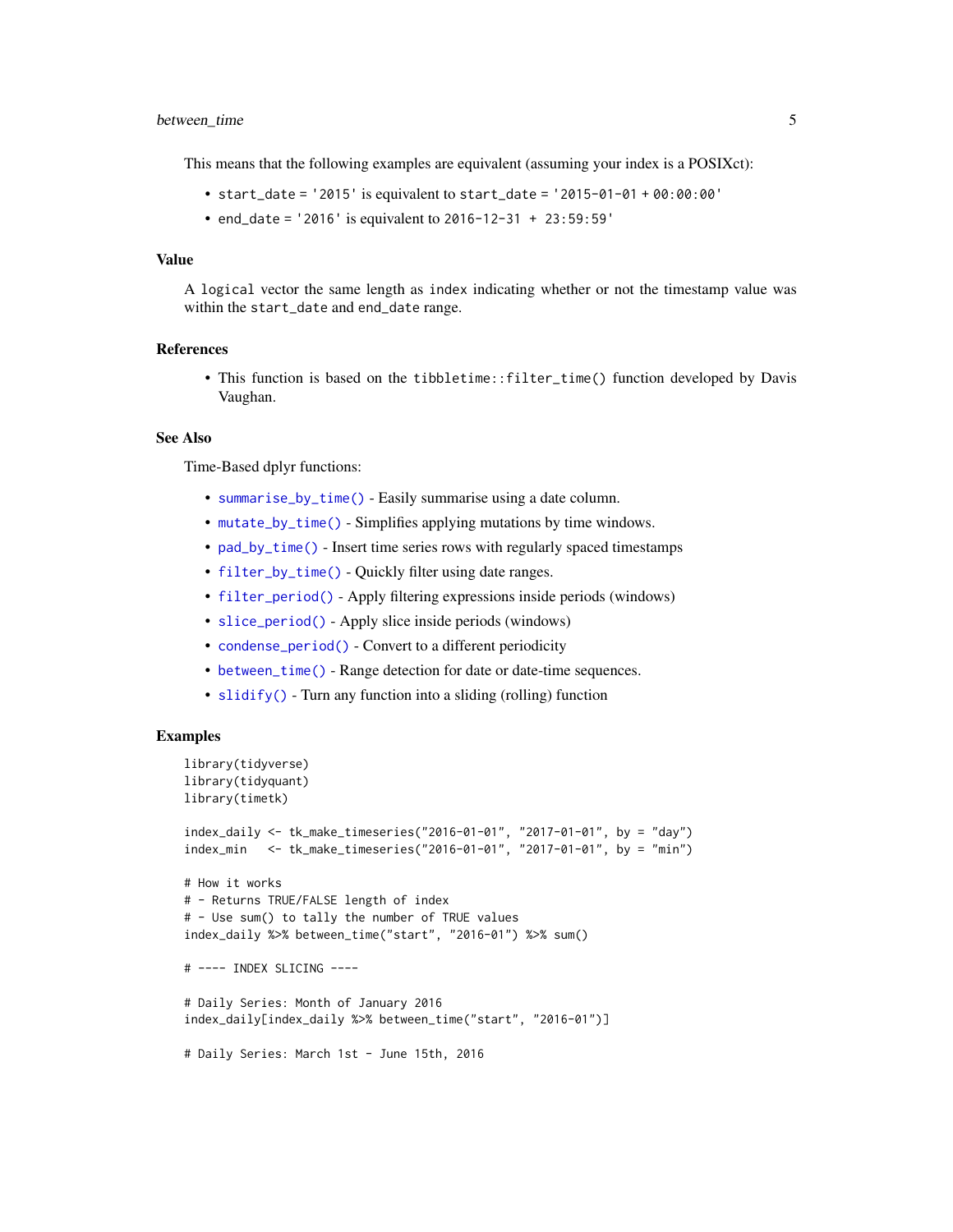```
index_daily[index_daily %>% between_time("2016-03", "2016-06-15")]
# Minute Series:
index_min[index_min %>% between_time("2016-02-01 12:00", "2016-02-01 13:00")]
# ---- FILTERING WITH DPLYR ----
FANG %>%
   group_by(symbol) %>%
   filter(date %>% between_time("2016-01", "2016-01"))
```
bike\_sharing\_daily *Daily Bike Sharing Data*

#### Description

This dataset contains the daily count of rental bike transactions between years 2011 and 2012 in Capital bikeshare system with the corresponding weather and seasonal information.

## Usage

bike\_sharing\_daily

## Format

A tibble: 731 x 16

- instant: record index
- dteday : date
- season : season (1:winter, 2:spring, 3:summer, 4:fall)
- yr : year (0: 2011, 1:2012)
- mnth : month (  $1$  to  $12$ )
- hr : hour  $(0 \text{ to } 23)$
- holiday : weather day is holiday or not
- weekday : day of the week
- workingday : if day is neither weekend nor holiday is 1, otherwise is 0.
- weathersit :
	- 1: Clear, Few clouds, Partly cloudy, Partly cloudy
	- 2: Mist + Cloudy, Mist + Broken clouds, Mist + Few clouds, Mist
	- 3: Light Snow, Light Rain + Thunderstorm + Scattered clouds, Light Rain + Scattered clouds
	- 4: Heavy Rain + Ice Pallets + Thunderstorm + Mist, Snow + Fog
- temp : Normalized temperature in Celsius. The values are derived via (t-t\_min)/(t\_maxt\_min), t\_min=-8, t\_max=+39 (only in hourly scale)

<span id="page-5-0"></span>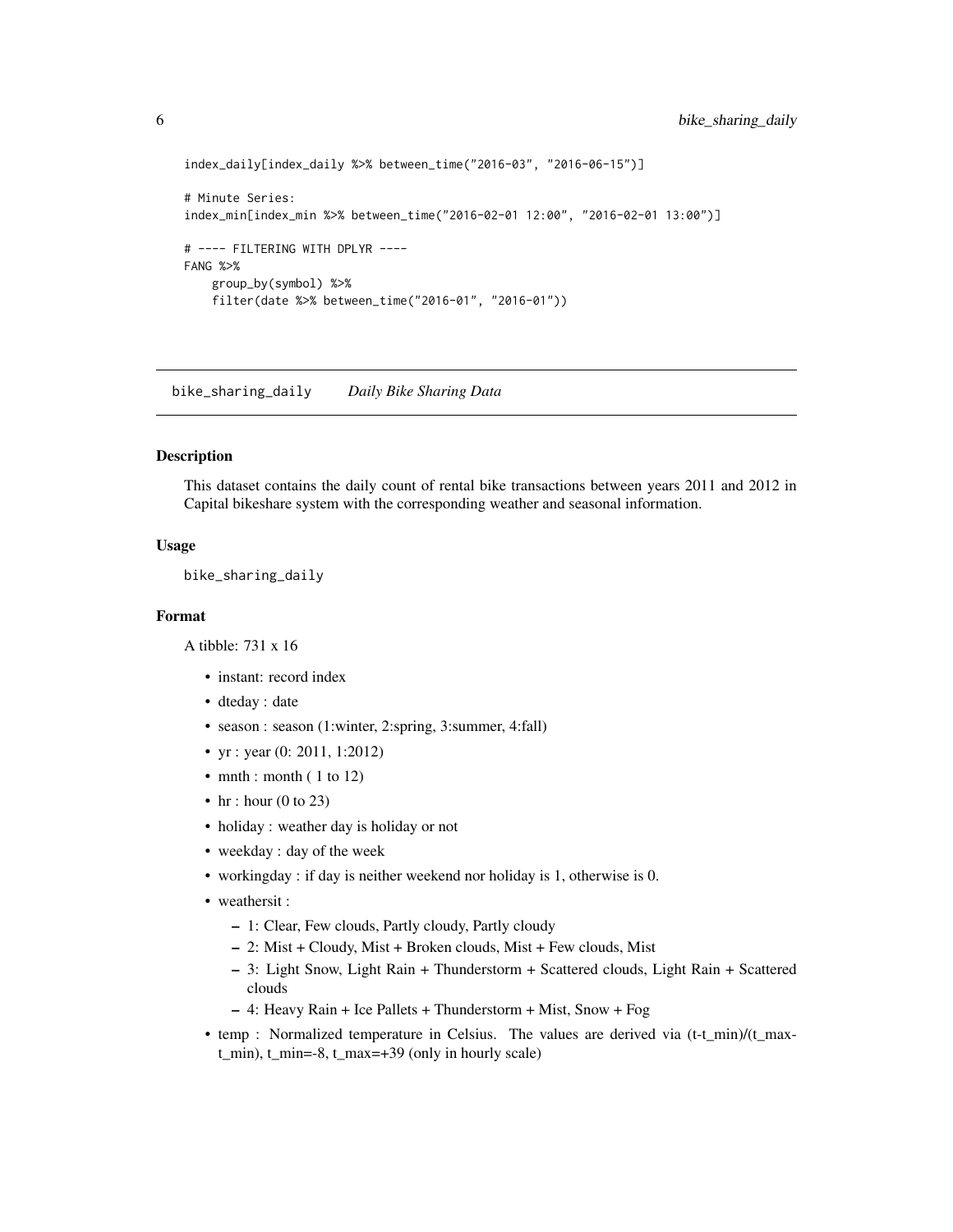- <span id="page-6-0"></span>• atemp: Normalized feeling temperature in Celsius. The values are derived via (t-t\_min)/(t\_maxt\_min), t\_min=-16, t\_max=+50 (only in hourly scale)
- hum: Normalized humidity. The values are divided to 100 (max)
- windspeed: Normalized wind speed. The values are divided to 67 (max)
- casual: count of casual users
- registered: count of registered users
- cnt: count of total rental bikes including both casual and registered

#### References

Fanaee-T, Hadi, and Gama, Joao, 'Event labeling combining ensemble detectors and background knowledge', Progress in Artificial Intelligence (2013): pp. 1-15, Springer Berlin Heidelberg.

## Examples

bike\_sharing\_daily

<span id="page-6-1"></span>box\_cox\_vec *Box Cox Transformation*

#### Description

This is mainly a wrapper for the BoxCox transformation from the forecast R package. The box\_cox\_vec() function performs the transformation. The box\_cox\_inv\_vec() inverts the transformation. The auto\_lambda() helps in selecting the optimal lambda value.

# Usage

```
box\_cox\_vec(x, lambda = "auto", silent = FALSE)box_cox_inv_vec(x, lambda)
auto_lambda(
  x,
 method = c("guerrero", "loglik"),
  lambda_lower = -1,
  lambda_upper = 2
)
```
## Arguments

| <b>X</b> | A numeric vector.                                                                                                   |
|----------|---------------------------------------------------------------------------------------------------------------------|
| lambda   | The box cox transformation parameter. If set to "auto", performs automated<br>lambda selection using auto_lambda(). |
| silent   | Whether or not to report the automated lambda selection as a message.                                               |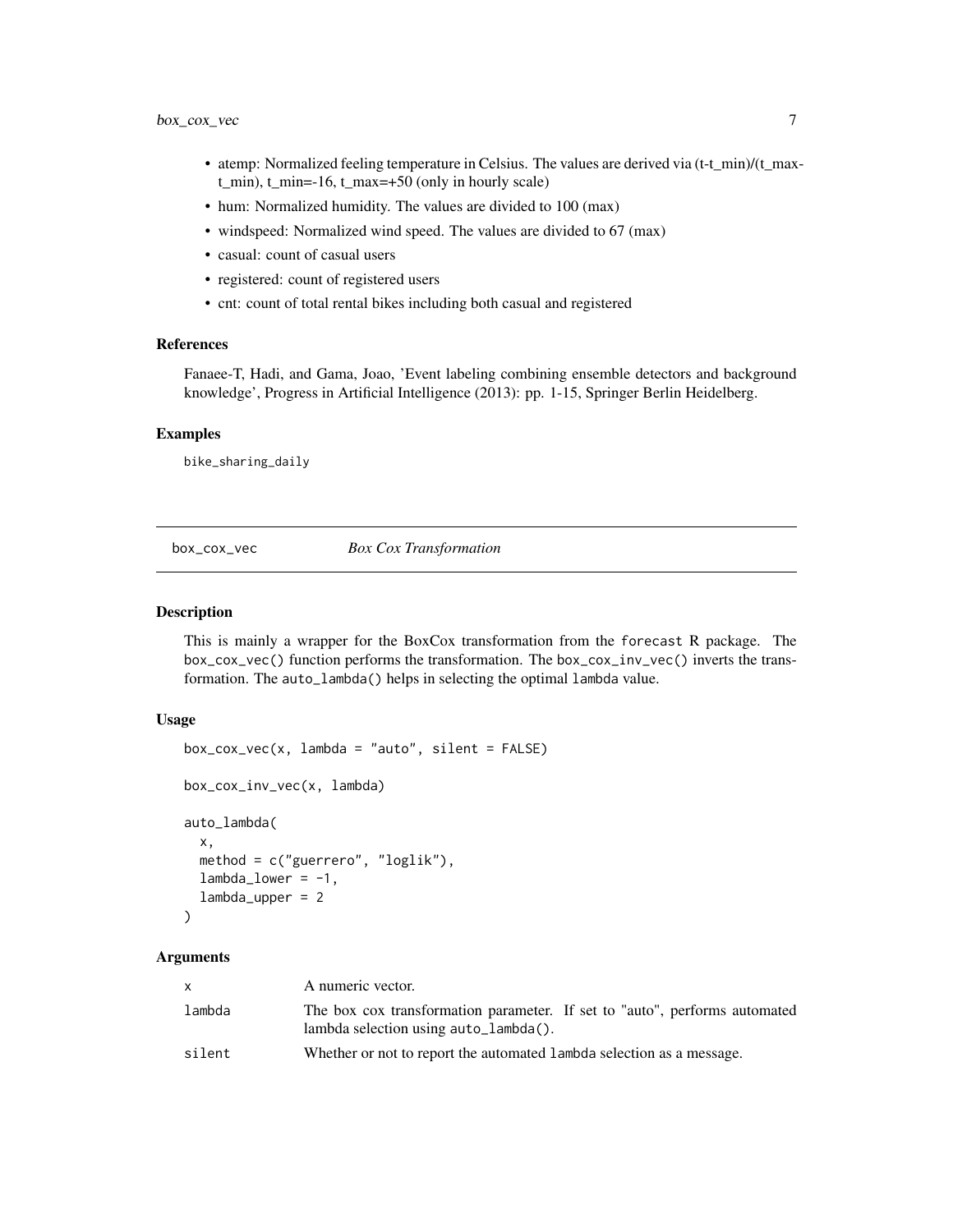| method       | The method used for automatic 1 ambda selection. Either "guerrero" or "loglik". |
|--------------|---------------------------------------------------------------------------------|
| lambda lower | A lower limit for automatic 1 ambda selection                                   |
| lambda_upper | An upper limit for automatic lambda selection                                   |

## Details

The Box Cox transformation is a power transformation that is commonly used to reduce variance of a time series.

#### Automatic Lambda Selection

If desired, the lambda argument can be selected using auto\_lambda(), a wrapper for the Forecast R Package's forecast::BoxCox.lambda() function. Use either of 2 methods:

- 1. "guerrero" Minimizes the non-seasonal variance
- 2. "loglik" Maximizes the log-likelihood of a linear model fit to x

## References

- [Forecast R Package](https://github.com/robjhyndman/forecast)
- [Forecasting: Principles & Practices: Transformations & Adjustments](https://otexts.com/fpp2/transformations.html)
- Guerrero, V.M. (1993) Time-series analysis supported by power transformations. *Journal of Forecasting*, 12, 37–48.

## See Also

- Box Cox Transformation: [box\\_cox\\_vec\(\)](#page-6-1)
- Lag Transformation: [lag\\_vec\(\)](#page-21-1)
- Differencing Transformation: [diff\\_vec\(\)](#page-9-1)
- Rolling Window Transformation: [slidify\\_vec\(\)](#page-67-1)
- Loess Smoothing Transformation: [smooth\\_vec\(\)](#page-70-1)
- Fourier Series: [fourier\\_vec\(\)](#page-15-1)
- Missing Value Imputation for Time Series: [ts\\_impute\\_vec\(\)](#page-169-1), [ts\\_clean\\_vec\(\)](#page-168-1)

Other common transformations to reduce variance: log(), log1p() and sqrt()

```
library(dplyr)
library(timetk)
d10_daily \leq m4_daily %>% filter(id == "D10")
# --- VECTOR ----
value_bc <- box_cox_vec(d10_daily$value)
value <- box_cox_inv_vec(value_bc, lambda = 1.25119350454964)
# --- MUTATE ----
```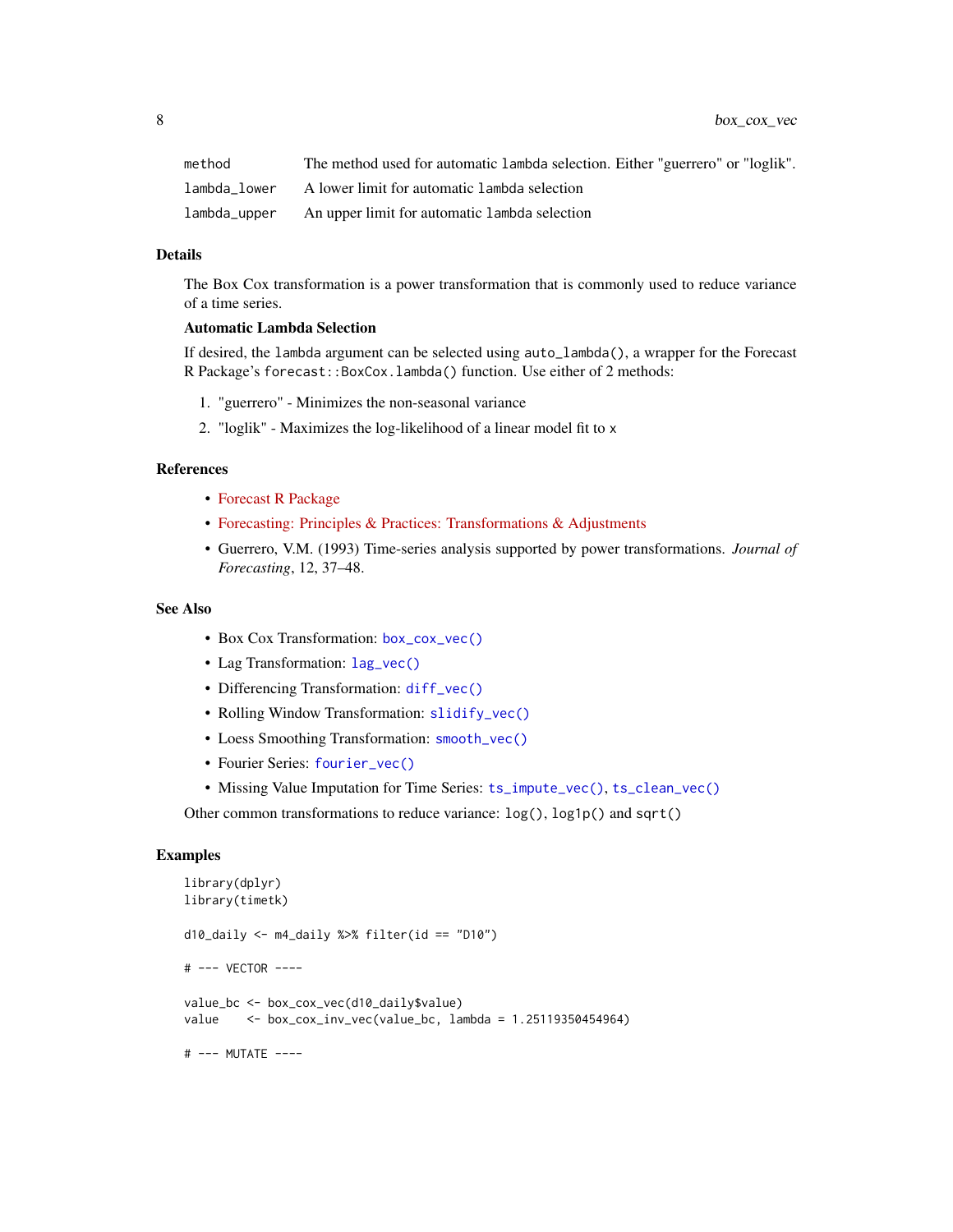```
m4_daily %>%
   group_by(id) %>%
   mutate(value_bc = box_cox_vec(value))
```
<span id="page-8-1"></span>condense\_period *Convert the Period to a Lower Periodicity (e.g. Go from Daily to Monthly)*

## Description

Convert a data. frame object from daily to monthly, from minute data to hourly, and more. This allows the user to easily aggregate data to a less granular level by taking the value from either the beginning or end of the period.

## Usage

condense\_period(.data, .date\_var, .period = "1 day", .side = c("start", "end"))

## Arguments

| .data     | A tbl object or data. frame                                                                                                     |
|-----------|---------------------------------------------------------------------------------------------------------------------------------|
| .date_var | A column containing date or date-time values. If missing, attempts to auto-<br>detect date column.                              |
| .period   | A period to condense the time series to. Time units are condensed using lubridate::floor_date()<br>orlubridate::ceiling_date(). |
|           | The value can be:                                                                                                               |
|           | • second                                                                                                                        |
|           | • minute                                                                                                                        |
|           | $\bullet$ hour                                                                                                                  |
|           | $\bullet$ day                                                                                                                   |
|           | $\bullet$ week                                                                                                                  |
|           | $\cdot$ month                                                                                                                   |
|           | • bimonth                                                                                                                       |
|           | • quarter                                                                                                                       |
|           | • season                                                                                                                        |
|           | • halfyear                                                                                                                      |
|           | $\bullet$ year                                                                                                                  |
|           | Arbitrary unique English abbreviations as in the lubridate::period() con-<br>structor are allowed:<br>$\bullet$ "1 year"        |
|           | • "2 months"                                                                                                                    |
|           | $\bullet$ "30 seconds"                                                                                                          |

.side One of "start" or "end". Determines if the first observation in the period should be returned or the last.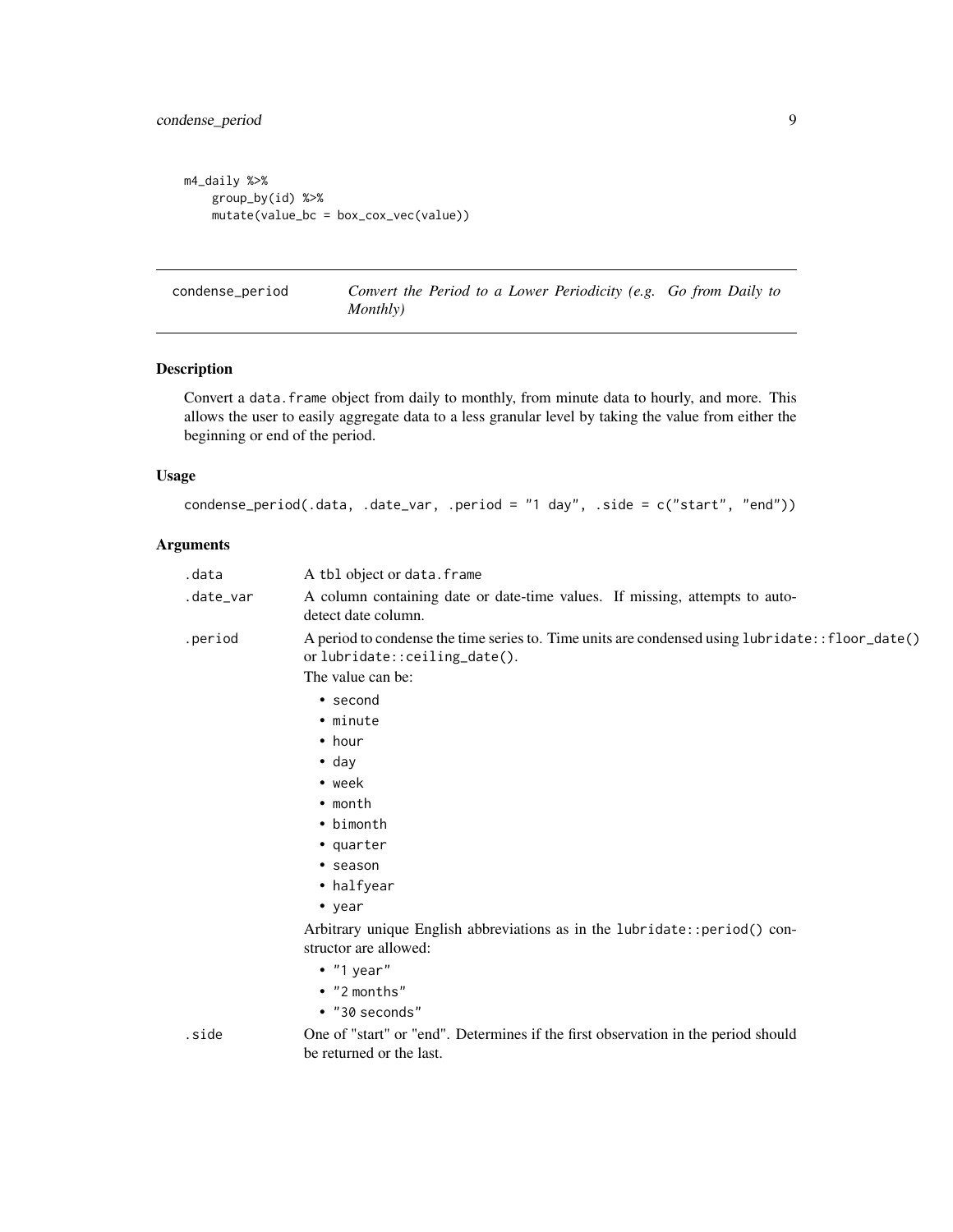## <span id="page-9-0"></span>Value

```
A tibble or data.frame
```
# See Also

Time-Based dplyr functions:

- [summarise\\_by\\_time\(\)](#page-108-1) Easily summarise using a date column.
- [mutate\\_by\\_time\(\)](#page-29-1) Simplifies applying mutations by time windows.
- [pad\\_by\\_time\(\)](#page-32-1) Insert time series rows with regularly spaced timestamps
- [filter\\_by\\_time\(\)](#page-12-1) Quickly filter using date ranges.
- [filter\\_period\(\)](#page-14-1) Apply filtering expressions inside periods (windows)
- [slice\\_period\(\)](#page-61-1) Apply slice inside periods (windows)
- [condense\\_period\(\)](#page-8-1) Convert to a different periodicity
- [between\\_time\(\)](#page-3-1) Range detection for date or date-time sequences.
- [slidify\(\)](#page-63-1) Turn any function into a sliding (rolling) function

## Examples

```
# Libraries
library(timetk)
library(dplyr)
# First value in each month
m4_daily %>%
   group_by(id) %>%
    condense_period(.period = "1 month")
# Last value in each month
m4_daily %>%
    group_by(id) %>%
    condense_period(.period = "1 month", .side = "end")
```
<span id="page-9-1"></span>diff\_vec *Differencing Transformation*

## Description

diff\_vec() applies a Differencing Transformation. diff\_inv\_vec() inverts the differencing transformation.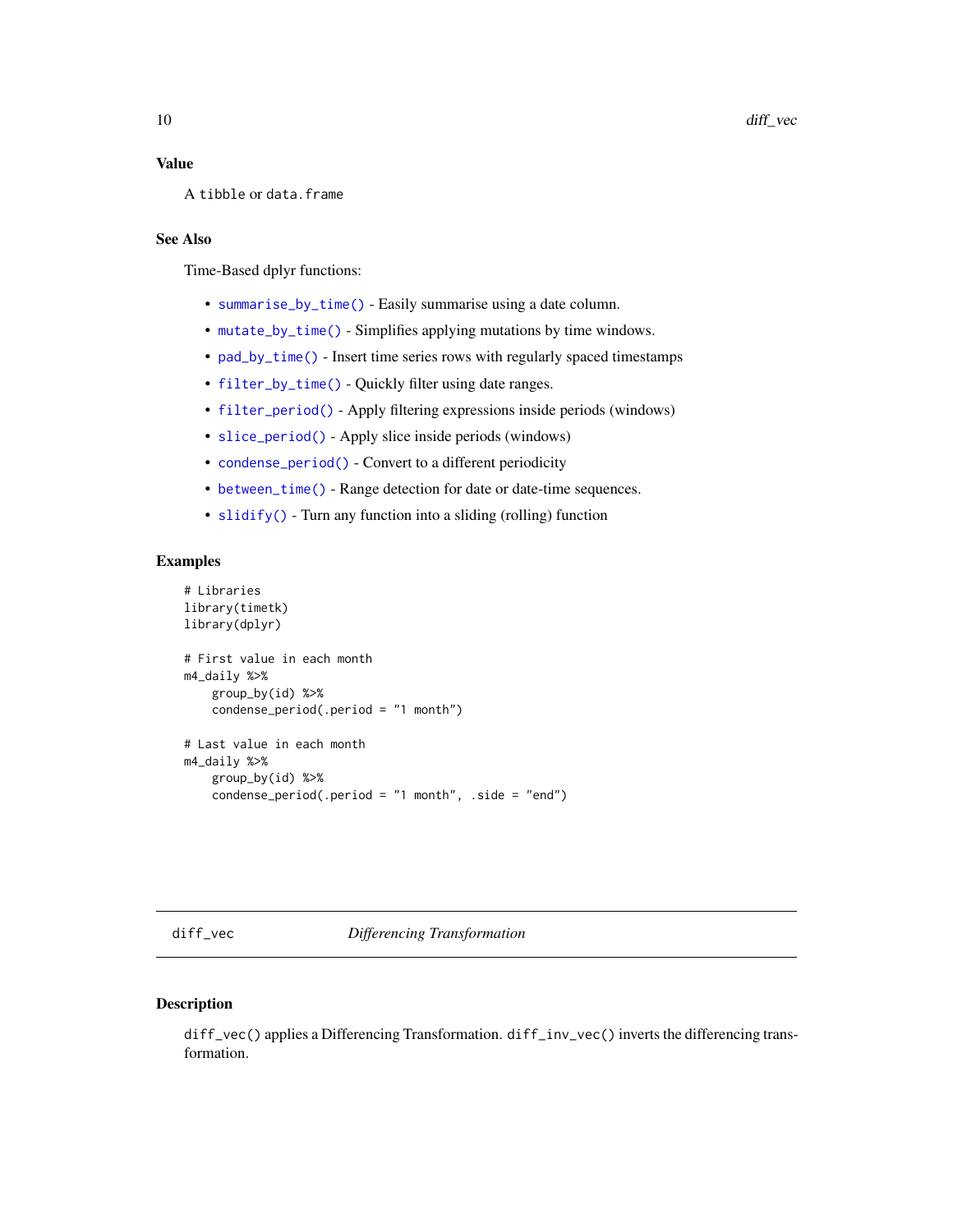#### diff\_vec 11

## Usage

```
diff_vec(
  x,
  lag = 1,difference = 1,
  log = FALSE,
  initial_values = NULL,
  silent = FALSE
)
```

```
diff_inv_vec(x, lag = 1, difference = 1, log = FALSE, initial_values = NULL)
```
# Arguments

| $\boldsymbol{\mathsf{x}}$ | A numeric vector to be differenced or inverted.                                                                                                                                                                                     |
|---------------------------|-------------------------------------------------------------------------------------------------------------------------------------------------------------------------------------------------------------------------------------|
| lag                       | Which lag (how far back) to be included in the differencing calculation.                                                                                                                                                            |
| difference                | The number of differences to perform.                                                                                                                                                                                               |
|                           | • 1 Difference is equivalent to measuring period change.                                                                                                                                                                            |
|                           | • 2 Differences is equivalent to measuring period acceleration.                                                                                                                                                                     |
| log                       | If log differences should be calculated. Note that difference inversion of a log-<br>difference is approximate.                                                                                                                     |
|                           | initial_values Only used in the diff_vec_inv() operation. A numeric vector of the initial<br>values, which are used to invert differences. This vector is the original values<br>that are the length of the NA missing differences. |
| silent                    | Whether or not to report the initial values used to invert the difference as a<br>message.                                                                                                                                          |

# Details

## Benefits:

This function is NA padded by default so it works well with dplyr::mutate() operations.

## Difference Calculation

Single differencing,  $diff\_vec(x_t)$  is equivalent to:  $x_t - x_t$ , where the subscript  $_t1$  indicates the first lag. *This transformation can be interpereted as change.*

#### Double Differencing Calculation

Double differencing, diff\_vec(x\_t, difference = 2) is equivalent to:  $(x_t - x_t) - (x_t - x_t) - t$ , where the subscript \_t1 indicates the first lag. *This transformation can be interpereted as acceleration.*

## Log Difference Calculation

Log differencing,  $diff\_vec(x_t, log = TRUE)$  is equivalent to:  $log(x_t) - log(x_t1) = log(x_t t)$  $\frac{\sqrt{x} - t}{y}$ , where  $x_t$  is the series and  $x_t$  is the first lag.

The 1st difference diff\_vec(difference = 1, log = TRUE) has an interesting property where diff\_vec(difference = 1, log = TRUE) %>% exp() is approximately *1 + rate of change.*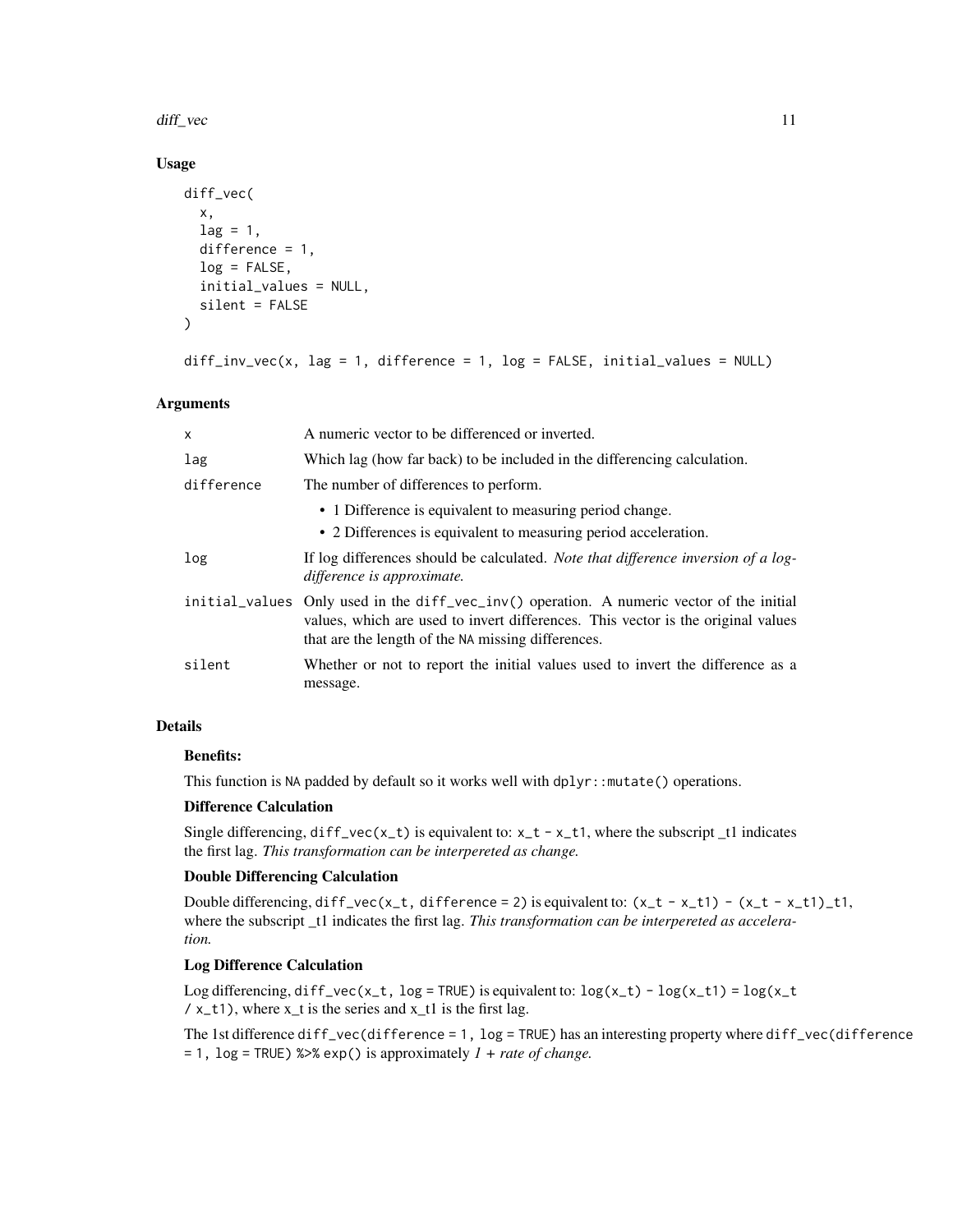## Value

A numeric vector

#### See Also

Advanced Differencing and Modeling:

- [step\\_diff\(\)](#page-77-1) Recipe for tidymodels workflow
- [tk\\_augment\\_differences\(\)](#page-123-1) Adds many differences to a data.frame (tibble)

## Additional Vector Functions:

- Box Cox Transformation: [box\\_cox\\_vec\(\)](#page-6-1)
- Lag Transformation: [lag\\_vec\(\)](#page-21-1)
- Differencing Transformation: [diff\\_vec\(\)](#page-9-1)
- Rolling Window Transformation: [slidify\\_vec\(\)](#page-67-1)
- Loess Smoothing Transformation: [smooth\\_vec\(\)](#page-70-1)
- Fourier Series: [fourier\\_vec\(\)](#page-15-1)
- Missing Value Imputation for Time Series: [ts\\_impute\\_vec\(\)](#page-169-1), [ts\\_clean\\_vec\(\)](#page-168-1)

```
library(dplyr)
library(timetk)
# --- USAGE ----
diff\_vec(1:10, lag = 2, difference = 2) %>%
    diff\_inv\_vec(lag = 2, difference = 2, initial\_values = 1:4)# --- VECTOR ----
# Get Change
1:10 %>% diff_vec()
# Get Acceleration
1:10 %>% diff_vec(difference = 2)
# Get approximate rate of change
1:10 %>% diff_vec(log = TRUE) %>% exp() - 1
# --- MUTATE ----
m4_daily %>%
   group_by(id) %>%
   mutate(difference = diff_vec(value, lag = 1)) %>%
   mutate(
       difference_inv = diff_inv_vec(
           difference,
```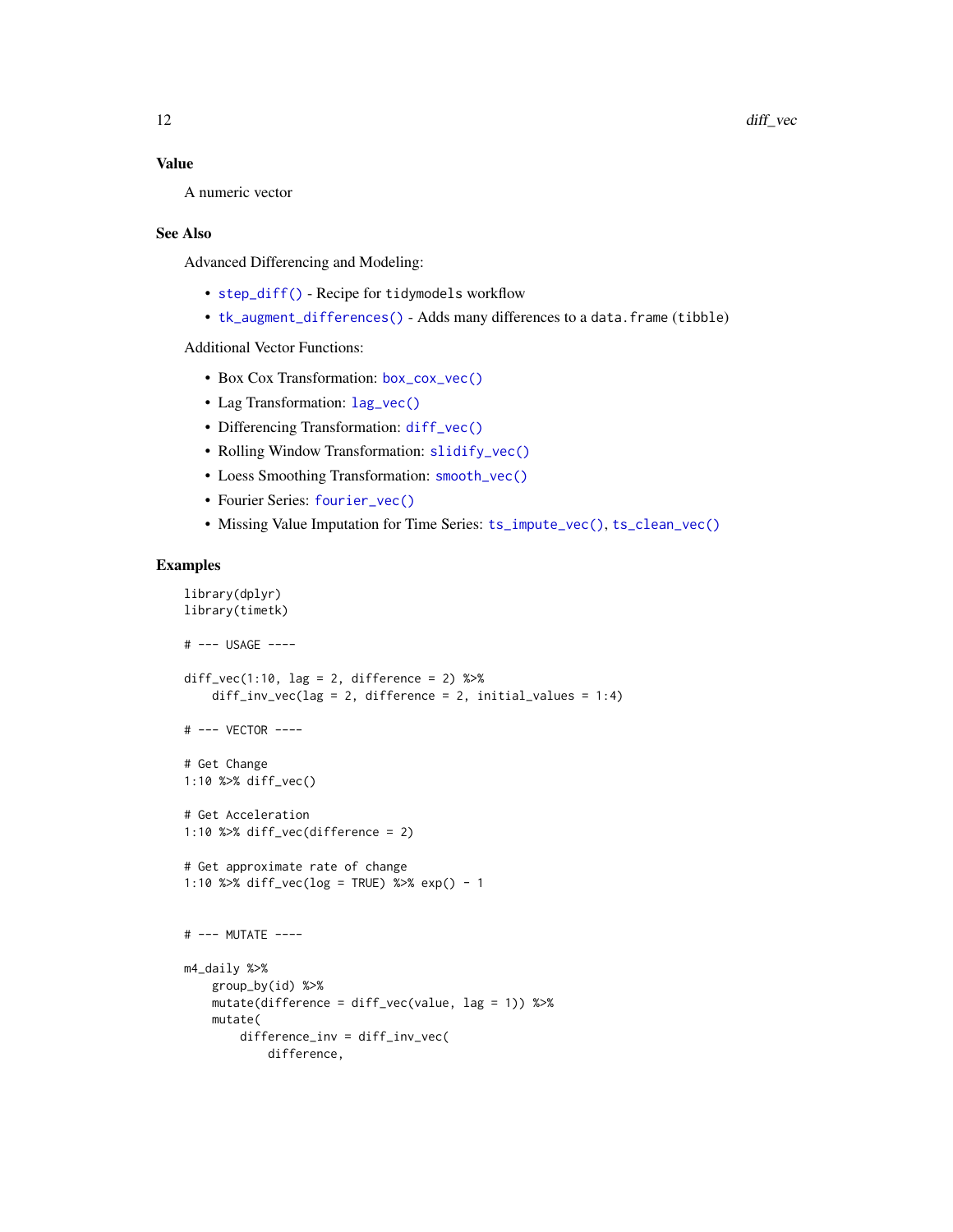)

```
lag = 1,
    # Add initial value to calculate the inverse difference
    initial_values = value[1]
)
```
<span id="page-12-1"></span>filter\_by\_time *Filter (for Time-Series Data)*

## Description

The easiest way to filter time-based start/end ranges using shorthand timeseries notation. See [filter\\_period\(\)](#page-14-1) for applying filter expression by period (windows).

## Usage

filter\_by\_time(.data, .date\_var, .start\_date = "start", .end\_date = "end")

#### Arguments

| .data       | A tibble with a time-based column.                                                                          |
|-------------|-------------------------------------------------------------------------------------------------------------|
| .date_var   | A column containing date or date-time values to filter. If missing, attempts to<br>auto-detect date column. |
| .start_date | The starting date for the filter sequence                                                                   |
| .end_date   | The ending date for the filter sequence                                                                     |

## Details

## Pure Time Series Filtering Flexibilty

The .start\_date and .end\_date parameters are designed with flexibility in mind.

Each side of the time\_formula is specified as the character 'YYYY-MM-DD HH:MM:SS', but powerful shorthand is available. Some examples are:

- Year: .start\_date = '2013', .end\_date = '2015'
- Month: .start\_date = '2013-01', .end\_date = '2016-06'
- Day: .start\_date = '2013-01-05', .end\_date = '2016-06-04'
- Second: .start\_date = '2013-01-05 10:22:15', .end\_date = '2018-06-03 12:14:22'
- Variations: .start\_date = '2013', .end\_date = '2016-06'

## Key Words: "start" and "end"

Use the keywords "start" and "end" as shorthand, instead of specifying the actual start and end values. Here are some examples: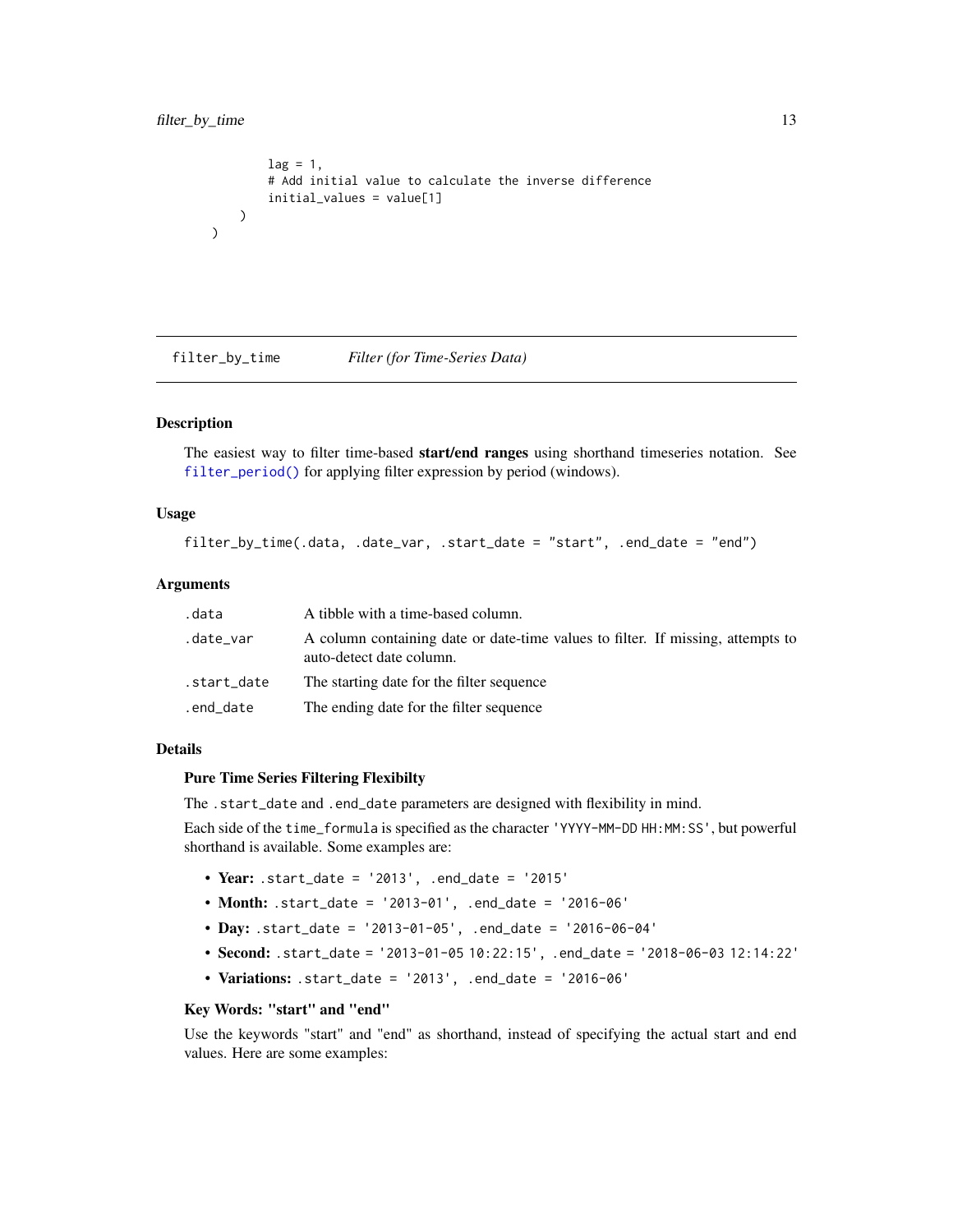- Start of the series to end of 2015: .start\_date = 'start', .end\_date = '2015'
- Start of 2014 to end of series: .start\_date = '2014', .end\_date = 'end'

#### Internal Calculations

All shorthand dates are expanded:

- The .start\_date is expanded to be the *first date* in that period
- The .end\_date side is expanded to be the *last date* in that period

This means that the following examples are equivalent (assuming your index is a POSIXct):

- .start\_date = '2015' is equivalent to .start\_date = '2015-01-01 + 00:00:00'
- .end\_date = '2016' is equivalent to 2016-12-31 + 23:59:59'

# References

• This function is based on the tibbletime::filter\_time() function developed by Davis Vaughan.

#### See Also

Time-Based dplyr functions:

- [summarise\\_by\\_time\(\)](#page-108-1) Easily summarise using a date column.
- [mutate\\_by\\_time\(\)](#page-29-1) Simplifies applying mutations by time windows.
- [pad\\_by\\_time\(\)](#page-32-1) Insert time series rows with regularly spaced timestamps
- [filter\\_by\\_time\(\)](#page-12-1) Quickly filter using date ranges.
- [filter\\_period\(\)](#page-14-1) Apply filtering expressions inside periods (windows)
- [slice\\_period\(\)](#page-61-1) Apply slice inside periods (windows)
- [condense\\_period\(\)](#page-8-1) Convert to a different periodicity
- [between\\_time\(\)](#page-3-1) Range detection for date or date-time sequences.
- [slidify\(\)](#page-63-1) Turn any function into a sliding (rolling) function

```
library(tidyverse)
library(tidyquant)
library(timetk)
# Filter values in January 1st through end of February, 2013
FANG %>%
   group_by(symbol) %>%
   filter_by_time(.start_date = "start", .end_date = "2013-02") %>%
   plot_time_series(date, adjusted, .facet_ncol = 2, .interactive = FALSE)
```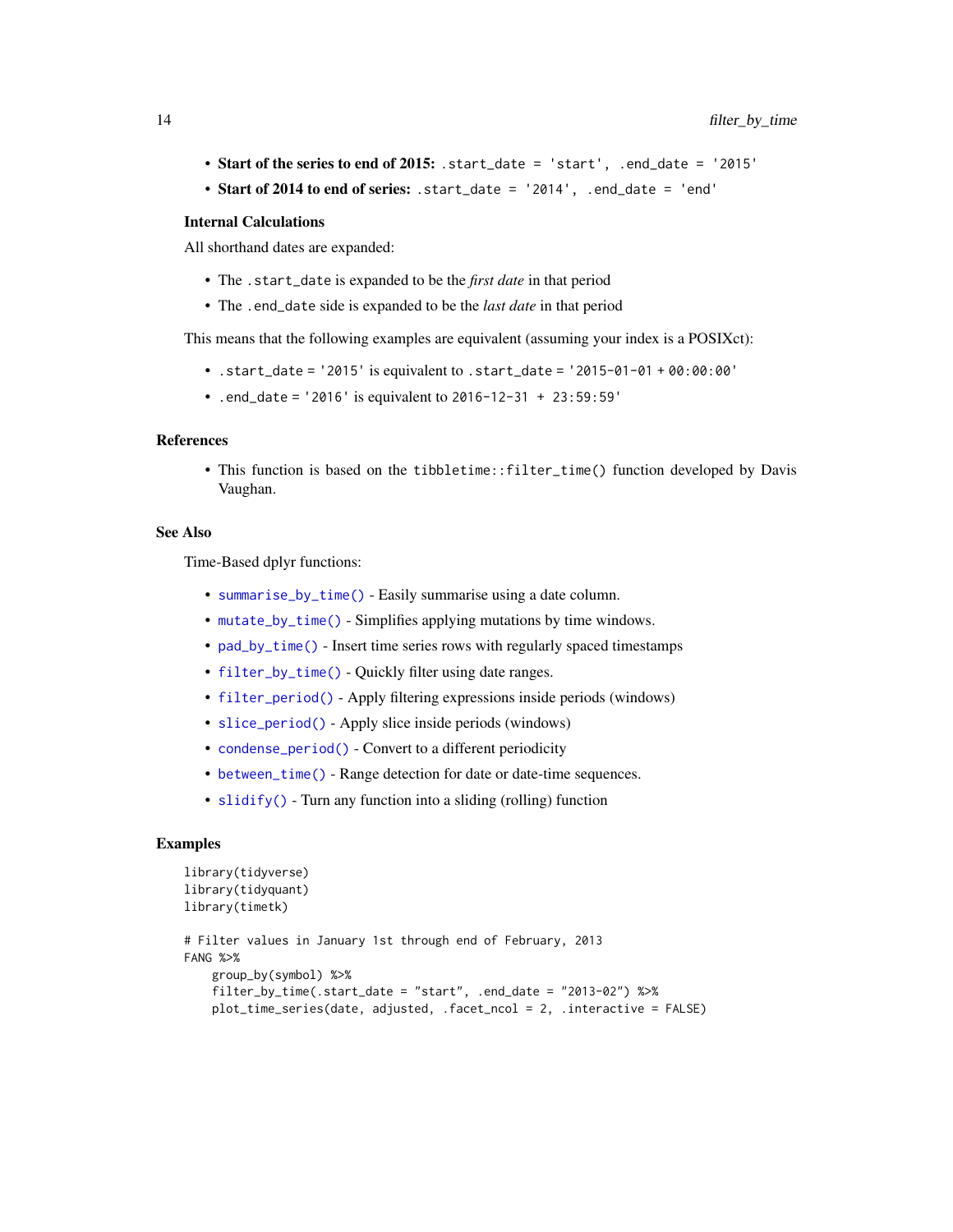<span id="page-14-1"></span><span id="page-14-0"></span>

## Description

Applies a dplyr filtering expression inside a time-based period (window). See [filter\\_by\\_time\(\)](#page-12-1) for filtering continuous ranges defined by start/end dates. filter\_period() enables filtering expressions like:

- Filtering to the maximum value each month.
- Filtering the first date each month.
- Filtering all rows with value greater than a monthly average

# Usage

```
filter_period(.data, ..., .date_var, .period = "1 day")
```
## Arguments

| .data     | A tbl object or data. frame                                                                                                                                                                                                                                            |
|-----------|------------------------------------------------------------------------------------------------------------------------------------------------------------------------------------------------------------------------------------------------------------------------|
| .         | Filtering expression. Expressions that return a logical value, and are defined in<br>terms of the variables in .data. If multiple expressions are included, they are<br>combined with the & operator. Only rows for which all conditions evaluate to<br>TRUE are kept. |
| .date_var | A column containing date or date-time values. If missing, attempts to auto-<br>detect date column.                                                                                                                                                                     |
| .period   | A period to filter within. Time units are grouped using lubridate:: floor_date()<br>orlubridate::ceiling_date().<br>The value can be:                                                                                                                                  |
|           | $\bullet$ second                                                                                                                                                                                                                                                       |
|           | • minute                                                                                                                                                                                                                                                               |
|           | $\bullet$ hour                                                                                                                                                                                                                                                         |
|           | $\bullet$ day                                                                                                                                                                                                                                                          |
|           | $\bullet$ week                                                                                                                                                                                                                                                         |
|           | $\bullet$ month                                                                                                                                                                                                                                                        |
|           | • bimonth                                                                                                                                                                                                                                                              |
|           | • quarter                                                                                                                                                                                                                                                              |
|           | • season                                                                                                                                                                                                                                                               |
|           | • halfyear                                                                                                                                                                                                                                                             |
|           | $\bullet$ year                                                                                                                                                                                                                                                         |
|           | Arbitrary unique English abbreviations as in the lubridate:: period() con-<br>structor are allowed:                                                                                                                                                                    |
|           | $\bullet$ "1 year"                                                                                                                                                                                                                                                     |
|           | • "2 months"                                                                                                                                                                                                                                                           |
|           | $\bullet$ "30 seconds"                                                                                                                                                                                                                                                 |
|           |                                                                                                                                                                                                                                                                        |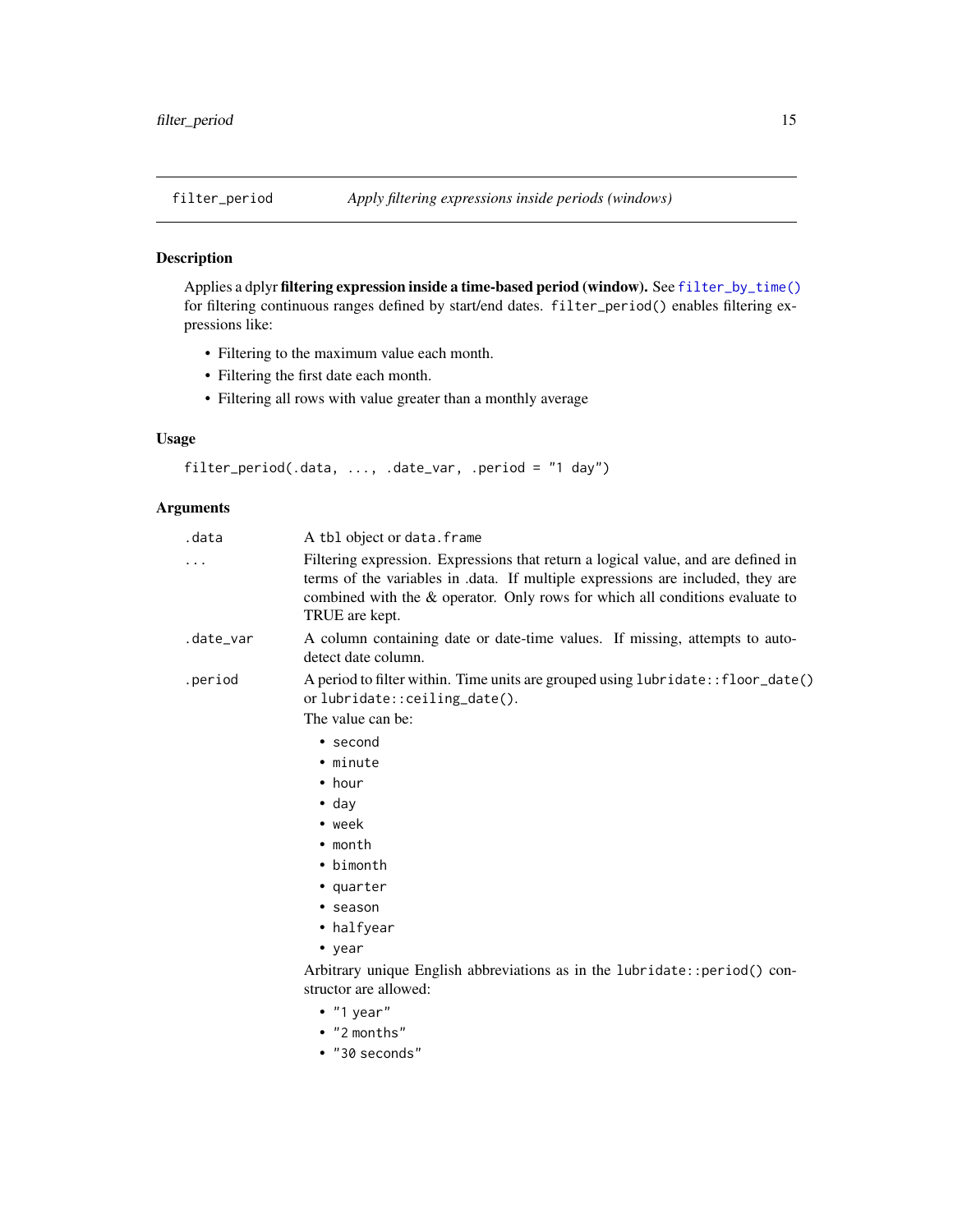## <span id="page-15-0"></span>Value

A tibble or data.frame

# See Also

Time-Based dplyr functions:

- [summarise\\_by\\_time\(\)](#page-108-1) Easily summarise using a date column.
- [mutate\\_by\\_time\(\)](#page-29-1) Simplifies applying mutations by time windows.
- [pad\\_by\\_time\(\)](#page-32-1) Insert time series rows with regularly spaced timestamps
- [filter\\_by\\_time\(\)](#page-12-1) Quickly filter using date ranges.
- [filter\\_period\(\)](#page-14-1) Apply filtering expressions inside periods (windows)
- [slice\\_period\(\)](#page-61-1) Apply slice inside periods (windows)
- [condense\\_period\(\)](#page-8-1) Convert to a different periodicity
- [between\\_time\(\)](#page-3-1) Range detection for date or date-time sequences.
- [slidify\(\)](#page-63-1) Turn any function into a sliding (rolling) function

## Examples

```
# Libraries
library(timetk)
library(dplyr)
# Max value in each month
m4_daily %>%
   group_by(id) %>%
   filter_period(.period = "1 month", value == max(value))
# First date each month
m4_daily %>%
    group_by(id) %>%
   filter_period(.period = "1 month", date == first(date))
# All observations that are greater than a monthly average
m4_daily %>%
    group_by(id) %>%
    filter_period(.period = "1 month", value > mean(value))
```
<span id="page-15-1"></span>fourier\_vec *Fourier Series*

## Description

fourier\_vec() calculates a Fourier Series from a date or date-time index.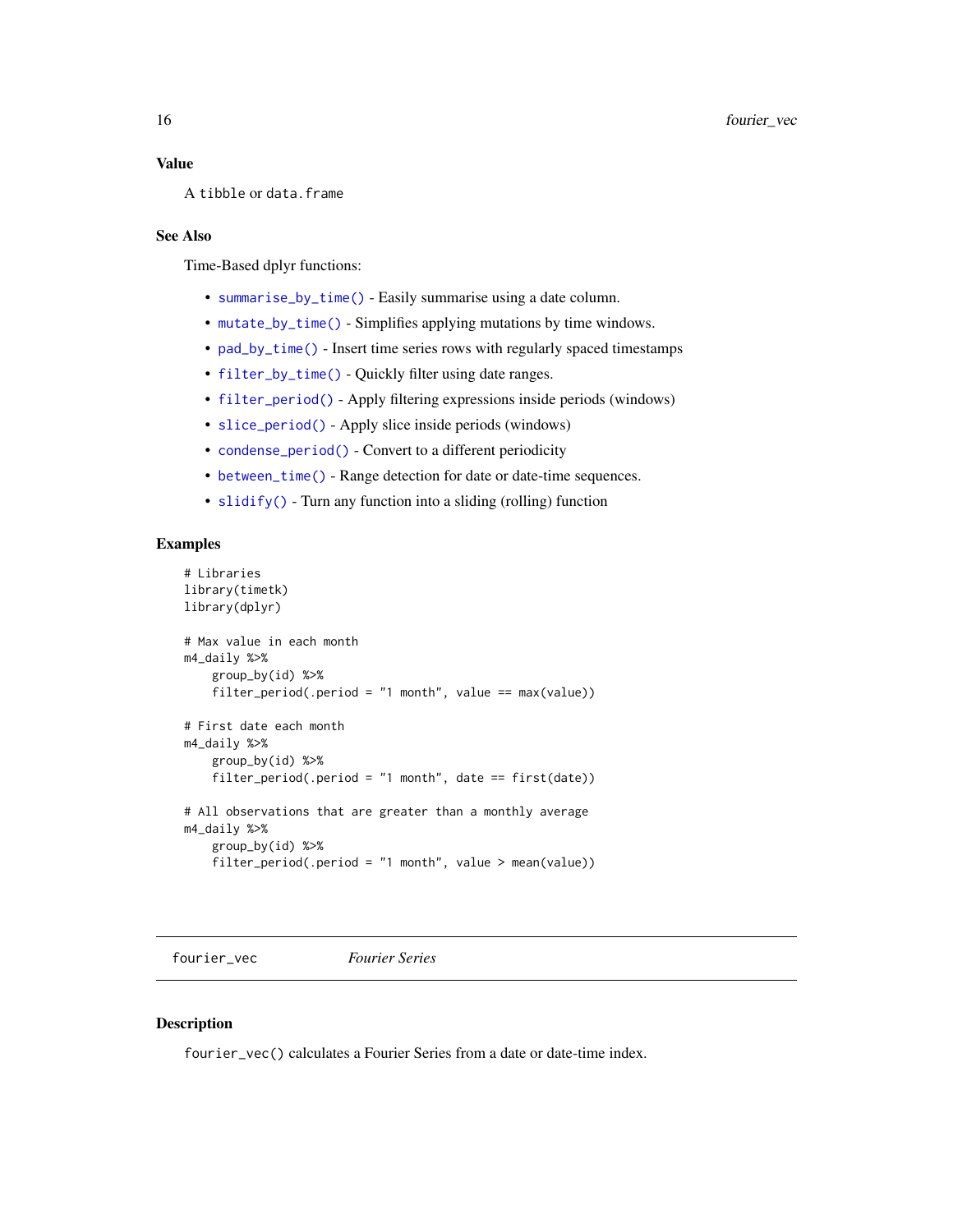# fourier\_vec 17

## Usage

fourier\_vec(x, period,  $K = 1$ , type = c("sin", "cos"), scale\_factor = NULL)

## Arguments

| x            | A date, POSIX et, yearmon, yeargtr, or numeric sequence (scaled to difference 1)<br>for period alignment) to be converted to a fourier series.                                                             |
|--------------|------------------------------------------------------------------------------------------------------------------------------------------------------------------------------------------------------------|
| period       | The number of observations that complete one cycle.                                                                                                                                                        |
| K            | The fourier term order.                                                                                                                                                                                    |
| type         | Either "sin" or "cos" for the appropriate type of fourier term.                                                                                                                                            |
| scale_factor | Scale factor is a calculated value that scales date sequences to numeric se-<br>quences. A user can provide a different value of scale factor to override the<br>date scaling. Default: NULL (auto-scale). |

### Details

# Benefits:

This function is NA padded by default so it works well with dplyr::mutate() operations.

## Fourier Series Calculation

The internal calculation is relatively straightforward: fourier(x) =  $sin(2 * pi * term * x)$  or  $cos(2 * pi * term * x)$ , where term = K / period.

#### Period Alignment, period

The period alignment with the sequence is an essential part of fourier series calculation.

- Date, Date-Time, and Zoo (yearqtr and yearmon) Sequences Are scaled to unit difference of 1. This happens internally, so there's nothing you need to do or to worry about. Future time series will be scaled appropriately.
- Numeric Sequences Are not scaled, which means you should transform them to a unit difference of 1 so that your x is a sequence that increases by 1. Otherwise your period and fourier order will be incorrectly calculated. The solution is to just take your sequence and divide by the median difference between values.

## Fourier Order, K

The fourier order is a parameter that increases the frequency.  $K = 2$  doubles the frequency. It's common in time series analysis to add multiple fourier orders (e.g. 1 through 5) to account for seasonalities that occur faster than the primary seasonality.

## Type (Sin/Cos)

The type of the fourier series can be either sin or cos. It's common in time series analysis to add both sin and cos series.

#### Value

A numeric vector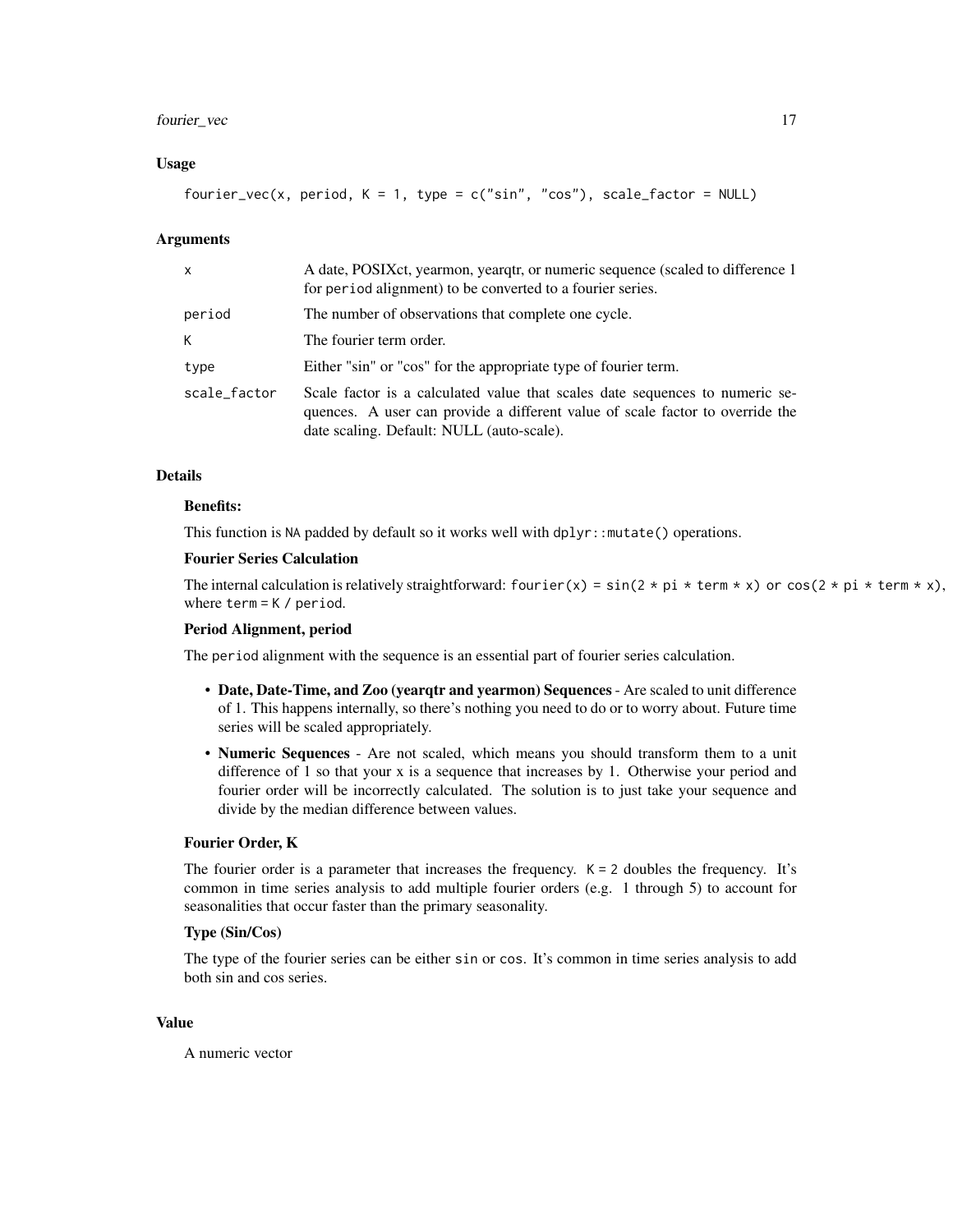# See Also

Fourier Modeling Functions:

- [step\\_fourier\(\)](#page-79-1) Recipe for tidymodels workflow
- [tk\\_augment\\_fourier\(\)](#page-125-1) Adds many fourier series to a data.frame (tibble)

Additional Vector Functions:

- Fourier Series: [fourier\\_vec\(\)](#page-15-1)
- Box Cox Transformation: [box\\_cox\\_vec\(\)](#page-6-1)
- Lag Transformation: [lag\\_vec\(\)](#page-21-1)
- Differencing Transformation: [diff\\_vec\(\)](#page-9-1)
- Rolling Window Transformation: [slidify\\_vec\(\)](#page-67-1)
- Loess Smoothing Transformation: [smooth\\_vec\(\)](#page-70-1)
- Missing Value Imputation for Time Series: [ts\\_impute\\_vec\(\)](#page-169-1), [ts\\_clean\\_vec\(\)](#page-168-1)

```
library(tidyverse)
library(timetk)
options(max.print = 50)
date_sequence <- tk_make_timeseries("2016-01-01", "2016-01-31", by = "hour")
# --- VECTOR ---
fourier_vec(date_sequence, period = 7 * 24, K = 1, type = "sin")
# --- MUTATE ---
tibble(date = date_sequence) %>%
    # Add cosine series that oscilates at a 7-day period
   mutate(
       C1_7 = fourier_vec(date, period = 7*24, K = 1, type = "cos"),
       C2_7 = fourier_vec(date, period = 7*24, K = 2, type = "cos")
    ) %>%
    # Visualize
   pivot_longer(cols = contains("_"), names_to = "name", values_to = "value") %>%
   plot_time_series(
        date, value, .color_var = name,
        .smooth = FALSE,
        .interactive = FALSE,
        .title = "7-Day Fourier Terms"
   )
```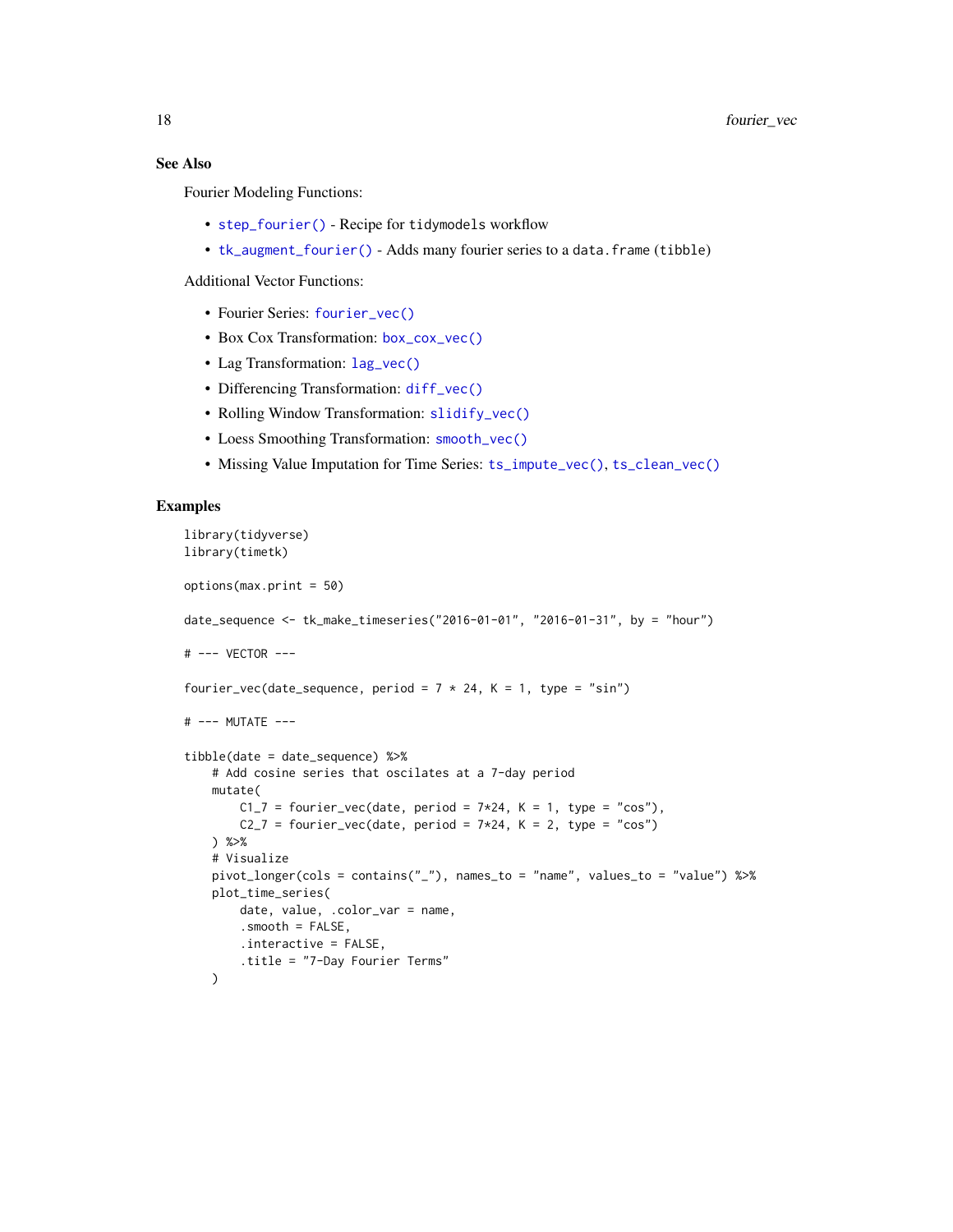<span id="page-18-0"></span>

# Description

Make future time series from existing

# Usage

```
future_frame(
  .data,
  .date_var,
  .length_out,
  .inspect_weekdays = FALSE,
  .inspect_months = FALSE,
  .skip_values = NULL,
  .insert_values = NULL,
  .bind_data = FALSE
\mathcal{L}
```
# Arguments

| .data             | A data frame or tibble                                                                                                                                                                          |
|-------------------|-------------------------------------------------------------------------------------------------------------------------------------------------------------------------------------------------|
| .date_var         | A date or date-time variable.                                                                                                                                                                   |
| .length_out       | Number of future observations. Can be numeric number or a phrase like "1"<br>year".                                                                                                             |
| .inspect_weekdays |                                                                                                                                                                                                 |
|                   | Uses a logistic regression algorithm to inspect whether certain weekdays (e.g.<br>weekends) should be excluded from the future dates. Default is FALSE.                                         |
| .inspect_months   |                                                                                                                                                                                                 |
|                   | Uses a logistic regression algorithm to inspect whether certain days of months<br>(e.g. last two weeks of year or seasonal days) should be excluded from the future<br>dates. Default is FALSE. |
| .skip_values      | A vector of same class as idx of timeseries values to skip.                                                                                                                                     |
|                   | . insert_values A vector of same class as idx of timeseries values to insert.                                                                                                                   |
| .bind_data        | Whether or not to perform a row-wise bind of the .data and the future data.<br>Default: FALSE                                                                                                   |

## Details

This is a wrapper for [tk\\_make\\_future\\_timeseries\(\)](#page-141-1) that works on data.frames. It respects dplyr groups.

# Specifying Length of Future Observations

The argument .length\_out determines how many future index observations to compute. It can be specified as: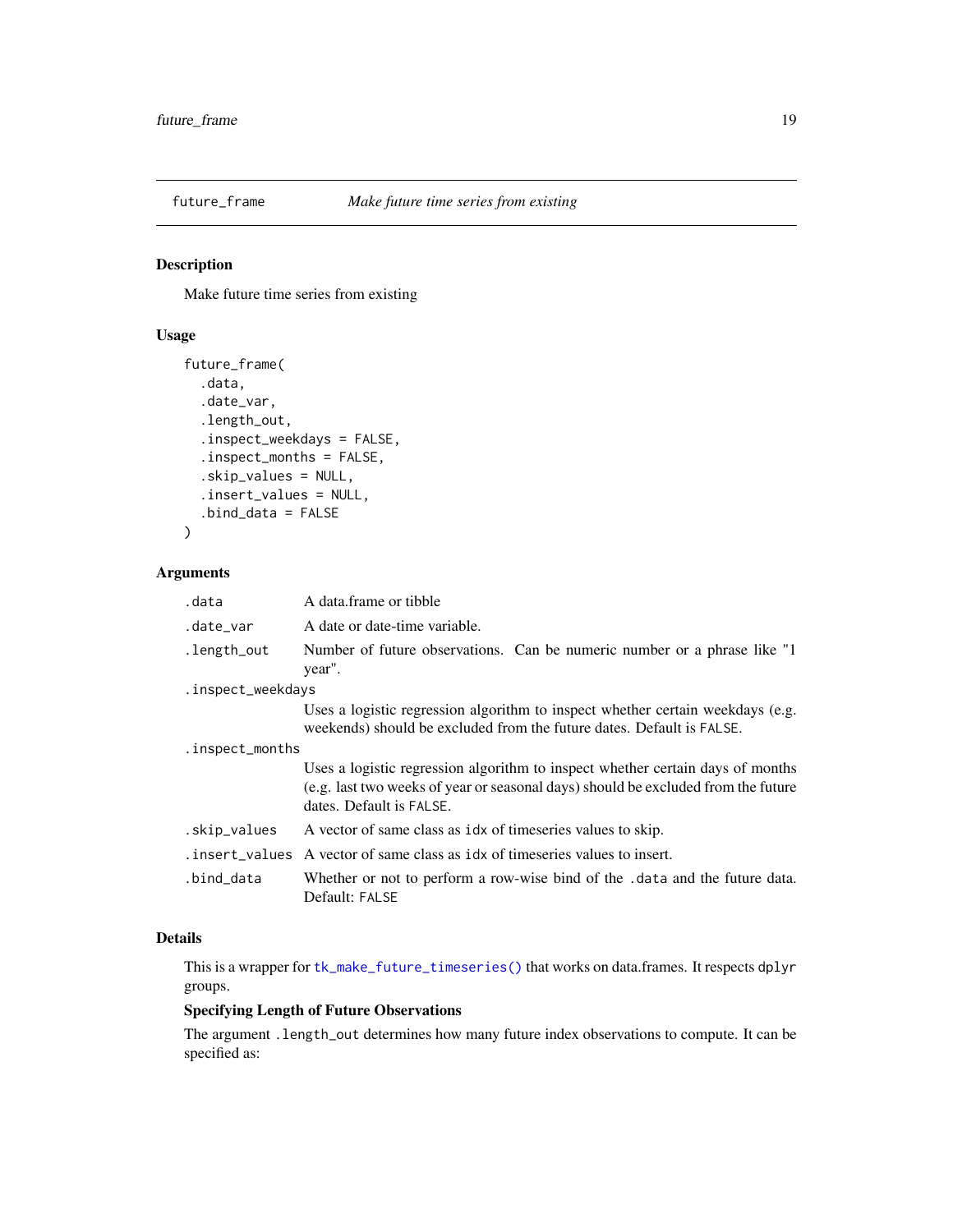- A numeric value the number of future observations to return.
	- The number of observations returned is *always* equal to the value the user inputs.
	- The end date can vary based on the number of timestamps chosen.
- A time-based phrase The duration into the future to include (e.g. "6 months" or "30 minutes").
	- The *duration* defines the *end date* for observations.
	- The end date will not change and those timestamps that fall within the end date will be returned (e.g. a quarterly time series will return 4 quarters if .length\_out = "1 year").
	- The number of observations will vary to fit within the end date.

## Weekday and Month Inspection

The .inspect\_weekdays and .inspect\_months arguments apply to "daily" (scale = "day") data (refer to tk\_get\_timeseries\_summary() to get the index scale).

- The .inspect\_weekdays argument is useful in determining missing days of the week that occur on a weekly frequency such as every week, every other week, and so on. It's recommended to have at least 60 days to use this option.
- The .inspect\_months argument is useful in determining missing days of the month, quarter or year; however, the algorithm can inadvertently select incorrect dates if the pattern is erratic.

#### Skipping / Inserting Values

The .skip\_values and .insert\_values arguments can be used to remove and add values into the series of future times. The values must be the same format as the idx class.

- The .skip\_values argument useful for passing holidays or special index values that should be excluded from the future time series.
- The .insert\_values argument is useful for adding values back that the algorithm may have excluded.

#### Binding with Data

Rowwise binding with the original is so common that I've added an argument .bind\_data to perform a row-wise bind of the future data and the incoming data.

This *replaces* the need to do:

```
df %>%
  future_frame(.length_out = "6 months") %>%
  bind_rows(df, .)
```
Now you can just do:

```
df %>%
```

```
future_frame(.length_out = "6 months", .bind_data = TRUE)
```
#### Value

A tibble that has been extended with future date, date-time timestamps.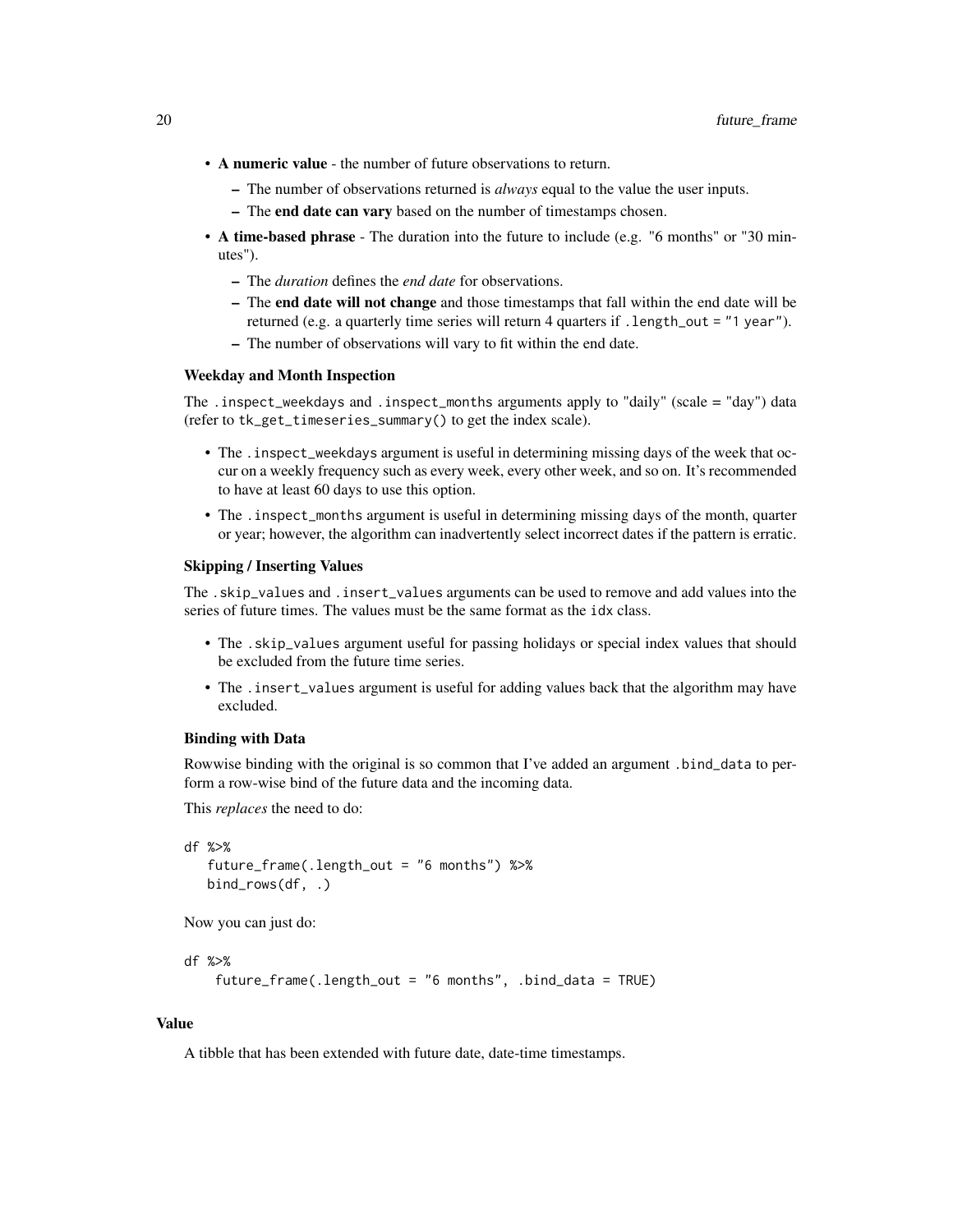<span id="page-20-0"></span>is\_date\_class 21

## See Also

• Making Future Time Series: [tk\\_make\\_future\\_timeseries\(\)](#page-141-1) (Underlying function)

```
library(tidyverse)
library(tidyquant)
library(timetk)
# 30-min interval data
taylor_30_min %>%
    future_frame(date, .length_out = "1 week")
# Daily Data (Grouped)
m4_daily %>%
    group_by(id) %>%
    future_frame(date, .length_out = "6 weeks")
# Specify how many observations to project into the future
m4_daily %>%
    group_by(id) %>%
    future_frame(date, .length_out = 100)
# Bind with Original Data
m4_daily %>%
    group_by(id) %>%
    future_frame(date, .length_out = 100, .bind_data = TRUE)
holidays <- tk_make_holiday_sequence(
    start_date = "2017-01-01",
    end_date = "2017-12-31",
   calendar = "NYSE")
weekends <- tk_make_weekend_sequence(
   start_date = "2017-01-01",
   end_date = "2017-12-31"
)
FANG %>%
   group_by(symbol) %>%
   future_frame(
        .length_out = "1 year",
        .skip_values = c(holidays, weekends)
    )
```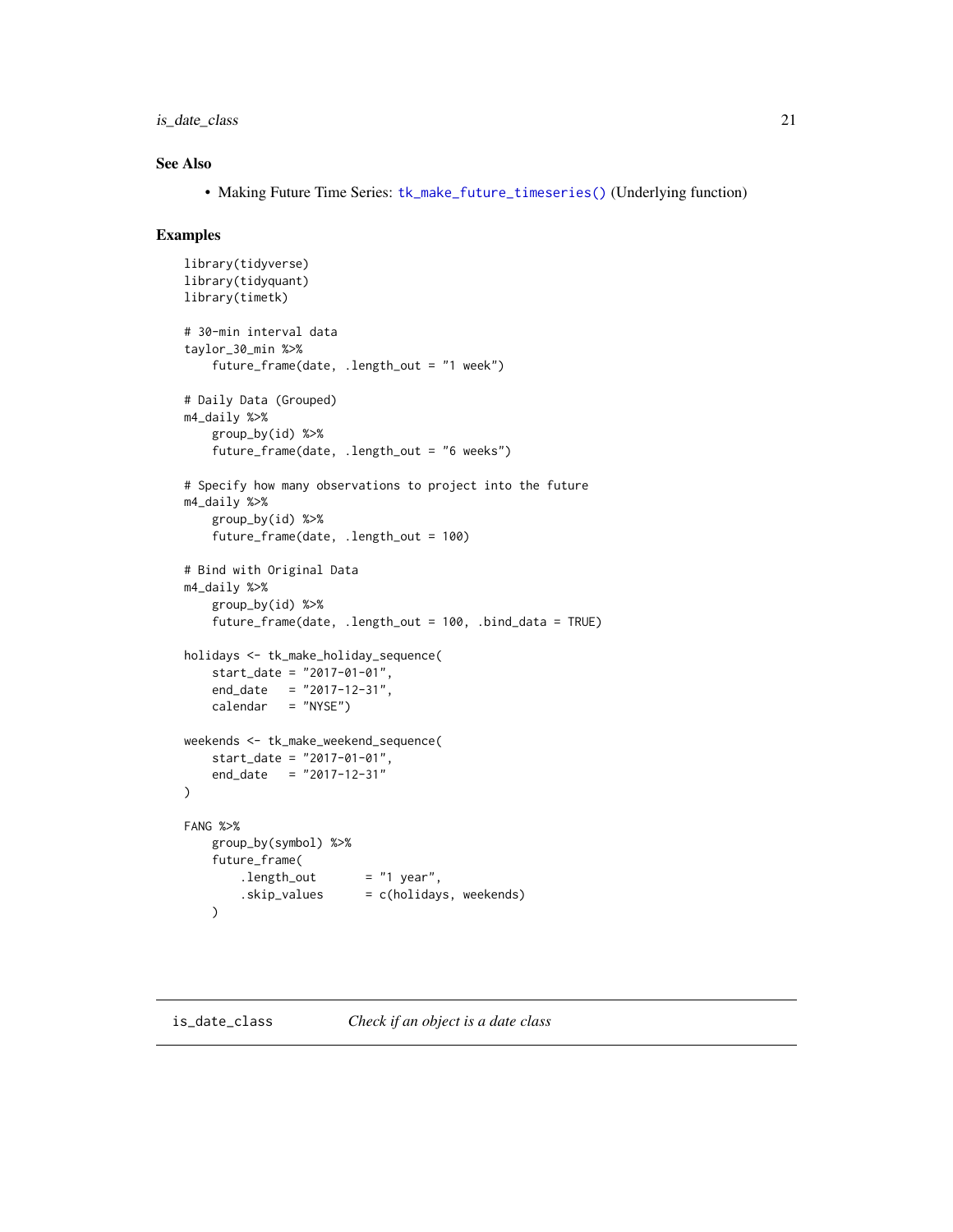# Description

Check if an object is a date class

## Usage

```
is_date_class(x)
```
# Arguments

x A vector to check

# Value

Logical (TRUE/FALSE)

# Examples

library(dplyr)

tk\_make\_timeseries("2011") %>% is\_date\_class()

letters %>% is\_date\_class()

<span id="page-21-1"></span>lag\_vec *Lag Transformation*

# Description

lag\_vec() applies a Lag Transformation.

# Usage

 $lag\_vec(x, lag = 1)$ 

 $lead\_vec(x, lag = -1)$ 

# Arguments

|     | A numeric vector to be lagged.                                                                         |
|-----|--------------------------------------------------------------------------------------------------------|
| lag | Which lag (how far back) to be included in the differencing calculation. Nega-<br>tive lags are leads. |

<span id="page-21-0"></span>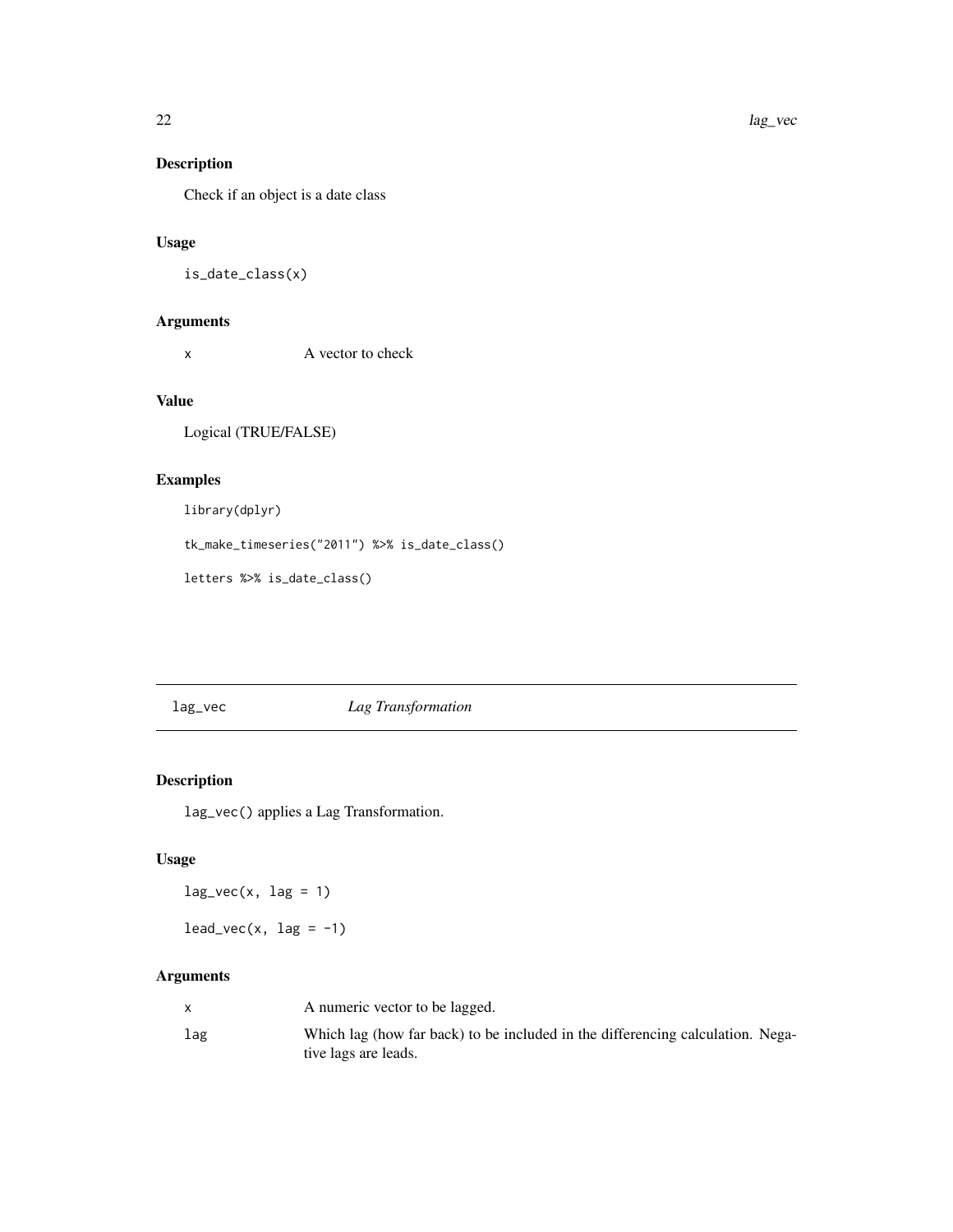lag\_vec 23

# Details

# Benefits:

This function is NA padded by default so it works well with dplyr::mutate() operations. The function allows both lags and leads (negative lags).

## Lag Calculation

A lag is an offset of lag periods. NA values are returned for the number of lag periods.

## Lead Calculation

A *negative lag* is considered a lead. The only difference between lead\_vec() and lag\_vec() is that the lead\_vec() function contains a starting negative value.

# Value

A numeric vector

# See Also

Modeling and Advanced Lagging:

- [recipes::step\\_lag\(\)](#page-0-0) Recipe for adding lags in tidymodels modeling
- [tk\\_augment\\_lags\(\)](#page-128-1) Add many lags group-wise to a data.frame (tibble)

# Vectorized Transformations:

- Box Cox Transformation: [box\\_cox\\_vec\(\)](#page-6-1)
- Lag Transformation: [lag\\_vec\(\)](#page-21-1)
- Differencing Transformation: [diff\\_vec\(\)](#page-9-1)
- Rolling Window Transformation: [slidify\\_vec\(\)](#page-67-1)
- Loess Smoothing Transformation: [smooth\\_vec\(\)](#page-70-1)
- Fourier Series: [fourier\\_vec\(\)](#page-15-1)
- Missing Value Imputation for Time Series: [ts\\_impute\\_vec\(\)](#page-169-1), [ts\\_clean\\_vec\(\)](#page-168-1)

# Examples

```
library(dplyr)
library(timetk)
# --- VECTOR ----
# Lag
1:10 %>% lag_vec(lag = 1)
# Lead
1:10 %>% lag_vec(lag = -1)
```
# --- MUTATE ----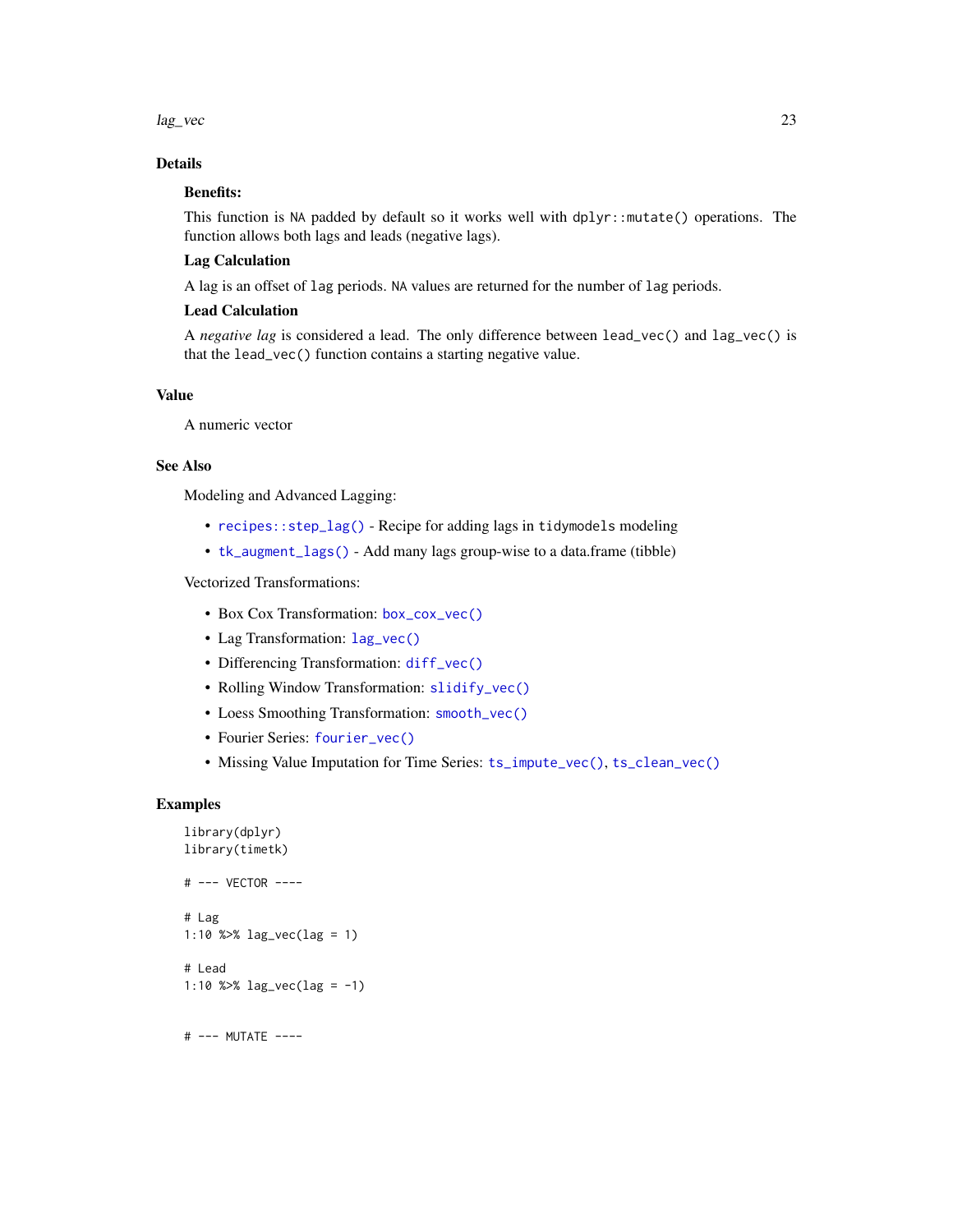```
m4_daily %>%
   group_by(id) %>%
   mutate(lag_1 = lag_vec(value, lag = 1))
```
log\_interval\_vec *Log-Interval Transformation for Constrained Interval Forecasting*

#### Description

The log\_interval\_vec() transformation constrains a forecast to an interval specified by an upper\_limit and a lower\_limit. The transformation provides similar benefits to log() transformation, while ensuring the inverted transformation stays within an upper and lower limit.

## Usage

```
log_interval_vec(
 x,
  limit_lower = "auto",
 limit_upper = "auto",
 offset = 0,
 silent = FALSE
)
```
log\_interval\_inv\_vec(x, limit\_lower, limit\_upper, offset = 0)

# Arguments

| $\mathsf{x}$ | A positive numeric vector.                                                                                                                  |
|--------------|---------------------------------------------------------------------------------------------------------------------------------------------|
| limit_lower  | A lower limit. Must be less than the minimum value. If set to "auto", selects<br>zero.                                                      |
| limit_upper  | An upper limit. Must be greater than the maximum value. If set to "auto", selects<br>a value that is $10\%$ greater than the maximum value. |
| offset       | An offset to include in the log transformation. Useful when the data contains<br>values less than or equal to zero.                         |
| silent       | Whether or not to report the parameter selections as a message.                                                                             |

## Details

## Log Interval Transformation

The Log Interval Transformation constrains values to specified upper and lower limits. The transformation maps limits to a function:

 $log(((x + offset) - a)/(b - (x + offset)))$ 

where a is the lower limit and b is the upper limit

<span id="page-23-0"></span>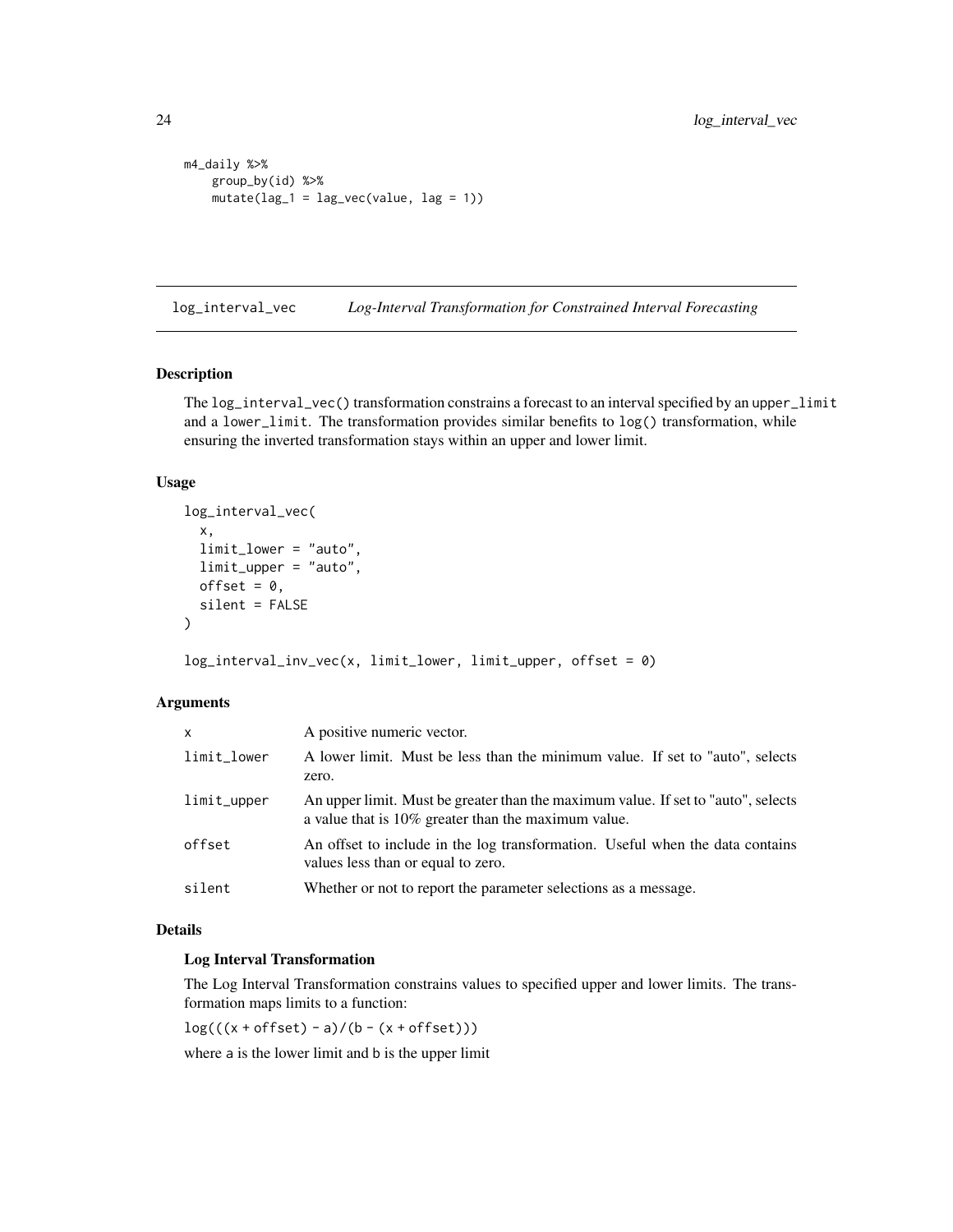## <span id="page-24-0"></span>Inverse Transformation

The inverse transformation:

 $(b-a)*(exp(x)) / (1 + exp(x)) + a - offset$ 

#### References

• [Forecasting: Principles & Practices: Forecasts constrained to an interval](https://otexts.com/fpp2/limits.html)

#### See Also

- Box Cox Transformation: [box\\_cox\\_vec\(\)](#page-6-1)
- Lag Transformation: [lag\\_vec\(\)](#page-21-1)
- Differencing Transformation: [diff\\_vec\(\)](#page-9-1)
- Rolling Window Transformation: [slidify\\_vec\(\)](#page-67-1)
- Loess Smoothing Transformation: [smooth\\_vec\(\)](#page-70-1)
- Fourier Series: [fourier\\_vec\(\)](#page-15-1)
- Missing Value Imputation & Anomaly Cleaning for Time Series: [ts\\_impute\\_vec\(\)](#page-169-1), [ts\\_clean\\_vec\(\)](#page-168-1)

Other common transformations to reduce variance: log(), log1p() and sqrt()

#### Examples

```
library(dplyr)
library(timetk)
values_trans <- log_interval_vec(1:10, limit_lower = 0, limit_upper = 11)
values_trans
values_trans_forecast <- c(values_trans, 3.4, 4.4, 5.4)
values_trans_forecast %>%
   log_interval_inv_vec(limit_lower = 0, limit_upper = 11) %>%
   plot()
```
m4\_daily *Sample of 4 Daily Time Series Datasets from the M4 Competition*

#### Description

The fourth M Competition. M4, started on 1 January 2018 and ended in 31 May 2018. The competition included 100,000 time series datasets. This dataset includes a sample of 4 daily time series from the competition.

#### Usage

m4\_daily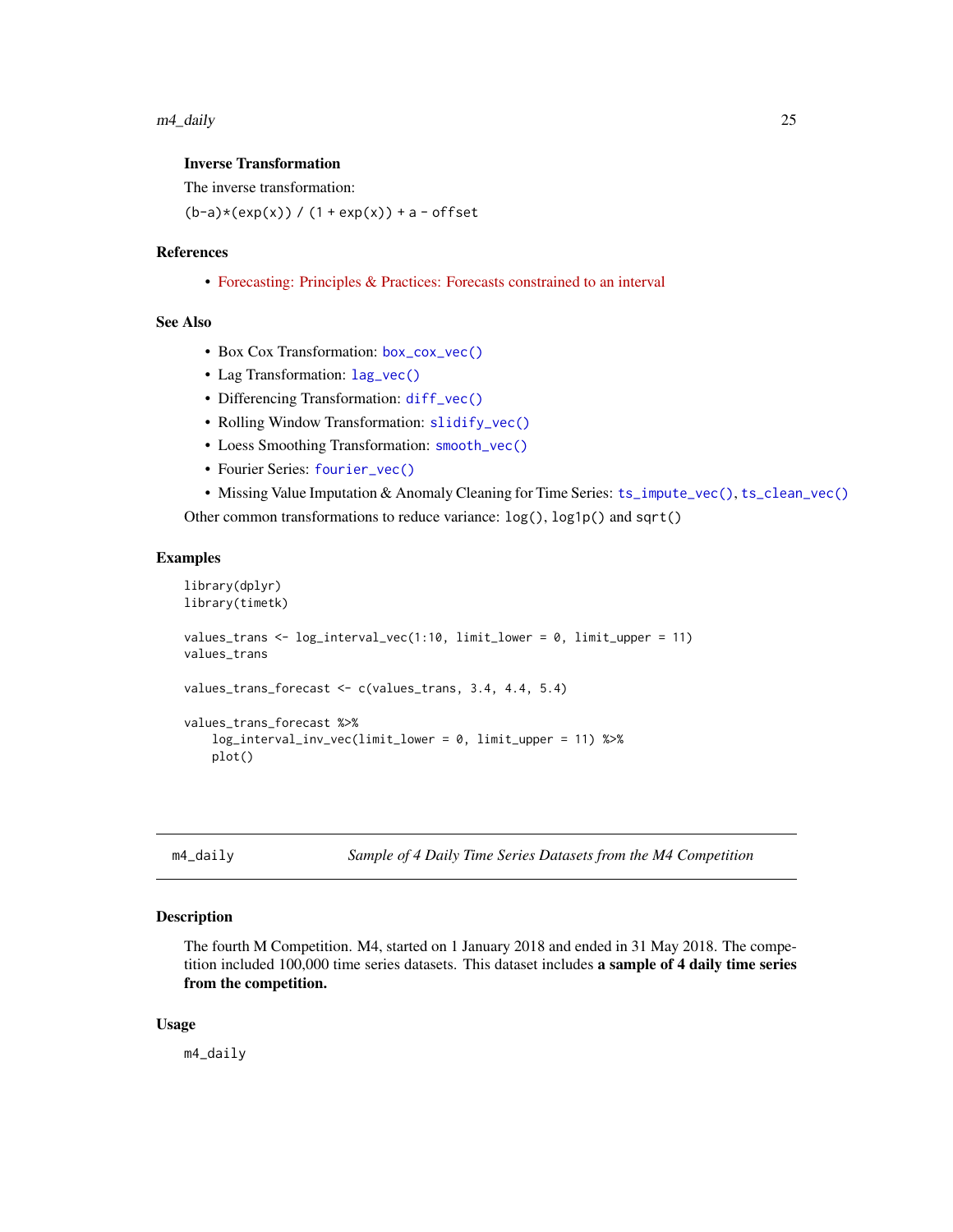# Format

A tibble: 9,743 x 3

- id Factor. Unique series identifier (4 total)
- date Date. Timestamp information. Daily format.
- value Numeric. Value at the corresponding timestamp.

## Details

This is a sample of 4 daily data sets from the M4 competition.

## Source

• [M4 Competition Website](https://mofc.unic.ac.cy/m4/)

## Examples

m4\_daily

m4\_hourly *Sample of 4 Hourly Time Series Datasets from the M4 Competition*

## Description

The fourth M Competition. M4, started on 1 January 2018 and ended in 31 May 2018. The competition included 100,000 time series datasets. This dataset includes a sample of 4 hourly time series from the competition.

# Usage

m4\_hourly

## Format

A tibble: 3,060 x 3

- id Factor. Unique series identifier (4 total)
- date Date-time. Timestamp information. Hourly format.
- value Numeric. Value at the corresponding timestamp.

## Details

This is a sample of 4 hourly data sets from the M4 competition.

#### Source

• [M4 Competition Website](https://mofc.unic.ac.cy/m4/)

<span id="page-25-0"></span>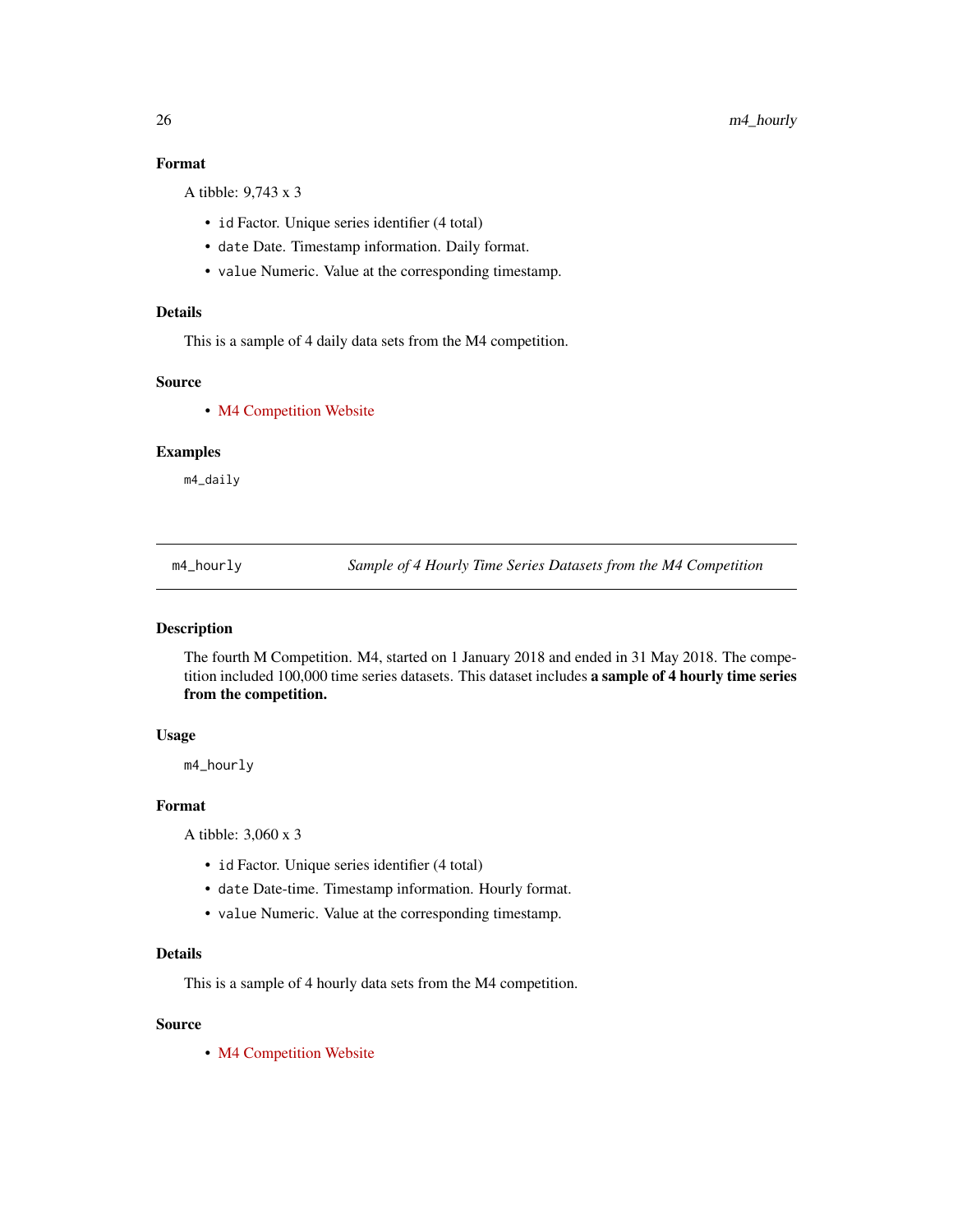# <span id="page-26-0"></span>m4\_monthly 27

## Examples

m4\_hourly

m4\_monthly *Sample of 4 Monthly Time Series Datasets from the M4 Competition*

# Description

The fourth M Competition. M4, started on 1 January 2018 and ended in 31 May 2018. The competition included 100,000 time series datasets. This dataset includes a sample of 4 monthly time series from the competition.

# Usage

m4\_monthly

## Format

A tibble: 9,743 x 3

- id Factor. Unique series identifier (4 total)
- date Date. Timestamp information. Monthly format.
- value Numeric. Value at the corresponding timestamp.

# Details

This is a sample of 4 Monthly data sets from the M4 competition.

## Source

• [M4 Competition Website](https://mofc.unic.ac.cy/m4/)

# Examples

m4\_monthly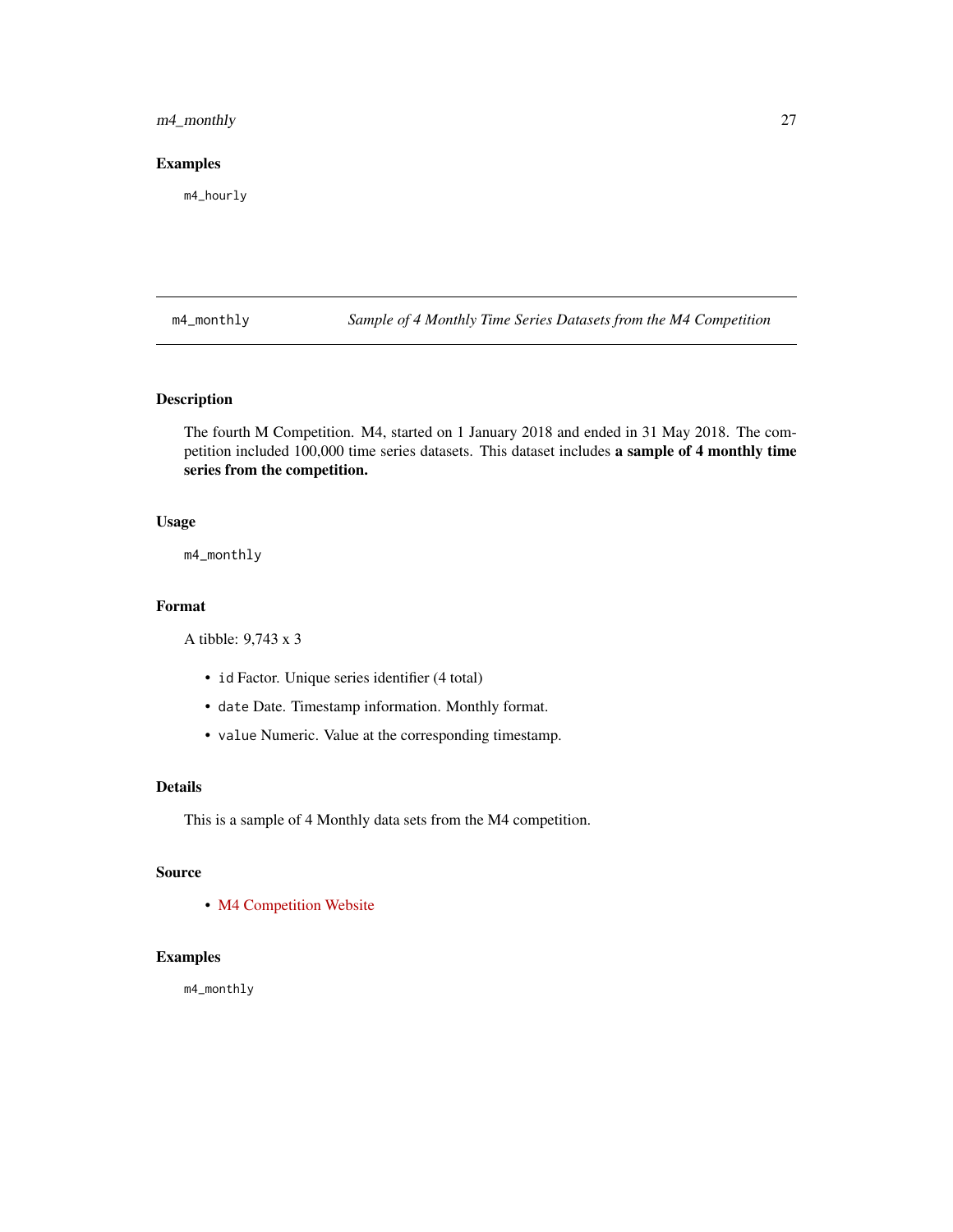#### Description

The fourth M Competition. M4, started on 1 January 2018 and ended in 31 May 2018. The competition included 100,000 time series datasets. This dataset includes a sample of 4 quarterly time series from the competition.

#### Usage

```
m4_quarterly
```
## Format

A tibble: 9,743 x 3

- id Factor. Unique series identifier (4 total)
- date Date. Timestamp information. Quarterly format.
- value Numeric. Value at the corresponding timestamp.

#### Details

This is a sample of 4 Quarterly data sets from the M4 competition.

#### Source

• [M4 Competition Website](https://mofc.unic.ac.cy/m4/)

## Examples

m4\_quarterly

m4\_weekly *Sample of 4 Weekly Time Series Datasets from the M4 Competition*

## Description

The fourth M Competition. M4, started on 1 January 2018 and ended in 31 May 2018. The competition included 100,000 time series datasets. This dataset includes a sample of 4 weekly time series from the competition.

#### Usage

m4\_weekly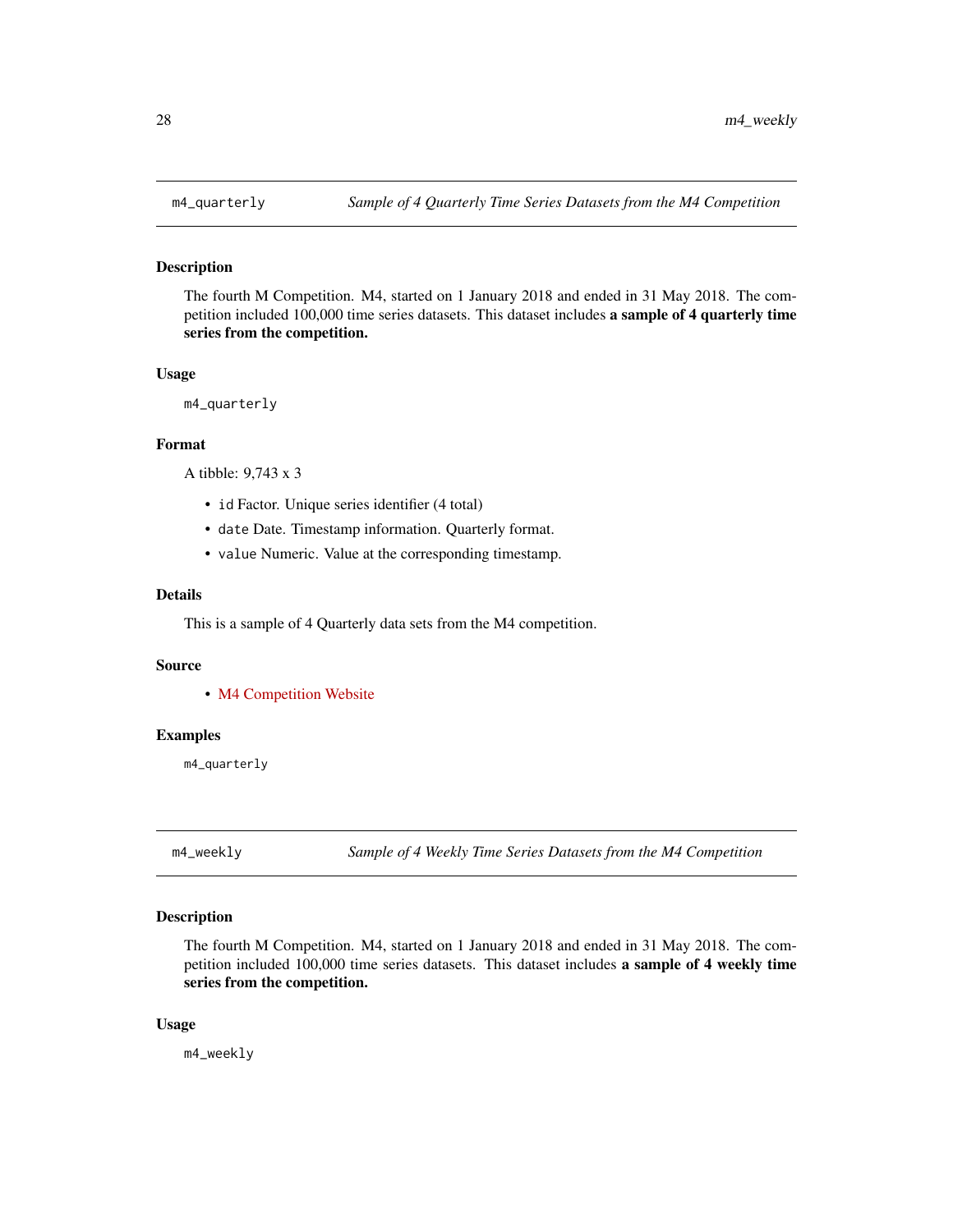# <span id="page-28-0"></span>m4\_yearly 29

## Format

A tibble: 9,743 x 3

- id Factor. Unique series identifier (4 total)
- date Date. Timestamp information. Weekly format.
- value Numeric. Value at the corresponding timestamp.

## Details

This is a sample of 4 Weekly data sets from the M4 competition.

## Source

• [M4 Competition Website](https://mofc.unic.ac.cy/m4/)

## Examples

m4\_weekly

m4\_yearly *Sample of 4 Yearly Time Series Datasets from the M4 Competition*

## Description

The fourth M Competition. M4, started on 1 January 2018 and ended in 31 May 2018. The competition included 100,000 time series datasets. This dataset includes a sample of 4 yearly time series from the competition.

# Usage

m4\_yearly

## Format

A tibble: 9,743 x 3

- id Factor. Unique series identifier (4 total)
- date Date. Timestamp information. Yearly format.
- value Numeric. Value at the corresponding timestamp.

## Details

This is a sample of 4 Yearly data sets from the M4 competition.

#### Source

• [M4 Competition Website](https://mofc.unic.ac.cy/m4/)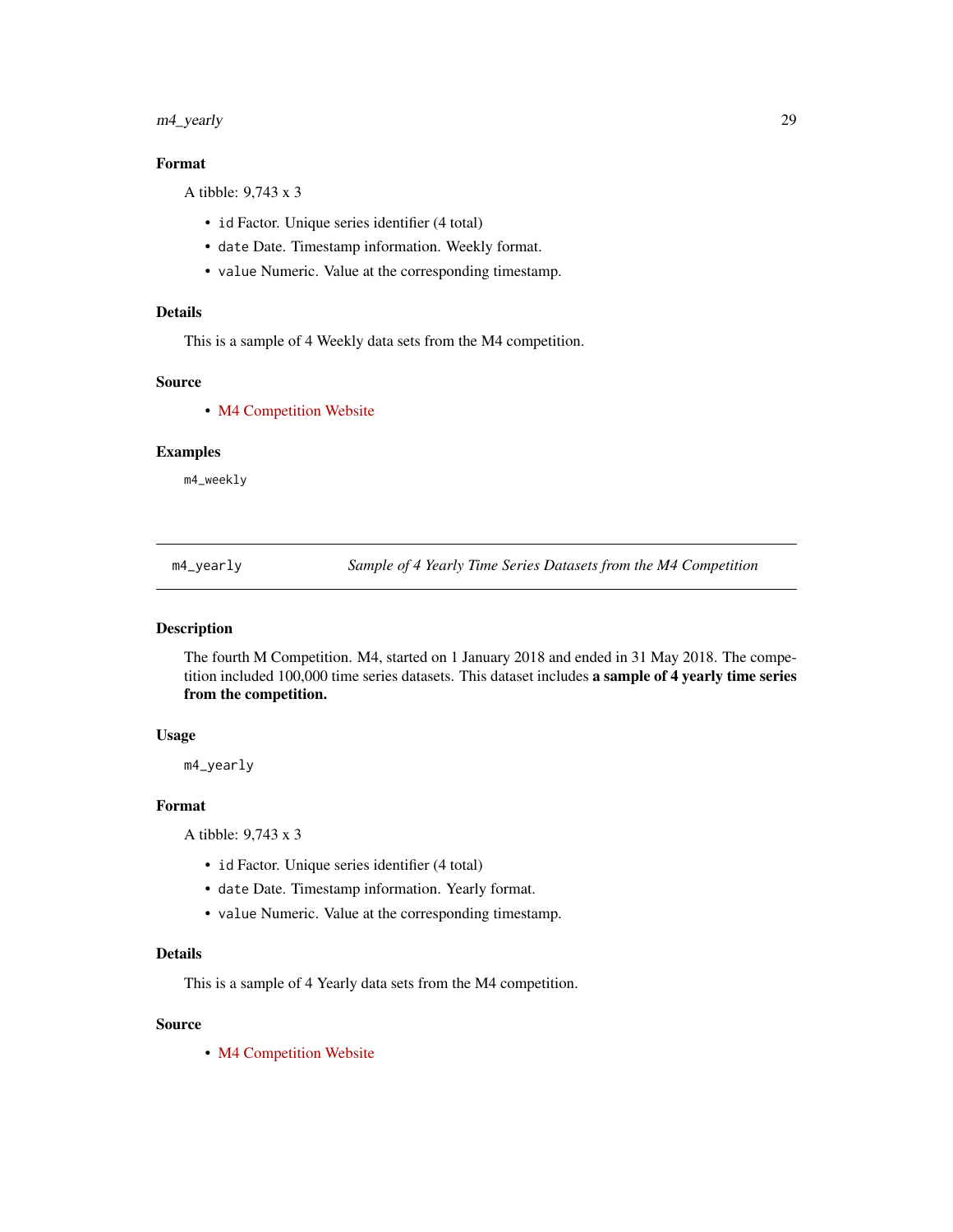# <span id="page-29-0"></span>Examples

m4\_yearly

<span id="page-29-1"></span>mutate\_by\_time *Mutate (for Time Series Data)*

# Description

mutate\_by\_time() is a time-based variant of the popular dplyr::mutate() function that uses .date\_var to specify a date or date-time column and .by to group the calculation by groups like "5 seconds", "week", or "3 months".

## Usage

```
mutate_by_time(
  .data,
  .date_var,
 .by = "day",
  ...,
  .type = c("floor", "ceiling", "round")
\lambda
```
# Arguments

| .data     | A tbl object or data. frame                                                                                                                |
|-----------|--------------------------------------------------------------------------------------------------------------------------------------------|
| .date_var | A column containing date or date-time values to summarize. If missing, attempts<br>to auto-detect date column.                             |
| .by       | A time unit to summarise by. Time units are collapsed using lubridate:: floor_date()<br>or lubridate::ceiling_date().<br>The value can be: |
|           | $\bullet$ second                                                                                                                           |
|           | • minute                                                                                                                                   |

- hour
- day
- week
- month
- bimonth
- quarter
- season
- halfyear
- year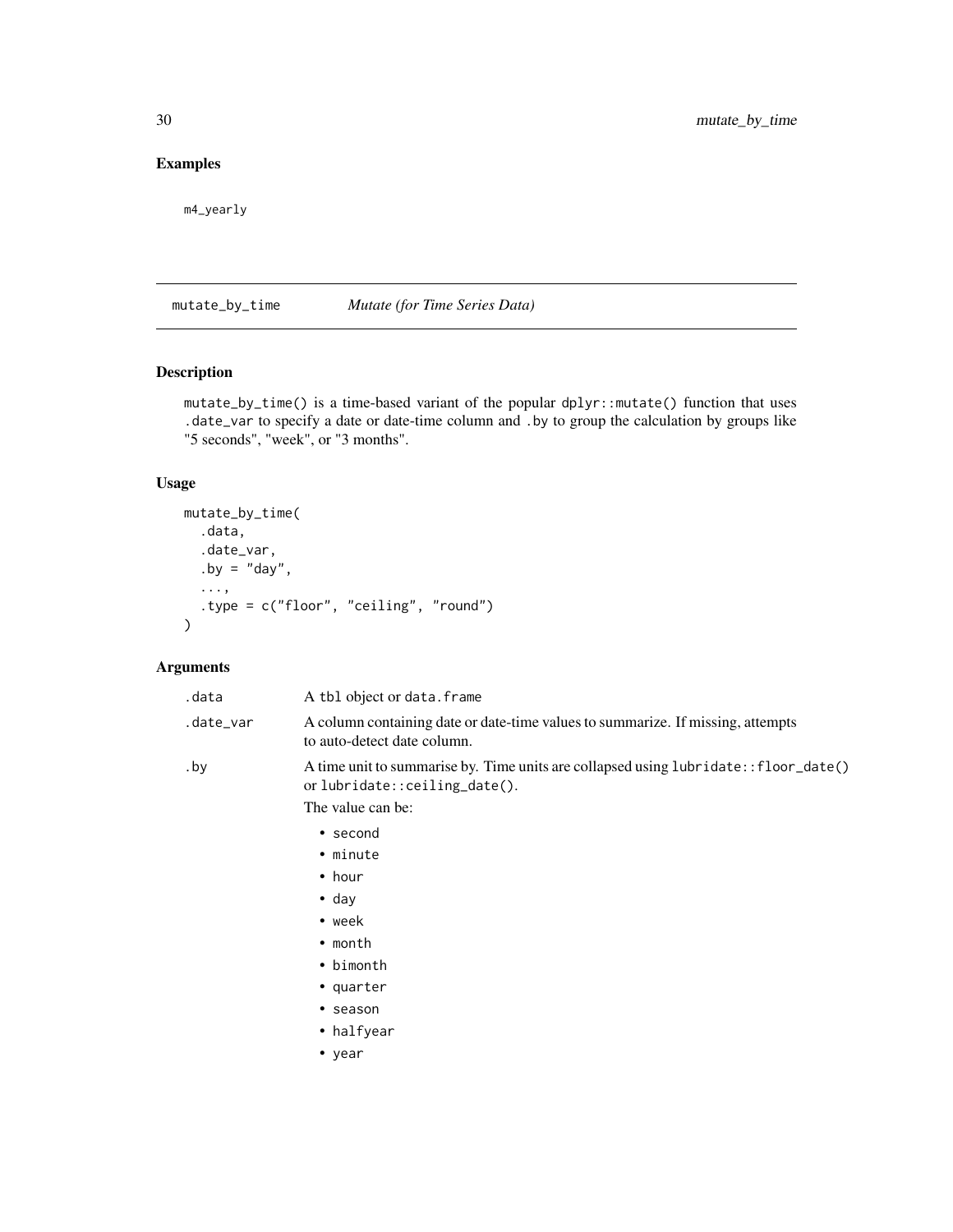|                         | Arbitrary unique English abbreviations as in the lubridate:: period() con-<br>structor are allowed. |
|-------------------------|-----------------------------------------------------------------------------------------------------|
| $\cdot$ $\cdot$ $\cdot$ | Name-value pairs. The name gives the name of the column in the output.                              |
|                         | The value can be:                                                                                   |
|                         | • A vector of length 1, which will be recycled to the correct length.                               |
|                         | • A vector the same length as the current group (or the whole data frame if<br>ungrouped).          |
|                         | • NULL, to remove the column.                                                                       |
|                         | • A data frame or tibble, to create multiple columns in the output.                                 |
| .type                   | One of "floor", "ceiling", or "round. Defaults to "floor". See lubridate::round_date.               |
|                         |                                                                                                     |

## Value

A tibble or data.frame

## See Also

Time-Based dplyr functions:

- [summarise\\_by\\_time\(\)](#page-108-1) Easily summarise using a date column.
- [mutate\\_by\\_time\(\)](#page-29-1) Simplifies applying mutations by time windows.
- [pad\\_by\\_time\(\)](#page-32-1) Insert time series rows with regularly spaced timestamps
- [filter\\_by\\_time\(\)](#page-12-1) Quickly filter using date ranges.
- [filter\\_period\(\)](#page-14-1) Apply filtering expressions inside periods (windows)
- [slice\\_period\(\)](#page-61-1) Apply slice inside periods (windows)
- [condense\\_period\(\)](#page-8-1) Convert to a different periodicity
- [between\\_time\(\)](#page-3-1) Range detection for date or date-time sequences.
- [slidify\(\)](#page-63-1) Turn any function into a sliding (rolling) function

```
# Libraries
library(timetk)
library(dplyr)
library(tidyr)
# First value in each month
m4_daily_first_by_month_tbl <- m4_daily %>%
   group_by(id) %>%
   mutate_by_time(
       .date_var = date,
       .by = "month", # Setup for monthly aggregation
       # mutate recycles a single value
       first_value_by_month = first(value)
    )
m4_daily_first_by_month_tbl
```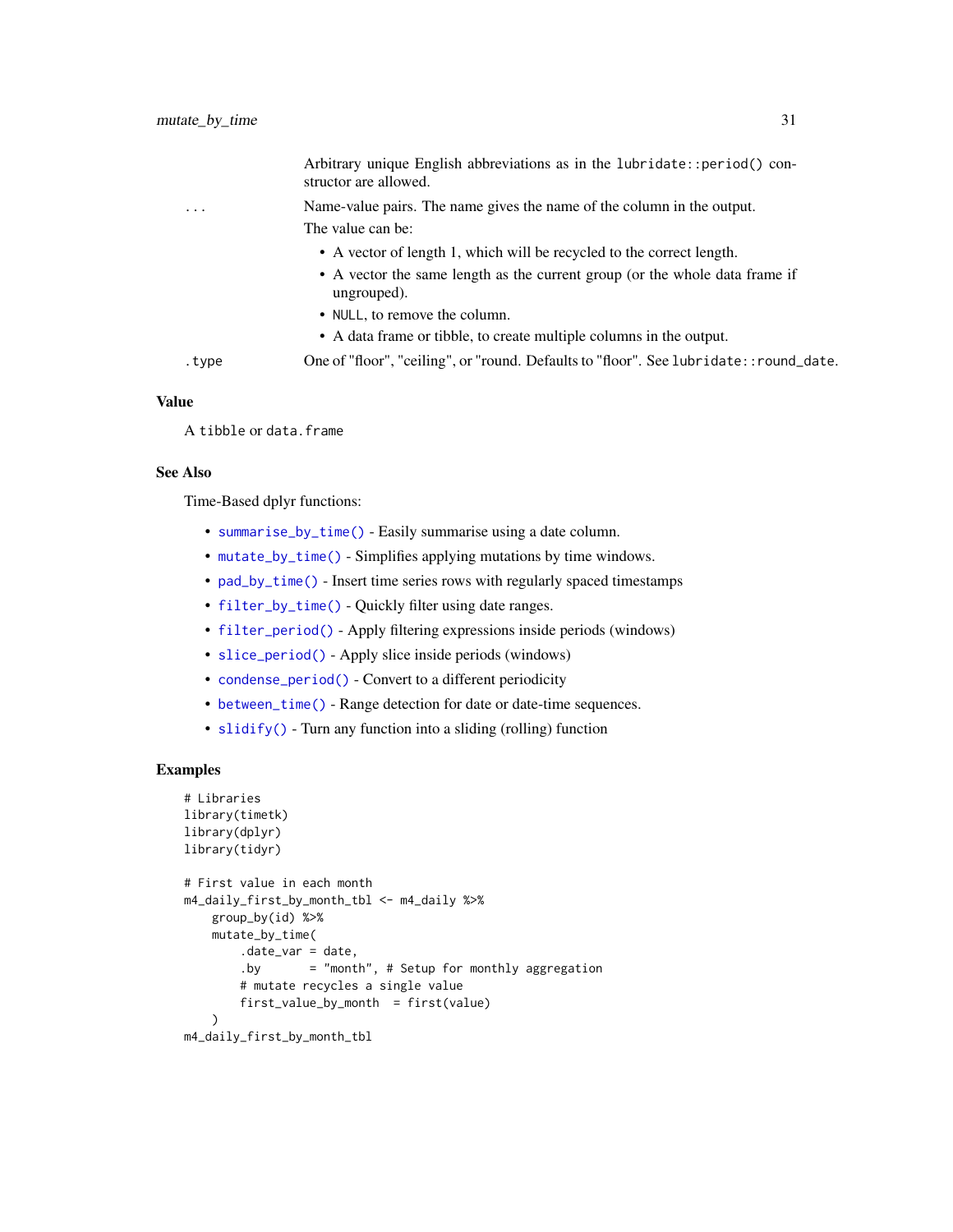```
# Visualize Time Series vs 1st Value Each Month
m4_daily_first_by_month_tbl %>%
    pivot_longer(value:first_value_by_month) %>%
    plot_time_series(date, value, name,
                     .facet_scale = "free", .facet_ncol = 2,
                     .smooth = FALSE, .interactive = FALSE)
```
<span id="page-31-1"></span>normalize\_vec *Normalize to Range (0, 1)*

## Description

Normalization is commonly used to center and scale numeric features to prevent one from dominating in algorithms that require data to be on the same scale.

#### Usage

```
normalize\_vec(x, min = NULL, max = NULL, silent = FALSE)
```

```
normalize_inv_vec(x, min, max)
```
#### Arguments

|        | A numeric vector.                                                           |
|--------|-----------------------------------------------------------------------------|
| min    | The population min value in the normalization process.                      |
| max    | The population max value in the normalization process.                      |
| silent | Whether or not to report the automated min and max parameters as a message. |

# Details

#### Standardization vs Normalization

- Standardization refers to a transformation that reduces the range to mean 0, standard deviation 1
- Normalization refers to a transformation that reduces the min-max range:  $(0, 1)$

## See Also

- Normalization/Standardization: [standardize\\_vec\(\)](#page-73-1), [normalize\\_vec\(\)](#page-31-1)
- Box Cox Transformation: [box\\_cox\\_vec\(\)](#page-6-1)
- Lag Transformation: [lag\\_vec\(\)](#page-21-1)
- Differencing Transformation: [diff\\_vec\(\)](#page-9-1)
- Rolling Window Transformation: [slidify\\_vec\(\)](#page-67-1)
- Loess Smoothing Transformation: [smooth\\_vec\(\)](#page-70-1)
- Fourier Series: [fourier\\_vec\(\)](#page-15-1)
- Missing Value Imputation for Time Series: [ts\\_impute\\_vec\(\)](#page-169-1), [ts\\_clean\\_vec\(\)](#page-168-1)

<span id="page-31-0"></span>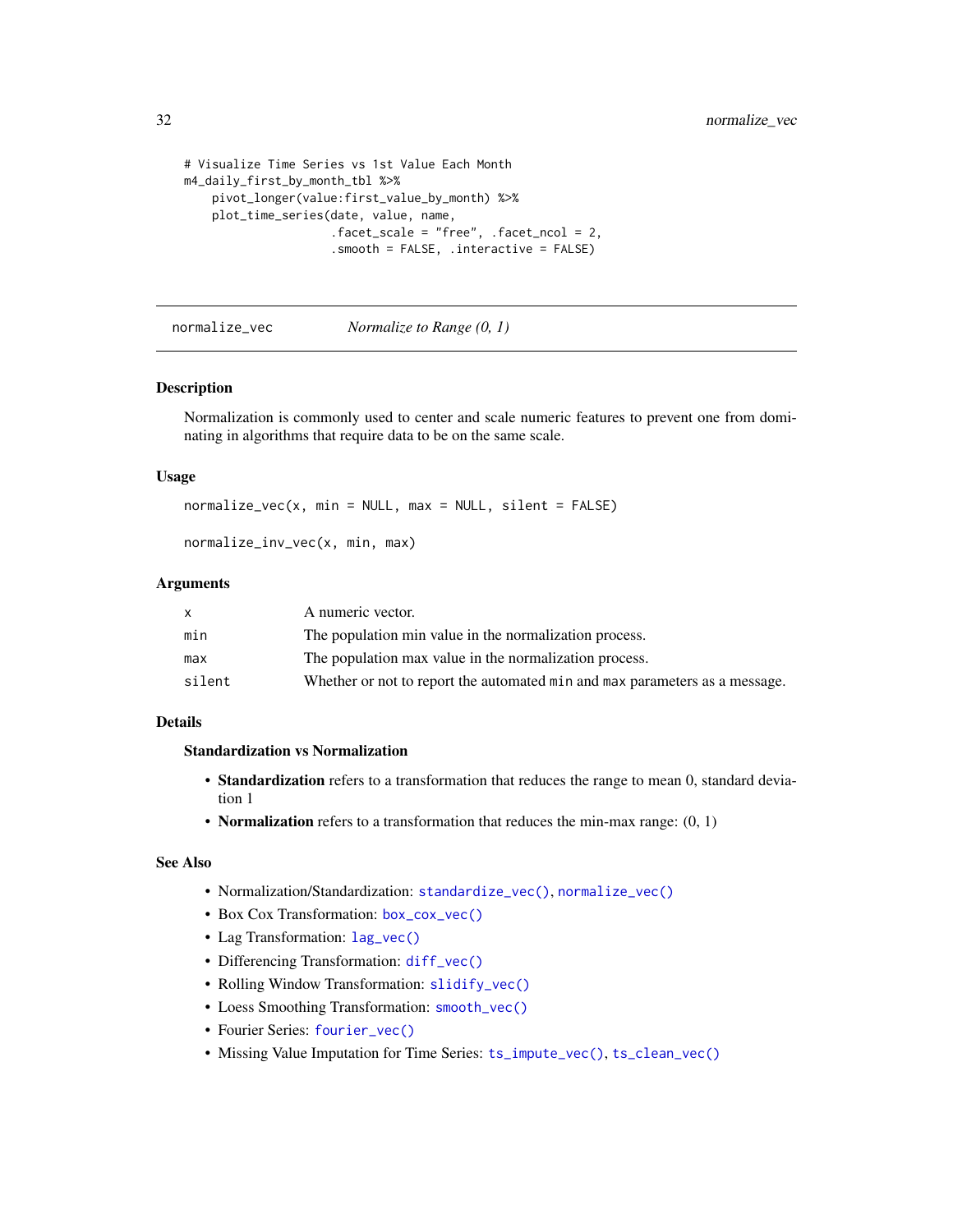# <span id="page-32-0"></span>pad\_by\_time 33

# Examples

```
library(dplyr)
library(timetk)
d10_daily <- m4_daily %>% filter(id == "D10")
# --- VECTOR ----
value_norm <- normalize_vec(d10_daily$value)
value <- normalize_inv_vec(value_norm,
                               min = 1781.6,
                               max = 2649.3# --- MUTATE ----
m4_daily %>%
   group_by(id) %>%
   mutate(value_norm = normalize_vec(value))
```
<span id="page-32-1"></span>pad\_by\_time *Insert time series rows with regularly spaced timestamps*

# Description

The easiest way to fill in missing timestamps or convert to a more granular period (e.g. quarter to month). Wraps the padr::pad() function for padding tibbles.

## Usage

```
pad_by_time(
  .data,
  .date_var,
  .by = "auto",
  .pad_value = NA,
  .fill_na_direction = c("none", "down", "up", "downup", "updown"),
  .start_date = NULL,
  .end_date = NULL
)
```
## Arguments

| .data      | A tibble with a time-based column.                                                                                                              |
|------------|-------------------------------------------------------------------------------------------------------------------------------------------------|
| .date_var  | A column containing date or date-time values to pad                                                                                             |
| .bv        | Either "auto", a time-based frequency like "year", "month", "day", "hour", etc,<br>or a time expression like "5 min", or "7 days". See Details. |
| .pad_value | Fills in padded values. Default is NA.                                                                                                          |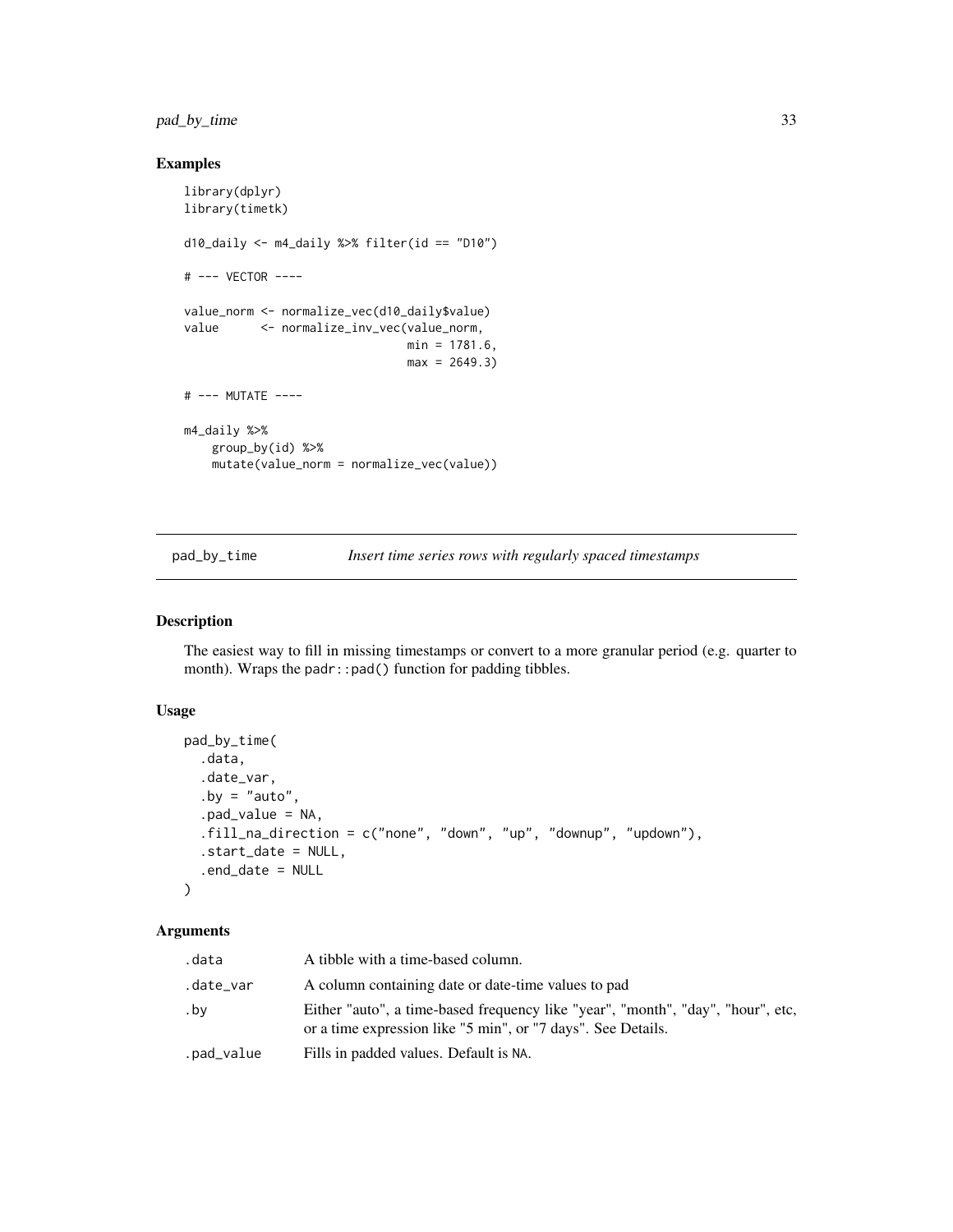| .fill_na_direction |                                                                                                                                          |
|--------------------|------------------------------------------------------------------------------------------------------------------------------------------|
|                    | Users can provide an NA fill strategy using tidyr::fill(). Possible values:<br>'none', 'down', 'up', 'downup', 'updown'. Default: 'none' |
| .start_date        | Specifies the start of the padded series. If NULL it will use the lowest value of<br>the input variable.                                 |
| .end_date          | Specifies the end of the padded series. If NULL it will use the highest value of<br>the input variable.                                  |

## Details

## Padding Missing Observations

The most common use case for pad\_by\_time() is to add rows where timestamps are missing. This could be from sales data that have missing values on weekends and holidays. Or it could be high frequency data where observations are irregularly spaced and should be reset to a regular frequency.

## Going from Low to High Frequency

The second use case is going from a low frequency (e.g. day) to high frequency (e.g. hour). This is possible by supplying a higher frequency to pad\_by\_time().

# Interval, .by

Padding can be applied in the following ways:

- .by = "auto" pad\_by\_time() will detect the time-stamp frequency and apply padding.
- The eight intervals in are: year, quarter, month, week, day, hour, min, and sec.
- Intervals like 5 minutes, 6 hours, 10 days are possible.

#### Pad Value, .pad\_value

A pad value can be supplied that fills in missing numeric data. Note that this is only applied to numeric columns.

## Fill NA Direction, .fill\_na\_directions

Uses tidyr::fill() to fill missing observations using a fill strategy.

#### References

• This function wraps the padr::pad() function developed by Edwin Thoen.

## See Also

Imputation:

• [ts\\_impute\\_vec\(\)](#page-169-1) - Impute missing values for time series.

Time-Based dplyr functions:

- [summarise\\_by\\_time\(\)](#page-108-1) Easily summarise using a date column.
- [mutate\\_by\\_time\(\)](#page-29-1) Simplifies applying mutations by time windows.
- [pad\\_by\\_time\(\)](#page-32-1) Insert time series rows with regularly spaced timestamps
- [filter\\_by\\_time\(\)](#page-12-1) Quickly filter using date ranges.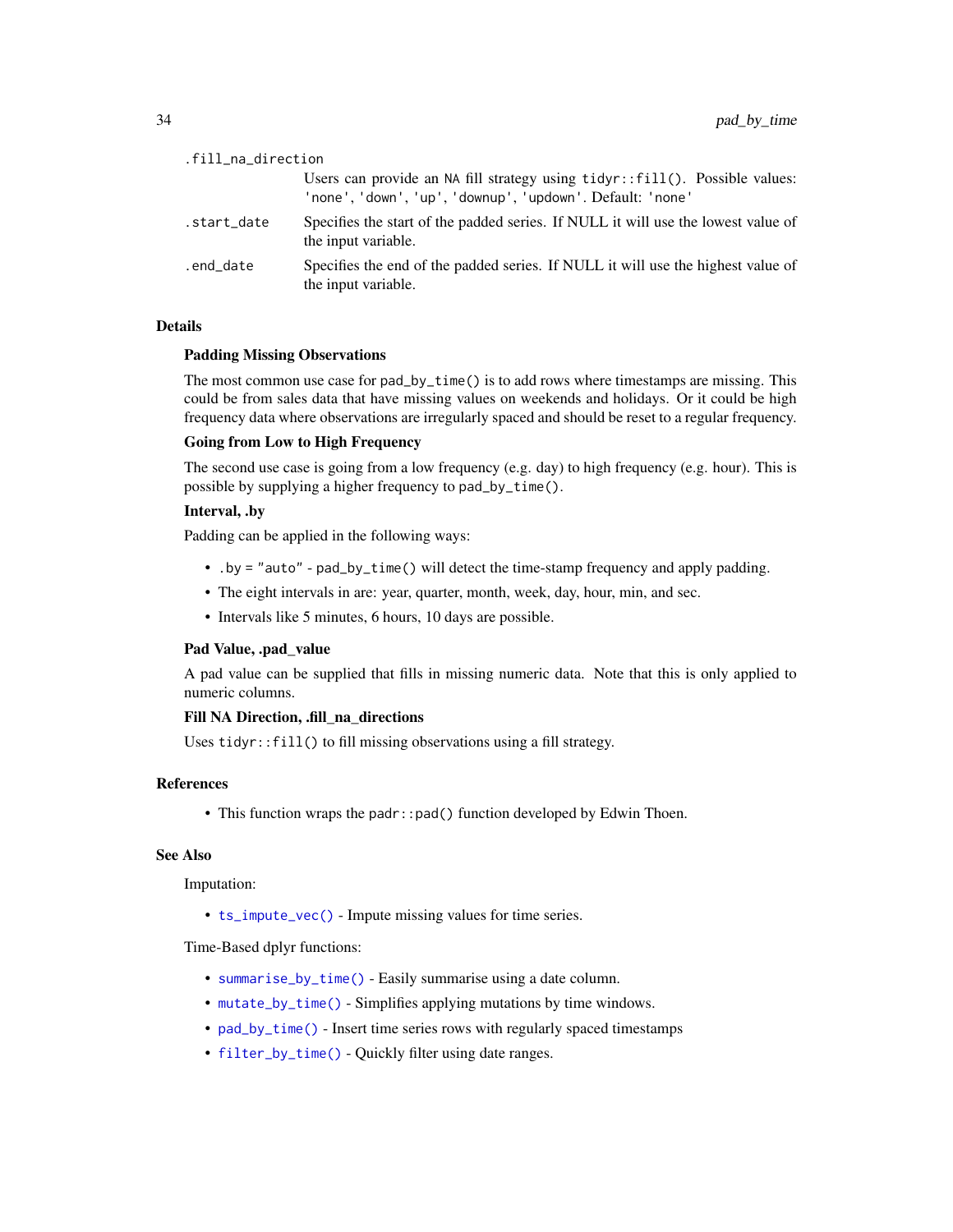- [filter\\_period\(\)](#page-14-1) Apply filtering expressions inside periods (windows)
- [slice\\_period\(\)](#page-61-1) Apply slice inside periods (windows)
- [condense\\_period\(\)](#page-8-1) Convert to a different periodicity
- [between\\_time\(\)](#page-3-1) Range detection for date or date-time sequences.
- [slidify\(\)](#page-63-1) Turn any function into a sliding (rolling) function

```
library(tidyverse)
library(tidyquant)
library(timetk)
# Create a quarterly series with 1 missing value
missing_data_tbl <- tibble(
    date = tk_make_timeseries("2014-01-01", "2015-01-01", by = "quarter"),
    value = 1:5) %>%
    slice(-4) # Lose the 4th quarter on purpose
missing_data_tbl
# Detects missing quarter, and pads the missing regularly spaced quarter with NA
missing_data_tbl %>% pad_by_time(date, .by = "quarter")
# Can specify a shorter period. This fills monthly.
missing_data_tbl %>% pad_by_time(date, .by = "month")
# Can let pad_by_time() auto-detect date and period
missing_data_tbl %>% pad_by_time()
# Can specify a .pad_value
missing_data_tbl %>% pad_by_time(date, .by = "quarter", .pad_value = 0)
# Can then impute missing values
missing_data_tbl %>%
    pad_by_time(date, .by = "quarter") %>%
    mutate(value = ts_impute_vec(value, period = 1))
# Can specify a custom .start_date and .end_date
missing_data_tbl %>%
   pad_by_time(date, .by = "quarter", .start_date = "2013", .end_date = "2015-07-01")
# Can specify a tidyr::fill() direction
missing_data_tbl %>%
   pad_by_time(date, .by = "quarter",
               .fill_na_direction = "downup",
               .start_date = "2013", .end_date = "2015-07-01")
# --- GROUPS ----
# Apply standard NA padding to groups
```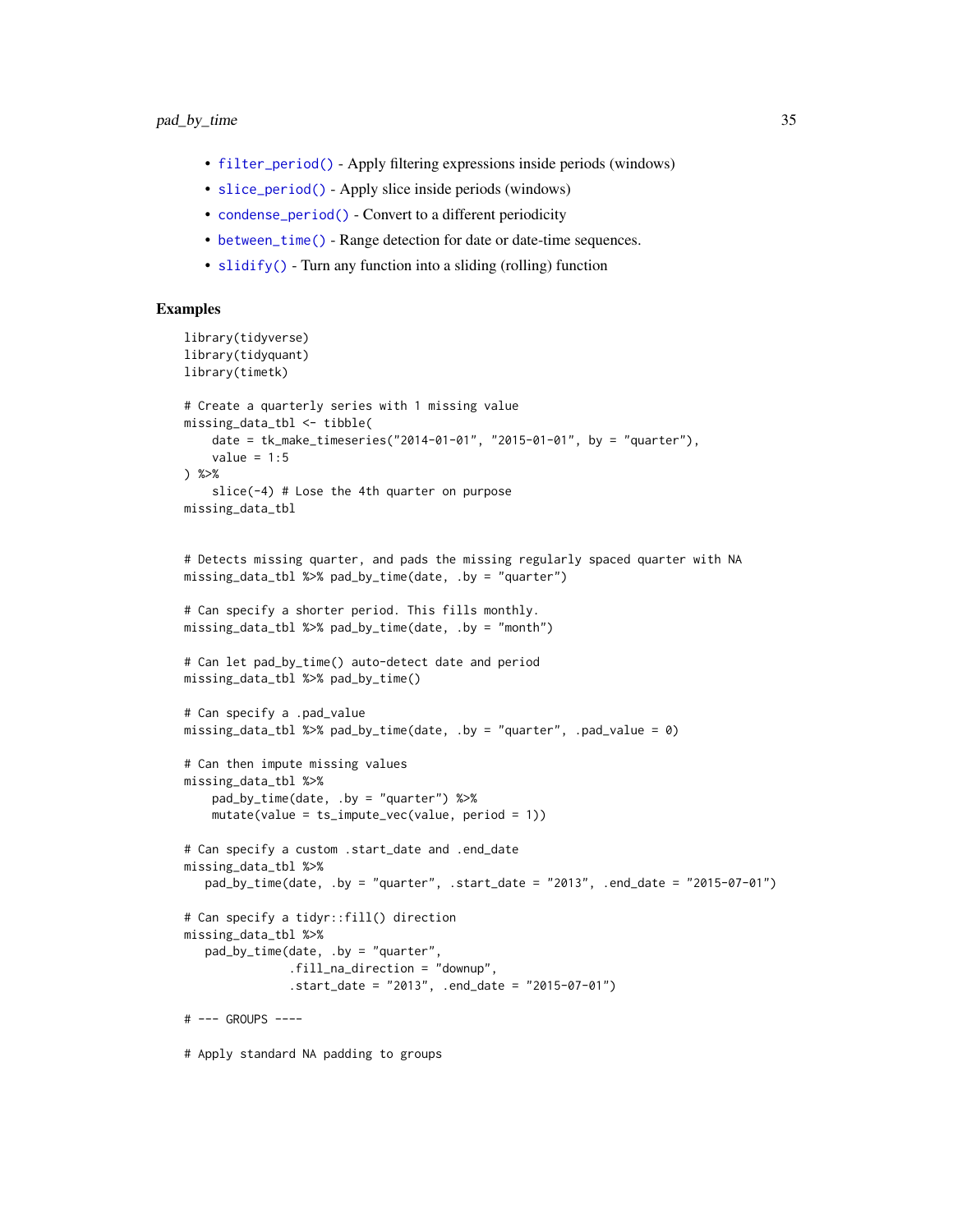```
FANG %>%
   group_by(symbol) %>%
   pad_by_time(.by = "day")
# Apply constant pad value
FANG %>%
   group_by(symbol) %>%
   pad_by_time(.by = "day", .pad_value = 0)# Apply filled padding to groups
FANG %>%
   group_by(symbol) %>%
   pad_by_time(.by = "day", .fill_na_direction = "down")
```
parse\_date2 *Fast, flexible date and datetime parsing*

#### Description

Significantly faster time series parsing than readr::parse\_date, readr::parse\_datetime, lubridate::as\_date(), and lubridate::as\_datetime(). Uses anytime package, which relies on Boost.Date\_Time C++ library for date/datetime parsing.

## Usage

```
parse_date2(x, ..., silent = FALSE)
```
parse\_datetime2(x, tz = "UTC", tz\_shift = FALSE, ..., silent = FALSE)

# Arguments

| $\mathsf{x}$        | A character vector                                                                                                                |
|---------------------|-----------------------------------------------------------------------------------------------------------------------------------|
| $\cdot \cdot \cdot$ | Additional parameters passed to anytime () and anydate ()                                                                         |
| silent              | If TRUE, warns the user of parsing failures.                                                                                      |
| tz                  | Datetime only. A timezone (see OlsenNames()).                                                                                     |
| tz_shift            | Datetime only. If FALSE, forces the datetime into the time zone. If TRUE,<br>offsets the date time from UTC to the new time zone. |

#### Details

## Parsing Formats

- Date Formats: Must follow a Year, Month, Day sequence. (e.g. parse\_date2("2011 June") is OK, parse\_date2("June 2011") is NOT OK).
- Date Time Formats: Must follow a YMD HMS sequence.

<span id="page-35-0"></span>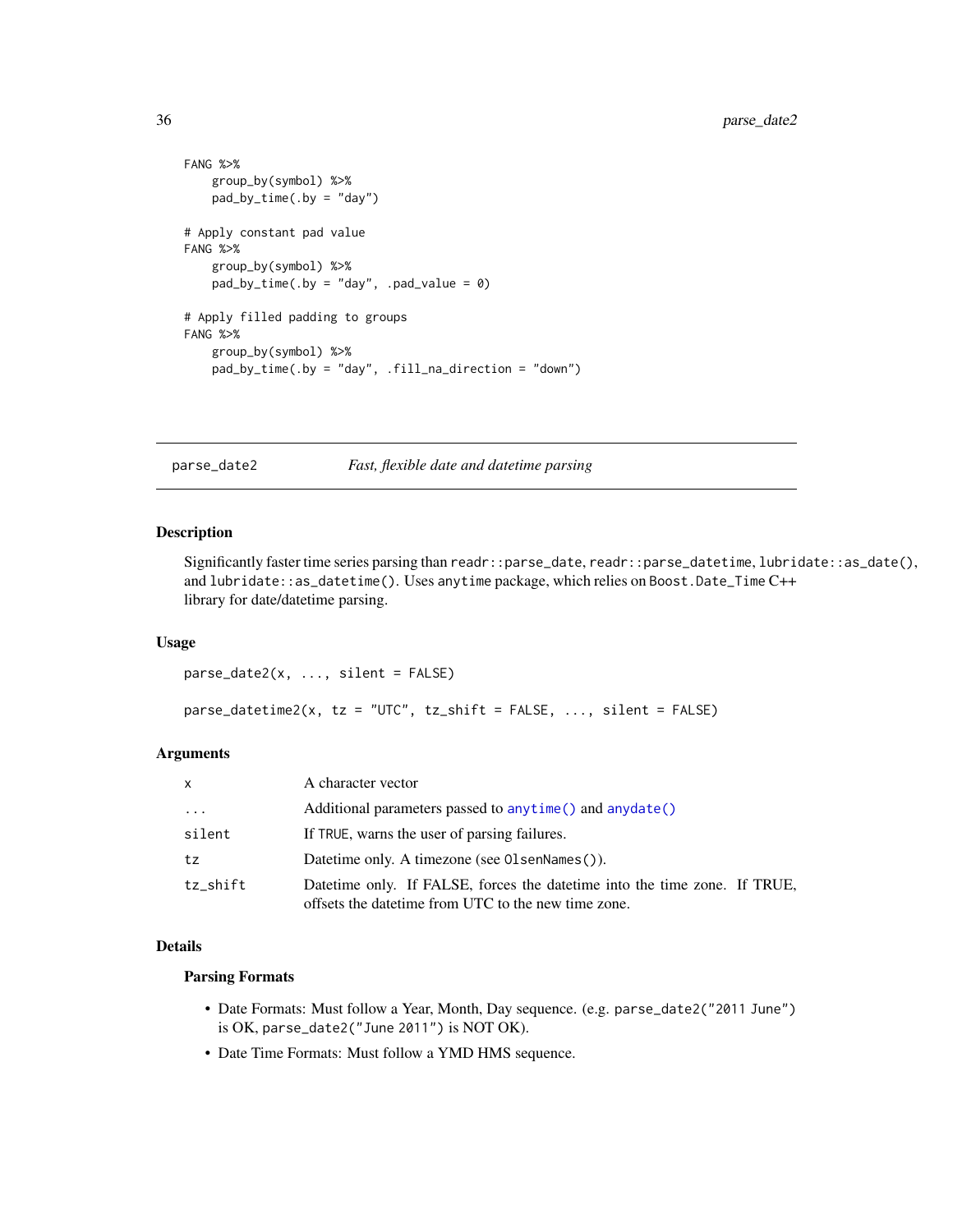Refer to lubridate::mdy() for Month, Day, Year and additional formats.

### Time zones (Datetime)

Time zones are handled in a similar way to lubridate::as\_datetime() in that time zones are forced rather than shifted. This is a key difference between anytime::anytime(), which shifts datetimes to the specified timezone by default.

# References

• This function wraps the anytime::anytime() and anytime::anydate functions developed by Dirk Eddelbuettel.

### Examples

```
# Fast date parsing
parse_date2("2011")
parse_date2("2011 June 3rd")
# Fast datetime parsing
parse_datetime2("2011")
parse_datetime2("2011 Jan 1 12:35:21")
# Time Zones (datetime only)
parse_datetime2("2011 Jan 1 12:35:21", tz = "GB")
```
<span id="page-36-0"></span>plot\_acf\_diagnostics *Visualize the ACF, PACF, and CCFs for One or More Time Series*

## Description

Returns the ACF and PACF of a target and optionally CCF's of one or more lagged predictors in interactive plotly plots. Scales to multiple time series with group\_by().

## Usage

```
plot_acf_diagnostics(
  .data,
  .date_var,
  .value,
  .ccf_vars = NULL,
  -lags = 1000,.show_ccf_vars_only = FALSE,
  .show_white_noise_bars = TRUE,
  facet\_ncol = 1,
  .facet_scales = "fixed",
  .line_color = "#2c3e50",
  .line_size = 0.5,
```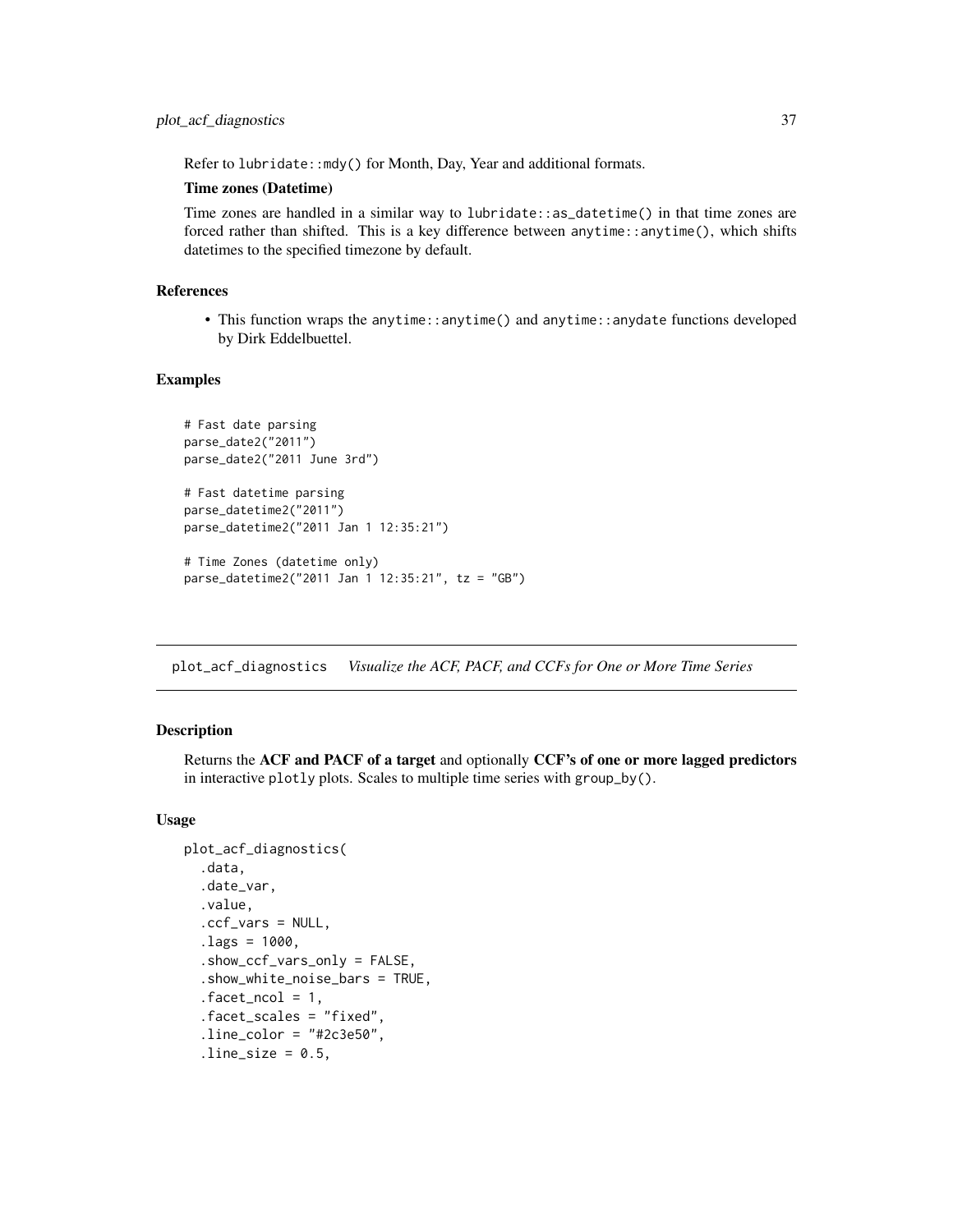```
line\_alpha = 1,
  .point_color = "#2c3e50",
  .point_size = 1,
  .point_alpha = 1,
  .x_intercept = NULL,
  .x_intercept_color = "#E31A1C",
  hline\_color = "#2c3e50",.white_noise_line_type = 2,
  .white_noise_line_color = "#A6CEE3",
  .title = "Lag Diagnostics",
  .x\_lab = "Lag",.y_lab = "Correlation",
  .interactive = TRUE,
 .plotly_slider = FALSE
\mathcal{L}
```

| .data                  | A data frame or tibble with numeric features (values) in descending chronolog-<br>ical order                                         |
|------------------------|--------------------------------------------------------------------------------------------------------------------------------------|
| .date_var              | A column containing either date or date-time values                                                                                  |
| .value                 | A numeric column with a value to have ACF and PACF calculations performed.                                                           |
| .ccf_vars              | Additional features to perform Lag Cross Correlations (CCFs) versus the .value.<br>Useful for evaluating external lagged regressors. |
| .lags                  | A sequence of one or more lags to evaluate.                                                                                          |
| .show_ccf_vars_only    |                                                                                                                                      |
|                        | Hides the ACF and PACF plots so you can focus on only CCFs.                                                                          |
| .show_white_noise_bars |                                                                                                                                      |
|                        | Shows the white noise significance bounds.                                                                                           |
| .facet_ncol            | Facets: Number of facet columns. Has no effect if using grouped_df.                                                                  |
| .facet_scales          | Facets: Options include "fixed", "free", "free_y", "free_x"                                                                          |
| .line_color            | Line color. Use keyword: "scale_color" to change the color by the facet.                                                             |
| .line_size             | Line size                                                                                                                            |
| .line_alpha            | Line opacity. Adjust the transparency of the line. Range: $(0, 1)$                                                                   |
| .point_color           | Point color. Use keyword: "scale_color" to change the color by the facet.                                                            |
| .point_size            | Point size                                                                                                                           |
| .point_alpha           | Opacity. Adjust the transparency of the points. Range: $(0, 1)$                                                                      |
| .x_intercept           | Numeric lag. Adds a vertical line.                                                                                                   |
| .x_intercept_color     |                                                                                                                                      |
|                        | Color for the x-intercept line.                                                                                                      |
| .hline_color           | Color for the y-intercept $= 0$ line.                                                                                                |
| .white_noise_line_type |                                                                                                                                      |
|                        | Line type for white noise bars. Set to 2 for "dashed" by default.                                                                    |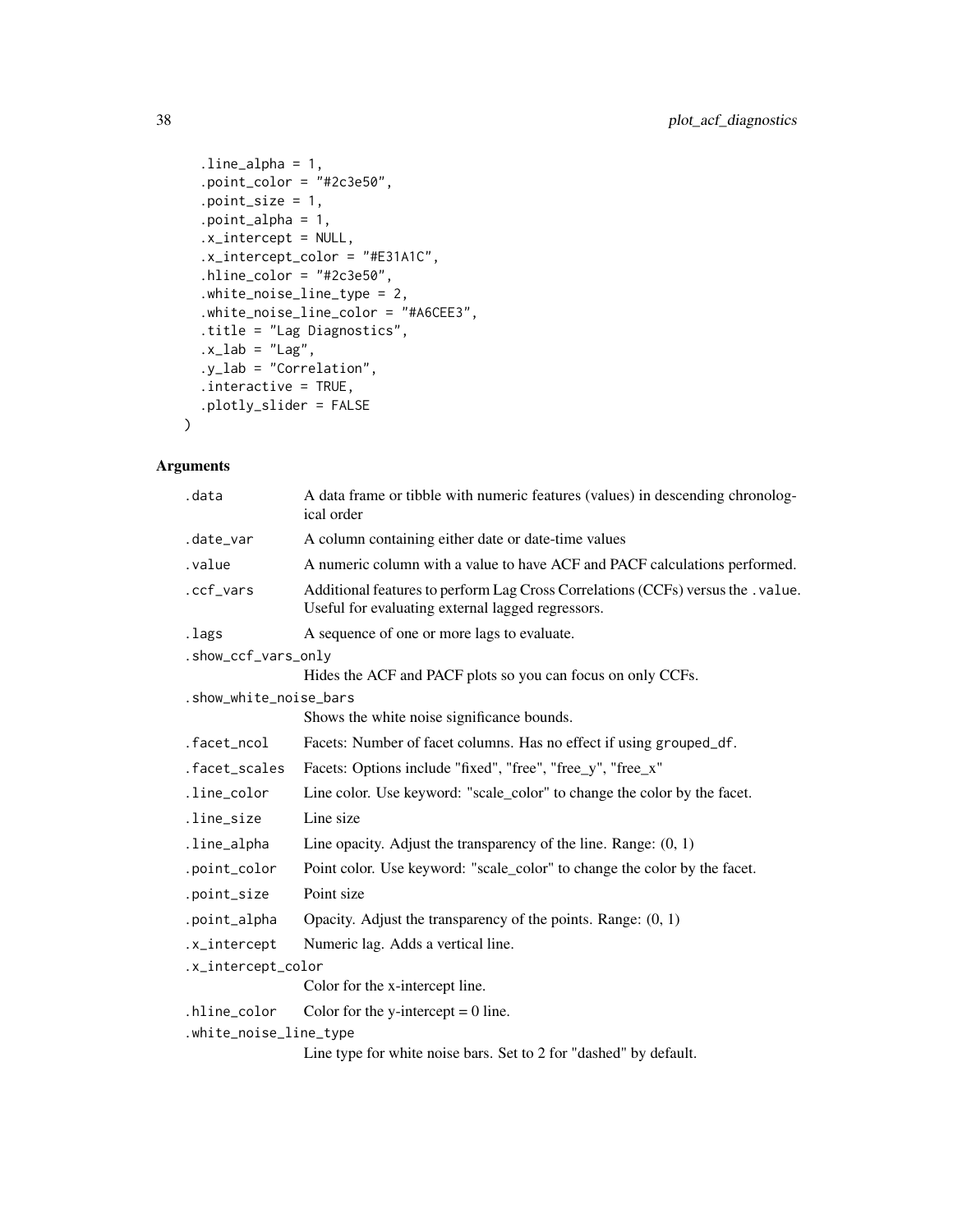.white\_noise\_line\_color Line color for white noise bars. Set to tidyquant::palette\_light() "steel blue" by default. .title Title for the plot .x\_lab X-axis label for the plot .y\_lab Y-axis label for the plot .interactive Returns either a static (ggplot2) visualization or an interactive (plotly) visualization .plotly\_slider If TRUE, returns a plotly x-axis range slider.

## Details

# Simplified ACF, PACF, & CCF

We are often interested in all 3 of these functions. Why not get all 3+ at once? Now you can.

- ACF Autocorrelation between a target variable and lagged versions of itself
- **PACF** Partial Autocorrelation removes the dependence of lags on other lags highlighting key seasonalities.
- CCF Shows how lagged predictors can be used for prediction of a target variable.

#### Lag Specification

Lags (.lags) can either be specified as:

- A time-based phrase indicating a duraction (e.g. 2 months)
- A maximum lag (e.g.  $l$  lags = 28)
- A sequence of lags (e.g. . lags =  $7:28$ )

#### Scales to Multiple Time Series with Groups

The plot\_acf\_diagnostics() works with grouped\_df's, meaning you can group your time series by one or more categorical columns with dplyr::group\_by() and then apply plot\_acf\_diagnostics() to return group-wise lag diagnostics.

### Special Note on Groups

Unlike other plotting utilities, the . facet\_vars arguments is NOT included. Use  $d$ plyr::group\_by() for processing multiple time series groups.

## Calculating the White Noise Significance Bars

The formula for the significance bars is  $\pm 2/\sqrt{5}$  and  $\pm 2/\sqrt{5}$  where T is the length of the time series. For a white noise time series, 95% of the data points should fall within this range. Those that don't may be significant autocorrelations.

### Value

A static ggplot2 plot or an interactive plotly plot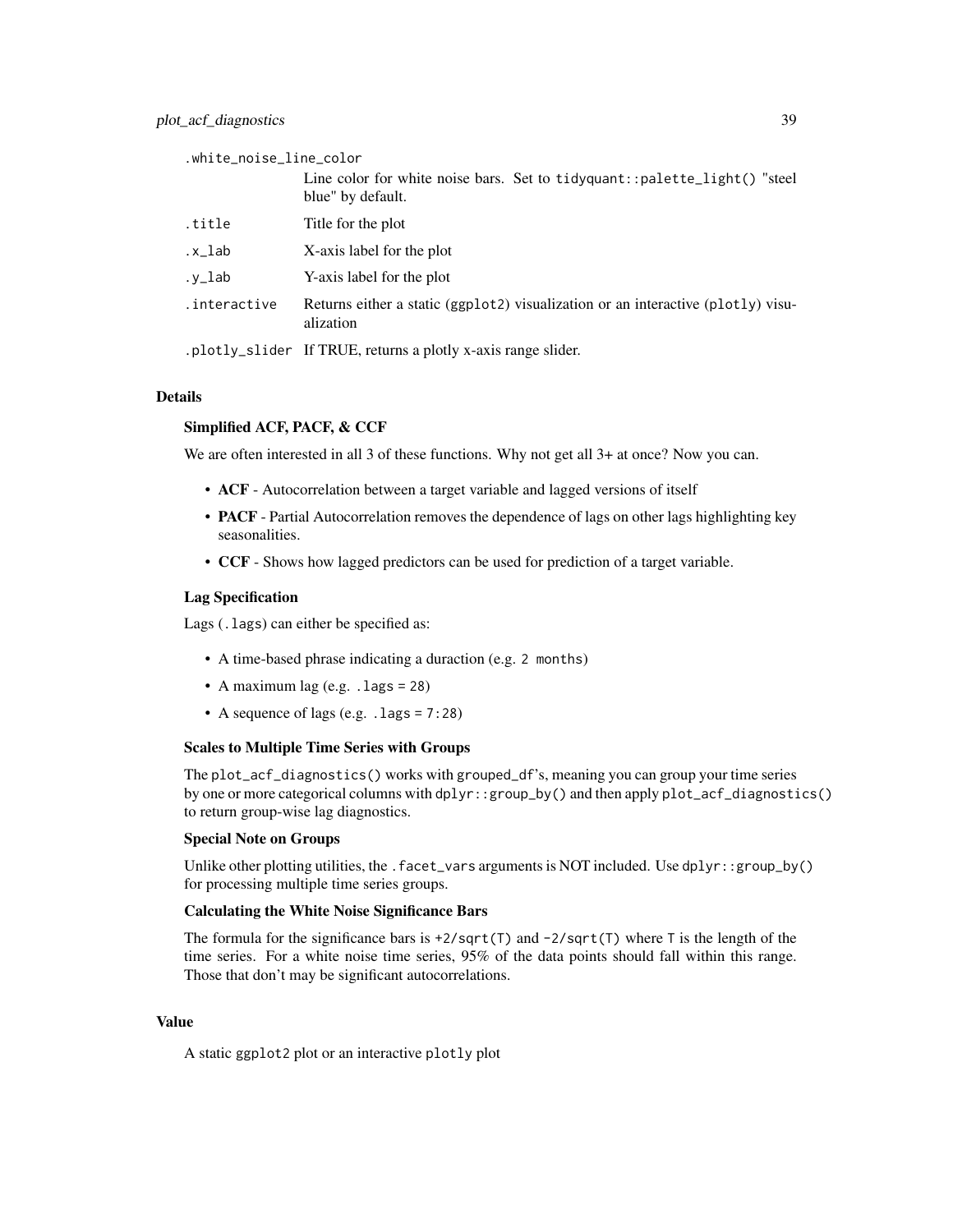# See Also

- Visualizing ACF, PACF, & CCF: [plot\\_acf\\_diagnostics\(\)](#page-36-0)
- Visualizing Seasonality: [plot\\_seasonal\\_diagnostics\(\)](#page-43-0)
- Visualizing Time Series: [plot\\_time\\_series\(\)](#page-48-0)

# Examples

```
library(tidyverse)
library(timetk)
# Apply Transformations
# - Differencing transformation to identify ARIMA & SARIMA Orders
m4_hourly %>%
   group_by(id) %>%
   plot_acf_diagnostics(
       date, value, # ACF & PACF
       .lags = "7 days", # 7-Days of hourly lags
       .interactive = FALSE
   )
# Apply Transformations
# - Differencing transformation to identify ARIMA & SARIMA Orders
m4_hourly %>%
   group_by(id) %>%
   plot_acf_diagnostics(
       date,
       diff_vec(value, lag = 1), # Difference the value column
       .lags = 0:(24*7),  # 7-Days of hourly lags.interactive = FALSE
   ) +ggtitle("ACF Diagnostics", subtitle = "1st Difference")
# CCFs Too!
walmart_sales_weekly %>%
   select(id, Date, Weekly_Sales, Temperature, Fuel_Price) %>%
   group_by(id) %>%
   plot_acf_diagnostics(
       Date, Weekly_Sales, # ACF & PACF
       .ccf_vars = c(Temperature, Fuel_Price), # CCFs
       . lags = "3 months", # 3 months of weekly lags
       .interactive = FALSE
   )
```
# plot\_anomaly\_diagnostics

*Visualize Anomalies for One or More Time Series*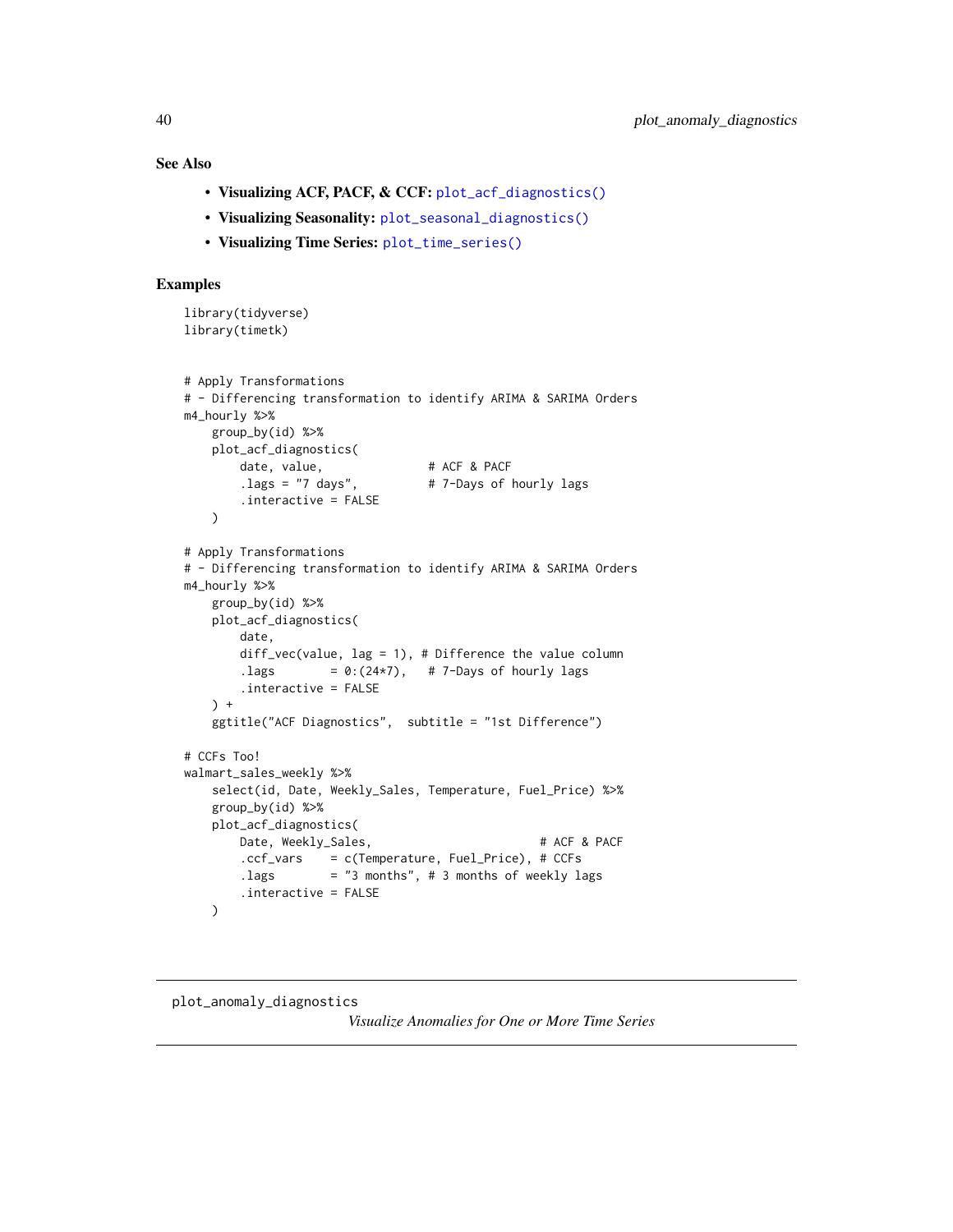## Description

An interactive and scalable function for visualizing anomalies in time series data. Plots are available in interactive plotly (default) and static ggplot2 format.

### Usage

```
plot_anomaly_diagnostics(
  .data,
  .date_var,
  .value,
  .facet_vars = NULL,
  .frequency = "auto",
  .trend = "auto",
  a1pha = 0.05,
  max_annomalies = 0.2,
  .message = TRUE,
  facet\_ncol = 1,
  facet_nrow = 1,
  .facet_scales = "free",
  facet\_dir = "h",.facet_collapse = FALSE,
  .facet_collapse_sep = " ",
  .facet_strip_remove = FALSE,
  .line_color = "#2c3e50",
  .line_size = 0.5,
  line_type = 1,
  line\_alpha = 1,.anom_color = "#e31a1c",
  anom_alpha = 1,
  .anom_size = 1.5,
  .ribbon_fill = "grey20",
  .ribbon_alpha = 0.2,.legend_show = TRUE,
  .title = "Anomaly Diagnostics",
  .x\_lab = "",.y\_lab = ""..color_lab = "Anomaly",
  .interactive = TRUE,
  .trelliscope = FALSE,
  .trelliscope_params = list()
)
```

| .data     | A tibble or data. frame with a time-based column    |
|-----------|-----------------------------------------------------|
| .date var | A column containing either date or date-time values |
| value.    | A column containing numeric values                  |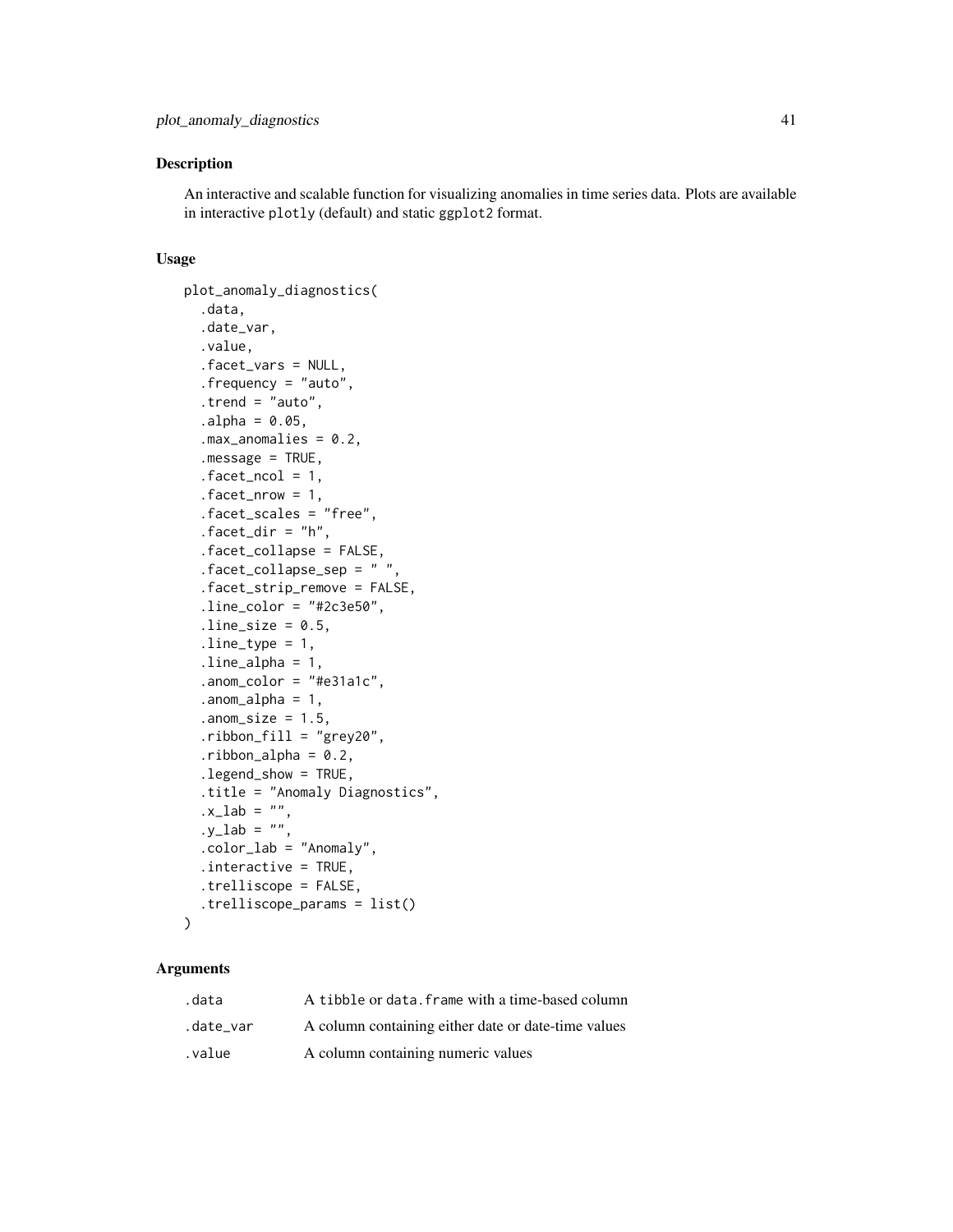| .facet_vars         | One or more grouping columns that broken out into ggplot2 facets. These can<br>be selected using tidyselect() helpers (e.g contains()).                                                                                            |
|---------------------|------------------------------------------------------------------------------------------------------------------------------------------------------------------------------------------------------------------------------------|
| .frequency          | Controls the seasonal adjustment (removal of seasonality). Input can be either<br>"auto", a time-based definition (e.g. "2 weeks"), or a numeric number of obser-<br>vations per frequency (e.g. 10). Refer to tk_get_frequency(). |
| .trend              | Controls the trend component. For STL, trend controls the sensitivity of the<br>LOESS smoother, which is used to remove the remainder. Refer to tk_get_trend().                                                                    |
| .alpha              | Controls the width of the "normal" range. Lower values are more conservative<br>while higher values are less prone to incorrectly classifying "normal" observa-<br>tions.                                                          |
| .max_anomalies      | The maximum percent of anomalies permitted to be identified.                                                                                                                                                                       |
| .message            | A boolean. If TRUE, will output information related to automatic frequency and<br>trend selection (if applicable).                                                                                                                 |
| .facet_ncol         | Number of facet columns.                                                                                                                                                                                                           |
| .facet_nrow         | Number of facet rows (only used for . trelliscope = TRUE)                                                                                                                                                                          |
| .facet_scales       | Control facet x $\&$ y-axis ranges. Options include "fixed", "free", "free_y",<br>"free_x"                                                                                                                                         |
| .facet_dir          | The direction of faceting ("h" for horizontal, "v" for vertical). Default is "h".                                                                                                                                                  |
| .facet_collapse     |                                                                                                                                                                                                                                    |
|                     | Multiple facets included on one facet strip instead of multiple facet strips.                                                                                                                                                      |
| .facet_collapse_sep |                                                                                                                                                                                                                                    |
| .facet_strip_remove | The separator used for collapsing facets.                                                                                                                                                                                          |
|                     | Whether or not to remove the strip and text label for each facet.                                                                                                                                                                  |
| .line_color         | Line color.                                                                                                                                                                                                                        |
| .line_size          | Line size.                                                                                                                                                                                                                         |
| .line_type          | Line type.                                                                                                                                                                                                                         |
| .line_alpha         | Line alpha (opacity). Range: $(0, 1)$ .                                                                                                                                                                                            |
| .anom_color         | Color for the anomaly dots                                                                                                                                                                                                         |
| .anom_alpha         | Opacity for the anomaly dots. Range: $(0, 1)$ .                                                                                                                                                                                    |
| .anom_size          | Size for the anomaly dots                                                                                                                                                                                                          |
| .ribbon_fill        | Fill color for the acceptable range                                                                                                                                                                                                |
| .ribbon_alpha       | Fill opacity for the acceptable range. Range: $(0, 1)$ .                                                                                                                                                                           |
| .legend_show        | Toggles on/off the Legend                                                                                                                                                                                                          |
| .title              | Plot title.                                                                                                                                                                                                                        |
| .x_lab              | Plot x-axis label                                                                                                                                                                                                                  |
| $.y_l$ ab           | Plot y-axis label                                                                                                                                                                                                                  |
| .color_lab          | Plot label for the color legend                                                                                                                                                                                                    |
| .interactive        | If TRUE, returns a plotly interactive plot. If FALSE, returns a static ggplot2<br>plot.                                                                                                                                            |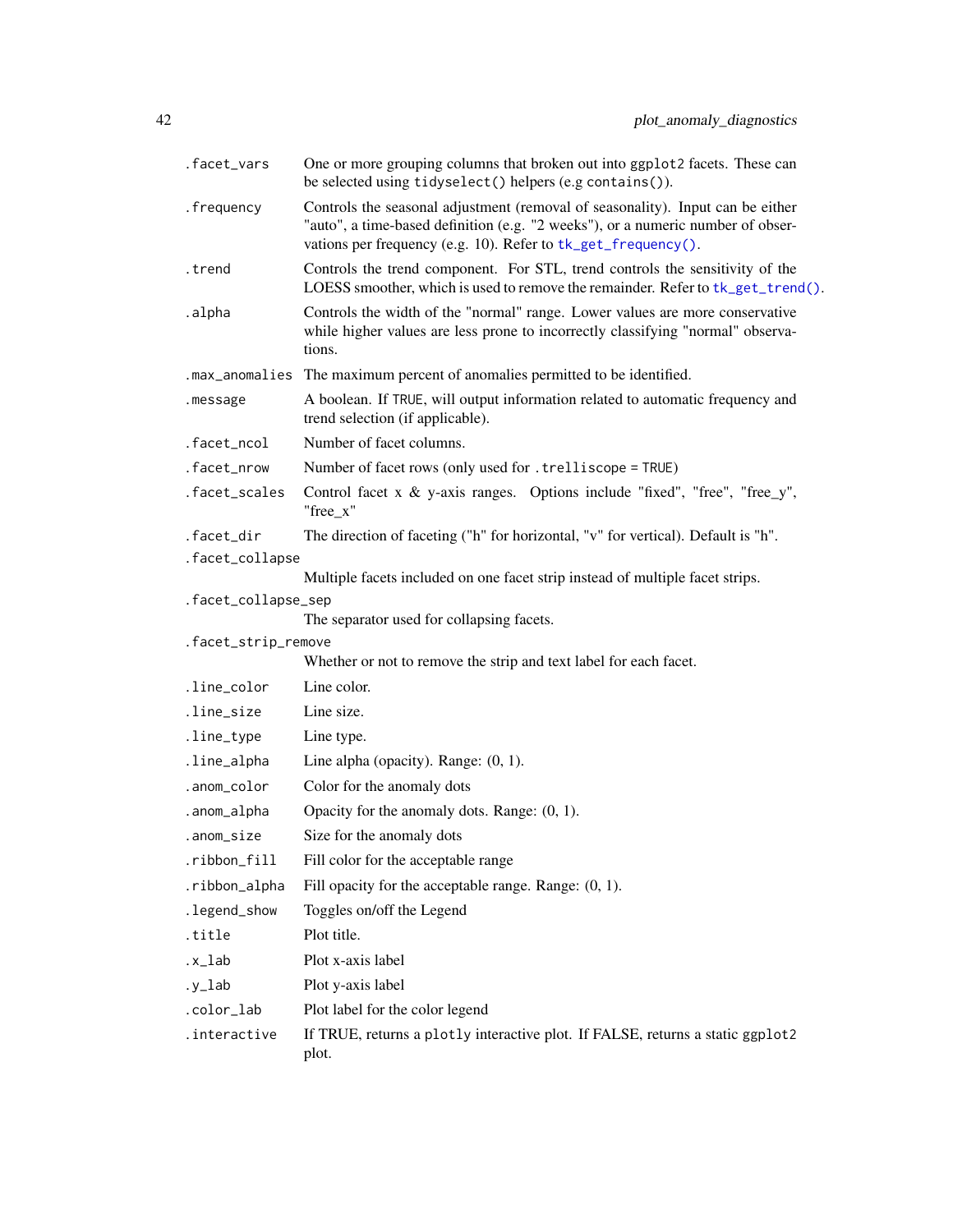.trelliscope Returns either a normal plot or a trelliscopejs plot (great for many time series) Must have trelliscopejs installed.

### .trelliscope\_params

Pass parameters to the trelliscopejs::facet\_trelliscope() function as a list(). The only parameters that cannot be passed are:

- ncol: use .facet\_ncol
- nrow: use . facet nrow
- scales: use facet\_scales
- as\_plotly: use .interactive

## **Details**

The plot\_anomaly\_diagnostics() is a visualization wrapper for tk\_anomaly\_diagnostics() group-wise anomaly detection, implements a 2-step process to detect outliers in time series.

# Step 1: Detrend & Remove Seasonality using STL Decomposition

The decomposition separates the "season" and "trend" components from the "observed" values leaving the "remainder" for anomaly detection.

The user can control two parameters: frequency and trend.

- 1. .frequency: Adjusts the "season" component that is removed from the "observed" values.
- 2. .trend: Adjusts the trend window (t.window parameter from [stats::stl\(\)](#page-0-0) that is used.

The user may supply both .frequency and .trend as time-based durations (e.g. "6 weeks") or numeric values (e.g. 180) or "auto", which predetermines the frequency and/or trend based on the scale of the time series using the [tk\\_time\\_scale\\_template\(\)](#page-60-0).

#### Step 2: Anomaly Detection

Once "trend" and "season" (seasonality) is removed, anomaly detection is performed on the "remainder". Anomalies are identified, and boundaries (recomposed 11 and recomposed 12) are determined.

The Anomaly Detection Method uses an inner quartile range (IQR) of +/-25 the median.

## *IQR Adjustment, alpha parameter*

With the default alpha  $= 0.05$ , the limits are established by expanding the 25/75 baseline by an IQR Factor of 3 (3X). The *IQR Factor = 0.15 / alpha* (hence 3X with alpha = 0.05):

- To increase the IQR Factor controlling the limits, decrease the alpha, which makes it more difficult to be an outlier.
- Increase alpha to make it easier to be an outlier.
- The IQR outlier detection method is used in forecast::tsoutliers().
- A similar outlier detection method is used by Twitter's AnomalyDetection package.
- Both Twitter and Forecast tsoutliers methods have been implemented in Business Science's anomalize package.

### Value

A plotly or ggplot2 visualization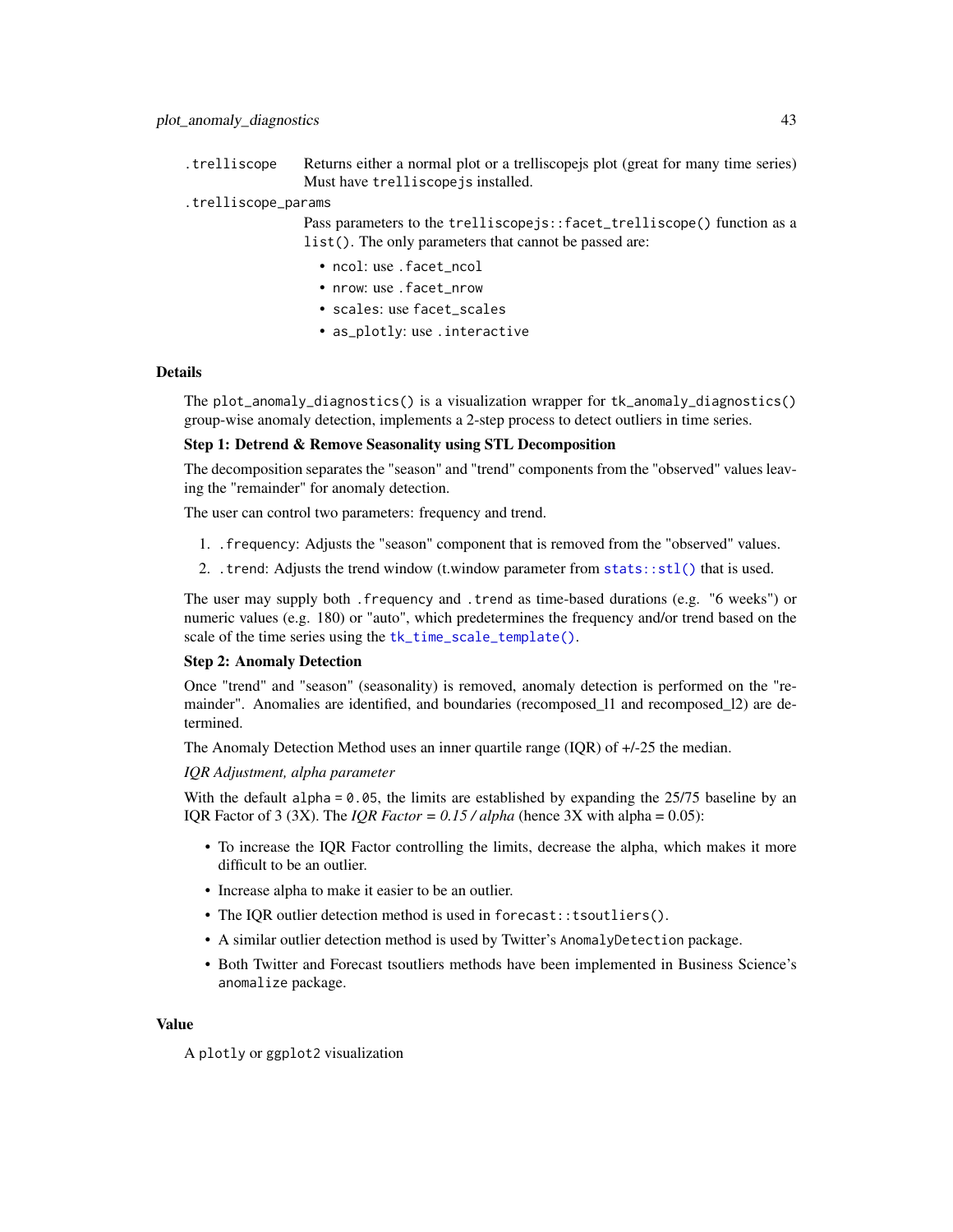### References

- 1. CLEVELAND, R. B., CLEVELAND, W. S., MCRAE, J. E., AND TERPENNING, I. STL: A Seasonal-Trend Decomposition Procedure Based on Loess. Journal of Official Statistics, Vol. 6, No. 1 (1990), pp. 3-73.
- 2. Owen S. Vallis, Jordan Hochenbaum and Arun Kejariwal (2014). A Novel Technique for Long-Term Anomaly Detection in the Cloud. Twitter Inc.

# See Also

• [tk\\_anomaly\\_diagnostics\(\)](#page-121-0): Group-wise anomaly detection

### Examples

```
library(tidyverse)
library(timetk)
walmart_sales_weekly %>%
    group_by(id) %>%
   plot_anomaly_diagnostics(Date, Weekly_Sales,
                             .message = FALSE,
                             facet\_ncol = 3,
                             .ribbon_a1pha = 0.25,.interactive = FALSE)
```
<span id="page-43-0"></span>plot\_seasonal\_diagnostics

*Visualize Multiple Seasonality Features for One or More Time Series*

## Description

An interactive and scalable function for visualizing time series seasonality. Plots are available in interactive plotly (default) and static ggplot2 format.

# Usage

```
plot_seasonal_diagnostics(
  .data,
  .date_var,
  .value,
  .facet_vars = NULL,
  .feature_set = "auto",
  .geom = c("boxplot", "violin"),
  .geom_color = "#2c3e50",
  .geom_outlier_color = "#2c3e50",
```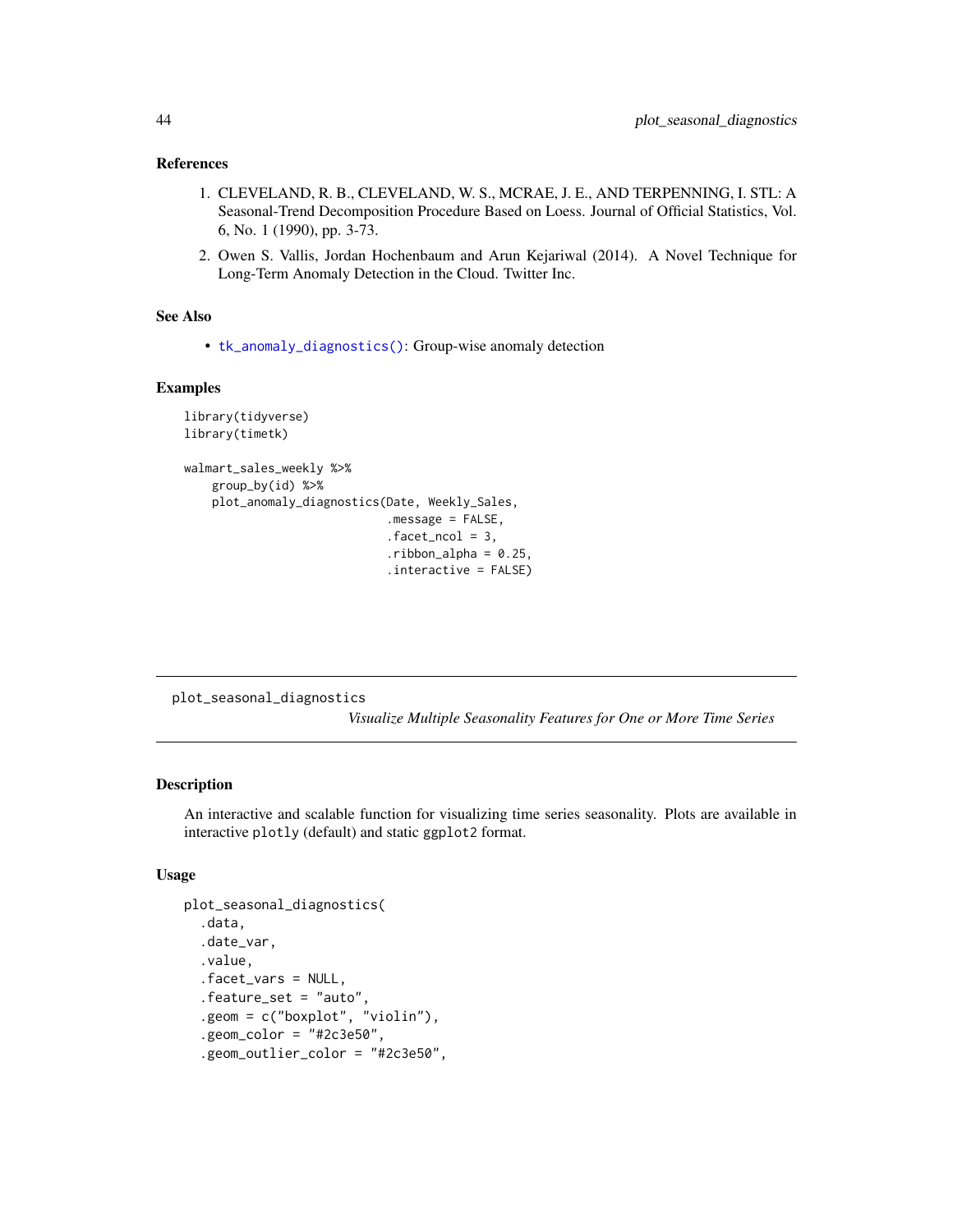```
.title = "Seasonal Diagnostics",
.x\_lab = '''',
.y\_lab = '''',
.interactive = TRUE
```
# Arguments

)

| .data               | A tibble or data. frame with a time-based column                                                                                        |
|---------------------|-----------------------------------------------------------------------------------------------------------------------------------------|
| .date_var           | A column containing either date or date-time values                                                                                     |
| .value              | A column containing numeric values                                                                                                      |
| .facet_vars         | One or more grouping columns that broken out into ggplot2 facets. These can<br>be selected using tidyselect() helpers (e.g contains()). |
| .feature_set        | One or multiple selections to analyze for seasonality. Choices include:                                                                 |
|                     | • "auto" - Automatically selects features based on the time stamps and length<br>of the series.                                         |
|                     | • "second" - Good for analyzing seasonality by second of each minute.                                                                   |
|                     | • "minute" - Good for analyzing seasonality by minute of the hour                                                                       |
|                     | • "hour" - Good for analyzing seasonality by hour of the day                                                                            |
|                     | • "wday.lbl" - Labeled weekdays. Good for analyzing seasonality by day of<br>the week.                                                  |
|                     | • "week" - Good for analyzing seasonality by week of the year.                                                                          |
|                     | • "month.lbl" - Labeled months. Good for analyzing seasonality by month of<br>the year.                                                 |
|                     | • "quarter" - Good for analyzing seasonality by quarter of the year                                                                     |
|                     | • "year" - Good for analyzing seasonality over multiple years.                                                                          |
| .geom               | Either "boxplot" or "violin"                                                                                                            |
| .geom_color         | Geometry color. Line color. Use keyword: "scale_color" to change the color by<br>the facet.                                             |
| .geom_outlier_color |                                                                                                                                         |
|                     | Color used to highlight outliers.                                                                                                       |
| .title              | Plot title.                                                                                                                             |
| .x_lab              | Plot x-axis label                                                                                                                       |
| $.y_l$ ab           | Plot y-axis label                                                                                                                       |
| .interactive        | If TRUE, returns a plotly interactive plot. If FALSE, returns a static ggplot2<br>plot.                                                 |

# Details

# Automatic Feature Selection

Internal calculations are performed to detect a sub-range of features to include useing the following logic:

• The *minimum* feature is selected based on the median difference between consecutive timestamps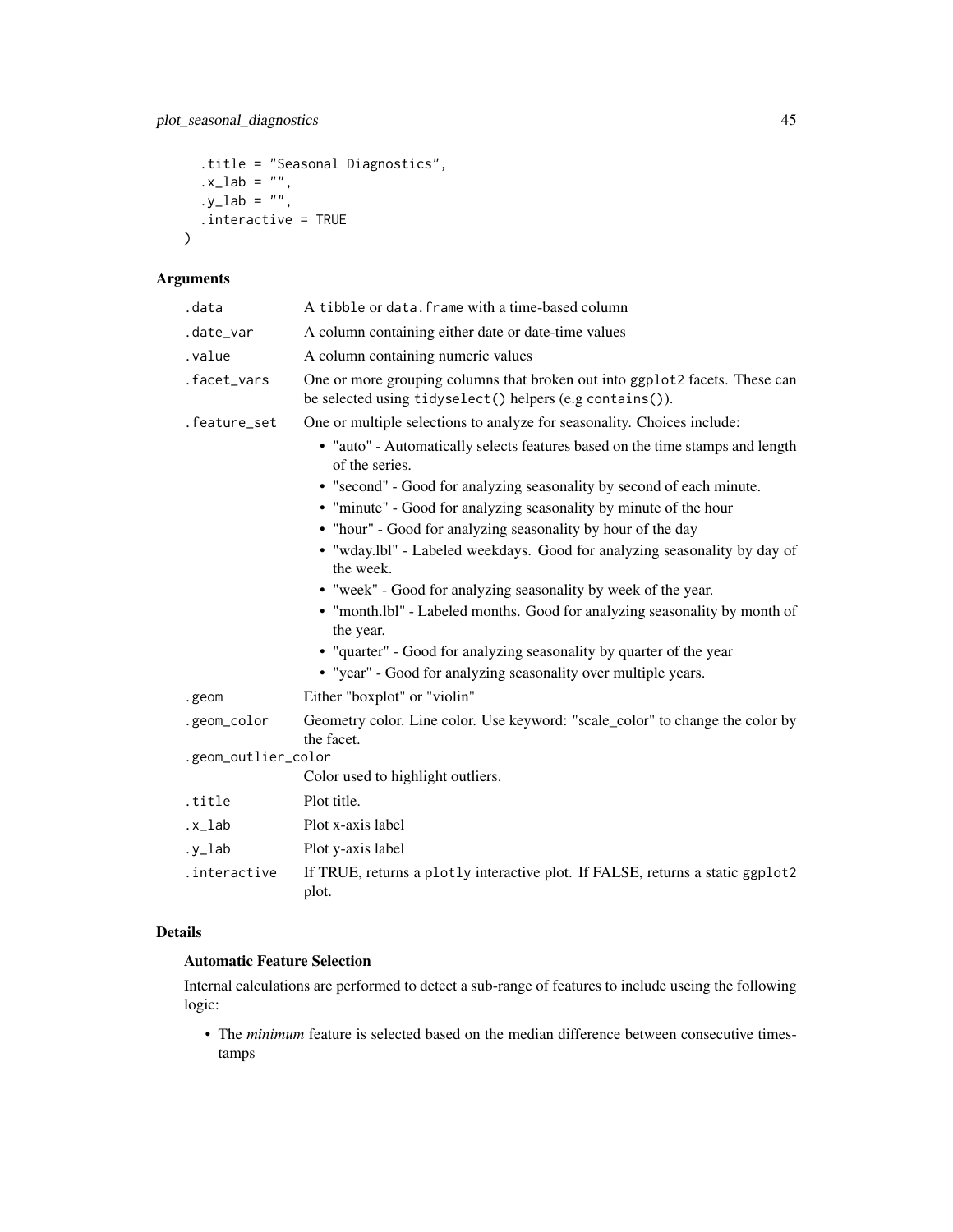• The *maximum* feature is selected based on having 2 full periods.

Example: Hourly timestamp data that lasts more than 2 weeks will have the following features: "hour", "wday.lbl", and "week".

## Scalable with Grouped Data Frames

This function respects grouped data. frame and tibbles that were made with  $dplyr:fgroup_by()$ .

For grouped data, the automatic feature selection returned is a collection of all features within the sub-groups. This means extra features are returned even though they may be meaningless for some of the groups.

# **Transformations**

The .value parameter respects transformations (e.g. .value = log(sales)).

### Value

A plotly or ggplot2 visualization

```
library(dplyr)
library(timetk)
# ---- MULTIPLE FREQUENCY ----
# Taylor 30-minute dataset from forecast package
taylor_30_min
# Visualize series
taylor_30_min %>%
   plot_time_series(date, value, .interactive = FALSE)
# Visualize seasonality
taylor_30_min %>%
    plot_seasonal_diagnostics(date, value, .interactive = FALSE)
# ---- GROUPED EXAMPLES ----
# m4 hourly dataset
m4_hourly
# Visualize series
m4_hourly %>%
    group_by(id) %>%
   plot_time_series(date, value, .facet_scales = "free", .interactive = FALSE)
# Visualize seasonality
m4_hourly %>%
    group_by(id) %>%
    plot_seasonal_diagnostics(date, value, .interactive = FALSE)
```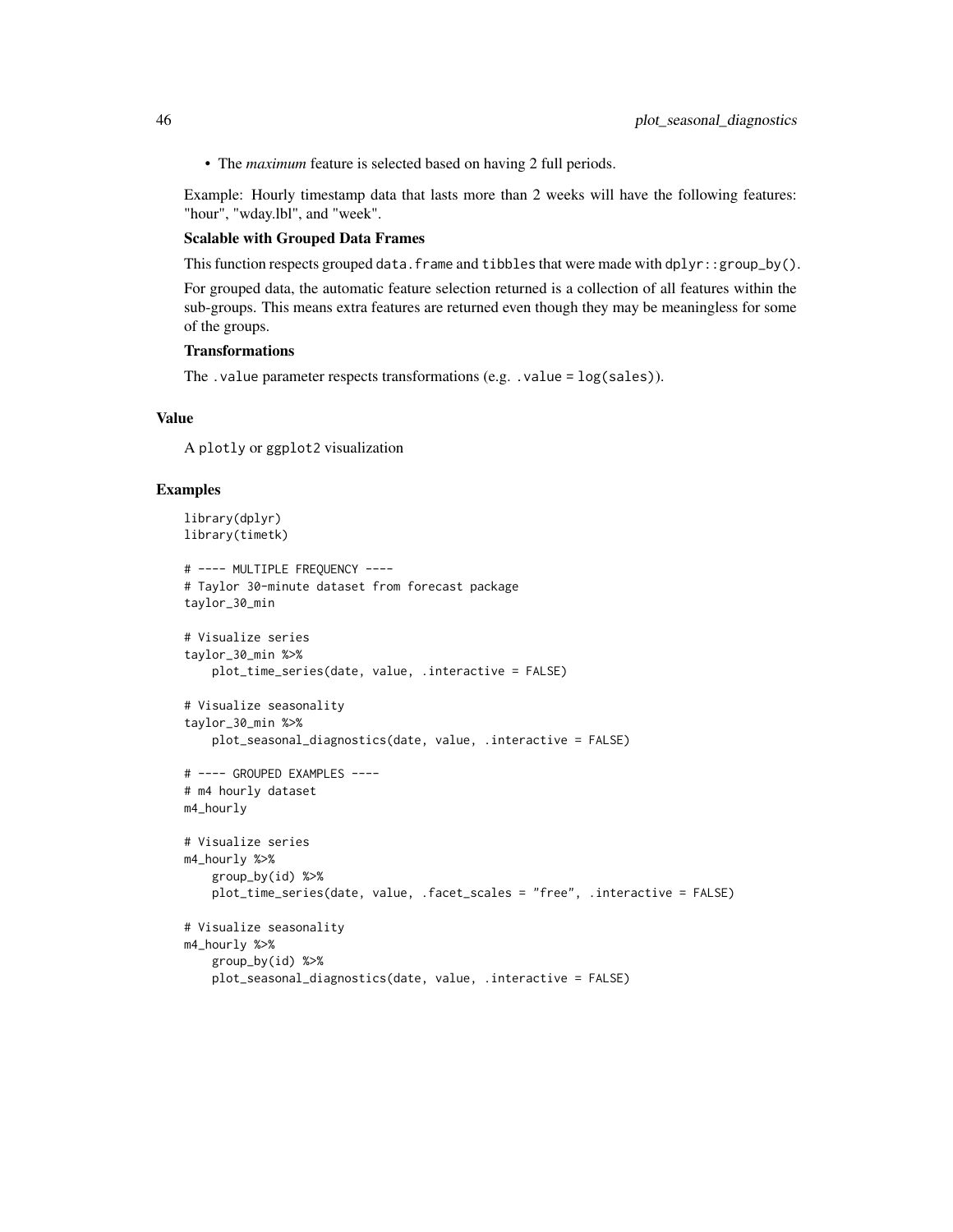plot\_stl\_diagnostics *Visualize STL Decomposition Features for One or More Time Series*

# Description

An interactive and scalable function for visualizing time series STL Decomposition. Plots are available in interactive plotly (default) and static ggplot2 format.

# Usage

```
plot_stl_diagnostics(
  .data,
  .date_var,
  .value,
  .facet_vars = NULL,
  .feature_set = c("observed", "season", "trend", "remainder", "seasadj"),
  .frequency = "auto",
  .trend = "auto",
  .message = TRUE,
  .facet_scales = "free",
  .line\_color = "#2c3e50",.line_size = 0.5,
  line_type = 1,
  line\_alpha = 1,.title = "STL Diagnostics",
  .x\_lab = "",.y_lab = ",
  .interactive = TRUE
)
```

| .data        | A tibble or data. frame with a time-based column                                                                                                                                                                                   |
|--------------|------------------------------------------------------------------------------------------------------------------------------------------------------------------------------------------------------------------------------------|
| .date_var    | A column containing either date or date-time values                                                                                                                                                                                |
| value.       | A column containing numeric values                                                                                                                                                                                                 |
| .facet_vars  | One or more grouping columns that broken out into ggplot 2 facets. These can<br>be selected using $tidyselect()$ helpers $(e.g. contains())$ .                                                                                     |
| .feature_set | The STL decompositions to visualize. Select one or more of "observed", "sea-<br>son", "trend", "remainder", "seasadj".                                                                                                             |
| .frequency   | Controls the seasonal adjustment (removal of seasonality). Input can be either<br>"auto", a time-based definition (e.g. "2 weeks"), or a numeric number of obser-<br>vations per frequency (e.g. 10). Refer to tk_get_frequency(). |
| trend.       | Controls the trend component. For STL, trend controls the sensitivity of the<br>lowess smoother, which is used to remove the remainder.                                                                                            |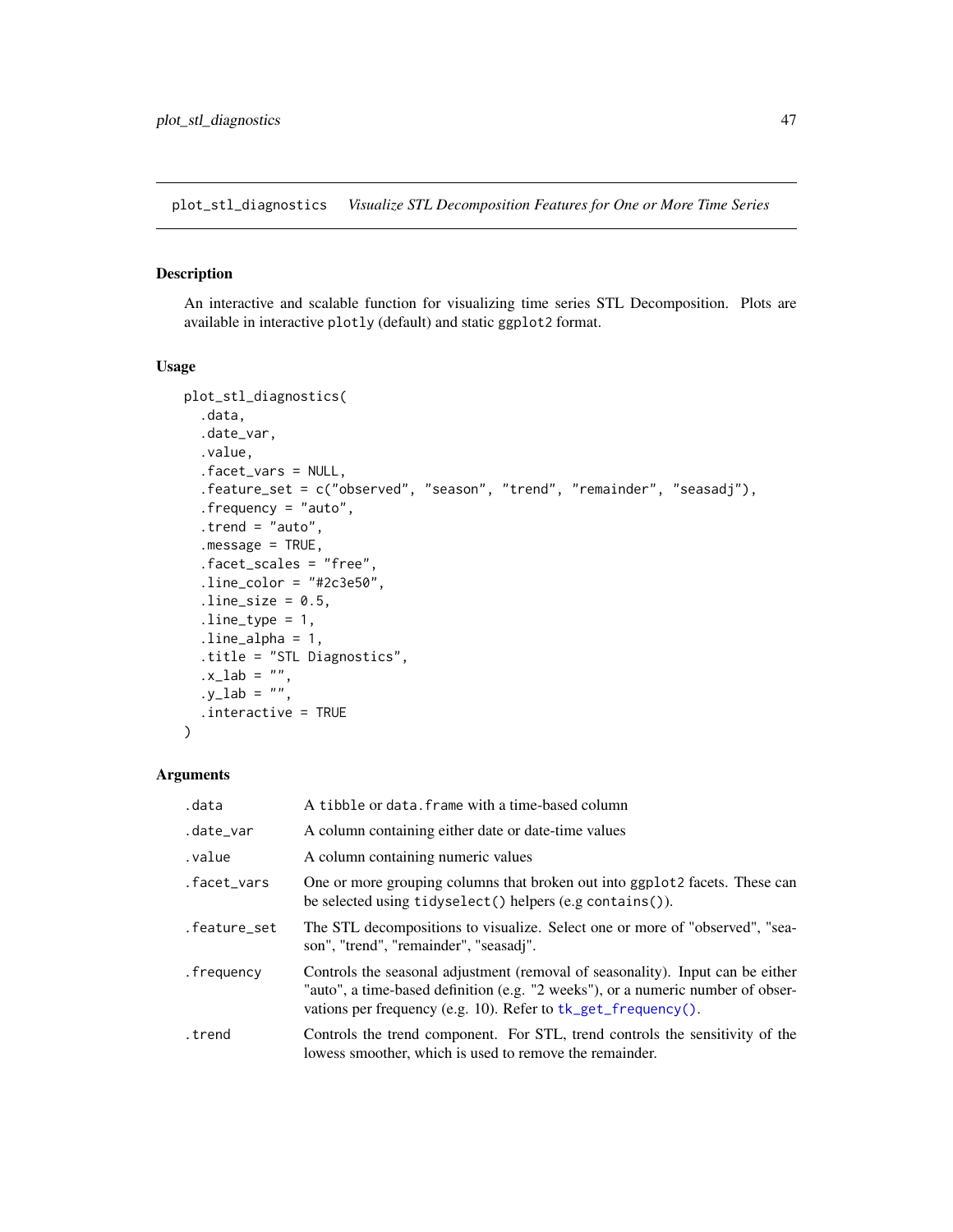| .message      | A boolean. If TRUE, will output information related to automatic frequency and<br>trend selection (if applicable). |
|---------------|--------------------------------------------------------------------------------------------------------------------|
| .facet_scales | Control facet x $\&$ y-axis ranges. Options include "fixed", "free", "free_y",<br>"free x"                         |
| .line_color   | Line color.                                                                                                        |
| .line_size    | Line size.                                                                                                         |
| .line_type    | Line type.                                                                                                         |
| .line_alpha   | Line alpha (opacity). Range: $(0, 1)$ .                                                                            |
| title.        | Plot title.                                                                                                        |
| .x_lab        | Plot x-axis label                                                                                                  |
| $.y_l$ ab     | Plot y-axis label                                                                                                  |
| .interactive  | If TRUE, returns a plotly interactive plot. If FALSE, returns a static ggplot2<br>plot.                            |

## Details

The plot\_stl\_diagnostics() function generates a Seasonal-Trend-Loess decomposition. The function is "tidy" in the sense that it works on data frames and is designed to work with dplyr groups.

# STL method:

The STL method implements time series decomposition using the underlying [stats::stl\(\)](#page-0-0). The decomposition separates the "season" and "trend" components from the "observed" values leaving the "remainder".

### Frequency & Trend Selection

The user can control two parameters: . frequency and . trend.

- 1. The .frequency parameter adjusts the "season" component that is removed from the "observed" values.
- 2. The .trend parameter adjusts the trend window  $(t \cdot w \cdot \text{indow parameter from stl())}$  that is used.

The user may supply both .frequency and .trend as time-based durations (e.g. "6 weeks") or numeric values (e.g. 180) or "auto", which automatically selects the frequency and/or trend based on the scale of the time series.

#### Value

A plotly or ggplot2 visualization

```
library(tidyverse)
library(timetk)
# ---- SINGLE TIME SERIES DECOMPOSITION ----
m4_hourly %>%
```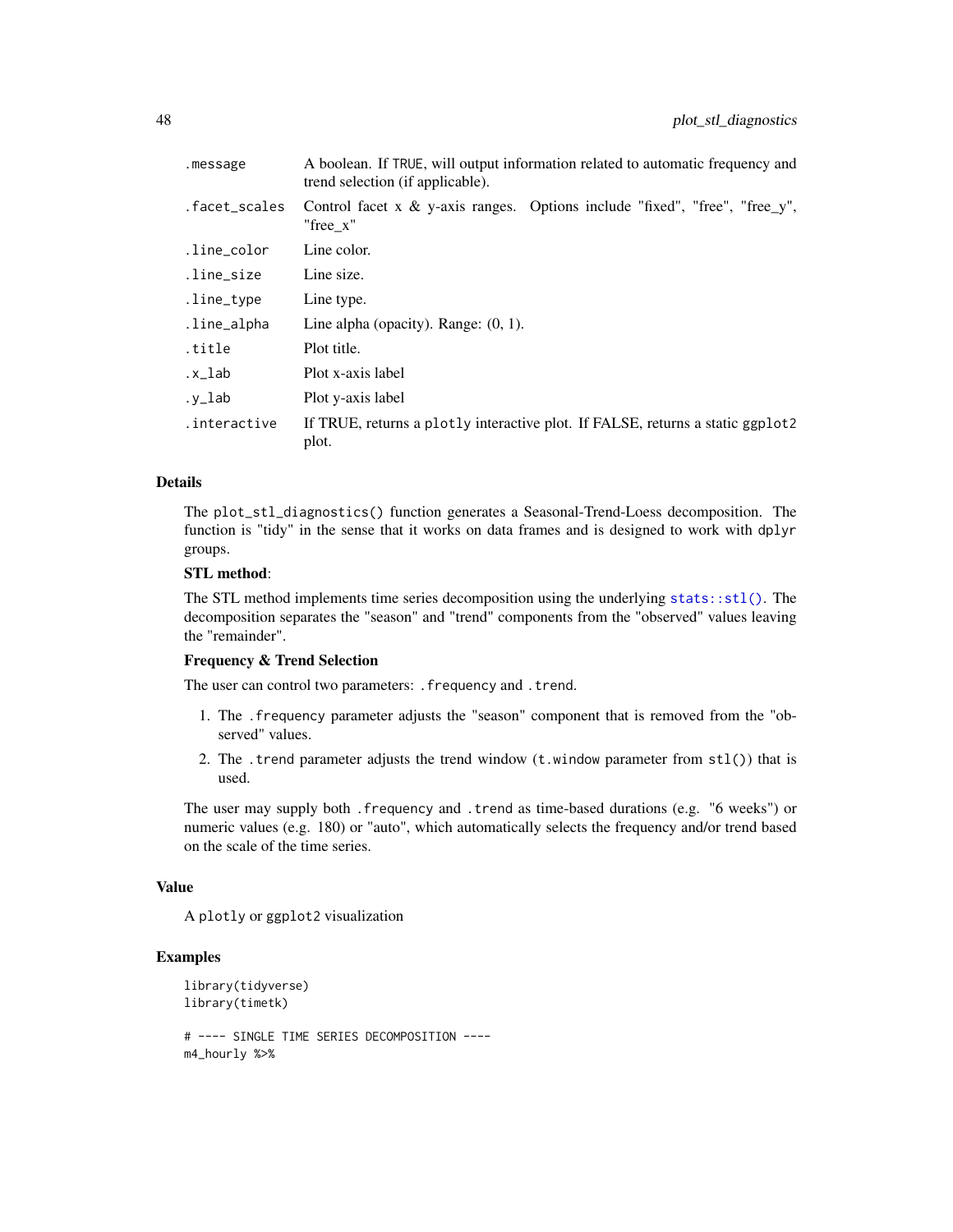```
filter(id == "H10") %>%
   plot_stl_diagnostics(
       date, value,
       # Set features to return, desired frequency and trend
        .feature_set = c("observed", "season", "trend", "remainder"),
        .frequency = "24 hours",
       . trend = "1 week",
       .interactive = FALSE)
# ---- GROUPS ----
m4_hourly %>%
   group_by(id) %>%
   plot_stl_diagnostics(
       date, value,
       .feature_set = c("observed", "season", "trend"),
        .interactive = FALSE)
```
<span id="page-48-0"></span>plot\_time\_series *Interactive Plotting for One or More Time Series*

### Description

A workhorse time-series plotting function that generates interactive plotly plots, consolidates 20+ lines of ggplot2 code, and scales well to many time series.

### Usage

```
plot_time_series(
  .data,
  .date_var,
  .value,
  .color_var = NULL,
  .facet_vars = NULL,
  facet\_ncol = 1,
  facet_nrow = 1,
  .facet_scales = "free_y",
  facet\_dir = "h",.facet_collapse = FALSE,
  facet\_collapse\_sep = " ".facet_strip_remove = FALSE,
  .line\_color = "#2c3e50",line\_size = 0.5,
  line_type = 1,line\_alpha = 1,
  .y_intercept = NULL,
```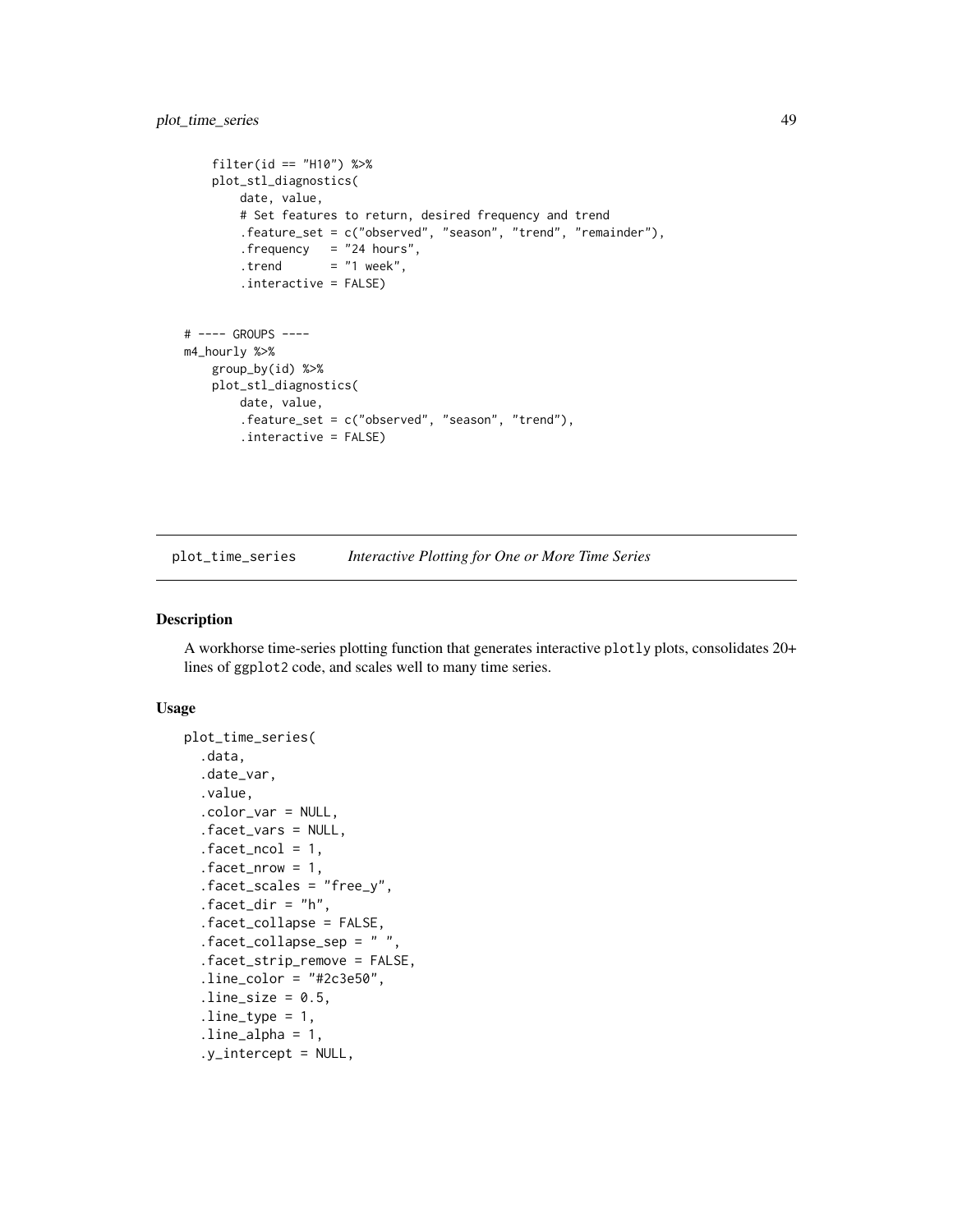```
.y_intercept_color = "#2c3e50",
  smooth = TRUE,.smooth_period = "auto",
  .smooth_message = FALSE,
  .smooth_span = NULL,
  .smooth_degree = 2,
 .smooth_color = "#3366FF",
  .smooth_size = 1,
  .smooth_alpha = 1,
  .legend_show = TRUE,
 .title = "Time Series Plot",
  .x\_lab = "".y_1 = w'',
  .color_lab = "Legend",
 .interactive = TRUE,
  .plotly_slider = FALSE,
 .trelliscope = FALSE,
 .trelliscope_params = list()
\lambda
```

| .data               | A tibble or data. frame with a time-based column                                                                                         |
|---------------------|------------------------------------------------------------------------------------------------------------------------------------------|
| .date_var           | A column containing either date or date-time values                                                                                      |
| .value              | A column containing numeric values                                                                                                       |
| .color_var          | A categorical column that can be used to change the line color                                                                           |
| .facet_vars         | One or more grouping columns that broken out into ggplot 2 facets. These can<br>be selected using tidyselect() helpers (e.g contains()). |
| .facet_ncol         | Number of facet columns.                                                                                                                 |
| .facet_nrow         | Number of facet rows (only used for . trelliscope = TRUE)                                                                                |
| .facet_scales       | Control facet $x \& y$ -axis ranges. Options include "fixed", "free", "free_y",<br>"free x"                                              |
| .facet_dir          | The direction of faceting ("h" for horizontal, "v" for vertical). Default is "h".                                                        |
| .facet_collapse     |                                                                                                                                          |
|                     | Multiple facets included on one facet strip instead of multiple facet strips.                                                            |
| .facet_collapse_sep |                                                                                                                                          |
|                     | The separator used for collapsing facets.                                                                                                |
| .facet_strip_remove |                                                                                                                                          |
|                     | Whether or not to remove the strip and text label for each facet.                                                                        |
| .line_color         | Line color. Overrided if .color_var is specified.                                                                                        |
| .line_size          | Line size.                                                                                                                               |
| .line_type          | Line type.                                                                                                                               |
| .line_alpha         | Line alpha (opacity). Range: $(0, 1)$ .                                                                                                  |
| .y_intercept        | Value for a y-intercept on the plot                                                                                                      |
|                     |                                                                                                                                          |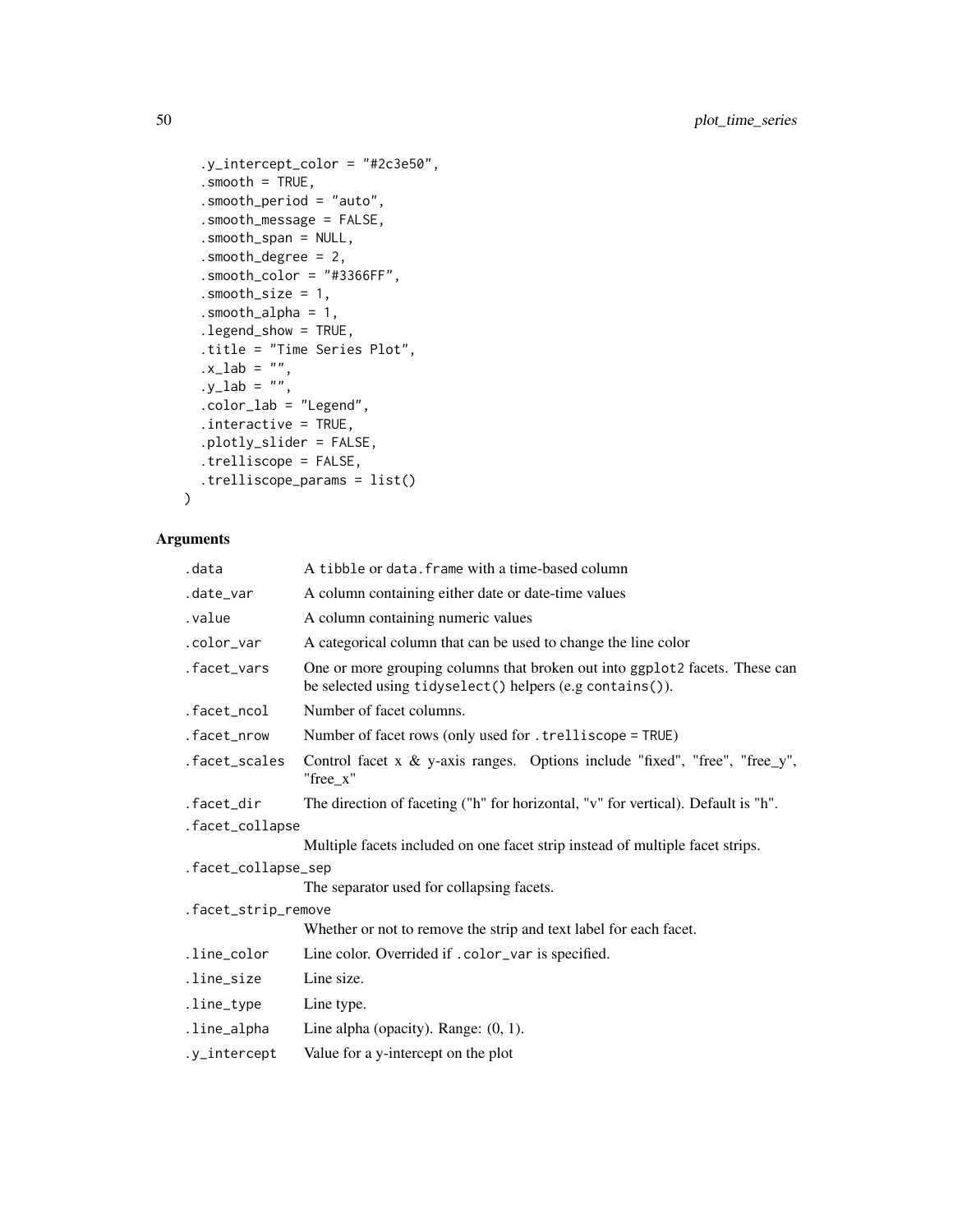| .y_intercept_color  |                                                                                                                                                                     |
|---------------------|---------------------------------------------------------------------------------------------------------------------------------------------------------------------|
|                     | Color for the y-intercept                                                                                                                                           |
| .smooth             | Logical - Whether or not to include a trendline smoother. Uses See smooth_vec()<br>to apply a LOESS smoother.                                                       |
|                     | . smooth_period Number of observations to include in the Loess Smoother. Set to "auto" by<br>default, which uses tk_get_trend() to determine a logical trend cycle. |
| .smooth_message     |                                                                                                                                                                     |
|                     | Logical. Whether or not to return the trend selected as a message. Useful for<br>those that want to see what . smooth_period was selected.                          |
| .smooth_span        | Percentage of observations to include in the Loess Smoother. You can use either<br>period or span. See smooth_vec().                                                |
|                     | . smooth_degree Flexibility of Loess Polynomial. Either 0, 1, 2 (0 = lest flexible, 2 = more<br>flexible).                                                          |
| .smooth_color       | Smoother line color                                                                                                                                                 |
| .smooth_size        | Smoother line size                                                                                                                                                  |
| .smooth_alpha       | Smoother alpha (opacity). Range: (0, 1).                                                                                                                            |
| .legend_show        | Toggles on/off the Legend                                                                                                                                           |
| .title              | Title for the plot                                                                                                                                                  |
| $.x_$ lab           | X-axis label for the plot                                                                                                                                           |
| $.y_l$ ab           | Y-axis label for the plot                                                                                                                                           |
| .color_lab          | Legend label if a color_var is used.                                                                                                                                |
| .interactive        | Returns either a static (ggplot2) visualization or an interactive (plotly) visu-<br>alization                                                                       |
|                     | .plotly_slider If TRUE, returns a plotly date range slider.                                                                                                         |
| .trelliscope        | Returns either a normal plot or a trelliscopejs plot (great for many time series)<br>Must have trelliscopejs installed.                                             |
| .trelliscope_params |                                                                                                                                                                     |
|                     | Pass parameters to the trelliscopejs::facet_trelliscope() function as a<br>list(). The only parameters that cannot be passed are:                                   |
|                     | • ncol: use . facet ncol                                                                                                                                            |
|                     | • nrow: use . facet nrow                                                                                                                                            |
|                     | · scales: use facet_scales                                                                                                                                          |
|                     | • as_plotly: use.interactive                                                                                                                                        |

# Details

plot\_time\_series() is a scalable function that works with both *ungrouped* and *grouped* data.frame objects (and tibbles!).

# Interactive by Default

plot\_time\_series() is built for exploration using:

- Interactive Plots: plotly (default) Great for exploring!
- Static Plots: ggplot2 (set .interactive = FALSE) Great for PDF Reports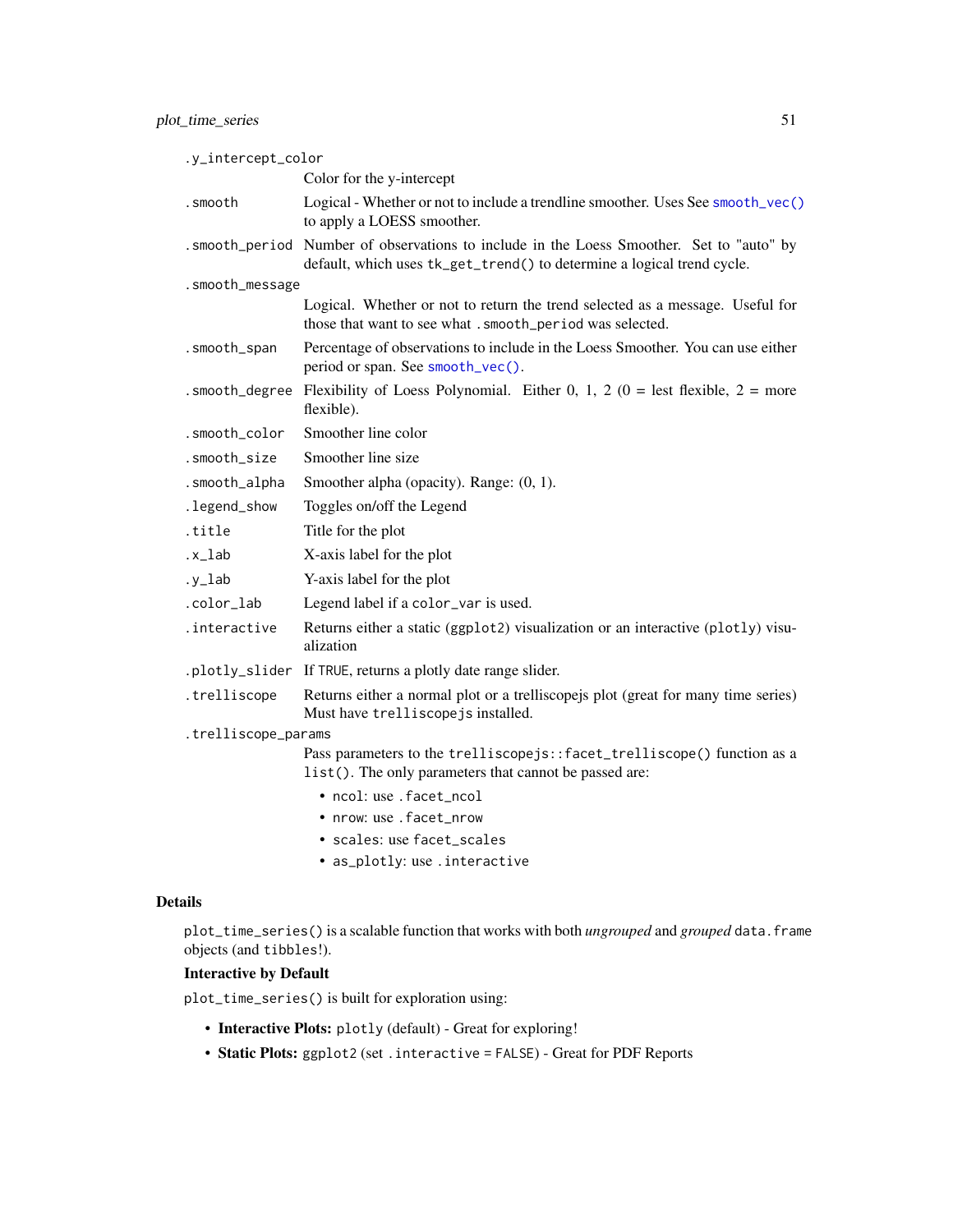By default, an interactive plotly visualization is returned.

## Scalable with Facets & Dplyr Groups

plot\_time\_series() returns multiple time series plots using ggplot2 facets:

- group\_by() If groups are detected, multiple facets are returned
- plot\_time\_series(.facet\_vars) You can manually supply facets as well.

#### Can Transform Values just like ggplot

The .values argument accepts transformations just like ggplot2. For example, if you want to take the log of sales you can use a call like plot\_time\_series(date, log(sales)) and the log transformation will be applied.

### Smoother Period / Span Calculation

The .smooth = TRUE option returns a smoother that is calculated based on either:

- 1. A .smooth\_period: Number of observations
- 2. A .smooth\_span: A percentage of observations

By default, the . smooth\_period is automatically calculated using 75% of the observertions. This is the same as geom\_smooth(method = "loess", span =  $0.75$ ).

A user can specify a time-based window (e.g. .smooth\_period = "1 year") or a numeric value  $(e.g. smooth\_period = 365).$ 

Time-based windows return the median number of observations in a window using tk\_get\_trend().

### Value

A static ggplot2 plot or an interactive plotly plot

```
library(tidyverse)
library(tidyquant)
library(lubridate)
library(timetk)
# Works with individual time series
FANG %>%
    filter(symbol == "FB") %>%
    plot_time_series(date, adjusted, .interactive = FALSE)
# Works with groups
FANG %>%
    group_by(symbol) %>%
    plot_time_series(date, adjusted,
                     facet\_ncol = 2, # 2-column layout
                     .interactive = FALSE)
# Can also group inside & use .color_var
FANG %>%
```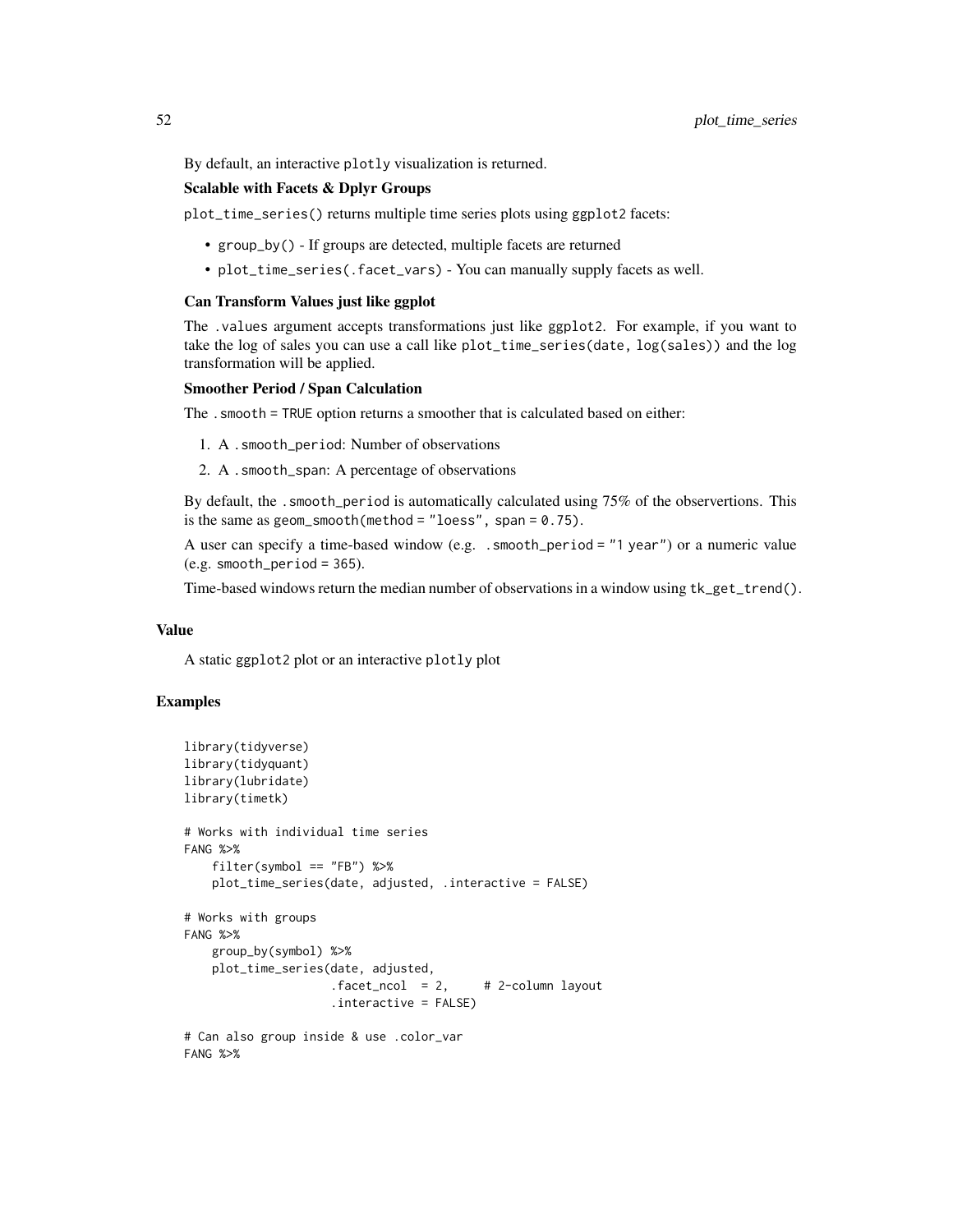```
mutate(year = year(date)) %>%
   plot_time_series(date, adjusted,
                    .facet_vars = c(symbol, year), # add groups/facets
                    \text{color\_var} = \text{year}, \text{# color by year}facet\_ncol = 4,
                    .facet_scales = "free",
                    .facet_collapse = TRUE, # combine group strip text into 1 line
                    .interactive = FALSE)
# Can apply transformations to .value or .color_var
# - .value = log(adjusted)
# - .color_var = year(date)
FANG %>%
   plot_time_series(date, log(adjusted),
                    \text{color\_var} = \text{year}(date),.facet_vars = contains("symbol"),
                    facet\_ncol = 2,.facet_scales = "free",
                    .y_lab = "Log Scale",
                     .interactive = FALSE)
```
plot\_time\_series\_boxplot

```
Interactive Time Series Box Plots
```
## Description

A boxplot function that generates interactive plotly plots for time series.

### Usage

```
plot_time_series_boxplot(
  .data,
  .date_var,
  .value,
  .period,
  .color_var = NULL,
  .facet_vars = NULL,
  facet\_ncol = 1,
  facet_nrow = 1,
  .facet_scales = "free_y",
  facet\_dir = "h",.facet_collapse = FALSE,
  facet\_collapse\_sep = " ".facet_strip_remove = FALSE,
  .line_color = "#2c3e50",
```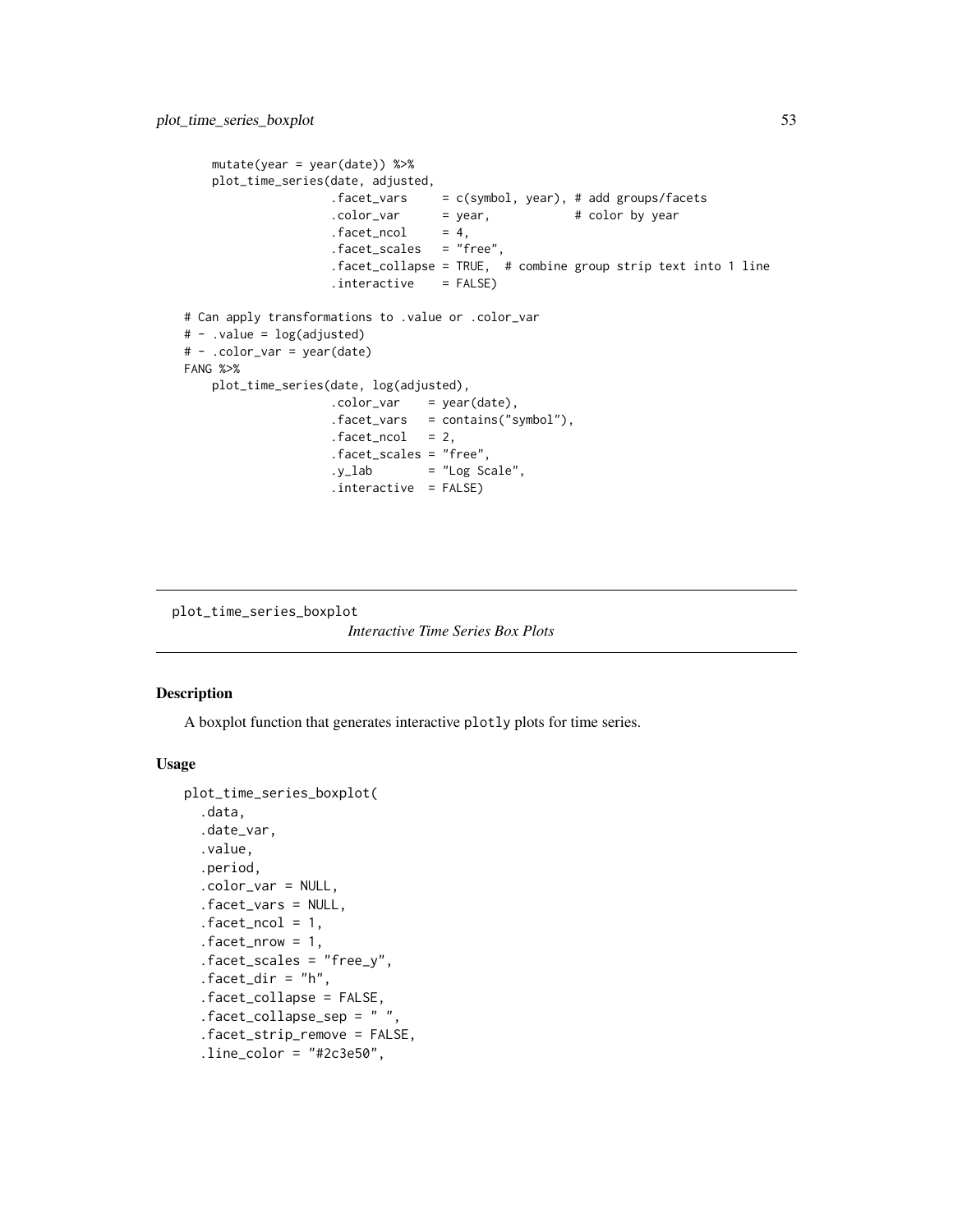```
.line_size = 0.5,
  line_type = 1,
  line\_alpha = 1,
  .y_intercept = NULL,
  .y_intercept_color = "#2c3e50",
  smooth = TRUE,.smooth_func = \simmean(.x, na.rm = TRUE),
  .smooth_period = "auto",
  .smooth_message = FALSE,
  .smooth_span = NULL,
  .smooth_degree = 2,
  smooth\_color = "#3366FF",.smooth_size = 1,
  .smooth_alpha = 1,
  .legend_show = TRUE,
  .title = "Time Series Plot",
  .x\_lab = '''',
  .y\_lab = '''',
  .color_lab = "Legend",
  .interactive = TRUE,
  .plotly_slider = FALSE,
  .trelliscope = FALSE,
  .trelliscope_params = list()
\mathcal{L}
```

| .data           | A tibble or data. frame with a time-based column                                                                                         |
|-----------------|------------------------------------------------------------------------------------------------------------------------------------------|
| .date_var       | A column containing either date or date-time values                                                                                      |
| .value          | A column containing numeric values                                                                                                       |
| .period         | A time series unit of aggregation for the boxplot. Examples include:                                                                     |
|                 | $\bullet$ "1 week"                                                                                                                       |
|                 | $\bullet$ "3 years"                                                                                                                      |
|                 | $\cdot$ "30 minutes"                                                                                                                     |
| .color_var      | A categorical column that can be used to change the line color                                                                           |
| .facet_vars     | One or more grouping columns that broken out into ggplot 2 facets. These can<br>be selected using tidyselect() helpers (e.g contains()). |
| .facet_ncol     | Number of facet columns.                                                                                                                 |
| .facet_nrow     | Number of facet rows (only used for . trelliscope = TRUE)                                                                                |
| .facet_scales   | Control facet x $\&$ y-axis ranges. Options include "fixed", "free", "free_y",<br>"free x"                                               |
| .facet_dir      | The direction of faceting ("h" for horizontal, "v" for vertical). Default is "h".                                                        |
| .facet_collapse |                                                                                                                                          |
|                 | Multiple facets included on one facet strip instead of multiple facet strips.                                                            |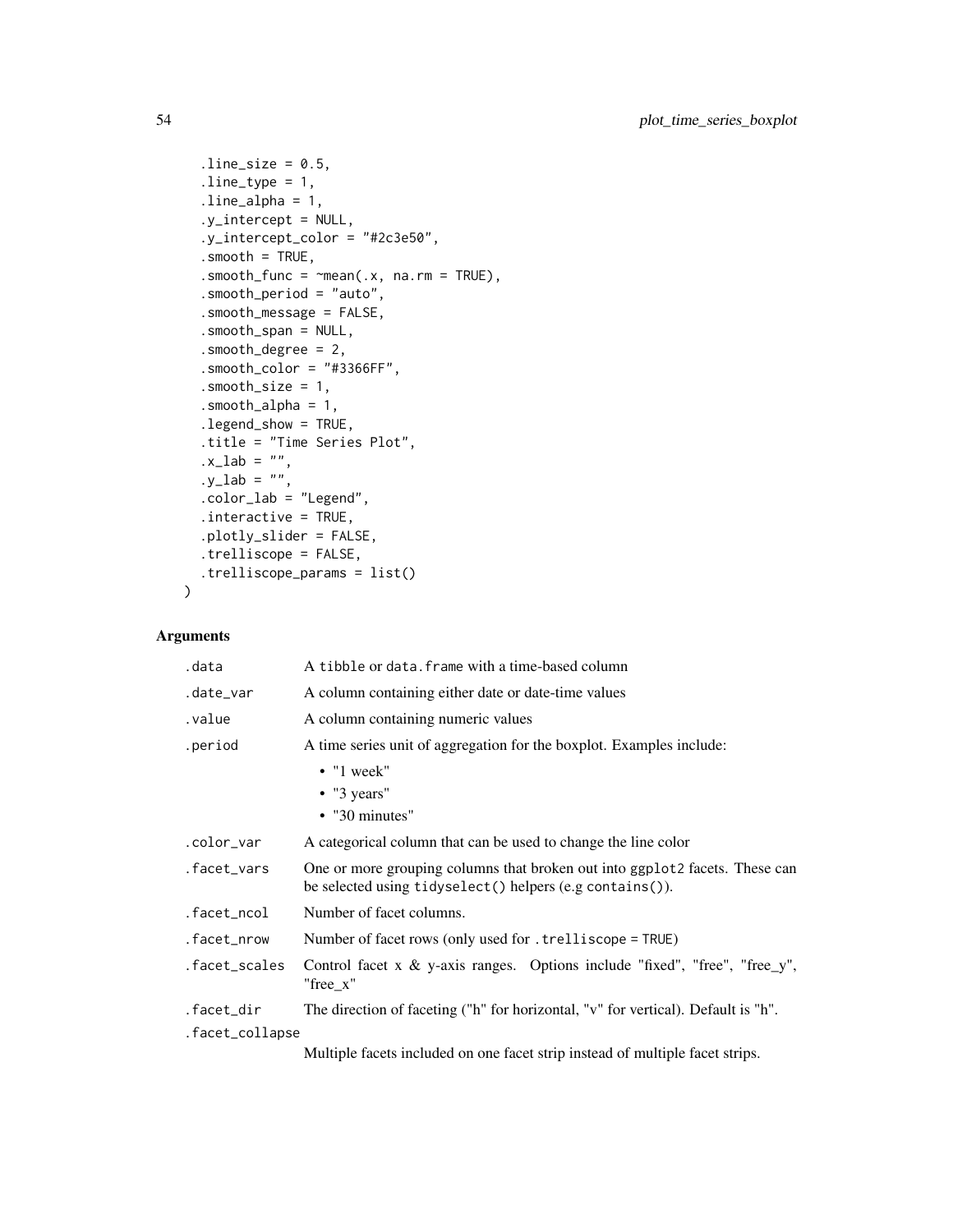| .facet_collapse_sep |                                                                                                                                                                                                          |
|---------------------|----------------------------------------------------------------------------------------------------------------------------------------------------------------------------------------------------------|
|                     | The separator used for collapsing facets.                                                                                                                                                                |
| .facet_strip_remove | Whether or not to remove the strip and text label for each facet.                                                                                                                                        |
|                     | Line color. Overrided if .color_var is specified.                                                                                                                                                        |
| .line_color         |                                                                                                                                                                                                          |
| .line_size          | Line size.                                                                                                                                                                                               |
| .line_type          | Line type.                                                                                                                                                                                               |
| .line_alpha         | Line alpha (opacity). Range: $(0, 1)$ .                                                                                                                                                                  |
| .y_intercept        | Value for a y-intercept on the plot                                                                                                                                                                      |
| .y_intercept_color  | Color for the y-intercept                                                                                                                                                                                |
|                     |                                                                                                                                                                                                          |
| .smooth             | Logical - Whether or not to include a trendline smoother. Uses See smooth_vec()<br>to apply a LOESS smoother.                                                                                            |
| .smooth_func        | Defines how to aggregate the .value to show the smoothed trendline. The default<br>is $\sim$ mean(.x, na.rm = TRUE), which uses lambda function to ensure NA values<br>are removed. Possible values are: |
|                     | • A function, e.g. mean.                                                                                                                                                                                 |
|                     | • A purrr-style lambda, e.g. $\sim$ mean(.x, na.rm = TRUE)                                                                                                                                               |
|                     | . smooth_period Number of observations to include in the Loess Smoother. Set to "auto" by<br>default, which uses tk_get_trend() to determine a logical trend cycle.                                      |
| .smooth_message     |                                                                                                                                                                                                          |
|                     | Logical. Whether or not to return the trend selected as a message. Useful for<br>those that want to see what . smooth_period was selected.                                                               |
| .smooth_span        | Percentage of observations to include in the Loess Smoother. You can use either<br>period or span. See smooth_vec().                                                                                     |
| .smooth_degree      | Flexibility of Loess Polynomial. Either 0, 1, 2 ( $0 =$ lest flexible, $2 =$ more<br>flexible).                                                                                                          |
| .smooth_color       | Smoother line color                                                                                                                                                                                      |
| .smooth_size        | Smoother line size                                                                                                                                                                                       |
| .smooth_alpha       | Smoother alpha (opacity). Range: (0, 1).                                                                                                                                                                 |
| .legend_show        | Toggles on/off the Legend                                                                                                                                                                                |
| .title              | Title for the plot                                                                                                                                                                                       |
| .x_lab              | X-axis label for the plot                                                                                                                                                                                |
| .y_lab              | Y-axis label for the plot                                                                                                                                                                                |
| .color_lab          | Legend label if a color_var is used.                                                                                                                                                                     |
| .interactive        | Returns either a static (ggplot2) visualization or an interactive (plotly) visu-<br>alization                                                                                                            |
| .plotly_slider      | If TRUE, returns a plotly date range slider.                                                                                                                                                             |
| .trelliscope        | Returns either a normal plot or a trelliscopejs plot (great for many time series)<br>Must have trelliscopejs installed.                                                                                  |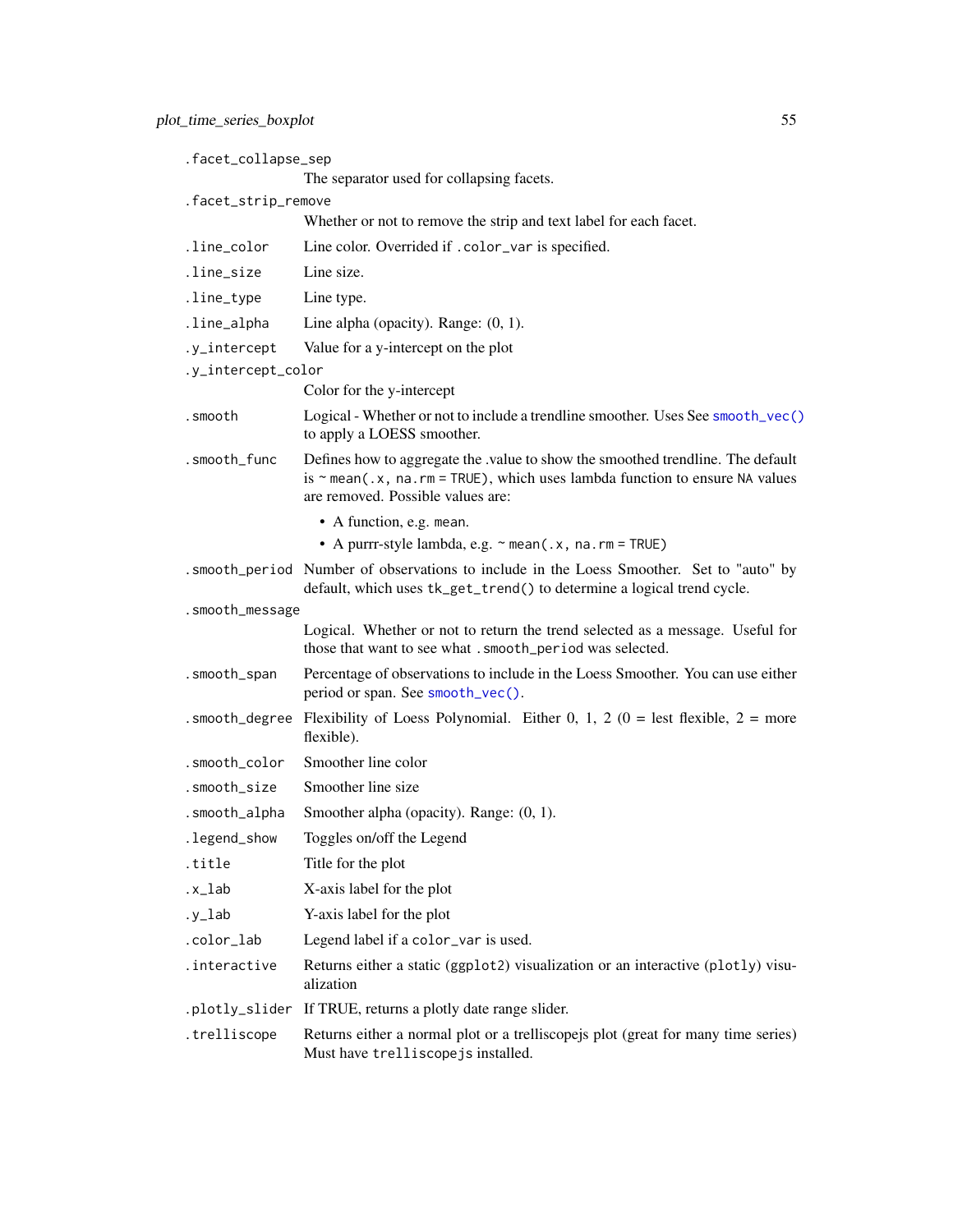#### .trelliscope\_params

Pass parameters to the trelliscopejs::facet\_trelliscope() function as a list(). The only parameters that cannot be passed are:

- ncol: use .facet\_ncol
- nrow: use . facet\_nrow
- scales: use facet\_scales
- as\_plotly: use .interactive

### Details

plot\_time\_series\_boxplot() is a scalable function that works with both *ungrouped* and *grouped* data.frame objects (and tibbles!).

#### Interactive by Default

plot\_time\_series\_boxplot() is built for exploration using:

- Interactive Plots: plotly (default) Great for exploring!
- Static Plots: ggplot2 (set . interactive = FALSE) Great for PDF Reports

By default, an interactive plotly visualization is returned.

## Scalable with Facets & Dplyr Groups

plot\_time\_series\_boxplot() returns multiple time series plots using ggplot2 facets:

- group\_by() If groups are detected, multiple facets are returned
- plot\_time\_series\_boxplot(.facet\_vars) You can manually supply facets as well.

### Can Transform Values just like ggplot

The .values argument accepts transformations just like ggplot2. For example, if you want to take the log of sales you can use a call like plot\_time\_series\_boxplot(date, log(sales)) and the log transformation will be applied.

### Smoother Period / Span Calculation

The .smooth = TRUE option returns a smoother that is calculated based on either:

- 1. A .smooth\_func: The method of aggregation. Usually an aggregation like mean is used. The purrr-style function syntax can be used to apply complex functions.
- 2. A .smooth\_period: Number of observations
- 3. A .smooth\_span: A percentage of observations

By default, the . smooth\_period is automatically calculated using 75% of the observertions. This is the same as  $geom\_smooth(method = "loess", span = 0.75)$ .

A user can specify a time-based window (e.g. .smooth\_period = "1 year") or a numeric value  $(e.g. smooth\_period = 365).$ 

Time-based windows return the median number of observations in a window using  $tk\_get\_trend()$ .

### Value

A static ggplot2 plot or an interactive plotly plot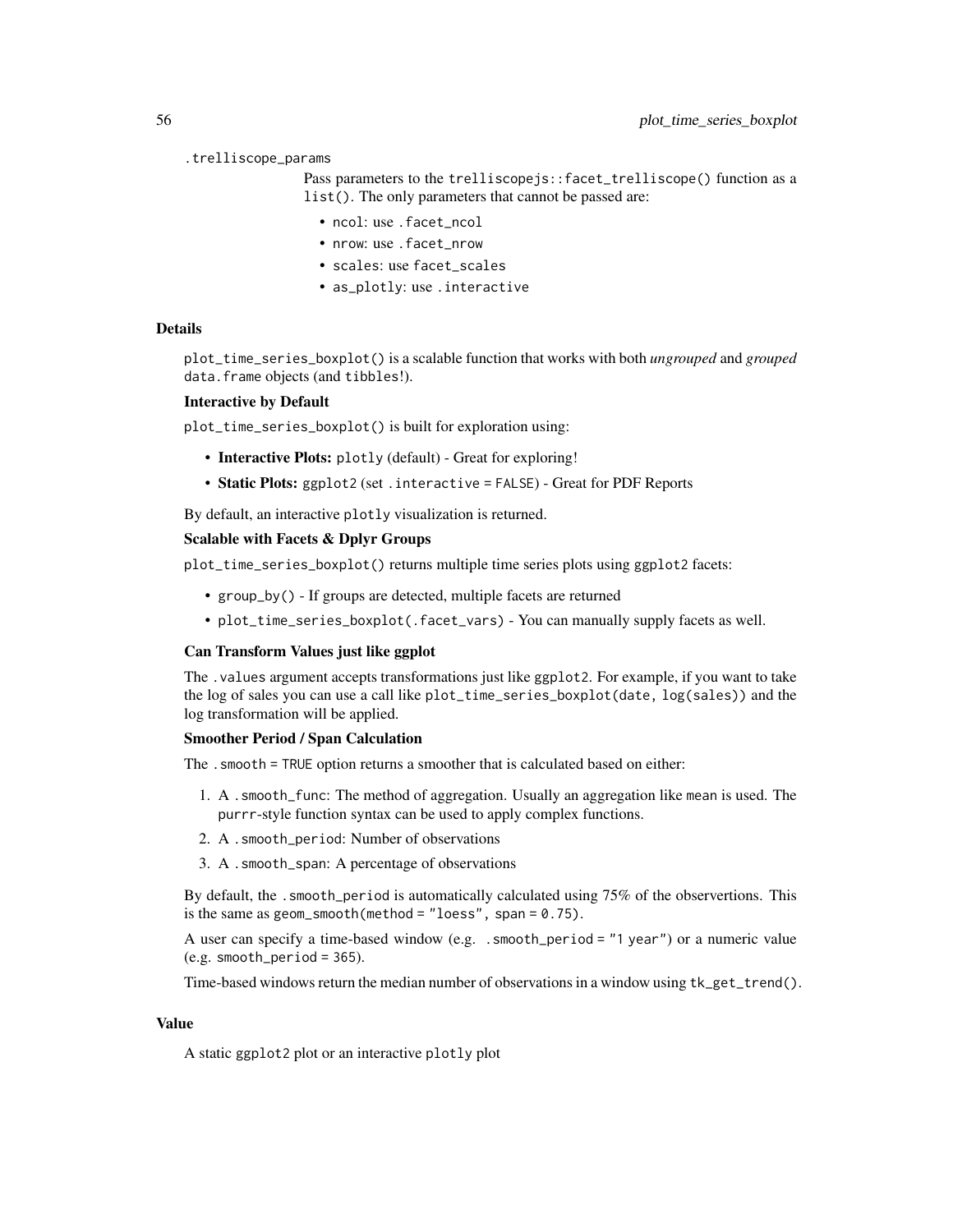```
library(tidyverse)
library(tidyquant)
library(lubridate)
library(timetk)
# Works with individual time series
FANG %>%
    filter(symbol == "FB") %>%
   plot_time_series_boxplot(
        date, adjusted,
        . period = "3 month",
        .interactive = FALSE)
# Works with groups
FANG %>%
   group_by(symbol) %>%
   plot_time_series_boxplot(
        date, adjusted,
        .period = "3 months",
        facet\_ncol = 2, # 2-column layout.interactive = FALSE)
## Not run:
# Can also group inside & use .color_var
FANG %>%
   mutate(year = year(data)) %>%
   plot_time_series_boxplot(
        date, adjusted,
        . period = "3 months",
        .facet_vars = c(symbol, year), # add groups/facets
        \text{color-var} = \text{year}, \qquad \qquad # \text{ color by year}factor<sub>1</sub> - c<sub>1</sub> = 4,.facet_scales = "free",
        .interactive = FALSE)
## End(Not run)
# Can apply transformations to .value or .color_var
# - .value = log(adjusted)
# - .color_var = year(date)
FANG %>%
    plot_time_series_boxplot(
        date, log(adjusted),
        . period = "3 months",
        \text{color\_var} = \text{year}(date),.facet_vars = contains("symbol"),
        facet\_ncol = 2,
        .facet_scales = "free",
        .y_lab = "Log Scale",
        .interactive = FALSE)
```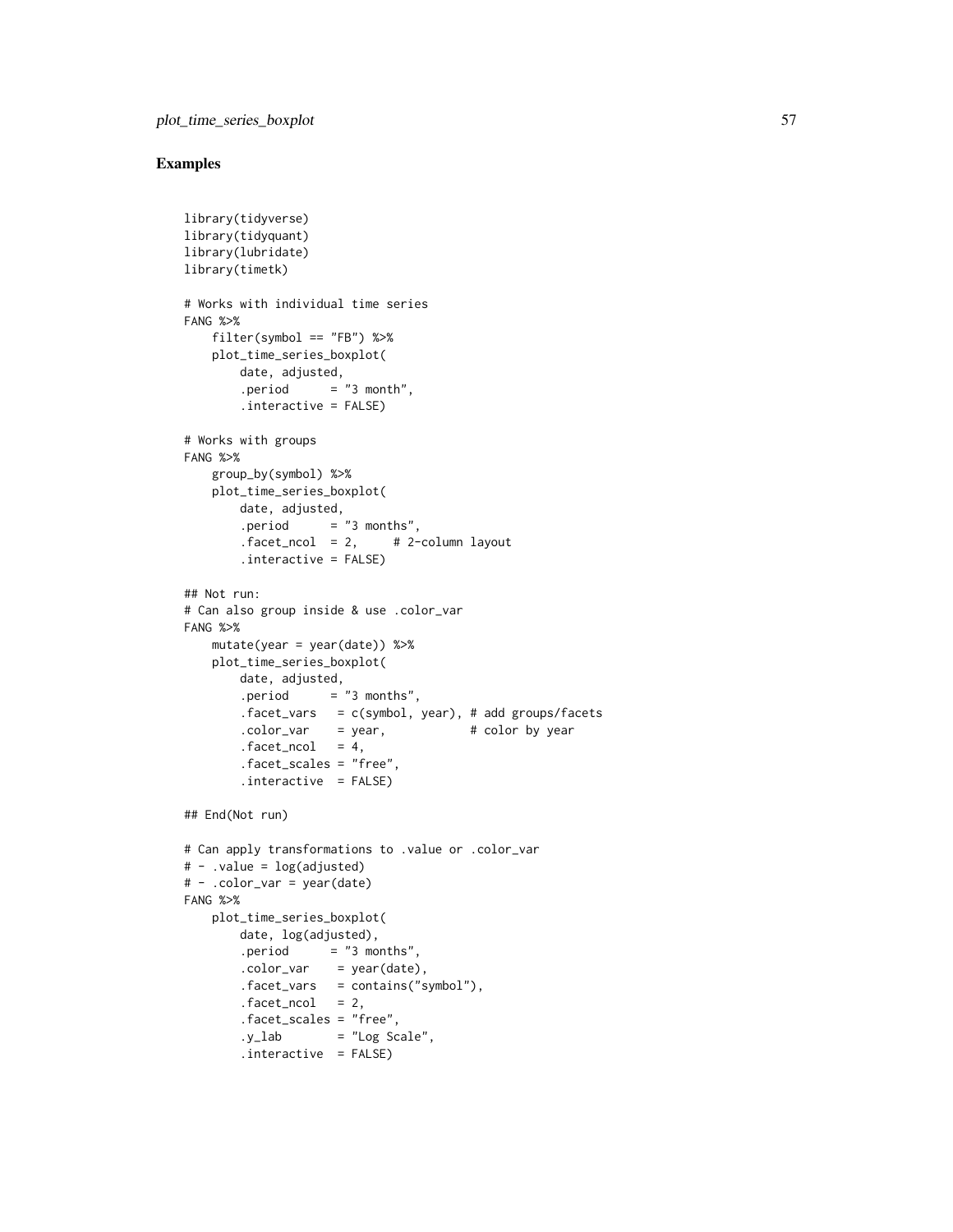```
# Can adjust the smoother
FANG %>%
   group_by(symbol) %>%
   plot_time_series_boxplot(
      date, adjusted,
      .period = "3 months",
      .smooth = TRUE,
      .smooth_func = median, # Smoother function
      .smooth_period = "5 years", # Smoother Period
       facet\_ncol = 2,
       .interactive = FALSE)
```

```
plot_time_series_cv_plan
```
*Visualize a Time Series Resample Plan*

# Description

The plot\_time\_series\_cv\_plan() function provides a visualization for a time series resample specification (rset) of either rolling\_origin or time\_series\_cv class.

### Usage

```
plot_time_series_cv_plan(
  .data,
  .date_var,
  .value,
  ...,
  .smooth = FALSE,
  .title = "Time Series Cross Validation Plan"
\mathcal{L}
```

| .data     | A time series resample specification of of either rolling_origin or time_series_cv<br>class or a data frame (tibble) that has been prepared using tk_time_series_cv_plan(). |
|-----------|-----------------------------------------------------------------------------------------------------------------------------------------------------------------------------|
| .date_var | A column containing either date or date-time values                                                                                                                         |
| .value    | A column containing numeric values                                                                                                                                          |
| .         | Additional parameters passed to plot_time_series()                                                                                                                          |
| .smooth   | Logical - Whether or not to include a trendline smoother. Uses See smooth_vec()<br>to apply a LOESS smoother.                                                               |
| .title    | Title for the plot                                                                                                                                                          |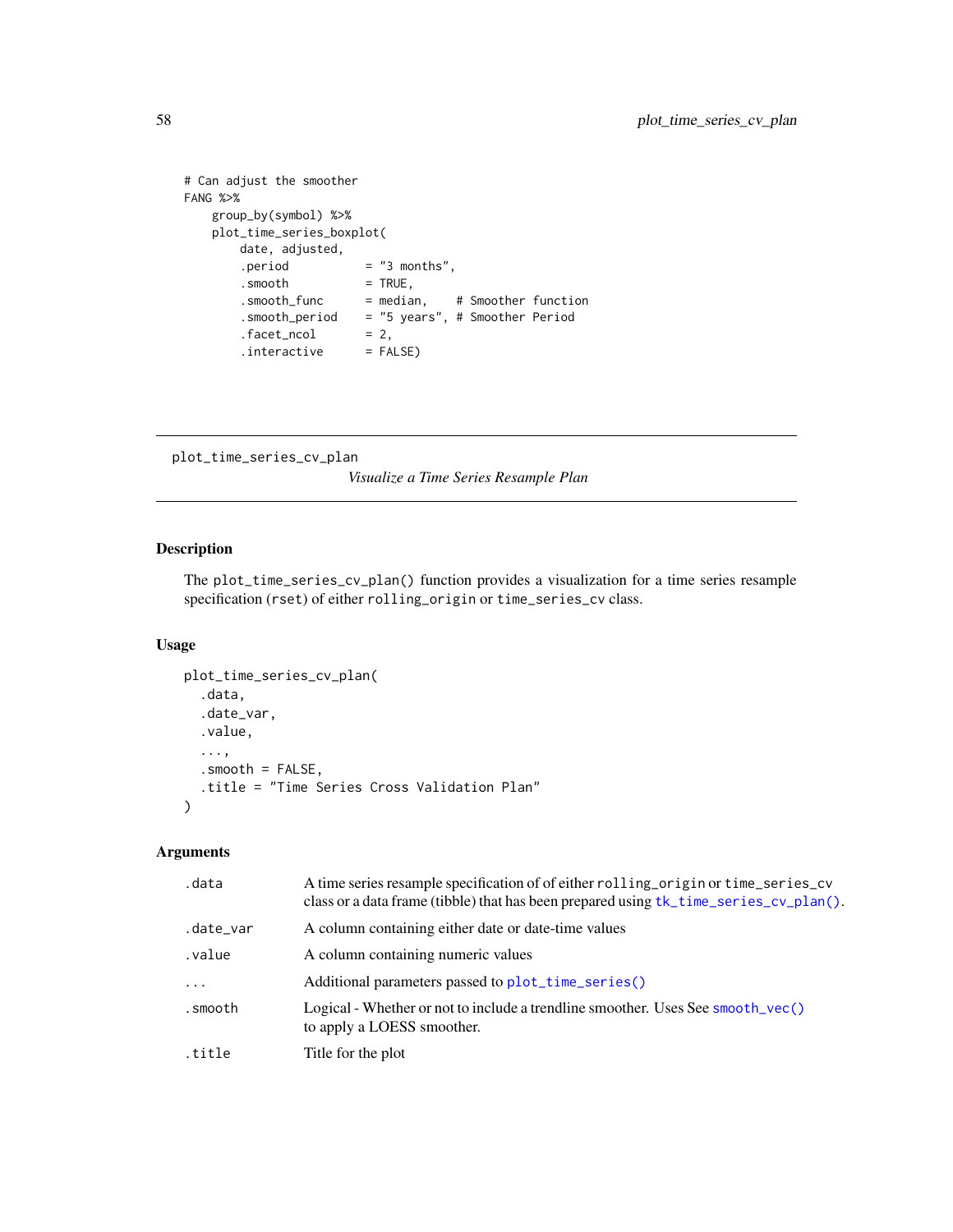# Details

# Resample Set

A resample set is an output of the timetk::time\_series\_cv() function or the rsample::rolling\_origin() function.

# See Also

- [time\\_series\\_cv\(\)](#page-114-0) and [rsample::rolling\\_origin\(\)](#page-0-0) Functions used to create time series resample specfications.
- [plot\\_time\\_series\\_cv\\_plan\(\)](#page-57-0) The plotting function used for visualizing the time series resample plan.

```
library(tidyverse)
library(tidyquant)
library(rsample)
library(timetk)
FB_tbl <- FANG %>%
    filter(symbol == "FB") %>%
    select(symbol, date, adjusted)
resample_spec <- time_series_cv(
   FB_tbl,
   initial = "1 year",assess = "6 weeks",
   skip = "3 months",
   lag = "1 month",
   cumulative = FALSE,
   slice_limit = 6
)
resample_spec %>% tk_time_series_cv_plan()
resample_spec %>%
    tk_time_series_cv_plan() %>%
    plot_time_series_cv_plan(
        date, adjusted, # date variable and value variable
        # Additional arguments passed to plot_time_series(),
        facet\_ncol = 2,
       .line\_alpha = 0.5,
        .interactive = FALSE
   )
```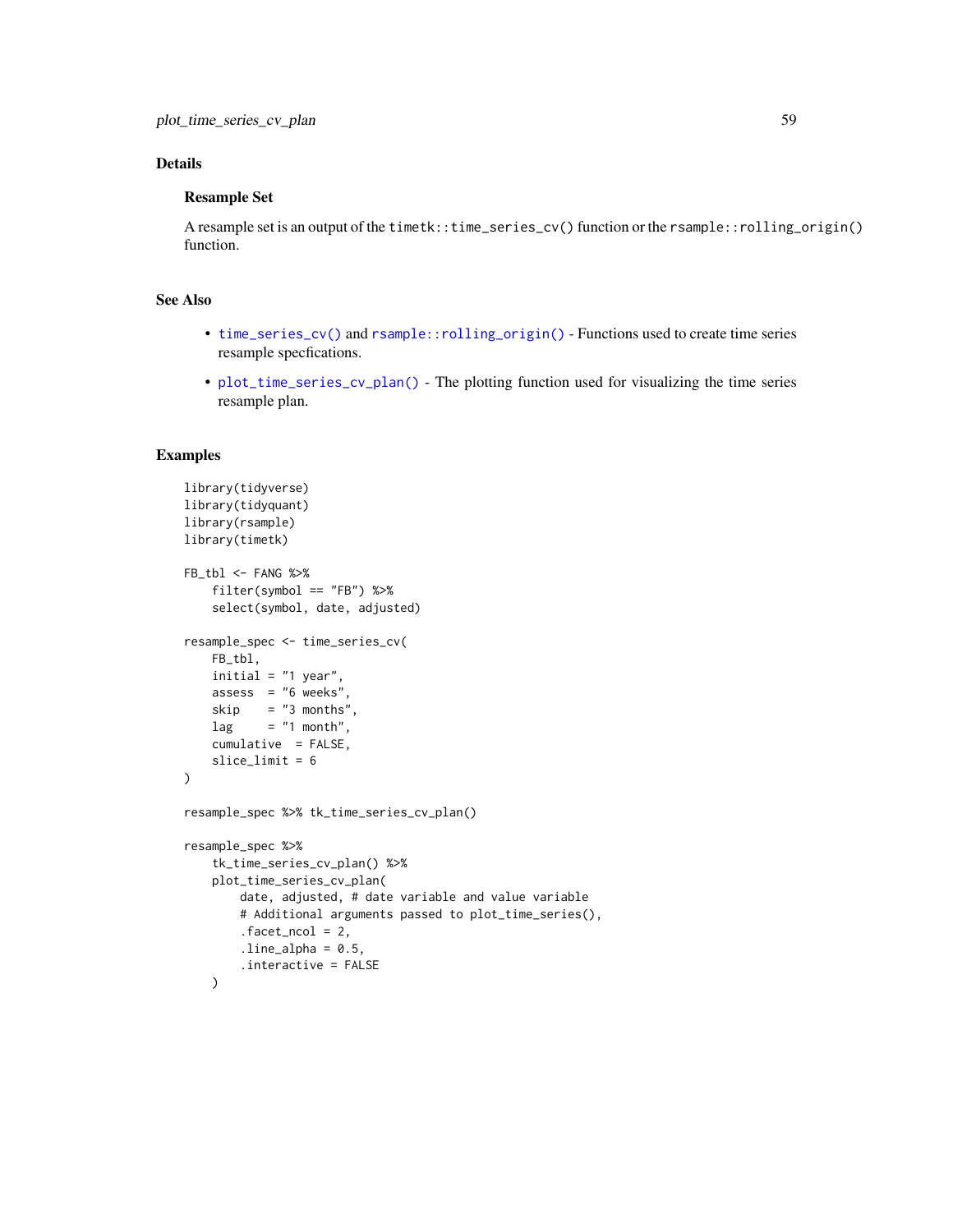plot\_time\_series\_regression

*Visualize a Time Series Linear Regression Formula*

### Description

A wrapper for  $stats::lm()$  that overlays a linear regression fitted model over a time series, which can help show the effect of feature engineering

### Usage

```
plot_time_series_regression(
  .data,
  .date_var,
  .formula,
  .show_summary = FALSE,
  ...
)
```
## Arguments

| .data         | A tibble or data. frame with a time-based column                                                                                                                                                                     |
|---------------|----------------------------------------------------------------------------------------------------------------------------------------------------------------------------------------------------------------------|
| .date_var     | A column containing either date or date-time values                                                                                                                                                                  |
| .formula      | A linear regression formula. The left-hand side of the formula is used as the<br>y-axis value. The right-hand side of the formula is used to develop the linear<br>regression model. See stats:: $lm()$ for details. |
| .show_summary | If TRUE, prints the summary, $lm()$ .                                                                                                                                                                                |
| $\cdots$      | Additional arguments passed to plot_time_series()                                                                                                                                                                    |

## Details

plot\_time\_series\_regression() is a scalable function that works with both *ungrouped* and *grouped* data.frame objects (and tibbles!).

# Time Series Formula

The . formula uses  $stats::lm()$  to apply a linear regression, which is used to visualize the effect of feature engineering on a time series.

- The left-hand side of the formula is used as the y-axis value.
- The right-hand side of the formula is used to develop the linear regression model.

## Interactive by Default

plot\_time\_series\_regression() is built for exploration using:

- Interactive Plots: plotly (default) Great for exploring!
- Static Plots: ggplot2 (set .interactive = FALSE) Great for PDF Reports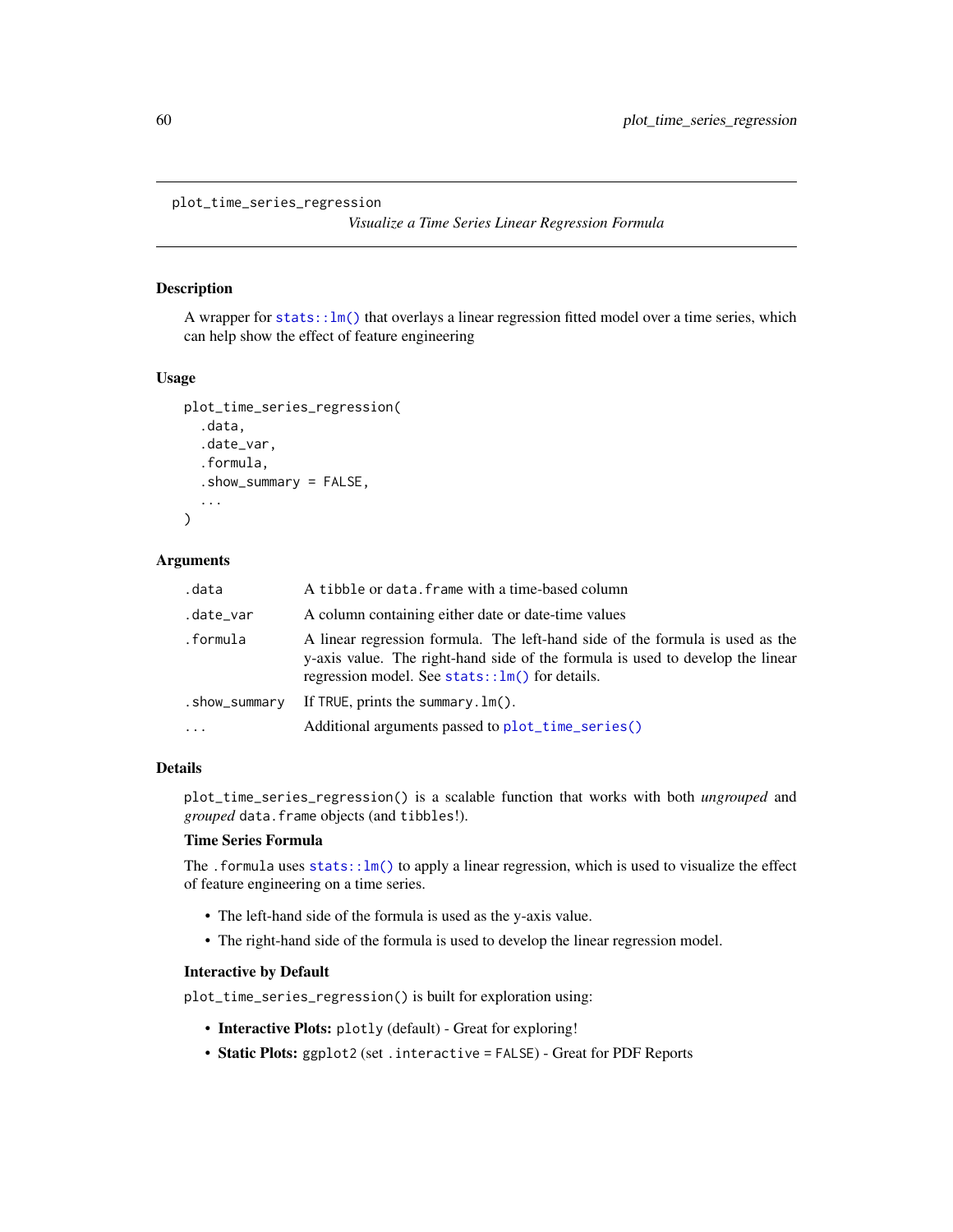By default, an interactive plotly visualization is returned.

# Scalable with Facets & Dplyr Groups

plot\_time\_series\_regression() returns multiple time series plots using ggplot2 facets:

- group\_by() If groups are detected, multiple facets are returned
- plot\_time\_series\_regression(.facet\_vars) You can manually supply facets as well.

### Value

A static ggplot2 plot or an interactive plotly plot

## Examples

```
library(dplyr)
library(lubridate)
# ---- SINGLE SERIES ----
m4_monthly %>%
   filter(id == "M750") %>%
   plot_time_series_regression(
       date\_var = date,.formula = log(value) \sim as.numeric(data) + month(data, label = TRUE),.show_summary = TRUE,
       facet\_ncol = 2,
       .interactive = FALSE
   \lambda# ---- GROUPED SERIES ----
m4_monthly %>%
   group_by(id) %>%
   plot_time_series_regression(
       .date_var = date,.formula = log(value) \sim as.numeric(data) + month(data, label = TRUE),facet\_ncol = 2,
       .interactive = FALSE
   )
```
set\_tk\_time\_scale\_template *Get and modify the Time Scale Template*

### <span id="page-60-0"></span>Description

Get and modify the Time Scale Template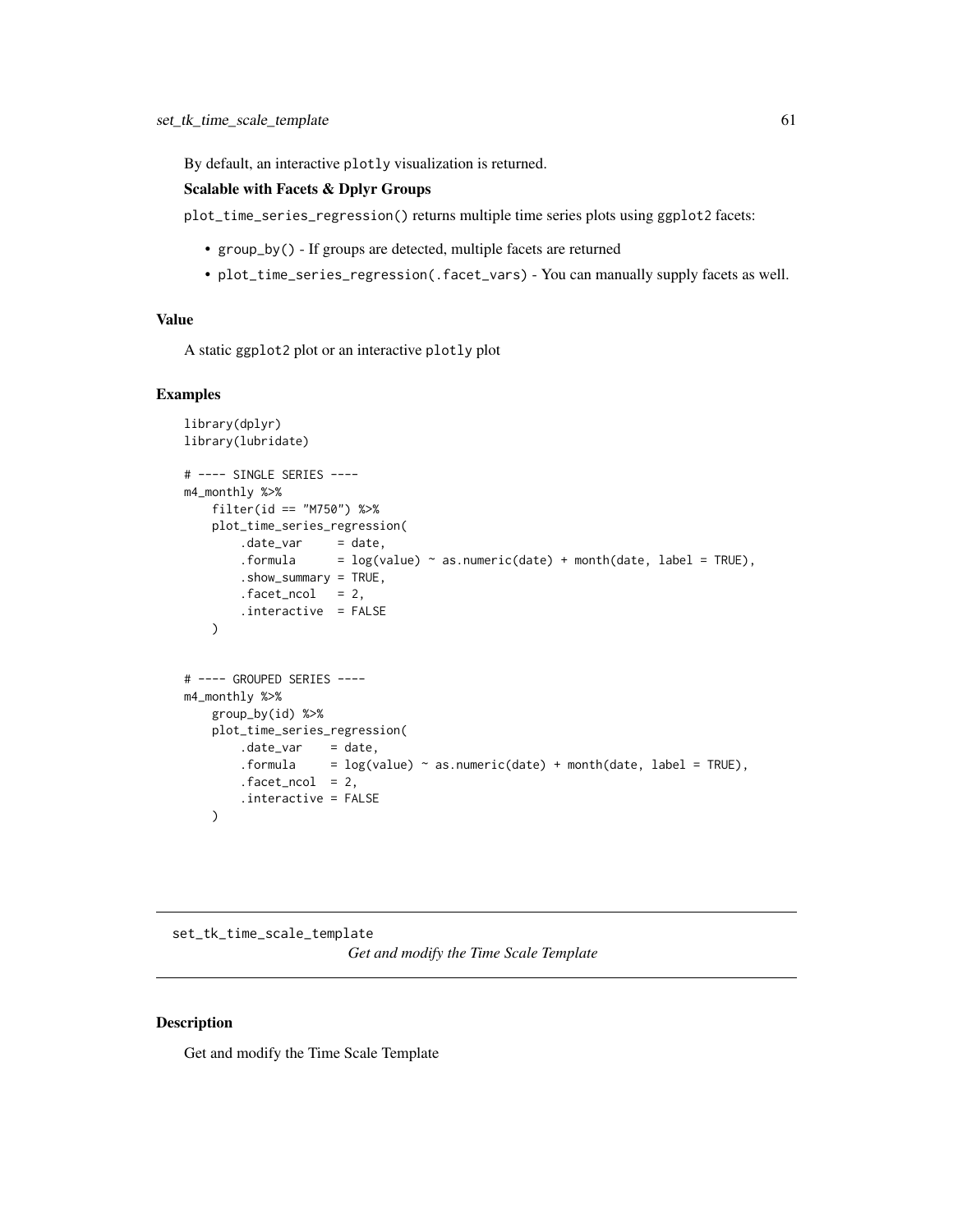## Usage

```
set_tk_time_scale_template(.data)
```
get\_tk\_time\_scale\_template()

tk\_time\_scale\_template()

### Arguments

.data A tibble with a "time\_scale", "frequency", and "trend" columns.

# Details

Used to get and set the time scale template, which is used by tk\_get\_frequency() and tk\_get\_trend() when period = "auto".

The predefined template is stored in a function tk\_time\_scale\_template(). This is the default used by timetk.

# Changing the Default Template

- You can access the current template with get\_tk\_time\_scale\_template().
- You can modify the current template with set\_tk\_time\_scale\_template().

#### See Also

• Automated Frequency and Trend Calculation: [tk\\_get\\_frequency\(\)](#page-133-0), [tk\\_get\\_trend\(\)](#page-133-1)

# Examples

```
get_tk_time_scale_template()
set_tk_time_scale_template(tk_time_scale_template())
```
<span id="page-61-0"></span>slice\_period *Apply slice inside periods (windows)*

### Description

Applies a dplyr slice inside a time-based period (window).

## Usage

```
slice_period(.data, ..., .date_var, .period = "1 day")
```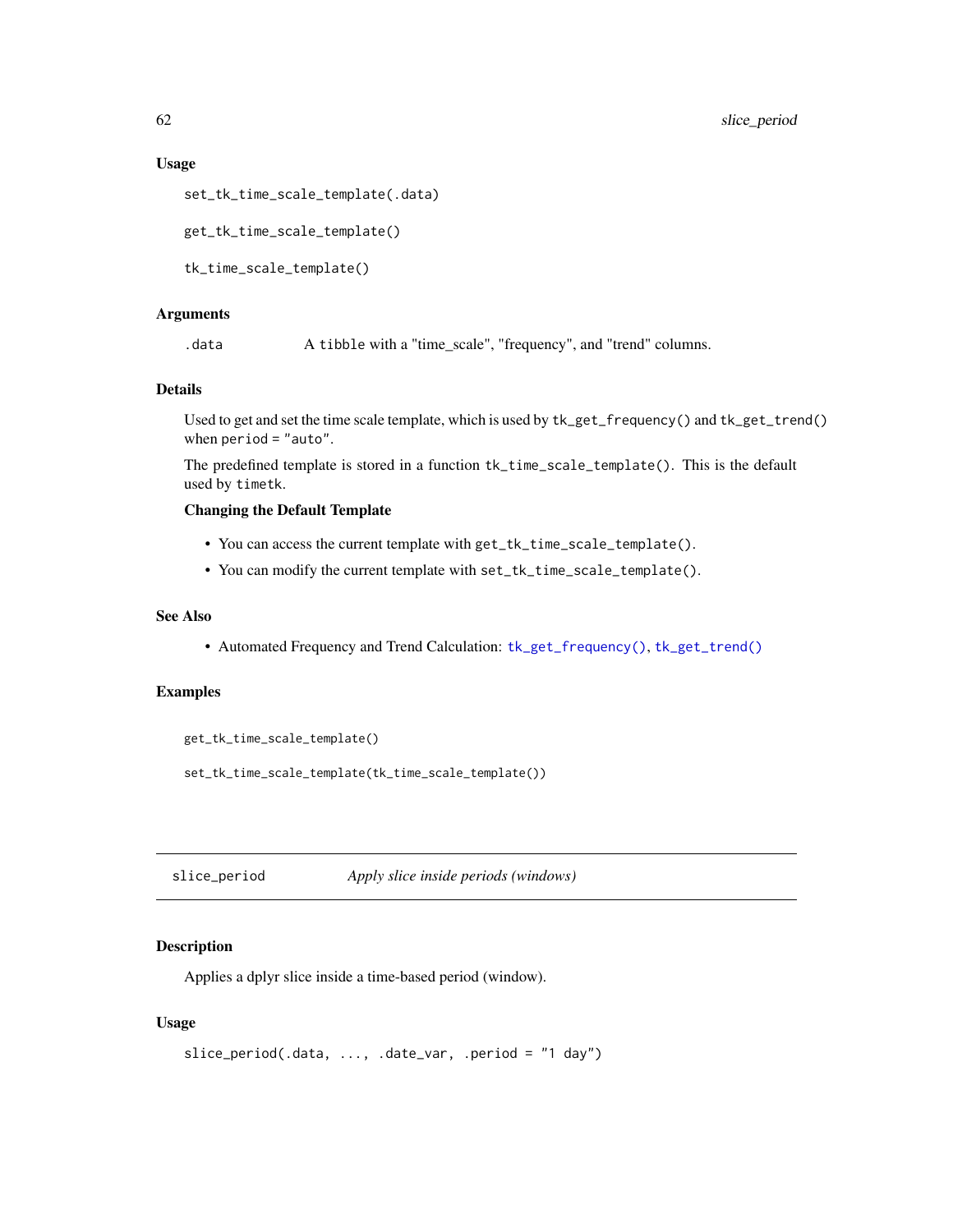# slice\_period 63

# Arguments

| .data     | A tbl object or data. frame                                                                                                                                                                                     |
|-----------|-----------------------------------------------------------------------------------------------------------------------------------------------------------------------------------------------------------------|
| .         | For slice(): <data-masking> Integer row values.</data-masking>                                                                                                                                                  |
|           | Provide either positive values to keep, or negative values to drop. The values<br>provided must be either all positive or all negative. Indices beyond the number<br>of rows in the input are silently ignored. |
|           | For slice_helpers(), these arguments are passed on to methods.                                                                                                                                                  |
| .date_var | A column containing date or date-time values. If missing, attempts to auto-<br>detect date column.                                                                                                              |
| .period   | A period to slice within. Time units are grouped using lubridate:: floor_date()<br>orlubridate::ceiling_date().                                                                                                 |
|           | The value can be:                                                                                                                                                                                               |
|           | $\bullet$ second                                                                                                                                                                                                |
|           | • minute                                                                                                                                                                                                        |
|           | $\bullet$ hour                                                                                                                                                                                                  |
|           | $\bullet$ day                                                                                                                                                                                                   |
|           | $\bullet$ week                                                                                                                                                                                                  |
|           | $\bullet$ month                                                                                                                                                                                                 |
|           | • bimonth                                                                                                                                                                                                       |
|           | • quarter                                                                                                                                                                                                       |
|           | • season                                                                                                                                                                                                        |
|           | • halfyear                                                                                                                                                                                                      |
|           | • year                                                                                                                                                                                                          |
|           | Arbitrary unique English abbreviations as in the lubridate:: period() con-<br>structor are allowed:                                                                                                             |
|           | $\bullet$ "1 year"                                                                                                                                                                                              |
|           | • "2 months"                                                                                                                                                                                                    |
|           |                                                                                                                                                                                                                 |

• "30 seconds"

# Value

A tibble or data.frame

# See Also

Time-Based dplyr functions:

- [summarise\\_by\\_time\(\)](#page-108-0) Easily summarise using a date column.
- [mutate\\_by\\_time\(\)](#page-29-0) Simplifies applying mutations by time windows.
- [pad\\_by\\_time\(\)](#page-32-0) Insert time series rows with regularly spaced timestamps
- [filter\\_by\\_time\(\)](#page-12-0) Quickly filter using date ranges.
- [filter\\_period\(\)](#page-14-0) Apply filtering expressions inside periods (windows)
- [slice\\_period\(\)](#page-61-0) Apply slice inside periods (windows)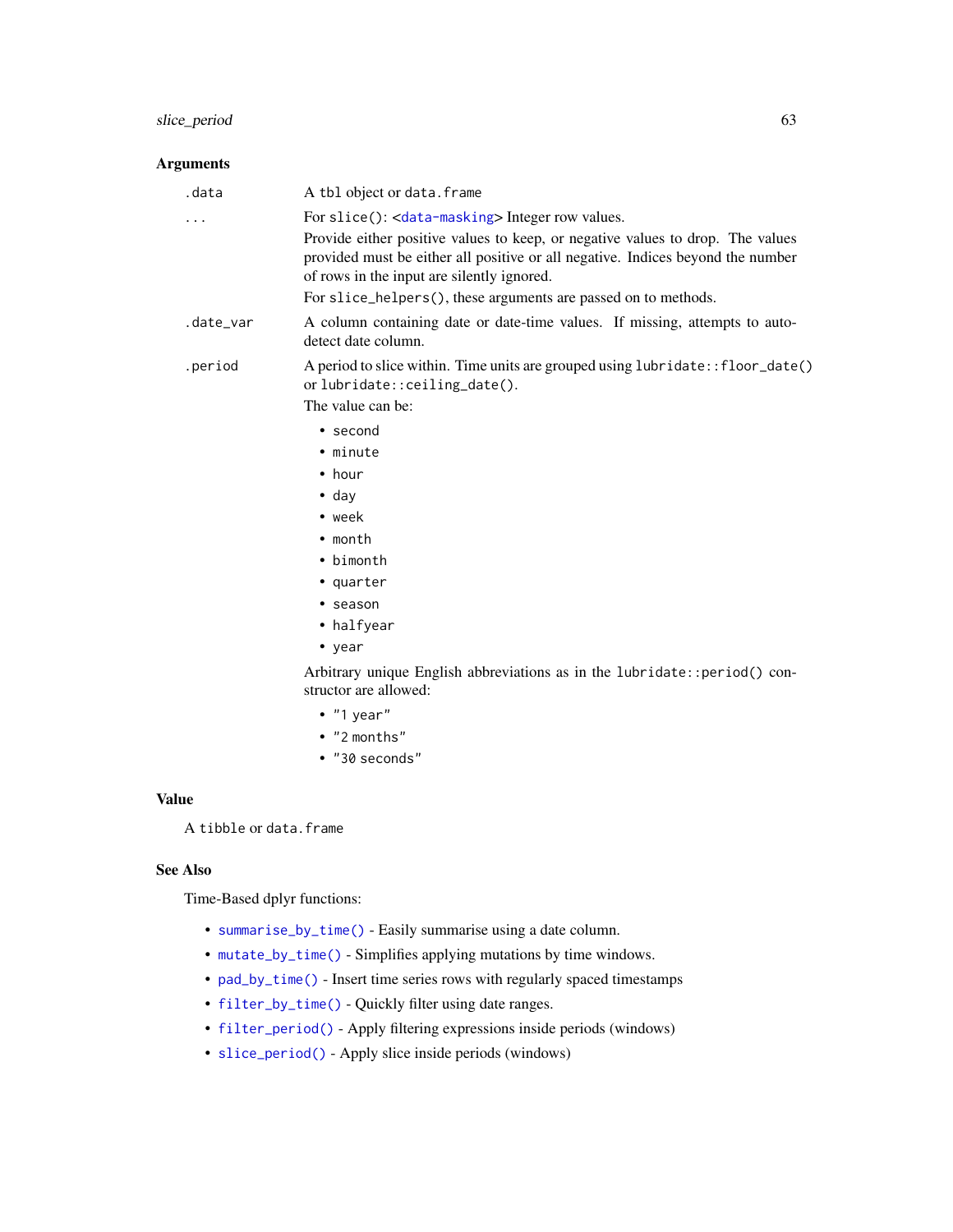- [condense\\_period\(\)](#page-8-0) Convert to a different periodicity
- [between\\_time\(\)](#page-3-0) Range detection for date or date-time sequences.
- [slidify\(\)](#page-63-0) Turn any function into a sliding (rolling) function

# Examples

```
# Libraries
library(timetk)
library(dplyr)
# First 5 observations in each month
m4_daily %>%
    group_by(id) %>%
    slice_period(1:5, .period = "1 month")
# Last observation in each month
m4_daily %>%
   group_by(id) %>%
    slice\_period(n(), .period = "1 month")
```
<span id="page-63-0"></span>

#### slidify *Create a rolling (sliding) version of any function*

## Description

slidify returns a rolling (sliding) version of the input function, with a rolling (sliding) .period specified by the user.

### Usage

```
slidify(
  .f,
  .period = 1,
  .align = c("center", "left", "right"),
  .partial = FALSE,
  .unlist = TRUE
\mathcal{L}
```
## Arguments

.f A function, formula, or vector (not necessarily atomic).

If a function, it is used as is.

If a **formula**, e.g.  $\sim x + 2$ , it is converted to a function. There are three ways to refer to the arguments:

- For a single argument function, use .
- For a two argument function, use .x and .y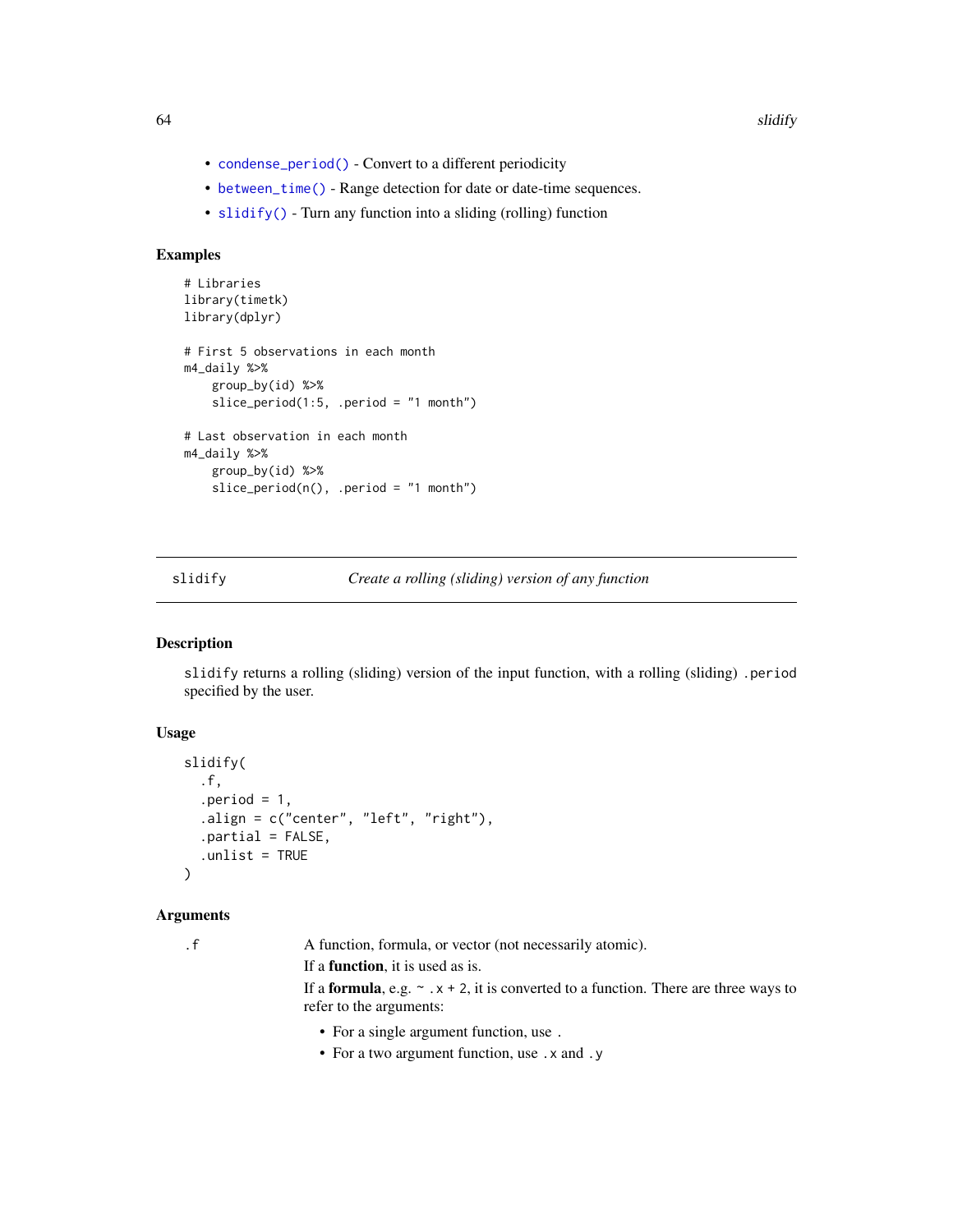• For more arguments, use . . 1, . . 2, . . 3 etc

This syntax allows you to create very compact anonymous functions.

If character vector, numeric vector, or list, it is converted to an extractor function. Character vectors index by name and numeric vectors index by position; use a list to index by position and name at different levels. If a component is not present, the value of .default will be returned.

| .period  | The period size to roll over                                                                                                                                                                                                                                 |
|----------|--------------------------------------------------------------------------------------------------------------------------------------------------------------------------------------------------------------------------------------------------------------|
| .align   | One of "center", "left" or "right".                                                                                                                                                                                                                          |
| .partial | Should the moving window be allowed to return partial (incomplete) windows<br>instead of NA values. Set to FALSE by default, but can be switched to TRUE to<br>remove NA's.                                                                                  |
| .unlist  | If the function returns a single value each time it is called, use .unlist = TRUE.<br>If the function returns more than one value, or a more complicated object (like a<br>linear model), use unlist = FALSE to create a list-column of the rolling results. |

## Details

The slidify() function is almost identical to tibbletime::rollify() with 3 improvements:

- 1. Alignment ("center", "left", "right")
- 2. Partial windows are allowed
- 3. Uses slider under the hood, which improves speed and reliability by implementing code at C++ level

### Make any function a Sliding (Rolling) Function

slidify() turns a function into a sliding version of itself for use inside of a call to  $d$ plyr::mutate(), however it works equally as well when called from [purrr::map\(\)](#page-0-0).

Because of it's intended use with  $d$ plyr:: mutate(), slidify creates a function that always returns output with the same length of the input

# Alignment

Rolling / Sliding functions generate .period - 1 fewer values than the incoming vector. Thus, the vector needs to be aligned. Alignment of the vector follows 3 types:

- center (default): NA or .partial values are divided and added to the beginning and end of the series to "Center" the moving average. This is common in Time Series applications (e.g. denoising).
- left: NA or .partial values are added to the end to shift the series to the Left.
- right: NA or . partial values are added to the beginning to shift the series to the Right. This is common in Financial Applications (e.g moving average cross-overs).

#### Allowing Partial Windows

A key improvement over tibbletime::slidify() is that timetk::slidify() implements .partial rolling windows. Just set .partial = TRUE.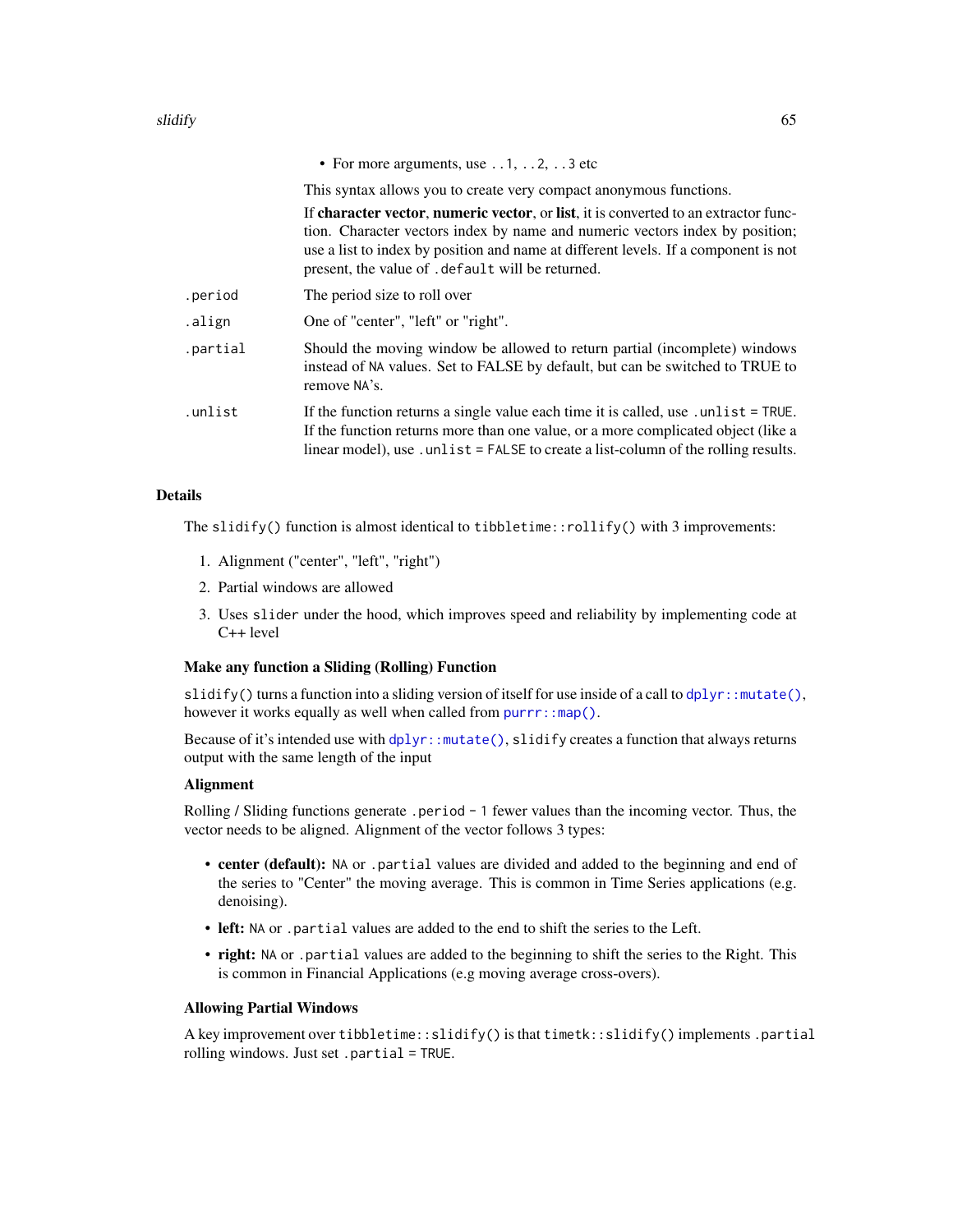### References

• The [Tibbletime R Package](https://business-science.github.io/tibbletime/index.html) by Davis Vaughan, which includes the original rollify() Function

## See Also

Transformation Functions:

• [slidify\\_vec\(\)](#page-67-0) - A simple vectorized function for applying summary functions to rolling windows.

Augmentation Functions (Add Rolling Multiple Columns):

• [tk\\_augment\\_slidify\(\)](#page-130-0) - For easily adding multiple rolling windows to you data

Slider R Package:

• slider::pslide() - The workhorse function that powers timetk::slidify()

```
library(tidyverse)
library(tidyquant)
library(tidyr)
library(timetk)
FB <- FANG %>% filter(symbol == "FB")
# --- ROLLING MEAN (SINGLE ARG EXAMPLE) ---
# Turn the normal mean function into a rolling mean with a 5 row .period
mean_roll_5 <- slidify(mean, .period = 5, .align = "right")
FB %>%
    mutate(rolling_mean_5 = mean_roll_5(adjusted))
# Use `partial = TRUE` to allow partial windows (those with less than the full .period)
mean_roll_5_partial <- slidify(mean, .period = 5, .align = "right", .partial = TRUE)
FB %>%
    mutate(rolling_mean_5 = mean_roll_5_partial(adjusted))
# There's nothing stopping you from combining multiple rolling functions with
# different .period sizes in the same mutate call
mean_roll_10 <- slidify(mean, .period = 10, .align = "right")
FB %>%
    select(symbol, date, adjusted) %>%
    mutate(
       rolling_mean_5 = mean_roll_5(adjusted),rolling_mean_10 = mean_roll_10(adjusted)
```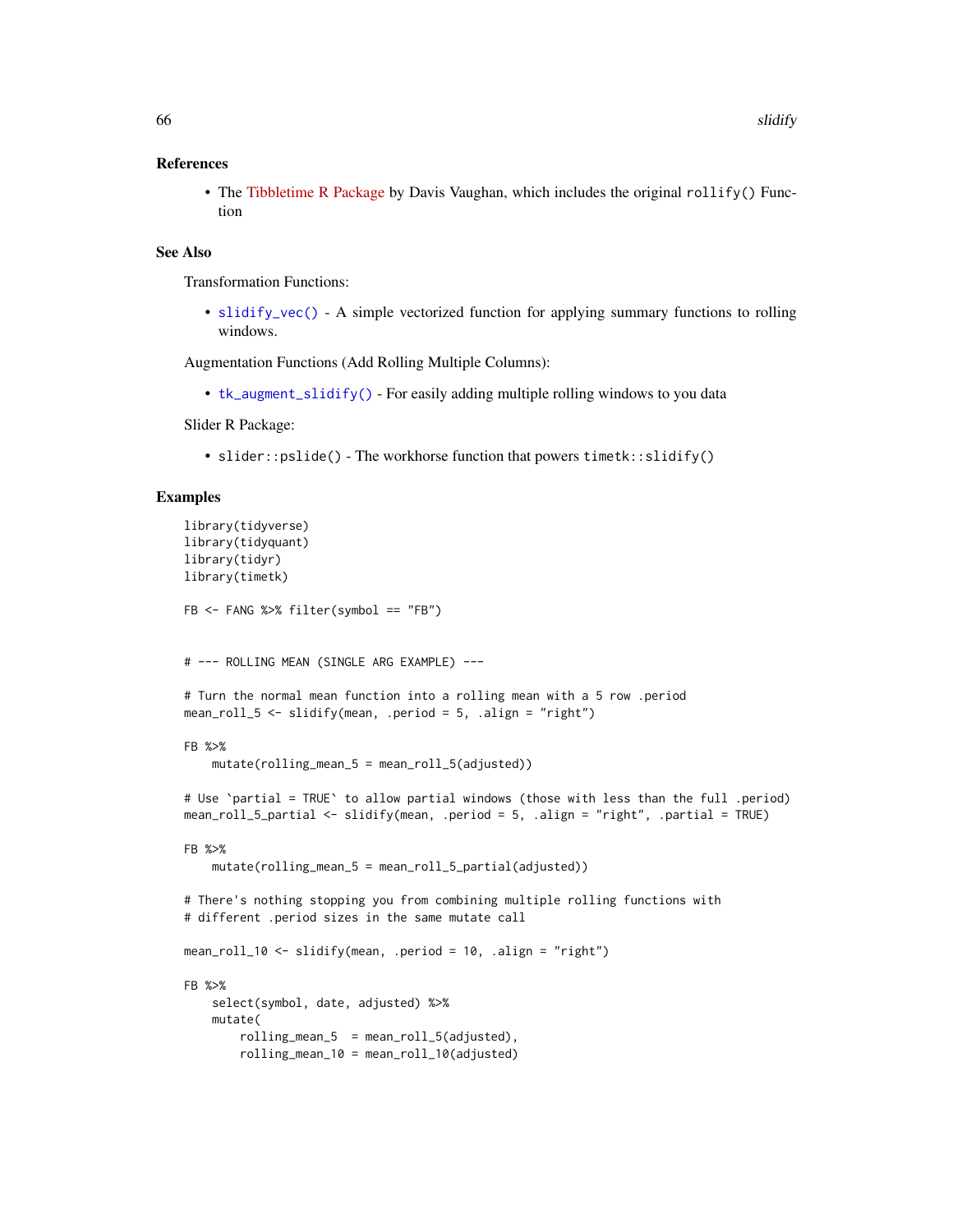### slidify 67 and 50 km s and 50 km s and 50 km s and 50 km s and 67 km s and 67 km s and 67 km s and 67 km s and

```
)
# For summary operations like rolling means, we can accomplish large-scale
# multi-rolls with tk_augment_slidify()
FB %>%
    select(symbol, date, adjusted) %>%
    tk_augment_slidify(
        adjusted, .period = 5:10, .f = mean, .align = "right",
        .names = str_c("MA_", 5:10)
    )
# --- GROUPS AND ROLLING ----
# One of the most powerful things about this is that it works with
# groups since `mutate` is being used
data(FANG)
mean_roll_3 <- slidify(mean, .period = 3, .align = "right")
FANG %>%
    group_by(symbol) %>%
    mutate(mean_roll = mean_roll_3(adjusted)) %>%
    slice(1:5)
# --- ROLLING CORRELATION (MULTIPLE ARG EXAMPLE) ---
# With 2 args, use the purrr syntax of \sim and .x, .y
# Rolling correlation example
cor\_roll \leftarrow slidify(\left\lfloor \text{cor}(x, y), \text{.period} = 5, \text{.align} = \text{"right"})
FB %>%
    mutate(running_cor = cor_roll(adjusted, open))
# With >2 args, create an anonymous function with >2 args or use
# the purrr convention of ..1, ..2, ..3 to refer to the arguments
avg_of_avgs <- slidify(
    function(x, y, z) (mean(x) + mean(y) + mean(z)) / 3,
    .period = 10,
    .align = "right"
\lambda# Or
avg_of_avgs <- slidify(
    \sim(mean(..1) + mean(..2) + mean(..3)) / 3,
    .period = 10,
    .align = "right"
\lambdaFB %>%
    mutate(avg_of_avgs = avg_of_avgs(open, high, low))
```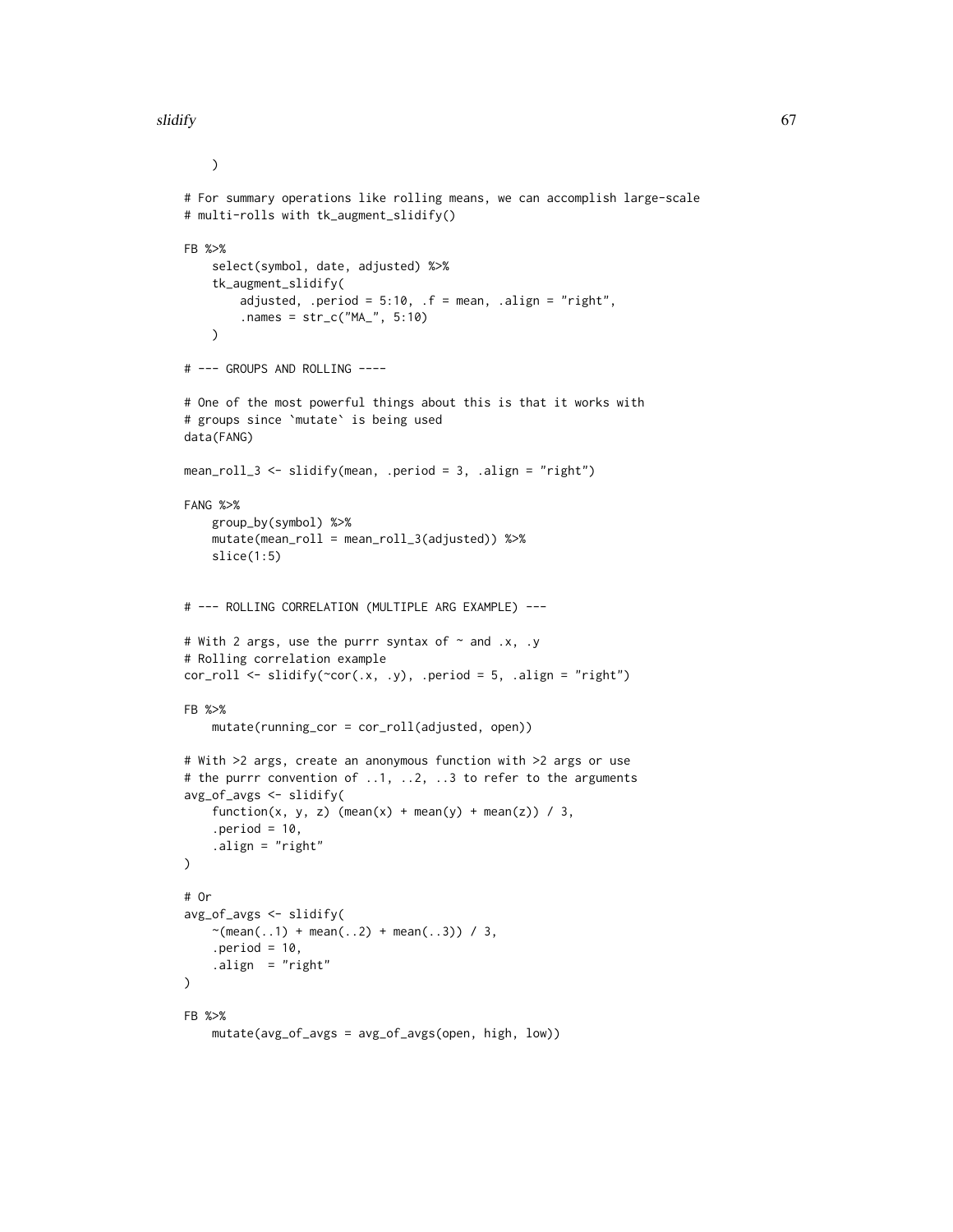```
# Optional arguments MUST be passed at the creation of the rolling function
# Only data arguments that are "rolled over" are allowed when calling the
# rolling version of the function
FB$adjusted[1] <- NA
roll_mean_na_rm <- slidify(~mean(.x, na.rm = TRUE), .period = 5, .align = "right")
FB %>%
   mutate(roll_mean = roll_mean_na_rm(adjusted))
# --- ROLLING REGRESSIONS ----
# Rolling regressions are easy to implement using `.unlist = FALSE`
lm\_roll \leftarrow slidify(\sim lm(.x \sim .y)), .period = 90, .unlist = FALSE, .align = "right")
FB %>%
   drop_na() %>%
   mutate(numeric_date = as.numeric(date)) %>%
   mutate(rolling_lm = lm_roll(adjusted, numeric_date)) %>%
    filter(!is.na(rolling_lm))
```
<span id="page-67-0"></span>

| slidify_vec |  | Rolling Window Transformation |
|-------------|--|-------------------------------|
|             |  |                               |

# Description

slidify\_vec() applies a *summary function* to a rolling sequence of windows.

# Usage

```
slidify_vec(
  .x,
  .f,
  ...,
  .period = 1,
  .align = c("center", "left", "right"),
  .partial = FALSE
\lambda
```

| . х | A vector to have a rolling window transformation applied. |
|-----|-----------------------------------------------------------|
|     | A summary [function / formula]                            |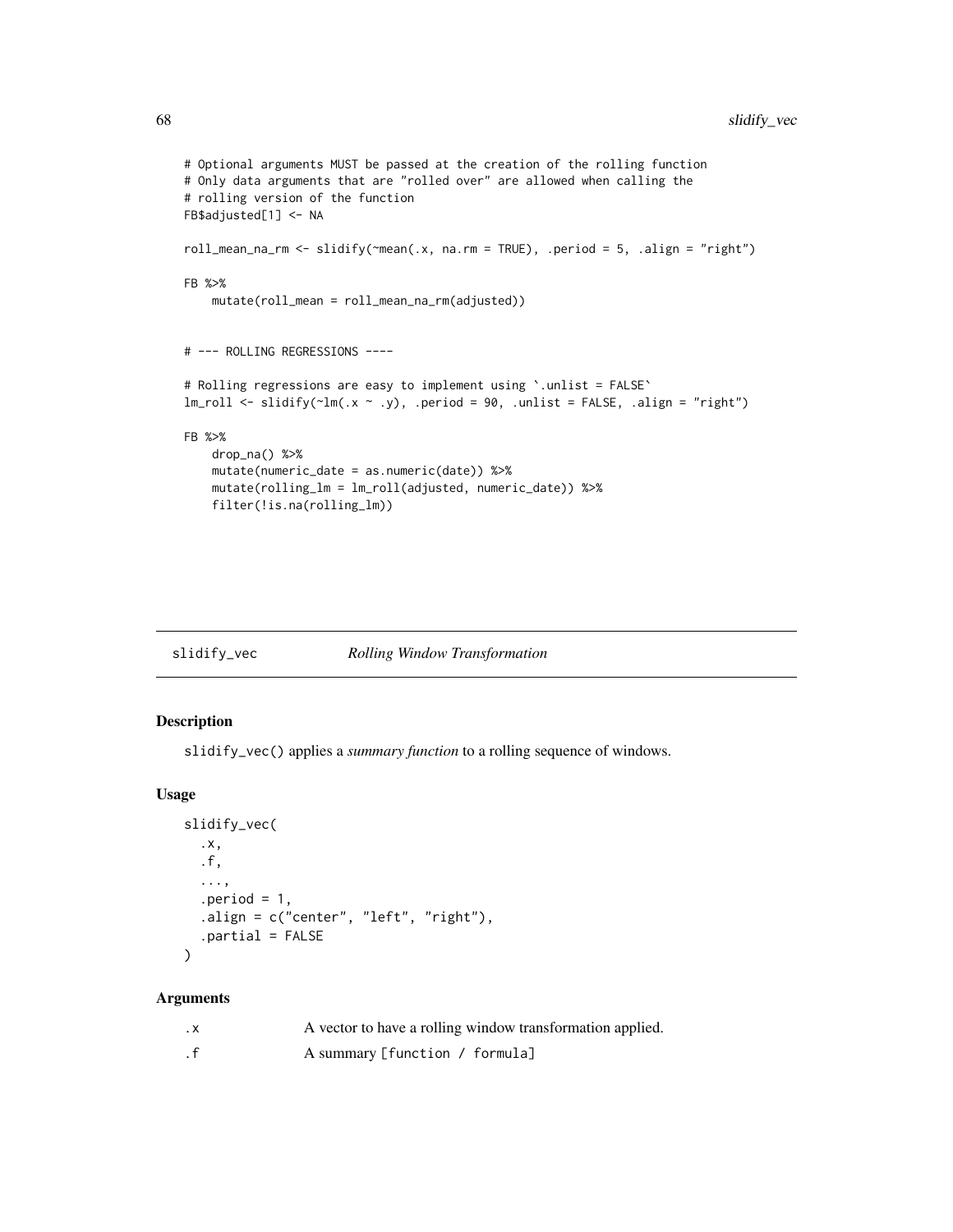|          | • If a function, e.g. mean, the function is used with any additional arguments,                                                                                             |
|----------|-----------------------------------------------------------------------------------------------------------------------------------------------------------------------------|
|          | .<br>• If a formula, e.g. $\sim$ mean(., na. rm = TRUE), it is converted to a function.                                                                                     |
|          | This syntax allows you to create very compact anonymous functions.                                                                                                          |
| .        | Additional arguments passed on to the . f function.                                                                                                                         |
| .period  | The number of periods to include in the local rolling window. This is effectively<br>the "window size".                                                                     |
| .align   | One of "center", "left" or "right".                                                                                                                                         |
| .partial | Should the moving window be allowed to return partial (incomplete) windows<br>instead of NA values. Set to FALSE by default, but can be switched to TRUE to<br>remove NA's. |

### Details

The slidify\_vec() function is a wrapper for slider::slide\_vec() with parameters simplified "center", "left", "right" alignment.

### Vector Length In == Vector Length Out

NA values or .partial values are always returned to ensure the length of the return vector is the same length of the incoming vector. This ensures easier use with  $d$ plyr::mutate().

## Alignment

Rolling functions generate .period - 1 fewer values than the incoming vector. Thus, the vector needs to be aligned. Alignment of the vector follows 3 types:

- Center: NA or .partial values are divided and added to the beginning and end of the series to "Center" the moving average. This is common for de-noising operations. See also [smooth\_vec()] for LOESS without NA values.
- Left: NA or .partial values are added to the end to shift the series to the Left.
- Right: NA or .partial values are added to the beginning to shif the series to the Right. This is common in Financial Applications such as moving average cross-overs.

#### Partial Values

- The advantage to using .partial values vs NA padding is that the series can be filled (good for time-series de-noising operations).
- The downside to partial values is that the partials can become less stable at the regions where incomplete windows are used.

If instability is not desirable for de-noising operations, a suitable alternative is [smooth\\_vec\(\)](#page-70-0), which implements local polynomial regression.

## Value

A numeric vector

## References

• [Slider R Package](https://davisvaughan.github.io/slider/) by Davis Vaughan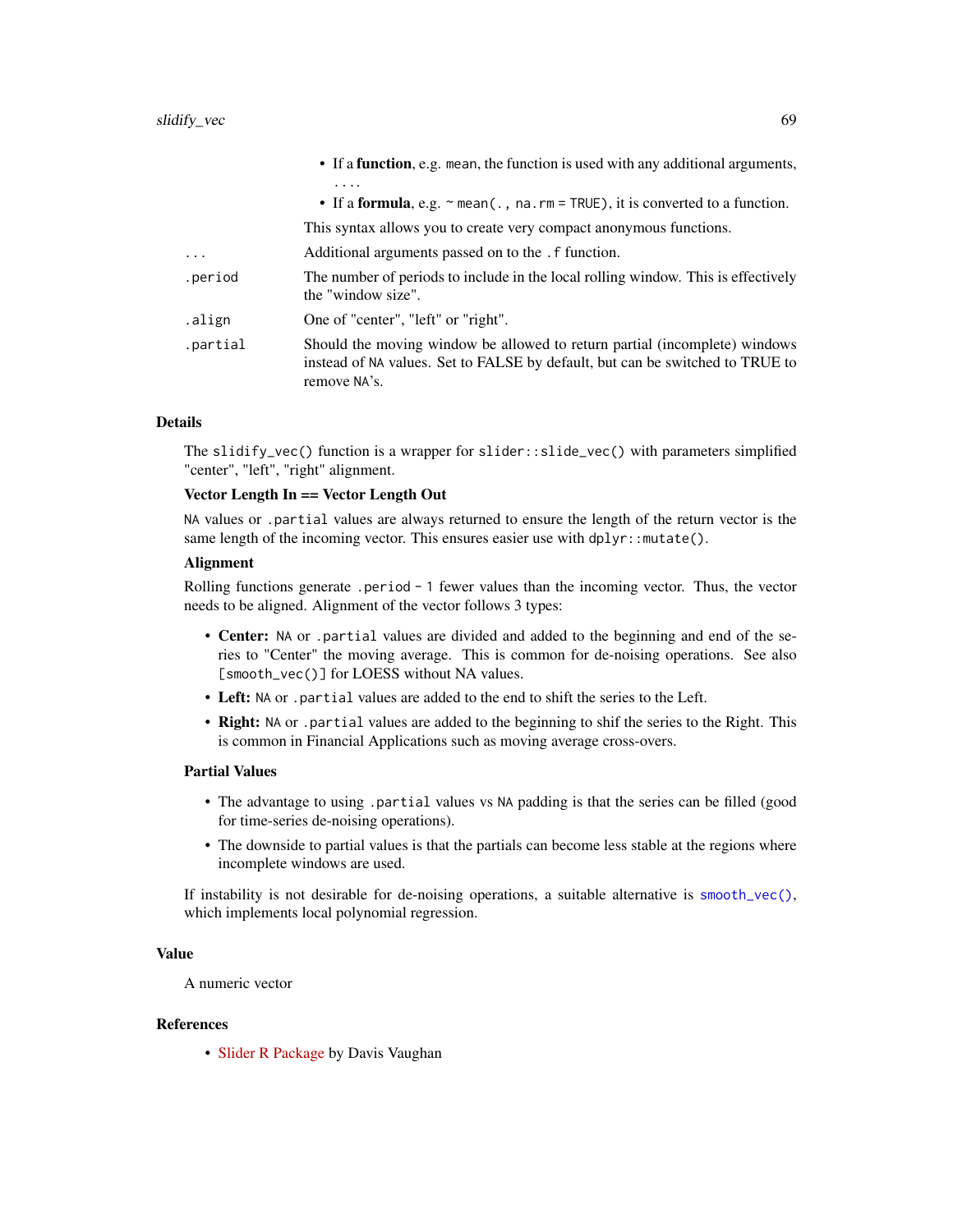# See Also

Modeling and More Complex Rolling Operations:

- [step\\_slidify\(\)](#page-87-0) Roll apply for tidymodels modeling
- [tk\\_augment\\_slidify\(\)](#page-130-0) Add many rolling columns group-wise
- [slidify\(\)](#page-63-0) Turn any function into a rolling function. Great for rolling cor, rolling regression, etc.
- For more complex rolling operations, check out the slider R package.

Vectorized Transformation Functions:

- Box Cox Transformation: [box\\_cox\\_vec\(\)](#page-6-0)
- Lag Transformation: [lag\\_vec\(\)](#page-21-0)
- Differencing Transformation: [diff\\_vec\(\)](#page-9-0)
- Rolling Window Transformation: [slidify\\_vec\(\)](#page-67-0)
- Loess Smoothing Transformation: [smooth\\_vec\(\)](#page-70-0)
- Fourier Series: [fourier\\_vec\(\)](#page-15-0)
- Missing Value Imputation for Time Series: [ts\\_impute\\_vec\(\)](#page-169-0)

```
library(tidyverse)
library(tidyquant)
library(timetk)
# Training Data
FB_tbl <- FANG %>%
    filter(symbol == "FB") %>%
    select(symbol, date, adjusted)
# ---- FUNCTION FORMAT ----
# - The `.f = mean` function is used. Argument `na.rm = TRUE` is passed as ...
FB_tbl %>%
   mutate(adjusted_30_ma = slidify_vec(
       \cdot x = adjusted,
       .period = 30,
       . f = mean,na.rm = TRUE,.align = "center")) %>%
        ggplot(aes(date, adjusted)) +
        geom_line() +
        geom_line(aes(y = adjusted_30_ma), color = "blue")
# ---- FORMULA FORMAT ----
# - Anonymous function \cdot.f = ~ mean(., na.rm = TRUE)\cdot is used
FB_tbl %>%
   mutate(adjusted_30_ma = slidify_vec(
       \cdot x = adjusted,
        .period = 30,
```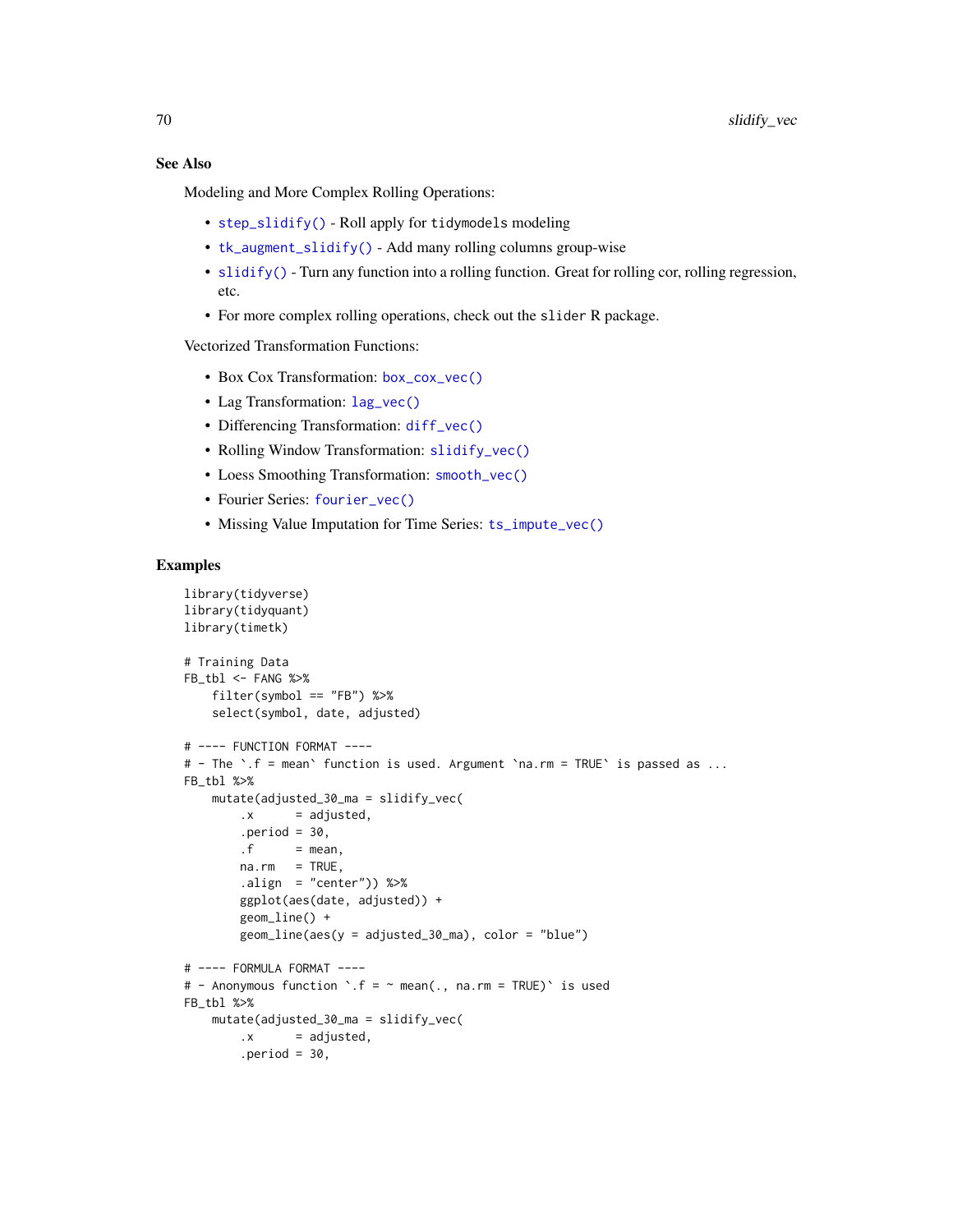```
. f = \sim mean(., na.rm = TRUE),
        .align = "center")) %>%
       ggplot(aes(date, adjusted)) +
       geom_line() +
       geom_line(aes(y = adjusted_30_ma), color = "blue")
# ---- PARTIAL VALUES ----
# - set `.partial = TRUE`
FB_tbl %>%
   mutate(adjusted_30_ma = slidify_vec(
       \cdot x = adjusted,
        .f = \sim mean(., na.rm = TRUE),
       .period = 30,.align = "center",
       .partial = TRUE)) %>%
       ggplot(aes(date, adjusted)) +
       geom_line() +
       geom_line(aes(y = adjusted_30_ma), color = "blue")
# ---- Loess vs Moving Average ----
# - Loess: Using `.degree = 0` to make less flexible. Comperable to a moving average.
FB_tbl %>%
   mutate(
       adjusted_loess_30 = smooth_vec(adjusted, period = 30, degree = 0),
       adjusted_ma_30 = slidify_vec(adjusted, .f = AVERAGE,
                                          .period = 30, .partial = TRUE)
   ) %>%
   ggplot(aes(date, adjusted)) +
   geom_line() +
   geom_line(aes(y = adjusted_loess_30), color = "red") +
   geom_line(aes(y = adjusted_ma_30), color = "blue") +
   labs(title = "Loess vs Moving Average")
```
<span id="page-70-0"></span>smooth\_vec *Smoothing Transformation using Loess*

### Description

smooth\_vec() applies a LOESS transformation to a numeric vector.

### Usage

```
smooth\_vec(x, period = 30, span = NULL, degree = 2)
```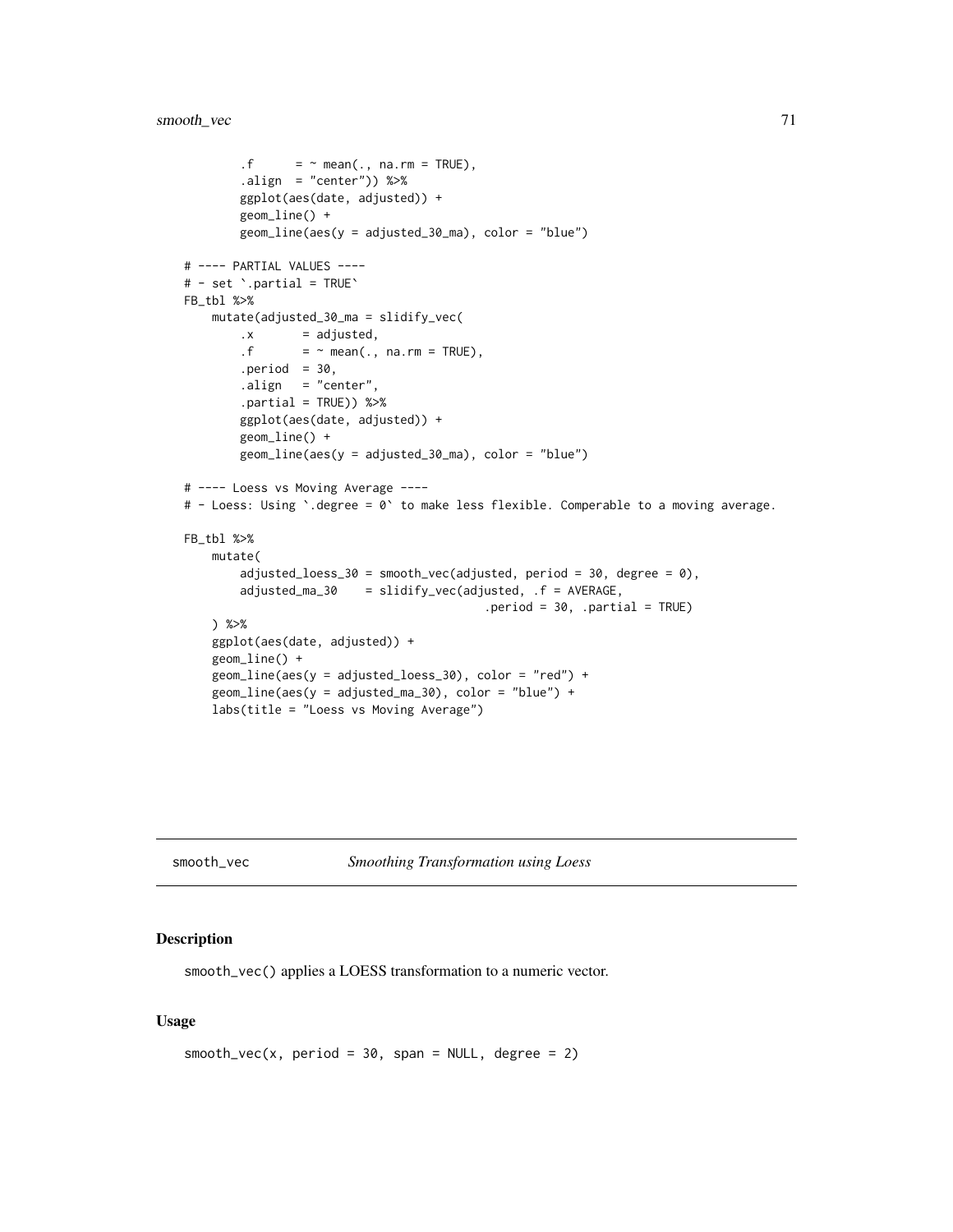## **Arguments**

| $\mathsf{x}$ | A numeric vector to have a smoothing transformation applied.                                                                                                                                                  |
|--------------|---------------------------------------------------------------------------------------------------------------------------------------------------------------------------------------------------------------|
| period       | The number of periods to include in the local smoothing. Similar to window<br>size for a moving average. See details for an explanation period vs span spec-<br>ification.                                    |
| span         | The span is a percentage of data to be included in the smoothing window. Pe-<br>riod is preferred for shorter windows to fix the window size. See details for an<br>explanation period vs span specification. |
| degree       | The degree of the polynomials to be used. Accetable values (least to most flexi-<br>ble): 0, 1, 2. Set to 2 by default for 2nd order polynomial (most flexible).                                              |

## Details

#### Benefits:

- When using period, the effect is similar to a moving average without creating missing values.
- When using span, the effect is to detect the trend in a series using a percentage of the total number of observations.

Loess Smoother Algorithm This function is a simplified wrapper for the stats::loess() with a modification to set a fixed period rather than a percentage of data points via a span.

Why Period vs Span? The period is fixed whereas the span changes as the number of observations change.

When to use Period? The effect of using a period is similar to a Moving Average where the Window Size is the Fixed Period. This helps when you are trying to smooth local trends. If you want a 30-day moving average, specify period = 30.

When to use Span? Span is easier to specify when you want a Long-Term Trendline where the window size is unknown. You can specify span =  $0.75$  to locally regress using a window of 75% of the data.

#### Value

A numeric vector

# See Also

Loess Modeling Functions:

• [step\\_smooth\(\)](#page-94-0) - Recipe for tidymodels workflow

Additional Vector Functions:

- Box Cox Transformation: [box\\_cox\\_vec\(\)](#page-6-0)
- Lag Transformation: [lag\\_vec\(\)](#page-21-0)
- Differencing Transformation: [diff\\_vec\(\)](#page-9-0)
- Rolling Window Transformation: [slidify\\_vec\(\)](#page-67-0)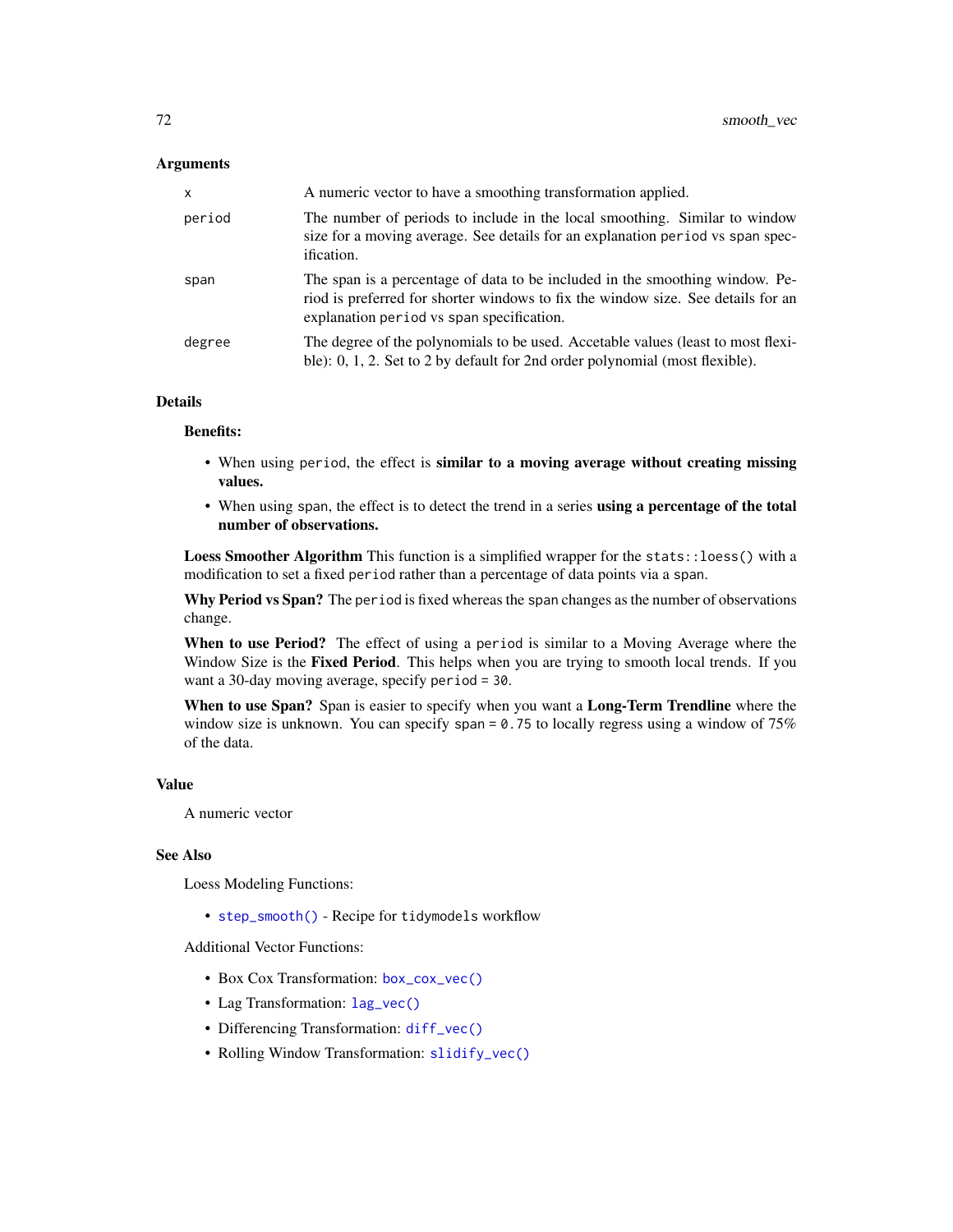## smooth\_vec 73

- Loess Smoothing Transformation: [smooth\\_vec\(\)](#page-70-0)
- Fourier Series: [fourier\\_vec\(\)](#page-15-0)
- Missing Value Imputation for Time Series: [ts\\_impute\\_vec\(\)](#page-169-0)

```
library(tidyverse)
library(tidyquant)
library(timetk)
# Training Data
FB_tbl <- FANG %>%
   filter(symbol == "FB") %>%
    select(symbol, date, adjusted)
# ---- PERIOD ----
FB_tbl %>%
   mutate(adjusted_30 = smooth_vec(adjusted, period = 30, degree = 2)) %>%
   ggplot(aes(date, adjusted)) +
   geom_line() +
   geom\_line(aes(y = adjusted_30), color = "red")# ---- SPAN ----
FB_tbl %>%
   mutate(adjusted_30 = smooth_vec(adjusted, span = 0.75, degree = 2)) %>%
    ggplot(aes(date, adjusted)) +
   geom_line() +
    geom\_line(aes(y = adjusted_30), color = "red")# ---- Loess vs Moving Average ----
# - Loess: Using `degree = 0` to make less flexible. Comperable to a moving average.
FB_tbl %>%
   mutate(
        adjusted_loess_30 = smooth_vec(adjusted, period = 30, degree = 0),
        adjusted_ma_30 = slidify_vec(adjusted, .period = 30,
                                        .f = AVERAGE, .partial = TRUE)
   ) %>%
    ggplot(aes(date, adjusted)) +
    geom_line() +
    geom_line(aes(y = adjusted_loess_30), color = "red") +
    geom_line(aes(y = adjusted_ma_30), color = "blue") +
    labs(title = "Loess vs Moving Average")
```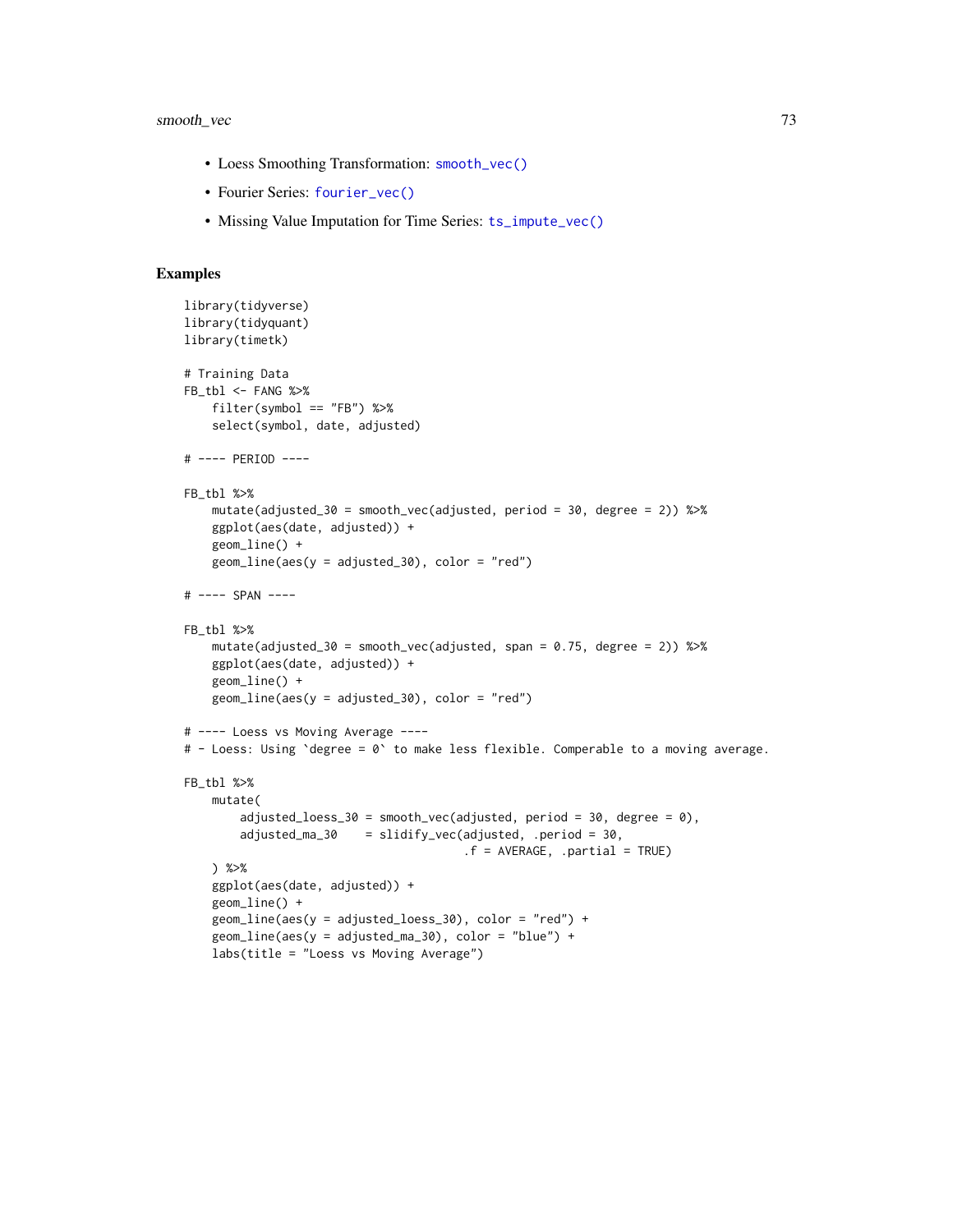<span id="page-73-0"></span>

## Description

Standardization is commonly used to center and scale numeric features to prevent one from dominating in algorithms that require data to be on the same scale.

### Usage

```
standardize_vec(x, mean = NULL, sd = NULL, silent = FALSE)
```

```
standardize_inv_vec(x, mean, sd)
```
## Arguments

|        | A numeric vector.                                                           |
|--------|-----------------------------------------------------------------------------|
| mean   | The mean used to invert the standardization                                 |
| sd     | The standard deviation used to invert the standardization process.          |
| silent | Whether or not to report the automated mean and sd parameters as a message. |

### Details

## Standardization vs Normalization

- Standardization refers to a transformation that reduces the range to mean 0, standard deviation 1
- Normalization refers to a transformation that reduces the min-max range:  $(0, 1)$

### See Also

- Normalization/Standardization: [standardize\\_vec\(\)](#page-73-0), [normalize\\_vec\(\)](#page-31-0)
- Box Cox Transformation: [box\\_cox\\_vec\(\)](#page-6-0)
- Lag Transformation: [lag\\_vec\(\)](#page-21-0)
- Differencing Transformation: [diff\\_vec\(\)](#page-9-0)
- Rolling Window Transformation: [slidify\\_vec\(\)](#page-67-0)
- Loess Smoothing Transformation: [smooth\\_vec\(\)](#page-70-0)
- Fourier Series: [fourier\\_vec\(\)](#page-15-0)
- Missing Value Imputation for Time Series: [ts\\_impute\\_vec\(\)](#page-169-0), [ts\\_clean\\_vec\(\)](#page-168-0)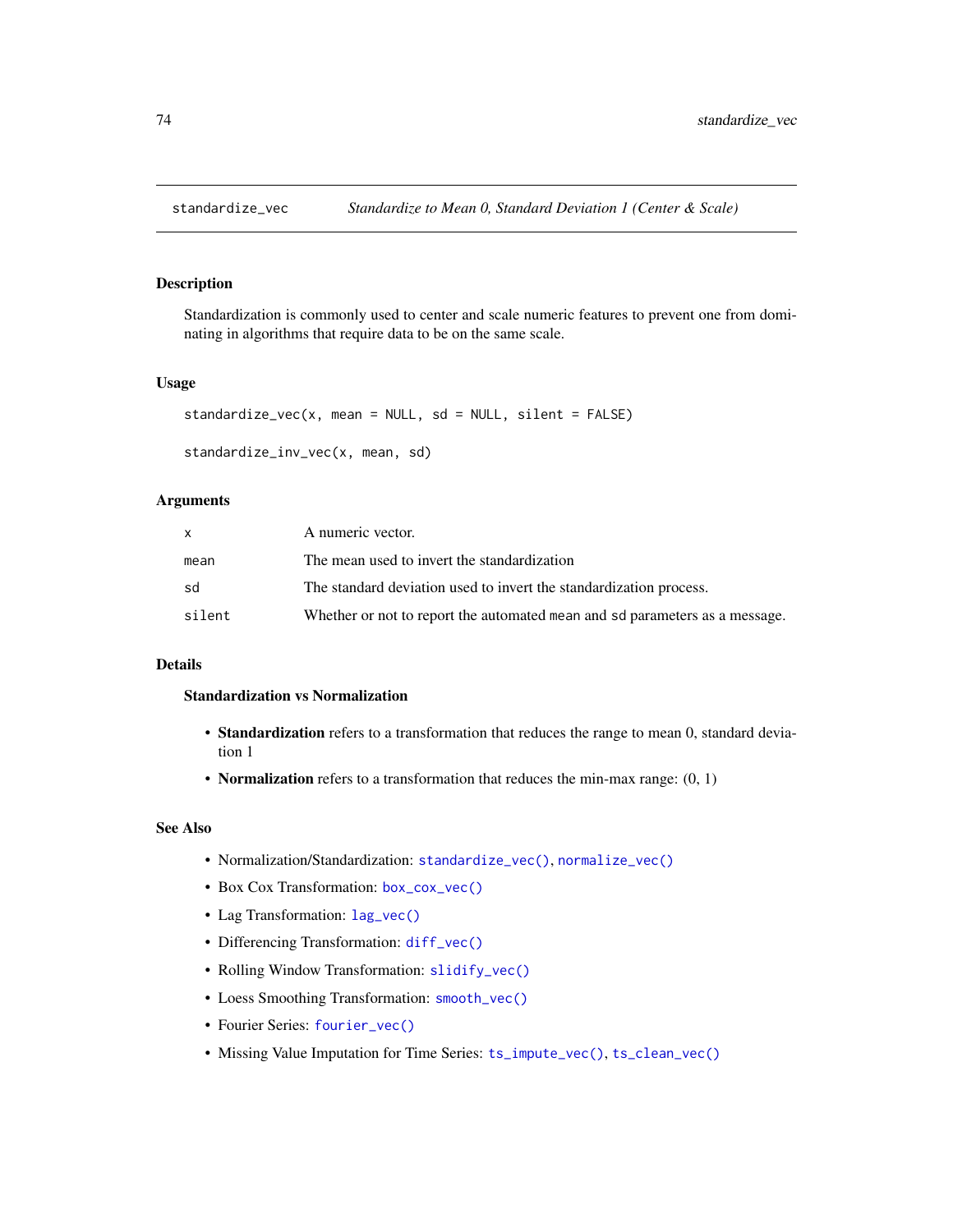step\_box\_cox 75

### Examples

```
library(dplyr)
library(timetk)
d10_daily <- m4_daily %>% filter(id == "D10")
# --- VECTOR ----
value_std <- standardize_vec(d10_daily$value)
value <- standardize_inv_vec(value_std,
                                mean = 2261.60682492582,
                                sd = 175.603721730477)
# --- MUTATE ----
m4_daily %>%
   group_by(id) %>%
   mutate(value_std = standardize_vec(value))
```
<span id="page-74-0"></span>step\_box\_cox *Box-Cox Transformation using Forecast Methods*

### Description

step\_box\_cox creates a *specification* of a recipe step that will transform data using a Box-Cox transformation. This function differs from recipes::step\_BoxCox by adding multiple methods including Guerrero lambda optimization and handling for negative data used in the Forecast R Package.

#### Usage

```
step_box_cox(
 recipe,
  ...,
 method = c("guerrero", "loglik"),
 limits = c(-1, 2),
 role = NA,
  trained = FALSE,
 lambdas_trained = NULL,
  skip = FALSE,
 id = rand_id("box\_cox"))
## S3 method for class 'step_box_cox'
tidy(x, \ldots)
```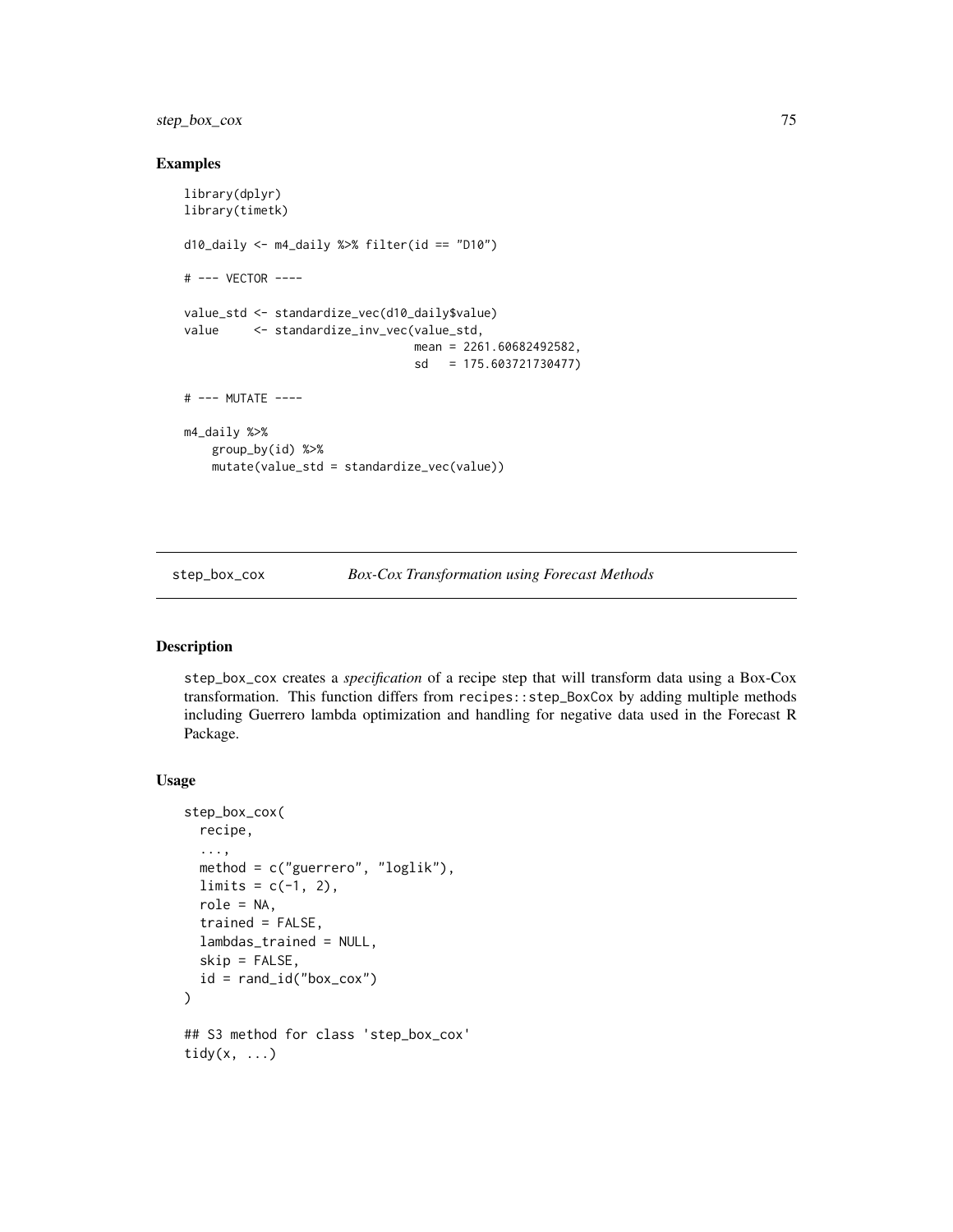### **Arguments**

| A recipe object. The step will be added to the sequence of operations for this<br>recipe.                                                                                                                                                                                                                                                                                  |  |  |
|----------------------------------------------------------------------------------------------------------------------------------------------------------------------------------------------------------------------------------------------------------------------------------------------------------------------------------------------------------------------------|--|--|
| One or more selector functions to choose which variables are affected by the<br>step. See selections () for more details. For the tidy method, these are not<br>currently used.                                                                                                                                                                                            |  |  |
| One of "guerrero" or "loglik"                                                                                                                                                                                                                                                                                                                                              |  |  |
| A length 2 numeric vector defining the range to compute the transformation<br>parameter lambda.                                                                                                                                                                                                                                                                            |  |  |
| Not used by this step since no new variables are created.                                                                                                                                                                                                                                                                                                                  |  |  |
| A logical to indicate if the quantities for preprocessing have been estimated.                                                                                                                                                                                                                                                                                             |  |  |
| lambdas_trained                                                                                                                                                                                                                                                                                                                                                            |  |  |
| A numeric vector of transformation values. This is NULL until computed by<br>$prep()$ .                                                                                                                                                                                                                                                                                    |  |  |
| A logical. Should the step be skipped when the recipe is baked by bake. recipe()?<br>While all operations are baked when prep. recipe() is run, some operations<br>may not be able to be conducted on new data (e.g. processing the outcome<br>variable(s)). Care should be taken when using $skip =$ TRUE as it may affect the<br>computations for subsequent operations. |  |  |
| A character string that is unique to this step to identify it.                                                                                                                                                                                                                                                                                                             |  |  |
| A step_box_cox object.                                                                                                                                                                                                                                                                                                                                                     |  |  |
|                                                                                                                                                                                                                                                                                                                                                                            |  |  |

#### Details

The step\_box\_cox() function is designed specifically to handle time series using methods implemented in the Forecast R Package.

### Negative Data

This function can be applied to Negative Data.

### Lambda Optimization Methods

This function uses 2 methods for optimizing the lambda selection from the Forecast R Package:

- 1. method = "guerrero": Guerrero's (1993) method is used, where lambda minimizes the coefficient of variation for subseries of x.
- 2. method = loglik: the value of lambda is chosen to maximize the profile log likelihood of a linear model fitted to x. For non-seasonal data, a linear time trend is fitted while for seasonal data, a linear time trend with seasonal dummy variables is used.

## Value

An updated version of recipe with the new step added to the sequence of existing steps (if any). For the tidy method, a tibble with columns terms (the selectors or variables selected) and value (the lambda estimate).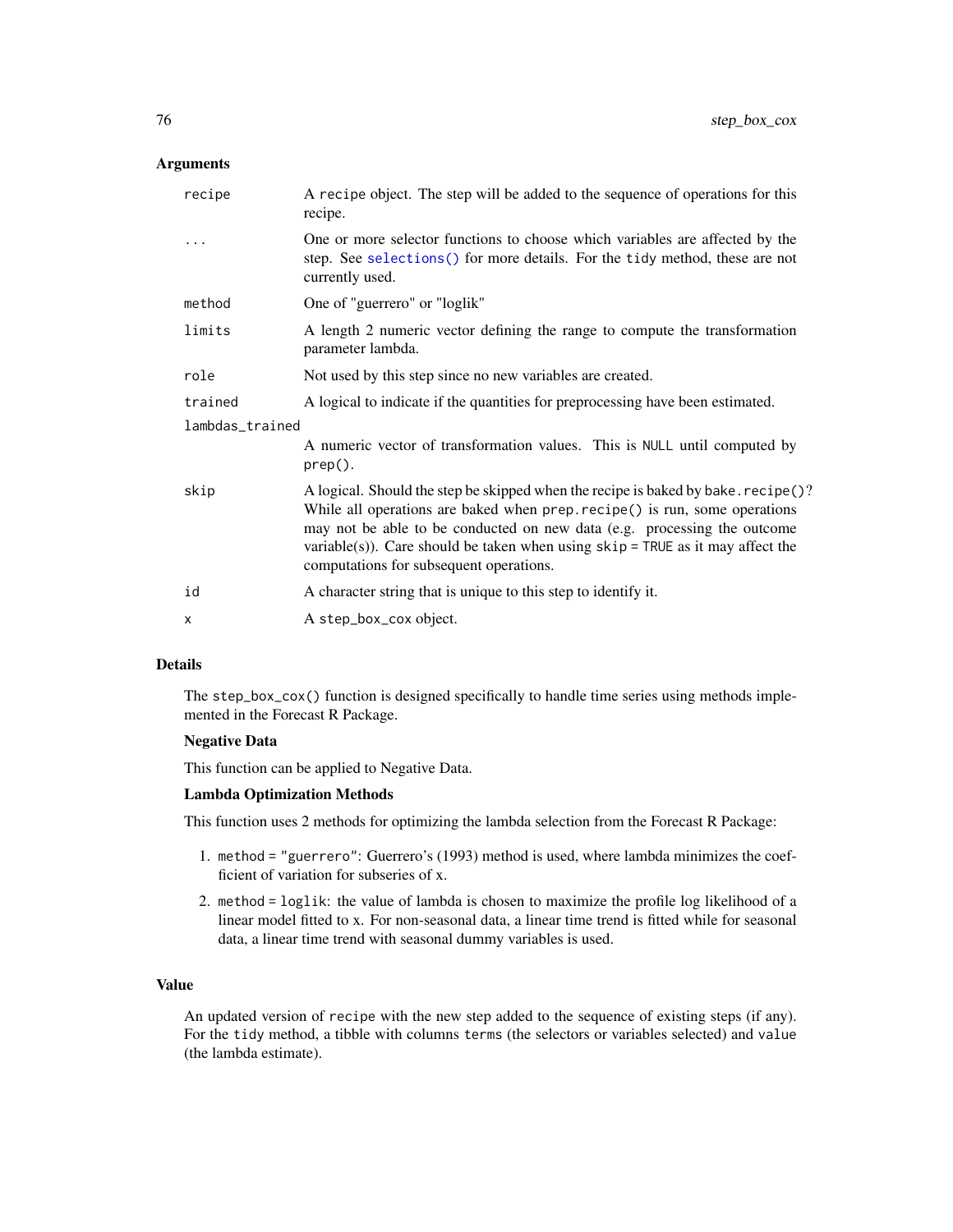## References

- 1. Guerrero, V.M. (1993) Time-series analysis supported by power transformations. *Journal of Forecasting*, 12, 37–48.
- 2. Box, G. E. P. and Cox, D. R. (1964) An analysis of transformations. *JRSS* B 26 211–246.

# See Also

Time Series Analysis:

- Engineered Features: [step\\_timeseries\\_signature\(\)](#page-97-0), [step\\_holiday\\_signature\(\)](#page-82-0), [step\\_fourier\(\)](#page-79-0)
- Diffs & Lags [step\\_diff\(\)](#page-77-0), recipes::step\_lag()
- Smoothing: [step\\_slidify\(\)](#page-87-0), [step\\_smooth\(\)](#page-94-0)
- Variance Reduction: [step\\_box\\_cox\(\)](#page-74-0)
- Imputation: [step\\_ts\\_impute\(\)](#page-103-0), [step\\_ts\\_clean\(\)](#page-100-0)
- Padding: [step\\_ts\\_pad\(\)](#page-105-0)

Transformations to reduce variance:

- recipes::step\_log() Log transformation
- recipes::step\_sqrt() Square-Root Power Transformation

Recipe Setup and Application:

- recipes::recipe()
- recipes::prep()
- recipes::bake()

```
library(tidyverse)
library(tidyquant)
library(recipes)
library(timetk)
FANG_wide <- FANG %>%
select(symbol, date, adjusted) %>%
    pivot_wider(names_from = symbol, values_from = adjusted)
recipe_box_cox <- recipe(~ ., data = FANG_wide) %>%
    step_box_cox(FB, AMZN, NFLX, GOOG) %>%
    prep()
recipe_box_cox %>% bake(FANG_wide)
recipe_box_cox %>% tidy(1)
```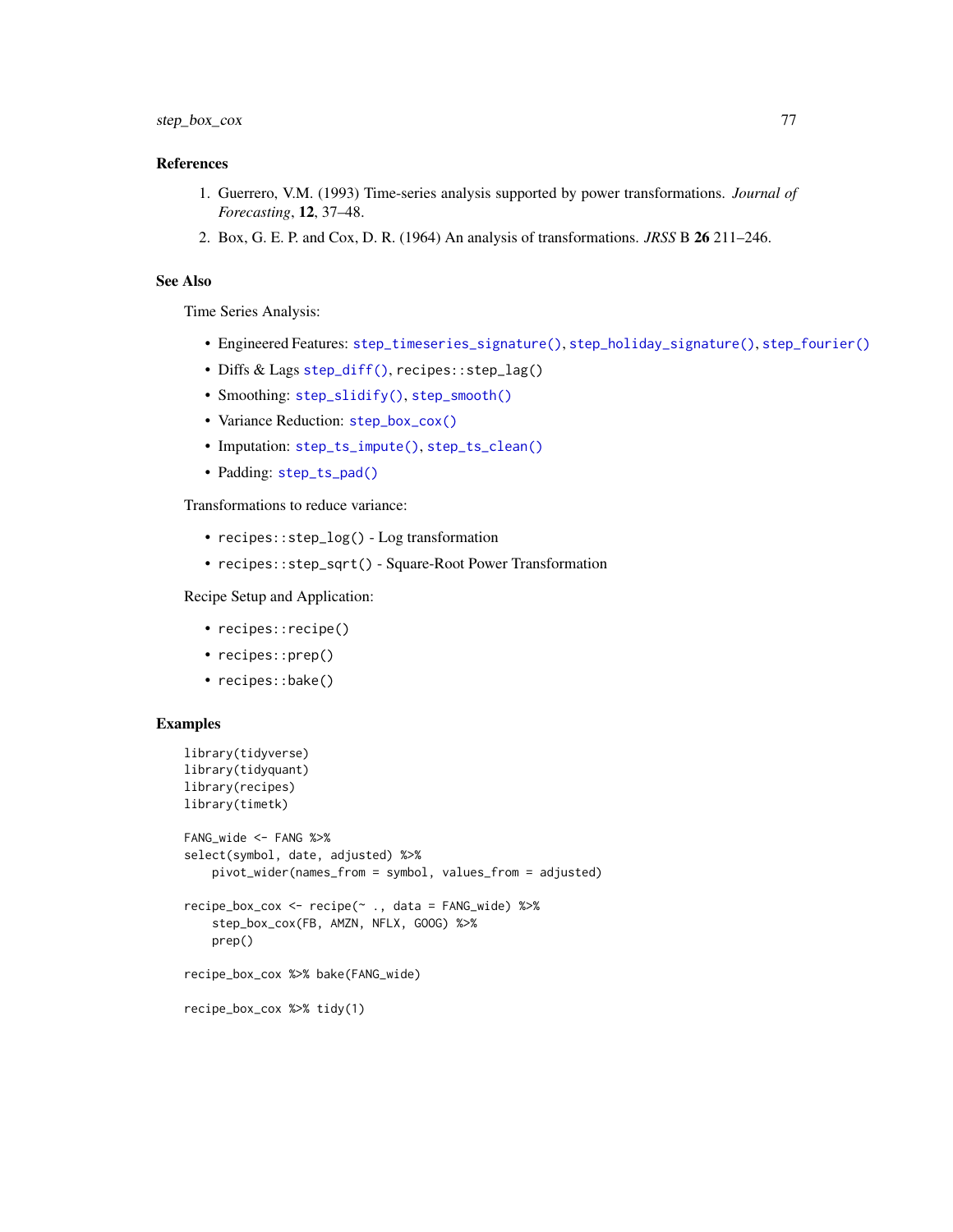<span id="page-77-0"></span>

## Description

step\_diff creates a *specification* of a recipe step that will add new columns of differenced data. Differenced data will include NA values where a difference was induced. These can be removed with [step\\_naomit\(\)](#page-0-0).

# Usage

```
step_diff(
  recipe,
  ...,
  role = "predictor",
  trained = FALSE,
  lag = 1,difference = 1,
  log = FALSE,
 prefix = "diff",
  columns = NULL,
  skip = FALSE,
  id = rand_id("diff")
\mathcal{E}## S3 method for class 'step_diff'
```
tidy $(x, \ldots)$ 

# Arguments

| recipe     | A recipe object. The step will be added to the sequence of operations for this<br>recipe.                                 |
|------------|---------------------------------------------------------------------------------------------------------------------------|
| .          | One or more selector functions to choose which variables are affected by the<br>step. See selections () for more details. |
| role       | Defaults to "predictor"                                                                                                   |
| trained    | A logical to indicate if the quantities for preprocessing have been estimated.                                            |
| lag        | A vector of positive integers identifying which lags (how far back) to be included<br>in the differencing calculation.    |
| difference | The number of differences to perform.                                                                                     |
| log        | Calculates log differences instead of differences.                                                                        |
| prefix     | A prefix for generated column names, default to "diff_".                                                                  |
| columns    | A character string of variable names that will be populated (eventually) by the<br>terms argument.                        |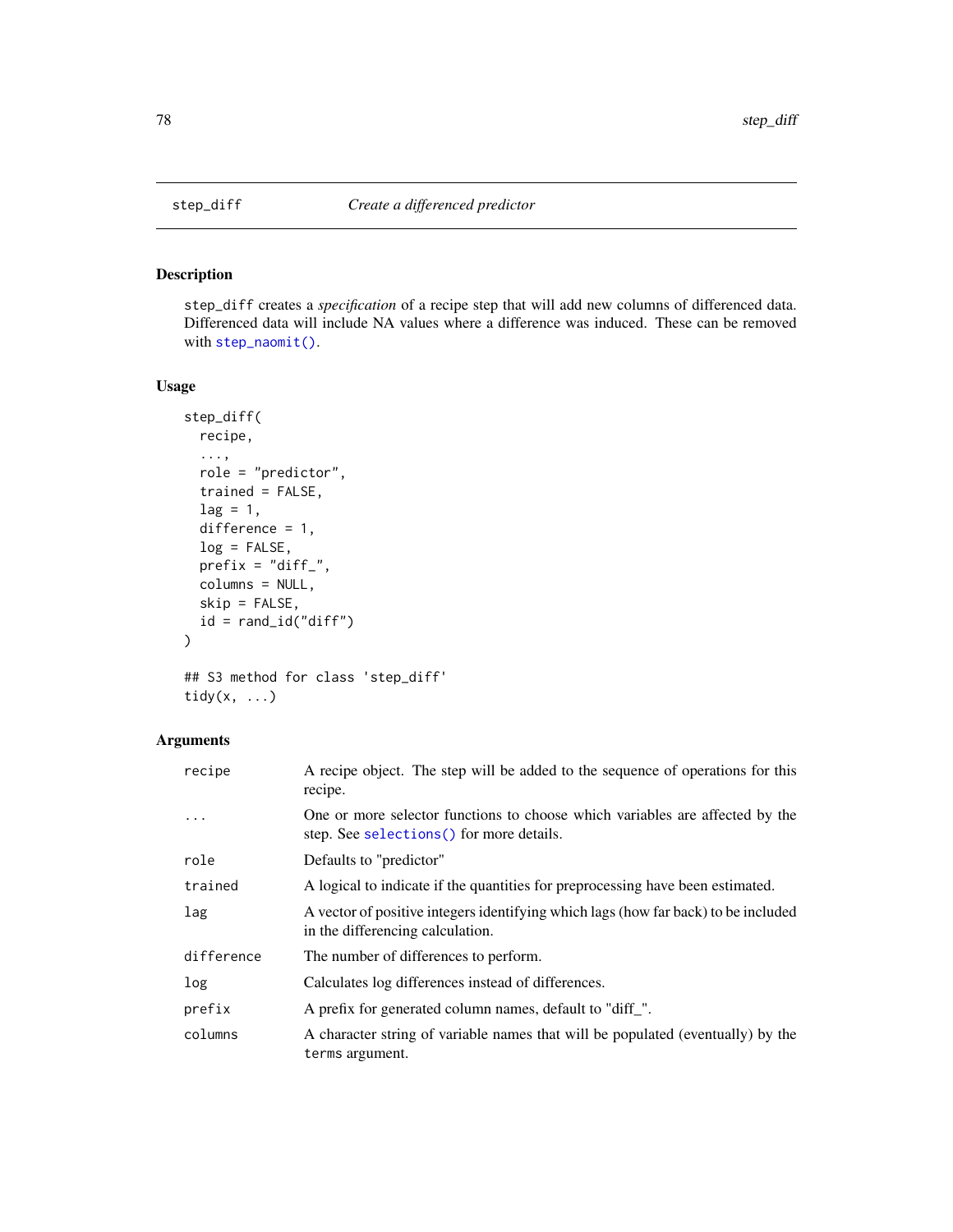| skip         | A logical. Should the step be skipped when the recipe is baked by bake. recipe()?<br>While all operations are baked when prep. recipe() is run, some operations<br>may not be able to be conducted on new data (e.g. processing the outcome<br>variable(s)). Care should be taken when using $skip =$ TRUE as it may affect the<br>computations for subsequent operations |
|--------------|---------------------------------------------------------------------------------------------------------------------------------------------------------------------------------------------------------------------------------------------------------------------------------------------------------------------------------------------------------------------------|
| id           | A character string that is unique to this step to identify it.                                                                                                                                                                                                                                                                                                            |
| $\mathsf{x}$ | A step_diff object.                                                                                                                                                                                                                                                                                                                                                       |

The step assumes that the data are already *in the proper sequential order* for lagging.

## Value

An updated version of recipe with the new step added to the sequence of existing steps (if any).

# See Also

Time Series Analysis:

- Engineered Features: [step\\_timeseries\\_signature\(\)](#page-97-0), [step\\_holiday\\_signature\(\)](#page-82-0), [step\\_fourier\(\)](#page-79-0)
- Diffs & Lags [step\\_diff\(\)](#page-77-0), [recipes::step\\_lag\(\)](#page-0-0)
- Smoothing: [step\\_slidify\(\)](#page-87-0), [step\\_smooth\(\)](#page-94-0)
- Variance Reduction: [step\\_box\\_cox\(\)](#page-74-0)
- Imputation: [step\\_ts\\_impute\(\)](#page-103-0), [step\\_ts\\_clean\(\)](#page-100-0)
- Padding: [step\\_ts\\_pad\(\)](#page-105-0)

## Remove NA Values:

• [recipes::step\\_naomit\(\)](#page-0-0)

Main Recipe Functions:

- recipes::recipe()
- recipes::prep()
- recipes::bake()

```
library(tidyverse)
library(tidyquant)
library(recipes)
library(timetk)
```

```
FANG_wide <- FANG %>%
   select(symbol, date, adjusted) %>%
   pivot_wider(names_from = symbol, values_from = adjusted)
```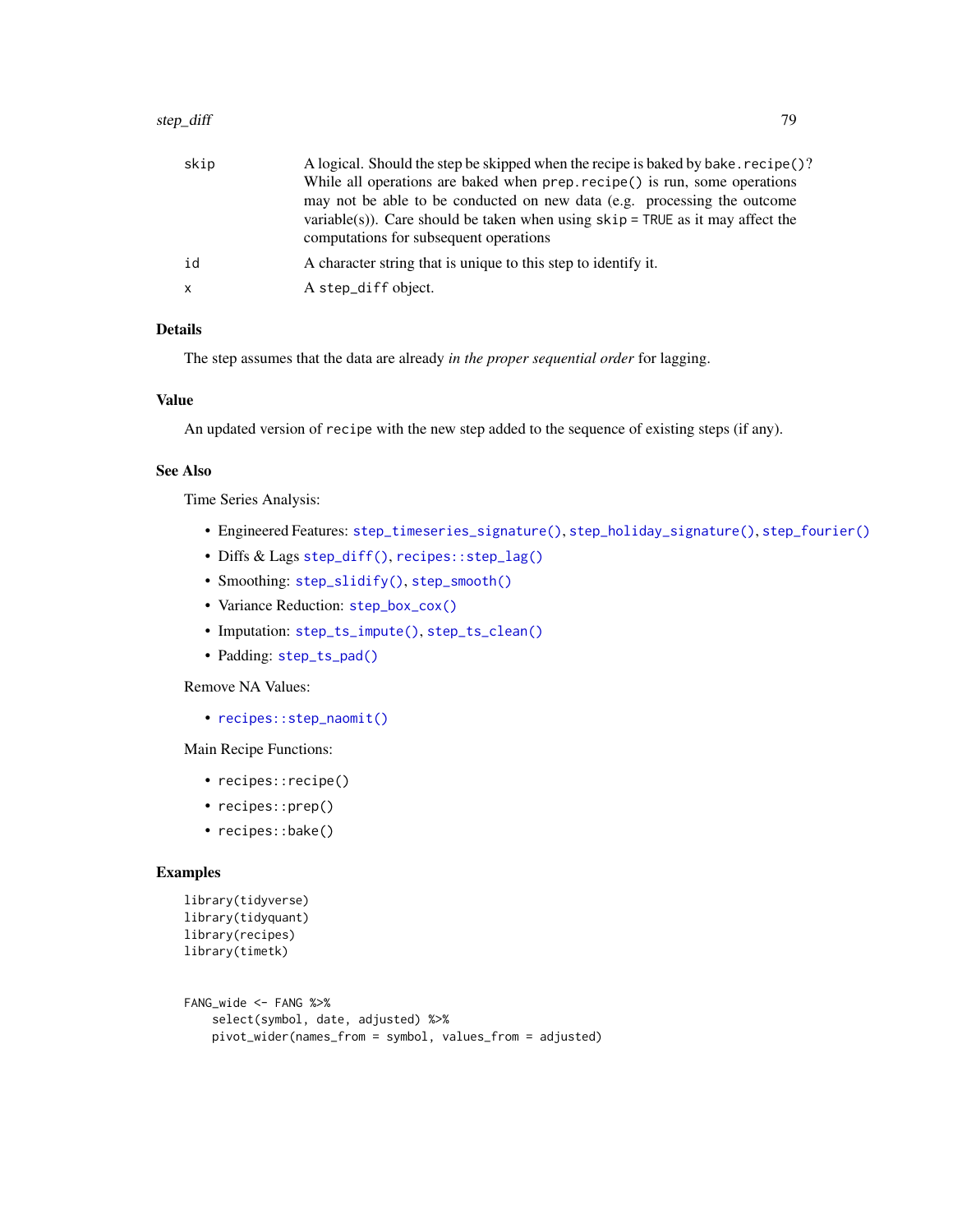```
# Make and apply recipe ----
recipe_diff <- recipe(~ ., data = FANG_wide) %>%
 step_diff(FB, AMZN, NFLX, GOOG, lag = 1:3, difference = 1) %>%
 prep()
recipe_diff %>% bake(FANG_wide)
# Get information with tidy ----
recipe_diff %>% tidy()
recipe_diff %>% tidy(1)
```
<span id="page-79-0"></span>step\_fourier *Fourier Features for Modeling Seasonality*

# Description

step\_fourier creates a a *specification* of a recipe step that will convert a Date or Date-time column into a Fourier series

# Usage

```
step_fourier(
  recipe,
  ...,
 period,
 K,
 role = "predictor",
 trained = FALSE,
 columns = NULL,
  scale_factor = NULL,
  skip = FALSE,
 id = rand_id("fourier")
\mathcal{L}## S3 method for class 'step_fourier'
```

```
tidy(x, \ldots)
```
## Arguments

| recipe                  | A recipe object. The step will be added to the sequence of operations for this<br>recipe. |
|-------------------------|-------------------------------------------------------------------------------------------|
| $\cdot$ $\cdot$ $\cdot$ | A single column with class Date or POSIXct. See recipes:: selections() for                |
|                         | more details. For the tidy method, these are not currently used.                          |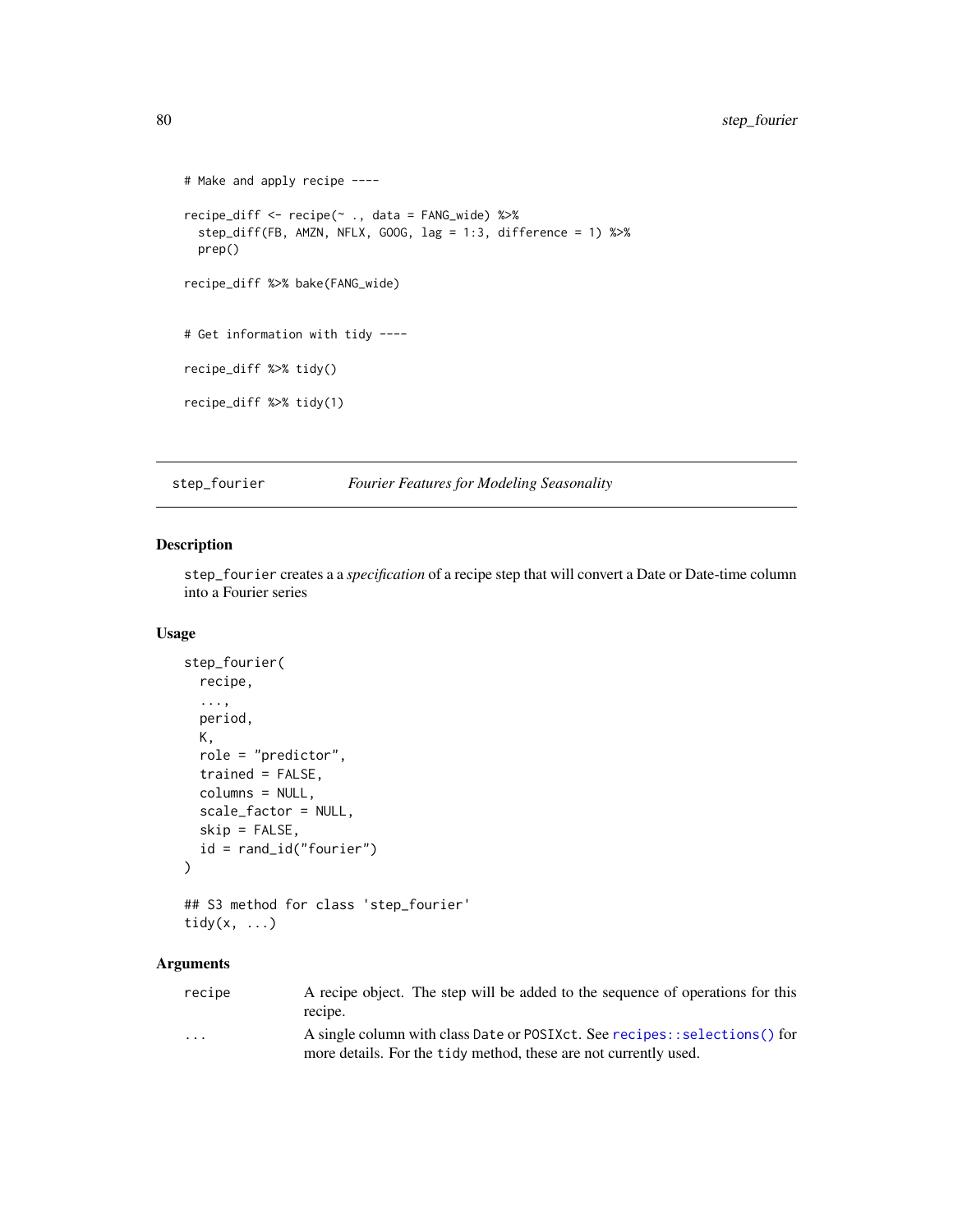| period       | The numeric period for the oscillation frequency. See details for examples of<br>period specification.                                                                                                                                                                                                                                                                      |
|--------------|-----------------------------------------------------------------------------------------------------------------------------------------------------------------------------------------------------------------------------------------------------------------------------------------------------------------------------------------------------------------------------|
| K            | The number of orders to include for each sine/cosine fourier series. More orders<br>increase the number of fourier terms and therefore the variance of the fitted<br>model at the expense of bias. See details for examples of K specification.                                                                                                                             |
| role         | For model terms created by this step, what analysis role should they be as-<br>signed?. By default, the function assumes that the new variable columns created<br>by the original variables will be used as predictors in a model.                                                                                                                                          |
| trained      | A logical to indicate if the quantities for preprocessing have been estimated.                                                                                                                                                                                                                                                                                              |
| columns      | A character string of variables that will be used as inputs. This field is a place-<br>holder and will be populated once recipes::prep() is used.                                                                                                                                                                                                                           |
| scale_factor | A factor for scaling the numeric index extracted from the date or date-time fea-<br>ture. This is a placeholder and will be populated once $recipes::prep()$ is<br>used.                                                                                                                                                                                                    |
| skip         | A logical. Should the step be skipped when the recipe is baked by bake.recipe()?<br>While all operations are baked when prep.recipe() is run, some operations may<br>not be able to be conducted on new data (e.g. processing the outcome vari-<br>$able(s)$ ). Care should be taken when using skip = TRUE as it may affect the<br>computations for subsequent operations. |
| id           | A character string that is unique to this step to identify it.                                                                                                                                                                                                                                                                                                              |
| X            | A step_fourier object.                                                                                                                                                                                                                                                                                                                                                      |

## Date Variable

Unlike other steps, step\_fourier does *not* remove the original date variables. [recipes::step\\_rm\(\)](#page-0-0) can be used for this purpose.

# Period Specification

The period argument is used to generate the distance between peaks in the fourier sequence. The key is to line up the peaks with unique seasonalities in the data.

For Daily Data, typical period specifications are:

- Yearly frequency is 365
- Quarterly frequency is  $365 / 4 = 91.25$
- Monthly frequency is  $365 / 12 = 30.42$

# K Specification

The K argument specifies the maximum number of orders of Fourier terms. Examples:

- Specifying period = 365 and K = 1 will return a cos365\_K1 and sin365\_K1 fourier series
- Specifying period = 365 and K = 2 will return a cos365\_K1, cos365\_K2, sin365\_K1 and sin365\_K2 sequence, which tends to increase the models ability to fit vs the  $K = 1$  specification (at the expense of possibly overfitting).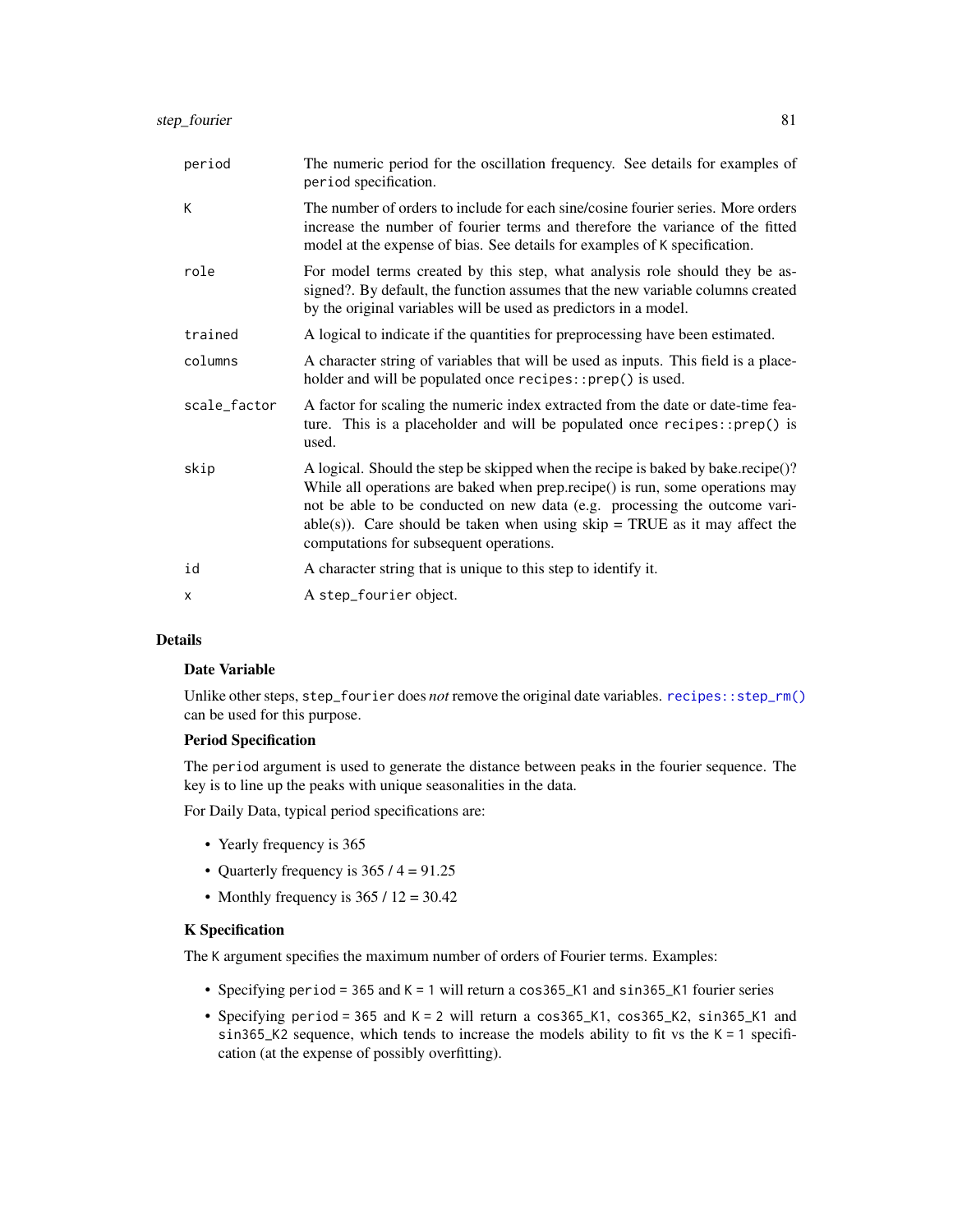### Multiple values of period and K

It's possible to specify multiple values of period in a single step such as  $step\_fourier(period = c(91.25, 365)$ ,  $K = 2$ . This returns 8 Fouriers series:

- cos91.25\_K1, sin91.25\_K1, cos91.25\_K2, sin91.25\_K2
- cos365\_K1, sin365\_K1, cos365\_K2, sin365\_K2

### Value

For step\_fourier, an updated version of recipe with the new step added to the sequence of existing steps (if any). For the tidy method, a tibble with columns terms (the selectors or variables selected), value (the feature names).

## See Also

Time Series Analysis:

- Engineered Features: [step\\_timeseries\\_signature\(\)](#page-97-0), [step\\_holiday\\_signature\(\)](#page-82-0), [step\\_fourier\(\)](#page-79-0)
- Diffs & Lags [step\\_diff\(\)](#page-77-0), recipes::step\_lag()
- Smoothing: [step\\_slidify\(\)](#page-87-0), [step\\_smooth\(\)](#page-94-0)
- Variance Reduction: [step\\_box\\_cox\(\)](#page-74-0)
- Imputation: [step\\_ts\\_impute\(\)](#page-103-0), [step\\_ts\\_clean\(\)](#page-100-0)
- Padding: [step\\_ts\\_pad\(\)](#page-105-0)

Main Recipe Functions:

- recipes::recipe()
- recipes::prep()
- recipes::bake()

```
library(recipes)
library(tidyverse)
library(tidyquant)
library(timetk)
FB_tbl <- FANG %>%
    filter(symbol == "FB") %>%
    select(symbol, date, adjusted)
# Create a recipe object with a timeseries signature step
# - 252 Trade days per year
# - period = c(252/4, 252): Adds quarterly and yearly fourier series
# - K = 2: Adds 1st and 2nd fourier orders
rec_obj <- recipe(adjusted ~ ., data = FB_tbl) %>%
    step_fourier(date, period = c(252/4, 252), K = 2)
```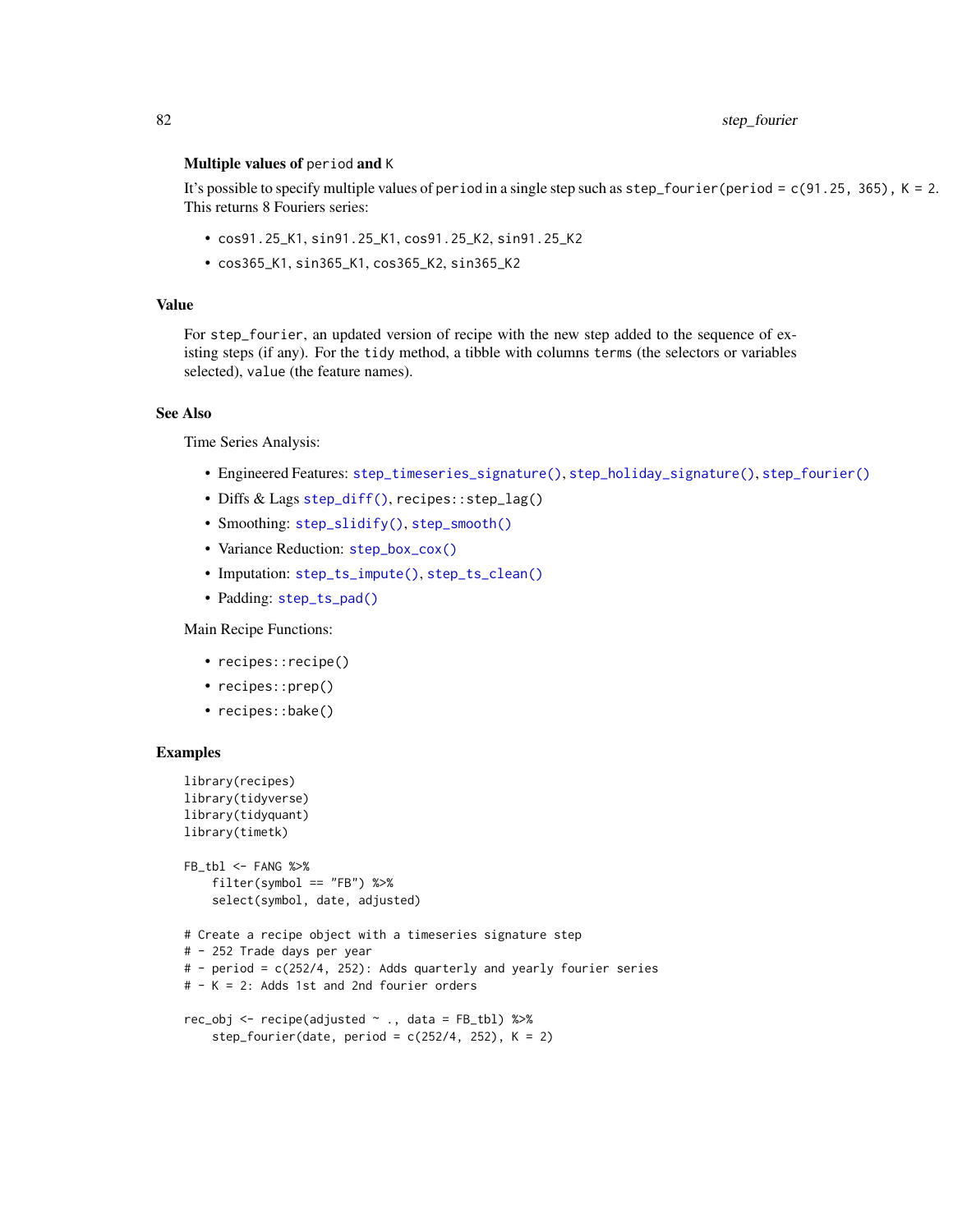```
# View the recipe object
rec_obj
# Prepare the recipe object
prep(rec_obj)
# Bake the recipe object - Adds the Fourier Series
bake(prep(rec_obj), FB_tbl)
# Tidy shows which features have been added during the 1st step
# in this case, step 1 is the step_timeseries_signature step
tidy(prep(rec_obj))
tidy(prep(rec_obj), number = 1)
```

```
step_holiday_signature
```
*Holiday Feature (Signature) Generator*

# Description

step\_holiday\_signature creates a a *specification* of a recipe step that will convert date or datetime data into many holiday features that can aid in machine learning with time-series data. By default, many features are returned for different *holidays, locales, and stock exchanges*.

#### Usage

```
step_holiday_signature(
  recipe,
  ...,
 holiday_pattern = ".",
  locale_set = "all",
  exchange_set = "all",
  role = "predictor",
  trained = FALSE,
  columns = NULL,
  features = NULL,
  skip = FALSE,
  id = rand_id("holiday_signature")
\lambda
```
## S3 method for class 'step\_holiday\_signature' tidy $(x, \ldots)$ 

## Arguments

recipe A recipe object. The step will be added to the sequence of operations for this recipe.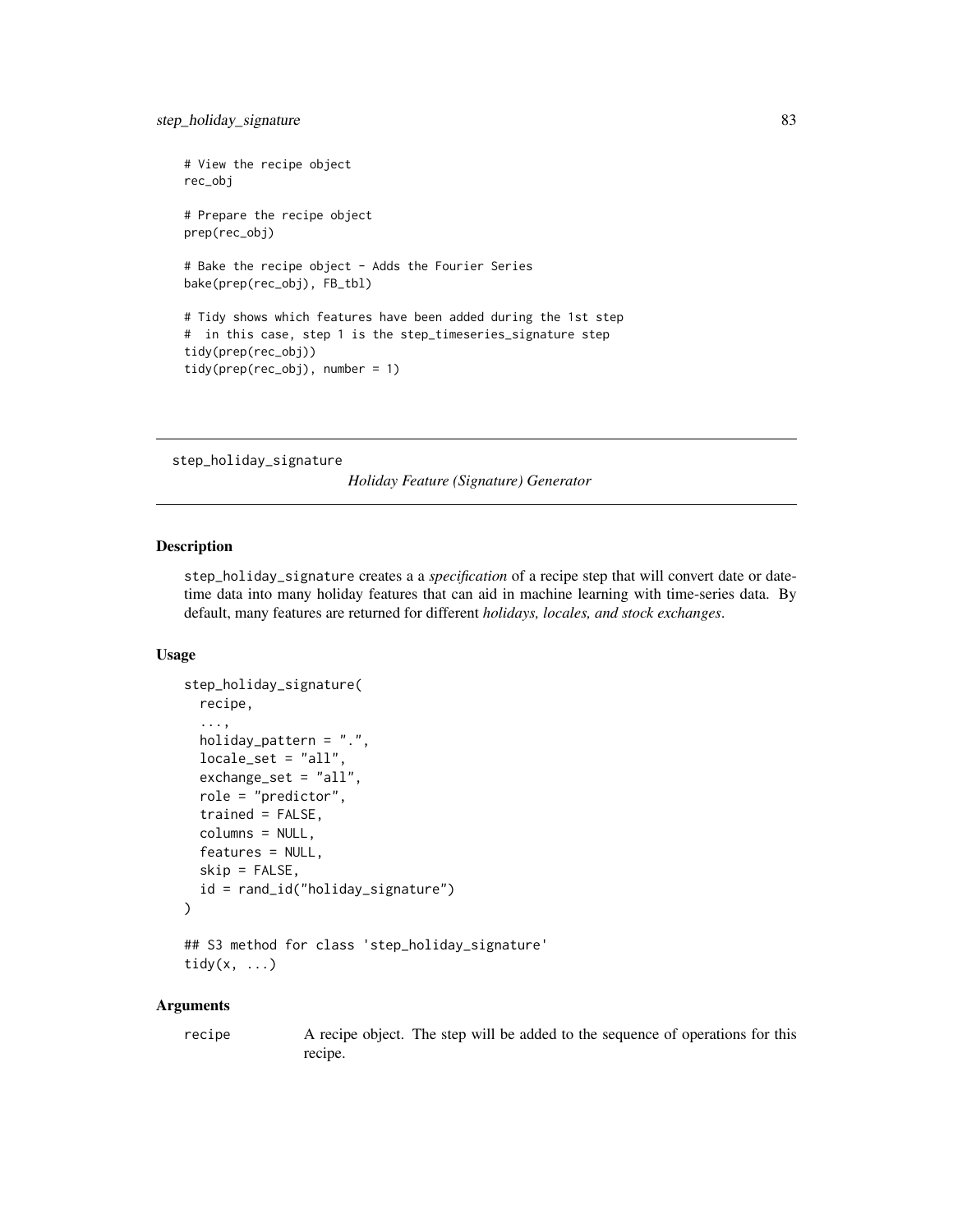| .               | One or more selector functions to choose which variables that will be used to cre-<br>ate the new variables. The selected variables should have class Date or POSIXct.<br>See recipes::selections() for more details. For the tidy method, these are<br>not currently used.                                                                                                 |
|-----------------|-----------------------------------------------------------------------------------------------------------------------------------------------------------------------------------------------------------------------------------------------------------------------------------------------------------------------------------------------------------------------------|
| holiday_pattern |                                                                                                                                                                                                                                                                                                                                                                             |
|                 | A regular expression pattern to search the "Holiday Set".                                                                                                                                                                                                                                                                                                                   |
| locale_set      | Return binary holidays based on locale. One of: "all", "none", "World", "US",<br>"CA", "GB", "FR", "IT", "JP", "CH", "DE".                                                                                                                                                                                                                                                  |
| exchange_set    | Return binary holidays based on Stock Exchange Calendars. One of: "all",<br>"none", "NYSE", "LONDON", "NERC", "TSX", "ZURICH".                                                                                                                                                                                                                                              |
| role            | For model terms created by this step, what analysis role should they be as-<br>signed?. By default, the function assumes that the new variable columns created<br>by the original variables will be used as predictors in a model.                                                                                                                                          |
| trained         | A logical to indicate if the quantities for preprocessing have been estimated.                                                                                                                                                                                                                                                                                              |
| columns         | A character string of variables that will be used as inputs. This field is a place-<br>holder and will be populated once recipes::prep() is used.                                                                                                                                                                                                                           |
| features        | A character string of features that will be generated. This field is a placeholder<br>and will be populated once recipes:: prep() is used.                                                                                                                                                                                                                                  |
| skip            | A logical. Should the step be skipped when the recipe is baked by bake.recipe()?<br>While all operations are baked when prep.recipe() is run, some operations may<br>not be able to be conducted on new data (e.g. processing the outcome vari-<br>$able(s)$ ). Care should be taken when using skip = TRUE as it may affect the<br>computations for subsequent operations. |
| id              | A character string that is unique to this step to identify it.                                                                                                                                                                                                                                                                                                              |
| X               | A step_holiday_signature object.                                                                                                                                                                                                                                                                                                                                            |
|                 |                                                                                                                                                                                                                                                                                                                                                                             |

Use Holiday Pattern and Feature Sets to Pare Down Features By default, you're going to get A LOT of Features. This is a good thing because many machine learning algorithms have regularization built in. But, in many cases you will still want to reduce the number of *unnecessary features*. Here's how:

- Holiday Pattern: This is a Regular Expression pattern that can be used to filter. Try holiday\_pattern = "(US\_Christ)|(US\_Thanks)" to return just Christmas and Thanksgiving features.
- Locale Sets: This is a logical as to whether or not the locale has a holiday. For locales outside of US you may want to combine multiple locales. For example, locale\_set = c("World", "GB") returns both World Holidays and Great Britain.
- Exchange Sets: This is a logical as to whether or not the *Business is off* due to a holiday. Different Stock Exchanges are used as a proxy for business holiday calendars. For example, exchange\_set = "NYSE" returns business holidays for New York Stock Exchange.

Removing Unnecessary Features By default, many features are created automatically. Unnecessary features can be removed using [recipes::step\\_rm\(\)](#page-0-0) and [recipes::selections\(\)](#page-0-0) for more details.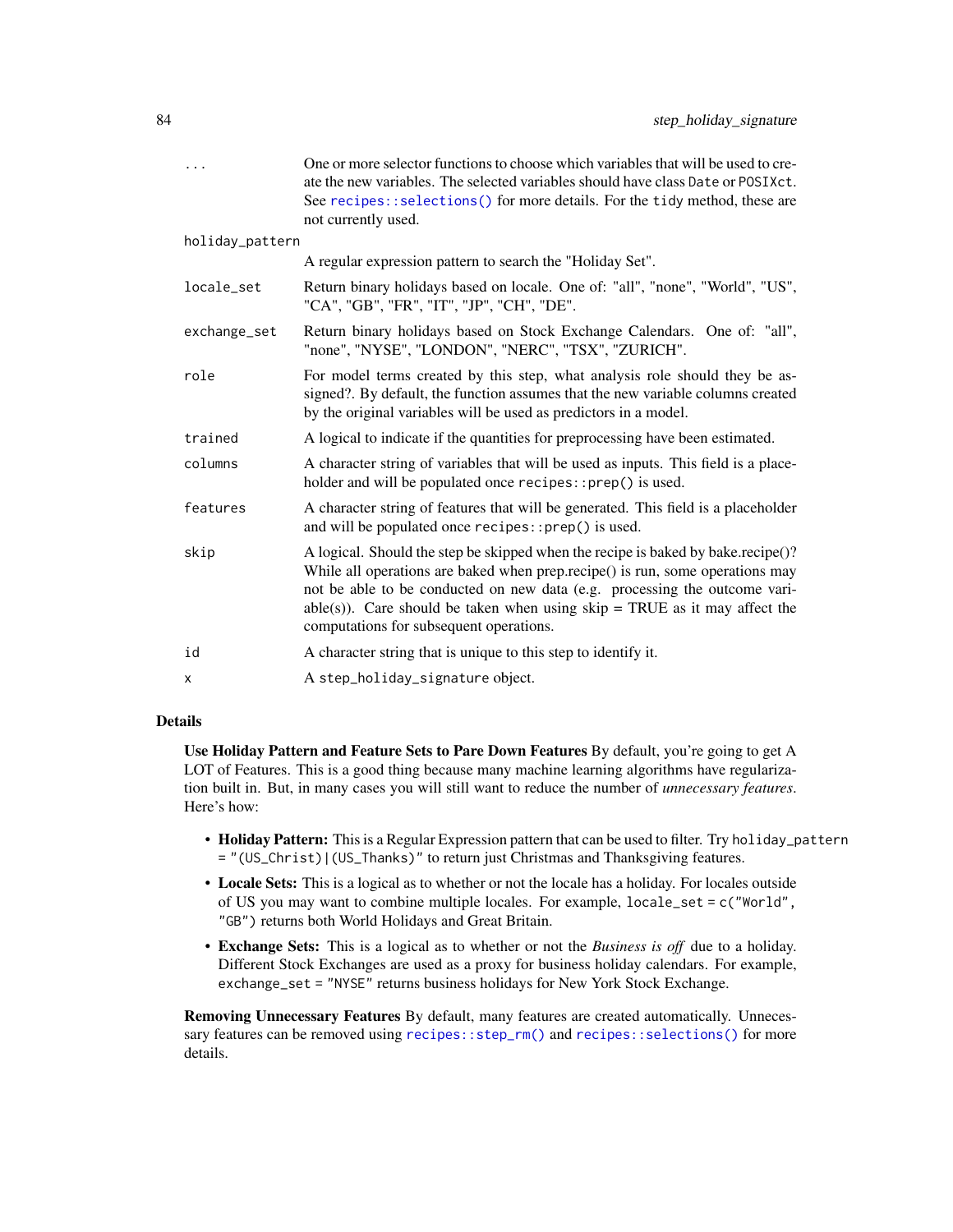## Value

For step\_holiday\_signature, an updated version of recipe with the new step added to the sequence of existing steps (if any). For the tidy method, a tibble with columns terms (the selectors or variables selected), value (the feature names).

# See Also

Time Series Analysis:

- Engineered Features: [step\\_timeseries\\_signature\(\)](#page-97-0), [step\\_holiday\\_signature\(\)](#page-82-0), [step\\_fourier\(\)](#page-79-0)
- Diffs & Lags [step\\_diff\(\)](#page-77-0), recipes::step\_lag()
- Smoothing: [step\\_slidify\(\)](#page-87-0), [step\\_smooth\(\)](#page-94-0)
- Variance Reduction: [step\\_box\\_cox\(\)](#page-74-0)
- Imputation: [step\\_ts\\_impute\(\)](#page-103-0), [step\\_ts\\_clean\(\)](#page-100-0)
- Padding: [step\\_ts\\_pad\(\)](#page-105-0)

# Main Recipe Functions:

- recipes::recipe()
- recipes::prep()
- recipes::bake()

```
library(recipes)
library(timetk)
library(tidyverse)
# Sample Data
dates_in_2017_tbl <- tibble(
    index = tk_make_timeseries("2017-01-01", "2017-12-31", by = "day")
\mathcal{L}# Add US holidays and Non-Working Days due to Holidays
# - Physical Holidays are added with holiday pattern (individual) and locale_set
rec_holiday <- recipe(~ ., dates_in_2017_tbl) %>%
    step_holiday_signature(index,
                           holiday_pattern = "^US_",
                           locale_set = "US",
                           exchange_set = "NYSE")
# Not yet prep'ed - just returns parameters selected
rec_holiday %>% tidy(1)
# Prep the recipe
rec_holiday_prep <- prep(rec_holiday)
# Now prep'ed - returns new features that will be created
rec_holiday_prep %>% tidy(1)
```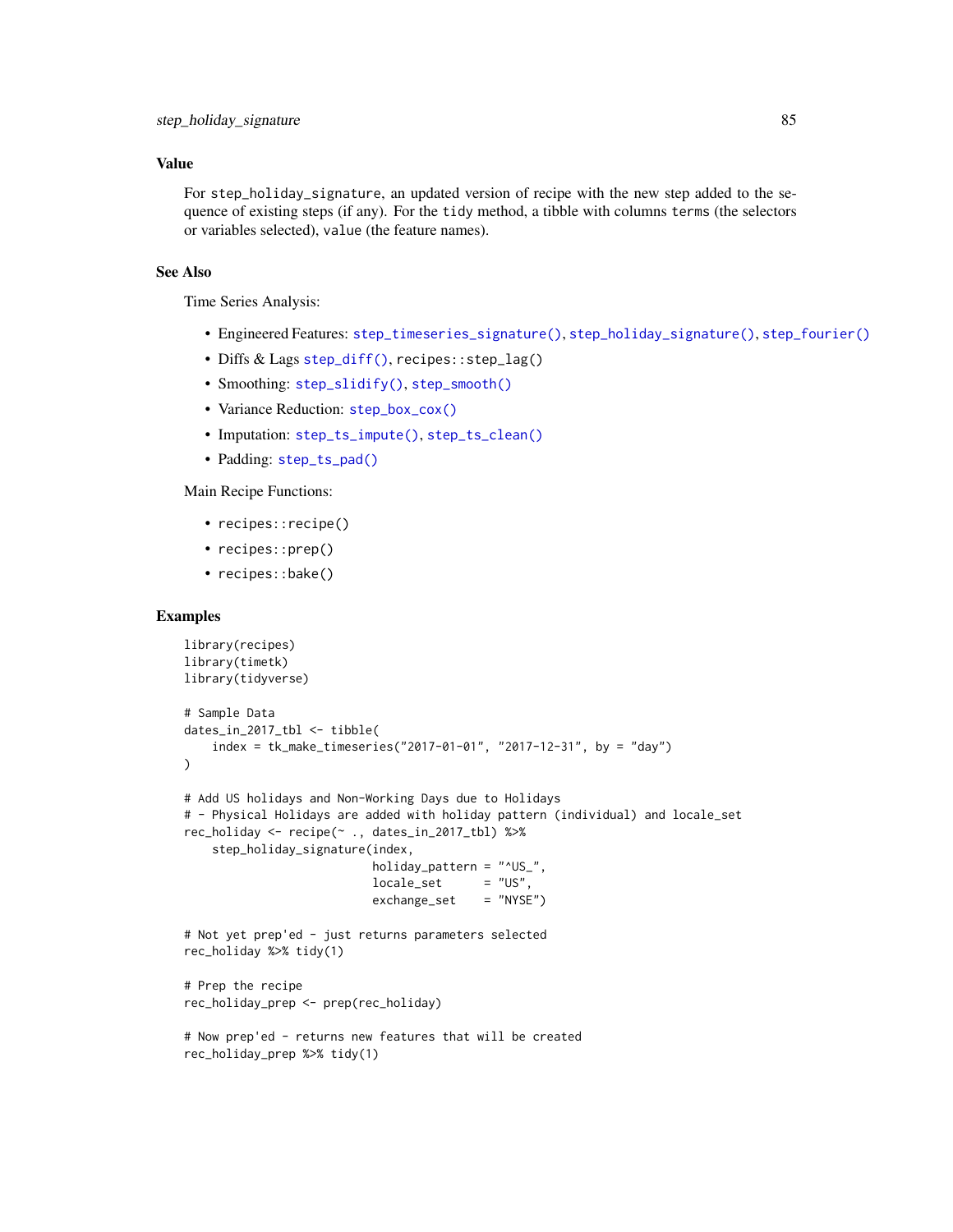```
# Apply the recipe to add new holiday features!
bake(rec_holiday_prep, dates_in_2017_tbl)
```
<span id="page-85-0"></span>step\_log\_interval *Log Interval Transformation for Constrained Interval Forecasting*

# Description

step\_log\_interval creates a *specification* of a recipe step that will transform data using a Log-Inerval transformation. This function provides a recipes interface for the log\_interval\_vec() transformation function.

## Usage

```
step_log_interval(
 recipe,
  ...,
 limit_lower = "auto",
 limit_upper = "auto",
 offset = 0,
  role = NA,
  trained = FALSE,
 limit_lower_trained = NULL,
  limit_upper_trained = NULL,
  skip = FALSE,
  id = rand_id("log_interval")
\mathcal{L}## S3 method for class 'step_log_interval'
```

```
tidy(x, \ldots)
```
## Arguments

| recipe         | A recipe object. The step will be added to the sequence of operations for this<br>recipe.                                                                                       |
|----------------|---------------------------------------------------------------------------------------------------------------------------------------------------------------------------------|
| $\ddotsc$      | One or more selector functions to choose which variables are affected by the<br>step. See selections () for more details. For the tidy method, these are not<br>currently used. |
| limit_lower    | A lower limit. Must be less than the minimum value. If set to "auto", selects<br>zero.                                                                                          |
| $limit\_upper$ | An upper limit. Must be greater than the maximum value. If set to "auto", selects<br>a value that is $10\%$ greater than the maximum value.                                     |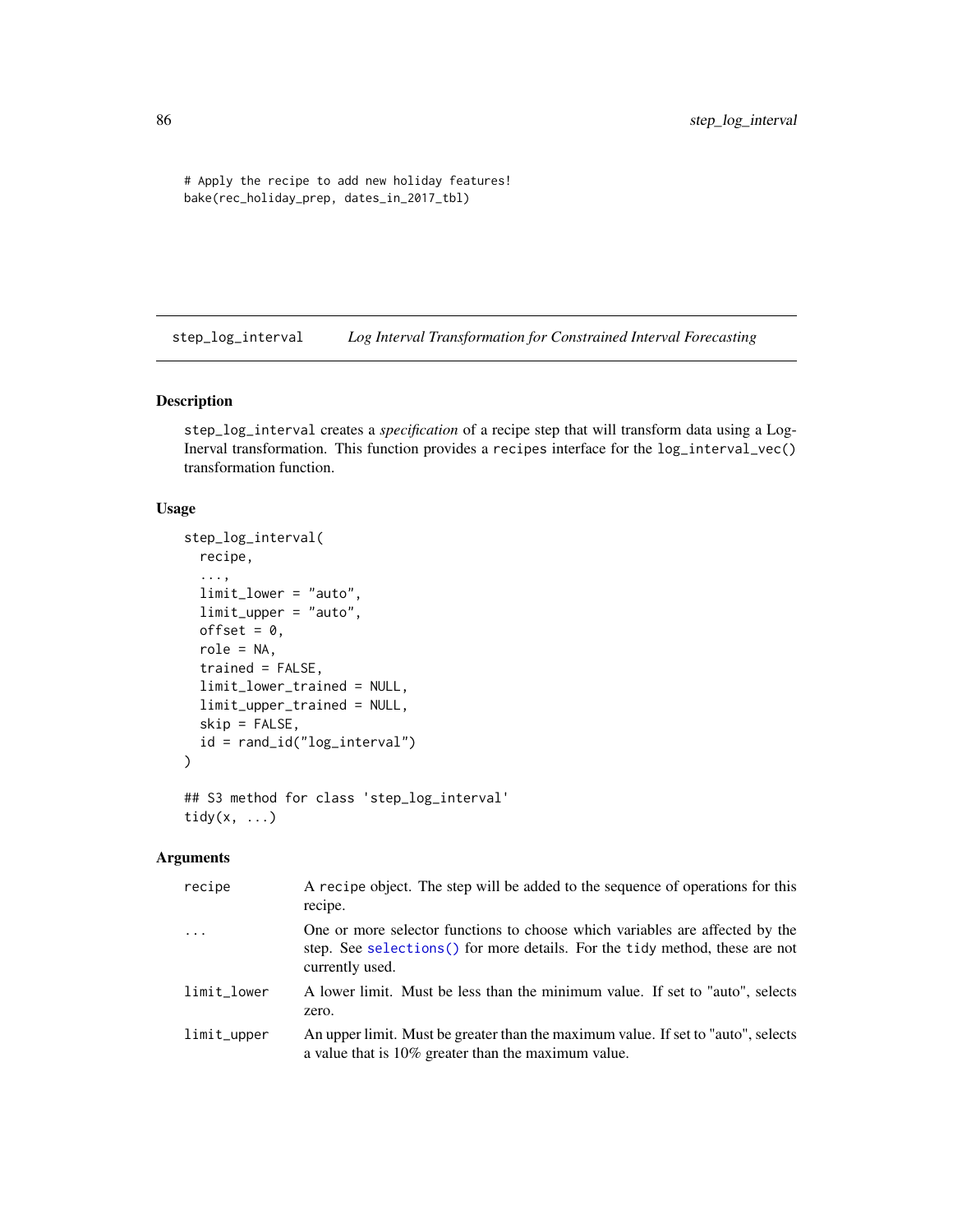| offset              | An offset to include in the log transformation. Useful when the data contains<br>values less than or equal to zero.                                                                                                                                                                                                                                                         |  |
|---------------------|-----------------------------------------------------------------------------------------------------------------------------------------------------------------------------------------------------------------------------------------------------------------------------------------------------------------------------------------------------------------------------|--|
| role                | Not used by this step since no new variables are created.                                                                                                                                                                                                                                                                                                                   |  |
| trained             | A logical to indicate if the quantities for preprocessing have been estimated.                                                                                                                                                                                                                                                                                              |  |
| limit_lower_trained |                                                                                                                                                                                                                                                                                                                                                                             |  |
|                     | A numeric vector of transformation values. This is NULL until computed by<br>$prep()$ .                                                                                                                                                                                                                                                                                     |  |
| limit_upper_trained |                                                                                                                                                                                                                                                                                                                                                                             |  |
|                     | A numeric vector of transformation values. This is NULL until computed by<br>$prep()$ .                                                                                                                                                                                                                                                                                     |  |
| skip                | A logical. Should the step be skipped when the recipe is baked by bake. recipe ()?<br>While all operations are baked when prep. recipe() is run, some operations<br>may not be able to be conducted on new data (e.g. processing the outcome<br>variable(s)). Care should be taken when using $skip =$ TRUE as it may affect the<br>computations for subsequent operations. |  |
| id                  | A character string that is unique to this step to identify it.                                                                                                                                                                                                                                                                                                              |  |
| X                   | A step_log_interval object.                                                                                                                                                                                                                                                                                                                                                 |  |

The step\_log\_interval() function is designed specifically to handle time series using methods implemented in the Forecast R Package.

## Positive Data

If data includes values of zero, use offset to adjust the series to make the values positive.

### Implementation

Refer to the  $log_$ interval<sub>\_vec</sub>() function for the transformation implementation details.

## Value

An updated version of recipe with the new step added to the sequence of existing steps (if any). For the tidy method, a tibble with columns terms (the selectors or variables selected) and value (the lambda estimate).

### See Also

Time Series Analysis:

- Engineered Features: [step\\_timeseries\\_signature\(\)](#page-97-0), [step\\_holiday\\_signature\(\)](#page-82-0), [step\\_fourier\(\)](#page-79-0)
- Diffs & Lags [step\\_diff\(\)](#page-77-0), recipes::step\_lag()
- Smoothing: [step\\_slidify\(\)](#page-87-0), [step\\_smooth\(\)](#page-94-0)
- Variance Reduction: [step\\_log\\_interval\(\)](#page-85-0)
- Imputation: [step\\_ts\\_impute\(\)](#page-103-0), [step\\_ts\\_clean\(\)](#page-100-0)
- Padding: [step\\_ts\\_pad\(\)](#page-105-0)

Transformations to reduce variance: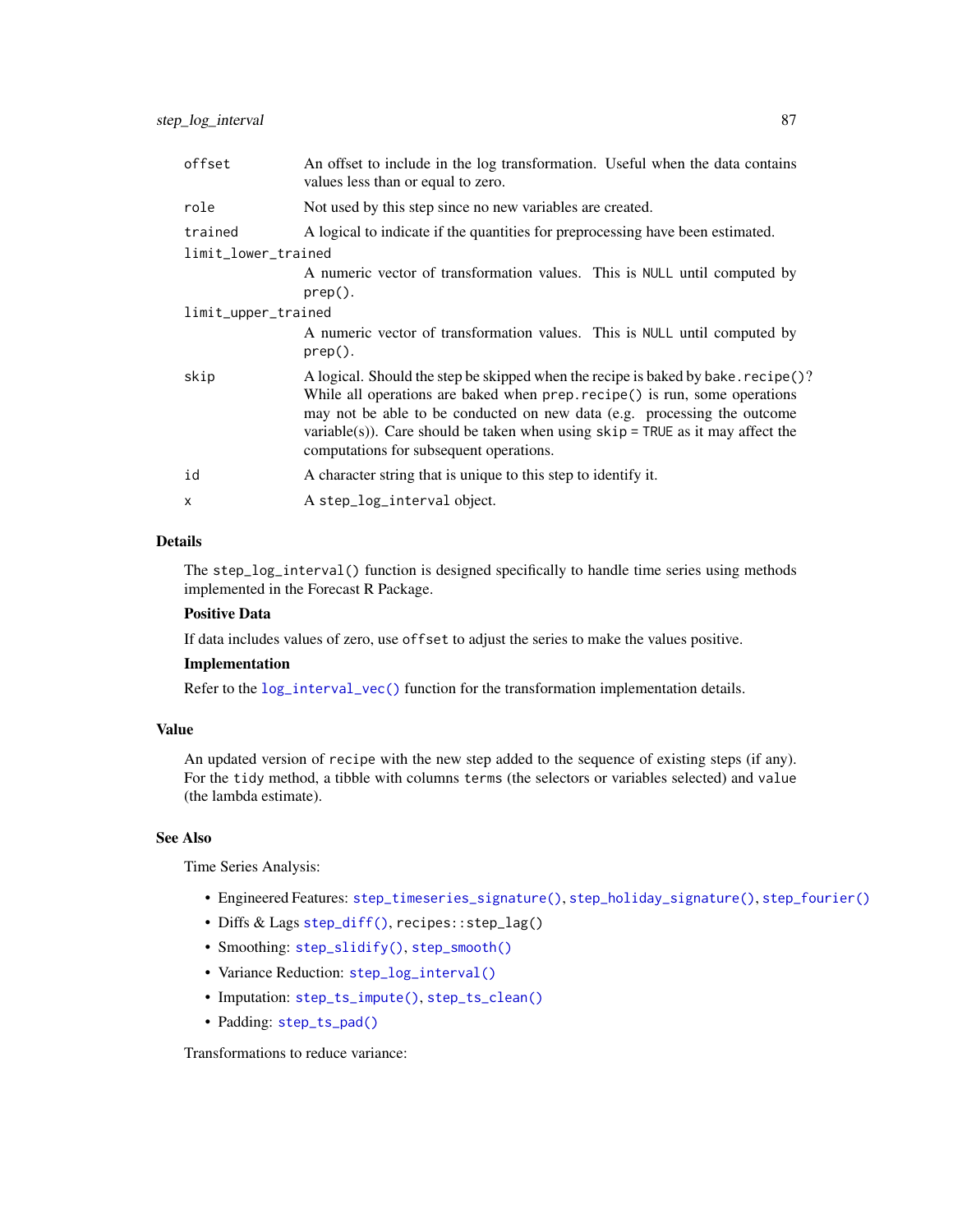- recipes::step\_log() Log transformation
- recipes::step\_sqrt() Square-Root Power Transformation

Recipe Setup and Application:

- recipes::recipe()
- recipes::prep()
- recipes::bake()

## Examples

```
library(tidyverse)
library(tidyquant)
library(recipes)
library(timetk)
FANG_wide <- FANG %>%
    select(symbol, date, adjusted) %>%
    pivot_wider(names_from = symbol, values_from = adjusted)
recipe_log_interval <- recipe(~ ., data = FANG_wide) %>%
    step_log_interval(FB, AMZN, NFLX, GOOG, offset = 1) %>%
   prep()
recipe_log_interval %>%
   bake(FANG_wide) %>%
   pivot_longer(-date) %>%
   plot_time_series(date, value, name, .smooth = FALSE, .interactive = FALSE)
recipe_log_interval %>% tidy(1)
```
<span id="page-87-0"></span>step\_slidify *Slidify Rolling Window Transformation*

#### Description

step\_slidify creates a a *specification* of a recipe step that will apply a function to one or more a Numeric column(s).

### Usage

```
step_slidify(
  recipe,
  ...,
 period,
  .f,
  align = c("center", "left", "right"),
  partial = FALSE,
```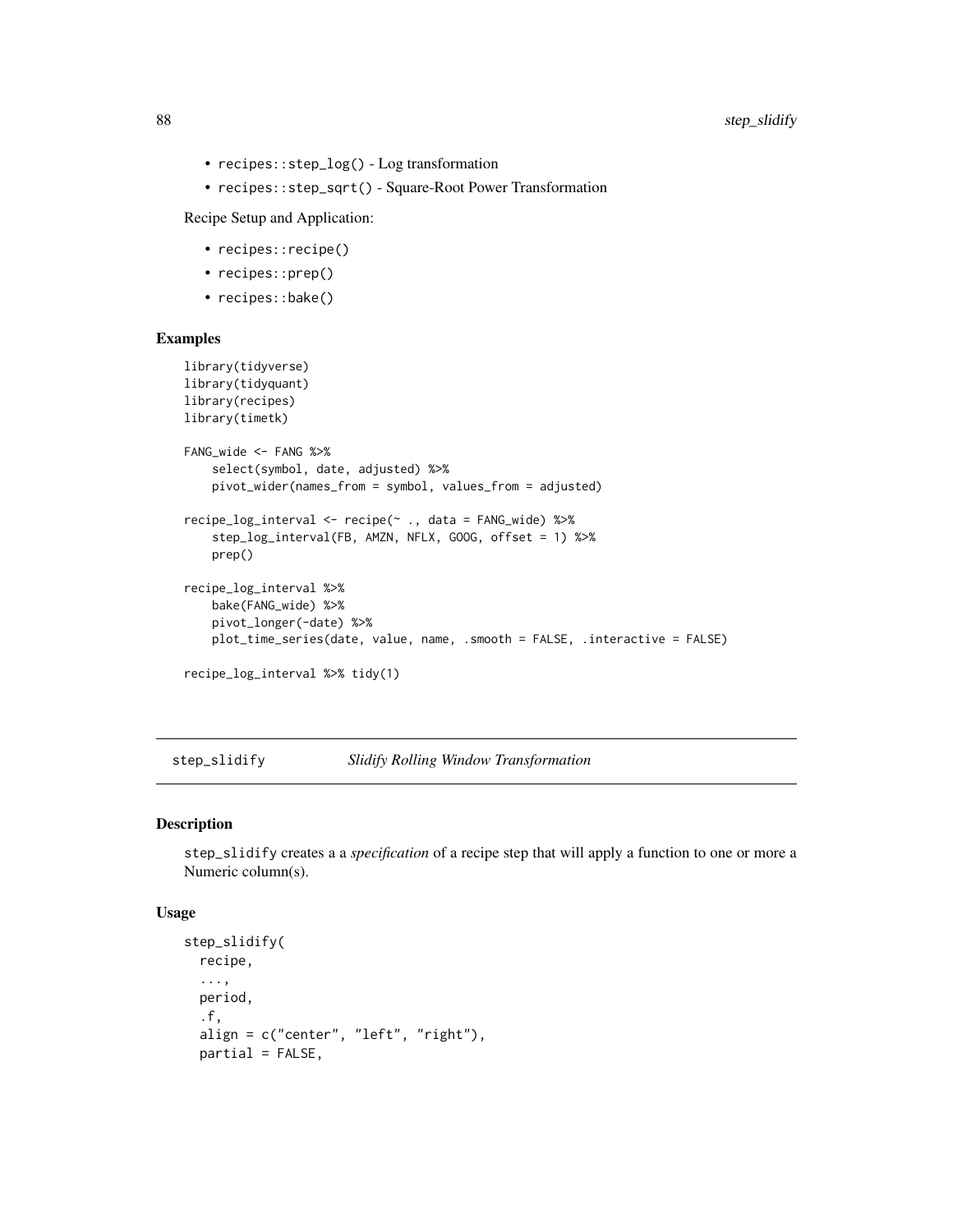# step\_slidify 89

```
names = NULL,role = "predictor",
  trained = FALSE,
  columns = NULL,
 f_name = NULL,skip = FALSE,
 id = rand_id("slidify")
\mathcal{L}
```

```
## S3 method for class 'step_slidify'
tidy(x, \ldots)
```
# Arguments

| recipe    | A recipe object. The step will be added to the sequence of operations for this<br>recipe.                                                                                                                                            |
|-----------|--------------------------------------------------------------------------------------------------------------------------------------------------------------------------------------------------------------------------------------|
|           | One or more numeric columns to be smoothed. See recipes::selections()<br>for more details. For the tidy method, these are not currently used.                                                                                        |
| period    | The number of periods to include in the local rolling window. This is effectively<br>the "window size".                                                                                                                              |
| $\cdot$ f | A summary formula in one of the following formats:                                                                                                                                                                                   |
|           | • mean with no arguments                                                                                                                                                                                                             |
|           | • function(x) mean(x, na.rm = TRUE)                                                                                                                                                                                                  |
|           | • $\sim$ mean(.x, na.rm = TRUE), it is converted to a function.                                                                                                                                                                      |
| align     | Rolling functions generate period $-1$ fewer values than the incoming vector.<br>Thus, the vector needs to be aligned. Alignment of the vector follows 3 types:                                                                      |
|           | • Center: NA or .partial values are divided and added to the beginning<br>and end of the series to "Center" the moving average. This is common for<br>de-noising operations. See also [smooth_vec()] for LOESS without NA<br>values. |
|           | • Left: NA or .partial values are added to the end to shift the series to the<br>Left.                                                                                                                                               |
|           | • Right: NA or .partial values are added to the beginning to shif the series<br>to the Right. This is common in Financial Applications such as moving<br>average cross-overs.                                                        |
| partial   | Should the moving window be allowed to return partial (incomplete) windows<br>instead of NA values. Set to FALSE by default, but can be switched to TRUE to<br>remove NA's.                                                          |
| names     | An optional character string that is the same length of the number of terms se-<br>lected by terms. These will be the names of the new columns created by the<br>step.                                                               |
|           | • If NULL, existing columns are transformed.                                                                                                                                                                                         |
|           | • If not NULL, new columns will be created.                                                                                                                                                                                          |
| role      | For model terms created by this step, what analysis role should they be as-<br>signed?. By default, the function assumes that the new variable columns created<br>by the original variables will be used as predictors in a model.   |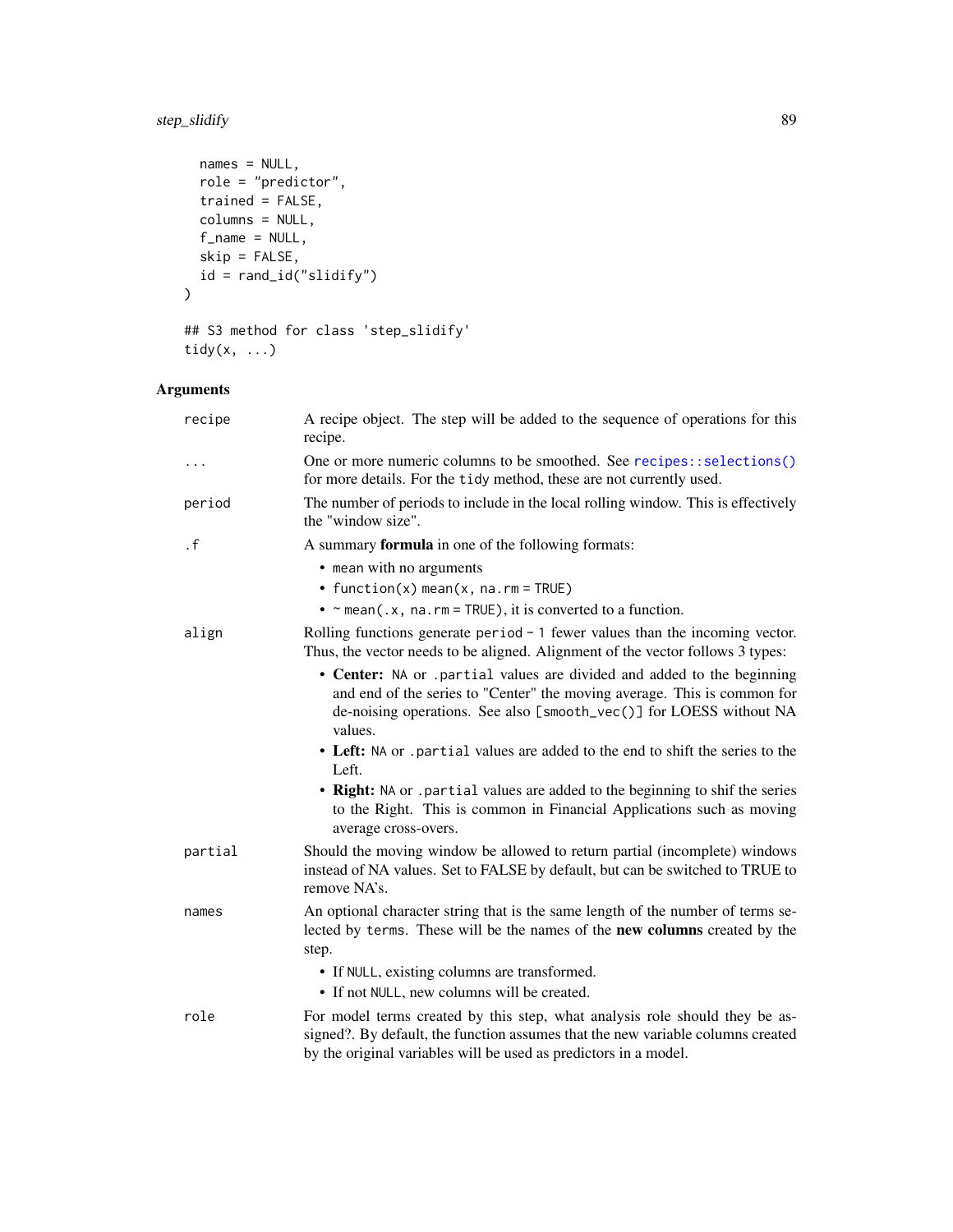| trained | A logical to indicate if the quantities for preprocessing have been estimated.                                                                                                                                                                                                                                                                                             |
|---------|----------------------------------------------------------------------------------------------------------------------------------------------------------------------------------------------------------------------------------------------------------------------------------------------------------------------------------------------------------------------------|
| columns | A character string of variables that will be used as inputs. This field is a place-<br>holder and will be populated once recipes::prep() is used.                                                                                                                                                                                                                          |
| f_name  | A character string for the function being applied. This field is a placeholder and<br>will be populated during the tidy () step.                                                                                                                                                                                                                                           |
| skip    | A logical. Should the step be skipped when the recipe is baked by bake.recipe()?<br>While all operations are baked when prep.recipe() is run, some operations may<br>not be able to be conducted on new data (e.g. processing the outcome vari-<br>able(s)). Care should be taken when using $skip = TRUE$ as it may affect the<br>computations for subsequent operations. |
| id      | A character string that is unique to this step to identify it.                                                                                                                                                                                                                                                                                                             |
| X       | A step_slidify object.                                                                                                                                                                                                                                                                                                                                                     |

## Alignment

Rolling functions generate period  $-1$  fewer values than the incoming vector. Thus, the vector needs to be aligned. Alignment of the vector follows 3 types:

- Center: NA or partial values are divided and added to the beginning and end of the series to "Center" the moving average. This is common for de-noising operations. See also [smooth\_vec()] for LOESS without NA values.
- Left: NA or partial values are added to the end to shift the series to the Left.
- Right: NA or partial values are added to the beginning to shif the series to the Right. This is common in Financial Applications such as moving average cross-overs.

### Partial Values

- The advantage to using partial values vs NA padding is that the series can be filled (good for time-series de-noising operations).
- The downside to partial values is that the partials can become less stable at the regions where incomplete windows are used.

If instability is not desirable for de-noising operations, a suitable alternative is [step\\_smooth\(\)](#page-94-0), which implements local polynomial regression.

#### Value

For step\_slidify, an updated version of recipe with the new step added to the sequence of existing steps (if any). For the tidy method, a tibble with columns terms (the selectors or variables selected), value (the feature names).

### See Also

Time Series Analysis:

- Engineered Features: [step\\_timeseries\\_signature\(\)](#page-97-0), [step\\_holiday\\_signature\(\)](#page-82-0), [step\\_fourier\(\)](#page-79-0)
- Diffs & Lags [step\\_diff\(\)](#page-77-0), recipes::step\_lag()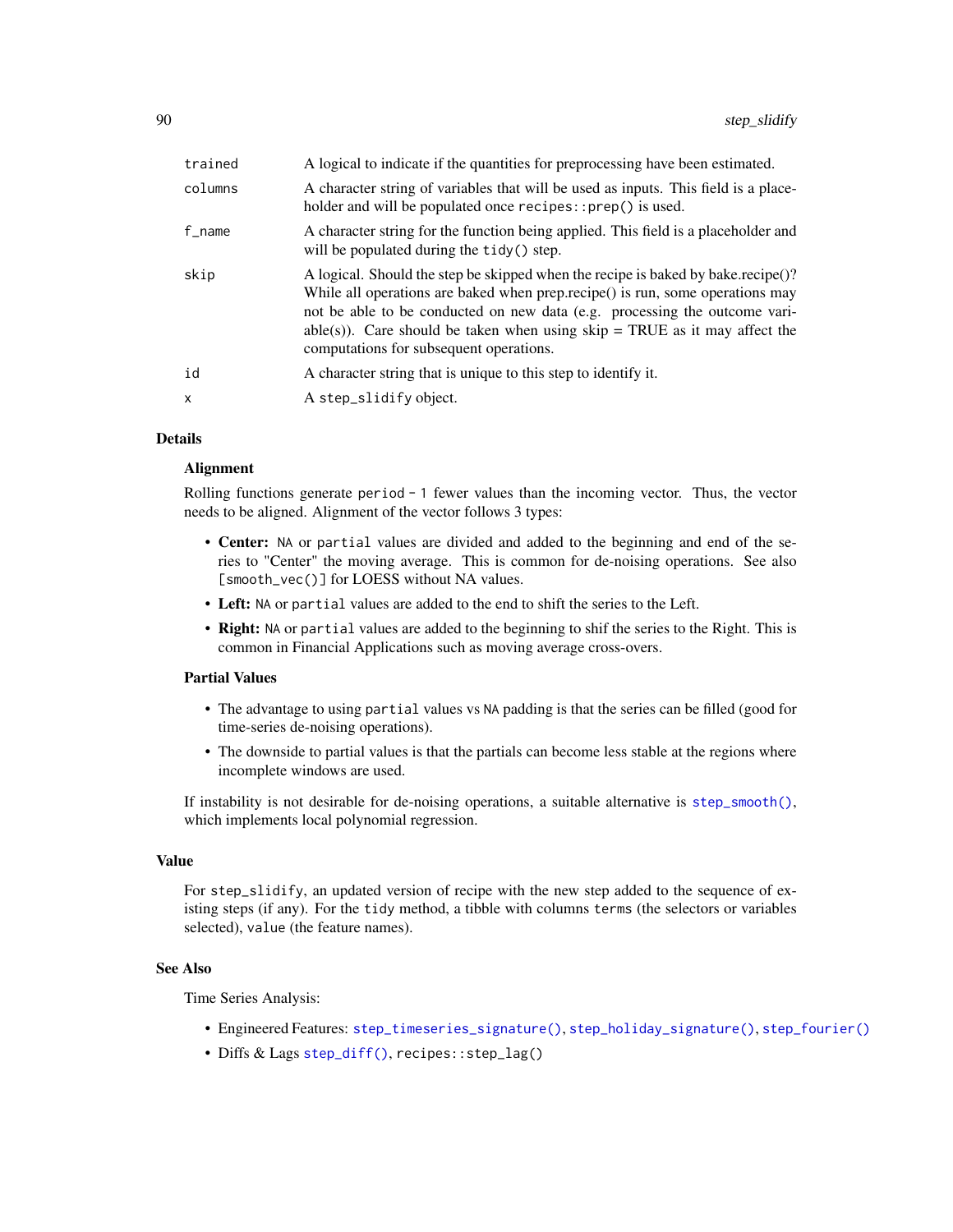- Smoothing: [step\\_slidify\(\)](#page-87-0), [step\\_smooth\(\)](#page-94-0)
- Variance Reduction: [step\\_box\\_cox\(\)](#page-74-0)
- Imputation: [step\\_ts\\_impute\(\)](#page-103-0), [step\\_ts\\_clean\(\)](#page-100-0)
- Padding: [step\\_ts\\_pad\(\)](#page-105-0)

Main Recipe Functions:

- recipes::recipe()
- recipes::prep()
- recipes::bake()

```
library(recipes)
library(tidyverse)
library(tidyquant)
library(timetk)
# Training Data
FB_tbl <- FANG %>%
    filter(symbol == "FB") %>%
    select(symbol, date, adjusted)
# New Data - Make some fake new data next 90 time stamps
new_data <- FB_tbl %>%
   tail(90) %>%
    mutate(date = date %>% tk_make_future_timeseries(length_out = 90))
# OVERWRITE EXISTING COLUMNS -----
# Create a recipe object with a step_slidify
rec_ma_50 <- recipe(adjusted \sim ., data = FB_tbl) %>%
    step_slidify(adjusted, period = 50, .f = ~\land AVERAGE(.x))
# Bake the recipe object - Applies the Moving Average Transformation
training_data_baked <- bake(prep(rec_ma_50), FB_tbl)
# Apply to New Data
new_data_baked <- bake(prep(rec_ma_50), new_data)
# Visualize effect
training_data_baked %>%
   ggplot(aes(date, adjusted)) +
    geom_line() +
    geom_line(color = "red", data = new_data_baked)
# ---- NEW COLUMNS ----
# Use the `names` argument to create new columns instead of overwriting existing
rec_ma_30_names <- recipe(adjusted ~ ., data = FB_tbl) %>%
    step_slidify(adjusted, period = 30, .f = AVERAGE, names = "adjusted_ma_30")
```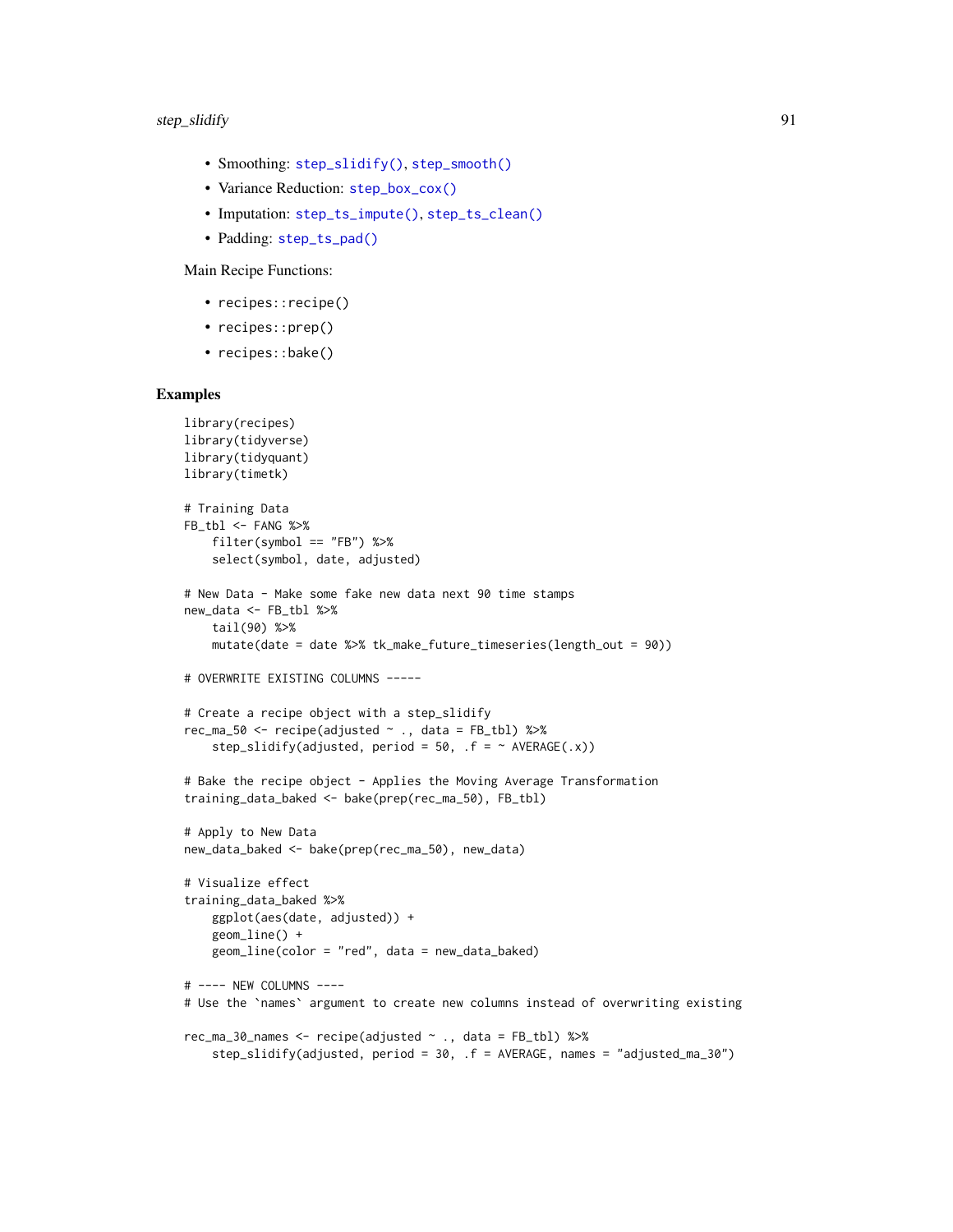```
bake(prep(rec_ma_30_names), FB_tbl) %>%
   ggplot(aes(date, adjusted)) +
   geom\_line(alpha = 0.5) +
   geom\_line(aes(y = adjusted_m a_30), color = "red", size = 1)
```
step\_slidify\_augment *Slidify Rolling Window Transformation (Augmented Version)*

# Description

step\_slidify\_augment creates a a *specification* of a recipe step that will "augment" (add multiple new columns) that have had a sliding function applied.

# Usage

```
step_slidify_augment(
  recipe,
  ...,
 period,
  .f,
  align = c("center", "left", "right"),
  partial = FALSE,
 prefix = "slidify_",
  role = "predictor",
  trained = FALSE,
  columns = NULL,
  f_name = NULL,skip = FALSE,
  id = rand_id("slidify_augment")
)
## S3 method for class 'step_slidify_augment'
```

```
tidy(x, \ldots)
```
### Arguments

| recipe    | A recipe object. The step will be added to the sequence of operations for this<br>recipe.                                                     |
|-----------|-----------------------------------------------------------------------------------------------------------------------------------------------|
| $\ddots$  | One or more numeric columns to be smoothed. See recipes::selections()<br>for more details. For the tidy method, these are not currently used. |
| period    | The number of periods to include in the local rolling window. This is effectively<br>the "window size".                                       |
| $\cdot$ f | A summary <b>formula</b> in one of the following formats:                                                                                     |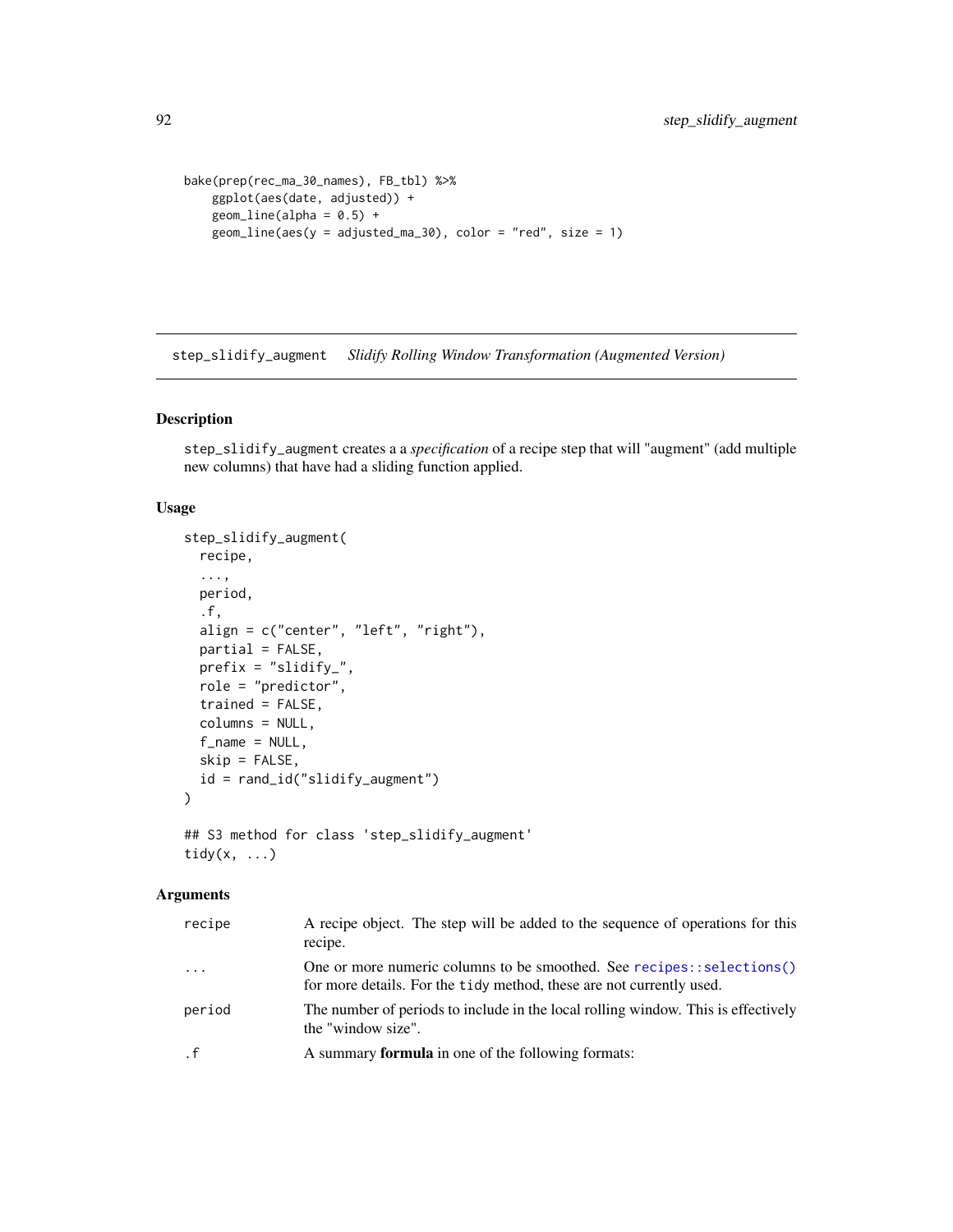|         | • mean with no arguments                                                                                                                                                                                                                                                                                                                                                  |
|---------|---------------------------------------------------------------------------------------------------------------------------------------------------------------------------------------------------------------------------------------------------------------------------------------------------------------------------------------------------------------------------|
|         | • function(x) mean(x, $na$ . $rm = TRUE$ )                                                                                                                                                                                                                                                                                                                                |
|         | • $\sim$ mean(.x, na.rm = TRUE), it is converted to a function.                                                                                                                                                                                                                                                                                                           |
| align   | Rolling functions generate period $-1$ fewer values than the incoming vector.<br>Thus, the vector needs to be aligned. Alignment of the vector follows 3 types:                                                                                                                                                                                                           |
|         | • Center: NA or .partial values are divided and added to the beginning<br>and end of the series to "Center" the moving average. This is common for<br>de-noising operations. See also [smooth_vec()] for LOESS without NA<br>values.                                                                                                                                      |
|         | • Left: NA or .partial values are added to the end to shift the series to the<br>Left.                                                                                                                                                                                                                                                                                    |
|         | • Right: NA or .partial values are added to the beginning to shif the series<br>to the Right. This is common in Financial Applications such as moving<br>average cross-overs.                                                                                                                                                                                             |
| partial | Should the moving window be allowed to return partial (incomplete) windows<br>instead of NA values. Set to FALSE by default, but can be switched to TRUE to<br>remove NA's.                                                                                                                                                                                               |
| prefix  | A prefix for generated column names, default to "slidify_".                                                                                                                                                                                                                                                                                                               |
| role    | For model terms created by this step, what analysis role should they be as-<br>signed?. By default, the function assumes that the new variable columns created<br>by the original variables will be used as predictors in a model.                                                                                                                                        |
| trained | A logical to indicate if the quantities for preprocessing have been estimated.                                                                                                                                                                                                                                                                                            |
| columns | A character string of variable names that will be populated (eventually) by the<br>terms argument.                                                                                                                                                                                                                                                                        |
| f_name  | A character string for the function being applied. This field is a placeholder and<br>will be populated during the tidy() step.                                                                                                                                                                                                                                           |
| skip    | A logical. Should the step be skipped when the recipe is baked by bake. recipe()?<br>While all operations are baked when prep. recipe() is run, some operations<br>may not be able to be conducted on new data (e.g. processing the outcome<br>variable(s)). Care should be taken when using $skip =$ TRUE as it may affect the<br>computations for subsequent operations |
| id      | A character string that is unique to this step to identify it.                                                                                                                                                                                                                                                                                                            |
| X       | A step_slidify_augment object.                                                                                                                                                                                                                                                                                                                                            |
|         |                                                                                                                                                                                                                                                                                                                                                                           |

# Alignment

Rolling functions generate period - 1 fewer values than the incoming vector. Thus, the vector needs to be aligned. Alignment of the vector follows 3 types:

- Center: NA or partial values are divided and added to the beginning and end of the series to "Center" the moving average. This is common for de-noising operations. See also [smooth\_vec()] for LOESS without NA values.
- Left: NA or partial values are added to the end to shift the series to the Left.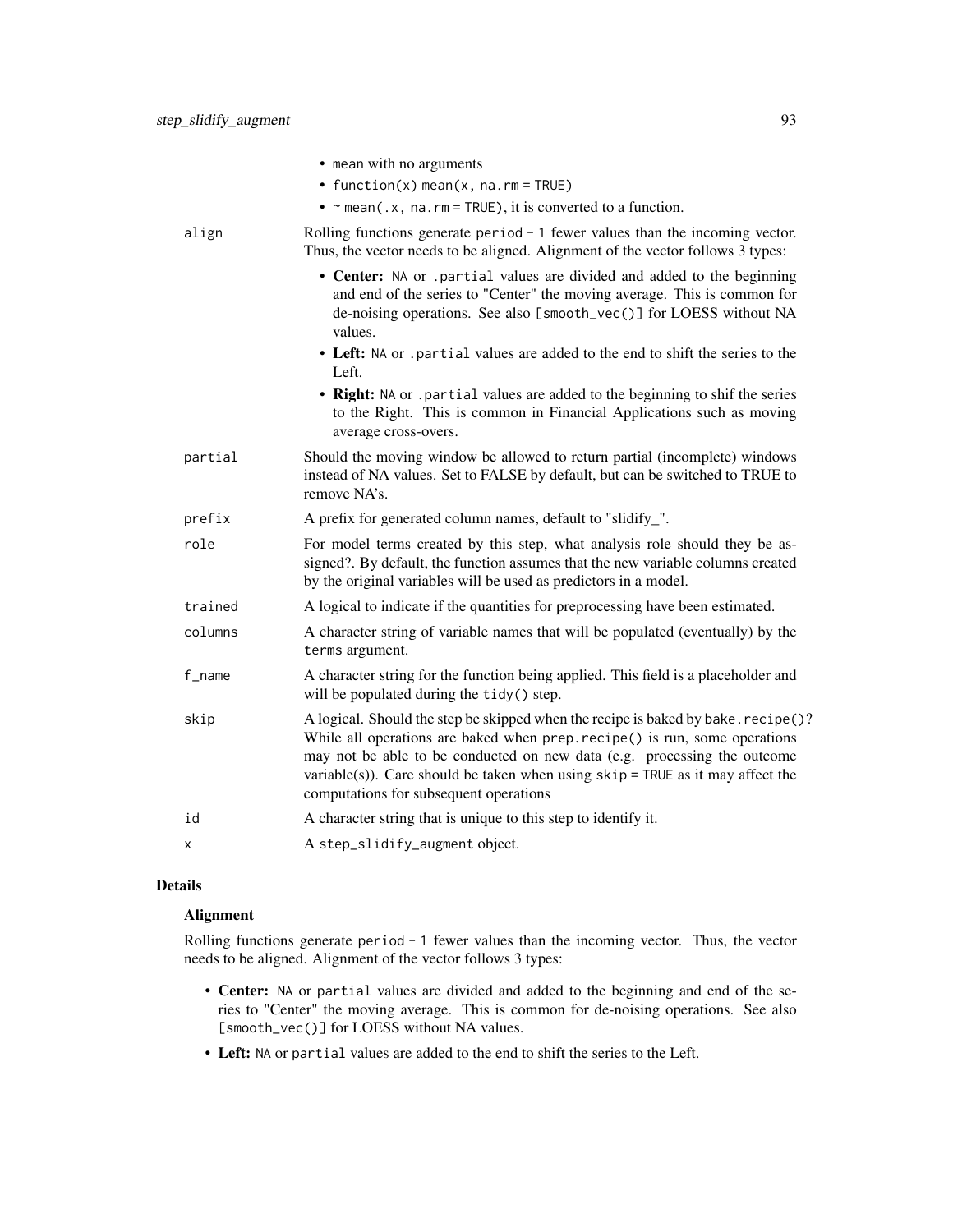• Right: NA or partial values are added to the beginning to shif the series to the Right. This is common in Financial Applications such as moving average cross-overs.

### Partial Values

- The advantage to using partial values vs NA padding is that the series can be filled (good for time-series de-noising operations).
- The downside to partial values is that the partials can become less stable at the regions where incomplete windows are used.

If instability is not desirable for de-noising operations, a suitable alternative is [step\\_smooth\(\)](#page-94-0), which implements local polynomial regression.

## Value

For step\_slidify\_augment, an updated version of recipe with the new step added to the sequence of existing steps (if any). For the tidy method, a tibble with columns terms (the selectors or variables selected), value (the feature names).

## See Also

Time Series Analysis:

- Engineered Features: [step\\_timeseries\\_signature\(\)](#page-97-0), [step\\_holiday\\_signature\(\)](#page-82-0), [step\\_fourier\(\)](#page-79-0)
- Diffs & Lags [step\\_diff\(\)](#page-77-0), recipes::step\_lag()
- Smoothing: [step\\_slidify\(\)](#page-87-0), [step\\_smooth\(\)](#page-94-0)
- Variance Reduction: [step\\_box\\_cox\(\)](#page-74-0)
- Imputation: [step\\_ts\\_impute\(\)](#page-103-0), [step\\_ts\\_clean\(\)](#page-100-0)
- Padding: [step\\_ts\\_pad\(\)](#page-105-0)

Main Recipe Functions:

- recipes::recipe()
- recipes::prep()
- recipes::bake()

```
library(tidymodels)
library(tidyverse)
library(timetk)
m750 < - m4 monthly %>%
   filter(id == "M750") %>%
    mutate(value_2 = value / 2)m750_splits <- time_series_split(m750, assess = "2 years", cumulative = TRUE)
# Make a recipe
recipe_spec <- recipe(value ~ date + value_2, training(m750_splits)) %>%
```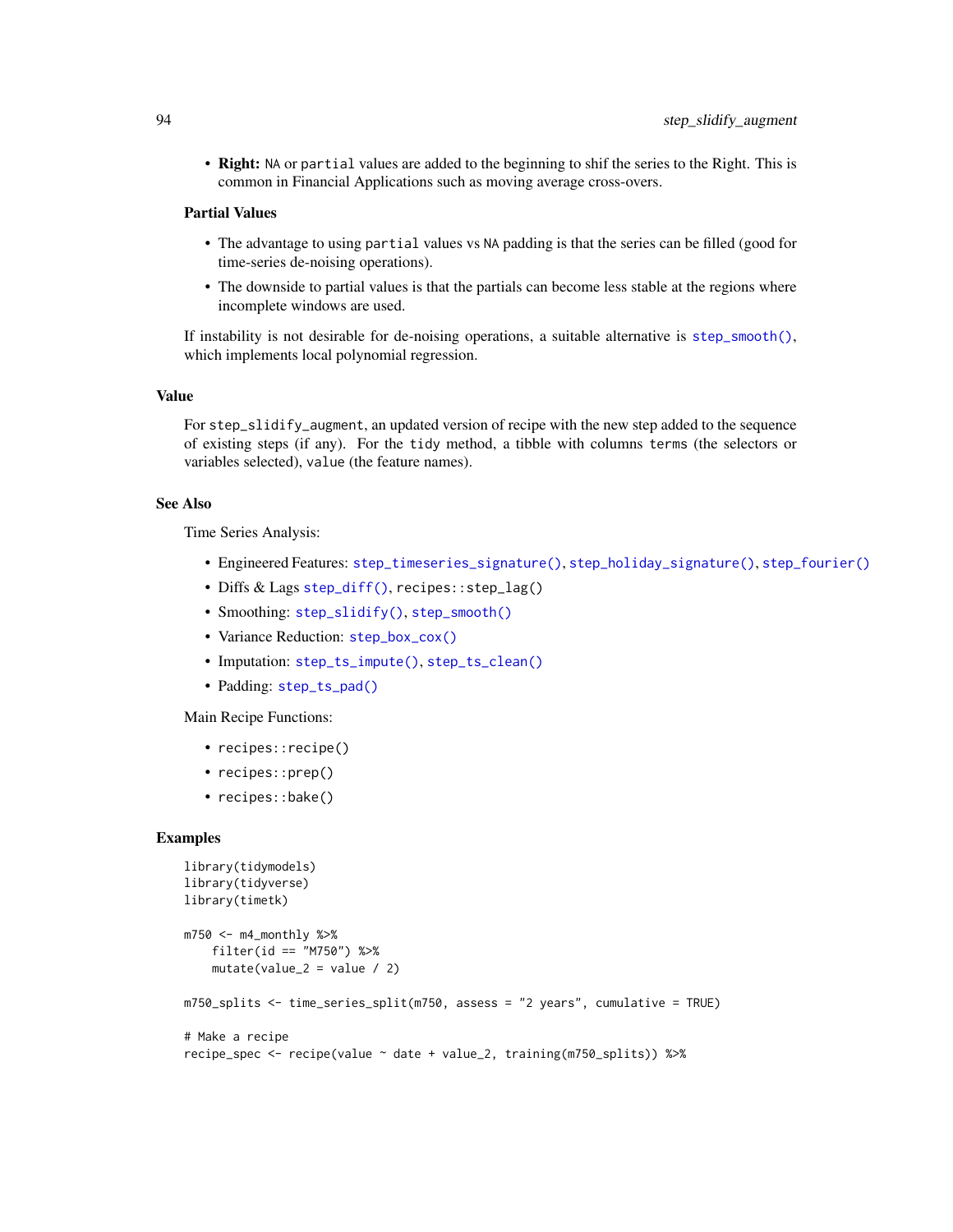# step\_smooth 95

```
step_slidify_augment(
        value, value_2,
       period = c(6, 12, 24),.f = \sim mean(.x),
        align = "center",
        partial = FALSE
   )
recipe_spec %>% prep() %>% juice()
bake(prep(recipe_spec), testing(m750_splits))
```
### <span id="page-94-0"></span>step\_smooth *Smoothing Transformation using Loess*

# Description

step\_smooth creates a a *specification* of a recipe step that will apply local polynomial regression to one or more a Numeric column(s). The effect is smoothing the time series **similar to a moving** average without creating missing values or using partial smoothing.

#### Usage

```
step_smooth(
 recipe,
  ...,
 period = 30,
  span = NULL,degree = 2,
 names = NULL,
 role = "predictor",
 trained = FALSE,
 columns = NULL,
 skip = FALSE,
 id = rand_id("smooth")
)
## S3 method for class 'step_smooth'
```

```
tidy(x, ...)
```
# Arguments

| recipe                  | A recipe object. The step will be added to the sequence of operations for this<br>recipe.                                                     |
|-------------------------|-----------------------------------------------------------------------------------------------------------------------------------------------|
| $\cdot$ $\cdot$ $\cdot$ | One or more numeric columns to be smoothed. See recipes::selections()<br>for more details. For the tidy method, these are not currently used. |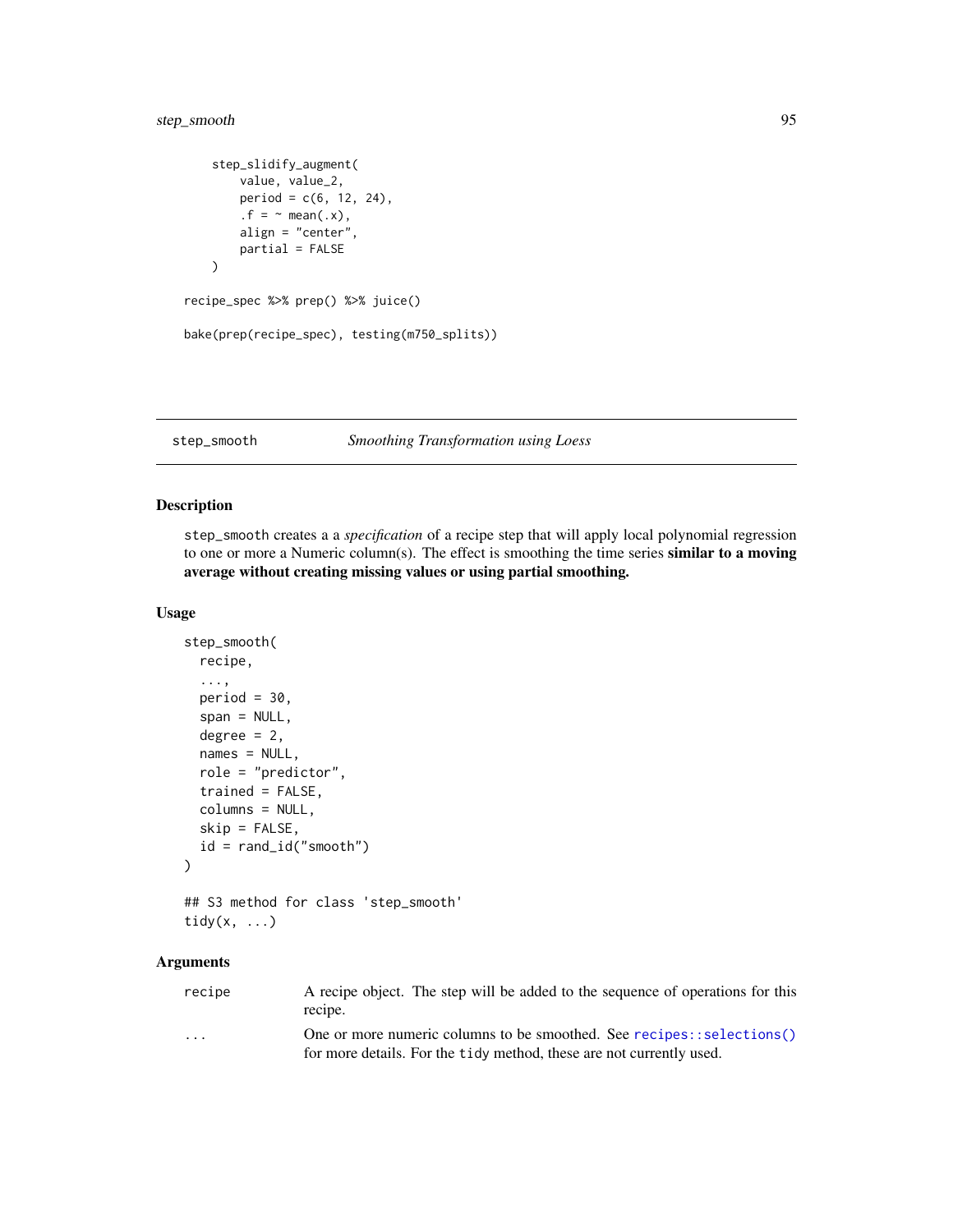| period  | The number of periods to include in the local smoothing. Similar to window<br>size for a moving average. See details for an explanation period vs span spec-<br>ification.                                                                                                                                                                                                    |
|---------|-------------------------------------------------------------------------------------------------------------------------------------------------------------------------------------------------------------------------------------------------------------------------------------------------------------------------------------------------------------------------------|
| span    | The span is a percentage of data to be included in the smoothing window. Pe-<br>riod is preferred for shorter windows to fix the window size. See details for an<br>explanation period vs span specification.                                                                                                                                                                 |
| degree  | The degree of the polynomials to be used. Set to 2 by default for 2nd order<br>polynomial.                                                                                                                                                                                                                                                                                    |
| names   | An optional character string that is the same length of the number of terms se-<br>lected by terms. These will be the names of the new columns created by the<br>step.                                                                                                                                                                                                        |
|         | • If NULL, existing columns are transformed.<br>• If not NULL, new columns will be created.                                                                                                                                                                                                                                                                                   |
| role    | For model terms created by this step, what analysis role should they be as-<br>signed?. By default, the function assumes that the new variable columns created<br>by the original variables will be used as predictors in a model.                                                                                                                                            |
| trained | A logical to indicate if the quantities for preprocessing have been estimated.                                                                                                                                                                                                                                                                                                |
| columns | A character string of variables that will be used as inputs. This field is a place-<br>holder and will be populated once recipes::prep() is used.                                                                                                                                                                                                                             |
| skip    | A logical. Should the step be skipped when the recipe is baked by bake.recipe()?<br>While all operations are baked when prep.recipe() is run, some operations may<br>not be able to be conducted on new data (e.g. processing the outcome vari-<br>$able(s)$ ). Care should be taken when using $skip = TRUE$ as it may affect the<br>computations for subsequent operations. |
| id      | A character string that is unique to this step to identify it.                                                                                                                                                                                                                                                                                                                |
| x       | A step_smooth object.                                                                                                                                                                                                                                                                                                                                                         |
|         |                                                                                                                                                                                                                                                                                                                                                                               |

Smoother Algorithm This function is a recipe specification that wraps the stats::loess() with a modification to set a fixed period rather than a percentage of data points via a span.

Why Period vs Span? The period is fixed whereas the span changes as the number of observations change.

When to use Period? The effect of using a period is similar to a Moving Average where the Window Size is the Fixed Period. This helps when you are trying to smooth local trends. If you want a 30-day moving average, specify period = 30.

When to use Span? Span is easier to specify when you want a Long-Term Trendline where the window size is unknown. You can specify span  $= 0.75$  to locally regress using a window of 75% of the data.

Warning - Using Span with New Data When using span on New Data, the number of observations is likely different than what you trained with. This means the trendline / smoother can be vastly different than the smoother you trained with.

Solution to Span with New Data Don't use span. Rather, use period to fix the window size. This ensures that new data includes the same number of observations in the local polynomial regression (loess) as the training data.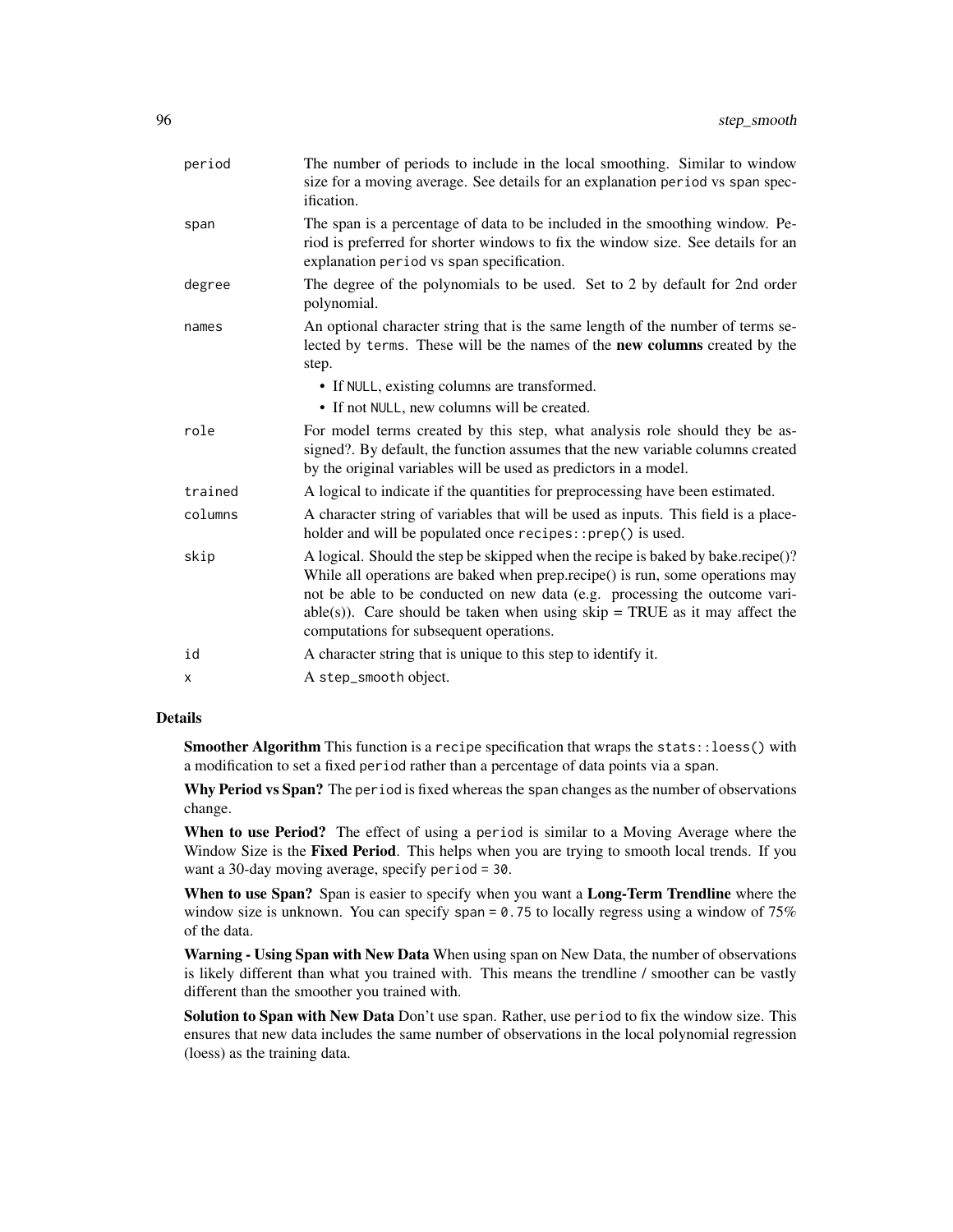# step\_smooth 97

## Value

For step\_smooth, an updated version of recipe with the new step added to the sequence of existing steps (if any). For the tidy method, a tibble with columns terms (the selectors or variables selected), value (the feature names).

# See Also

Time Series Analysis:

- Engineered Features: [step\\_timeseries\\_signature\(\)](#page-97-0), [step\\_holiday\\_signature\(\)](#page-82-0), [step\\_fourier\(\)](#page-79-0)
- Diffs & Lags [step\\_diff\(\)](#page-77-0), recipes::step\_lag()
- Smoothing: [step\\_slidify\(\)](#page-87-0), [step\\_smooth\(\)](#page-94-0)
- Variance Reduction: [step\\_box\\_cox\(\)](#page-74-0)
- Imputation: [step\\_ts\\_impute\(\)](#page-103-0), [step\\_ts\\_clean\(\)](#page-100-0)
- Padding: [step\\_ts\\_pad\(\)](#page-105-0)

# Main Recipe Functions:

- recipes::recipe()
- recipes::prep()
- recipes::bake()

## Examples

```
library(recipes)
library(tidyverse)
library(tidyquant)
library(timetk)
# Training Data
FB_tbl <- FANG %>%
    filter(symbol == "FB") %>%
    select(symbol, date, adjusted)
# New Data - Make some fake new data next 90 time stamps
new_data <- FB_tbl %>%
    tail(90) %>%
    mutate(date = date %>% tk_make_future_timeseries(length_out = 90))
# ---- PERIOD ----
# Create a recipe object with a step_smooth()
rec_smooth_period <- recipe(adjusted ~ ., data = FB_tbl) %>%
    step_smooth(adjusted, period = 30)
# Bake the recipe object - Applies the Loess Transformation
training_data_baked <- bake(prep(rec_smooth_period), FB_tbl)
```
# "Period" Effect on New Data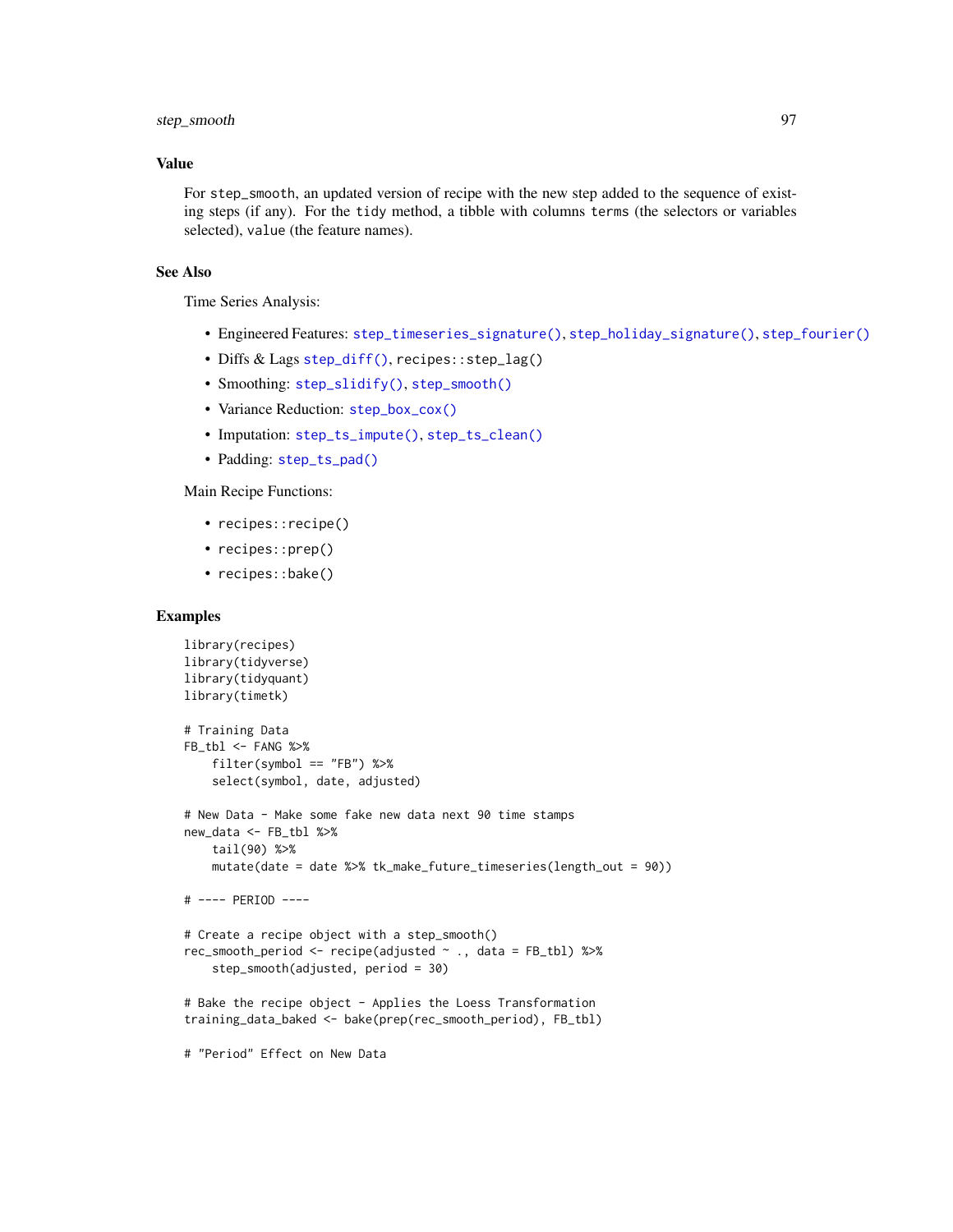```
new_data_baked <- bake(prep(rec_smooth_period), new_data)
# Smoother's fit on new data is very similar because
# 30 days are used in the new data regardless of the new data being 90 days
training_data_baked %>%
   ggplot(aes(date, adjusted)) +
   geom_line() +
   geom_line(color = "red", data = new_data_baked)
# ---- SPAN ----
# Create a recipe object with a step_smooth
rec_smooth_span <- recipe(adjusted ~ ., data = FB_tbl) %>%
    step_smooth(adjusted, span = 0.03)
# Bake the recipe object - Applies the Loess Transformation
training_data_baked <- bake(prep(rec_smooth_span), FB_tbl)
# "Period" Effect on New Data
new_data_baked <- bake(prep(rec_smooth_span), new_data)
# Smoother's fit is not the same using span because new data is only 90 days
# and 0.03 x 90 = 2.7 days
training_data_baked %>%
   ggplot(aes(date, adjusted)) +
    geom_line() +
   geom_line(color = "red", data = new_data_baked)
# ---- NEW COLUMNS ----
# Use the `names` argument to create new columns instead of overwriting existing
rec_smooth_names <- recipe(adjusted ~ ., data = FB_tbl) %>%
    step_smooth(adjusted, period = 30, names = "adjusted_smooth_30") %>%
    step_smooth(adjusted, period = 180, names = "adjusted_smooth_180") %>%
    step_smooth(adjusted, span = 0.75, names = "long_term_trend")
bake(prep(rec_smooth_names), FB_tbl) %>%
   ggplot(aes(date, adjusted)) +
    geom\_line(alpha = 0.5) +
    geom\_line(aes(y = adjusted\_smooth\_30), color = "red", size = 1) +geom\_line(aes(y = adjusted\_smooth\_180), color = "blue", size = 1) +geom_line(aes(y = long_term_trend), color = "orange", size = 1)
```
<span id="page-97-0"></span>step\_timeseries\_signature

*Time Series Feature (Signature) Generator*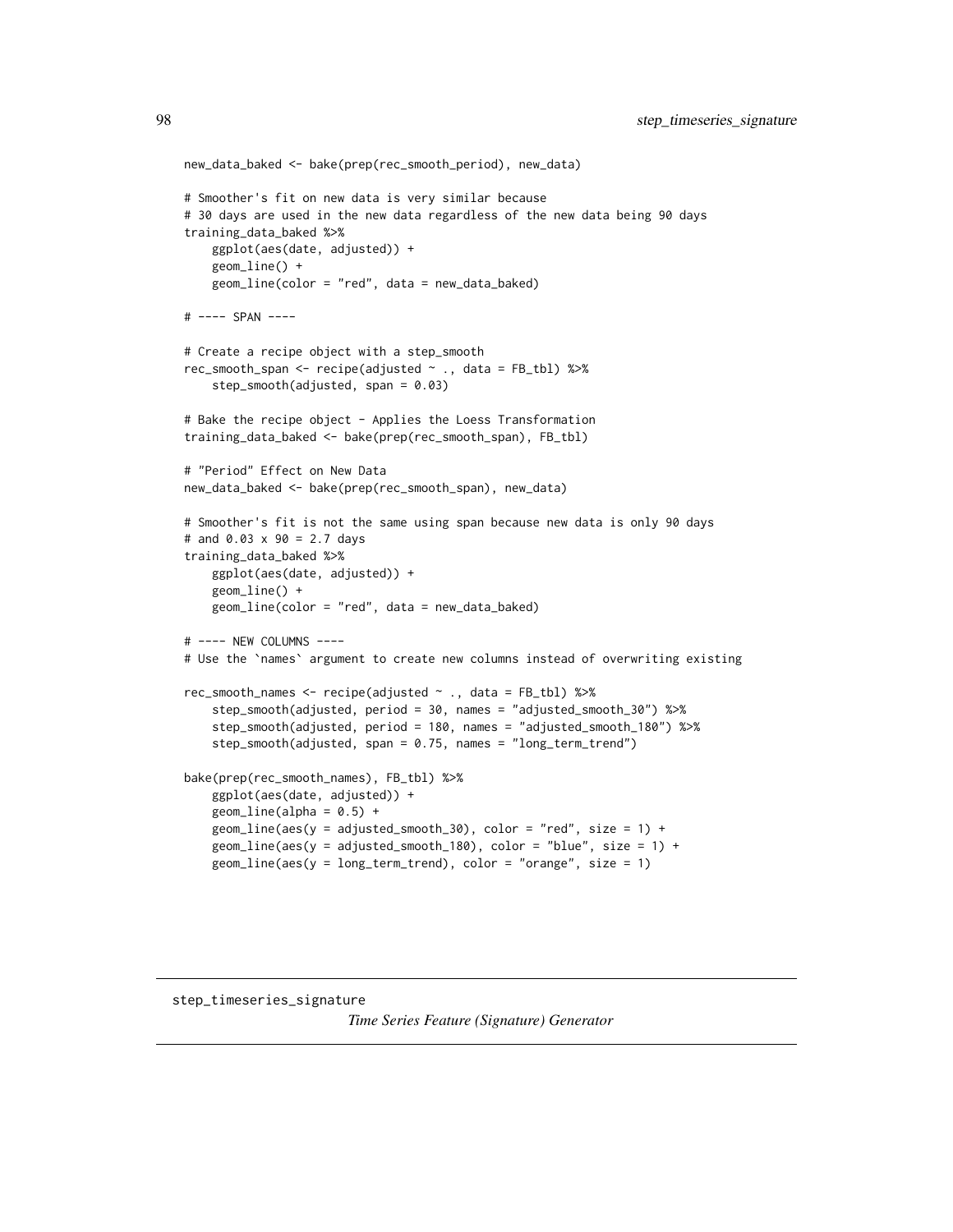## Description

step\_timeseries\_signature creates a a *specification* of a recipe step that will convert date or date-time data into many features that can aid in machine learning with time-series data

### Usage

```
step_timeseries_signature(
 recipe,
  ...,
 role = "predictor",
 trained = FALSE,
 columns = NULL,
 skip = FALSE,
 id = rand_id("timeseries_signature")
)
```

```
## S3 method for class 'step_timeseries_signature'
tidy(x, \ldots)
```
### Arguments

| recipe  | A recipe object. The step will be added to the sequence of operations for this<br>recipe.                                                                                                                                                                                                                                                                                   |
|---------|-----------------------------------------------------------------------------------------------------------------------------------------------------------------------------------------------------------------------------------------------------------------------------------------------------------------------------------------------------------------------------|
|         | One or more selector functions to choose which variables that will be used to cre-<br>ate the new variables. The selected variables should have class Date or POSIXct.<br>See recipes::selections() for more details. For the tidy method, these are<br>not currently used.                                                                                                 |
| role    | For model terms created by this step, what analysis role should they be as-<br>signed?. By default, the function assumes that the new variable columns created<br>by the original variables will be used as predictors in a model.                                                                                                                                          |
| trained | A logical to indicate if the quantities for preprocessing have been estimated.                                                                                                                                                                                                                                                                                              |
| columns | A character string of variables that will be used as inputs. This field is a place-<br>holder and will be populated once recipes::prep() is used.                                                                                                                                                                                                                           |
| skip    | A logical. Should the step be skipped when the recipe is baked by bake.recipe()?<br>While all operations are baked when prep.recipe() is run, some operations may<br>not be able to be conducted on new data (e.g. processing the outcome vari-<br>$able(s)$ ). Care should be taken when using skip = TRUE as it may affect the<br>computations for subsequent operations. |
| id      | A character string that is unique to this step to identify it.                                                                                                                                                                                                                                                                                                              |
| x       | A step_timeseries_signature object.                                                                                                                                                                                                                                                                                                                                         |
|         |                                                                                                                                                                                                                                                                                                                                                                             |

## Details

Date Variable Unlike other steps, step\_timeseries\_signature does *not* remove the original date variables. [recipes::step\\_rm\(\)](#page-0-0) can be used for this purpose.

Scaling index.num The index.num feature created has a large magnitude (number of seconds since 1970-01-01). It's a good idea to scale and center this feature (e.g. use [recipes::step\\_normalize\(\)](#page-0-0)).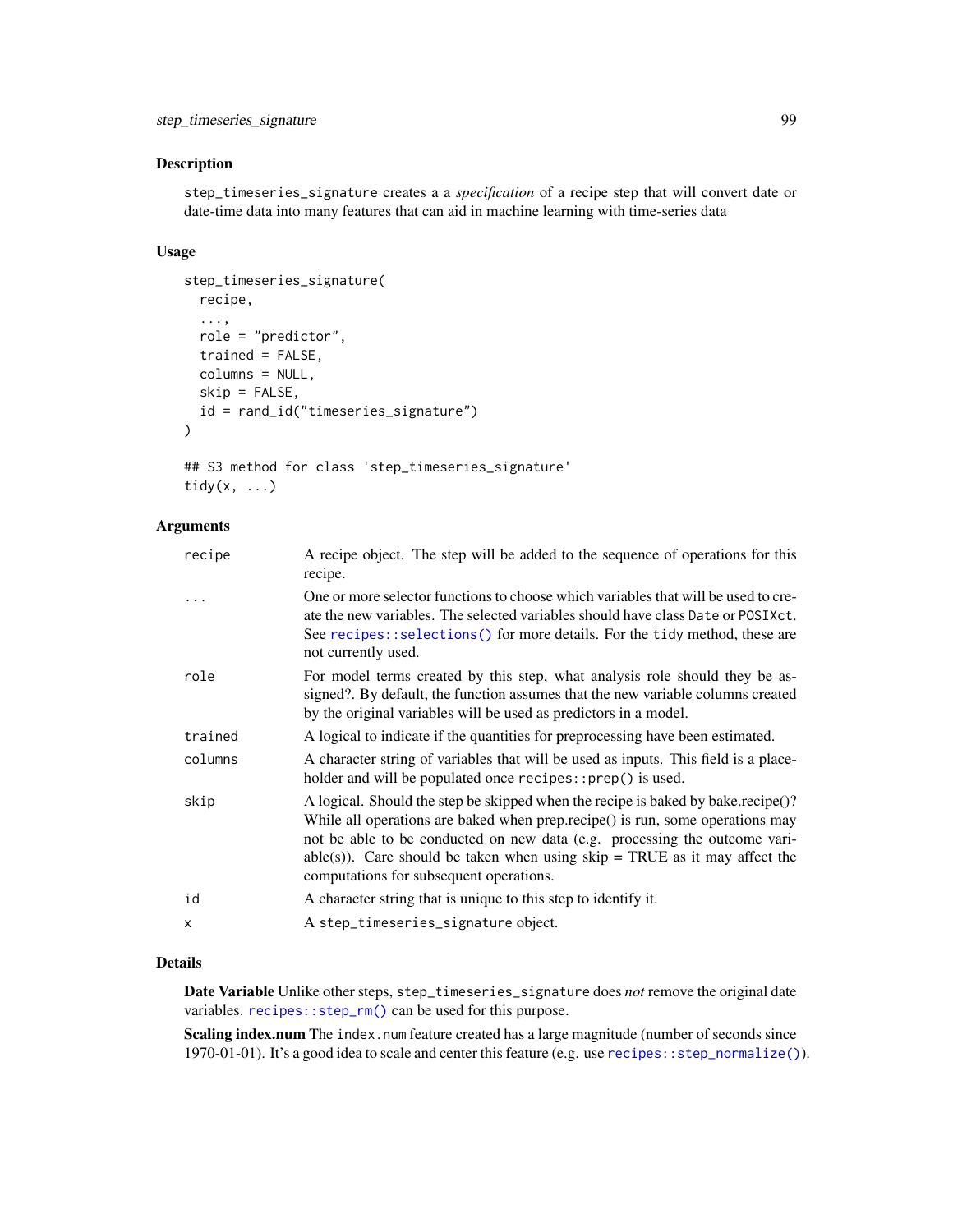Removing Unnecessary Features By default, many features are created automatically. Unnecessary features can be removed using [recipes::step\\_rm\(\)](#page-0-0).

### Value

For step\_timeseries\_signature, an updated version of recipe with the new step added to the sequence of existing steps (if any). For the tidy method, a tibble with columns terms (the selectors or variables selected), value (the feature names).

### See Also

Time Series Analysis:

- Engineered Features: [step\\_timeseries\\_signature\(\)](#page-97-0), [step\\_holiday\\_signature\(\)](#page-82-0), [step\\_fourier\(\)](#page-79-0)
- Diffs & Lags [step\\_diff\(\)](#page-77-0), recipes::step\_lag()
- Smoothing: [step\\_slidify\(\)](#page-87-0), [step\\_smooth\(\)](#page-94-0)
- Variance Reduction: [step\\_box\\_cox\(\)](#page-74-0)
- Imputation: [step\\_ts\\_impute\(\)](#page-103-0), [step\\_ts\\_clean\(\)](#page-100-0)
- Padding: [step\\_ts\\_pad\(\)](#page-105-0)

Main Recipe Functions:

- recipes::recipe()
- recipes::prep()
- recipes::bake()

```
library(recipes)
library(tidyverse)
library(tidyquant)
library(timetk)
FB_tbl <- FANG %>% filter(symbol == "FB")
# Create a recipe object with a timeseries signature step
rec_obj <- recipe(adjusted \sim ., data = FB_tbl) %>%
    step_timeseries_signature(date)
# View the recipe object
rec_obj
# Prepare the recipe object
prep(rec_obj)
# Bake the recipe object - Adds the Time Series Signature
bake(prep(rec_obj), FB_tbl)
# Tidy shows which features have been added during the 1st step
# in this case, step 1 is the step_timeseries_signature step
```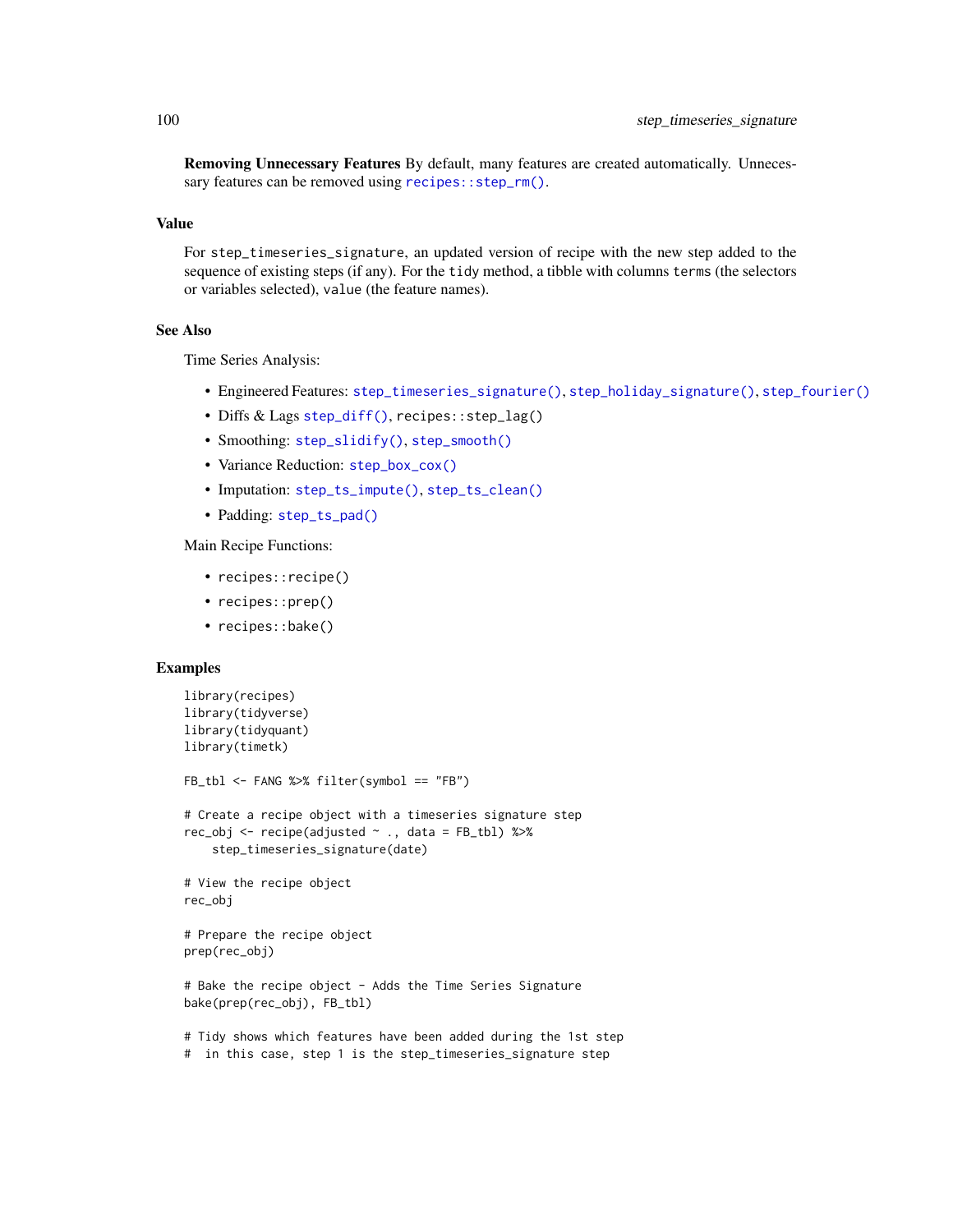```
tidy(rec_obj)
tidy(rec_obj, number = 1)
```
# <span id="page-100-0"></span>step\_ts\_clean *Clean Outliers and Missing Data for Time Series*

# Description

step\_ts\_clean creates a *specification* of a recipe step that will clean outliers and impute time series data.

# Usage

```
step_ts_clean(
 recipe,
  ...,
 period = 1,
 lambda = "auto",role = NA,
 trained = FALSE,
 lambdas_trained = NULL,
  skip = FALSE,
 id = rand_id("ts_clean")
\mathcal{L}## S3 method for class 'step_ts_clean'
```
# Arguments

tidy(x, ...)

| recipe  | A recipe object. The step will be added to the sequence of operations for this<br>recipe.                                                                                                                                                               |
|---------|---------------------------------------------------------------------------------------------------------------------------------------------------------------------------------------------------------------------------------------------------------|
|         | One or more selector functions to choose which variables are affected by the<br>step. See selections () for more details. For the tidy method, these are not<br>currently used.                                                                         |
| period  | A seasonal period to use during the transformation. If period $= 1$ , linear in-<br>terpolation is performed. If period $> 1$ , a robust STL decomposition is first<br>performed and a linear interpolation is applied to the seasonally adjusted data. |
| lambda  | A box cox transformation parameter. If set to "auto", performs automated<br>lambda selection.                                                                                                                                                           |
| role    | Not used by this step since no new variables are created.                                                                                                                                                                                               |
| trained | A logical to indicate if the quantities for preprocessing have been estimated.                                                                                                                                                                          |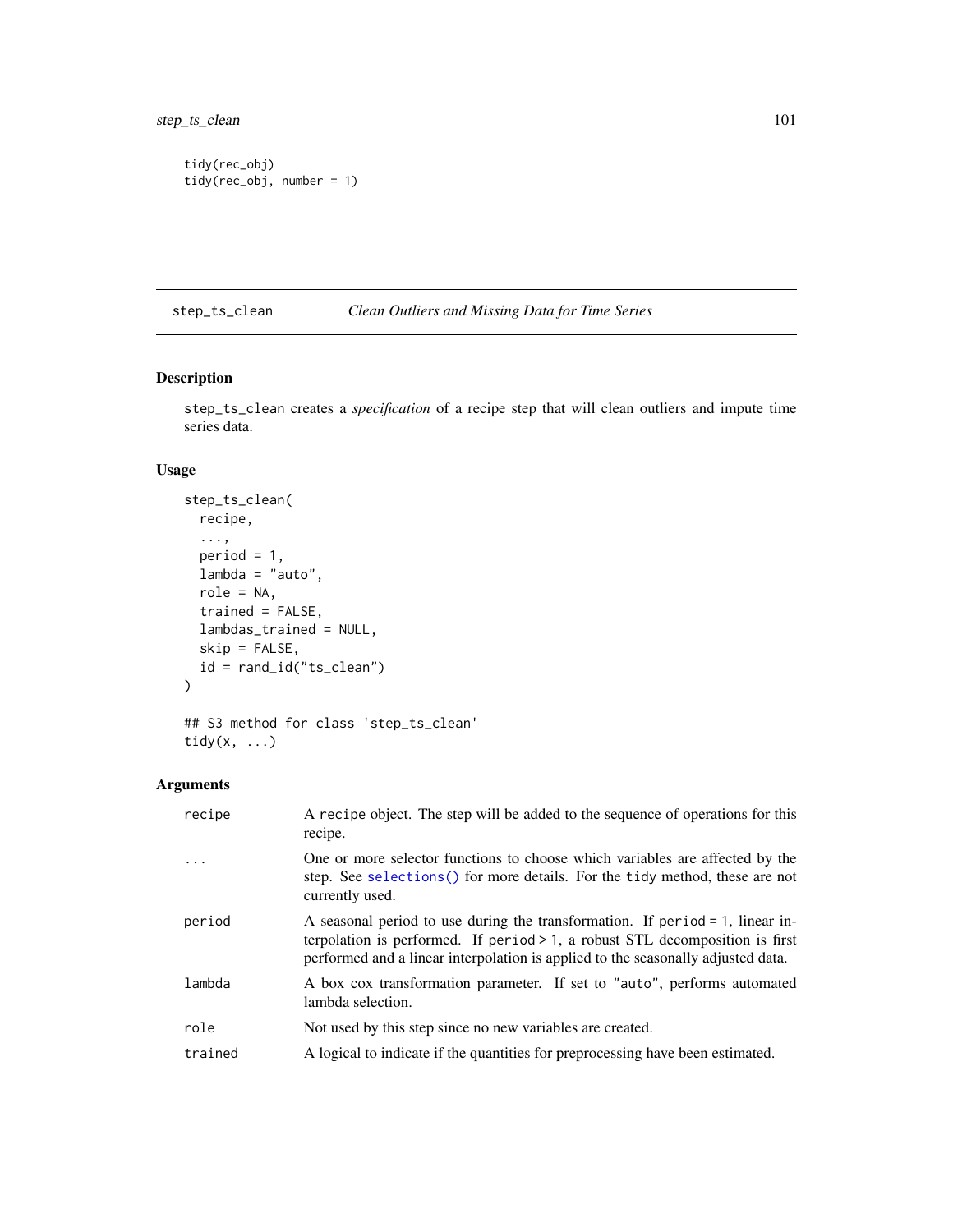| lambdas_trained           |                                                                                                                                                                                                                                                                                                                                                                            |
|---------------------------|----------------------------------------------------------------------------------------------------------------------------------------------------------------------------------------------------------------------------------------------------------------------------------------------------------------------------------------------------------------------------|
|                           | A named numeric vector of lambdas. This is NULL until computed by $recipes::prep()$ .<br>Note that, if the original data are integers, the mean will be converted to an inte-<br>ger to maintain the same a data type.                                                                                                                                                     |
| skip                      | A logical. Should the step be skipped when the recipe is baked by bake. recipe()?<br>While all operations are baked when prep. recipe() is run, some operations<br>may not be able to be conducted on new data (e.g. processing the outcome<br>variable(s)). Care should be taken when using $skip =$ TRUE as it may affect the<br>computations for subsequent operations. |
| id                        | A character string that is unique to this step to identify it.                                                                                                                                                                                                                                                                                                             |
| $\boldsymbol{\mathsf{x}}$ | A step_ts_clean object.                                                                                                                                                                                                                                                                                                                                                    |
|                           |                                                                                                                                                                                                                                                                                                                                                                            |

The step\_ts\_clean() function is designed specifically to handle time series using seasonal outlier detection methods implemented in the Forecast R Package.

### Cleaning Outliers

#' Outliers are replaced with missing values using the following methods:

- 1. Non-Seasonal (period = 1): Uses stats::supsmu()
- 2. Seasonal (period > 1): Uses forecast::mstl() with robust = TRUE (robust STL decomposition) for seasonal series.

## Imputation using Linear Interpolation

Three circumstances cause strictly linear interpolation:

- 1. Period is 1: With period = 1, a seasonality cannot be interpreted and therefore linear is used.
- 2. Number of Non-Missing Values is less than 2-Periods: Insufficient values exist to detect seasonality.
- 3. Number of Total Values is less than 3-Periods: Insufficient values exist to detect seasonality.

### Seasonal Imputation using Linear Interpolation

For seasonal series with period > 1, a robust Seasonal Trend Loess (STL) decomposition is first computed. Then a linear interpolation is applied to the seasonally adjusted data, and the seasonal component is added back.

#### Box Cox Transformation

In many circumstances, a Box Cox transformation can help. Especially if the series is multiplicative meaning the variance grows exponentially. A Box Cox transformation can be automated by setting lambda = "auto" or can be specified by setting lambda = numeric value.

#### Value

An updated version of recipe with the new step added to the sequence of existing steps (if any). For the tidy method, a tibble with columns terms (the selectors or variables selected) and value (the lambda estimate).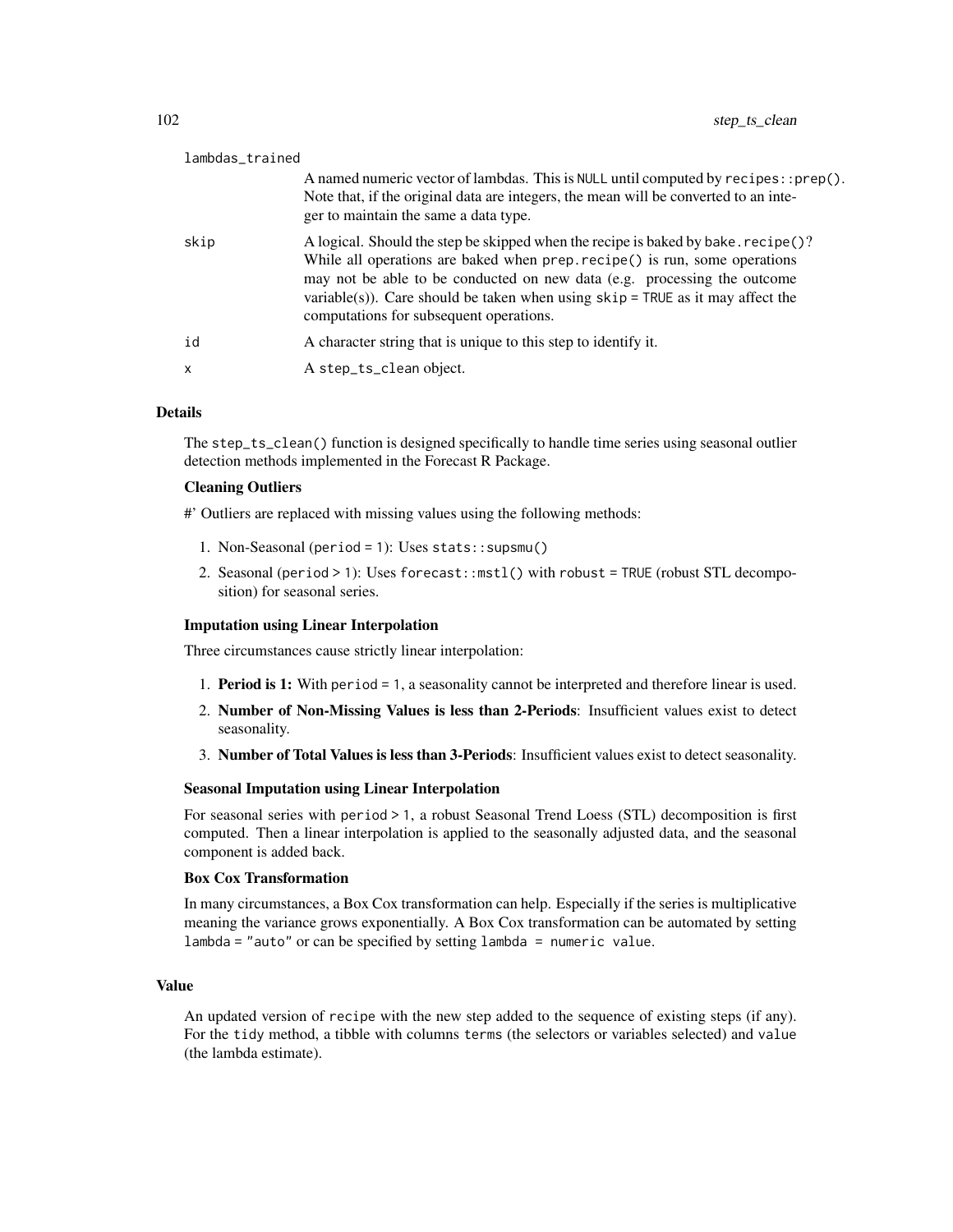## References

- [Forecast R Package](https://github.com/robjhyndman/forecast)
- [Forecasting Principles & Practices: Dealing with missing values and outliers](https://otexts.com/fpp2/missing-outliers.html)

# See Also

Time Series Analysis:

- Engineered Features: [step\\_timeseries\\_signature\(\)](#page-97-0), [step\\_holiday\\_signature\(\)](#page-82-0), [step\\_fourier\(\)](#page-79-0)
- Diffs & Lags [step\\_diff\(\)](#page-77-0), recipes::step\_lag()
- Smoothing: [step\\_slidify\(\)](#page-87-0), [step\\_smooth\(\)](#page-94-0)
- Variance Reduction: [step\\_box\\_cox\(\)](#page-74-0)
- Imputation: [step\\_ts\\_impute\(\)](#page-103-0), [step\\_ts\\_clean\(\)](#page-100-0)
- Padding: [step\\_ts\\_pad\(\)](#page-105-0)

```
library(tidyverse)
library(tidyquant)
library(recipes)
library(timetk)
# Get missing values
FANG_wide <- FANG %>%
    select(symbol, date, adjusted) %>%
   pivot_wider(names_from = symbol, values_from = adjusted) %>%
   pad_by_time()
FANG_wide
# Apply Imputation
recipe_box_cox <- recipe(~ ., data = FANG_wide) %>%
    step_ts_clean(FB, AMZN, NFLX, GOOG, period = 252) %>%
    prep()
recipe_box_cox %>% bake(FANG_wide)
```

```
# Lambda parameter used during imputation process
recipe_box_cox %>% tidy(1)
```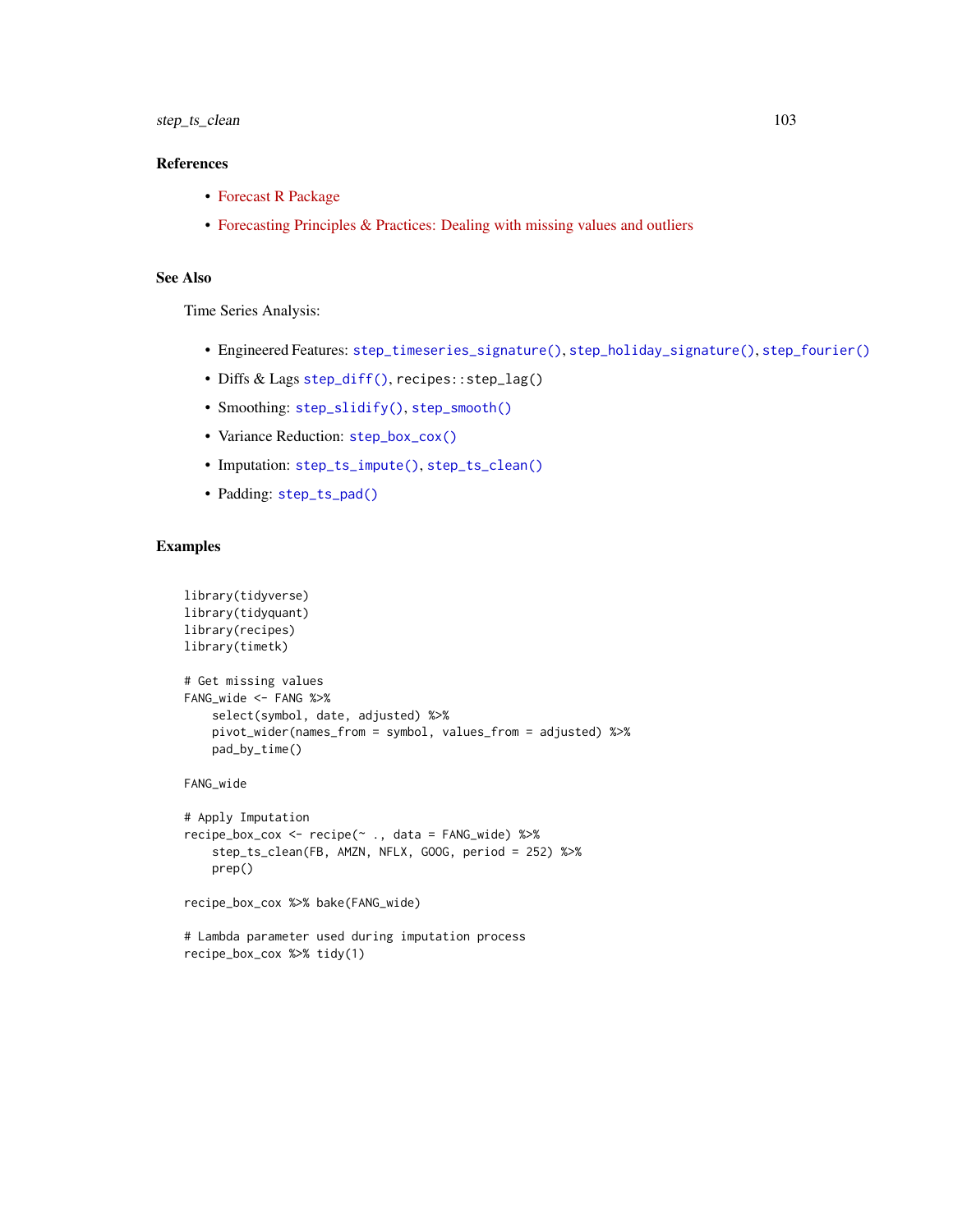<span id="page-103-0"></span>

# Description

step\_ts\_impute creates a *specification* of a recipe step that will impute time series data.

# Usage

```
step_ts_impute(
 recipe,
  ...,
 period = 1,
 lambda = NULL,
 role = NA,
 trained = FALSE,
 lambdas_trained = NULL,
 skip = FALSE,
 id = rand_id("ts_impute")
)
```
## S3 method for class 'step\_ts\_impute' tidy $(x, \ldots)$ 

# Arguments

| recipe          | A recipe object. The step will be added to the sequence of operations for this<br>recipe.                                                                                                                                                               |
|-----------------|---------------------------------------------------------------------------------------------------------------------------------------------------------------------------------------------------------------------------------------------------------|
| .               | One or more selector functions to choose which variables are affected by the<br>step. See selections () for more details. For the tidy method, these are not<br>currently used.                                                                         |
| period          | A seasonal period to use during the transformation. If period $= 1$ , linear in-<br>terpolation is performed. If period $> 1$ , a robust STL decomposition is first<br>performed and a linear interpolation is applied to the seasonally adjusted data. |
| lambda          | A box cox transformation parameter. If set to "auto", performs automated<br>lambda selection.                                                                                                                                                           |
| role            | Not used by this step since no new variables are created.                                                                                                                                                                                               |
| trained         | A logical to indicate if the quantities for preprocessing have been estimated.                                                                                                                                                                          |
| lambdas_trained |                                                                                                                                                                                                                                                         |
|                 | A named numeric vector of lambdas. This is NULL until computed by recipes:: prep().<br>Note that, if the original data are integers, the mean will be converted to an inte-<br>ger to maintain the same a data type.                                    |
| skip            | A logical. Should the step be skipped when the recipe is baked by bake. recipe()?<br>While all operations are baked when prep. recipe() is run, some operations<br>may not be able to be conducted on new data (e.g. processing the outcome             |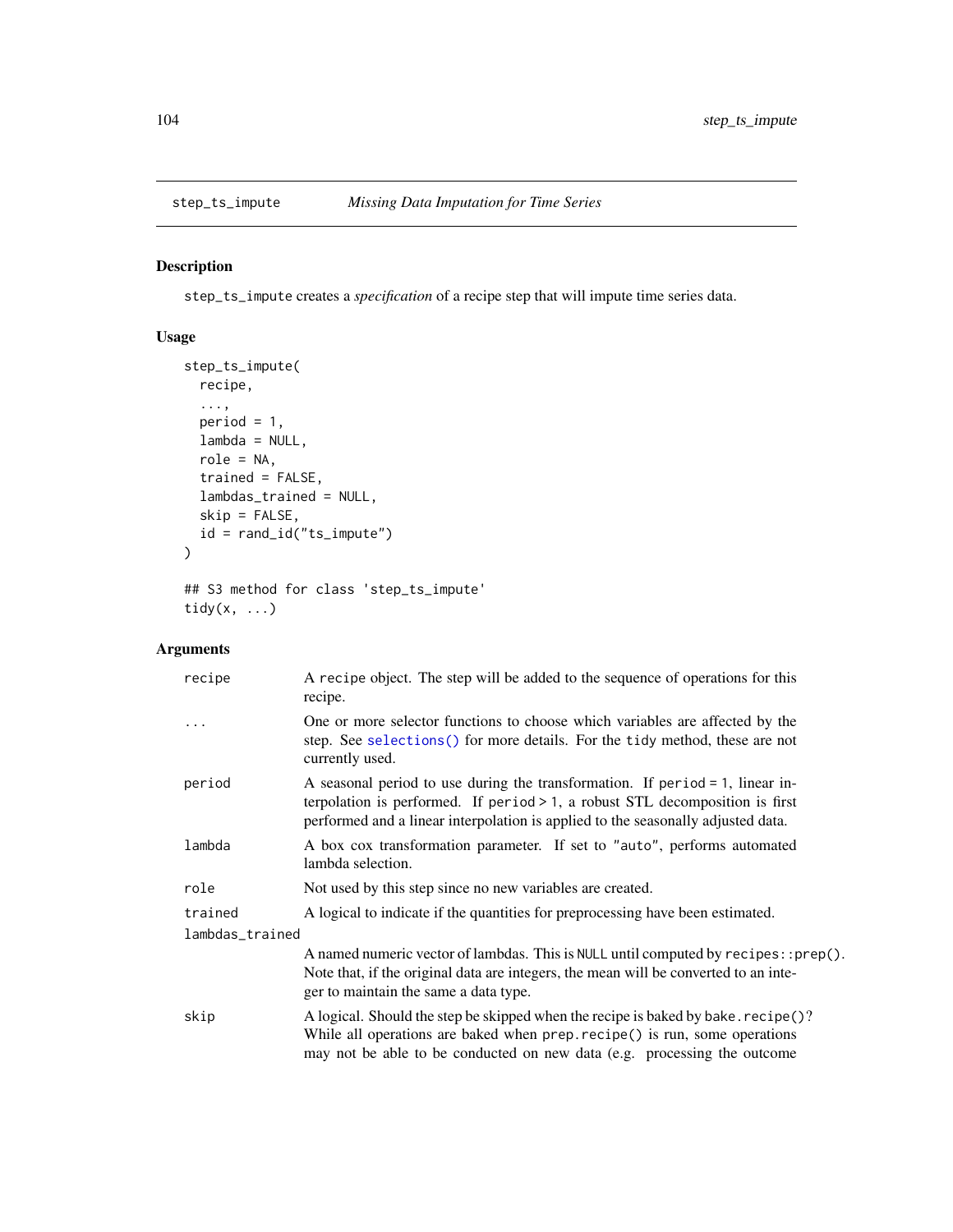|              | variable(s)). Care should be taken when using $skip =$ TRUE as it may affect the<br>computations for subsequent operations. |
|--------------|-----------------------------------------------------------------------------------------------------------------------------|
| id           | A character string that is unique to this step to identify it.                                                              |
| $\mathsf{x}$ | A step_ts_impute object.                                                                                                    |

The step\_ts\_impute() function is designed specifically to handle time series

### Imputation using Linear Interpolation

Three circumstances cause strictly linear interpolation:

- 1. Period is 1: With period = 1, a seasonality cannot be interpreted and therefore linear is used.
- 2. Number of Non-Missing Values is less than 2-Periods: Insufficient values exist to detect seasonality.
- 3. Number of Total Values is less than 3-Periods: Insufficient values exist to detect seasonality.

### Seasonal Imputation using Linear Interpolation

For seasonal series with period > 1, a robust Seasonal Trend Loess (STL) decomposition is first computed. Then a linear interpolation is applied to the seasonally adjusted data, and the seasonal component is added back.

# Box Cox Transformation

In many circumstances, a Box Cox transformation can help. Especially if the series is multiplicative meaning the variance grows exponentially. A Box Cox transformation can be automated by setting  $lambda = "auto" or can be specified by setting lambda = numeric value.$ 

#### Value

An updated version of recipe with the new step added to the sequence of existing steps (if any). For the tidy method, a tibble with columns terms (the selectors or variables selected) and value (the lambda estimate).

### References

- [Forecast R Package](https://github.com/robjhyndman/forecast)
- [Forecasting Principles & Practices: Dealing with missing values and outliers](https://otexts.com/fpp2/missing-outliers.html)

## See Also

Time Series Analysis:

- Engineered Features: [step\\_timeseries\\_signature\(\)](#page-97-0), [step\\_holiday\\_signature\(\)](#page-82-0), [step\\_fourier\(\)](#page-79-0)
- Diffs & Lags [step\\_diff\(\)](#page-77-0), recipes::step\_lag()
- Smoothing: [step\\_slidify\(\)](#page-87-0), [step\\_smooth\(\)](#page-94-0)
- Variance Reduction: [step\\_box\\_cox\(\)](#page-74-0)
- Imputation: [step\\_ts\\_impute\(\)](#page-103-0), [step\\_ts\\_clean\(\)](#page-100-0)
- Padding: [step\\_ts\\_pad\(\)](#page-105-0)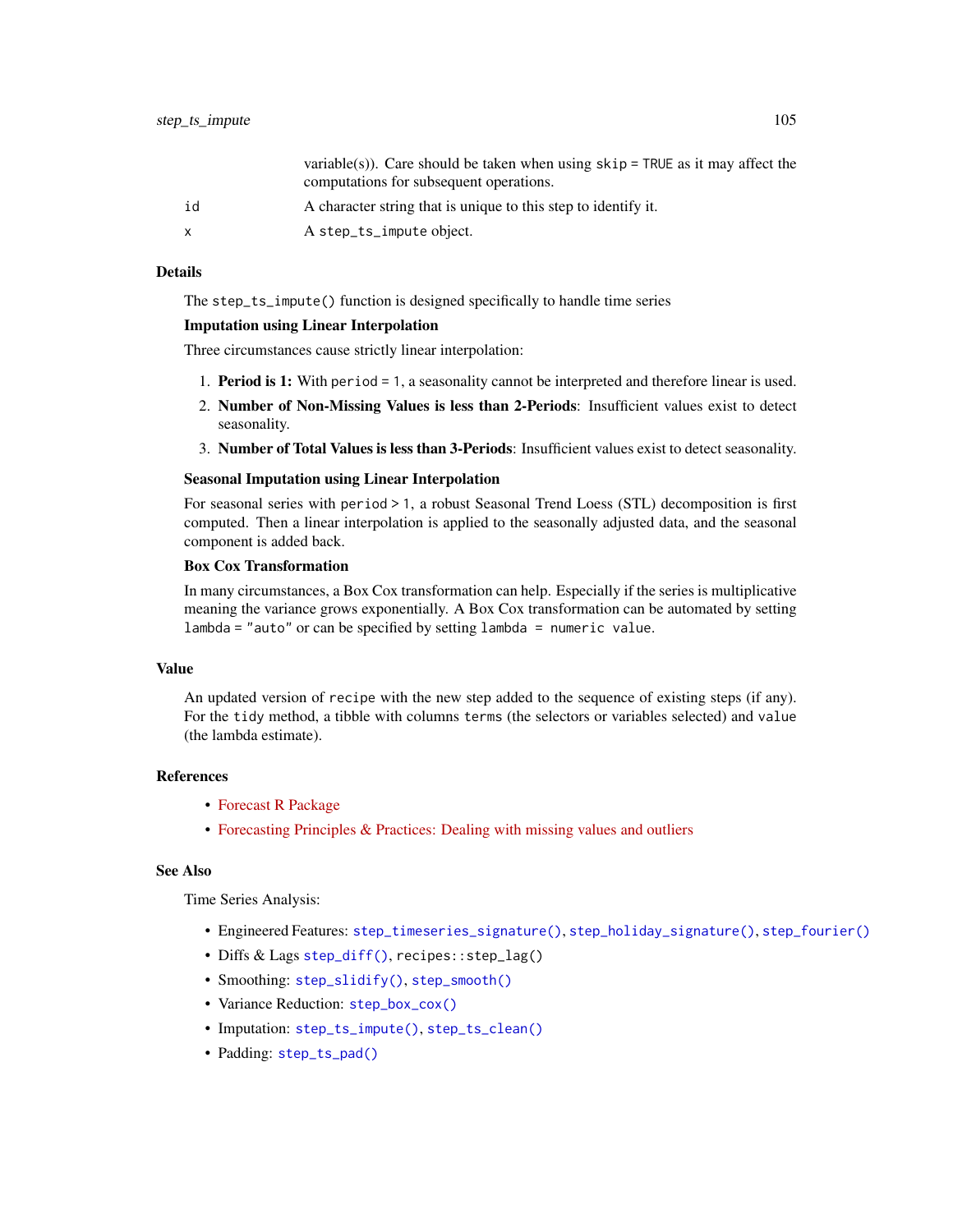Recipe Setup and Application:

- recipes::recipe()
- recipes::prep()
- recipes::bake()

# Examples

```
library(tidyverse)
library(tidyquant)
library(recipes)
library(timetk)
# Get missing values
FANG_wide <- FANG %>%
    select(symbol, date, adjusted) %>%
   pivot_wider(names_from = symbol, values_from = adjusted) %>%
   pad_by_time()
FANG_wide
# Apply Imputation
recipe_box_cox <- recipe(~ ., data = FANG_wide) %>%
    step_ts_impute(FB, AMZN, NFLX, GOOG, period = 252, lambda = "auto") %>%
    prep()
recipe_box_cox %>% bake(FANG_wide)
# Lambda parameter used during imputation process
recipe_box_cox %>% tidy(1)
```
<span id="page-105-0"></span>step\_ts\_pad *Pad: Add rows to fill gaps and go from low to high frequency*

### Description

step\_ts\_pad creates a a *specification* of a recipe step that will analyze a Date or Date-time column adding rows at a specified interval.

## Usage

```
step_ts_pad(
  recipe,
  ...,
  by = "day",pad_value = NA,
```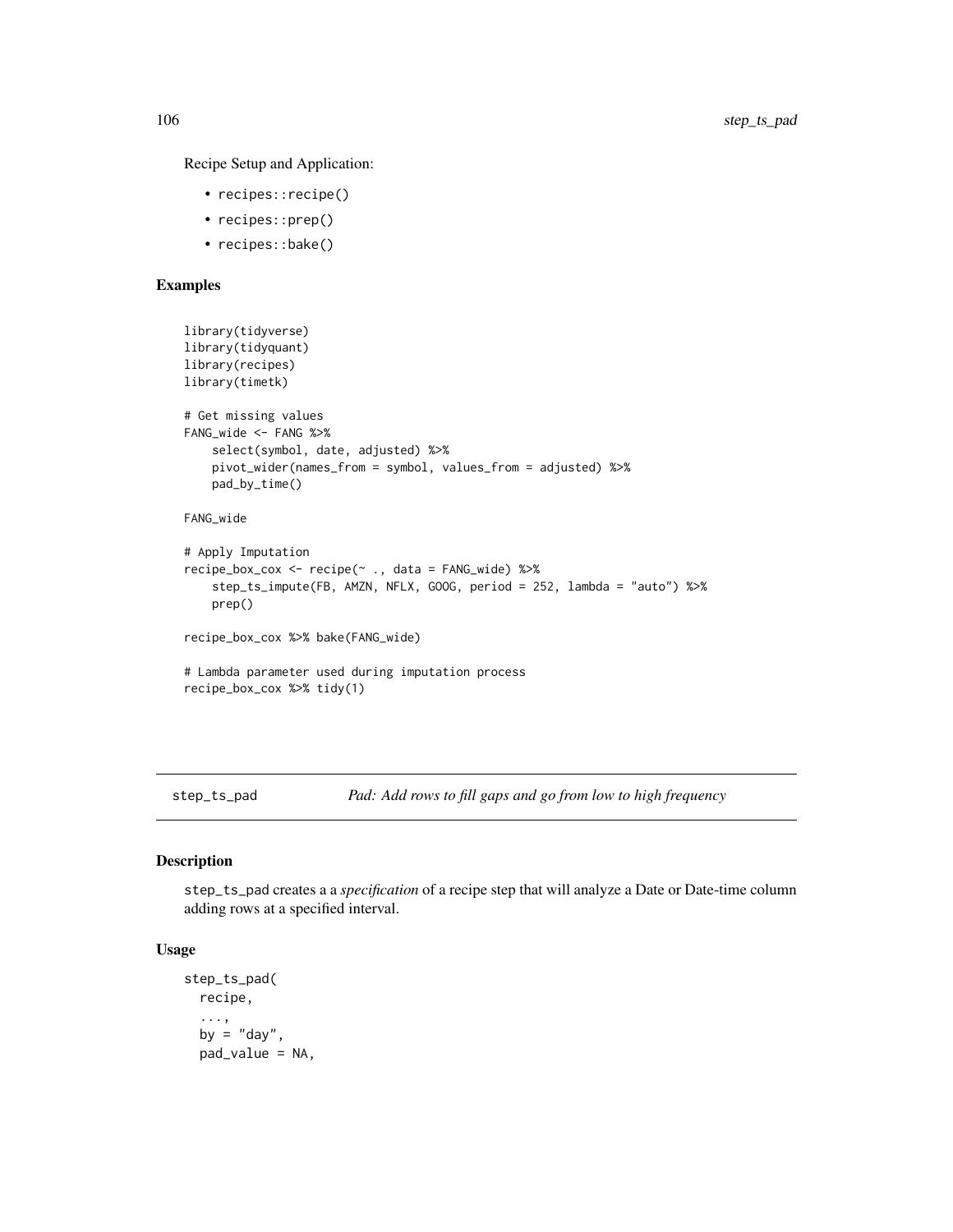# step\_ts\_pad 107

```
role = "predictor",
 trained = FALSE,
 columns = NULL,
 skip = FALSE,
 id = rand_id("ts_padding")
)
## S3 method for class 'step_ts_pad'
```

```
tidy(x, ...)
```
# Arguments

| recipe    | A recipe object. The step will be added to the sequence of operations for this<br>recipe.                                                                                                                                                                                                                                                                                  |
|-----------|----------------------------------------------------------------------------------------------------------------------------------------------------------------------------------------------------------------------------------------------------------------------------------------------------------------------------------------------------------------------------|
| .         | A single column with class Date or POSIXct. See recipes:: selections () for<br>more details. For the tidy method, these are not currently used.                                                                                                                                                                                                                            |
| by        | Either "auto", a time-based frequency like "year", "month", "day", "hour", etc,<br>or a time expression like "5 min", or "7 days". See Details.                                                                                                                                                                                                                            |
| pad_value | Fills in padded values. Default is NA.                                                                                                                                                                                                                                                                                                                                     |
| role      | For model terms created by this step, what analysis role should they be as-<br>signed?. By default, the function assumes that the new variable columns created<br>by the original variables will be used as predictors in a model.                                                                                                                                         |
| trained   | A logical to indicate if the quantities for preprocessing have been estimated.                                                                                                                                                                                                                                                                                             |
| columns   | A character string of variables that will be used as inputs. This field is a place-<br>holder and will be populated once recipes::prep() is used.                                                                                                                                                                                                                          |
| skip      | A logical. Should the step be skipped when the recipe is baked by bake.recipe()?<br>While all operations are baked when prep.recipe() is run, some operations may<br>not be able to be conducted on new data (e.g. processing the outcome vari-<br>able(s)). Care should be taken when using $skip = TRUE$ as it may affect the<br>computations for subsequent operations. |
| id        | A character string that is unique to this step to identify it.                                                                                                                                                                                                                                                                                                             |
| X         | A step_ts_pad object.                                                                                                                                                                                                                                                                                                                                                      |

## Details

# Date Variable

- Only one date or date-time variable may be supplied.
- step\_ts\_pad()) does *not* remove the original date variables.

# Interval Specification (by)

Padding can be applied in the following ways:

- The eight intervals in are: year, quarter, month, week, day, hour, min, and sec.
- Intervals like 30 minutes, 1 hours, 14 days are possible.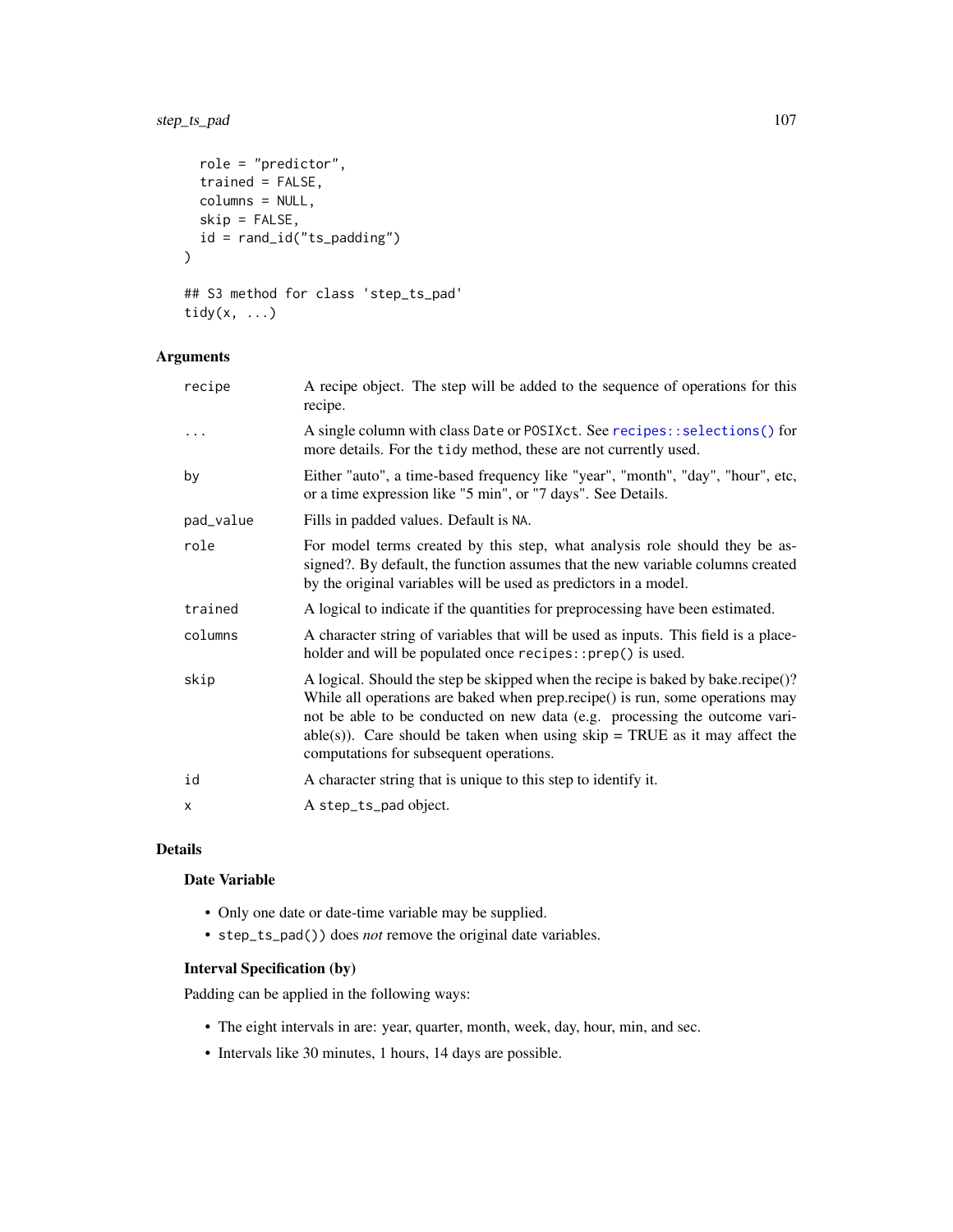### Imputing Missing Values

The generic pad\_value defaults to NA, which typically requires imputation. Some common strategies include:

- Numeric data: The step\_ts\_impute() preprocessing step can be used to impute numeric time series data with or without seasonality
- Nominal data: The step\_mode\_impute() preprocessing step can be used to replace missing values with the most common value.

### Value

For step\_ts\_pad, an updated version of recipe with the new step added to the sequence of existing steps (if any). For the tidy method, a tibble with columns terms (the selectors or variables selected), value (the feature names).

### See Also

Padding & Imputation:

- Pad Time Series: [step\\_ts\\_pad\(\)](#page-105-0)
- Impute missing values with these: [step\\_ts\\_impute\(\)](#page-103-0), [step\\_ts\\_clean\(\)](#page-100-0)

Time Series Analysis:

- Engineered Features: [step\\_timeseries\\_signature\(\)](#page-97-0), [step\\_holiday\\_signature\(\)](#page-82-0), [step\\_fourier\(\)](#page-79-0)
- Diffs & Lags [step\\_diff\(\)](#page-77-0), recipes::step\_lag()
- Smoothing: [step\\_slidify\(\)](#page-87-0), [step\\_smooth\(\)](#page-94-0)
- Variance Reduction: [step\\_box\\_cox\(\)](#page-74-0)

Main Recipe Functions:

- recipes::recipe()
- recipes::prep
- recipes::bake

```
library(recipes)
library(tidyverse)
library(tidyquant)
library(timetk)
FB_tbl <- FANG %>%
    filter(symbol == "FB") %>%
    select(symbol, date, adjusted)
rec_obj <- recipe(adjusted ~ ., data = FB_tbl) %>%
    step_ts_pad(data, by = "day", pad_value = NA)
```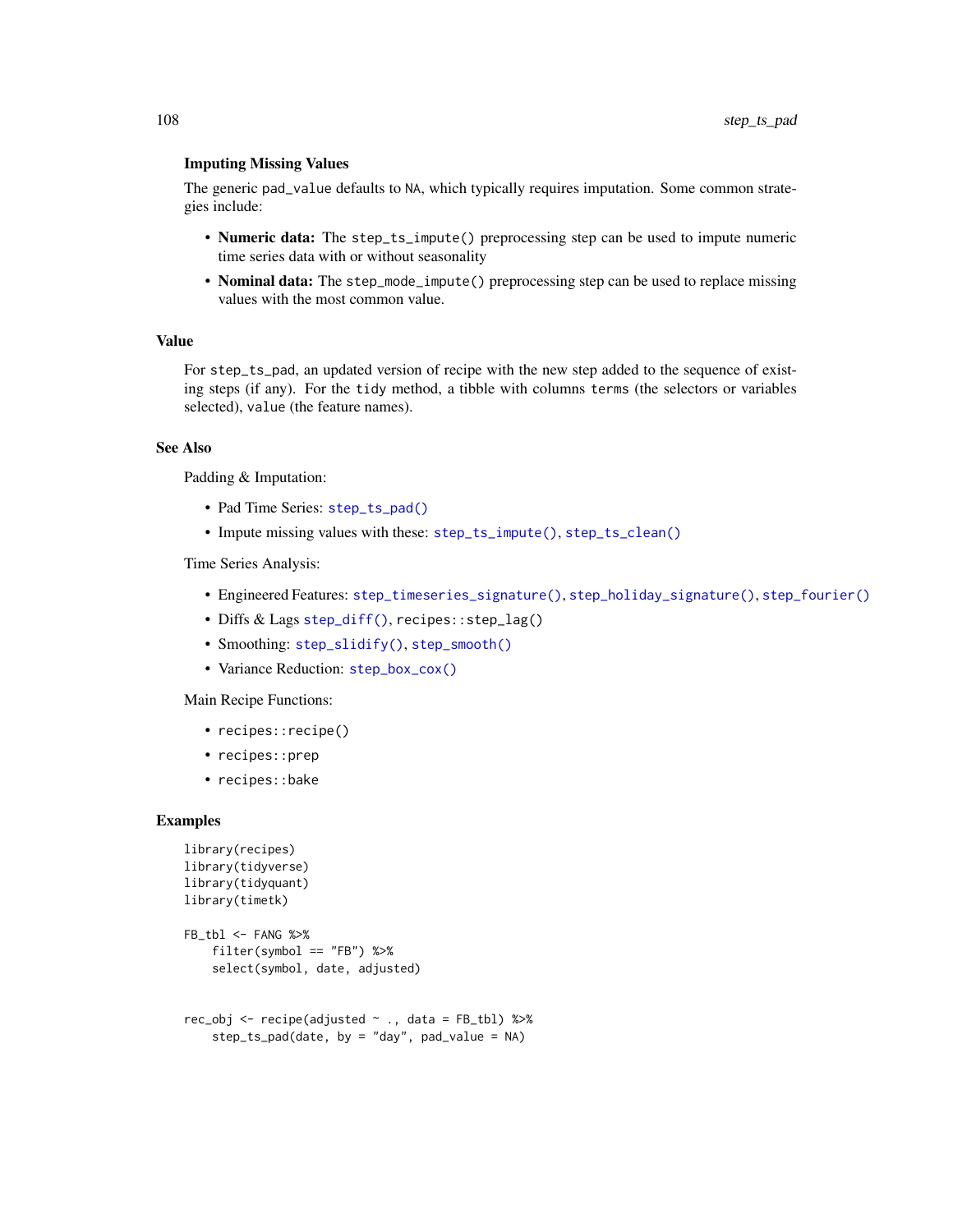```
# View the recipe object
rec_obj
# Prepare the recipe object
prep(rec_obj)
# Bake the recipe object - Adds the padding
bake(prep(rec_obj), FB_tbl)
# Tidy shows which features have been added during the 1st step
# in this case, step 1 is the step_timeseries_signature step
tidy(prep(rec_obj))
tidy(prep(rec_obj), number = 1)
```
<span id="page-108-0"></span>summarise\_by\_time *Summarise (for Time Series Data)*

## Description

summarise\_by\_time() is a time-based variant of the popular dplyr::summarise() function that uses .date\_var to specify a date or date-time column and .by to group the calculation by groups like "5 seconds", "week", or "3 months".

summarise\_by\_time() and summarize\_by\_time() are synonyms.

### Usage

```
summarise_by_time(
  .data,
  .date_var,
  .by = "day",
  ...,
  .type = c("floor", "ceiling", "round"),
  .week_start = NULL
)
summarize_by_time(
  .data,
  .date_var,
  .by = "day",
  ...,
  .type = c("floor", "ceiling", "round"),
  .week_start = NULL
\mathcal{E}
```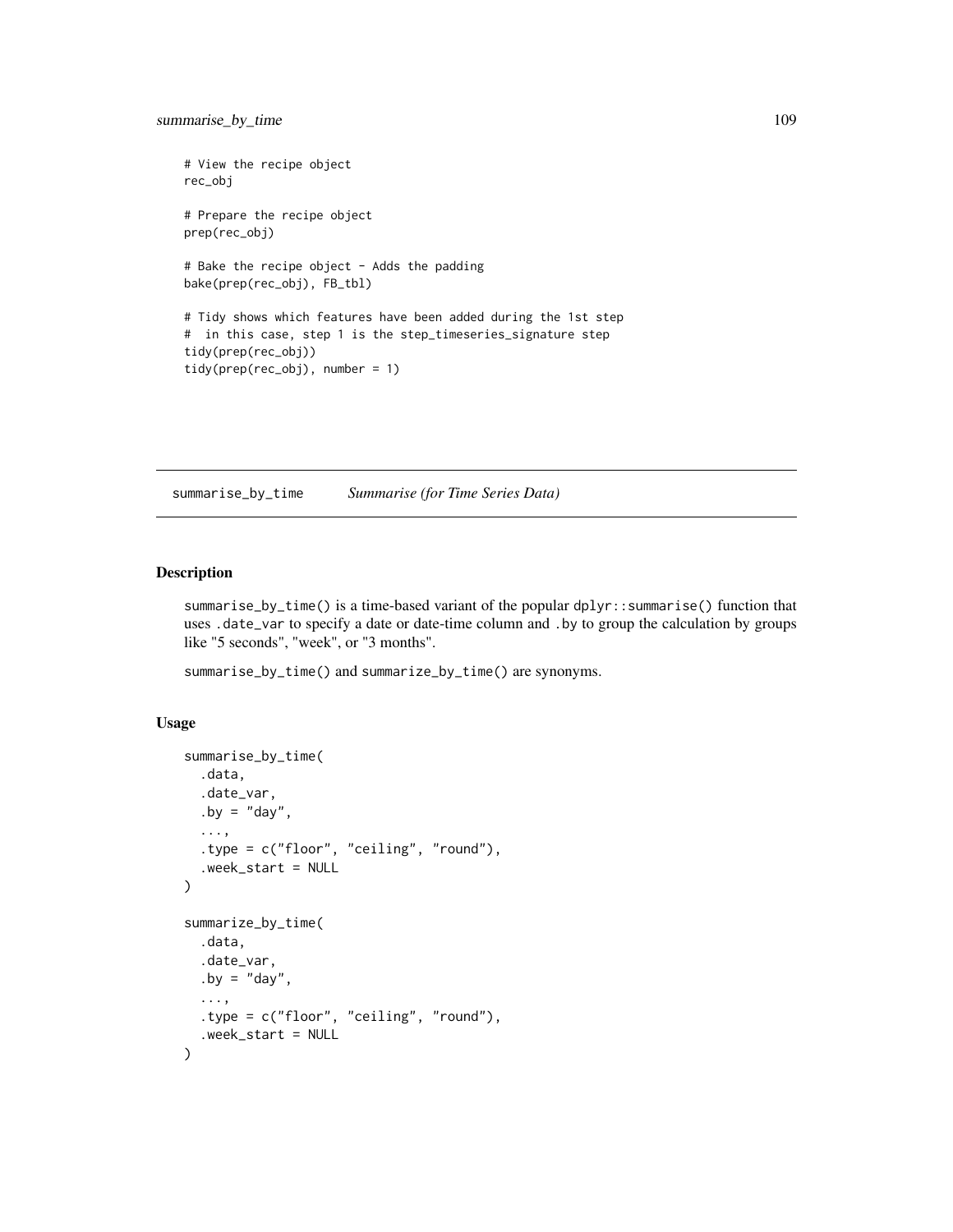# Arguments

| .data       | A tbl object or data. frame                                                                                          |
|-------------|----------------------------------------------------------------------------------------------------------------------|
| .date_var   | A column containing date or date-time values to summarize. If missing, attempts<br>to auto-detect date column.       |
| .by         | A time unit to summarise by. Time units are collapsed using lubridate:: floor_date()<br>orlubridate::ceiling_date(). |
|             | The value can be:                                                                                                    |
|             | • second                                                                                                             |
|             | • minute                                                                                                             |
|             | $\bullet$ hour                                                                                                       |
|             | $\bullet$ day                                                                                                        |
|             | $\bullet$ week                                                                                                       |
|             | $\cdot$ month                                                                                                        |
|             | • bimonth                                                                                                            |
|             | • quarter                                                                                                            |
|             | • season                                                                                                             |
|             | • halfyear                                                                                                           |
|             | • year                                                                                                               |
|             | Arbitrary unique English abbreviations as in the lubridate:: period() con-<br>structor are allowed.                  |
|             | Name-value pairs of summary functions. The name will be the name of the<br>variable in the result.                   |
|             | The value can be:                                                                                                    |
|             | • A vector of length 1, e.g. $min(x)$ , $n()$ , or $sum(is.na(y))$ .                                                 |
|             | • A vector of length n, e.g. quantile().                                                                             |
|             | • A data frame, to add multiple columns from a single expression.                                                    |
| .type       | One of "floor", "ceiling", or "round. Defaults to "floor". See lubridate:: round_date.                               |
| .week_start | when unit is weeks, specify the reference day. 7 represents Sunday and 1 repre-<br>sents Monday.                     |

# Value

A tibble or data.frame

# Useful summary functions

- Sum: [sum\(\)](#page-0-0)
- Center: [mean\(\)](#page-0-0), [median\(\)](#page-0-0)
- Spread: [sd\(\)](#page-0-0), [var\(\)](#page-0-0)
- Range: [min\(\)](#page-0-0), [max\(\)](#page-0-0)
- Count: dplyr::n(), dplyr::n\_distinct()
- Position: dplyr::first(), dplyr::last(), dplyr::nth()
- Correlation: [cor\(\)](#page-0-0), [cov\(\)](#page-0-0)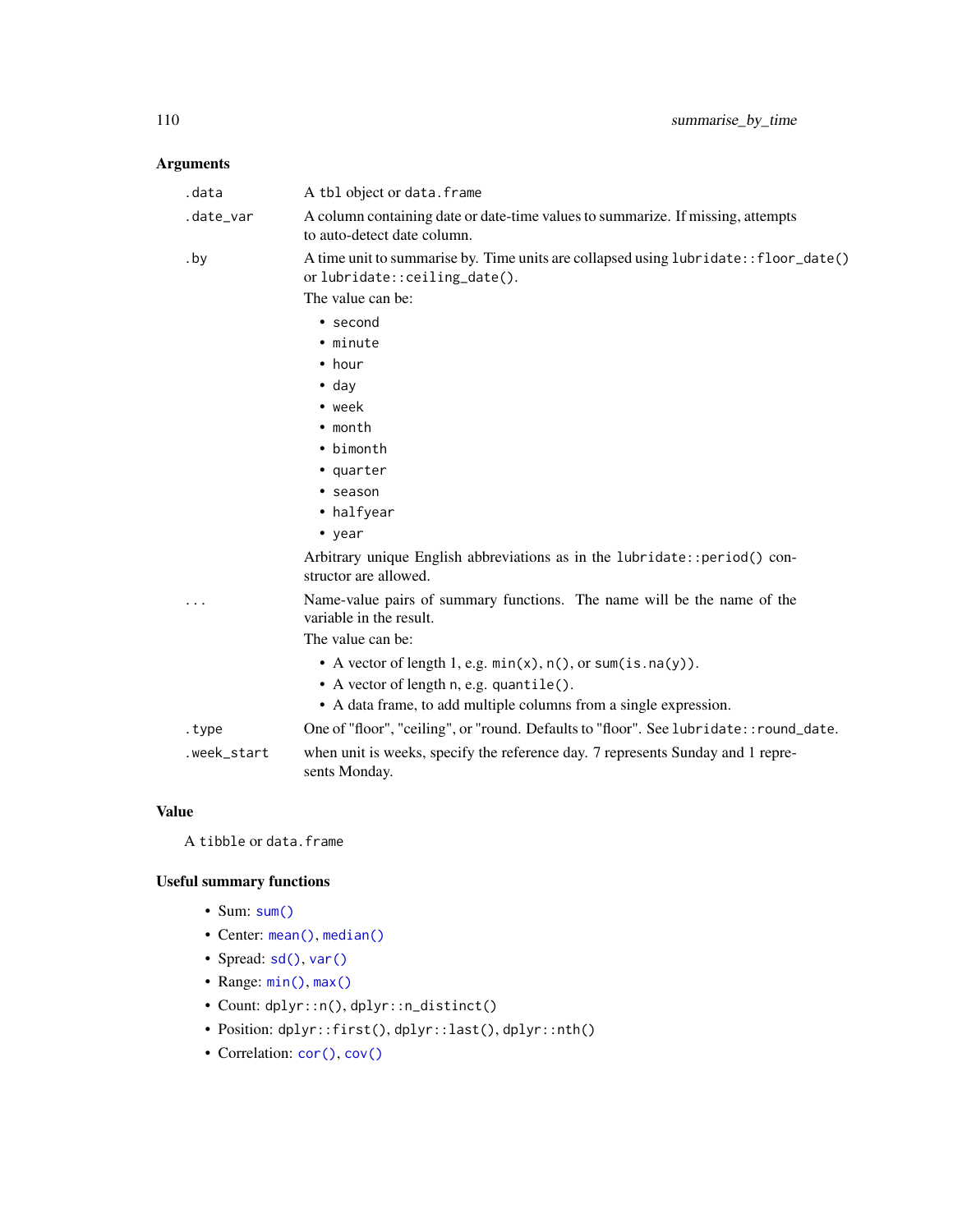## See Also

Time-Based dplyr functions:

- [summarise\\_by\\_time\(\)](#page-108-0) Easily summarise using a date column.
- [mutate\\_by\\_time\(\)](#page-29-0) Simplifies applying mutations by time windows.
- [filter\\_by\\_time\(\)](#page-12-0) Quickly filter using date ranges.
- [filter\\_period\(\)](#page-14-0) Apply filtering expressions inside periods (windows)
- [between\\_time\(\)](#page-3-0) Range detection for date or date-time sequences.
- [pad\\_by\\_time\(\)](#page-32-0) Insert time series rows with regularly spaced timestamps
- [condense\\_period\(\)](#page-8-0) Convert to a different periodicity
- [slidify\(\)](#page-63-0) Turn any function into a sliding (rolling) function

```
# Libraries
library(timetk)
library(dplyr)
# First value in each month
m4_daily %>%
   group_by(id) %>%
   summarise_by_time(
       .date_var = date,
       .by = "month", # Setup for monthly aggregation
       # Summarization
       value = first(value)
   \lambda# Last value in each month (day is first day of next month with ceiling option)
m4_daily %>%
   group_by(id) %>%
   summarise_by_time(
       .by = "month",
       value = last(value),
       .type = "ceiling"
   ) %>%
    # Shift to the last day of the month
   mutate(date = date %-time% "1 day")
# Total each year (.by is set to "year" now)
m4_daily %>%
   group_by(id) %>%
   summarise_by_time(
       .by = "year",
       value = sum(value)
   )
```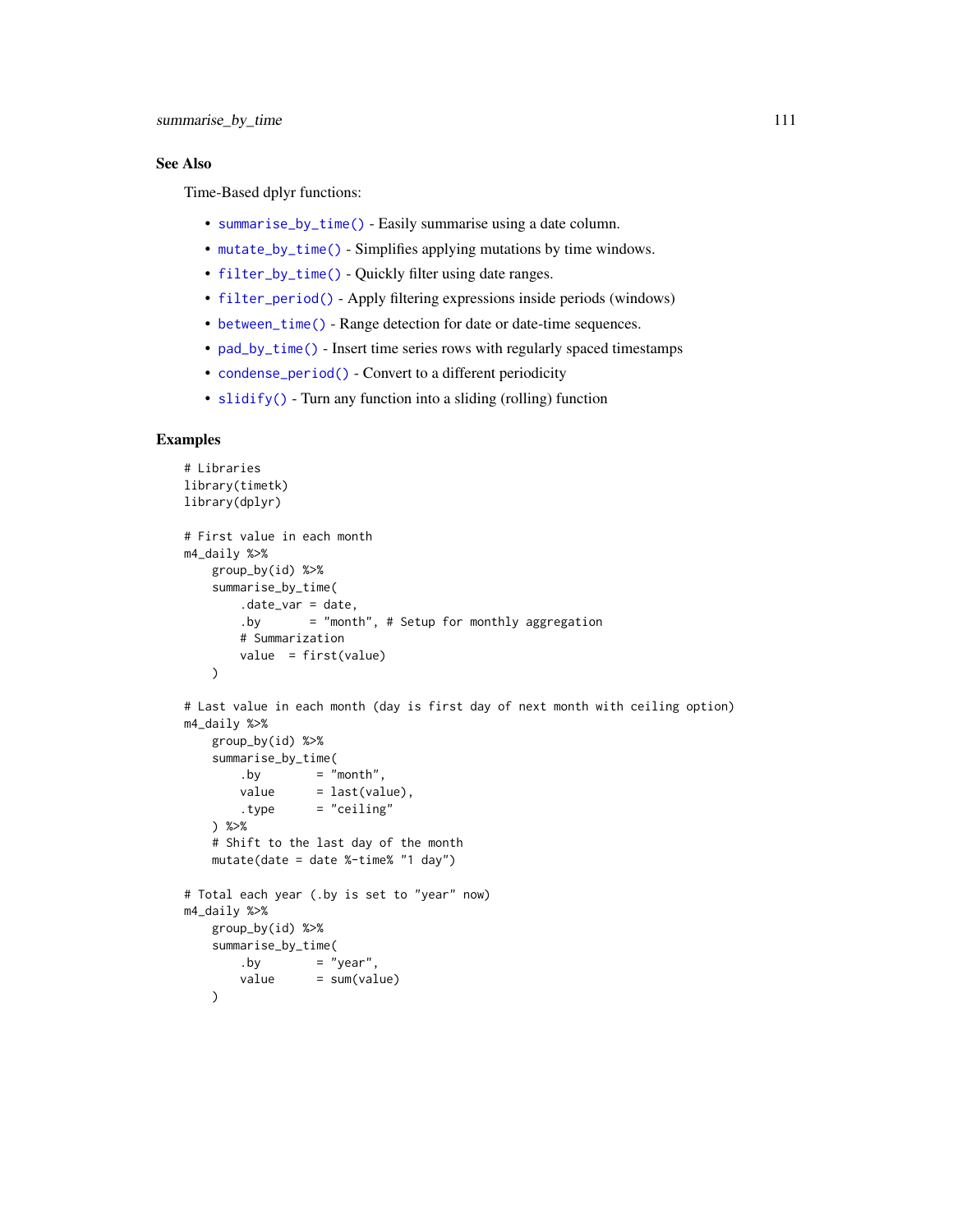## Description

Half-hourly electricity demand in England and Wales from Monday 5 June 2000 to Sunday 27 August 2000. Discussed in Taylor (2003).

#### Usage

taylor\_30\_min

### Format

A tibble: 4,032 x 2

- date: A date-time variable in 30-minute increments
- value: Electricity demand in Megawatts

## Source

James W Taylor

## References

Taylor, J.W. (2003) Short-term electricity demand forecasting using double seasonal exponential smoothing. *Journal of the Operational Research Society*, 54, 799-805.

## Examples

taylor\_30\_min

timetk *timetk: Time Series Analysis in the Tidyverse*

#### Description

The timetk package combines a collection of coercion tools for time series analysis.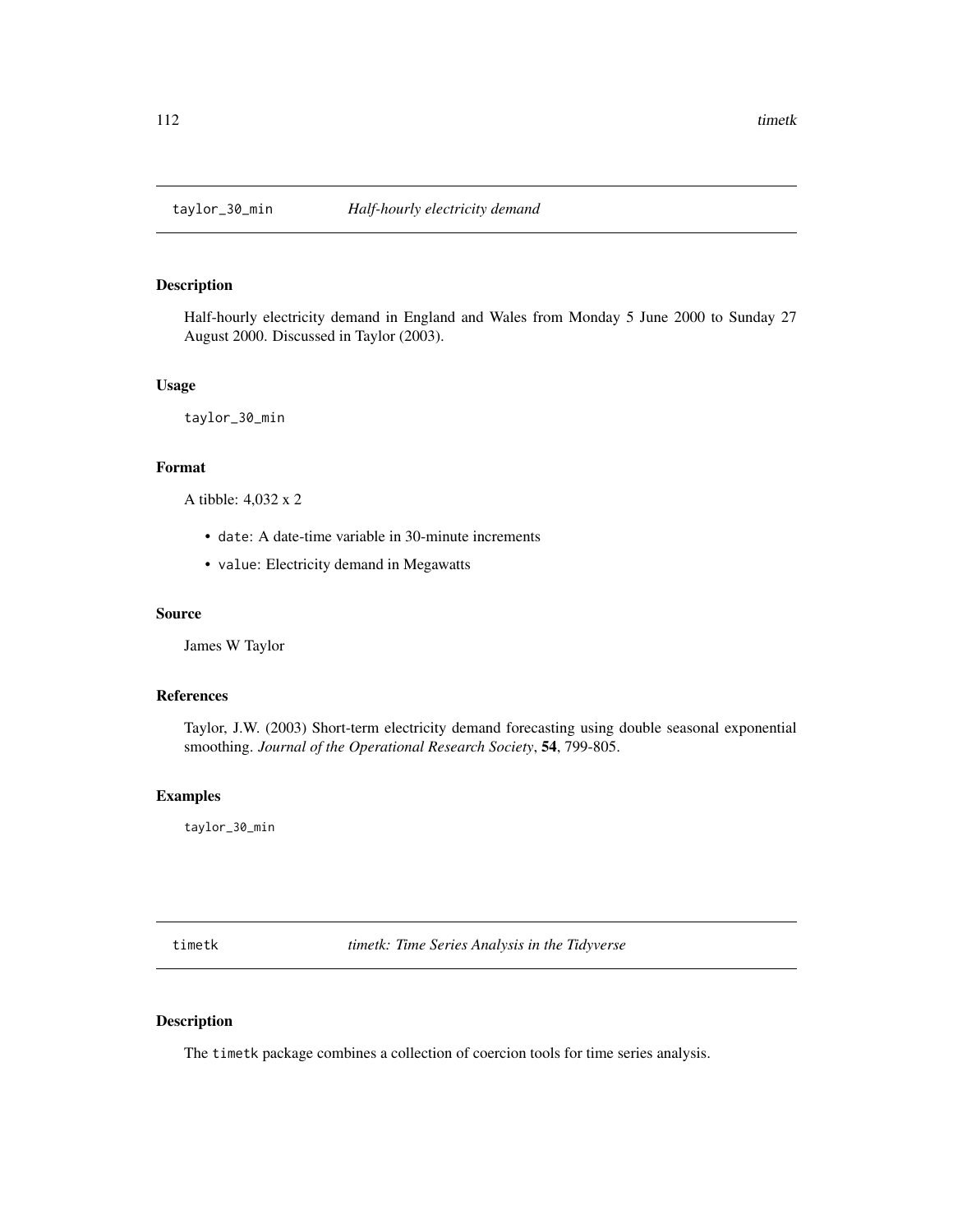## time\_arithmetic 113

## Details

The timetk package has several benefits:

- 1. Visualizing Time Series
- 2. Wrangling Time Series.
- 3. Preprocessing and Feature Engineering.

To learn more about timetk, start with the documentation: [https://business-science.github.](https://business-science.github.io/timetk/) [io/timetk/](https://business-science.github.io/timetk/)

time\_arithmetic *Add / Subtract (For Time Series)*

### Description

The easiest way to add / subtract a period to a time series date or date-time vector.

## Usage

```
add_time(index, period)
subtract_time(index, period)
index %+time% period
index %-time% period
```
# Arguments

| index  | A date or date-time vector. Can also accept a character representation.         |
|--------|---------------------------------------------------------------------------------|
| period | A period to add. Accepts character strings like "5 seconds", "2 days", and com- |
|        | plex strings like "1 month 4 days 34 minutes".                                  |

# Details

A convenient wrapper for lubridate::period(). Adds and subtracts a period from a time-based index. Great for:

- Finding a timestamp n-periods into the future or past
- Shifting a time-based index. Note that NA values may be present where dates don't exist.

# Period Specification

The period argument accepts complex strings like:

- "1 month 4 days 43 minutes"
- "second = 3, minute = 1, hour = 2, day = 13, week =  $1"$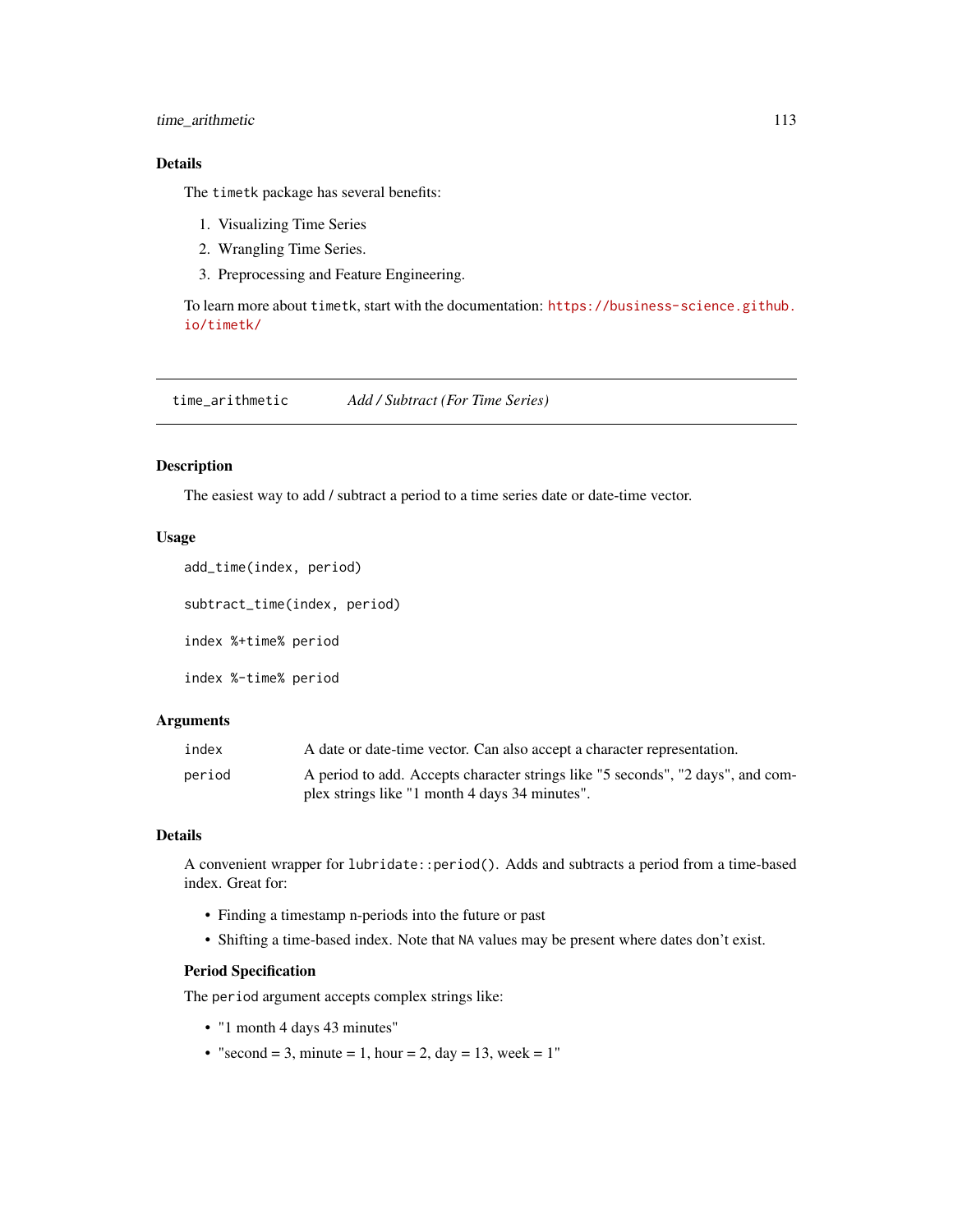### Value

A date or datetime (POSIXct) vector the same length as index with the time values shifted +/- a period.

## See Also

Other Time-Based vector functions:

• [between\\_time\(\)](#page-3-0) - Range detection for date or date-time sequences.

Underlying function:

• [lubridate::period\(\)](#page-0-0)

### Examples

library(timetk)

```
# ---- LOCATING A DATE N-PERIODS IN FUTURE / PAST ----
# Forward (Plus Time)
"2021" %+time% "1 hour 34 seconds"
"2021" %+time% "3 months"
"2021" %+time% "1 year 3 months 6 days"
# Backward (Minus Time)
"2021" %-time% "1 hour 34 seconds"
"2021" %-time% "3 months"
"2021" %-time% "1 year 3 months 6 days"
# ---- INDEX SHIFTING ----
index_daily <- tk_make_timeseries("2016", "2016-02-01")
# ADD TIME
# - Note `NA` values created where a daily dates aren't possible
# (e.g. Feb 29 & 30, 2016 doesn't exist).
index_daily %+time% "1 month"
# Subtracting Time
index_daily %-time% "1 month"
```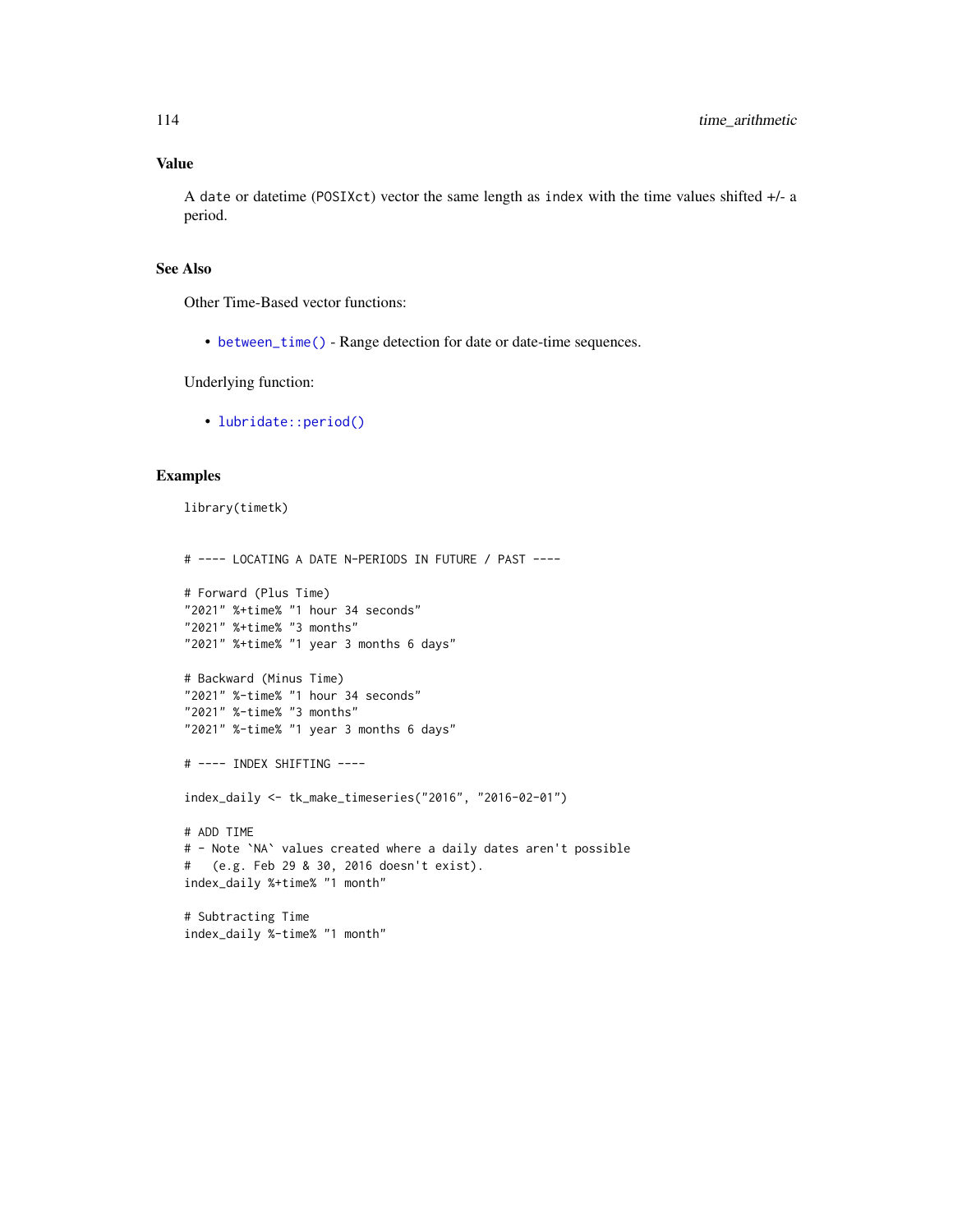### <span id="page-114-0"></span>Description

Create rsample cross validation sets for time series. This function produces a sampling plan starting with the most recent time series observations, rolling backwards. The sampling procedure is similar to rsample::rolling\_origin(), but places the focus of the cross validation on the most recent time series data.

## Usage

```
time_series_cv(
  data,
  date_var = NULL,
  initial = 5,
  assess = 1,
  skip = 1,
  lag = 0,cumulative = FALSE,
  slice\_limit = n(),point_forecast = FALSE,
  ...
\mathcal{L}
```
## Arguments

| data        | A data frame.                                                                                                                                                            |
|-------------|--------------------------------------------------------------------------------------------------------------------------------------------------------------------------|
| date_var    | A date or date-time variable.                                                                                                                                            |
| initial     | The number of samples used for analysis/modeling in the initial resample.                                                                                                |
| assess      | The number of samples used for each assessment resample.                                                                                                                 |
| skip        | A integer indicating how many (if any) <i>additional</i> resamples to skip to thin the<br>total amount of data points in the analysis resample. See the example below.   |
| lag         | A value to include an lag between the assessment and analysis set. This is useful<br>if lagged predictors will be used during training and testing.                      |
| cumulative  | A logical. Should the analysis resample grow beyond the size specified by<br>initial at each resample?.                                                                  |
| slice_limit | The number of slices to return. Set to $d$ plyr:: $n()$ , which returns the maximum<br>number of slices.                                                                 |
|             | point_forecast Whether or not to have the testing set be a single point forecast or to be a forecast<br>horizon. The default is to be a forecast horizon. Default: FALSE |
| $\cdots$    | Not currently used.                                                                                                                                                      |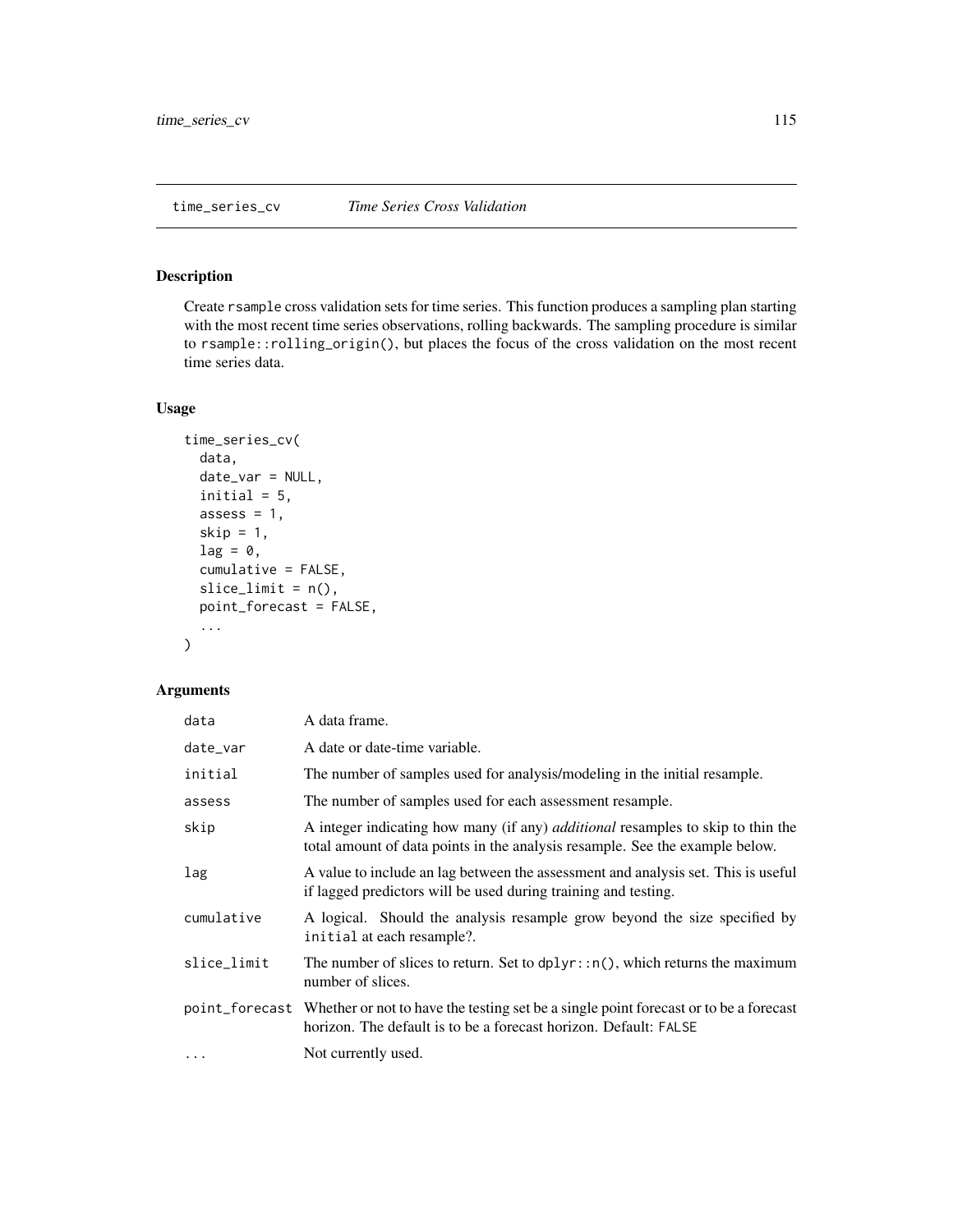## Details

## Time-Based Specification

The initial, assess, skip, and lag variables can be specified as:

- Numeric: initial = 24
- Time-Based Phrases: initial = "2 years", if the data contains a date\_var (date or datetime)

### Initial (Training Set) and Assess (Testing Set)

The main options, initial and assess, control the number of data points from the original data that are in the analysis (training set) and the assessment (testing set), respectively.

## Skip

skip enables the function to not use every data point in the resamples. When  $skip = 1$ , the resampling data sets will increment by one position.

Example: Suppose that the rows of a data set are consecutive days. Using skip = 7 will make the analysis data set operate on *weeks* instead of days. The assessment set size is not affected by this option.

## Lag

The Lag parameter creates an overlap between the Testing set. This is needed when lagged predictors are used.

## Cumulative vs Sliding Window

When cumulative = TRUE, the initial parameter is ignored and the analysis (training) set will grow as resampling continues while the assessment (testing) set size will always remain static.

When cumulative = FALSE, the initial parameter fixes the analysis (training) set and resampling occurs over a fixed window.

## Slice Limit

This controls the number of slices. If slice\_limit = 5, only the most recent 5 slices will be returned.

## Point Forecast

A point forecast is sometimes desired such as if you want to forecast a value "4-weeks" into the future. You can do this by setting the following parameters:

- assess = "4 weeks"
- point forecast = TRUE

### Panel Data / Time Series Groups / Overlapping Timestamps

Overlapping timestamps occur when your data has more than one time series group. This is sometimes called *Panel Data* or *Time Series Groups*.

When timestamps are duplicated (as in the case of "Panel Data" or "Time Series Groups"), the resample calculation applies a sliding window of fixed length to the dataset. See the example using walmart\_sales\_weekly dataset below.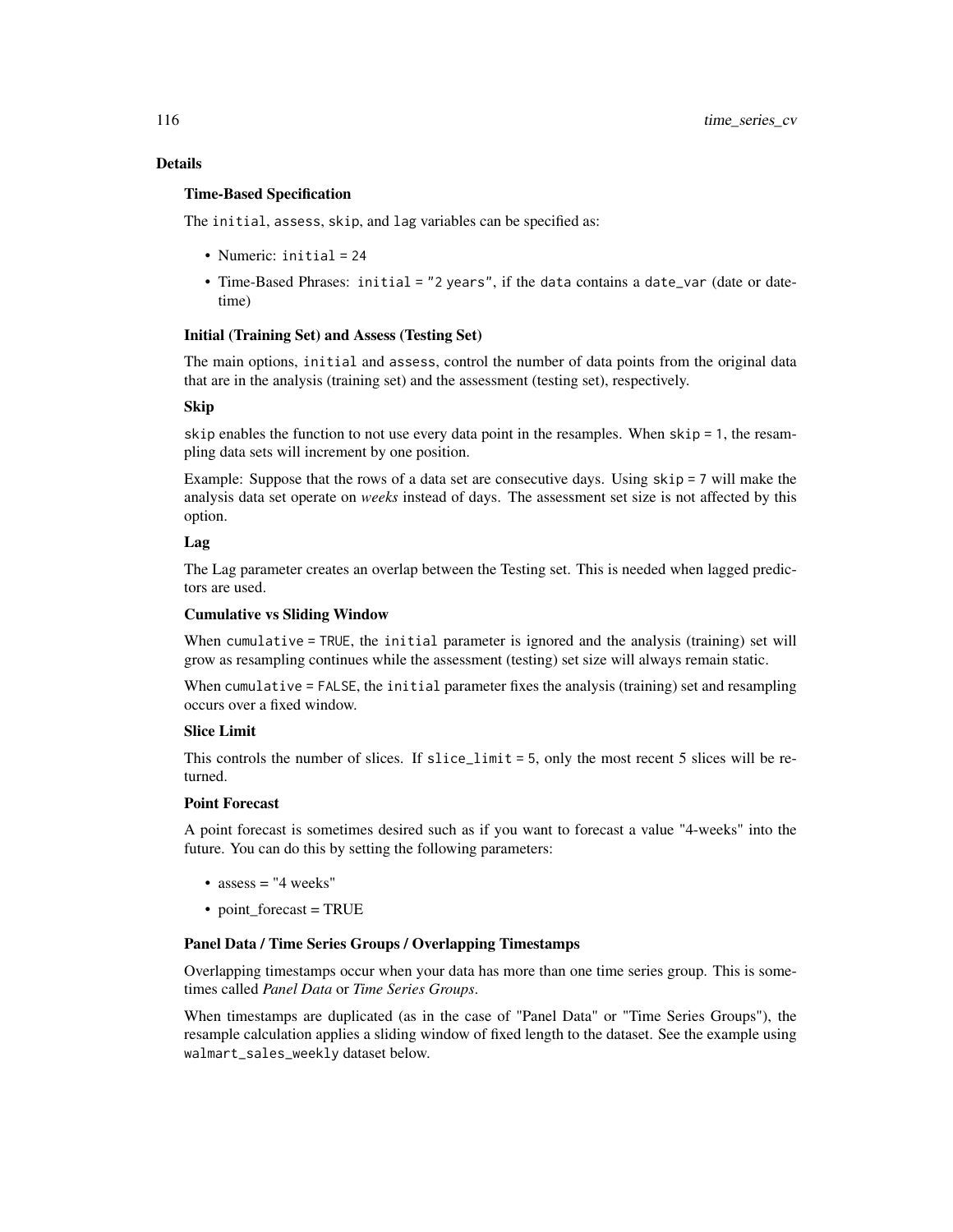#### Value

An tibble with classes time\_series\_cv, rset, tbl\_df, tbl, and data.frame. The results include a column for the data split objects and a column called id that has a character string with the resample identifier.

## See Also

- [time\\_series\\_cv\(\)](#page-114-0) and [rsample::rolling\\_origin\(\)](#page-0-0) Functions used to create time series resample specifications.
- [plot\\_time\\_series\\_cv\\_plan\(\)](#page-57-0) The plotting function used for visualizing the time series resample plan.
- [time\\_series\\_split\(\)](#page-117-0) A convenience function to return a single time series split containing a training/testing sample.

```
library(tidyverse)
library(timetk)
# DATA ----
m750 <- m4_monthly %>% filter(id == "M750")
# RESAMPLE SPEC ----
resample_spec <- time_series_cv(data = m750,
                               initial = "6 years",assess = "24 months".skip = "24 months".cumulative = FALSE,
                               slice_limit = 3)
resample_spec
# VISUALIZE CV PLAN ----
# Select date and value columns from the tscv diagnostic tool
resample_spec %>% tk_time_series_cv_plan()
# Plot the date and value columns to see the CV Plan
resample_spec %>%
   plot_time_series_cv_plan(date, value, .interactive = FALSE)
# PANEL DATA / TIME SERIES GROUPS ----
# - Time Series Groups are processed using an *ungrouped* data set
# - The data has sliding windows applied starting with the beginning of the series
# - The seven groups of weekly time series are
# processed together for <split [358/78]> dimensions
walmart_tscv <- walmart_sales_weekly %>%
```

```
time_series_cv(
```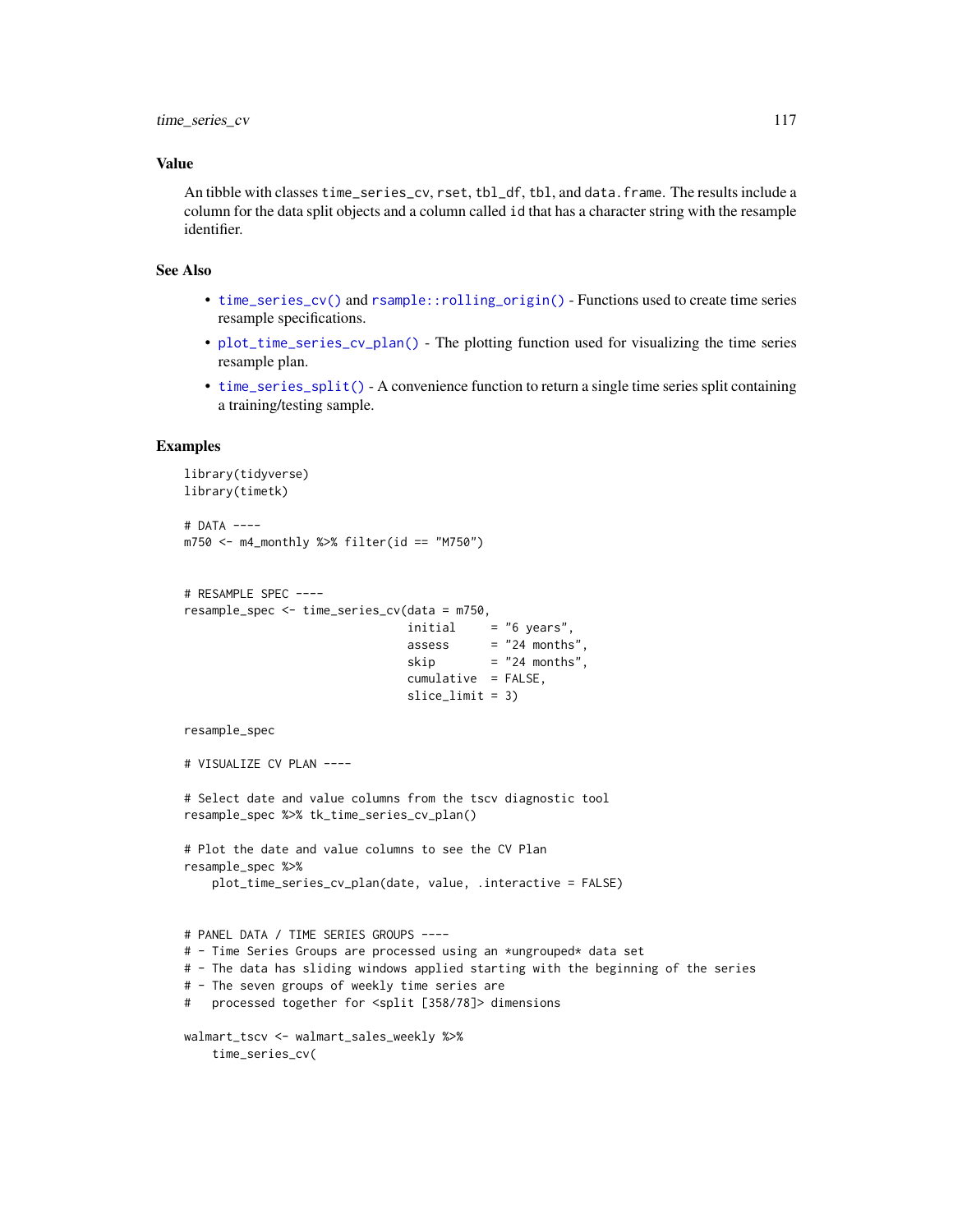```
date_var = Date,
       initial = "12 months",assess = "3 months",skip = "3 months",slice_limit = 4
   \lambdawalmart_tscv
walmart_tscv %>%
   plot_time_series_cv_plan(Date, Weekly_Sales, .interactive = FALSE)
```
<span id="page-117-0"></span>time\_series\_split *Simple Training/Test Set Splitting for Time Series*

## Description

time\_series\_split creates resample splits using [time\\_series\\_cv\(\)](#page-114-0) but returns only a single split. This is useful when creating a single train/test split.

## Usage

```
time_series_split(
  data,
 date_var = NULL,
 initial = 5,
 assess = 1,
  skip = 1,
  lag = 0,
  cumulative = FALSE,
  slice = 1,
 point_forecast = FALSE,
  ...
\mathcal{L}
```
#### Arguments

| data     | A data frame.                                                                                                                                                          |
|----------|------------------------------------------------------------------------------------------------------------------------------------------------------------------------|
| date_var | A date or date-time variable.                                                                                                                                          |
| initial  | The number of samples used for analysis/modeling in the initial resample.                                                                                              |
| assess   | The number of samples used for each assessment resample.                                                                                                               |
| skip     | A integer indicating how many (if any) <i>additional</i> resamples to skip to thin the<br>total amount of data points in the analysis resample. See the example below. |
| lag      | A value to include an lag between the assessment and analysis set. This is useful<br>if lagged predictors will be used during training and testing.                    |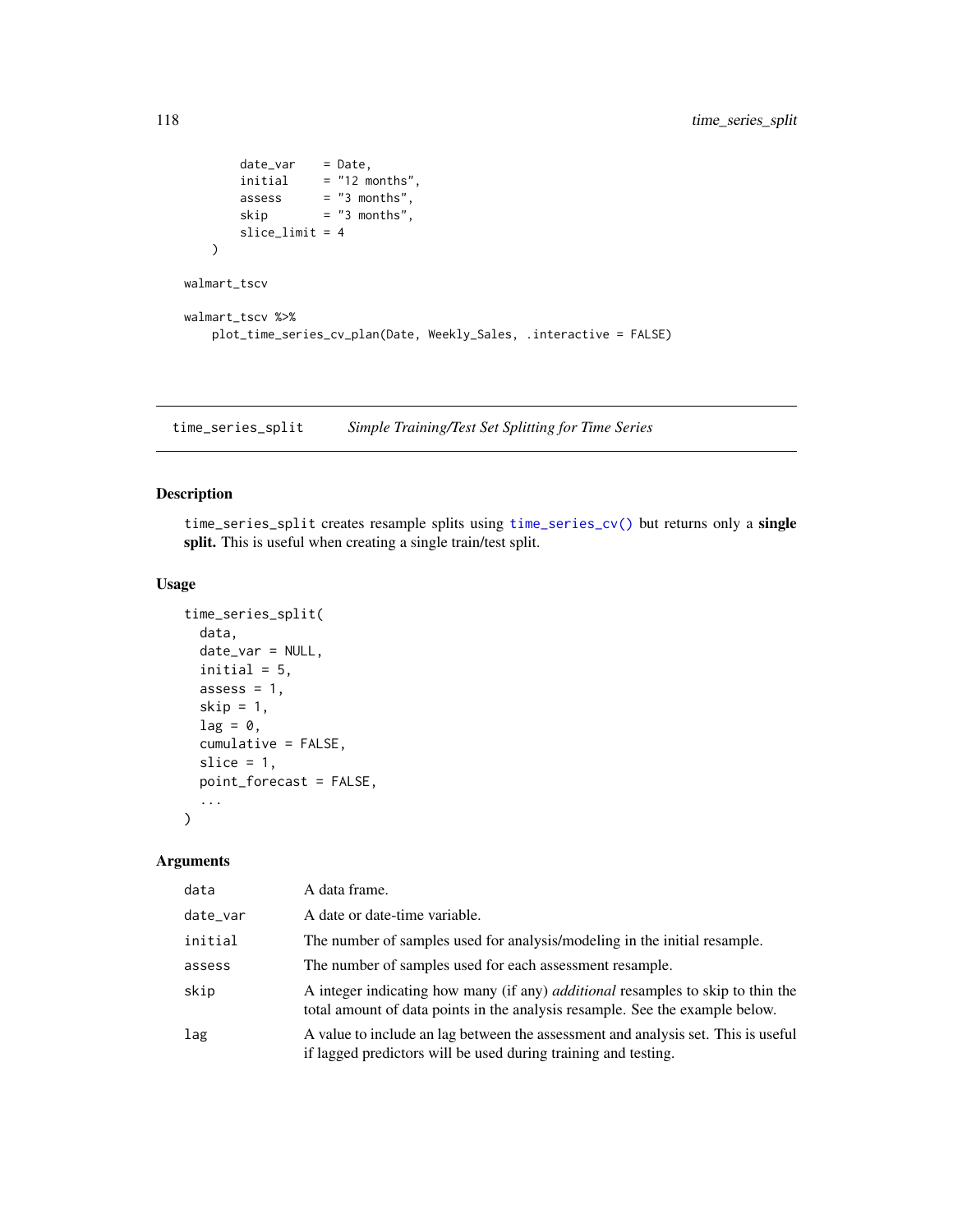| cumulative | A logical. Should the analysis resample grow beyond the size specified by<br>initial at each resample?.                                                                  |
|------------|--------------------------------------------------------------------------------------------------------------------------------------------------------------------------|
| slice      | Returns a single slice from time series cv                                                                                                                               |
|            | point_forecast Whether or not to have the testing set be a single point forecast or to be a forecast<br>horizon. The default is to be a forecast horizon. Default: FALSE |
| $\ddots$ . | Not currently used.                                                                                                                                                      |

### Details

### Time-Based Specification

The initial, assess, skip, and lag variables can be specified as:

- Numeric: initial = 24
- Time-Based Phrases: initial = "2 years", if the data contains a date\_var (date or datetime)

## Initial (Training Set) and Assess (Testing Set)

The main options, initial and assess, control the number of data points from the original data that are in the analysis (training set) and the assessment (testing set), respectively.

### Skip

skip enables the function to not use every data point in the resamples. When skip = 1, the resampling data sets will increment by one position.

Example: Suppose that the rows of a data set are consecutive days. Using skip = 7 will make the analysis data set operate on *weeks* instead of days. The assessment set size is not affected by this option.

# Lag

The Lag parameter creates an overlap between the Testing set. This is needed when lagged predictors are used.

#### Cumulative vs Sliding Window

When cumulative = TRUE, the initial parameter is ignored and the analysis (training) set will grow as resampling continues while the assessment (testing) set size will always remain static.

When cumulative = FALSE, the initial parameter fixes the analysis (training) set and resampling occurs over a fixed window.

## Slice

This controls which slice is returned. If slice = 1, only the most recent slice will be returned.

## Value

An rsplit object that can be used with the training and testing functions to extract the data in each split.

#### See Also

• [time\\_series\\_cv\(\)](#page-114-0) and [rsample::rolling\\_origin\(\)](#page-0-0) - Functions used to create time series resample specifications.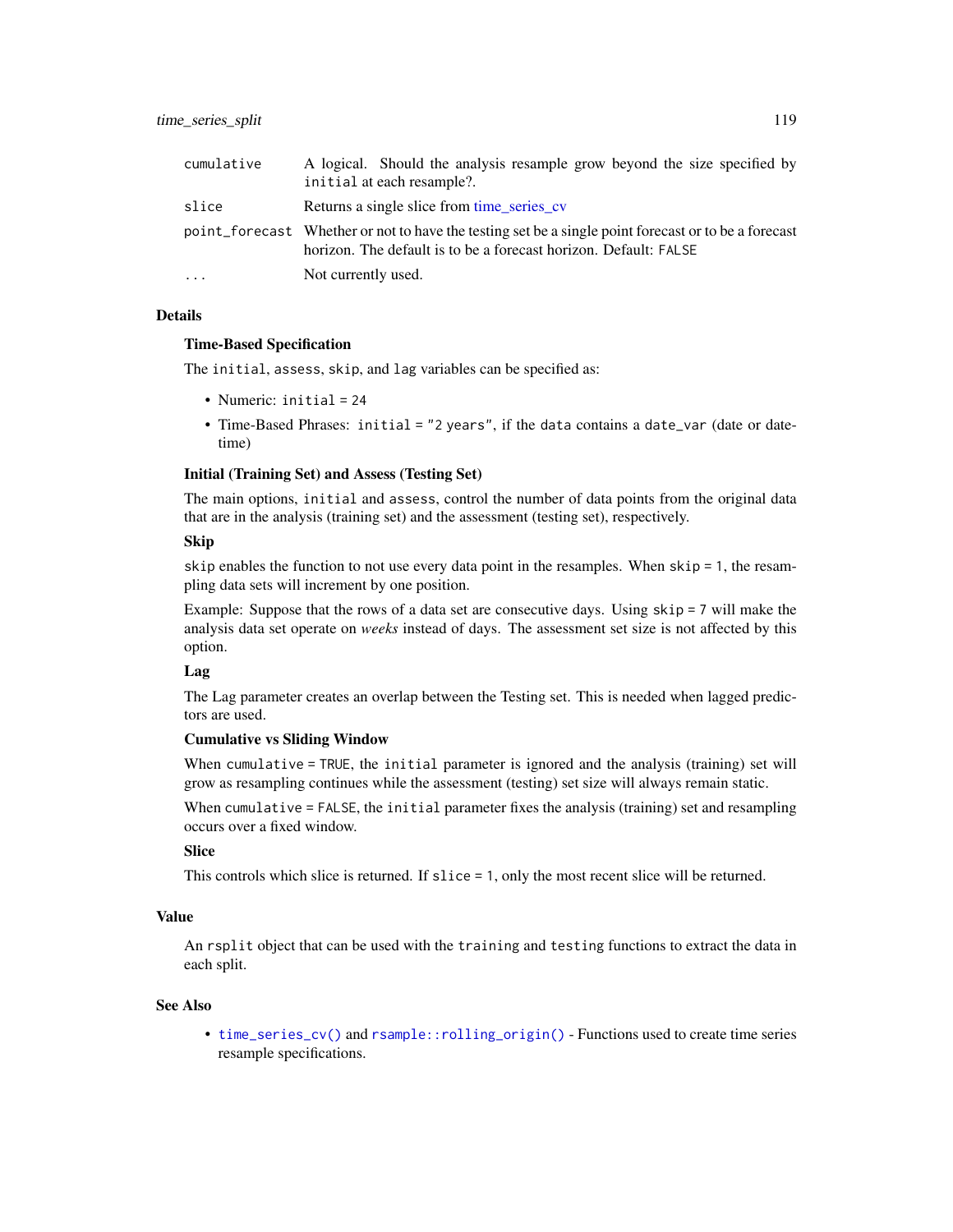## Examples

```
library(tidyverse)
library(timetk)
# DATA ----
m750 <- m4_monthly %>% filter(id == "M750")
# Get the most recent 3 years as testing, and previous 10 years as training
m750 %>%
    time_series_split(initial = "10 years", assess = "3 years")
# Skip the most recent 3 years
m750 %>%
   time_series_split(
       initial = "10 years",
       assess = "3 years",
       skip = "3 years",
       slice = 2 + 5 + - Returns 2nd slice, 3-years back
   \lambda# Add 1 year lag for testing overlap
m750 %>%
    time_series_split(
       initial = "10 years",
       assess = "3 years",
       skip = "3 years",
       slice = 2,
       lag = "1 year" # <- Overlaps training/testing by 1 year
   )
```
tk\_acf\_diagnostics *Group-wise ACF, PACF, and CCF Data Preparation*

### Description

The tk\_acf\_diagnostics() function provides a simple interface to detect Autocorrelation (ACF), Partial Autocorrelation (PACF), and Cross Correlation (CCF) of Lagged Predictors in one tibble. This function powers the [plot\\_acf\\_diagnostics\(\)](#page-36-0) visualization.

## Usage

```
tk_acf_diagnostics(.data, .date_var, .value, .ccf_vars = NULL, .lags = 1000)
```
#### Arguments

.data A data frame or tibble with numeric features (values) in descending chronological order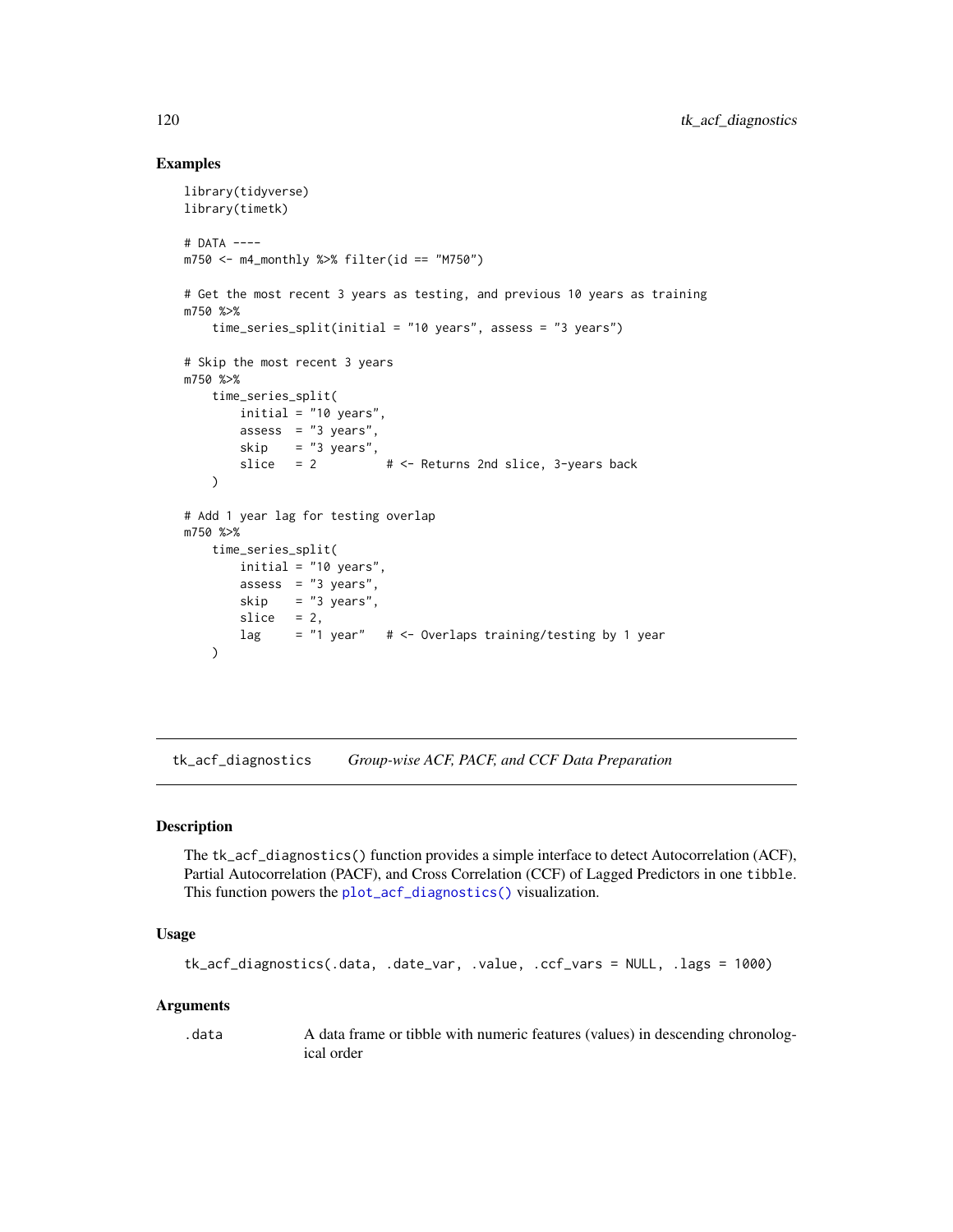| .date_var | A column containing either date or date-time values                                                                                 |
|-----------|-------------------------------------------------------------------------------------------------------------------------------------|
| .value    | A numeric column with a value to have ACF and PACF calculations performed.                                                          |
| .ccf_vars | Additional features to perform Lag Cross Correlations (CCFs) versus the value.<br>Useful for evaluating external lagged regressors. |
| .lags     | A sequence of one or more lags to evaluate.                                                                                         |

## Details

### Simplified ACF, PACF, & CCF

We are often interested in all 3 of these functions. Why not get all 3 at once? Now you can!

- ACF Autocorrelation between a target variable and lagged versions of itself
- **PACF** Partial Autocorrelation removes the dependence of lags on other lags highlighting key seasonalities.
- CCF Shows how lagged predictors can be used for prediction of a target variable.

### Lag Specification

Lags (.lags) can either be specified as:

- A time-based phrase indicating a duraction (e.g. 2 months)
- A maximum lag (e.g. .lags = 28)
- A sequence of lags (e.g.  $\lceil \cdot \cdot \rceil$  lags = 7:28)

### Scales to Multiple Time Series with Groupes

The tk\_acf\_diagnostics() works with grouped\_df's, meaning you can group your time series by one or more categorical columns with dplyr::group\_by() and then apply tk\_acf\_diagnostics() to return group-wise lag diagnostics.

## Special Note on Dots (...)

Unlike other plotting utilities, the ... arguments is NOT used for group-wise analysis. Rather, it's used for processing Cross Correlations (CCFs).

Use dplyr::group\_by() for processing multiple time series groups.

## See Also

- Visualizing ACF, PACF, & CCF: [plot\\_acf\\_diagnostics\(\)](#page-36-0)
- Visualizing Seasonality: [plot\\_seasonal\\_diagnostics\(\)](#page-43-0)
- Visualizing Time Series: [plot\\_time\\_series\(\)](#page-48-0)

```
library(tidyverse)
library(tidyquant)
library(timetk)
# ACF, PACF, & CCF in 1 Data Frame
```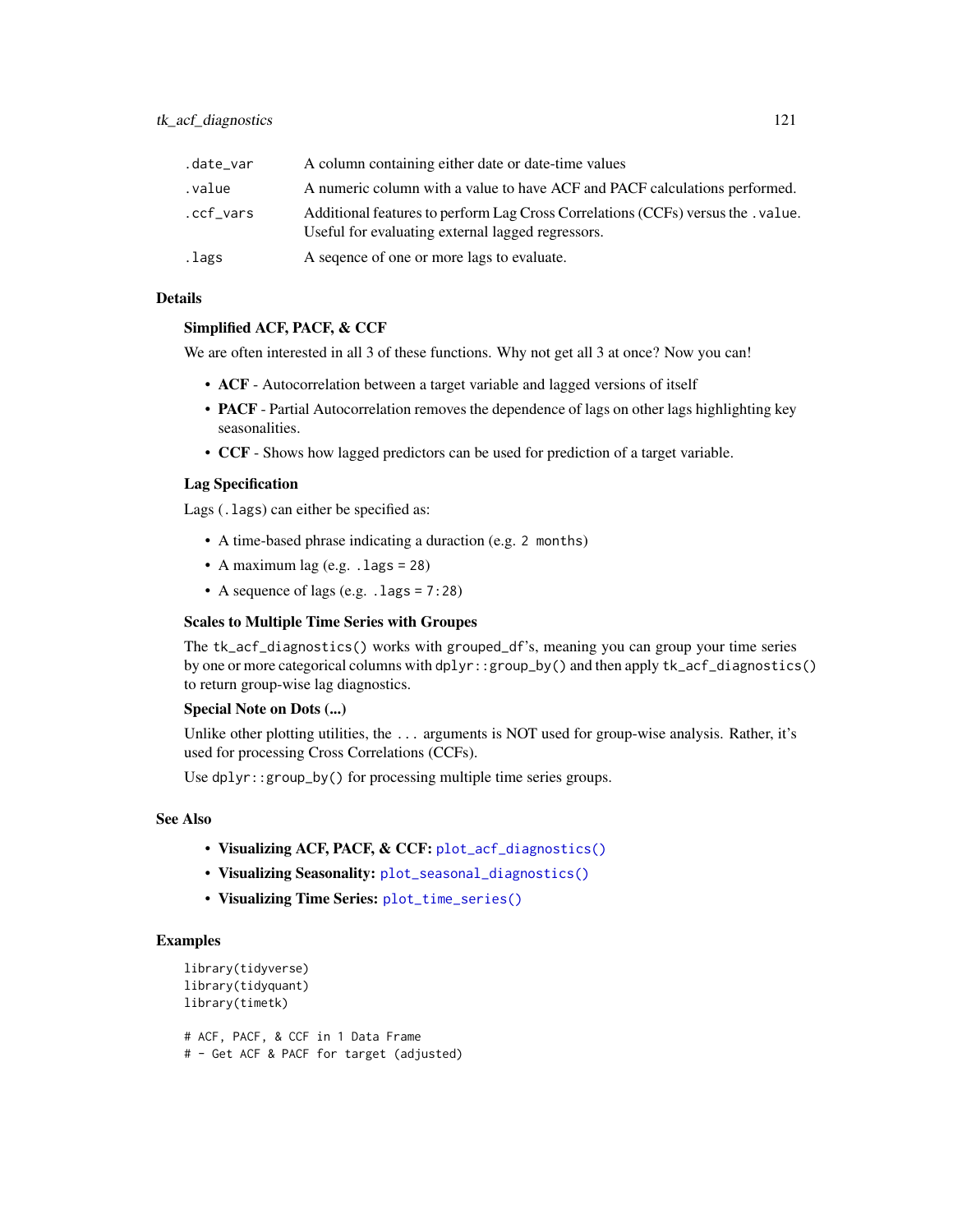```
# - Get CCF between adjusted and volume and close
FANG %>%
   filter(symbol == "FB") %>%
   tk_acf_diagnostics(date, adjusted, # ACF & PACF
                      .ccf_vars = c(volume, close), # CCFs
                      -lags = 500# Scale with groups using group_by()
FANG %>%
   group_by(symbol) %>%
   tk_acf_diagnostics(date, adjusted,
                      .ccf_vars = c(volume, close),
                      -lags = "3 months")# Apply Transformations
FANG %>%
   group_by(symbol) %>%
   tk_acf_diagnostics(
       date, diff_vec(adjusted), # Apply differencing transformation
       .lags = 0:500
   )
```

```
tk_anomaly_diagnostics
```
*Automatic group-wise Anomaly Detection by STL Decomposition*

## Description

tk\_anomaly\_diagnostics() is the preprocessor for plot\_anomaly\_diagnostics(). It performs automatic anomaly detection for one or more time series groups.

### Usage

```
tk_anomaly_diagnostics(
  .data,
  .date_var,
  .value,
  .frequency = "auto",
  . trend = "auto",a1pha = 0.05,
  .max_anomalies = 0.2,
  .message = TRUE
)
```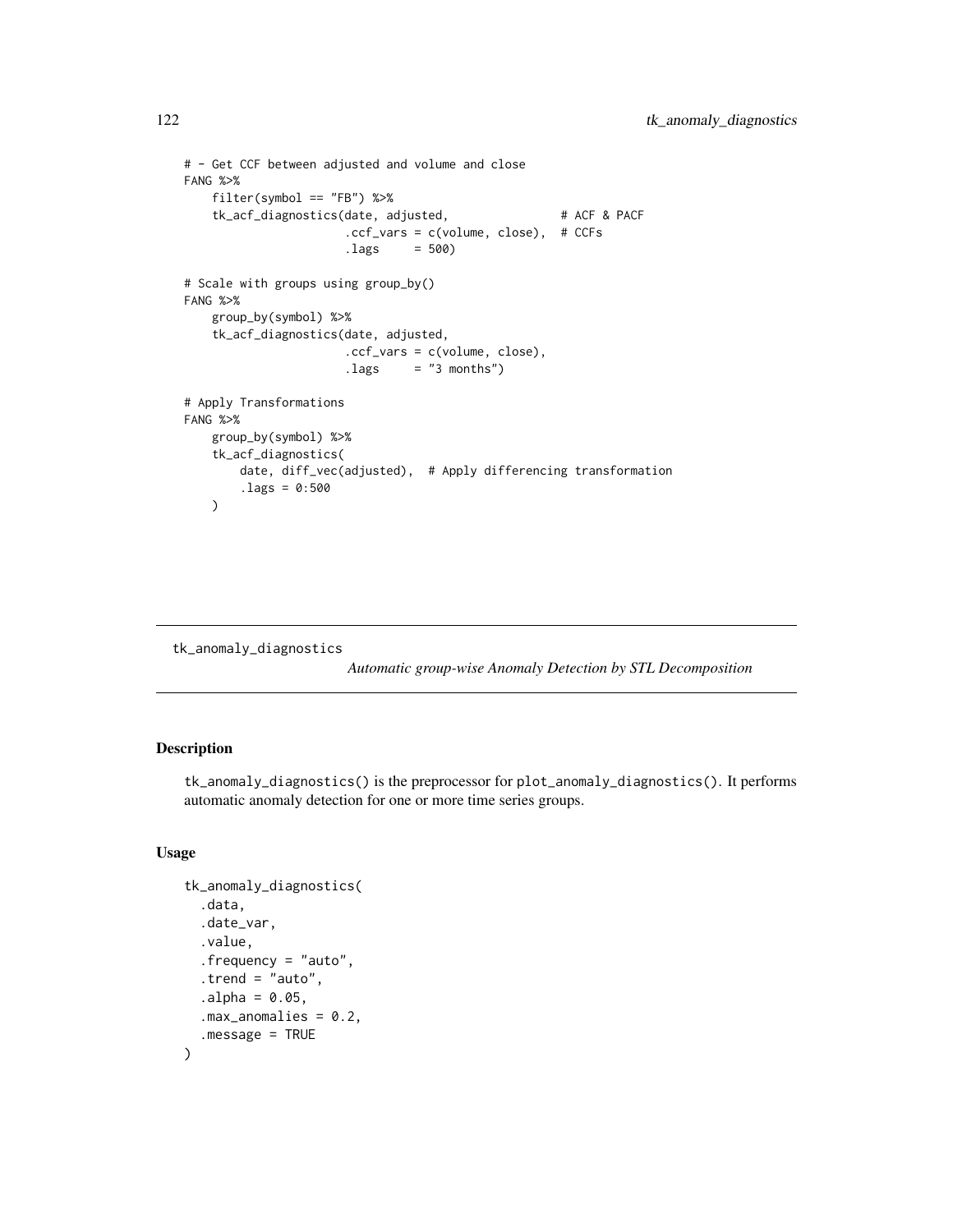### **Arguments**

| .data      | A tibble or data. frame with a time-based column                                                                                                                                                                                   |
|------------|------------------------------------------------------------------------------------------------------------------------------------------------------------------------------------------------------------------------------------|
| .date_var  | A column containing either date or date-time values                                                                                                                                                                                |
| .value     | A column containing numeric values                                                                                                                                                                                                 |
| .frequency | Controls the seasonal adjustment (removal of seasonality). Input can be either<br>"auto", a time-based definition (e.g. "2 weeks"), or a numeric number of obser-<br>vations per frequency (e.g. 10). Refer to tk_get_frequency(). |
| .trend     | Controls the trend component. For STL, trend controls the sensitivity of the<br>LOESS smoother, which is used to remove the remainder. Refer to tk_get_trend().                                                                    |
| .alpha     | Controls the width of the "normal" range. Lower values are more conservative<br>while higher values are less prone to incorrectly classifying "normal" observa-<br>tions.                                                          |
|            | . max_anomalies The maximum percent of anomalies permitted to be identified.                                                                                                                                                       |
| .message   | A boolean. If TRUE, will output information related to automatic frequency and<br>trend selection (if applicable).                                                                                                                 |

## Details

The tk\_anomaly\_diagnostics() method for anomaly detection that implements a 2-step process to detect outliers in time series.

### Step 1: Detrend & Remove Seasonality using STL Decomposition

The decomposition separates the "season" and "trend" components from the "observed" values leaving the "remainder" for anomaly detection.

The user can control two parameters: frequency and trend.

- 1. .frequency: Adjusts the "season" component that is removed from the "observed" values.
- 2. .trend: Adjusts the trend window (t.window parameter from [stats::stl\(\)](#page-0-0) that is used.

The user may supply both .frequency and .trend as time-based durations (e.g. "6 weeks") or numeric values (e.g. 180) or "auto", which predetermines the frequency and/or trend based on the scale of the time series using the [tk\\_time\\_scale\\_template\(\)](#page-60-0).

### Step 2: Anomaly Detection

Once "trend" and "season" (seasonality) is removed, anomaly detection is performed on the "remainder". Anomalies are identified, and boundaries (recomposed\_11 and recomposed\_12) are determined.

The Anomaly Detection Method uses an inner quartile range (IQR) of +/-25 the median.

### *IQR Adjustment, alpha parameter*

With the default alpha =  $0.05$ , the limits are established by expanding the 25/75 baseline by an IQR Factor of 3 (3X). The *IQR Factor* =  $0.15 / alpha$  (hence 3X with alpha = 0.05):

- To increase the IQR Factor controlling the limits, decrease the alpha, which makes it more difficult to be an outlier.
- Increase alpha to make it easier to be an outlier.
- The IQR outlier detection method is used in forecast::tsoutliers().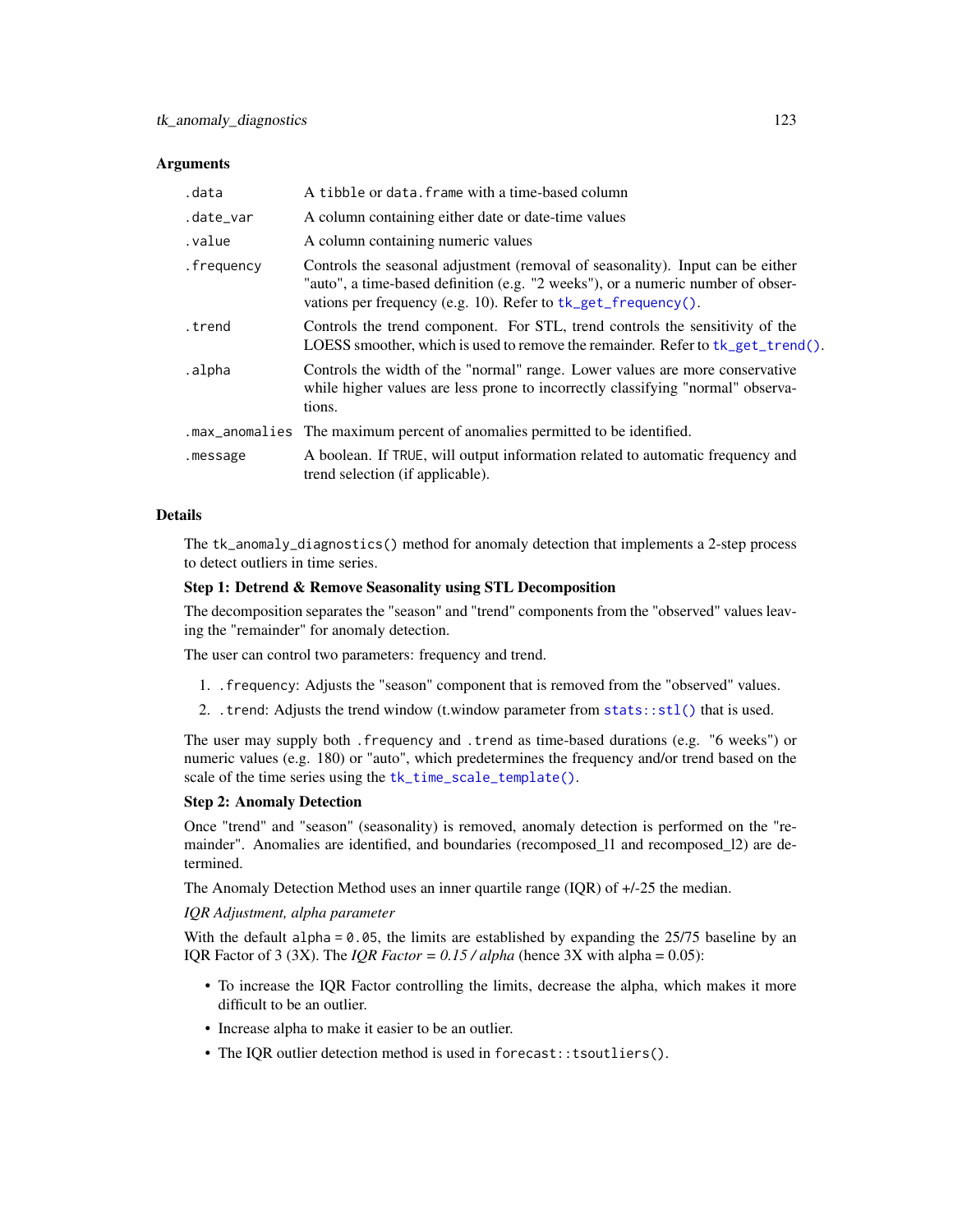- A similar outlier detection method is used by Twitter's AnomalyDetection package.
- Both Twitter and Forecast tsoutliers methods have been implemented in Business Science's anomalize package.

### Value

A tibble or data.frame with STL Decomposition Features (observed, season, trend, remainder, seasadj) and Anomaly Features (remainder\_l1, remainder\_l2, anomaly, recomposed\_l1, and recomposed\_l2)

## References

- 1. CLEVELAND, R. B., CLEVELAND, W. S., MCRAE, J. E., AND TERPENNING, I. STL: A Seasonal-Trend Decomposition Procedure Based on Loess. Journal of Official Statistics, Vol. 6, No. 1 (1990), pp. 3-73.
- 2. Owen S. Vallis, Jordan Hochenbaum and Arun Kejariwal (2014). A Novel Technique for Long-Term Anomaly Detection in the Cloud. Twitter Inc.

## See Also

• [plot\\_anomaly\\_diagnostics\(\)](#page-39-0): Visual anomaly detection

## Examples

```
library(dplyr)
library(timetk)
walmart_sales_weekly %>%
   filter(id %in% c("1_1", "1_3")) %>%
    group_by(id) %>%
```
tk\_anomaly\_diagnostics(Date, Weekly\_Sales)

<span id="page-123-0"></span>tk\_augment\_differences

*Add many differenced columns to the data*

## Description

A handy function for adding multiple lagged difference values to a data frame. Works with dplyr groups too.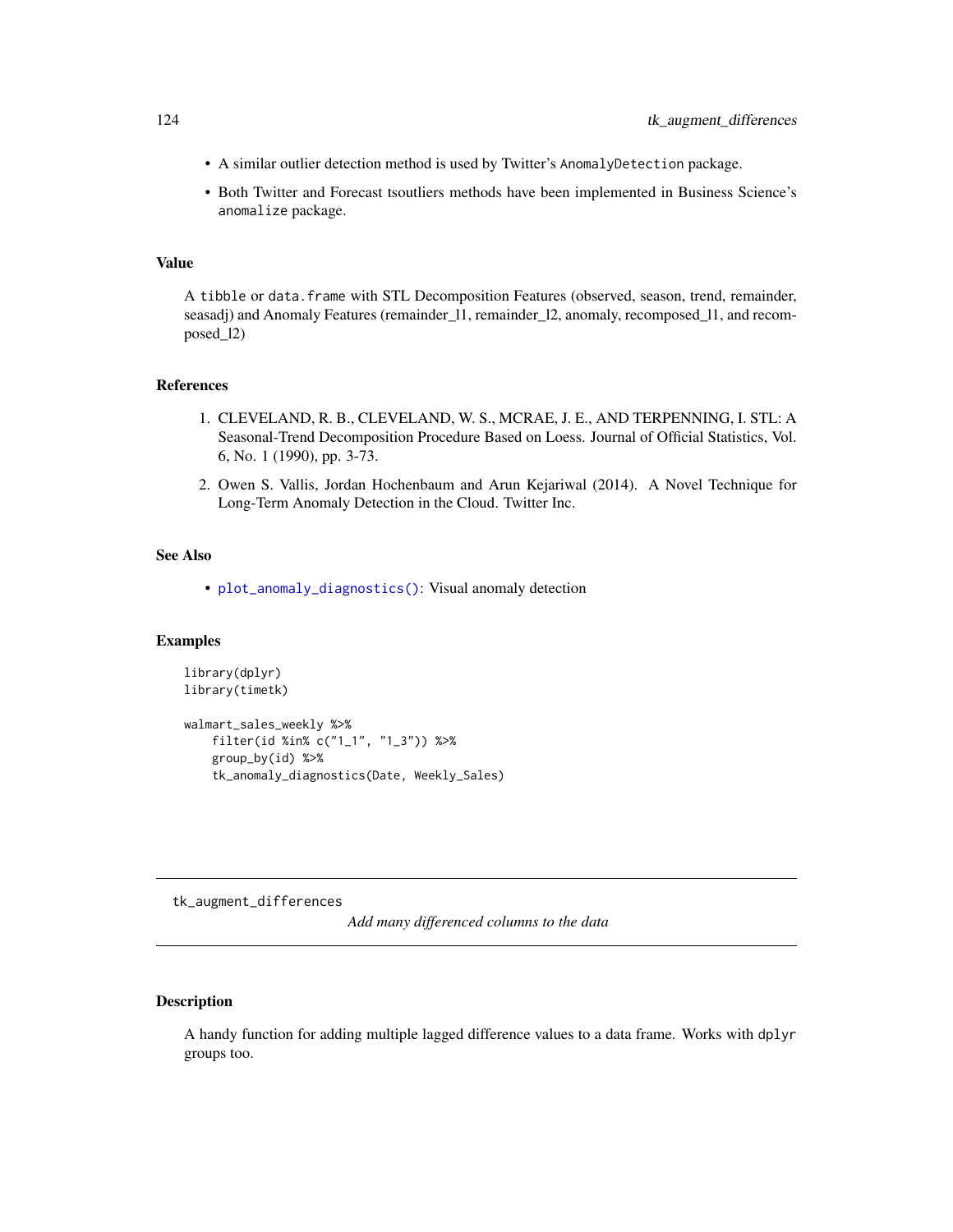tk\_augment\_differences 125

## Usage

```
tk_augment_differences(
  .data,
  .value,
  .lags = 1,
  .differences = 1,
  .log = FALSE,.names = "auto"
\lambda
```
### Arguments

| .data        | A tibble.                                                                                                                                             |
|--------------|-------------------------------------------------------------------------------------------------------------------------------------------------------|
| value.       | One or more column(s) to have a transformation applied. Usage of tidyselect<br>functions (e.g. $contains()$ ) can be used to select multiple columns. |
| .lags        | One or more lags for the difference(s)                                                                                                                |
| .differences | The number of differences to apply.                                                                                                                   |
| .log         | If TRUE, applies log-differences.                                                                                                                     |
| .names       | A vector of names for the new columns. Must be of same length as the number<br>of output columns. Use "auto" to automatically rename the columns.     |

## Details

## **Benefits**

This is a scalable function that is:

- Designed to work with grouped data using dplyr::group\_by()
- Add multiple differences by adding a sequence of differences using the . lags argument (e.g.  $lags = 1:20)$

## Value

Returns a tibble object describing the timeseries.

## See Also

Augment Operations:

- [tk\\_augment\\_timeseries\\_signature\(\)](#page-132-0) Group-wise augmentation of timestamp features
- [tk\\_augment\\_holiday\\_signature\(\)](#page-126-0) Group-wise augmentation of holiday features
- [tk\\_augment\\_slidify\(\)](#page-130-0) Group-wise augmentation of rolling functions
- [tk\\_augment\\_lags\(\)](#page-128-0) Group-wise augmentation of lagged data
- [tk\\_augment\\_differences\(\)](#page-123-0) Group-wise augmentation of differenced data
- [tk\\_augment\\_fourier\(\)](#page-125-0) Group-wise augmentation of fourier series

# Underlying Function:

• [diff\\_vec\(\)](#page-9-0) - Underlying function that powers tk\_augment\_differences()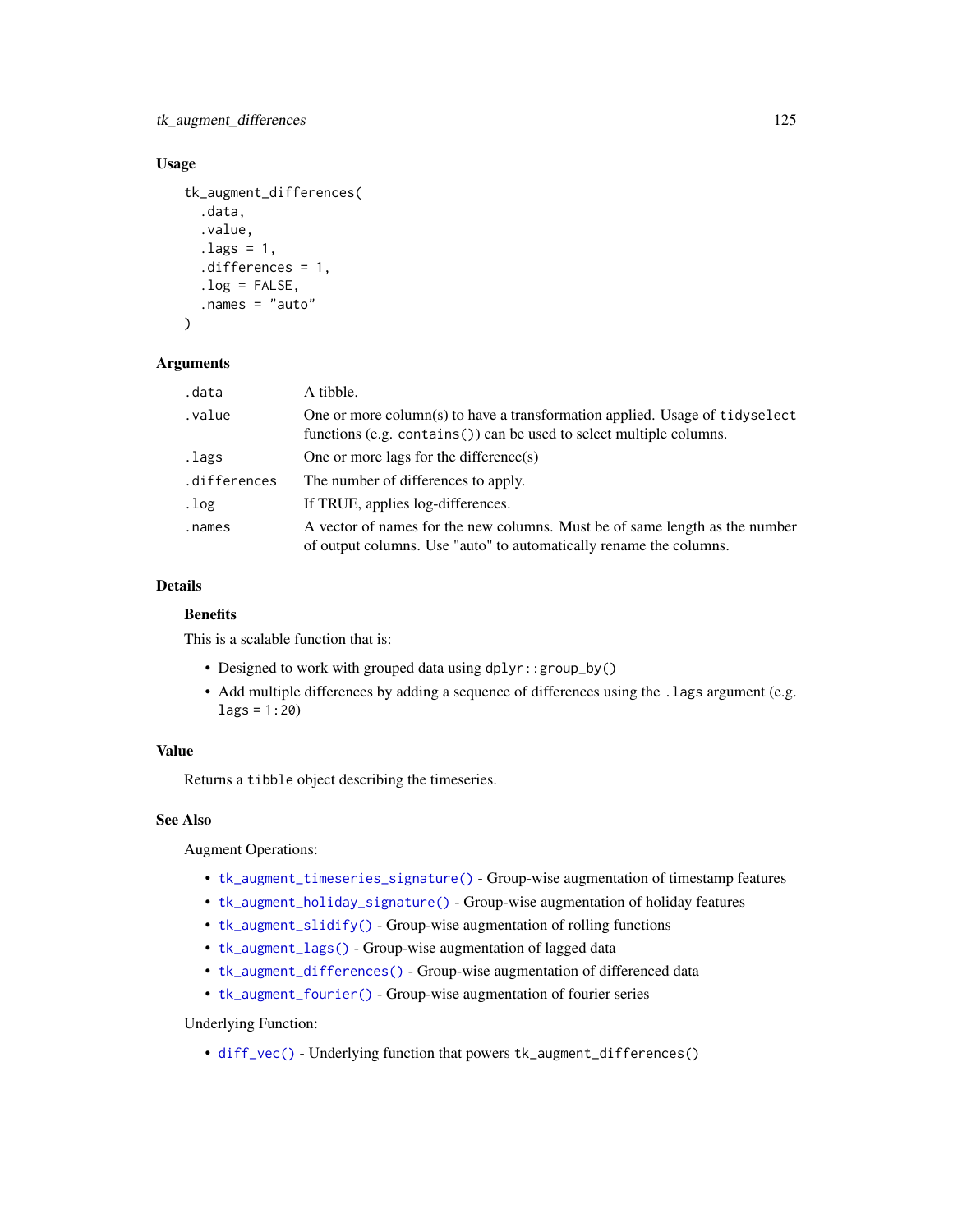# Examples

```
library(tidyverse)
library(timetk)
m4_monthly %>%
    group_by(id) %>%
    tk_augment_differences(value, .lags = 1:20)
```
<span id="page-125-0"></span>tk\_augment\_fourier *Add many fourier series to the data*

## Description

A handy function for adding multiple fourier series to a data frame. Works with dplyr groups too.

## Usage

```
tk_augment_fourier(.data, .date_var, .periods, .K = 1, .names = "auto")
```
## Arguments

| .data     | A tibble.                                                                                                                                         |
|-----------|---------------------------------------------------------------------------------------------------------------------------------------------------|
| .date_var | A date or date-time column used to calculate a fourier series                                                                                     |
| .periods  | One or more periods for the fourier series                                                                                                        |
| .К        | The maximum number of fourier orders.                                                                                                             |
| .names    | A vector of names for the new columns. Must be of same length as the number<br>of output columns. Use "auto" to automatically rename the columns. |

# Details

# **Benefits**

This is a scalable function that is:

- Designed to work with grouped data using dplyr::group\_by()
- Add multiple differences by adding a sequence of differences using the .periods argument (e.g. lags = 1:20)

#### Value

Returns a tibble object describing the timeseries.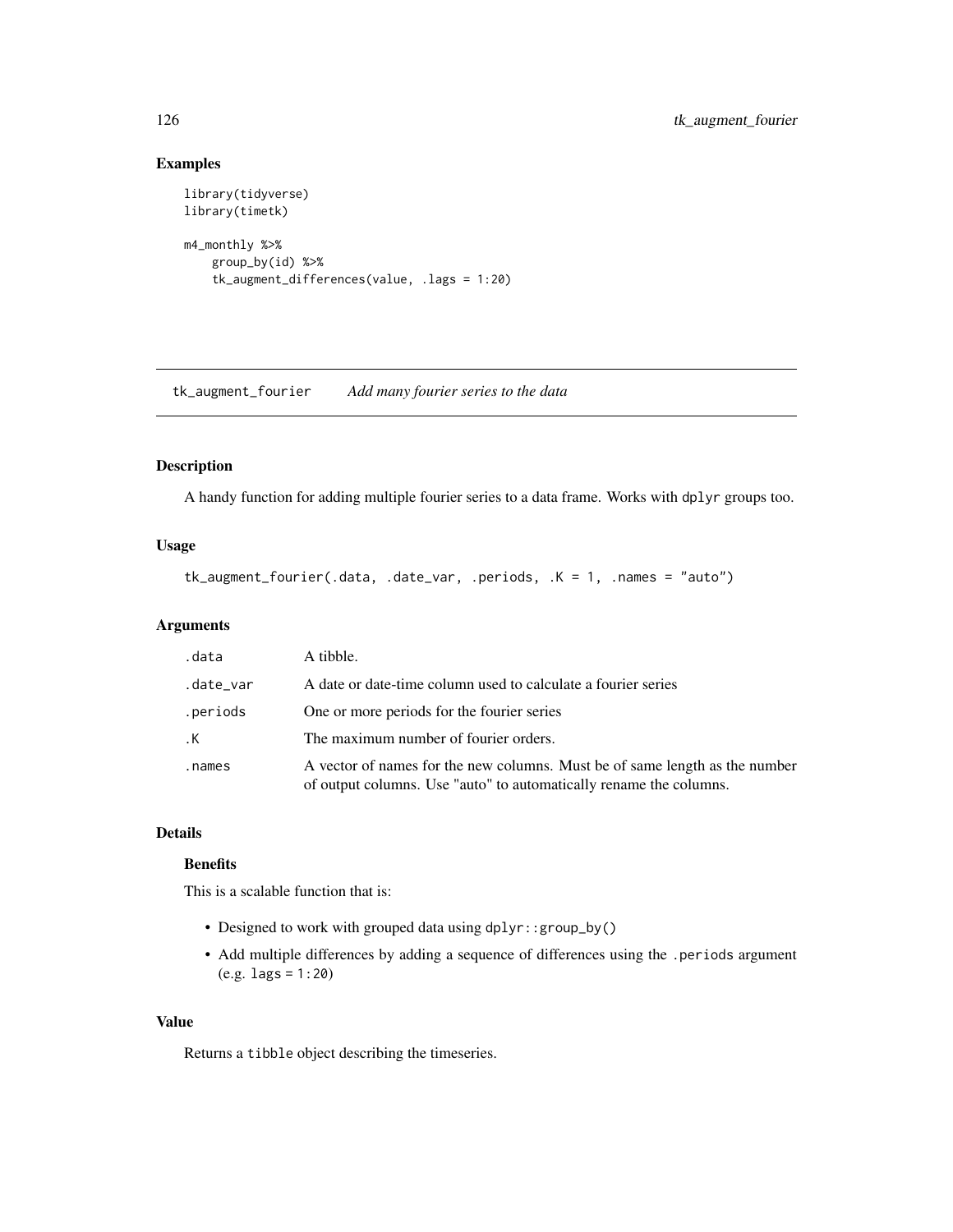## See Also

Augment Operations:

- [tk\\_augment\\_timeseries\\_signature\(\)](#page-132-0) Group-wise augmentation of timestamp features
- [tk\\_augment\\_holiday\\_signature\(\)](#page-126-0) Group-wise augmentation of holiday features
- [tk\\_augment\\_slidify\(\)](#page-130-0) Group-wise augmentation of rolling functions
- [tk\\_augment\\_lags\(\)](#page-128-0) Group-wise augmentation of lagged data
- [tk\\_augment\\_differences\(\)](#page-123-0) Group-wise augmentation of differenced data
- [tk\\_augment\\_fourier\(\)](#page-125-0) Group-wise augmentation of fourier series

Underlying Function:

• [fourier\\_vec\(\)](#page-15-0) - Underlying function that powers tk\_augment\_fourier()

## Examples

```
library(tidyverse)
library(timetk)
m4_monthly %>%
   group_by(id) %>%
    tk\_augment\_fourier(data, .periods = c(6, 12), .K = 2)
```
tk\_augment\_holiday *Add many holiday features to the data*

## <span id="page-126-0"></span>Description

Quickly add the "holiday signature" - sets of holiday features that correspond to calendar dates. Works with dplyr groups too.

### Usage

```
tk_augment_holiday_signature(
  .data,
  .date_var = NULL,
  .holiday_pattern = ".'.locale_set = c("all", "none", "World", "US", "CA", "GB", "FR", "IT", "JP", "CH",
    "DE"),
  .exchange_set = c("all", "none", "NYSE", "LONDON", "NERC", "TSX", "ZURICH")
\mathcal{E}
```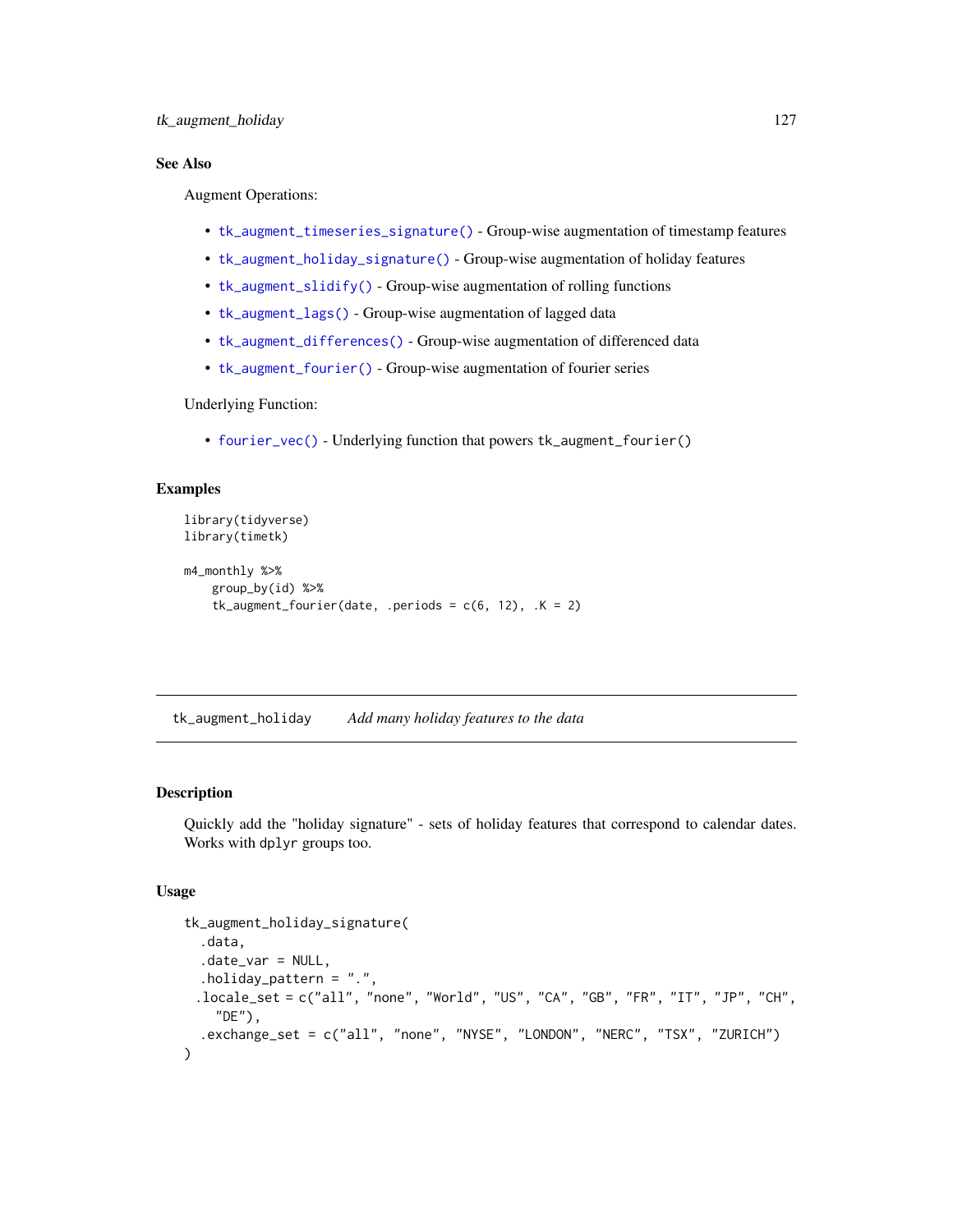### Arguments

| .data            | A time-based tibble or time-series object.                                                                                      |  |
|------------------|---------------------------------------------------------------------------------------------------------------------------------|--|
| .date_var        | A column containing either date or date-time values. If NULL, the time-based<br>column will interpret from the object (tibble). |  |
| .holiday_pattern |                                                                                                                                 |  |
|                  | A regular expression pattern to search the "Holiday Set".                                                                       |  |
| .locale_set      | Return binary holidays based on locale. One of: "all", "none", "World", "US",<br>"CA", "GB", "FR", "IT", "JP", "CH", "DE".      |  |
| .exchange_set    | Return binary holidays based on Stock Exchange Calendars. One of: "all",<br>"none", "NYSE", "LONDON", "NERC", "TSX", "ZURICH".  |  |

## Details

tk\_augment\_holiday\_signature adds the holiday signature features. See [tk\\_get\\_holiday\\_signature\(\)](#page-135-0) (powers the augment function) for a full description and examples for how to use.

### 1. Individual Holidays

These are single holiday features that can be filtered using a pattern. This helps in identifying which holidays are important to a machine learning model. This can be useful for example in e-commerce initiatives (e.g. sales during Christmas and Thanskgiving).

#### 2. Locale-Based Summary Sets

Locale-based holdiay sets are useful for e-commerce initiatives (e.g. sales during Christmas and Thanskgiving). Filter on a locale to identify all holidays in that locale.

## 3. Stock Exchange Calendar Summary Sets

Exchange-based holdiay sets are useful for identifying **non-working days.** Filter on an index to identify all holidays that are commonly non-working.

## Value

Returns a tibble object describing the holiday timeseries.

## See Also

Augment Operations:

- [tk\\_augment\\_timeseries\\_signature\(\)](#page-132-0) Group-wise augmentation of timestamp features
- [tk\\_augment\\_holiday\\_signature\(\)](#page-126-0) Group-wise augmentation of holiday features
- [tk\\_augment\\_slidify\(\)](#page-130-0) Group-wise augmentation of rolling functions
- [tk\\_augment\\_lags\(\)](#page-128-0) Group-wise augmentation of lagged data
- [tk\\_augment\\_differences\(\)](#page-123-0) Group-wise augmentation of differenced data
- [tk\\_augment\\_fourier\(\)](#page-125-0) Group-wise augmentation of fourier series

### Underlying Function:

• [tk\\_get\\_holiday\\_signature\(\)](#page-135-0) - Underlying function that powers holiday feature generation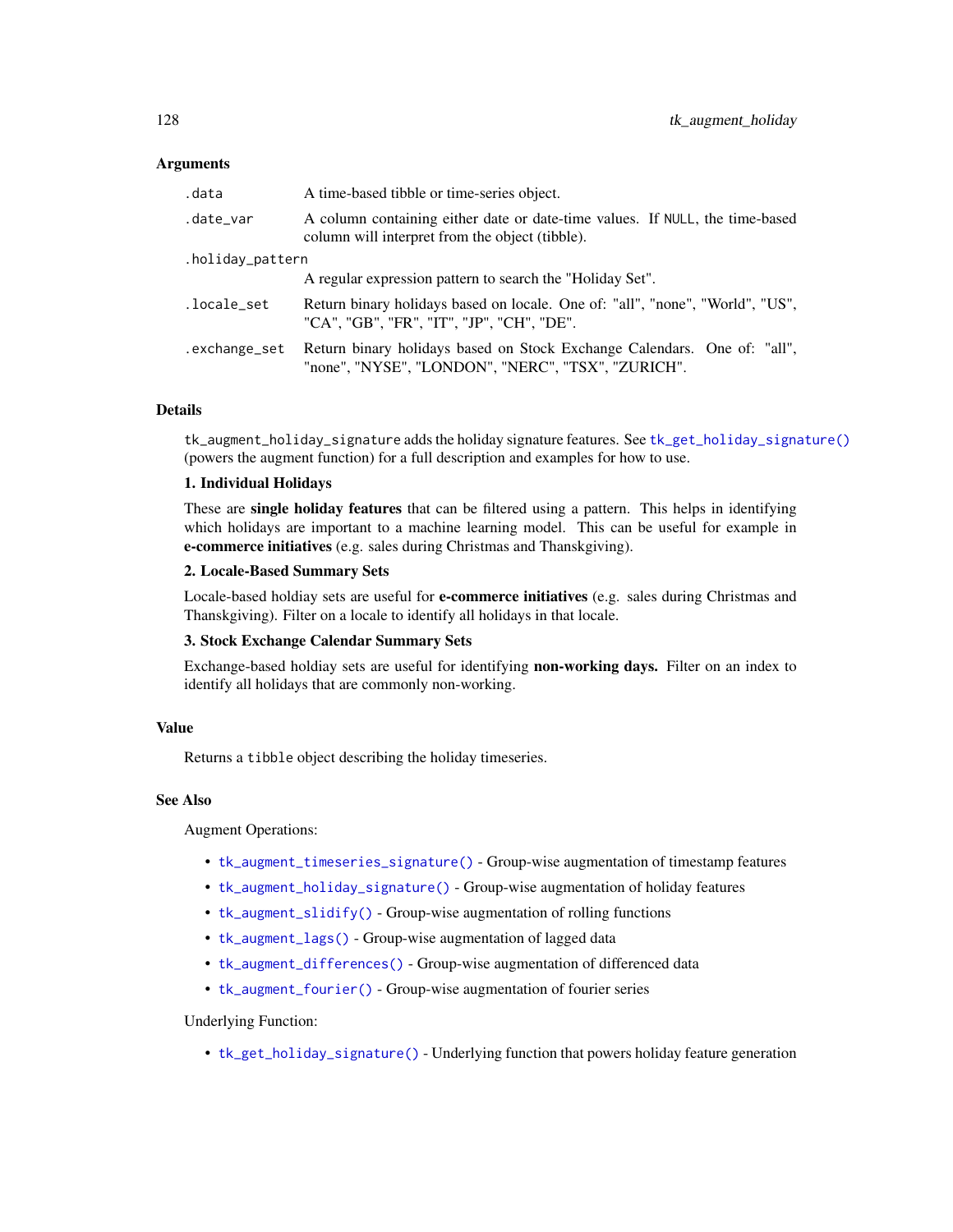## tk\_augment\_lags 129

#### Examples

```
library(dplyr)
library(timetk)
dates_in_2017_tbl <- tibble(index = tk_make_timeseries("2017-01-01", "2017-12-31", by = "day"))
# Non-working days in US due to Holidays using NYSE stock exchange calendar
dates_in_2017_tbl %>%
   tk_augment_holiday_signature(
       index,
       .holiday_pattern = "*$", # Returns nothing on purpose
       locale_set = "none",
       .exchange_set = "NYSE")
# All holidays in US
dates_in_2017_tbl %>%
    tk_augment_holiday_signature(
       index,
        .holiday_pattern = "US_",
       locale_set = "US",
       exchange_set = "none")# All holidays for World and Italy-specific Holidays
# - Note that Italy celebrates specific holidays in addition to many World Holidays
dates_in_2017_tbl %>%
    tk_augment_holiday_signature(
       index,
        holding_pattern = "(World)|(IT_)",
       locale_set = c("World", "IT")..exchange_set = "none")
```
<span id="page-128-0"></span>tk\_augment\_lags *Add many lags to the data*

### Description

A handy function for adding multiple lagged columns to a data frame. Works with dplyr groups too.

#### Usage

```
tk_augment_lags(.data, .value, .lags = 1, .names = "auto")
tk_augment_leads(.data, .value, .lags = -1, .names = "auto")
```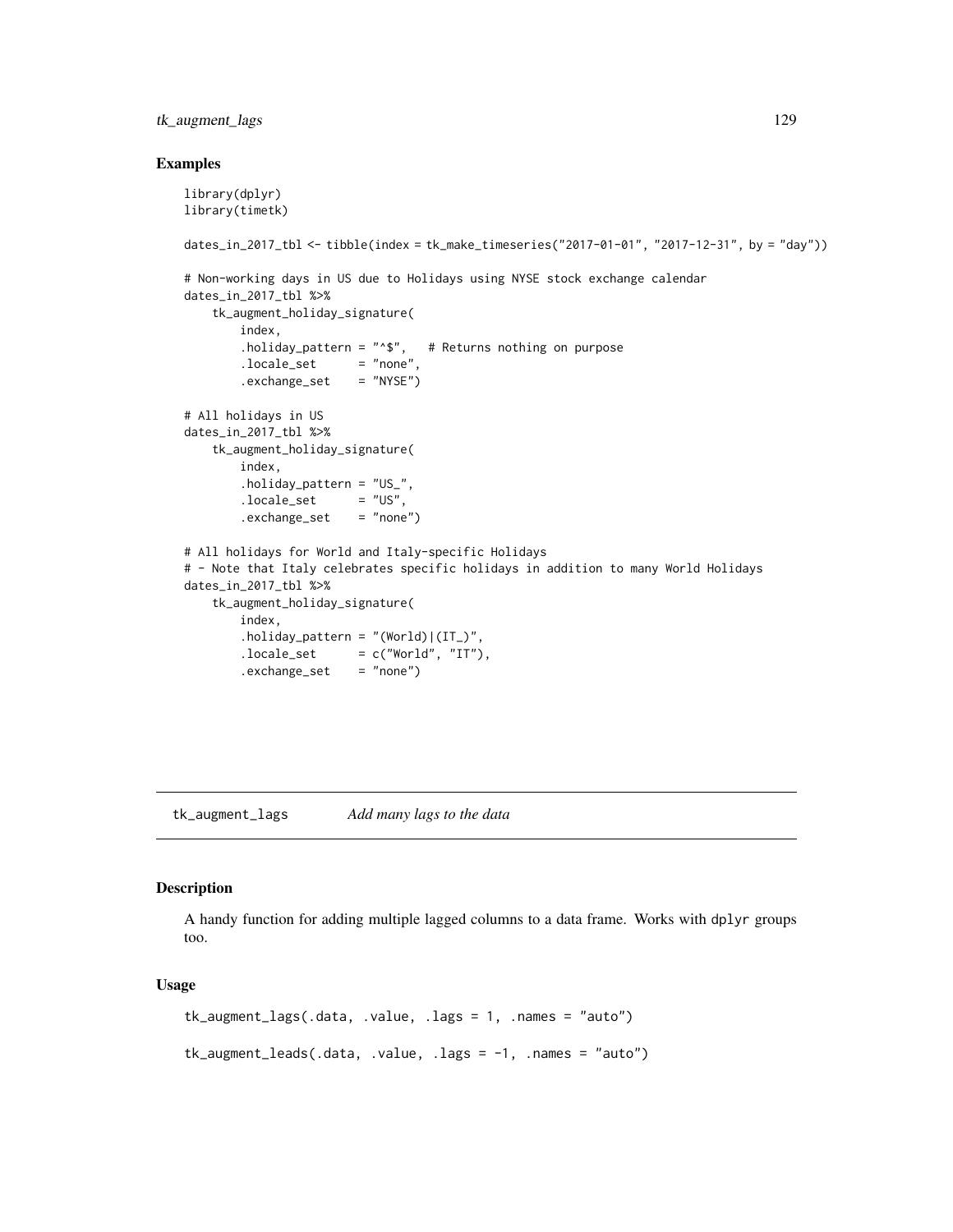### Arguments

| .data  | A tibble.                                                                                                                                          |
|--------|----------------------------------------------------------------------------------------------------------------------------------------------------|
| value. | One or more column(s) to have a transformation applied. Usage of tidyselect<br>functions (e.g. contains()) can be used to select multiple columns. |
| .lags  | One or more lags for the difference(s)                                                                                                             |
| .names | A vector of names for the new columns. Must be of same length as . lags.                                                                           |

## Details

#### Lags vs Leads

A *negative lag* is considered a lead. The tk\_augment\_leads() function is identical to tk\_augment\_lags() with the exception that the automatic naming convetion (.names = 'auto') will convert column names with negative lags to leads.

#### **Benefits**

This is a scalable function that is:

- Designed to work with grouped data using dplyr::group\_by()
- Add multiple lags by adding a sequence of lags using the .lags argument (e.g. .lags = 1:20)

## Value

Returns a tibble object describing the timeseries.

## See Also

Augment Operations:

- [tk\\_augment\\_timeseries\\_signature\(\)](#page-132-0) Group-wise augmentation of timestamp features
- [tk\\_augment\\_holiday\\_signature\(\)](#page-126-0) Group-wise augmentation of holiday features
- [tk\\_augment\\_slidify\(\)](#page-130-0) Group-wise augmentation of rolling functions
- [tk\\_augment\\_lags\(\)](#page-128-0) Group-wise augmentation of lagged data
- [tk\\_augment\\_differences\(\)](#page-123-0) Group-wise augmentation of differenced data
- [tk\\_augment\\_fourier\(\)](#page-125-0) Group-wise augmentation of fourier series

### Underlying Function:

• [lag\\_vec\(\)](#page-21-0) - Underlying function that powers tk\_augment\_lags()

```
library(tidyverse)
library(timetk)
# Lags
m4_monthly %>%
   group_by(id) %>%
   tk_augment_lags(contains("value"), .lags = 1:20)
```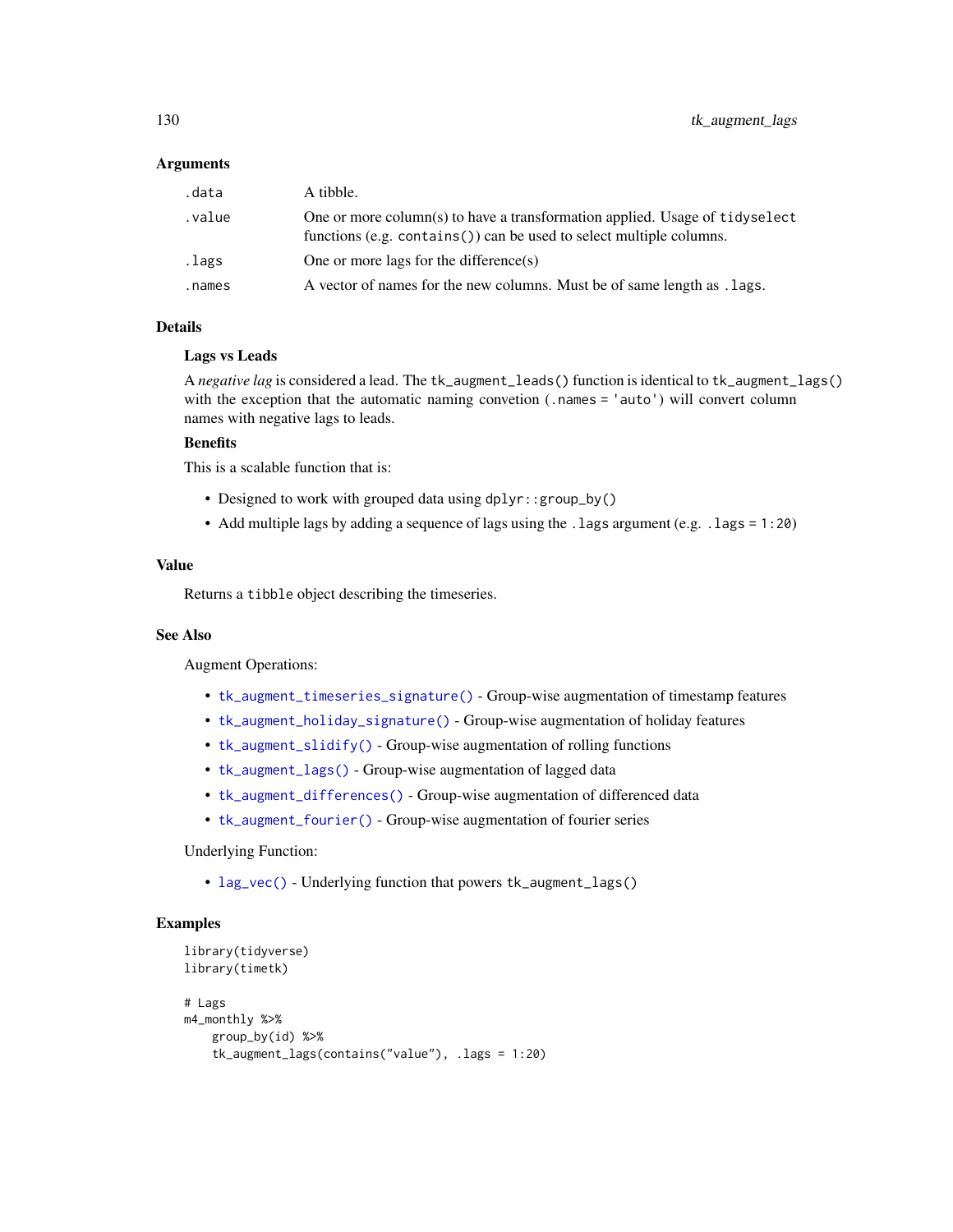```
# Leads
m4_monthly %>%
   group_by(id) %>%
   tk_augment_leads(value, .lags = 1:-20)
```
<span id="page-130-0"></span>tk\_augment\_slidify *Add many rolling window calculations to the data*

## Description

Quickly use any function as a rolling function and apply to multiple .periods. Works with dplyr groups too.

### Usage

```
tk_augment_slidify(
  .data,
  .value,
  .period,
  .f,
  ...,
  .align = c("center", "left", "right",.partial = FALSE,
  .names = "auto"
)
```
# Arguments

| .data     | A tibble.                                                                                                                                                                           |
|-----------|-------------------------------------------------------------------------------------------------------------------------------------------------------------------------------------|
| .value    | One or more column(s) to have a transformation applied. Usage of tidyselect<br>functions (e.g. contains $()$ ) can be used to select multiple columns.                              |
| .period   | One or more periods for the rolling window(s)                                                                                                                                       |
| $\cdot$ f | A summary [function / formula],                                                                                                                                                     |
| $\cdots$  | Optional arguments for the summary function                                                                                                                                         |
| .align    | Rolling functions generate . period $-1$ fewer values than the incoming vector.<br>Thus, the vector needs to be aligned. Select one of "center", "left", or "right".                |
| .partial  | partial Should the moving window be allowed to return partial (incomplete)<br>windows instead of NA values. Set to FALSE by default, but can be switched to<br>TRUE to remove NA's. |
| .names    | A vector of names for the new columns. Must be of same length as . period.<br>Default is "auto".                                                                                    |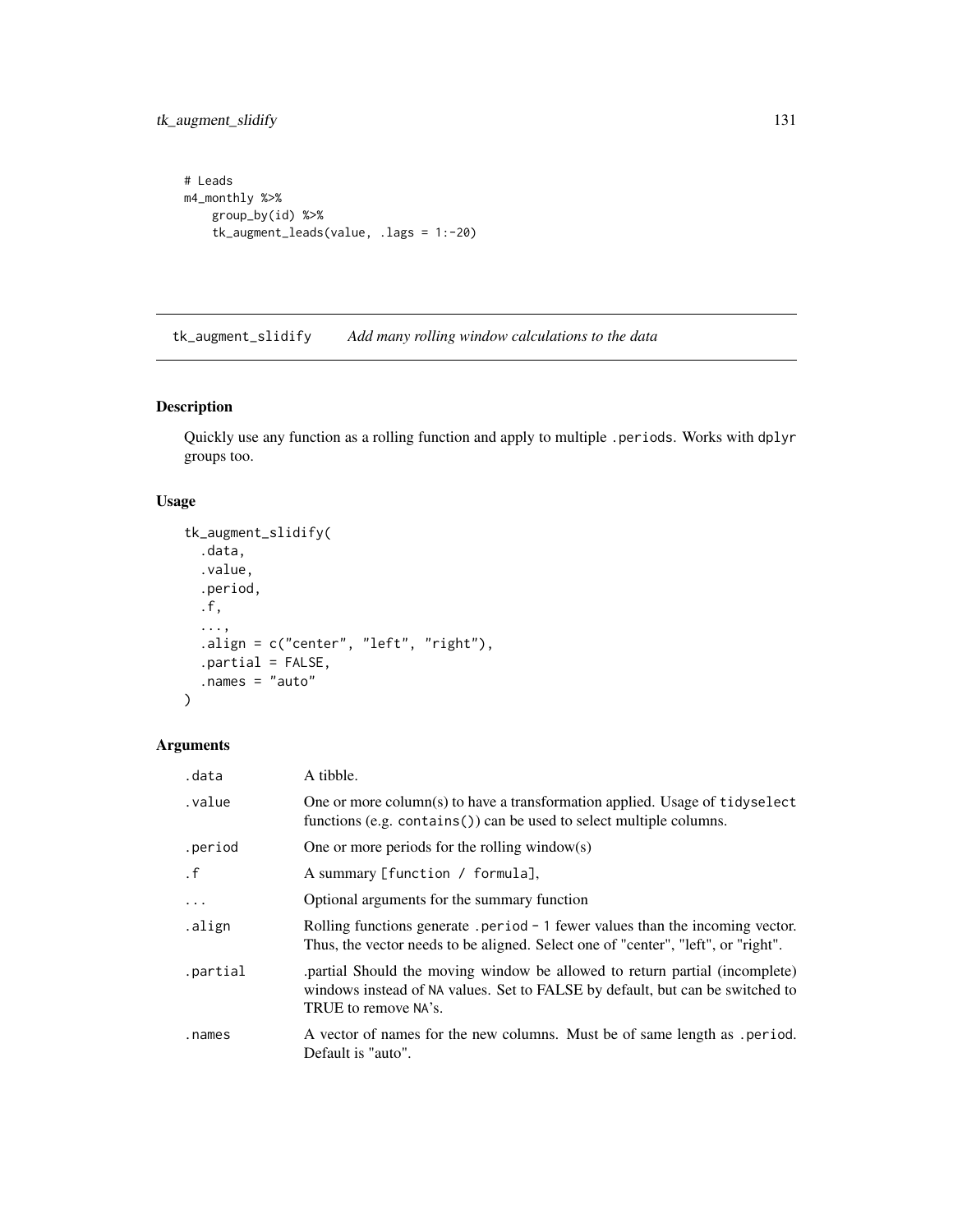## Details

tk\_augment\_slidify() scales the [slidify\\_vec\(\)](#page-67-0) function to multiple time series .periods. See [slidify\\_vec\(\)](#page-67-0) for examples and usage of the core function arguments.

### Value

Returns a tibble object describing the timeseries.

## See Also

Augment Operations:

- [tk\\_augment\\_timeseries\\_signature\(\)](#page-132-0) Group-wise augmentation of timestamp features
- [tk\\_augment\\_holiday\\_signature\(\)](#page-126-0) Group-wise augmentation of holiday features
- [tk\\_augment\\_slidify\(\)](#page-130-0) Group-wise augmentation of rolling functions
- [tk\\_augment\\_lags\(\)](#page-128-0) Group-wise augmentation of lagged data
- [tk\\_augment\\_differences\(\)](#page-123-0) Group-wise augmentation of differenced data
- [tk\\_augment\\_fourier\(\)](#page-125-0) Group-wise augmentation of fourier series

Underlying Function:

• [slidify\\_vec\(\)](#page-67-0) - The underlying function that powers tk\_augment\_slidify()

```
library(tidyverse)
library(tidyquant)
library(timetk)
# Single Column | Multiple Rolling Windows
FANG %>%
    select(symbol, date, adjusted) %>%
   group_by(symbol) %>%
    tk_augment_slidify(
        .value = contains("adjust"),
       # Multiple rolling windows
       .period = c(10, 30, 60, 90),
       . f = AVERAGE.partial = TRUE,
       names = str_c("MA", c(10, 30, 60, 90))) %>%
   ungroup()
# Multiple Columns | Multiple Rolling Windows
FANG %>%
    select(symbol, date, adjusted, volume) %>%
   group_by(symbol) %>%
   tk_augment_slidify(
       value = c(adjusted, volume),
       .period = c(10, 30, 60, 90),
```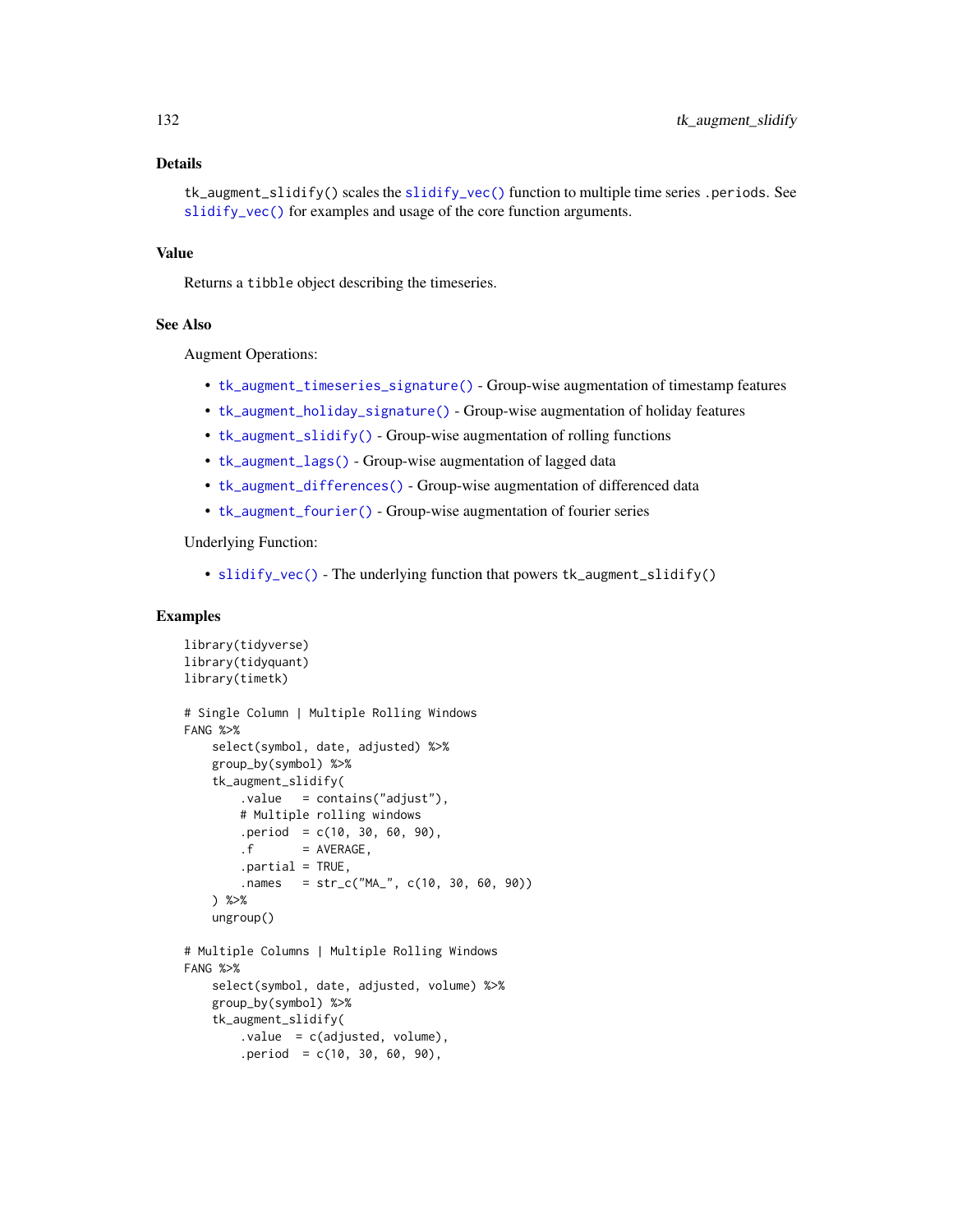## tk\_augment\_timeseries 133

```
.f = AVERAGE,.partial = TRUE
) %>%
ungroup()
```
tk\_augment\_timeseries *Add many time series features to the data*

## <span id="page-132-0"></span>**Description**

Add many time series features to the data

### Usage

```
tk_augment_timeseries_signature(.data, .date_var = NULL)
```
### **Arguments**

| .data     | A time-based tibble or time-series object.                                     |
|-----------|--------------------------------------------------------------------------------|
| .date var | For tibbles, a column containing either date or date-time values. If NULL, the |
|           | time-based column will interpret from the object (tibble, xts, zoo, etc).      |

## Details

tk\_augment\_timeseries\_signature() adds 25+ time series features including:

- Trend in Seconds Granularity: index.num
- Yearly Seasonality: Year, Month, Quarter
- Weekly Seasonality: Week of Month, Day of Month, Day of Week, and more
- Daily Seasonality: Hour, Minute, Second
- Weekly Cyclic Patterns: 2 weeks, 3 weeks, 4 weeks

#### Value

Returns a tibble object describing the timeseries.

#### See Also

Augment Operations:

- [tk\\_augment\\_timeseries\\_signature\(\)](#page-132-0) Group-wise augmentation of timestamp features
- [tk\\_augment\\_holiday\\_signature\(\)](#page-126-0) Group-wise augmentation of holiday features
- [tk\\_augment\\_slidify\(\)](#page-130-0) Group-wise augmentation of rolling functions
- [tk\\_augment\\_lags\(\)](#page-128-0) Group-wise augmentation of lagged data
- [tk\\_augment\\_differences\(\)](#page-123-0) Group-wise augmentation of differenced data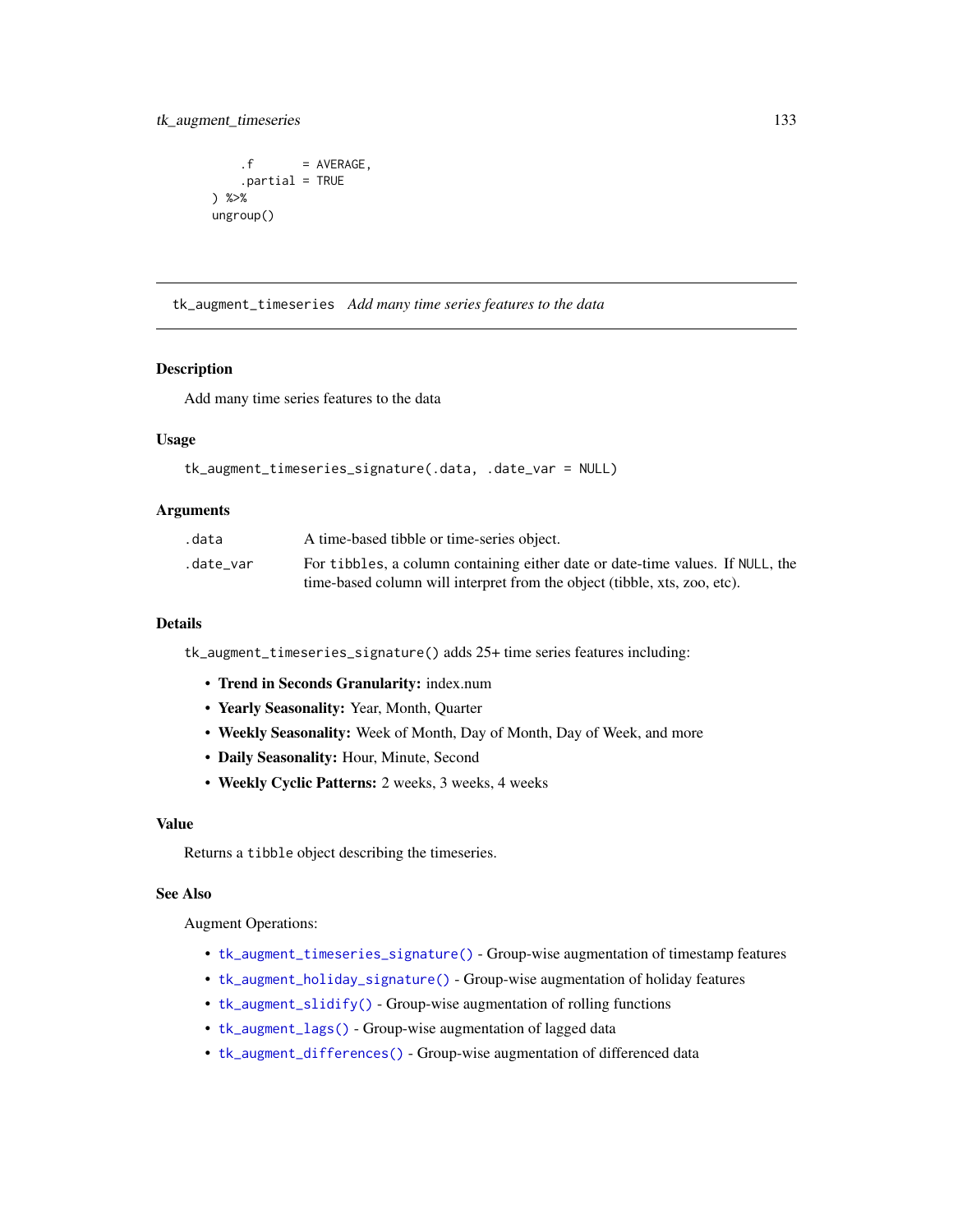• [tk\\_augment\\_fourier\(\)](#page-125-0) - Group-wise augmentation of fourier series

Underlying Function:

• [tk\\_get\\_timeseries\\_signature\(\)](#page-137-0) - Returns timeseries features from an index

### Examples

```
library(dplyr)
library(timetk)
```

```
m4_daily %>%
   group_by(id) %>%
    tk_augment_timeseries_signature(date)
```
<span id="page-133-0"></span>tk\_get\_frequency *Automatic frequency and trend calculation from a time series index*

### <span id="page-133-1"></span>Description

Automatic frequency and trend calculation from a time series index

#### Usage

```
tk_get_frequency(idx, period = "auto", message = TRUE)
```

```
tk_get_trend(idx, period = "auto", message = TRUE)
```
#### Arguments

| idx     | A date or date time index.                                                                                                    |
|---------|-------------------------------------------------------------------------------------------------------------------------------|
| period  | Either "auto", a time-based definition (e.g. "2 weeks"), or a numeric number of<br>observations per frequency (e.g. 10).      |
| message | A boolean. If message = TRUE, the frequency or trend is output as a message<br>along with the units in the scale of the data. |

#### Details

A *frequency* is loosely defined as the number of observations that comprise a cycle in a data set. The *trend* is loosely defined as time span that can be aggregated across to visualize the central tendency of the data. It's often easiest to think of frequency and trend in terms of the time-based units that the data is already in. This is what tk\_get\_frequency() and time\_trend() enable: using time-based periods to define the frequency or trend.

## Frequency:

As an example, a weekly cycle is often 5-days (for working days) or 7-days (for calendar days). Rather than specify a frequency of 5 or 7, the user can specify period = "1 week", and tk\_get\_frequency() will detect the scale of the time series and return 5 or 7 based on the actual data.

The period argument has three basic options for returning a frequency. Options include: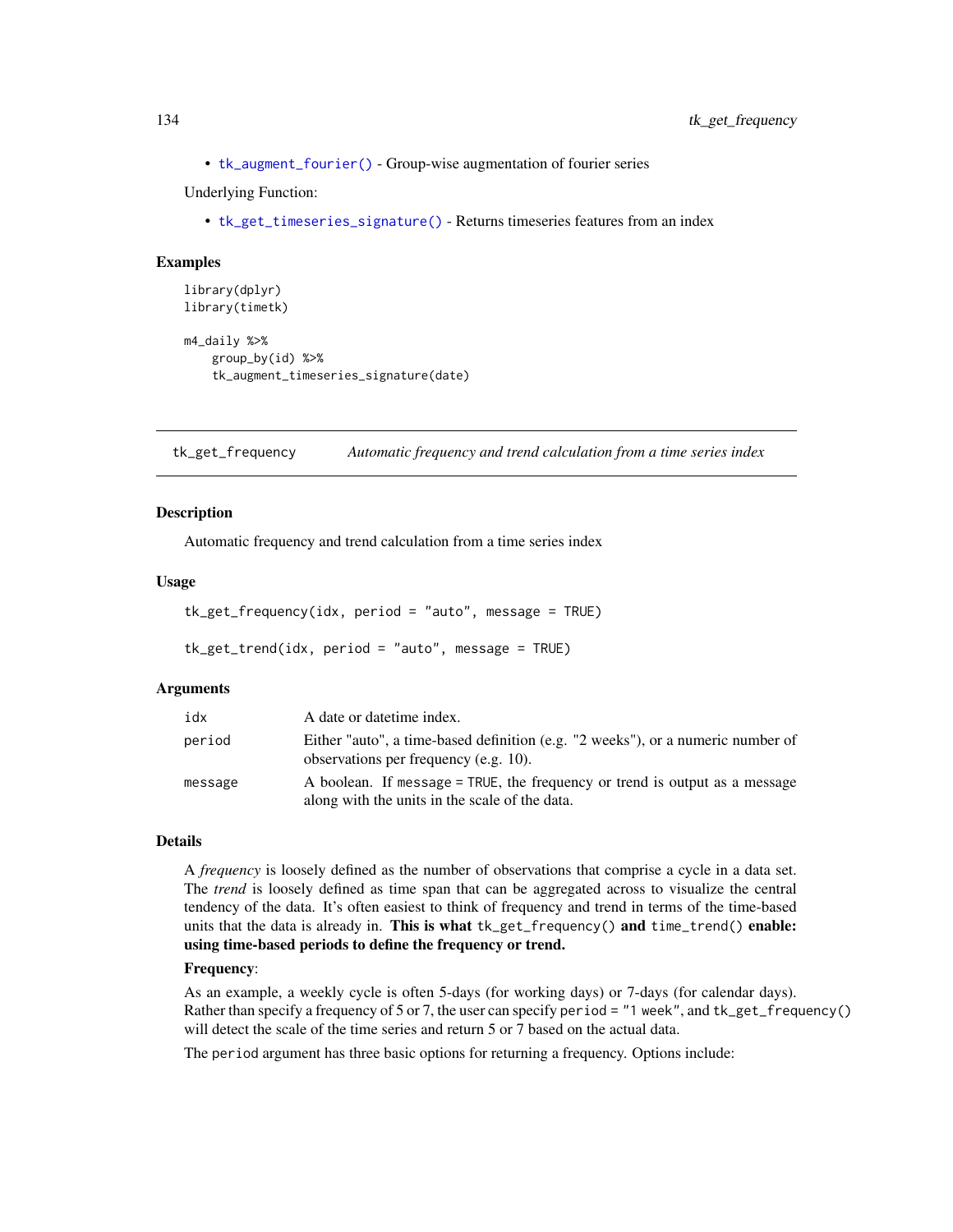### tk\_get\_frequency 135

- "auto": A target frequency is determined using a pre-defined template (see template below).
- time-based duration: (e.g. "1 week" or "2 quarters" per cycle)
- numeric number of observations: (e.g. 5 for 5 observations per cycle)

When period = "auto", the tk\_time\_scale\_template() is used to calculate the frequency.

### Trend:

As an example, the trend of daily data is often best aggregated by evaluating the moving average over a quarter or a month span. Rather than specify the number of days in a quarter or month, the user can specify "1 quarter" or "1 month", and the time\_trend() function will return the correct number of observations per trend cycle. In addition, there is an option, period = "auto", to auto-detect an appropriate trend span depending on the data. The template is used to define the appropriate trend span.

## Time Scale Template

The tk\_time\_scale\_template() is a Look-Up Table used by the trend and period to find the appropriate time scale. It contains three features: time\_scale, frequency, and trend.

The algorithm will inspect the scale of the time series and select the best frequency or trend that matches the scale and number of observations per target frequency. A frequency is then chosen on be the best match.

The predefined template is stored in a function tk\_time\_scale\_template(). You can modify the template with set\_tk\_time\_scale\_template().

#### Value

Returns a scalar numeric value indicating the number of observations in the frequency or trend span.

## See Also

• Time Scale Template Modifiers: [get\\_tk\\_time\\_scale\\_template\(\)](#page-60-0), [set\\_tk\\_time\\_scale\\_template\(\)](#page-60-1)

```
library(tidyverse)
library(tidyquant)
library(timetk)
idx_FB <- FANG %>%
    filter(symbol == "FB") %>%
   pull(date)
# Automated Frequency Calculation
tk_get_frequency(idx_FB, period = "auto")
# Automated Trend Calculation
tk_get_trend(idx_FB, period = "auto")
# Manually Override Trend
```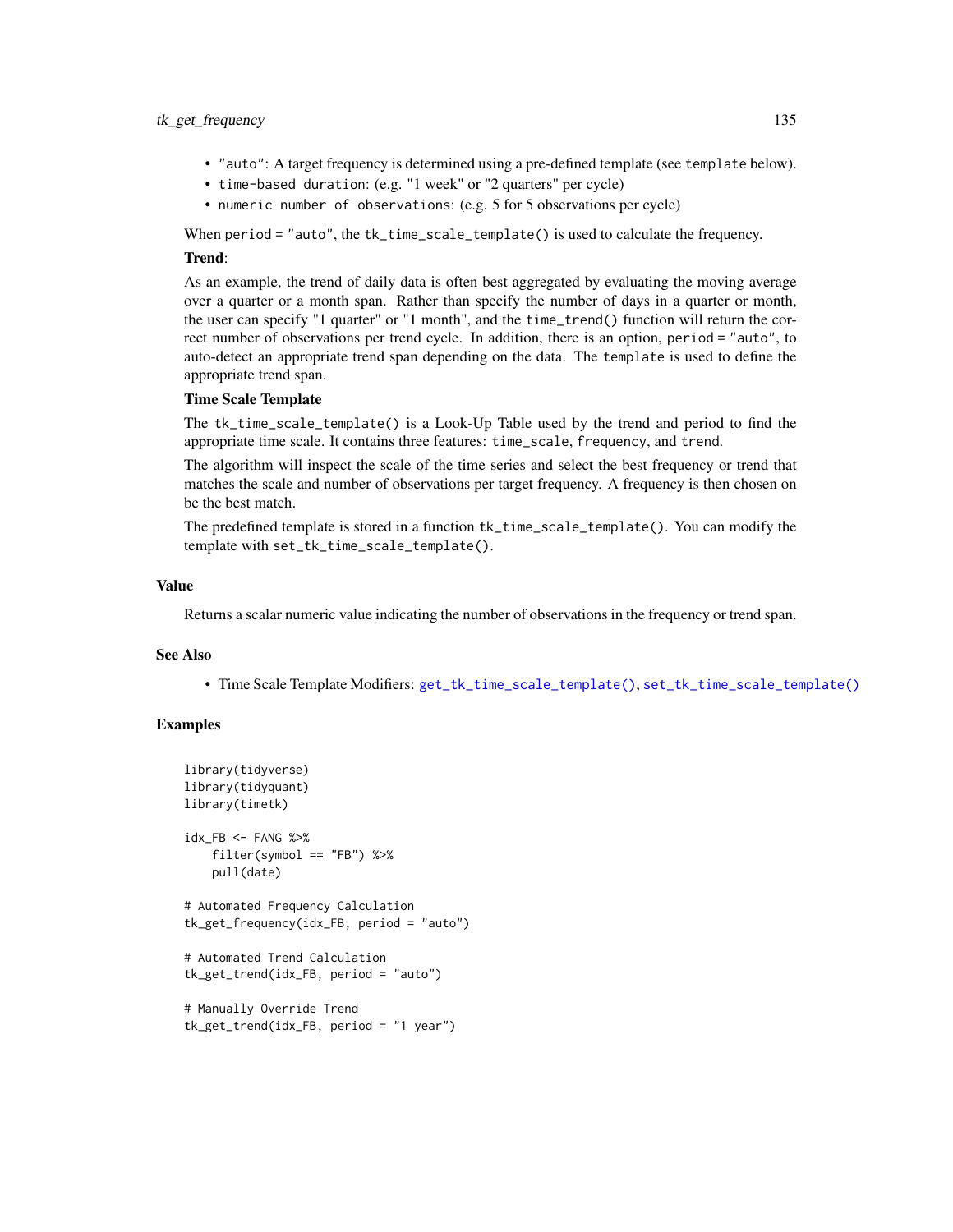### <span id="page-135-0"></span>Description

Get holiday features from a time-series index

#### Usage

```
tk_get_holiday_signature(
  idx,
 holiday_pattern = ".",
 locale_set = c("all", "none", "World", "US", "CA", "GB", "FR", "IT", "JP", "CH",
    "DE"),
  exchange_set = c("all", "none", "NYSE", "LONDON", "NERC", "TSX", "ZURICH")
)
```
tk\_get\_holidays\_by\_year(years = year(today()))

### Arguments

| idx             | A time-series index that is a vector of dates or date times.                                                                   |
|-----------------|--------------------------------------------------------------------------------------------------------------------------------|
| holiday_pattern |                                                                                                                                |
|                 | A regular expression pattern to search the "Holiday Set".                                                                      |
| locale_set      | Return binary holidays based on locale. One of: "all", "none", "World", "US",<br>"CA", "GB", "FR", "IT", "JP", "CH", "DE".     |
| exchange_set    | Return binary holidays based on Stock Exchange Calendars. One of: "all",<br>"none", "NYSE", "LONDON", "NERC", "TSX", "ZURICH". |
| years           | One or more years to collect holidays for.                                                                                     |

## Details

Feature engineering holidays can help identify critical patterns for machine learning algorithms. tk\_get\_holiday\_signature() helps by providing feature sets for 3 types of features:

#### 1. Individual Holidays

These are single holiday features that can be filtered using a pattern. This helps in identifying which holidays are important to a machine learning model. This can be useful for example in e-commerce initiatives (e.g. sales during Christmas and Thanskgiving).

#### 2. Locale-Based Summary Sets

Locale-based holdiay sets are useful for **e-commerce initiatives** (e.g. sales during Christmas and Thanskgiving). Filter on a locale to identify all holidays in that locale.

## 3. Stock Exchange Calendar Summary Sets

Exchange-based holdiay sets are useful for identifying non-working days. Filter on an index to identify all holidays that are commonly non-working.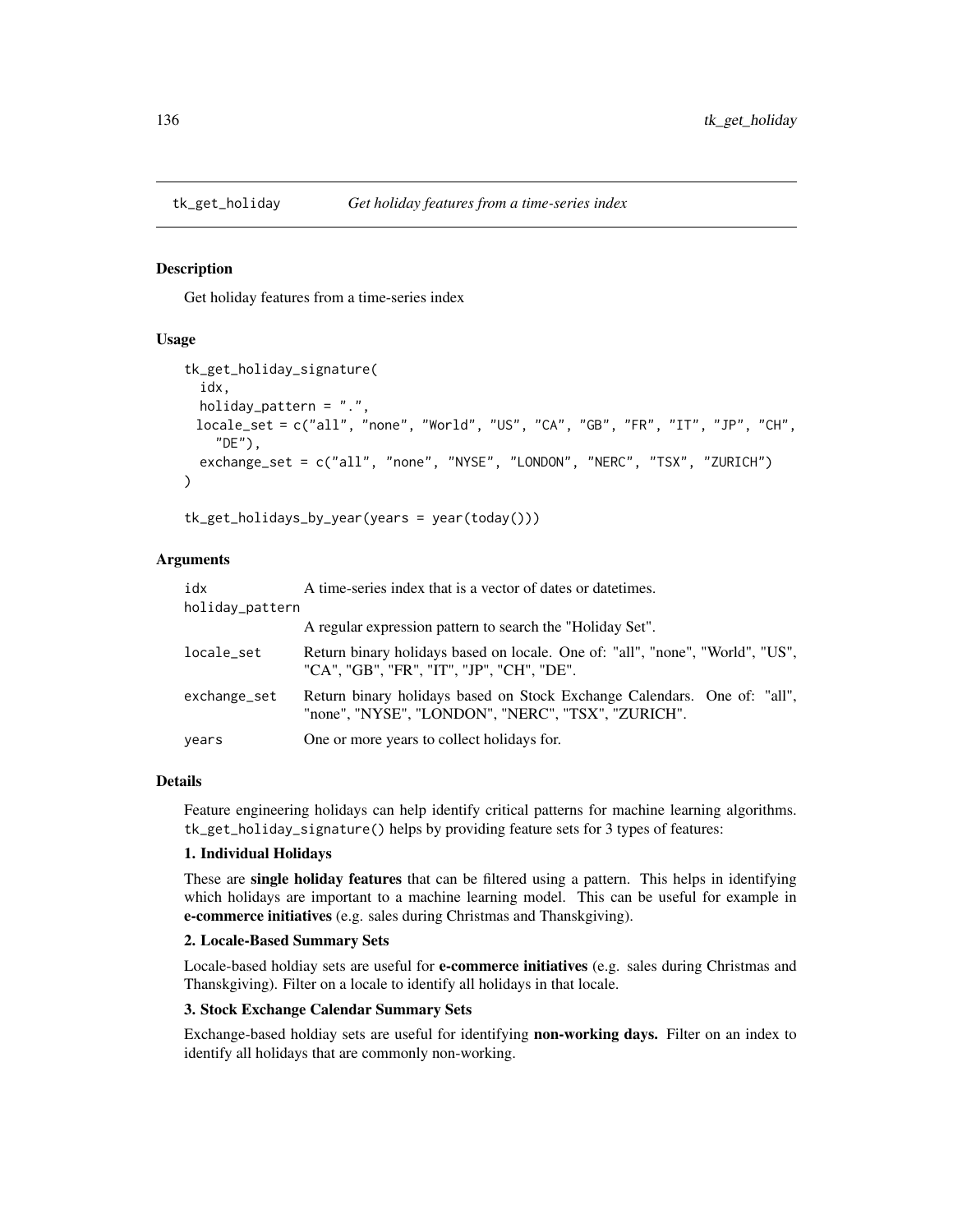## Value

Returns a tibble object describing the timeseries holidays.

#### See Also

- [tk\\_augment\\_holiday\\_signature\(\)](#page-126-0) A quick way to add holiday features to a data.frame
- [step\\_holiday\\_signature\(\)](#page-82-0) Preprocessing and feature engineering steps for use with recipes

```
library(tidyverse)
library(tidyquant)
library(timetk)
# Works with time-based tibbles
idx <- tk_make_timeseries("2017-01-01", "2017-12-31", by = "day")
# --- BASIC USAGE ----
tk_get_holiday_signature(idx)
# ---- FILTERING WITH PATTERNS & SETS ----
# List available holidays - see patterns
tk_get_holidays_by_year(2020) %>%
    filter(holiday_name %>% str_detect("US_"))
# Filter using holiday patterns
# - Get New Years, Christmas and Thanksgiving Features in US
tk_get_holiday_signature(
    idx,
    holiday_pattern = "(US_NewYears)|(US_Christmas)|(US_Thanks)",
   locale_set = "none",
   exchange_set = "none")# ---- APPLYING FILTERS ----
# Filter with locale sets - Signals all holidays in a locale
tk_get_holiday_signature(
    idx,
   holiday_pattern = "\^n, # Matches nothing on purpose
   locale_set = "US",
    exchange_set = "none")# Filter with exchange sets - Signals Common Non-Business Days
tk_get_holiday_signature(
    idx,
    holiday_pattern = "$^{\circ}", # Matches nothing on purpose
   locale_set = "none",
   exchange_set = "NYSE")
```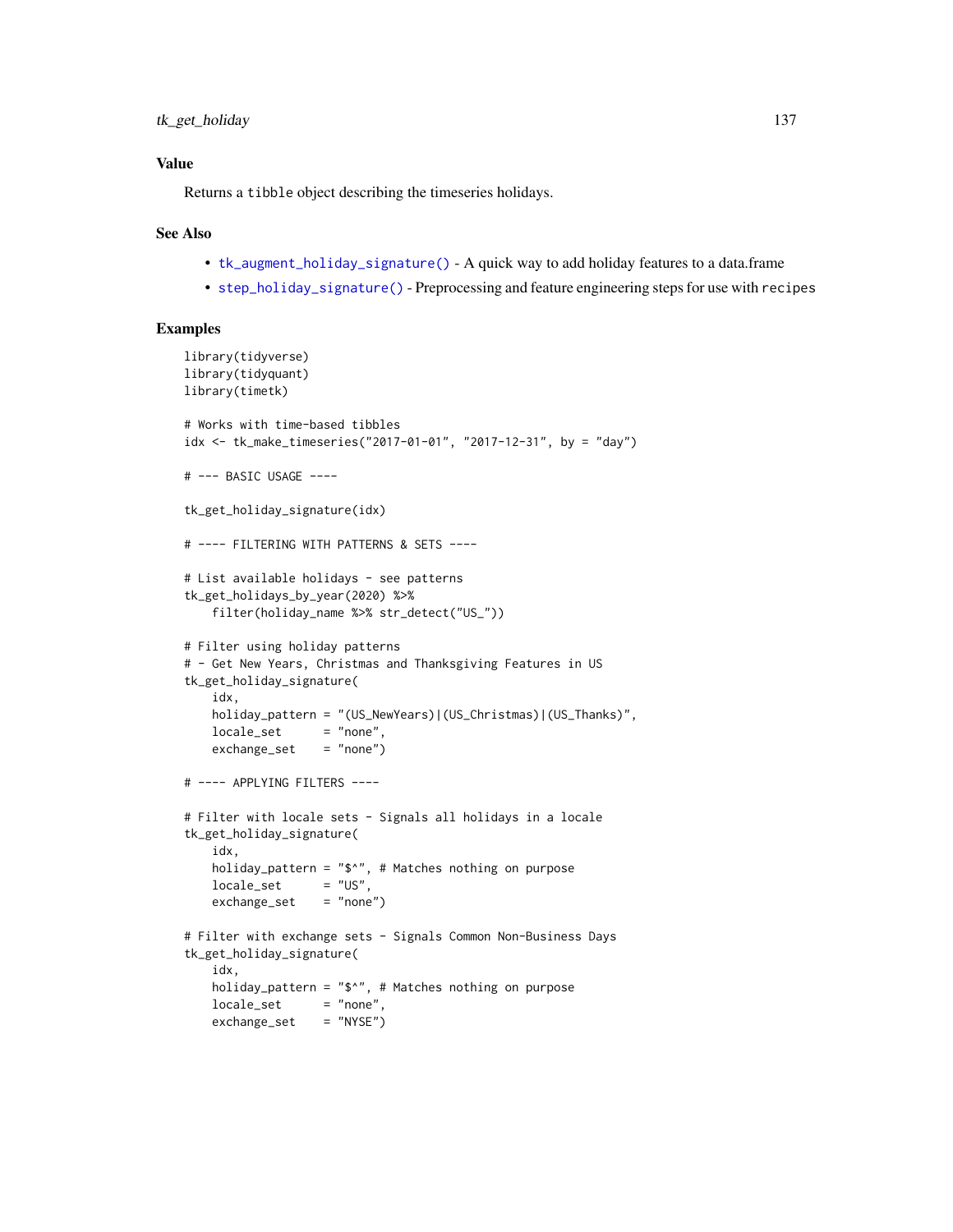tk\_get\_timeseries *Get date features from a time-series index*

#### <span id="page-137-0"></span>Description

Get date features from a time-series index

### Usage

```
tk_get_timeseries_signature(idx)
```
tk\_get\_timeseries\_summary(idx)

## **Arguments**

idx A time-series index that is a vector of dates or date times.

### Details

tk\_get\_timeseries\_signature decomposes the timeseries into commonly needed features such as numeric value, differences, year, month, day, day of week, day of month, day of year, hour, minute, second.

tk\_get\_timeseries\_summary returns the summary returns the start, end, units, scale, and a "summary" of the timeseries differences in seconds including the minimum, 1st quartile, median, mean, 3rd quartile, and maximum frequency. The timeseries differences give the user a better picture of the index frequency so the user can understand the level of regularity or irregularity. A perfectly regular time series will have equal values in seconds for each metric. However, this is not often the case.

Important Note: These functions only work with time-based indexes in datetime, date, yearmon, and yearqtr values. Regularized dates cannot be decomposed.

#### Value

Returns a tibble object describing the timeseries.

## See Also

[tk\\_index\(\)](#page-139-0), [tk\\_augment\\_timeseries\\_signature\(\)](#page-132-0), [tk\\_make\\_future\\_timeseries\(\)](#page-141-0)

```
library(dplyr)
library(tidyquant)
library(timetk)
```

```
# Works with time-based tibbles
FB_tbl <- FANG %>% filter(symbol == "FB")
FB_idx <- tk_index(FB_tbl)
```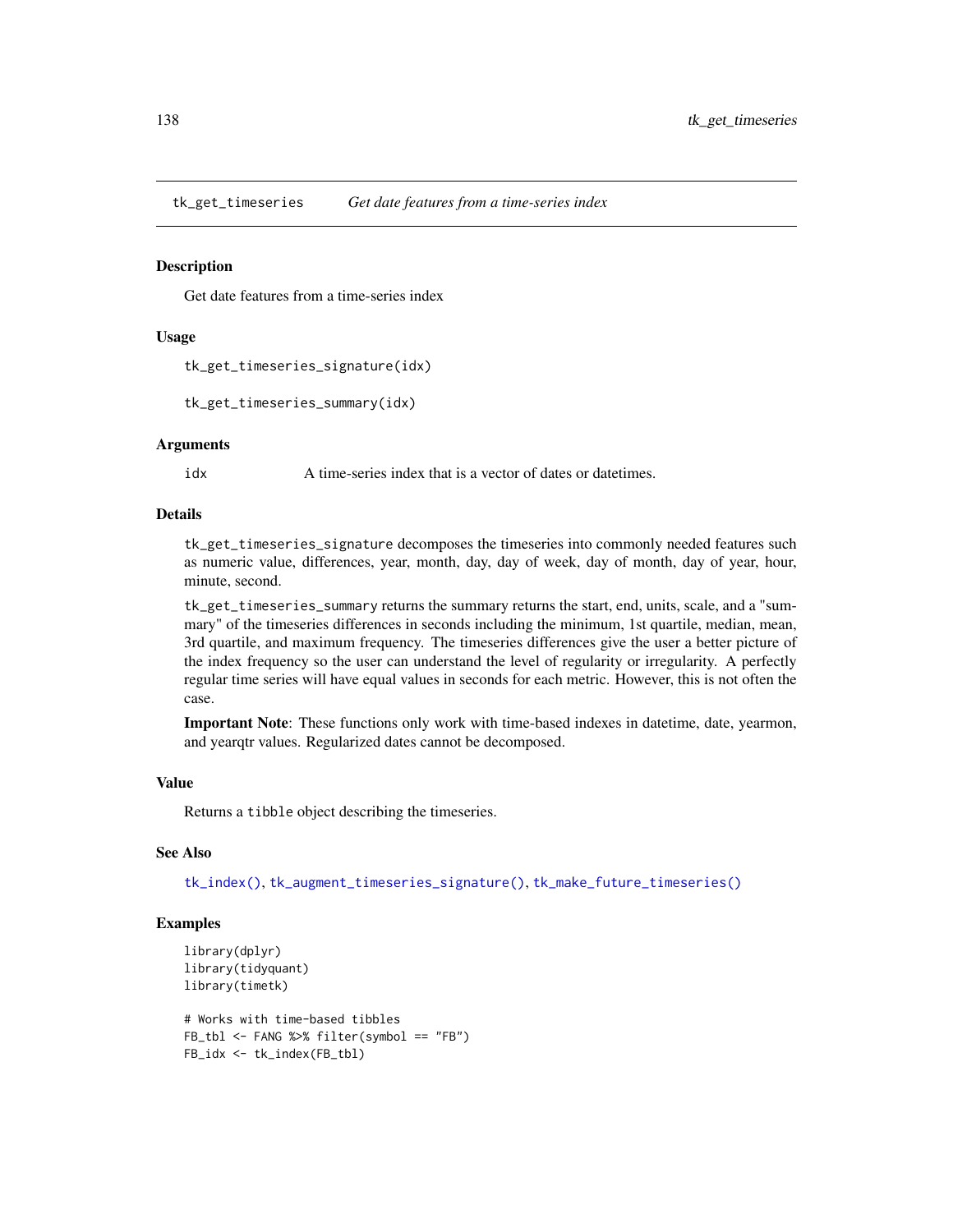```
tk_get_timeseries_signature(FB_idx)
tk_get_timeseries_summary(FB_idx)
# Works with dates in any periodicity
idx\_weakly \leq seq.DataFrame(from = ymd("2016-01-01"), by = 'week', length.out = 6)
tk_get_timeseries_signature(idx_weekly)
tk_get_timeseries_summary(idx_weekly)
# Works with zoo yearmon and yearqtr classes
idx\_yearmon <- seq.Date(from = ymd("2016-01-01"),
                       by = "month",
                       length.out = 12) %>%
    as.yearmon()
tk_get_timeseries_signature(idx_yearmon)
tk_get_timeseries_summary(idx_yearmon)
```
tk\_get\_timeseries\_unit\_frequency

*Get the timeseries unit frequency for the primary time scales*

### Description

Get the timeseries unit frequency for the primary time scales

#### Usage

tk\_get\_timeseries\_unit\_frequency()

#### Value

tk\_get\_timeseries\_unit\_frequency returns a tibble containing the timeseries frequencies in seconds for the primary time scales including "sec", "min", "hour", "day", "week", "month", "quarter", and "year".

### Examples

tk\_get\_timeseries\_unit\_frequency()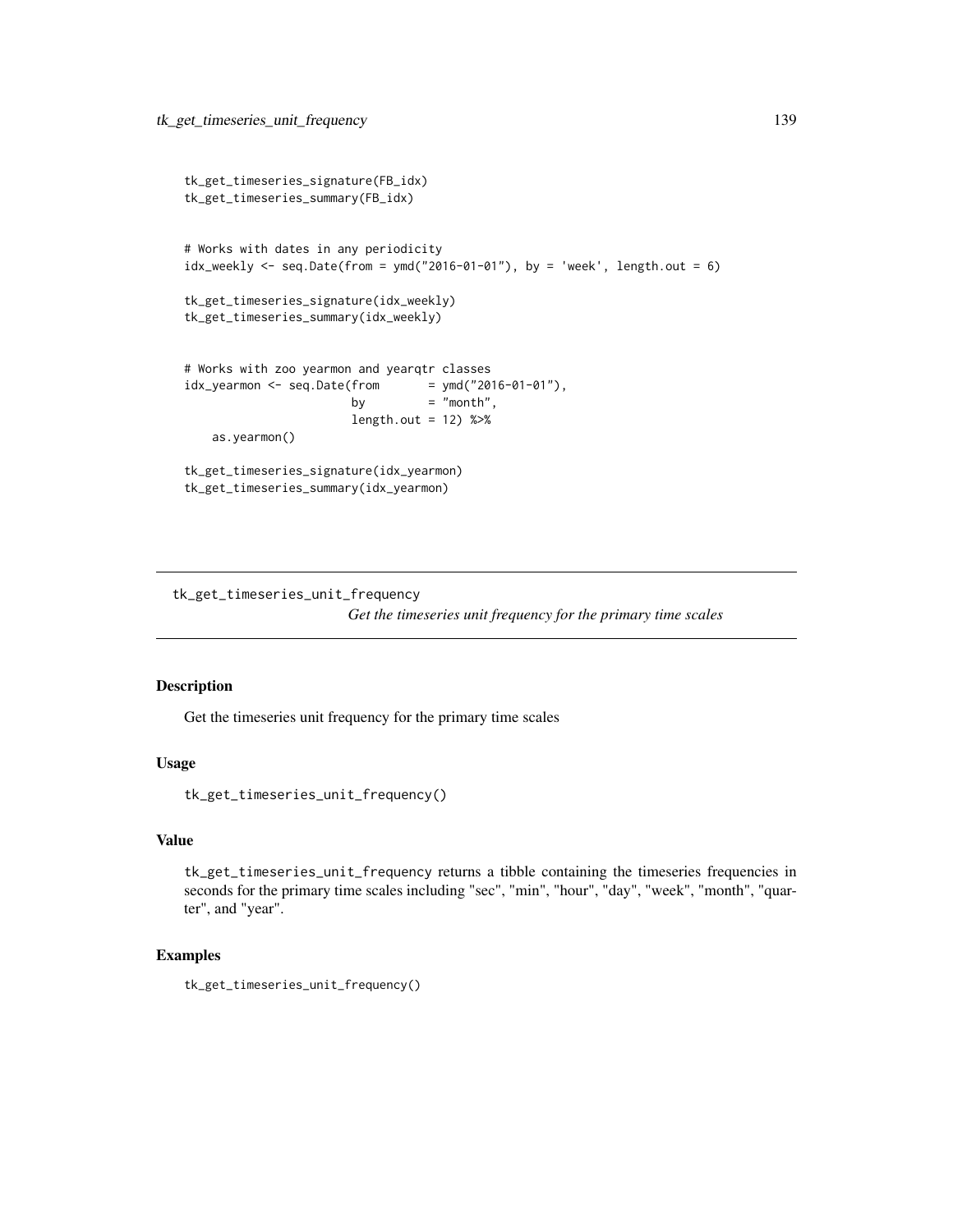```
tk_get_timeseries_variables
```
*Get date or datetime variables (column names)*

### Description

Get date or datetime variables (column names)

### Usage

```
tk_get_timeseries_variables(data)
```
## Arguments

data An object of class data.frame

# Details

tk\_get\_timeseries\_variables returns the column names of date or datetime variables in a data frame. Classes that meet criteria for return include those that inherit POSIXt, Date, zoo:: yearmon, zoo::yearqtr. Function was adapted from padr:::get\_date\_variables(). See [padr helpers.R](https://github.com/EdwinTh/padr/blob/master/R/helpers.R)

#### Value

tk\_get\_timeseries\_variables returns a vector containing column names of date-like classes.

#### Examples

```
library(tidyquant)
library(timetk)
```
FANG %>% tk\_get\_timeseries\_variables()

<span id="page-139-0"></span>tk\_index *Extract an index of date or datetime from time series objects, models, forecasts*

#### Description

Extract an index of date or datetime from time series objects, models, forecasts

#### Usage

tk\_index(data, timetk\_idx = FALSE, silent = FALSE)

has\_timetk\_idx(data)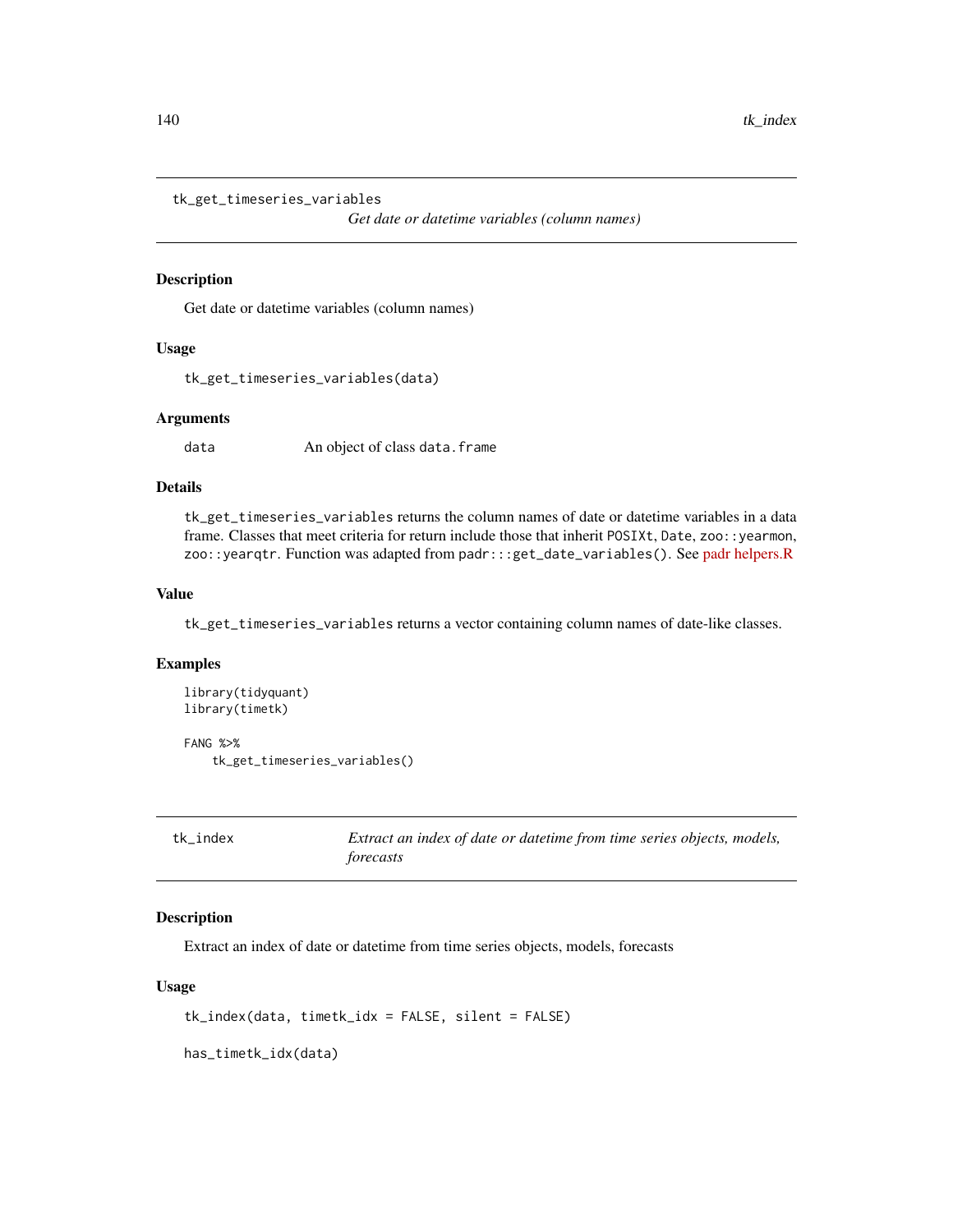#### tk\_index 141

### Arguments

| data       | A time-based tibble, time-series object, time-series model, or forecast object.                                                                                                  |
|------------|----------------------------------------------------------------------------------------------------------------------------------------------------------------------------------|
| timetk idx | If timething is TRUE a timetherm time-based index attribute is attempted to be<br>returned. If FALSE the default index is returned. See discussion below for further<br>details. |
| silent     | Used to toggle printing of messages and warnings.                                                                                                                                |

#### Details

tk\_index() is used to extract the date or datetime index from various time series objects, models and forecasts. The method can be used on tbl, xts, zoo, zooreg, and ts objects. The method can additionally be used on forecast objects and a number of objects generated by modeling functions such as Arima, ets, and HoltWinters classes to get the index of the underlying data.

The boolean timetk\_idx argument is applicable to regularized time series objects such as ts and zooreg classes that have both a regularized index and *potentially* a "timetk index" (a time-based attribute). When set to FALSE the regularized index is returned. When set to TRUE the time-based timetk index is returned *if present*.

has\_timetk\_idx() is used to determine if the object has a "timetk index" attribute and can thus benefit from the tk\_index(timetk\_idx = TRUE). TRUE indicates the "timetk index" attribute is present. FALSE indicates the "timetk index" attribute is not present. If FALSE, the tk\_index() function will return the default index for the data type.

Important Note: To gain the benefit of timetk\_idx the time series must have a timetk index. Use has\_timetk\_idx to determine if the object has a timetk index. This is particularly important for ts objects, which by default do not contain a time-based index and therefore must be coerced from time-based objects such as tbl, xts, or zoo using the tk\_ts() function in order to get the "timetk index" attribute. Refer to  $tk\_ts()$  for creating persistent date / datetime index during coercion to ts.

## Value

Returns a vector of date or date times

#### See Also

[tk\\_ts\(\)](#page-157-0), [tk\\_tbl\(\)](#page-154-0), [tk\\_xts\(\)](#page-162-0), [tk\\_zoo\(\)](#page-163-0), [tk\\_zooreg\(\)](#page-165-0)

#### Examples

library(timetk)

```
# Create time-based tibble
data_tbl <- tibble::tibble(
   date = seq.Date(from = as.Date("2000-01-01"), by = 1, length.out = 5),
   x = rnorm(5) * 10,y = 5:1)
```
tk\_index(data\_tbl) # Returns time-based index vector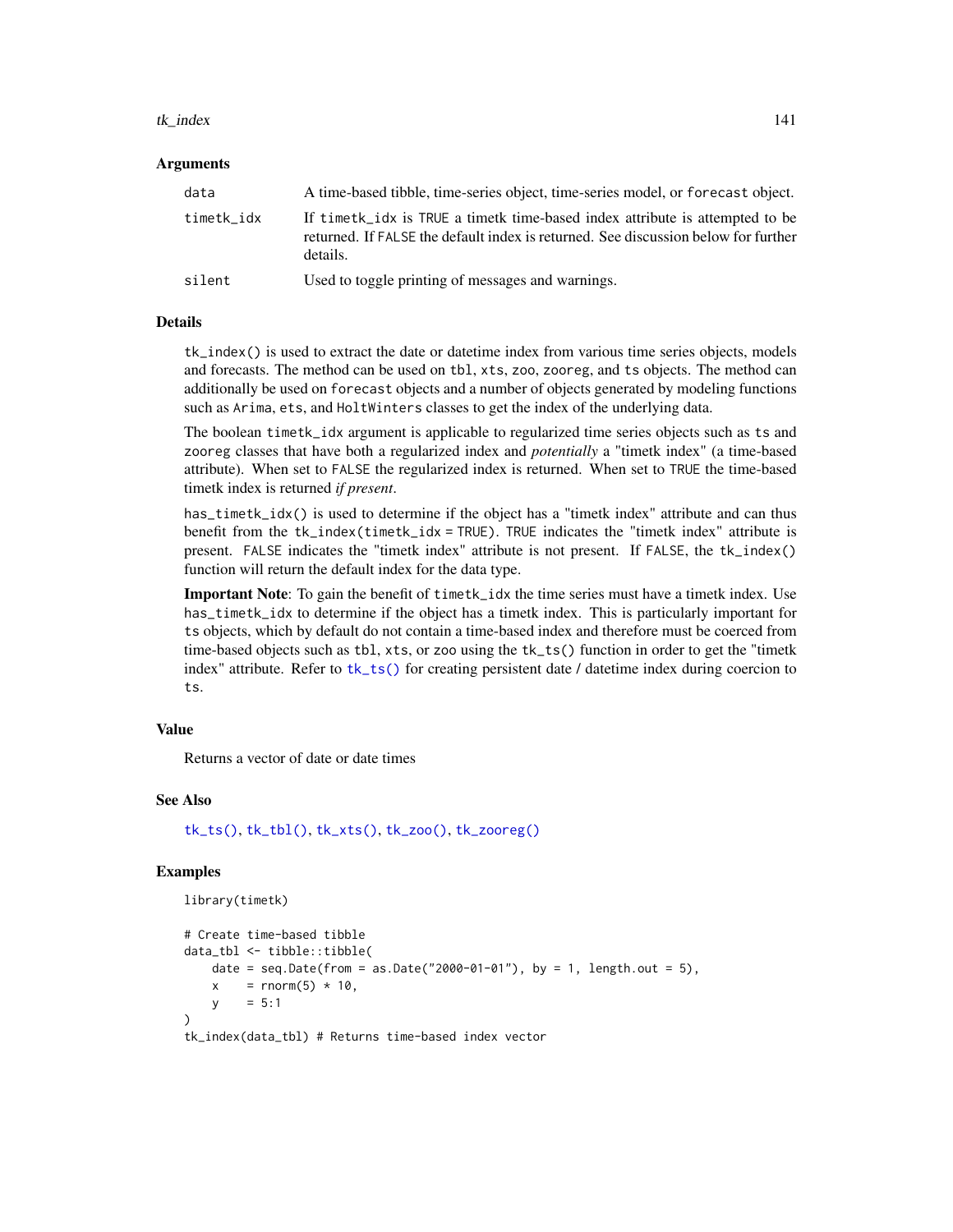```
# Coerce to ts using tk_ts(): Preserves time-basis
data_ts <- tk_ts(data_tbl)
tk_index(data_ts, timetk_idx = FALSE) # Returns regularized index
tk_index(data_ts, timetk_idx = TRUE) # Returns original time-based index vector
# Coercing back to tbl
tk_tbl(data_ts, timetk_idx = FALSE) # Returns regularized tbl
tk_tbl(data_ts, timetk_idx = TRUE) # Returns time-based tbl
```
<span id="page-141-0"></span>tk\_make\_future\_timeseries

*Make future time series from existing*

## Description

Make future time series from existing

### Usage

```
tk_make_future_timeseries(
  idx,
  length_out,
  inspect_weekdays = FALSE,
  inspect_months = FALSE,
  skip_values = NULL,
  insert_values = NULL,
 n_future = NULL
)
```
## Arguments

| idx              | A vector of dates                                                                                                                                                                                              |  |
|------------------|----------------------------------------------------------------------------------------------------------------------------------------------------------------------------------------------------------------|--|
| length_out       | Number of future observations. Can be numeric number or a phrase like "1"<br>year".                                                                                                                            |  |
| inspect_weekdays |                                                                                                                                                                                                                |  |
|                  | Uses a logistic regression algorithm to inspect whether certain weekdays (e.g.<br>weekends) should be excluded from the future dates. Default is FALSE.                                                        |  |
|                  | inspect_months Uses a logistic regression algorithm to inspect whether certain days of months<br>(e.g. last two weeks of year or seasonal days) should be excluded from the future<br>dates. Default is FALSE. |  |
| skip_values      | A vector of same class as idx of timeseries values to skip.                                                                                                                                                    |  |
| insert_values    | A vector of same class as idx of timeseries values to insert.                                                                                                                                                  |  |
| n future         | (DEPRECATED) Number of future observations. Can be numeric number or a<br>phrase like "1 year".                                                                                                                |  |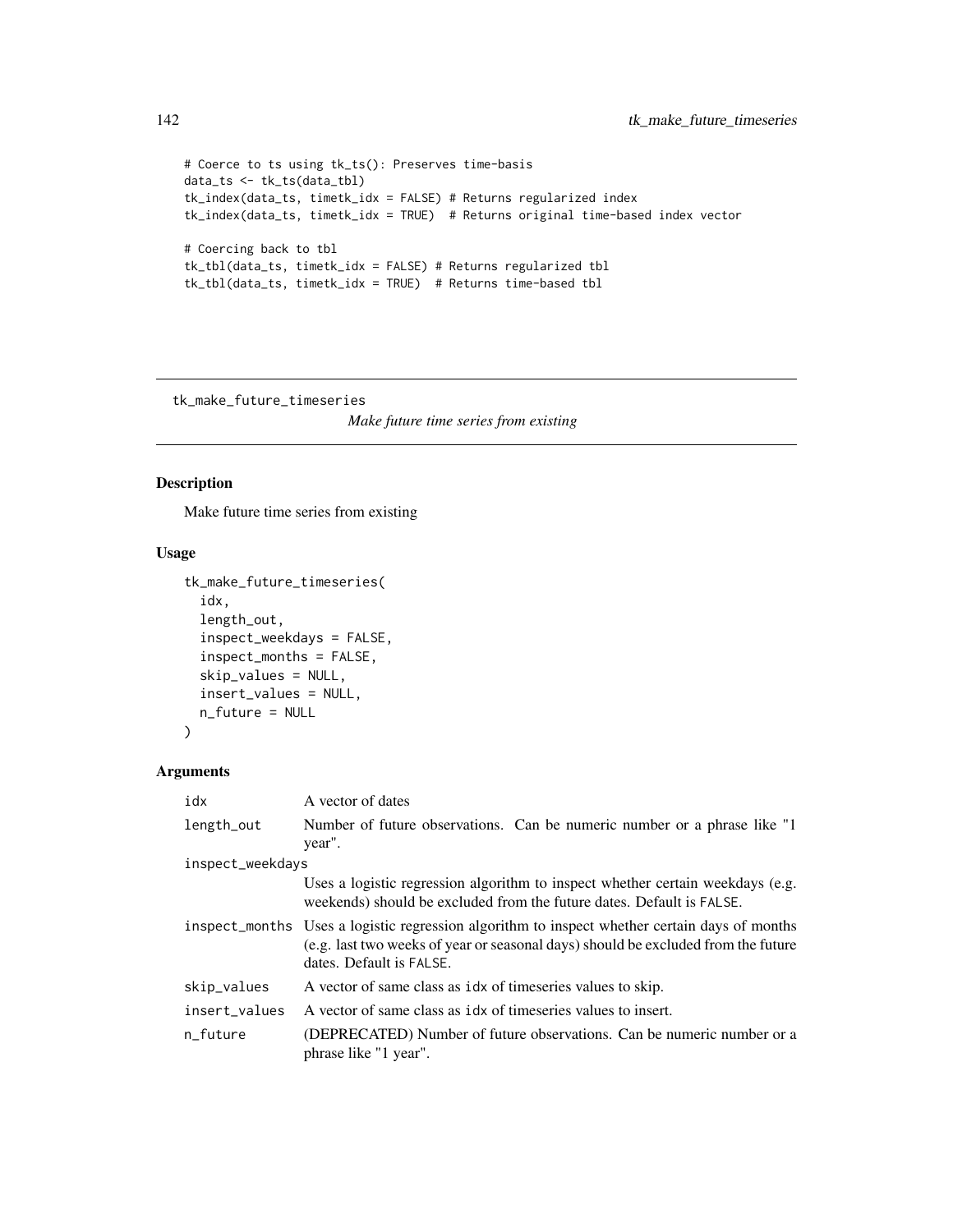## Details

### Future Sequences

tk\_make\_future\_timeseries returns a time series based on the input index frequency and attributes.

## Specifying Length of Future Observations

The argument length\_out determines how many future index observations to compute. It can be specified as:

- A numeric value the number of future observations to return.
	- The number of observations returned is *always* equal to the value the user inputs.
	- The end date can vary based on the number of timestamps chosen.
- A time-based phrase The duration into the future to include (e.g. "6 months" or "30 minutes").
	- The *duration* defines the *end date* for observations.
	- The end date will not change and those timestamps that fall within the end date will be returned (e.g. a quarterly time series will return 4 quarters if length\_out = "1 year").
	- The number of observations will vary to fit within the end date.

### Weekday and Month Inspection

The inspect\_weekdays and inspect\_months arguments apply to "daily" (scale = "day") data (refer to tk\_get\_timeseries\_summary() to get the index scale).

- The inspect\_weekdays argument is useful in determining missing days of the week that occur on a weekly frequency such as every week, every other week, and so on. It's recommended to have at least 60 days to use this option.
- The inspect\_months argument is useful in determining missing days of the month, quarter or year; however, the algorithm can inadvertently select incorrect dates if the pattern is erratic.

#### Skipping / Inserting Values

The skip\_values and insert\_values arguments can be used to remove and add values into the series of future times. The values must be the same format as the idx class.

- The skip\_values argument useful for passing holidays or special index values that should be excluded from the future time series.
- The insert\_values argument is useful for adding values back that the algorithm may have excluded.

## Value

A vector containing future index of the same class as the incoming index idx

## See Also

- Making Time Series: [tk\\_make\\_timeseries\(\)](#page-146-0)
- Working with Holidays & Weekends: [tk\\_make\\_holiday\\_sequence\(\)](#page-143-0), [tk\\_make\\_weekend\\_sequence\(\)](#page-144-0), [tk\\_make\\_weekday\\_sequence\(\)](#page-144-0)
- Working with Timestamp Index: [tk\\_index\(\)](#page-139-0), [tk\\_get\\_timeseries\\_summary\(\)](#page-137-0), [tk\\_get\\_timeseries\\_signature\(\)](#page-137-0)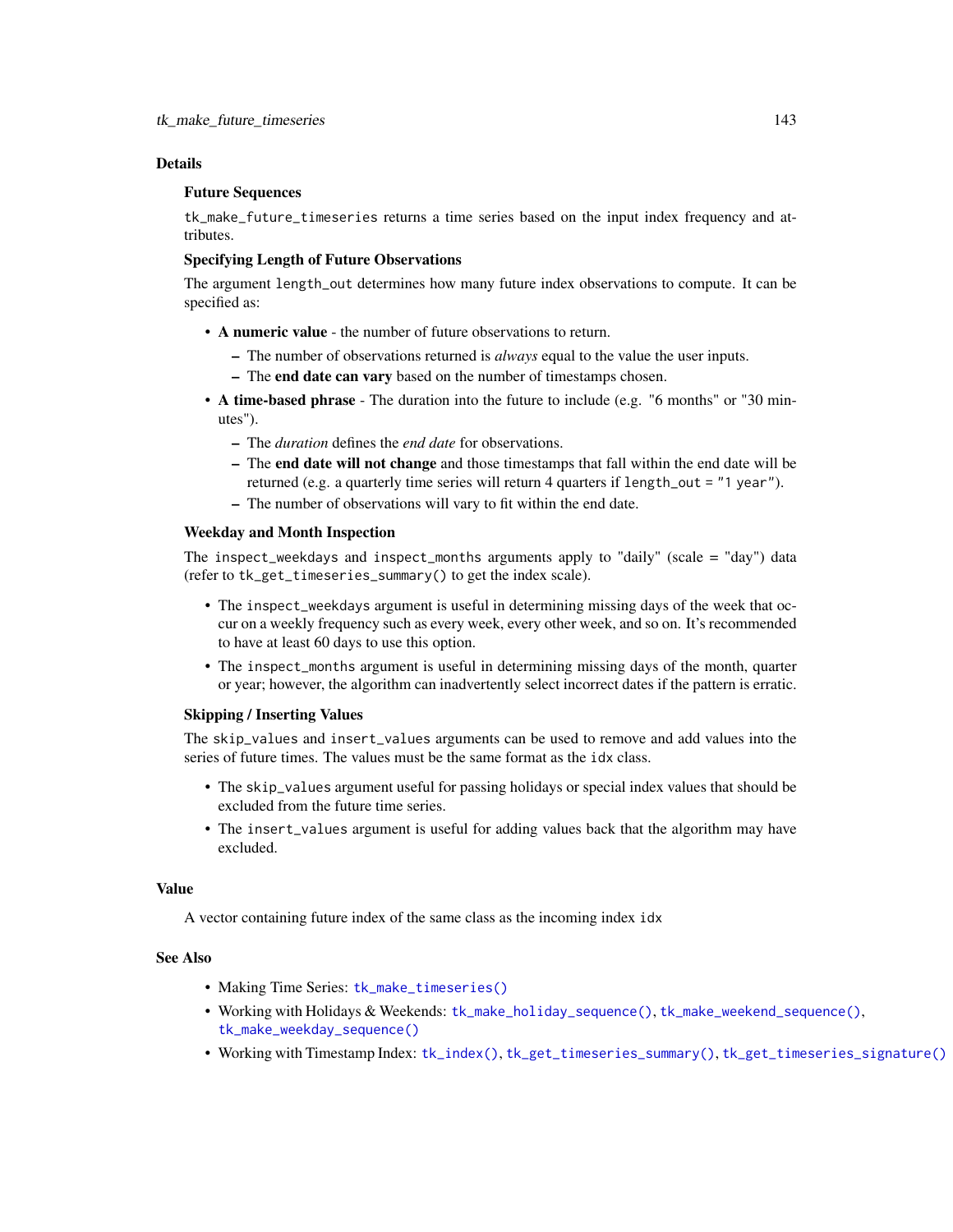## Examples

```
library(dplyr)
library(tidyquant)
library(timetk)
# Basic example - By 3 seconds
idx <- tk_make_timeseries("2016-01-01 00:00:00", by = "3 sec", length_out = 3)
idx
# Make next three timestamps in series
idx %>% tk_make_future_timeseries(length_out = 3)
# Make next 6 seconds of timestamps from the next timestamp
idx %>% tk_make_future_timeseries(length_out = "6 sec")
# Basic Example - By 1 Month
idx <- tk_make_timeseries("2016-01-01", by = "1 month",
                         length_out = "12 months")idx
# Make 12 months of timestamps from the next timestamp
idx %>% tk_make_future_timeseries(length_out = "12 months")
# --- APPLICATION ---
# - Combine holiday sequences with future sequences
# Create index of days that FB stock will be traded in 2017 based on 2016 + holidays
FB_tbl <- FANG %>% filter(symbol == "FB")
holidays <- tk_make_holiday_sequence(
    start_date = "2017-01-01",
    end\_date = "2017-12-31",calendar = "NYSE")
# Remove holidays with skip_values, and remove weekends with inspect_weekdays = TRUE
FB_tbl %>%
   tk_index() %>%
    tk_make_future_timeseries(length_out = "1 year",
                             inspect_weekdays = TRUE,
                              skip_values = holidays)
```
<span id="page-143-0"></span>tk\_make\_holiday\_sequence

*Make daily Holiday and Weekend date sequences*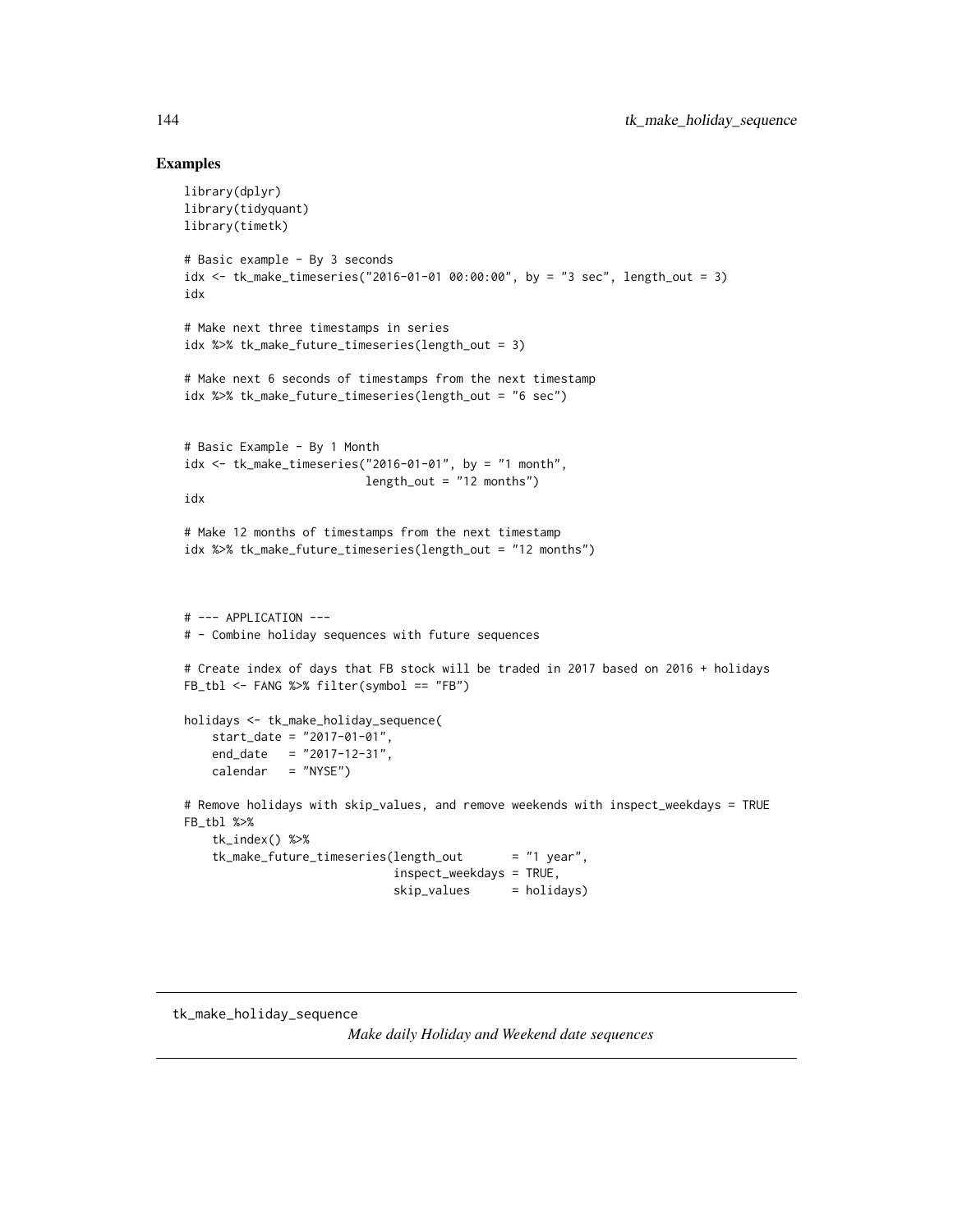<span id="page-144-1"></span>tk\_make\_holiday\_sequence 145

# <span id="page-144-0"></span>Description

Make daily Holiday and Weekend date sequences

# Usage

```
tk_make_holiday_sequence(
  start_date,
 end_date,
 calendar = c("NYSE", "LONDON", "NERC", "TSX", "ZURICH"),
  skip_values = NULL,
  insert_values = NULL
\lambdatk_make_weekend_sequence(start_date, end_date)
tk_make_weekday_sequence(
  start_date,
  end_date,
 remove_weekends = TRUE,
  remove_holidays = FALSE,
  calendar = c("NYSE", "LONDON", "NERC", "TSX", "ZURICH"),
  skip_values = NULL,
  insert_values = NULL
\lambda
```
# Arguments

| start_date      | Used to define the starting date for date sequence generation. Provide in "YYYY-<br>MM-DD" format.                                                                    |
|-----------------|-----------------------------------------------------------------------------------------------------------------------------------------------------------------------|
| end_date        | Used to define the ending date for date sequence generation. Provide in "YYYY-<br>MM-DD" format.                                                                      |
| calendar        | The calendar to be used in Date Sequence calculations for Holidays from the<br>timeDate package. Acceptable values are: "NYSE", "LONDON", "NERC", "TSX",<br>"ZURICH". |
| skip_values     | A daily date sequence to skip                                                                                                                                         |
| insert values   | A daily date sequence to insert                                                                                                                                       |
| remove_weekends |                                                                                                                                                                       |
|                 | A logical value indicating whether or not to remove weekends (Saturday and<br>Sunday) from the date sequence                                                          |
| remove_holidays |                                                                                                                                                                       |
|                 | A logical value indicating whether or not to remove common holidays from the                                                                                          |

A logical value indicating whether or not to remove common holidays from the date sequence

# Details

# Start and End Date Specification

• Accept shorthand notation (i.e. tk\_make\_timeseries() specifications apply)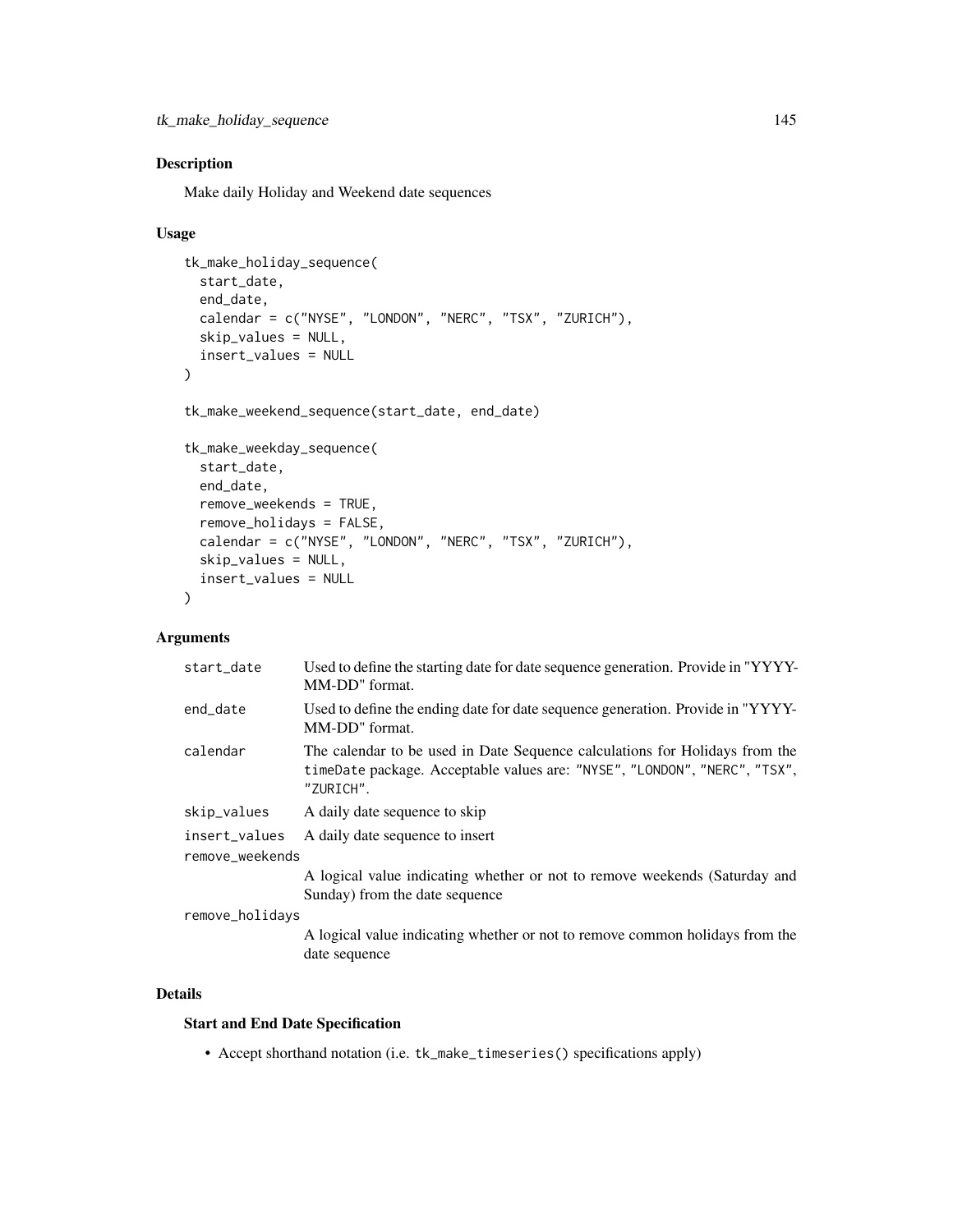• Only available in Daily Periods.

#### Holiday Sequences

tk\_make\_holiday\_sequence() is a wrapper for various holiday calendars from the timeDate package, making it easy to generate holiday sequences for common business calendars:

- New York Stock Exchange: calendar = "NYSE"
- Londo Stock Exchange: "LONDON"
- North American Reliability Council: "NERC"
- Toronto Stock Exchange: "TSX"
- Zurich Stock Exchange: "ZURICH"

#### Weekend and Weekday Sequences

These simply populate

# Value

A vector containing future dates

#### See Also

- Intelligent date or date-time sequence creation: [tk\\_make\\_timeseries\(\)](#page-146-0)
- Holidays and weekends: [tk\\_make\\_holiday\\_sequence\(\)](#page-143-0), [tk\\_make\\_weekend\\_sequence\(\)](#page-144-0), [tk\\_make\\_weekday\\_sequence\(\)](#page-144-0)
- Make future index from existing: [tk\\_make\\_future\\_timeseries\(\)](#page-141-0)

```
library(dplyr)
library(tidyquant)
library(timetk)
options(max.print = 50)
# ---- HOLIDAYS & WEEKENDS ----
# Business Holiday Sequence
tk_make_holiday_sequence("2017-01-01", "2017-12-31", calendar = "NYSE")
tk_make_holiday_sequence("2017", calendar = "NYSE") # Same thing as above (just shorter)
# Weekday Sequence
tk_make_weekday_sequence("2017", "2018", remove_holidays = TRUE)
# Weekday Sequence + Removing Business Holidays
tk_make_weekday_sequence("2017", "2018", remove_holidays = TRUE)
```
<span id="page-145-0"></span>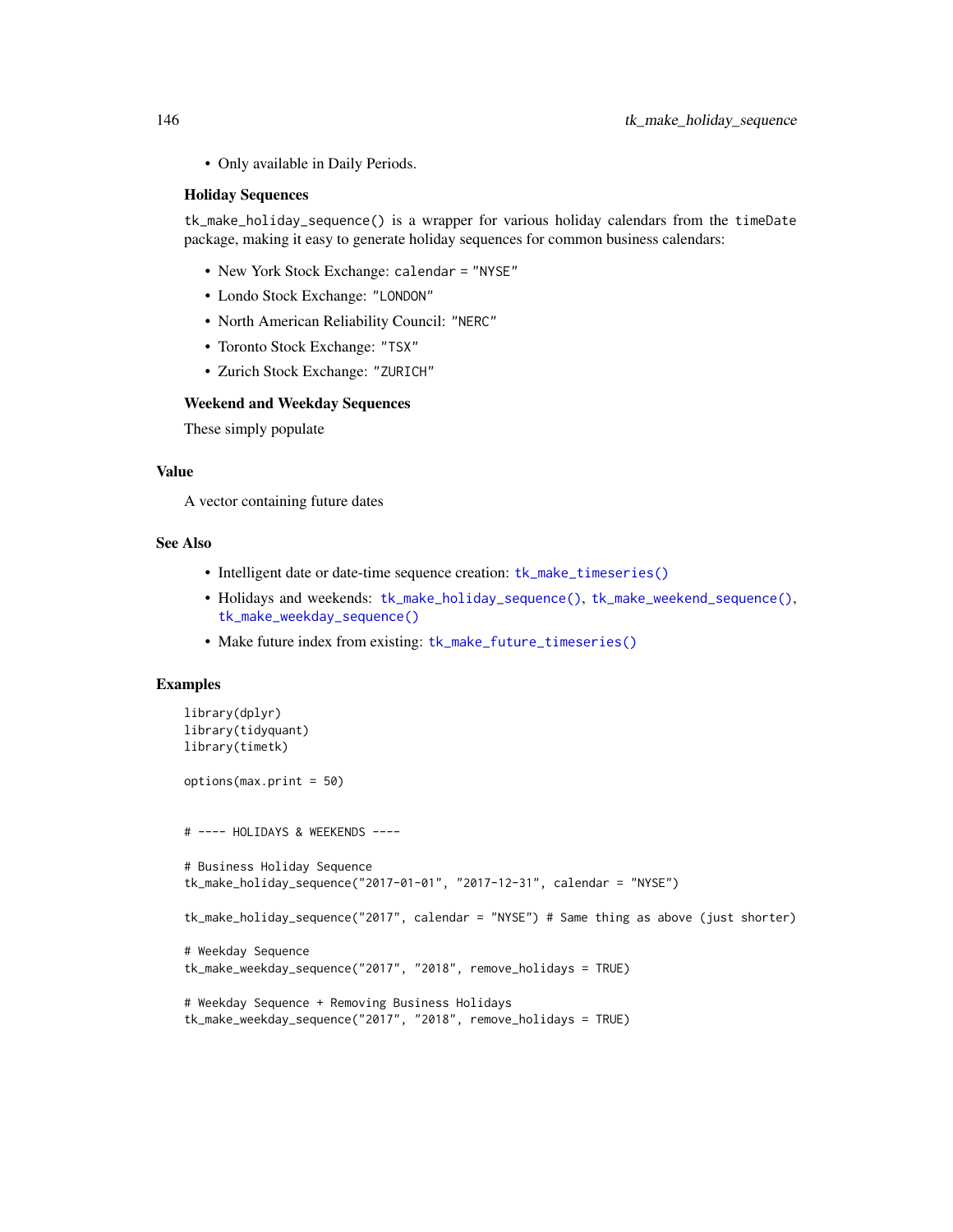# <span id="page-146-1"></span>tk\_make\_timeseries 147

```
# ---- COMBINE HOLIDAYS WITH MAKE FUTURE TIMESERIES FROM EXISTING ----
# - A common machine learning application is creating a future time series data set
# from an existing
# Create index of days that FB stock will be traded in 2017 based on 2016 + holidays
FB_tbl <- FANG %>% filter(symbol == "FB")
holidays <- tk_make_holiday_sequence(
   start_date = "2016",
   end_date = "2017",
   calendar = "NYSE")
weekends <- tk_make_weekend_sequence(
    start_date = "2016",
   end_date = "2017")
# Remove holidays and weekends with skip_values
# We could also remove weekends with inspect_weekdays = TRUE
FB_tbl %>%
    tk_index() %>%
    tk_make_future_timeseries(length_out = 366,
                             skip\_values = c(holidays, weekends)
```
<span id="page-146-0"></span>tk\_make\_timeseries *Intelligent date and date-time sequence creation*

#### Description

Improves on the seq.Date() and seq.POSIXt() functions by simplifying into 1 function tk\_make\_timeseries(). Intelligently handles character dates and logical assumptions based on user inputs.

#### Usage

```
tk_make_timeseries(
  start_date,
  end_date,
 by,
  length_out = NULL,
  include_endpoints = TRUE,
  skip_values = NULL,
  insert_values = NULL
\lambda
```
#### Arguments

start\_date Used to define the starting date for date sequence generation. Provide in "YYYY-MM-DD" format.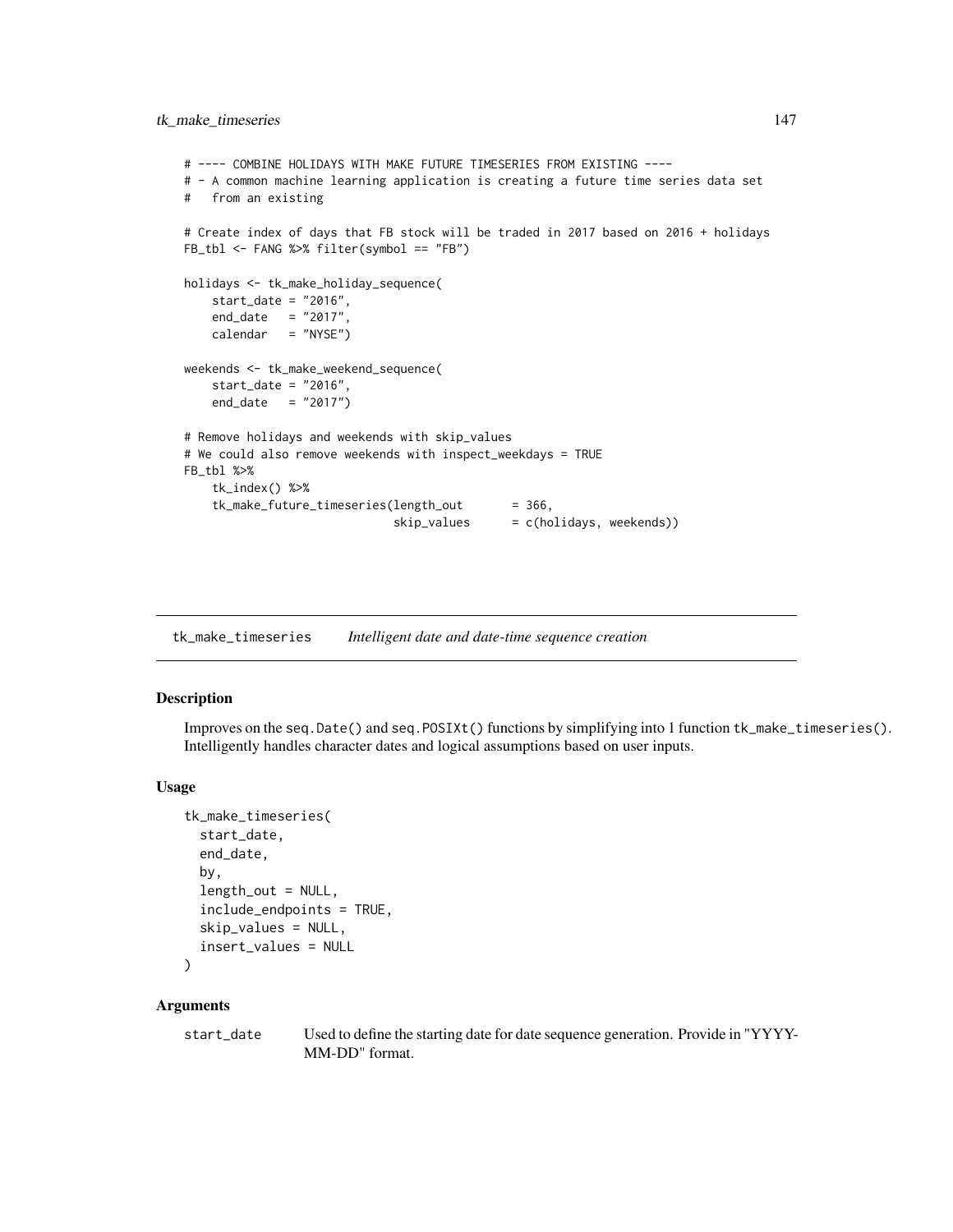| end_date          | Used to define the ending date for date sequence generation. Provide in "YYYY-<br>MM-DD" format.                                                                                                          |
|-------------------|-----------------------------------------------------------------------------------------------------------------------------------------------------------------------------------------------------------|
| by                | A character string, containing one of "sec", "min", "hour", "day", "week",<br>"month", "quarter" or "year". You can create regularly spaced sequences<br>using phrases like by $=$ "10 min". See Details. |
| length_out        | Optional length of the sequence. Can be used instead of one of: start_date,<br>end_date, or by. Can be specified as a number or a time-based phrase.                                                      |
| include_endpoints |                                                                                                                                                                                                           |
|                   | Logical. Whether or not to keep the last value when length out is a time-based<br>phrase. Default is TRUE (keep last value).                                                                              |
| skip_values       | A sequence to skip                                                                                                                                                                                        |
| insert_values     | A sequence to insert                                                                                                                                                                                      |
|                   |                                                                                                                                                                                                           |

# Details

The tk\_make\_timeseries() function handles both date and date-time sequences automatically.

- Parses date and date times from character
- Intelligently guesses the sequence desired based on arguments provided
- Handles spacing intelligently
- When both by and length\_out are missing, guesses either second or day sequences
- Can skip and insert values if needed.

#### Start and End Date Specification

Start and end dates can be specified in reduced time-based phrases:

- start\_date = "2014": Is converted to "2014-01-01" (start of period)
- end\_date = "2014": Is converted to "2014-12-31" (end of period)
- start\_date =  $"2014-03"$ : Is converted to  $"2014-03-01"$  (start of period)
- end\_date = "2014-03": Is converted to "2014-03-31" (end of period)

A similar process can be used for date-times.

#### By: Daily Sequences

Make a daily sequence with tk\_make\_timeseries(by). Examples:

- Every Day:  $by = "day"$
- Every 2-Weeks: by = "2 weeks"
- Every 6-months: by = "6 months"

If missing, will guess by  $=$  "day"

#### By: Sub-Daily Sequences

Make a sub-daily sequence with tk\_make\_timeseries(by). Examples:

- Every minute:  $by = "min"$
- Every 30-seconds: by = "30 sec"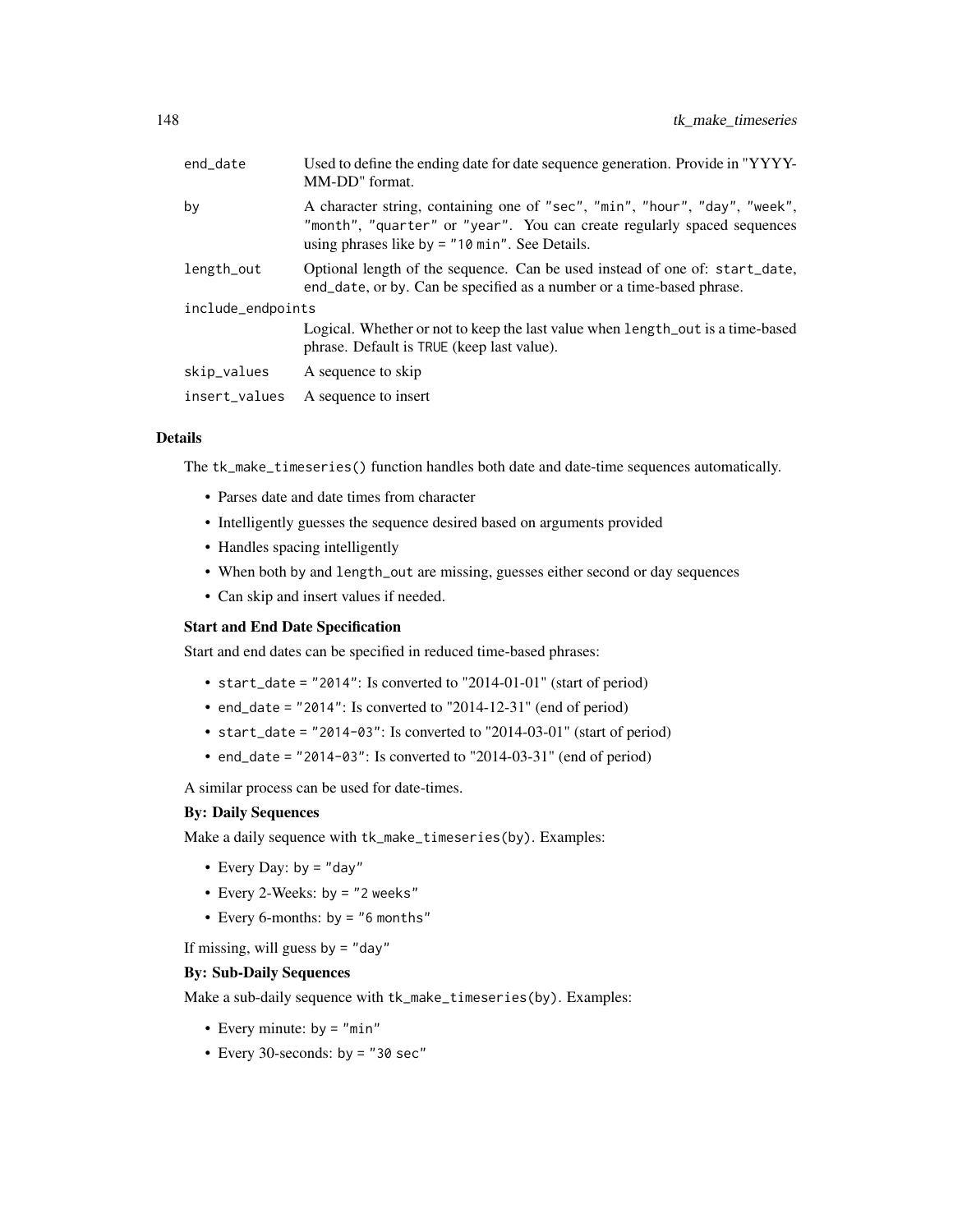### <span id="page-148-0"></span>tk\_make\_timeseries 149

• Every 2-hours: by  $=$  "2 hours

If missing, will guess by = "sec" if the start or end date is a date-time specification.

#### Length Out

The length\_out can be specified by number of observation or complex time-based expressions. The following examples are all possible.

- length\_out = 12 Creates 12 evenly spaced observations.
- length\_out = "12 months" Adjusts the end date so it falls on the 12th month.

#### Include Endpoint

Sometimes the last date is not desired. For example, if the user specifies length\_out = 12 months, the user may want the last value to be the 12th month and not the 13th. Just toggle, include\_endpoint = FALSE to obtain this behavior.

#### Skip / Insert Timestamps

Skips and inserts are performed after the sequence is generated. This means that if you use the length\_out parameter, the length may differ than the length\_out.

#### Value

A vector containing date or date-times

### See Also

- Intelligent date or date-time sequence creation: [tk\\_make\\_timeseries\(\)](#page-146-0)
- Holidays and weekends: [tk\\_make\\_holiday\\_sequence\(\)](#page-143-0), [tk\\_make\\_weekend\\_sequence\(\)](#page-144-0), [tk\\_make\\_weekday\\_sequence\(\)](#page-144-0)
- Make future index from existing: [tk\\_make\\_future\\_timeseries\(\)](#page-141-0)

```
library(dplyr)
library(tidyquant)
library(timetk)
options(max.print = 50)
# ---- DATE ----
# Start + End, Guesses by = "day"
tk_make_timeseries("2017-01-01", "2017-12-31")
# Just Start
tk_make_timeseries("2017") # Same result
# Only dates in February, 2017
tk_make_timeseries("2017-02")
# Start + Length Out, Guesses by = "day"
```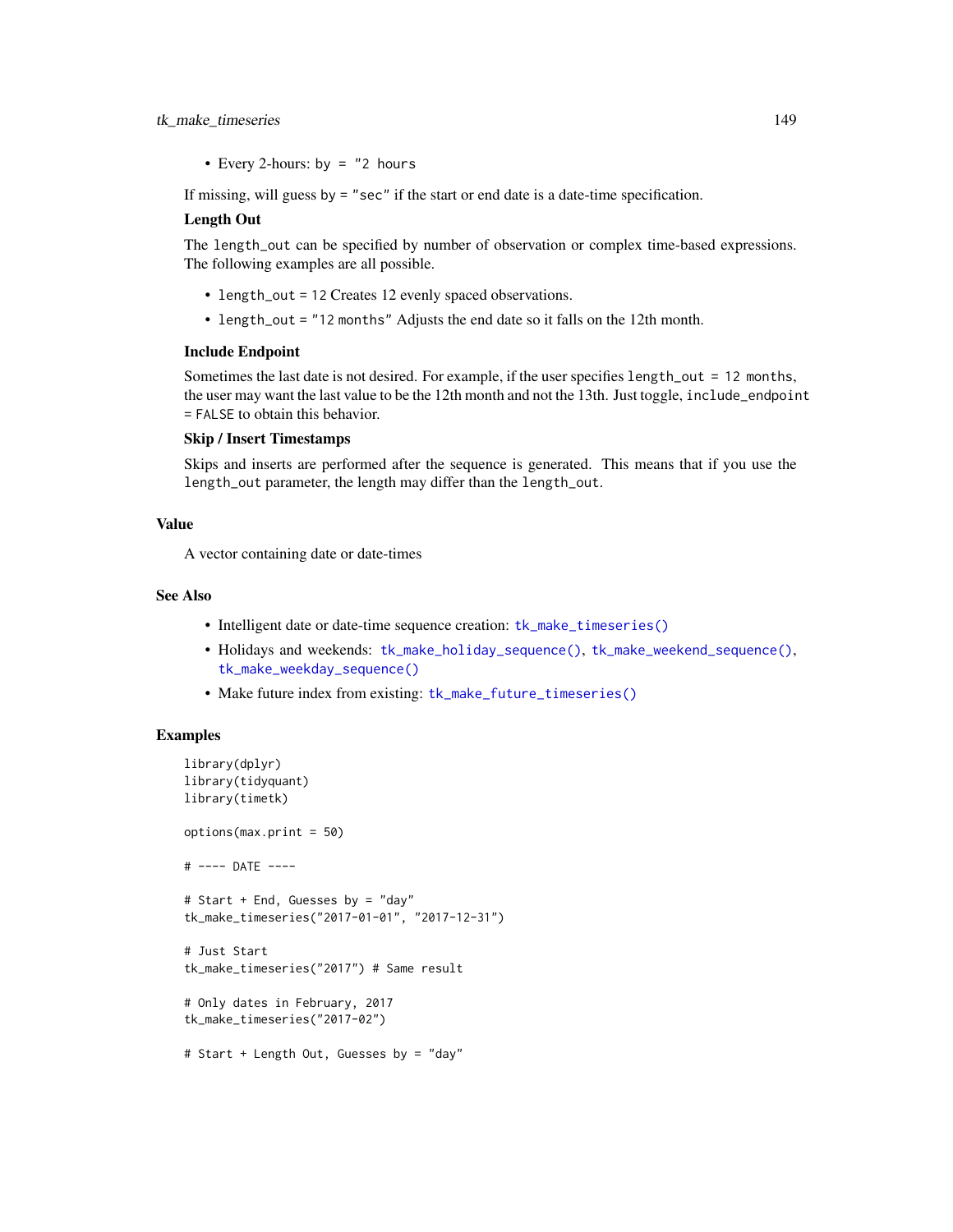```
tk_make_timeseries("2012", length_out = 6) # Guesses by = "day"
# Start + By + Length Out, Spacing 6 observations by monthly interval
tk\_make\_timeseries("2012", by = "1 month", length\_out = 6)# Start + By + Length Out, Phrase "1 year 6 months"
tk_make_timeseries("2012", by = "1 month",
                   length_out = "1 year 6 months", include_endpoints = FALSE)
# Going in Reverse, End + Length Out
tk\_make\_timeseries(end_date = "2012-01-01", by = "1 month",
                   length_out = "1 year 6 months", include_endpoints = FALSE)
# ---- DATE-TIME ----
# Start + End, Guesses by second
tk_make_timeseries("2016-01-01 01:01:02", "2016-01-01 01:01:04")
# Date-Time Sequence - By 10 Minutes
# - Converts to date-time automatically & applies 10-min interval
tk_make_timeseries("2017-01-01", "2017-01-02", by = "10 min")
# --- REMOVE / INCLUDE ENDPOINTS ----
# Last value in this case is desired
tk\_make\_timeseries("2017-01-01", by = "30 min", length\_out = "6 hours")# Last value in monthly case is not wanted
tk_make_timeseries("2012-01-01", by = "1 month",
                   length_out = "12 months",
                   include_endpoints = FALSE) # Removes unnecessary last value
# ---- SKIP & INSERT VALUES ----
tk_make_timeseries(
    "2011-01-01", length_out = 5,
    skip_values = "2011-01-05",
    insert_values = "2011-01-06"
\mathcal{L}
```
tk\_seasonal\_diagnostics

*Group-wise Seasonality Data Preparation*

#### Description

tk\_seasonal\_diagnostics() is the preprocessor for plot\_seasonal\_diagnostics(). It helps by automating feature collection for time series seasonality analysis.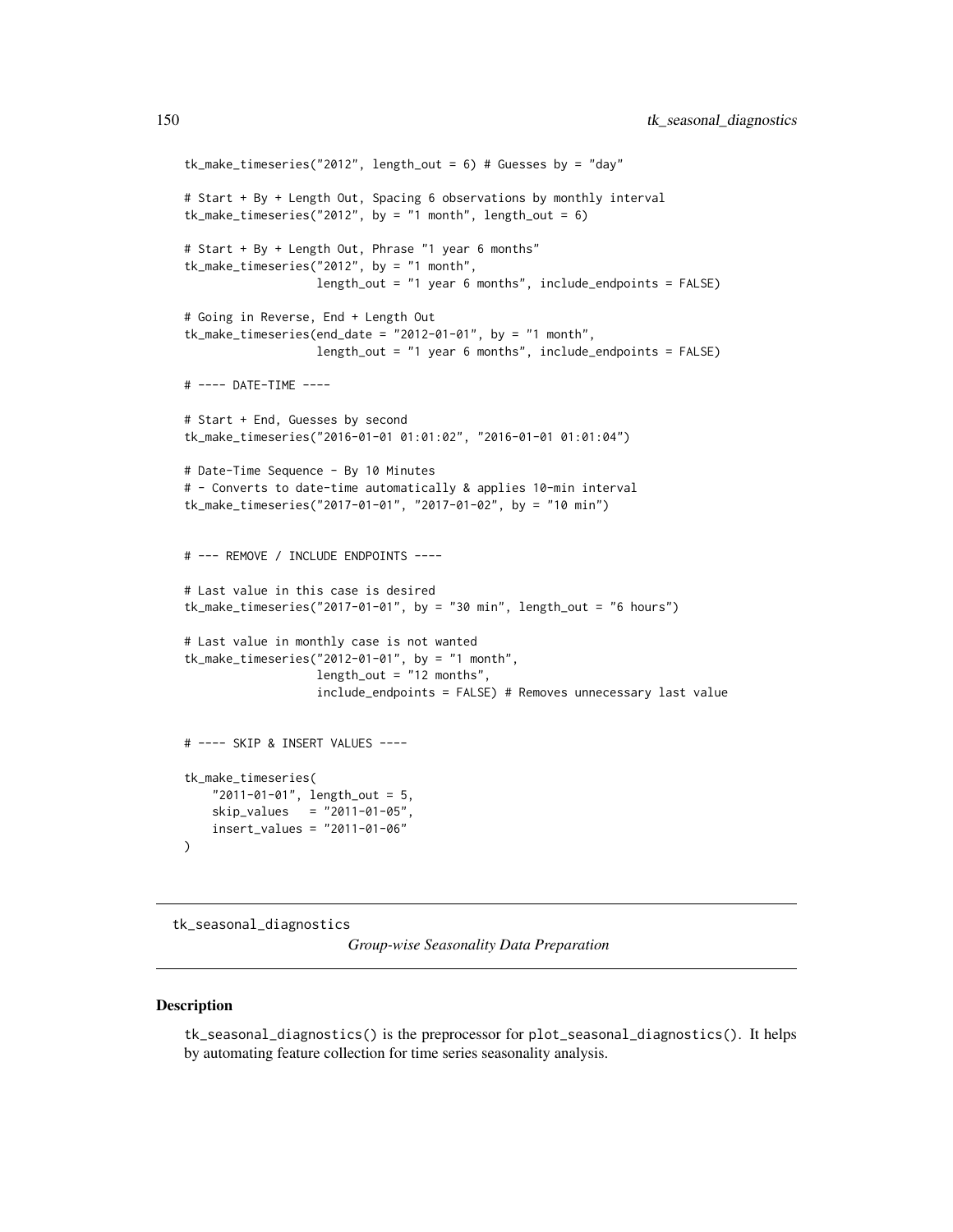#### Usage

```
tk_seasonal_diagnostics(.data, .date_var, .value, .feature_set = "auto")
```
#### Arguments

| .data        | A tibble or data. frame with a time-based column                                                |
|--------------|-------------------------------------------------------------------------------------------------|
| .date_var    | A column containing either date or date-time values                                             |
| .value       | A column containing numeric values                                                              |
| .feature_set | One or multiple selections to analyze for seasonality. Choices include:                         |
|              | • "auto" - Automatically selects features based on the time stamps and length<br>of the series. |
|              | • "second" - Good for analyzing seasonality by second of each minute.                           |
|              | • "minute" - Good for analyzing seasonality by minute of the hour                               |
|              | • "hour" - Good for analyzing seasonality by hour of the day                                    |
|              | • "wday.lbl" - Labeled weekdays. Good for analyzing seasonality by day of<br>the week.          |
|              | • "week" - Good for analyzing seasonality by week of the year.                                  |
|              | • "month.lbl" - Labeled months. Good for analyzing seasonality by month of<br>the year.         |
|              | • "quarter" - Good for analyzing seasonality by quarter of the year                             |
|              | • "year" - Good for analyzing seasonality over multiple years.                                  |

#### Details

# Automatic Feature Selection

Internal calculations are performed to detect a sub-range of features to include useing the following logic:

- The *minimum* feature is selected based on the median difference between consecutive timestamps
- The *maximum* feature is selected based on having 2 full periods.

Example: Hourly timestamp data that lasts more than 2 weeks will have the following features: "hour", "wday.lbl", and "week".

# Scalable with Grouped Data Frames

This function respects grouped data.frame and tibbles that were made with dplyr::group\_by().

For grouped data, the automatic feature selection returned is a collection of all features within the sub-groups. This means extra features are returned even though they may be meaningless for some of the groups.

# Transformations

The .value parameter respects transformations (e.g. .value = log(sales)).

# Value

A tibble or data.frame with seasonal features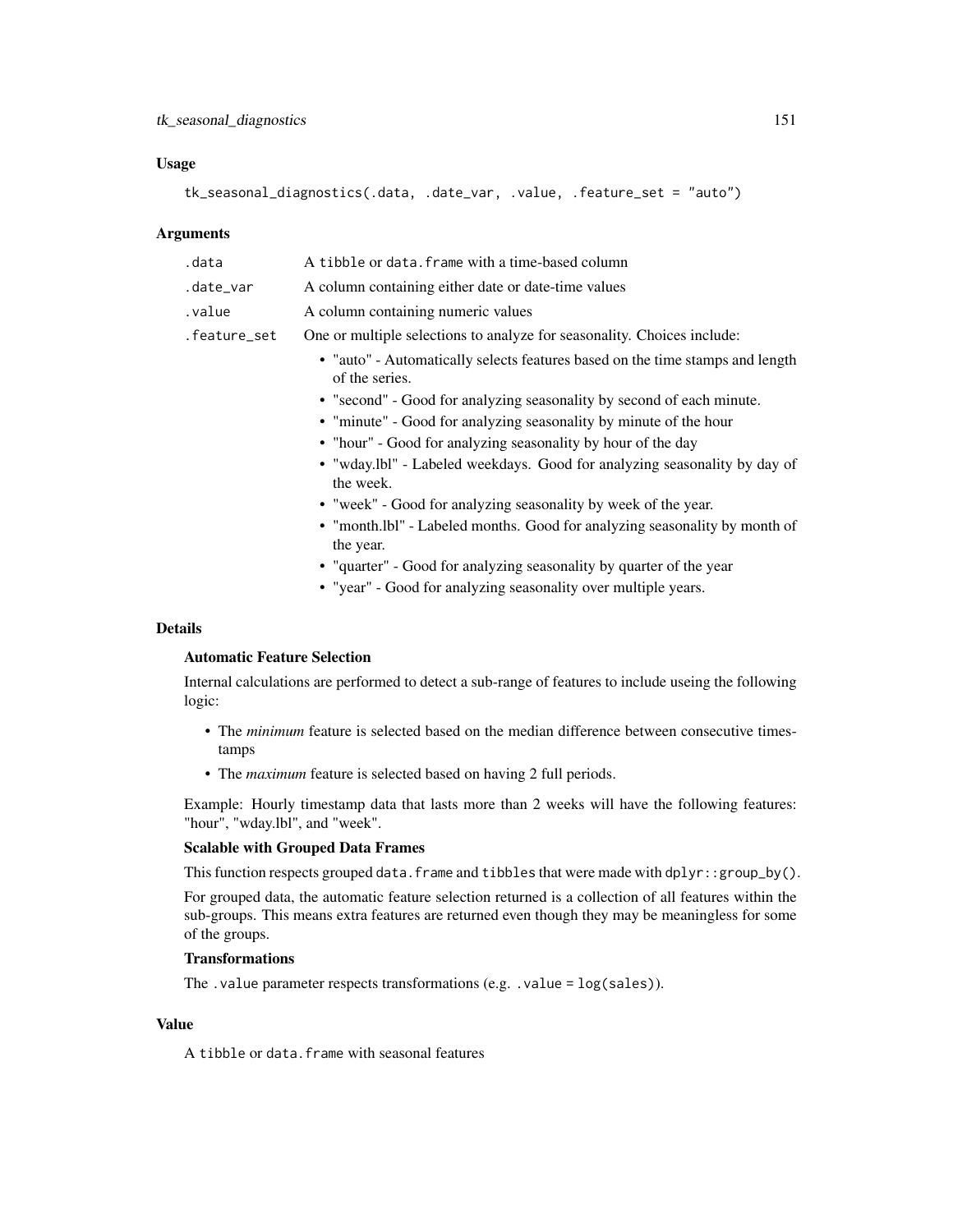# <span id="page-151-0"></span>Examples

```
library(dplyr)
library(timetk)
# ---- GROUPED EXAMPLES ----
# Hourly Data
m4_hourly %>%
   group_by(id) %>%
   tk_seasonal_diagnostics(date, value)
# Monthly Data
m4_monthly %>%
   group_by(id) %>%
    tk_seasonal_diagnostics(date, value)
# ---- TRANSFORMATION ----
m4_weekly %>%
    group_by(id) %>%
    tk_seasonal_diagnostics(date, log(value))
# ---- CUSTOM FEATURE SELECTION ----
m4_hourly %>%
   group_by(id) %>%
    tk_seasonal_diagnostics(date, value, .feature_set = c("hour", "week"))
```
tk\_stl\_diagnostics *Group-wise STL Decomposition (Season, Trend, Remainder)*

# Description

tk\_stl\_diagnostics() is the preprocessor for plot\_stl\_diagnostics(). It helps by automating frequency and trend selection.

# Usage

```
tk_stl_diagnostics(
  .data,
  .date_var,
  .value,
  .frequency = "auto",
  .trend = "auto",
  .message = TRUE
\mathcal{E}
```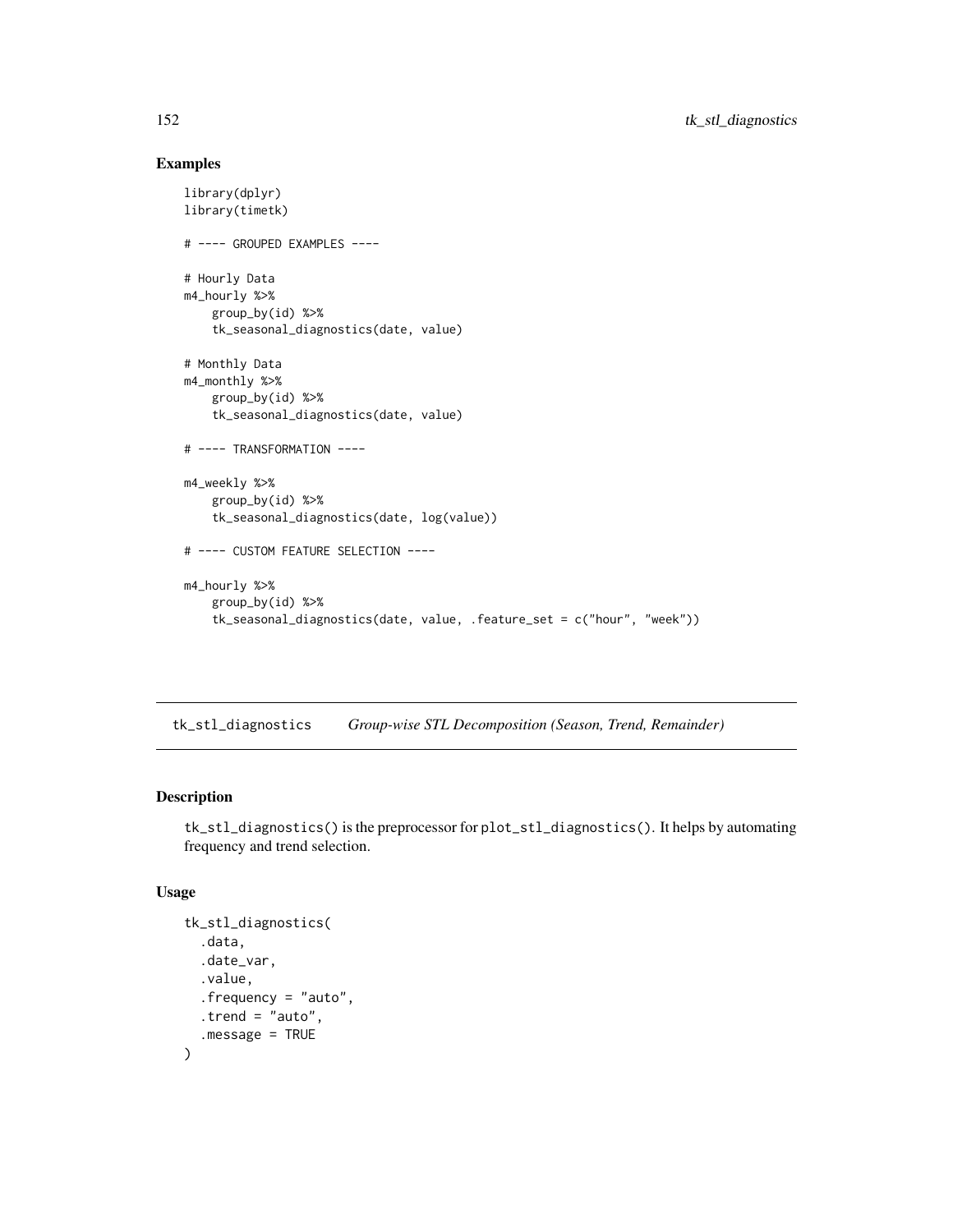# <span id="page-152-0"></span>tk\_stl\_diagnostics 153

#### **Arguments**

| .data      | A tibble or data. frame with a time-based column                                                                                                                                                                                        |
|------------|-----------------------------------------------------------------------------------------------------------------------------------------------------------------------------------------------------------------------------------------|
| .date_var  | A column containing either date or date-time values                                                                                                                                                                                     |
| .value     | A column containing numeric values                                                                                                                                                                                                      |
| .frequency | Controls the seasonal adjustment (removal of seasonality). Input can be either<br>"auto", a time-based definition (e.g. "2 weeks"), or a numeric number of obser-<br>vations per frequency (e.g. 10). Refer to $tk\_get\_frequency()$ . |
| .trend     | Controls the trend component. For STL, trend controls the sensitivity of the<br>lowess smoother, which is used to remove the remainder.                                                                                                 |
| .message   | A boolean. If TRUE, will output information related to automatic frequency and<br>trend selection (if applicable).                                                                                                                      |

#### Details

The tk\_stl\_diagnostics() function generates a Seasonal-Trend-Loess decomposition. The function is "tidy" in the sense that it works on data frames and is designed to work with dplyr groups.

### STL method:

The STL method implements time series decomposition using the underlying [stats::stl\(\)](#page-0-0). The decomposition separates the "season" and "trend" components from the "observed" values leaving the "remainder".

#### Frequency & Trend Selection

The user can control two parameters: . frequency and . trend.

- 1. The .frequency parameter adjusts the "season" component that is removed from the "observed" values.
- 2. The .trend parameter adjusts the trend window  $(t \cdot w \cdot \text{indow parameter from stl())}$  that is used.

The user may supply both .frequency and .trend as time-based durations (e.g. "6 weeks") or numeric values (e.g. 180) or "auto", which automatically selects the frequency and/or trend based on the scale of the time series.

#### Value

A tibble or data.frame with Observed, Season, Trend, Remainder, and Seasonally-Adjusted features

```
library(dplyr)
library(timetk)
# ---- GROUPS & TRANSFORMATION ----
m4_daily %>%
   group_by(id) %>%
   tk_stl_diagnostics(date, box_cox_vec(value))
```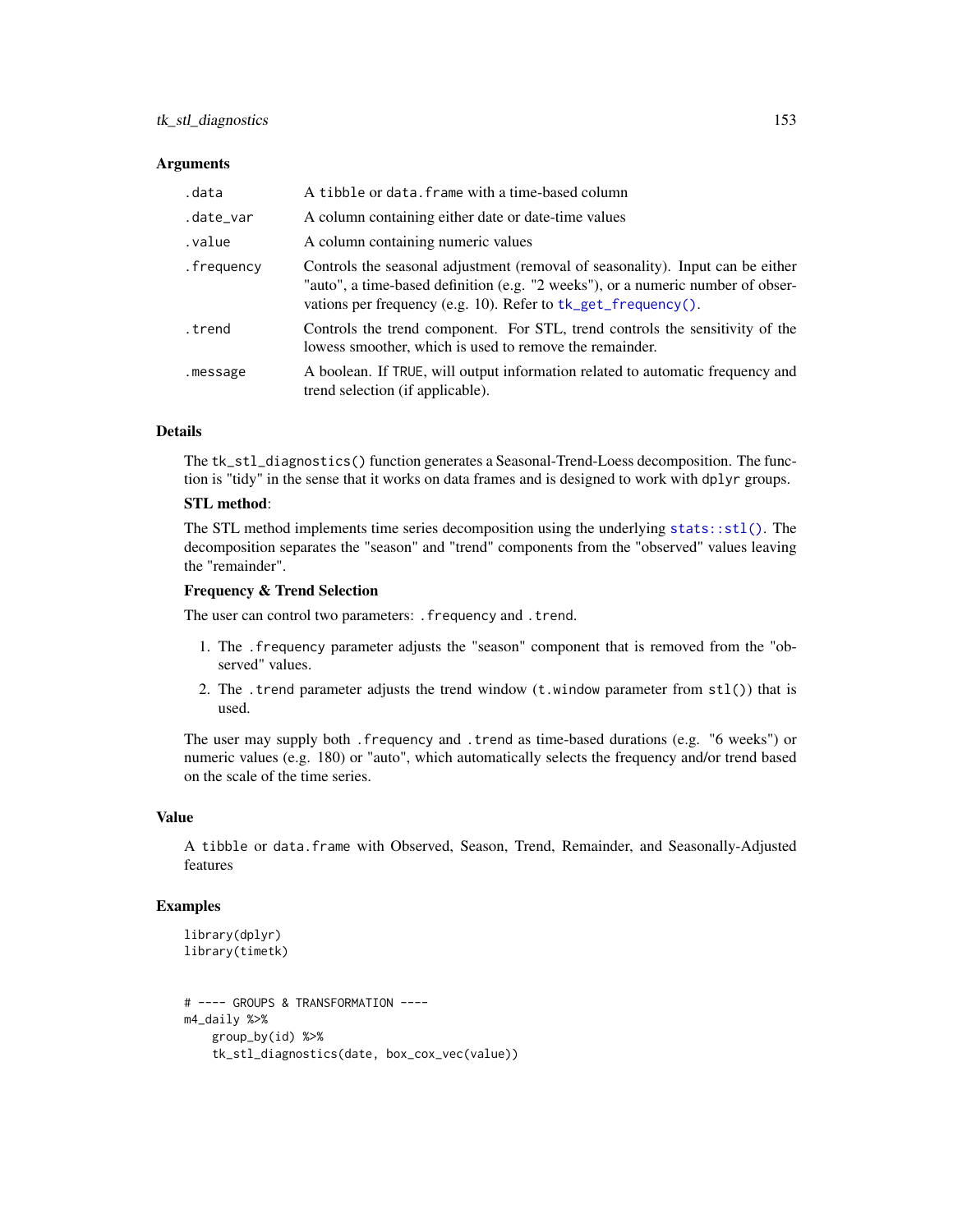```
# ---- CUSTOM TREND ----
m4_weekly %>%
   group_by(id) %>%
   tk_stl_diagnostics(date, box_cox_vec(value), .trend = "2 quarters")
```
tk\_summary\_diagnostics

*Group-wise Time Series Summary*

# Description

tk\_summary\_diagnostics() returns the time series summary from one or more timeseries groups in a tibble.

#### Usage

tk\_summary\_diagnostics(.data, .date\_var)

#### Arguments

| .data     | A tibble or data. frame with a time-based column                             |
|-----------|------------------------------------------------------------------------------|
| .date var | A column containing either date or date-time values. If missing, attempts to |
|           | auto-detect the date or date-time column.                                    |

# Details

Applies [tk\\_get\\_timeseries\\_summary\(\)](#page-137-0) group-wise returning the summary of one or more time series groups.

- Respects dplyr groups
- Returns the time series summary from a time-based feature.

# Value

A tibble or data. frame with timeseries summary features

```
library(dplyr)
library(timetk)
# ---- NON-GROUPED EXAMPLES ----
# Monthly Data
m4_monthly %>%
   filter(id == "M750") %>%
   tk_summary_diagnostics()
```
<span id="page-153-0"></span>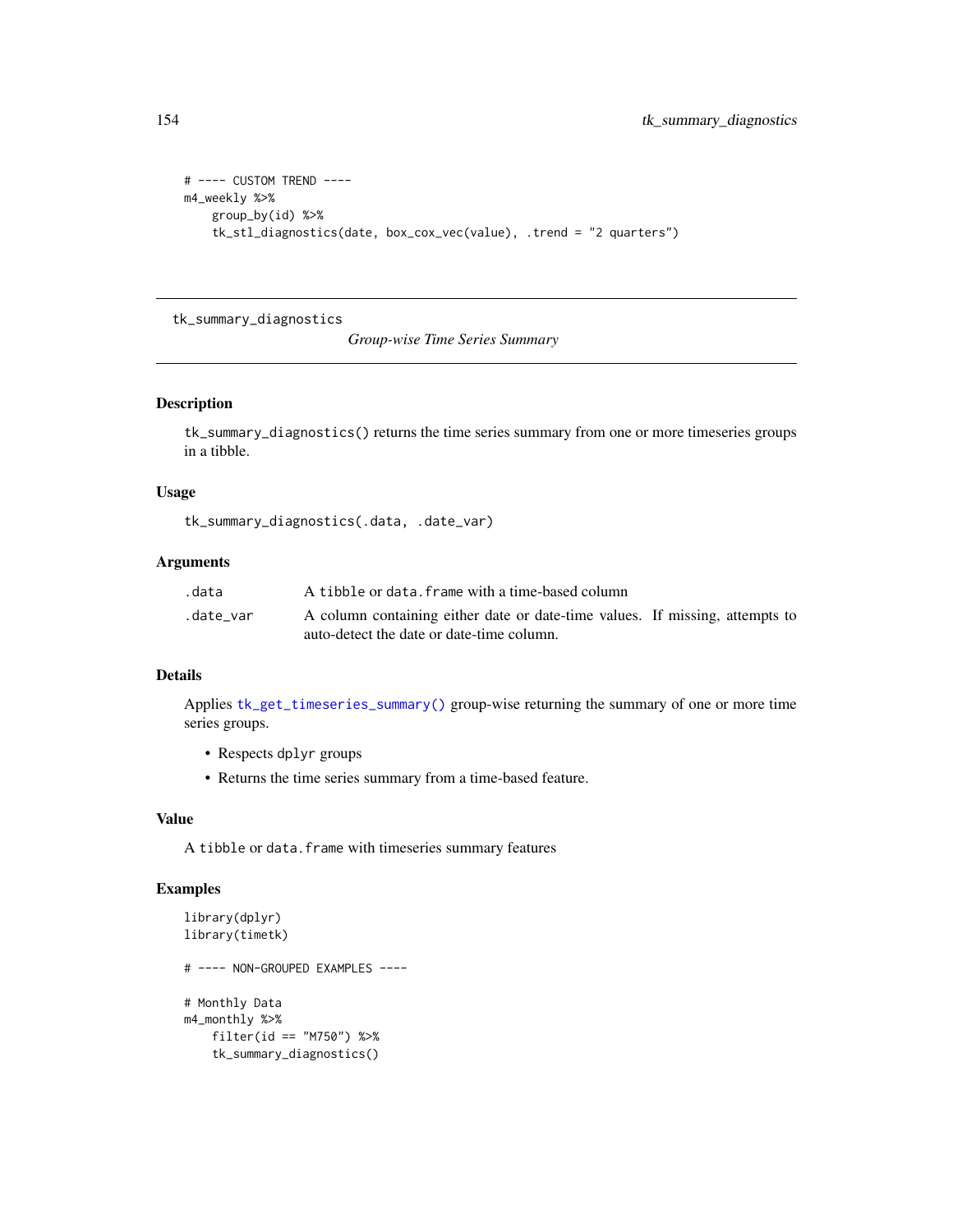#### <span id="page-154-1"></span> $tk\_tbl$  155

```
# ---- GROUPED EXAMPLES ----
# Monthly Data
m4_monthly %>%
   group_by(id) %>%
   tk_summary_diagnostics()
```
<span id="page-154-0"></span>tk\_tbl *Coerce time-series objects to tibble.*

# Description

Coerce time-series objects to tibble.

#### Usage

```
tk_tbl(
  data,
 preserve_index = TRUE,
  rename_index = "index",
  timetk_idx = FALSE,
  silent = FALSE,
  ...
)
```
#### Arguments

| data         | A time-series object.                                                                                                                                                                                                                 |
|--------------|---------------------------------------------------------------------------------------------------------------------------------------------------------------------------------------------------------------------------------------|
|              | preserve_index Attempts to preserve a time series index. Default is TRUE.                                                                                                                                                             |
| rename_index | Enables the index column to be renamed.                                                                                                                                                                                               |
| timetk_idx   | Used to return a date / date time index for regularized objects that contain a<br>timetk "index" attribute. Refer to tk_index() for more information on returning<br>index information from regularized timeseries objects (i.e. ts). |
| silent       | Used to toggle printing of messages and warnings.                                                                                                                                                                                     |
| $\cdots$     | Additional parameters passed to the <b>tibble</b> : : as_tibble() function.                                                                                                                                                           |

# Details

tk\_tbl is designed to coerce time series objects (e.g. xts, zoo, ts, timeSeries, etc) to tibble objects. The main advantage is that the function keeps the date / date-time information from the underlying time-series object.

When preserve\_index = TRUE is specified, a new column, index, is created during object coercion, and the function attempts to preserve the date or date-time information. The date / date-time column name can be changed using the rename\_index argument.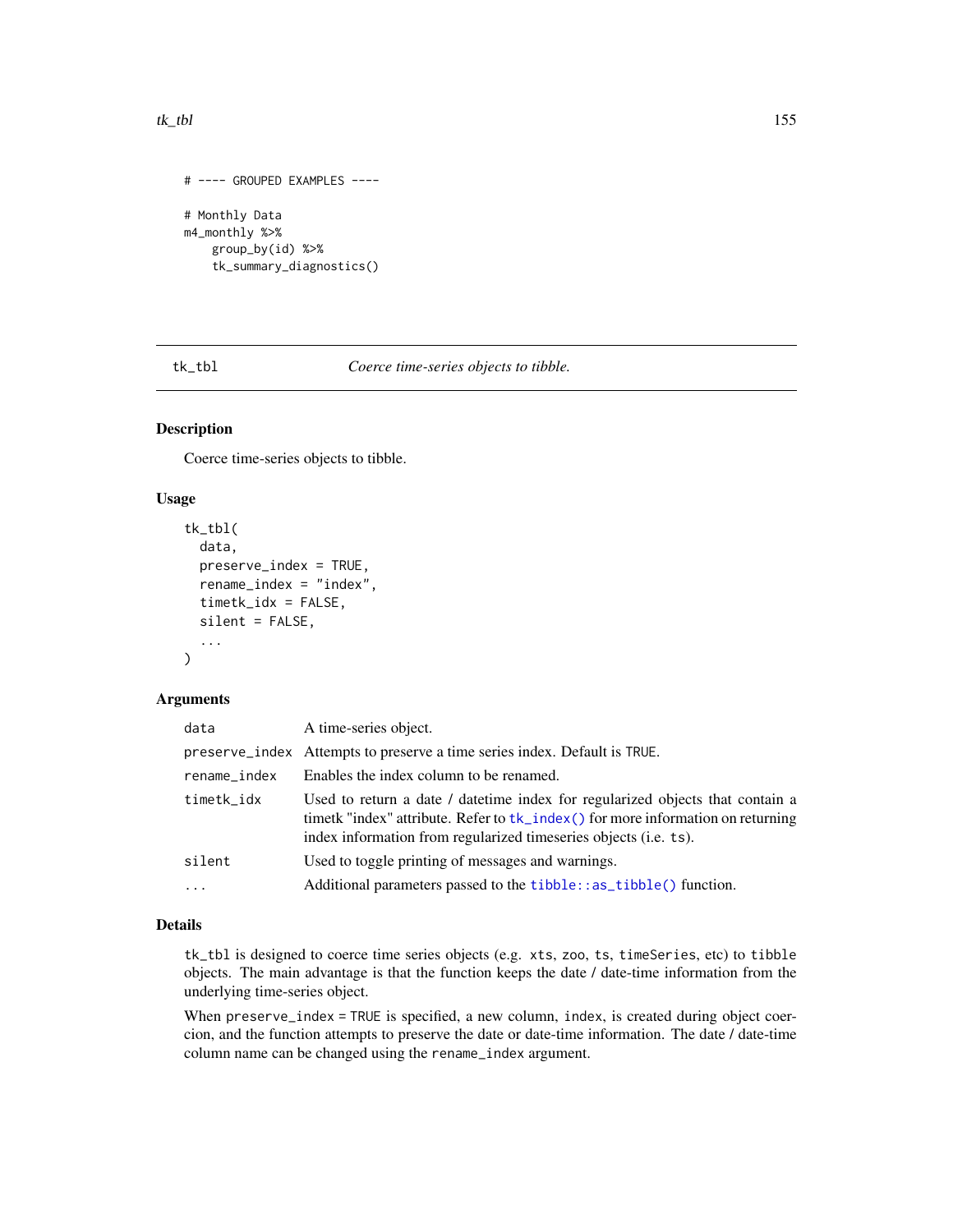The timetk\_idx argument is applicable when coercing ts objects that were created using tk\_ts() from an object that had a time base (e.g. tbl, xts, zoo). Setting timetk\_idx = TRUE enables returning the timetk "index" attribute if present, which is the original (non-regularized) time-based index.

#### Value

Returns a tibble object.

#### See Also

[tk\\_xts\(\)](#page-162-0), [tk\\_zoo\(\)](#page-163-0), [tk\\_zooreg\(\)](#page-165-0), [tk\\_ts\(\)](#page-157-0)

```
library(tidyverse)
library(timetk)
data_tbl <- tibble(
   date = seq.Date(from = as.Date("2010-01-01"), by = 1, length.out = 5),
   x = seq(100, 120, by = 5)\mathcal{L}### ts to tibble: Comparison between as.data.frame() and tk_tbl()
data_ts <- tk_{ts}(data_{tbl}, start = c(2010,1), freq = 365)# No index
as.data.frame(data_ts)
# Defualt index returned is regularized numeric index
tk_tbl(data_ts)
# Original date index returned (Only possible if original data has time-based index)
tk_tbl(data_ts, timetk_idx = TRUE)
### xts to tibble: Comparison between as.data.frame() and tk_tbl()
data_xts <- tk_xts(data_tbl)
# Dates are character class stored in row names
as.data.frame(data_xts)
# Dates are appropriate date class and within the data frame
tk_tbl(data_xts)
### zooreg to tibble: Comparison between as.data.frame() and tk_tbl()
data_zooreg <- tk_zooreg(1:8, start = zoo::yearqtr(2000), frequency = 4)
# Dates are character class stored in row names
as.data.frame(data_zooreg)
```
<span id="page-155-0"></span>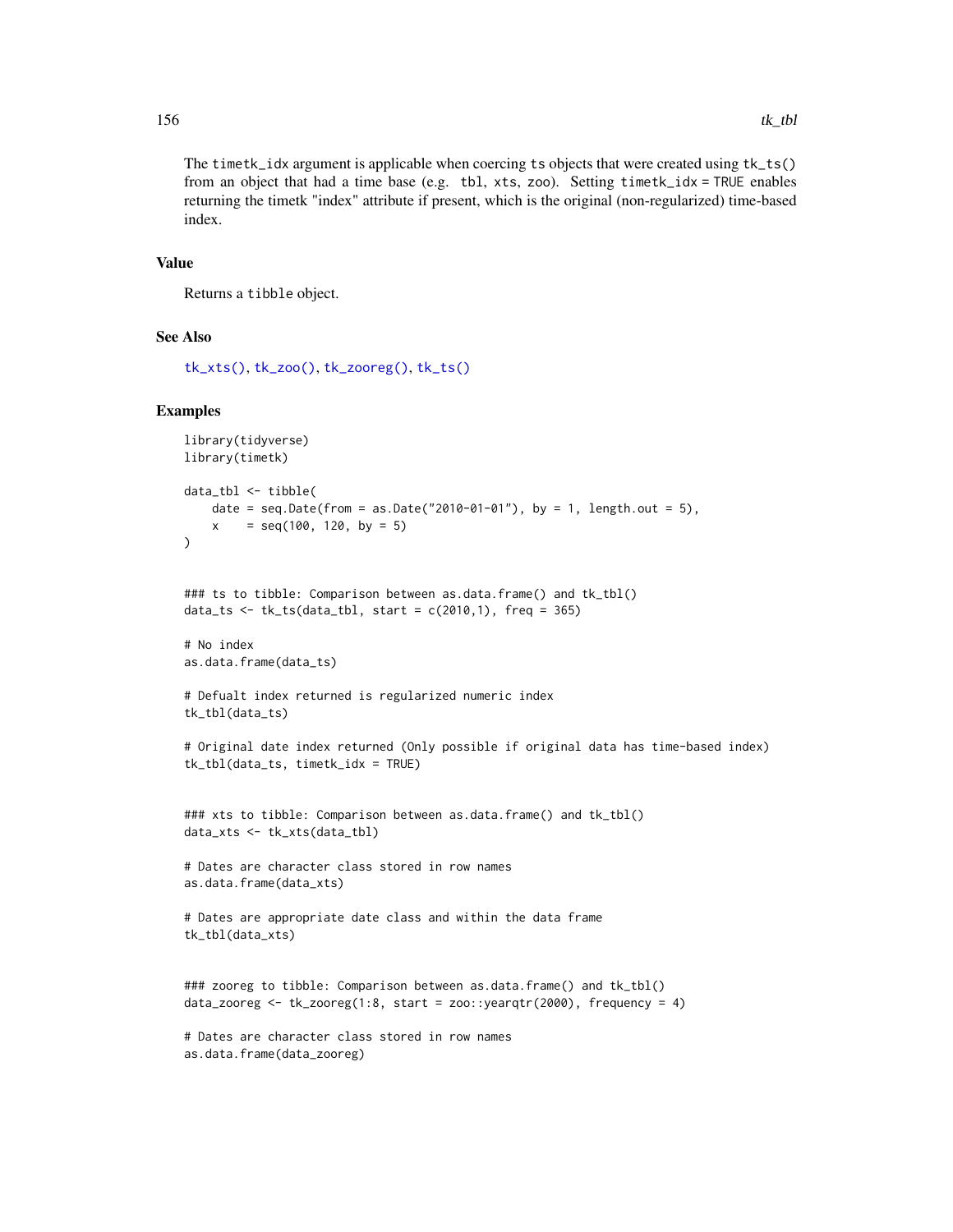```
# Dates are appropriate zoo yearqtr class within the data frame
tk_tbl(data_zooreg)
```

```
### zoo to tibble: Comparison between as.data.frame() and tk_tbl()
data_zoo <- zoo::zoo(1:12, zoo::yearmon(2016 + seq(0, 11)/12))
```

```
# Dates are character class stored in row names
as.data.frame(data_zoo)
```
# Dates are appropriate zoo yearmon class within the data frame tk\_tbl(data\_zoo)

tk\_time\_series\_cv\_plan

*Time Series Resample Plan Data Preparation*

# Description

The tk\_time\_series\_cv\_plan() function provides a simple interface to prepare a time series resample specification (rset) of either rolling\_origin or time\_series\_cv class.

#### Usage

```
tk_time_series_cv_plan(.data)
```
#### Arguments

.data A time series resample specification of of either rolling\_origin or time\_series\_cv class.

# Details

# Resample Set

A resample set is an output of the timetk::time\_series\_cv() function or the rsample::rolling\_origin() function.

# See Also

- [time\\_series\\_cv\(\)](#page-114-0) and [rsample::rolling\\_origin\(\)](#page-0-0) Functions used to create time series resample specfications.
- [plot\\_time\\_series\\_cv\\_plan\(\)](#page-57-0) The plotting function used for visualizing the time series resample plan.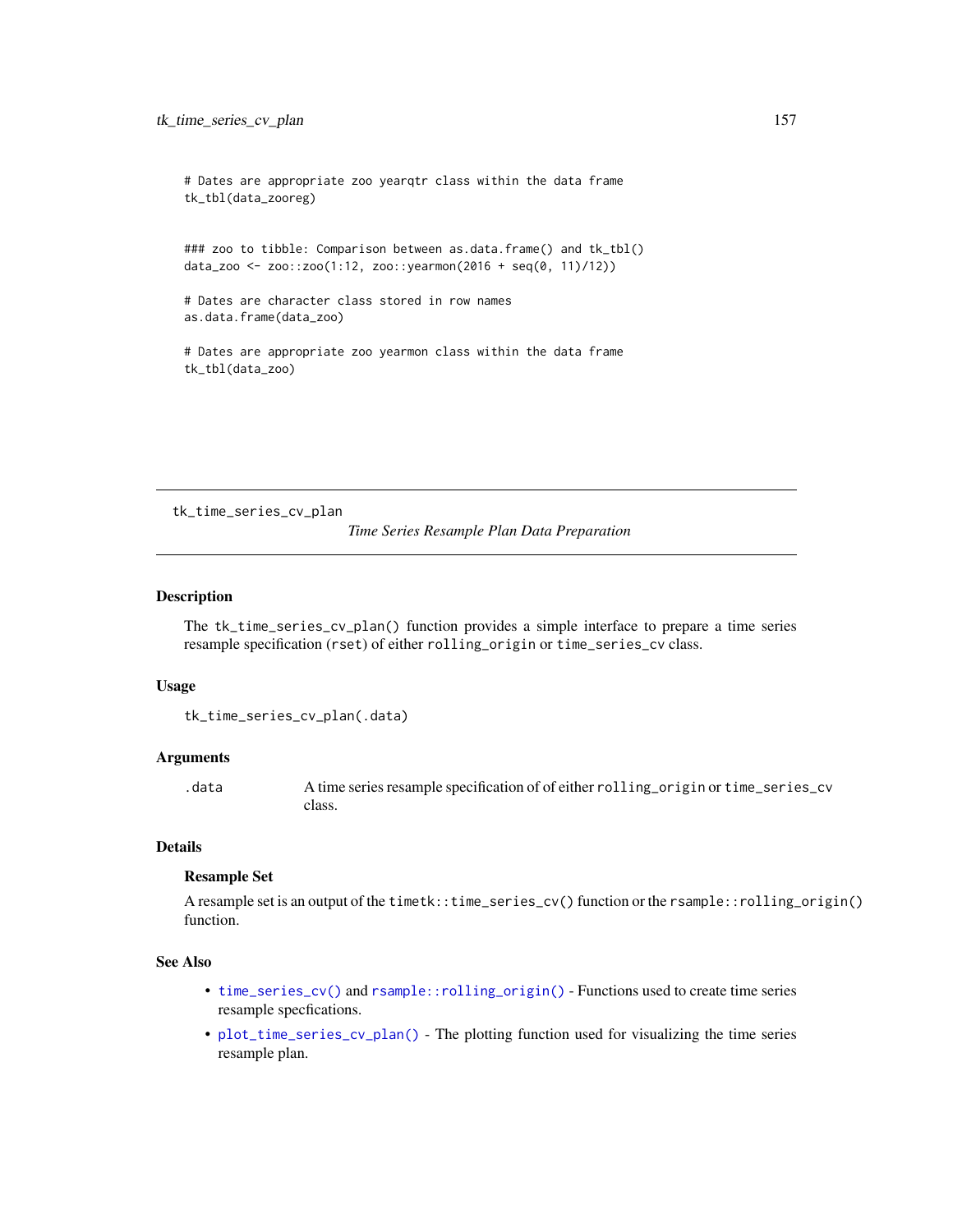# Examples

```
library(tidyverse)
library(tidyquant)
library(rsample)
library(timetk)
FB_tbl <- FANG %>%
    filter(symbol == "FB") %>%
    select(symbol, date, adjusted)
resample_spec <- time_series_cv(
    FB_tbl,
    initial = 150, assess = 50, skip = 50,
    cumulative = FALSE,
    lag = 30,slice\_limit = n()
```
resample\_spec %>% tk\_time\_series\_cv\_plan()

<span id="page-157-0"></span>tk\_ts *Coerce time series objects and tibbles with date/date-time columns to ts.*

#### Description

Coerce time series objects and tibbles with date/date-time columns to ts.

#### Usage

```
tk_ts(
  data,
  select = NULL,
 start = 1,
 end = numeric(),frequency = 1,
 delta = 1,
 ts.eps = getOption("ts.eps"),
  silent = FALSE
)
tk_ts_(
  data,
  select = NULL,
  start = 1,
  end = numeric(),frequency = 1,
 delta = 1,
```
<span id="page-157-1"></span>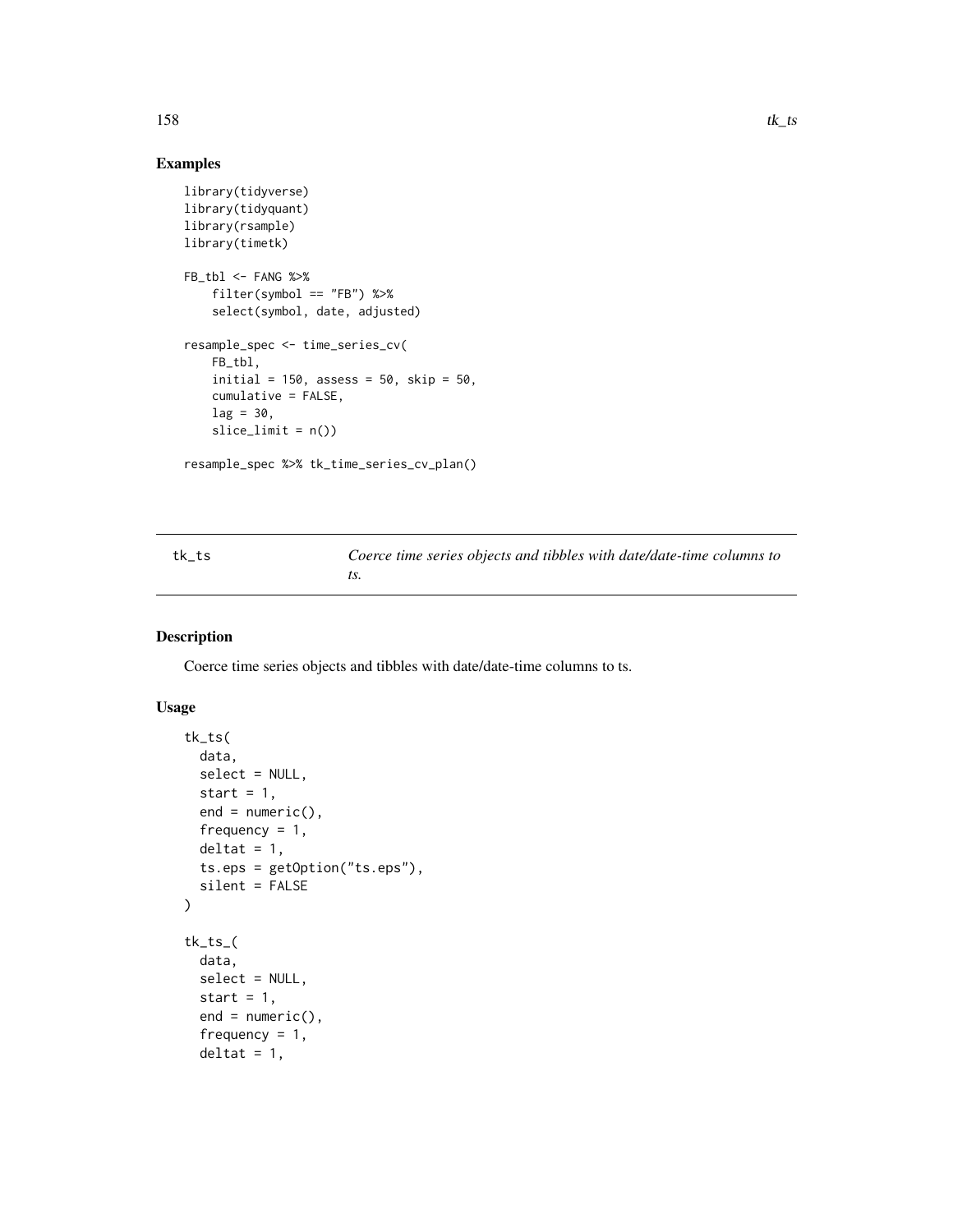```
ts.eps = getOption("ts.eps"),
  silent = FALSE
\lambda
```
# Arguments

| data      | A time-based tibble or time-series object.                                                                                                                                                                                                                                  |
|-----------|-----------------------------------------------------------------------------------------------------------------------------------------------------------------------------------------------------------------------------------------------------------------------------|
| select    | Applicable to tibbles and data frames only. The column or set of columns to<br>be coerced to ts class.                                                                                                                                                                      |
| start     | the time of the first observation. Either a single number or a vector of two<br>numbers (the second of which is an integer), which specify a natural time unit<br>and a (1-based) number of samples into the time unit. See the examples for the<br>use of the second form. |
| end       | the time of the last observation, specified in the same way as start.                                                                                                                                                                                                       |
| frequency | the number of observations per unit of time.                                                                                                                                                                                                                                |
| deltat    | the fraction of the sampling period between successive observations; e.g., 1/12<br>for monthly data. Only one of frequency or deltat should be provided.                                                                                                                    |
| ts.eps    | time series comparison tolerance. Frequencies are considered equal if their ab-<br>solute difference is less than ts.eps.                                                                                                                                                   |
| silent    | Used to toggle printing of messages and warnings.                                                                                                                                                                                                                           |

# Details

 $tk\_ts()$  is a wrapper for  $stats:ts()$  that is designed to coerce tibble objects that have a "timebase" (meaning the values vary with time) to ts class objects. There are two main advantages:

- 1. Non-numeric columns get removed instead of being populated by NA's.
- 2. The returned ts object retains a "timetk index" (and various other attributes) if detected. The "timetk index" can be used to coerce between tbl, xts, zoo, and ts data types.

The select argument is used to select subsets of columns from the incoming data.frame. Only columns containing numeric data are coerced. *At a minimum, a* frequency *and a* start *should be specified.*

For non-data.frame object classes (e.g. xts, zoo, timeSeries, etc) the objects are coerced using stats::ts().

tk\_ts\_ is a nonstandard evaluation method.

#### Value

Returns a ts object.

# See Also

[tk\\_index\(\)](#page-139-0), [tk\\_tbl\(\)](#page-154-0), [tk\\_xts\(\)](#page-162-0), [tk\\_zoo\(\)](#page-163-0), [tk\\_zooreg\(\)](#page-165-0)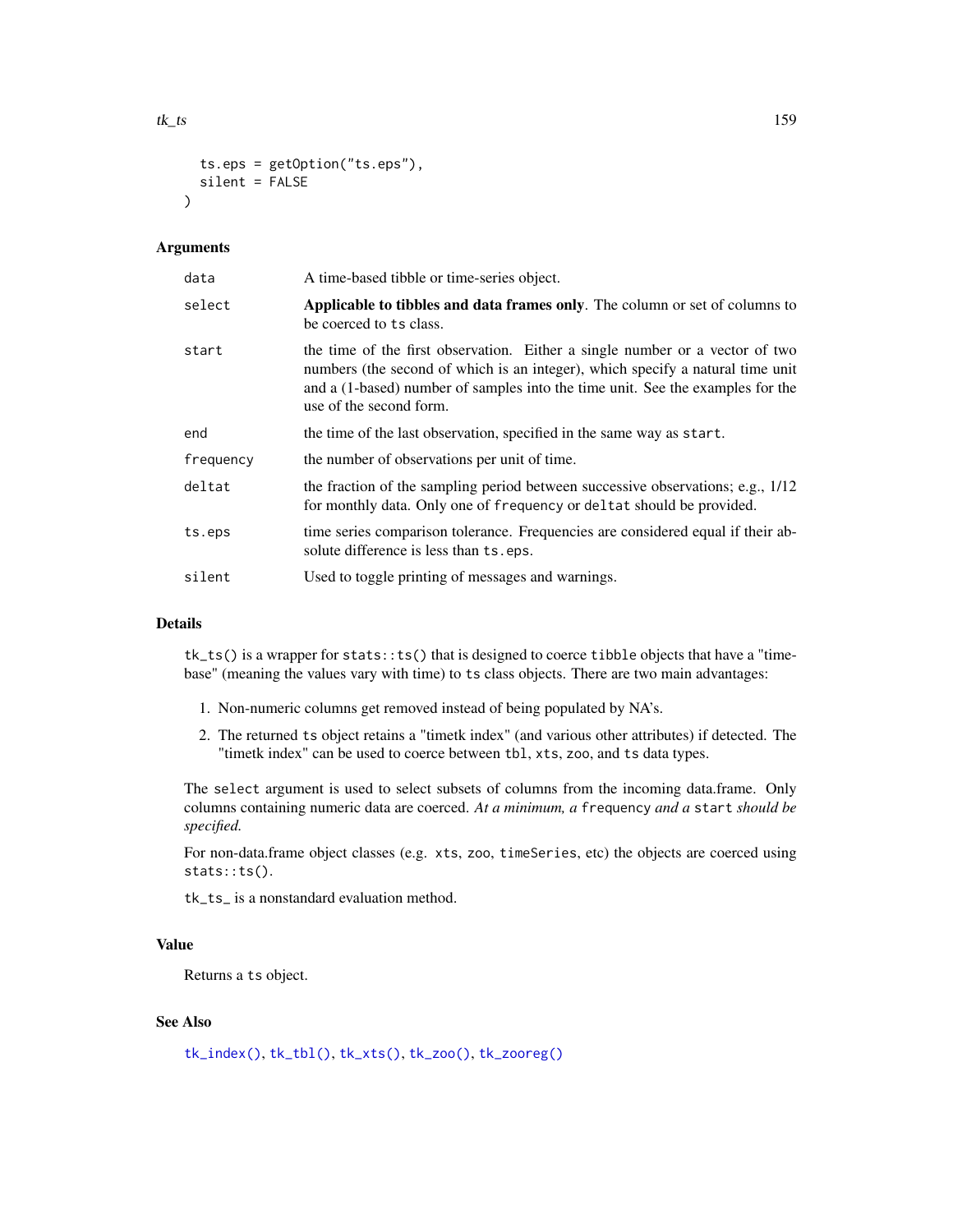#### Examples

```
library(tidyverse)
library(timetk)
### tibble to ts: Comparison between tk_ts() and stats::ts()
data_tbl <- tibble::tibble(
   date = seq.Date(as.Date("2016-01-01"), by = 1, length.out = 5),
   x = rep("chr values", 5),y = \text{cumsum}(1:5),
    z = \text{cumsum}(11:15) * \text{rnorm}(1)# as.ts: Character columns introduce NA's; Result does not retain index
stats::ts(data_tbl[, -1], start = 2016)# tk_ts: Only numeric columns get coerced; Result retains index in numeric format
data_ts \leq tk_ts(data_tbl, start = 2016)
data_ts
# timetk index
tk_index(data_ts, timetk_idx = FALSE) # Regularized index returned
tk_index(data_ts, timetk_idx = TRUE) # Original date index returned
# Coerce back to tibble
data_ts %>% tk_tbl(timetk_idx = TRUE)
### Using select
tk_ts(data_tbl, select = y)### NSE: Enables programming
select \leftarrow "y"
tk_ts_(data_tbl, select = select)
```
tk\_tsfeatures *Time series feature matrix (Tidy)*

#### Description

tk\_tsfeatures() is a tidyverse compliant wrapper for tsfeatures::tsfeatures(). The function computes a matrix of time series features that describes the various time series. It's designed for groupwise analysis using dplyr groups.

#### Usage

```
tk_tsfeatures(
  .data,
  .date_var,
```
<span id="page-159-0"></span>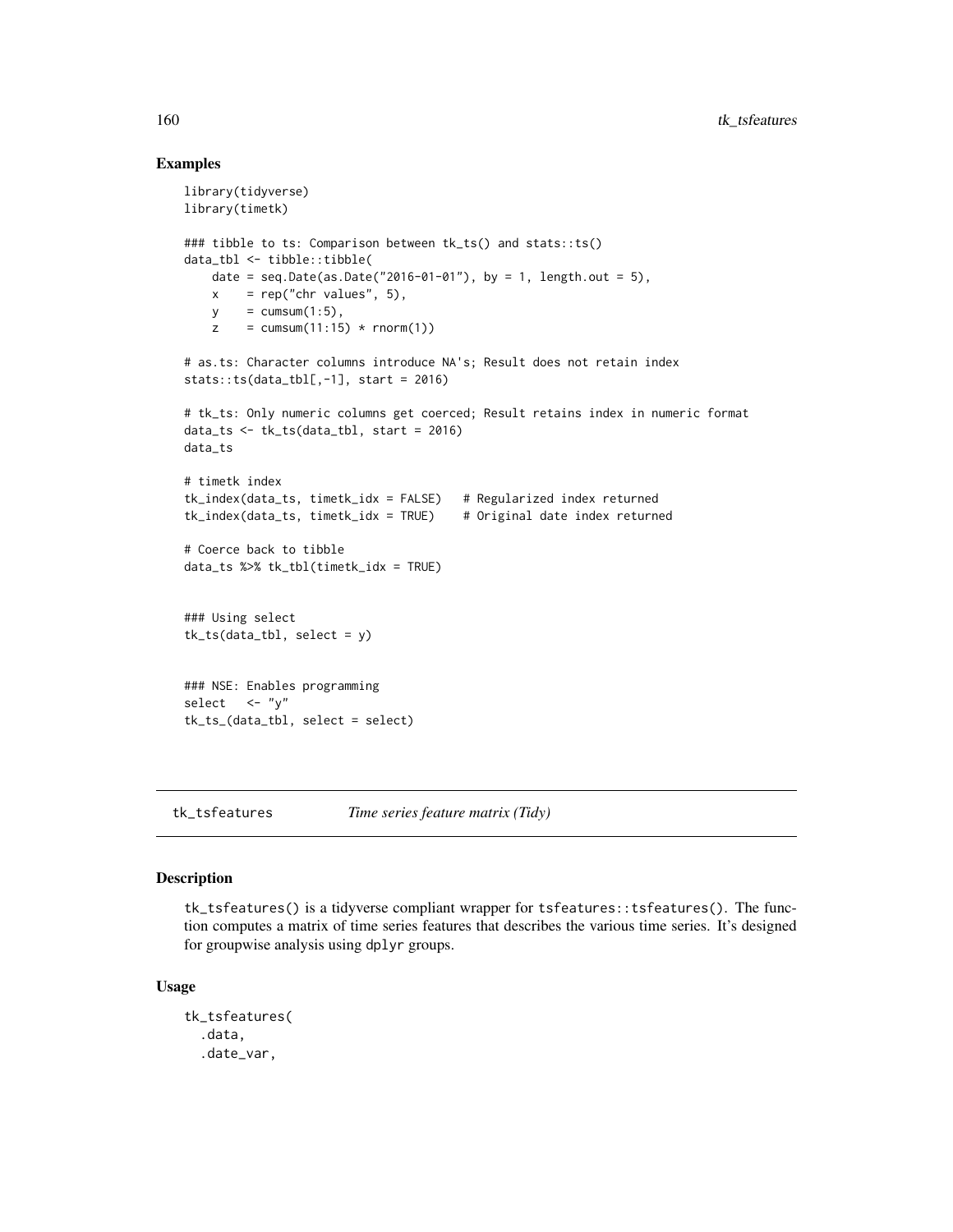# tk\_tsfeatures 161

```
.value,
 .period = "auto",
 .features = c("frequency", "stl_features", "entropy", "acf_features"),
 .scale = TRUE,
  .trim = FALSE,
 .trim_amount = 0.1,
 .parallel = FALSE,
  .na_action = na.pass,
 .prefix = "ts_",.silent = TRUE,
 ...
\mathcal{L}
```
# Arguments

| .data        | A tibble or data. frame with a time-based column                                                                                                                                                                                                            |
|--------------|-------------------------------------------------------------------------------------------------------------------------------------------------------------------------------------------------------------------------------------------------------------|
| .date_var    | A column containing either date or date-time values                                                                                                                                                                                                         |
| .value       | A column containing numeric values                                                                                                                                                                                                                          |
| .period      | The periodicity (frequency) of the time series data. Values can be provided as<br>follows:                                                                                                                                                                  |
|              | • "auto" (default) Calculates using tk_get_frequency().<br>• "2 weeks": Would calculate the median number of observations in a 2-week<br>window.<br>• 7 (numeric): Would interpret the ts frequency as 7 observations per cycle<br>(common for weekly data) |
| .features    | Passed to features in the underlying tsfeatures() function. A vector of<br>function names that represent a feature aggregation function. Examples:                                                                                                          |
|              | 1. Use one of the function names from tsfeatures R package e.g. ("lumpiness",<br>"stl_features").                                                                                                                                                           |
|              | 2. Use a function name (e.g. "mean" or "median")<br>3. Create your own function and provide the function name                                                                                                                                               |
| .scale       | If TRUE, time series are scaled to mean 0 and sd 1 before features are computed.                                                                                                                                                                            |
| .trim        | If TRUE, time series are trimmed by trim_amount before features are computed.<br>Values larger than trim_amount in absolute value are set to NA.                                                                                                            |
| .trim_amount | Default level of trimming if trim==TRUE. Default: 0.1.                                                                                                                                                                                                      |
| .parallel    | If TRUE, multiple cores (or multiple sessions) will be used. This only speeds<br>things up when there are a large number of time series.                                                                                                                    |
|              | When .parallel = TRUE, the multiprocess = $future::multisession. This$<br>can be adjusted by setting multiprocess parameter. See the tsfeatures: : tsfeatures()<br>function for mor details.                                                                |
| .na_action   | A function to handle missing values. Use na interp to estimate missing values.                                                                                                                                                                              |
| .prefix      | A prefix to prefix the feature columns. Default: "ts_".                                                                                                                                                                                                     |
| .silent      | Whether or not to show messages and warnings.                                                                                                                                                                                                               |
| .            | Other arguments get passed to the feature functions.                                                                                                                                                                                                        |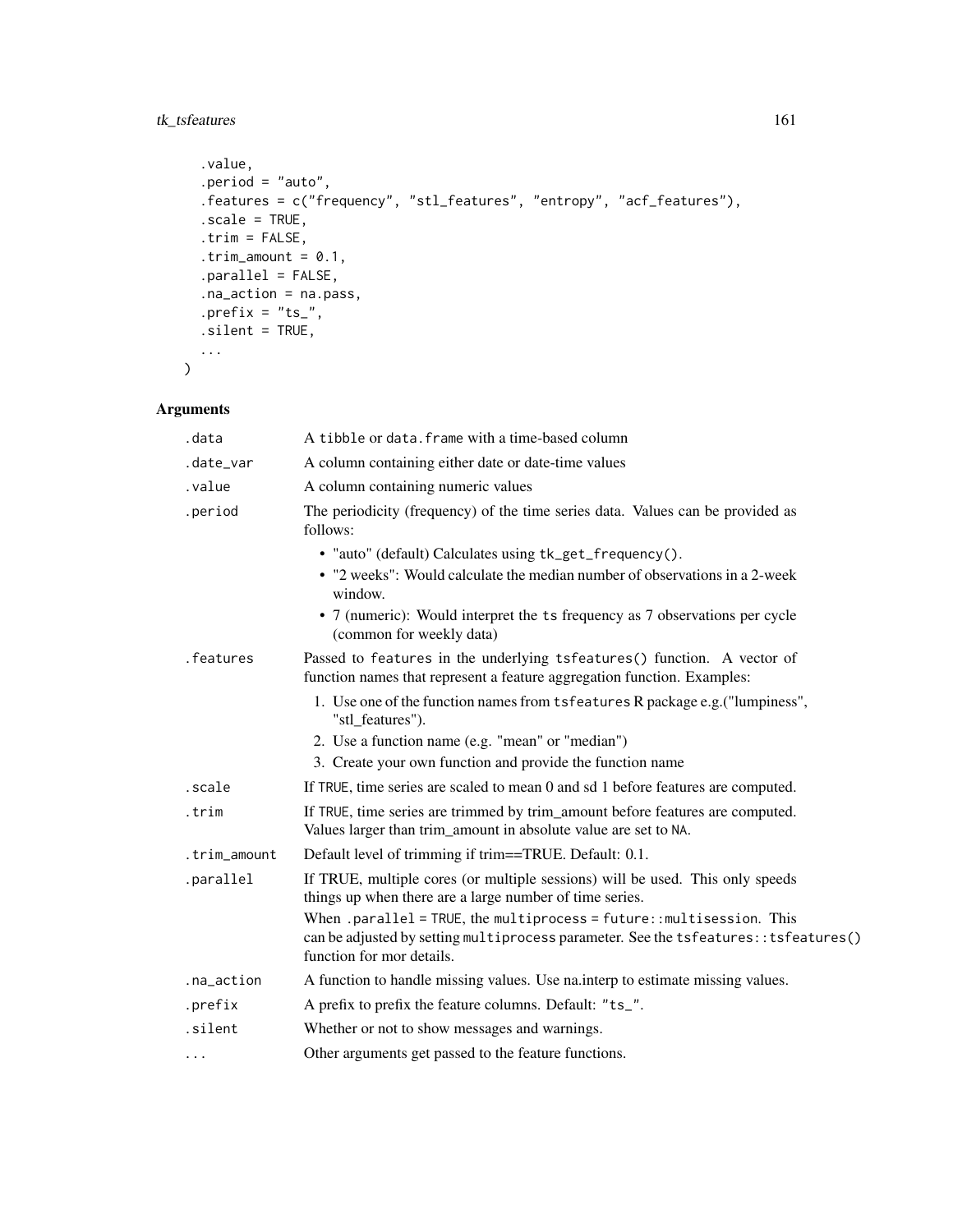# Details

The timetk::tk\_tsfeatures() function implements the tsfeatures package for computing aggregated feature matrix for time series that is useful in many types of analysis such as clustering time series.

The timetk version ports the tsfeatures::tsfeatures() function to a tidyverse-compliant format that uses a tidy data frame containing grouping columns (optional), a date column, and a value column. Other columns are ignored.

It then becomes easy to summarize each time series by group-wise application of .features, which are simply functions that evaluate a time series and return single aggregated value. (Example: "mean" would return the mean of the time series (note that values are scaled to mean 1 and sd 0 first))

#### Function Internals:

Internally, the time series are converted to ts class using tk\_ts(.period) where the period is the frequency of the time series. Values can be provided for .period, which will be used prior to convertion to ts class.

The function then leverages tsfeatures::tsfeatures() to compute the feature matrix of summarized feature values.

# Value

A tibble or data. frame with aggregated features that describe each time series.

#### References

1. Rob Hyndman, Yanfei Kang, Pablo Montero-Manso, Thiyanga Talagala, Earo Wang, Yangzhuoran Yang, Mitchell O'Hara-Wild: tsfeatures R package

```
library(dplyr)
library(timetk)
walmart_sales_weekly %>%
   group_by(id) %>%
   tk_tsfeatures(
     .date_var = Date,
     .value = Weekly_Sales,
     .period = 52,.features = c("frequency", "stl_features", "entropy", "acf_features", "mean"),
     .scale = TRUE,
     .prefix = "ts"\lambda
```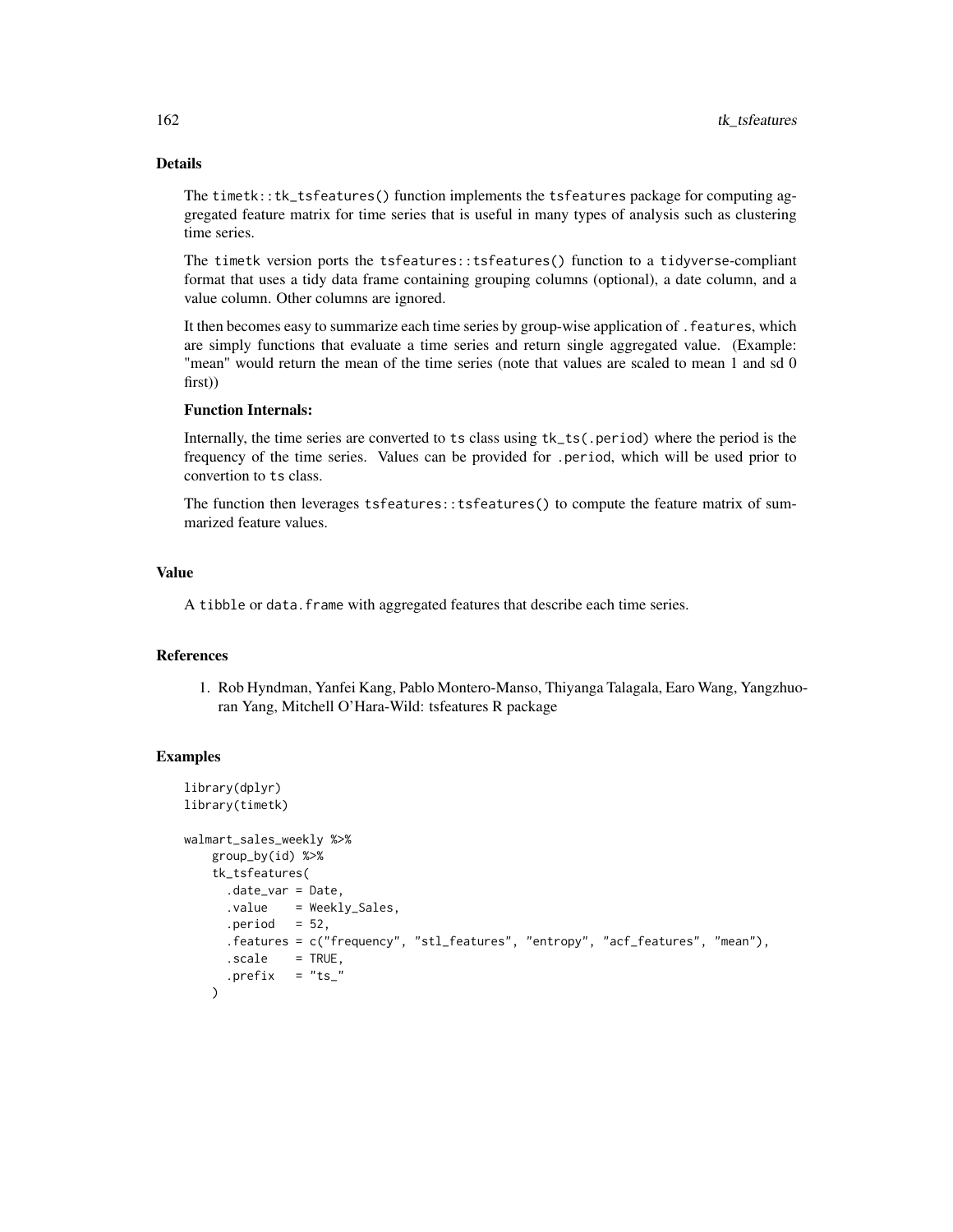<span id="page-162-1"></span><span id="page-162-0"></span>

#### Description

Coerce time series objects and tibbles with date/date-time columns to xts.

#### Usage

```
tk_xts(data, select = NULL, date_var = NULL, silent = FALSE, ...)
tk_xts_(data, select = NULL, date_var = NULL, silent = FALSE, ...)
```
#### Arguments

| data     | A time-based tibble or time-series object.                                                                                                                       |
|----------|------------------------------------------------------------------------------------------------------------------------------------------------------------------|
| select   | Applicable to tibbles and data frames only. The column or set of columns to<br>be coerced to ts class.                                                           |
| date_var | Applicable to tibbles and data frames only. Column name to be used to<br>order by. NULL by default. If NULL, function will find the date or date-time<br>column. |
| silent   | Used to toggle printing of messages and warnings.                                                                                                                |
| $\cdots$ | Additional parameters to be passed to $xts::xts()$ . Refer to $xts::xts()$ .                                                                                     |
|          |                                                                                                                                                                  |

# Details

tk\_xts is a wrapper for xts::xts() that is designed to coerce tibble objects that have a "timebase" (meaning the values vary with time) to xts class objects. There are three main advantages:

- 1. Non-numeric columns that are not removed via select are dropped and the user is warned. This prevents an error or coercion issue from occurring.
- 2. The date column is auto-detected if not specified by date\_var. This takes the effort off the user to assign a date vector during coercion.
- 3. ts objects are automatically coerced if a "timetk index" is present. Refer to [tk\\_ts\(\)](#page-157-0).

The select argument can be used to select subsets of columns from the incoming data.frame. Only columns containing numeric data are coerced. The date\_var can be used to specify the column with the date index. If date\_var = NULL, the date / date-time column is interpreted. Optionally, the order.by argument from the underlying xts::xts() function can be used. The user must pass a vector of dates or date-times if order.by is used.

For non-data.frame object classes (e.g. xts, zoo, timeSeries, etc) the objects are coerced using xts::xts().

tk\_xts\_ is a nonstandard evaluation method.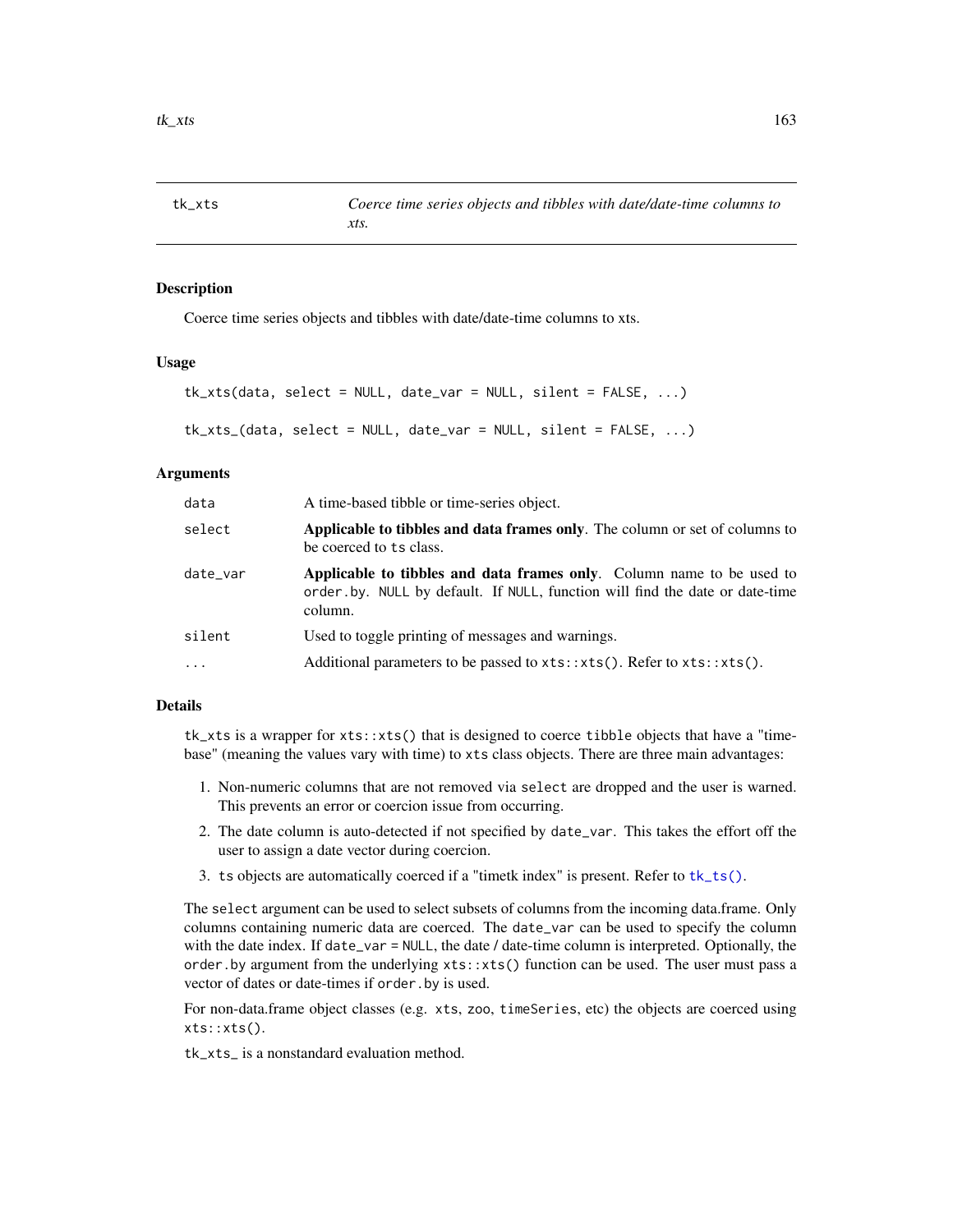# Value

Returns a xts object.

# See Also

[tk\\_tbl\(\)](#page-154-0), [tk\\_zoo\(\)](#page-163-0), [tk\\_zooreg\(\)](#page-165-0), [tk\\_ts\(\)](#page-157-0)

#### Examples

```
library(tidyverse)
library(timetk)
### tibble to xts: Comparison between tk_xts() and xts::xts()
data_tbl <- tibble::tibble(
    date = seq.Date(as.Date("2016-01-01"), by = 1, length.out = 5),
    x = rep("chr values", 5),y = \text{cumsum}(1:5),
    z = \text{cumsum}(11:15) * \text{rnorm}(1)
```
# xts: Character columns cause coercion issues; order.by must be passed a vector of dates xts::xts(data\_tbl[,-1], order.by = data\_tbl\$date)

```
# tk_xts: Non-numeric columns automatically dropped; No need to specify date column
tk_xts(data_tbl)
```

```
# ts can be coerced back to xts
data_tbl %>%
   tk_ts(start = 2016, freq = 365) %>%
   tk_xts()
### Using select and date_var
tk_xts(data_tbl, select = y, date_var = date)
```

```
### NSE: Enables programming
date_var <- "date"
select <- "y"
tk_xts_(data_tbl, select = select, date_var = date_var)
```
<span id="page-163-0"></span>tk\_zoo *Coerce time series objects and tibbles with date/date-time columns to xts.*

#### Description

Coerce time series objects and tibbles with date/date-time columns to xts.

<span id="page-163-1"></span>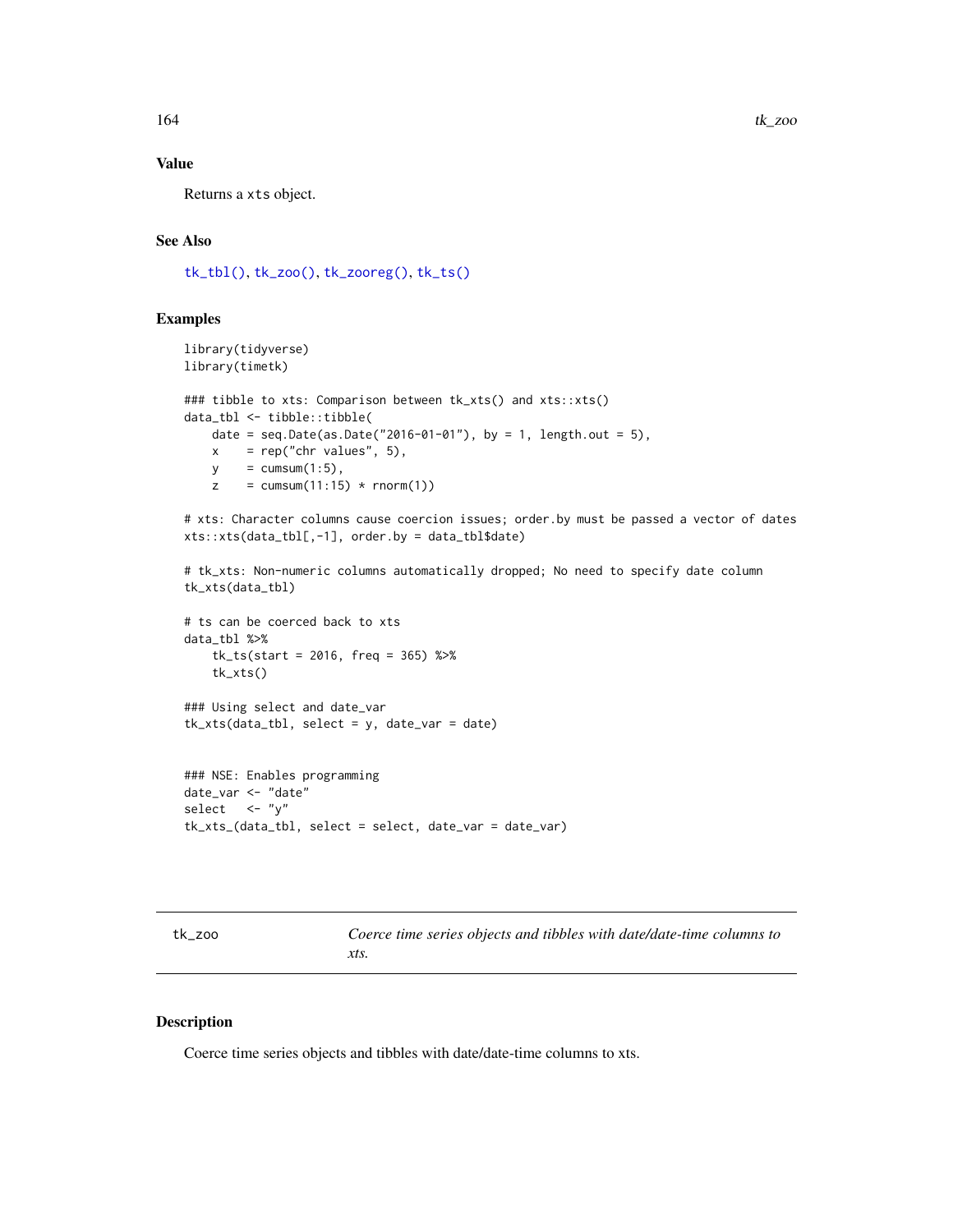#### <span id="page-164-0"></span> $tk\_zoo$  165

#### Usage

```
tk_2oo(data, select = NULL, date_var = NULL, silent = FALSE, \ldots)
```

```
tk_zoo_(data, select = NULL, date_var = NULL, silent = FALSE, ...)
```
#### Arguments

| select<br>be coerced to ts class.                                                        | data | A time-based tibble or time-series object.                                                                                                            |
|------------------------------------------------------------------------------------------|------|-------------------------------------------------------------------------------------------------------------------------------------------------------|
|                                                                                          |      | <b>Applicable to tibbles and data frames only.</b> The column or set of columns to                                                                    |
| date_var<br>column.                                                                      |      | Applicable to tibbles and data frames only. Column name to be used to<br>order.by. NULL by default. If NULL, function will find the date or date-time |
| silent<br>Used to toggle printing of messages and warnings.                              |      |                                                                                                                                                       |
| Additional parameters to be passed to $xts: xts()$ . Refer to $xts: xts()$ .<br>$\ddots$ |      |                                                                                                                                                       |

#### Details

tk\_zoo is a wrapper for zoo::zoo() that is designed to coerce tibble objects that have a "timebase" (meaning the values vary with time) to zoo class objects. There are three main advantages:

- 1. Non-numeric columns that are not removed via select are dropped and the user is warned. This prevents an error or coercion issue from occurring.
- 2. The date column is auto-detected if not specified by date\_var. This takes the effort off the user to assign a date vector during coercion.
- 3. ts objects are automatically coerced if a "timetk index" is present. Refer to [tk\\_ts\(\)](#page-157-0).

The select argument can be used to select subsets of columns from the incoming data.frame. Only columns containing numeric data are coerced. The date\_var can be used to specify the column with the date index. If date\_var = NULL, the date / date-time column is interpreted. Optionally, the order.by argument from the underlying zoo::zoo() function can be used. The user must pass a vector of dates or date-times if order.by is used. *Important Note: The* ... *arguments are passed to* xts::xts()*, which enables additional information (e.g. time zone) to be an attribute of the* zoo *object.*

For non-data.frame object classes (e.g. xts, zoo, timeSeries, etc) the objects are coerced using zoo::zoo().

tk\_zoo\_ is a nonstandard evaluation method.

# Value

Returns a zoo object.

#### See Also

[tk\\_tbl\(\)](#page-154-0), [tk\\_xts\(\)](#page-162-0), [tk\\_zooreg\(\)](#page-165-0), [tk\\_ts\(\)](#page-157-0)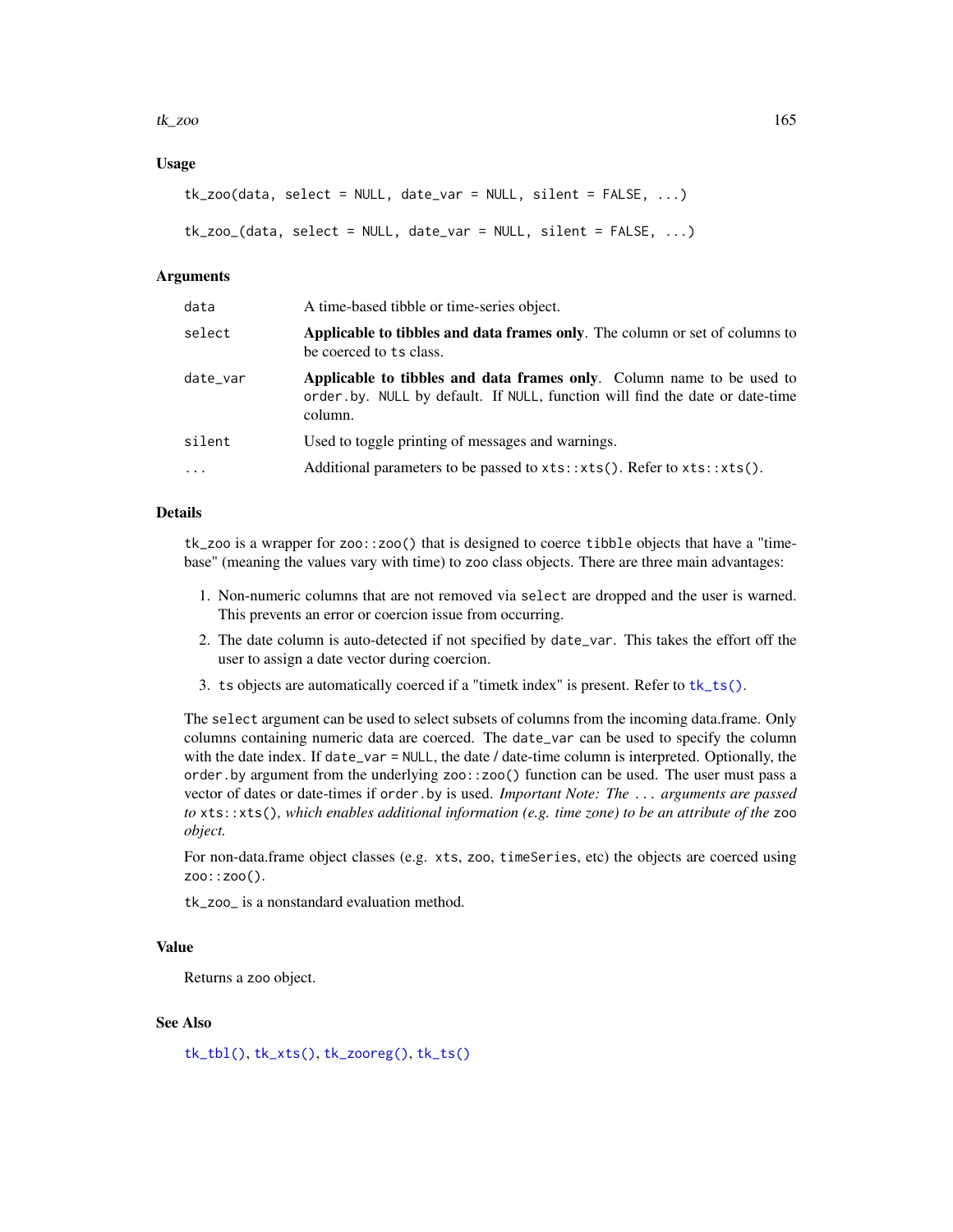# Examples

```
library(tidyverse)
library(timetk)
### tibble to zoo: Comparison between tk_zoo() and zoo::zoo()
data_tbl <- tibble::tibble(
   date = seq.Date(as.Date("2016-01-01"), by = 1, length.out = 5),
   x = rep("chr values", 5),y = \text{cumsum}(1:5),
    z = \text{cumsum}(11:15) * \text{rnorm}(1)# zoo: Characters will cause error; order.by must be passed a vector of dates
zoo::zoo(data_tbl[, -c(1,2)], order.by = data_tbl$data)# tk_zoo: Character columns dropped with a warning; No need to specify dates (auto detected)
tk_zoo(data_tbl)
# ts can be coerced back to zoo
data_tbl %>%
    tk_ts(start = 2016, freq = 365) %>%
    tk_zoo()
```

```
### Using select and date_var
tk\_zoo(data_tbl, select = y, date\_var = date)
```

```
### NSE: Enables programming
date_var <- "date"
select \leftarrow "y"
tk_zoo_(data_tbl, select = select, date_var = date_var)
```
<span id="page-165-0"></span>tk\_zooreg *Coerce time series objects and tibbles with date/date-time columns to ts.*

# Description

Coerce time series objects and tibbles with date/date-time columns to ts.

#### Usage

```
tk_zooreg(
  data,
  select = NULL,
 date_var = NULL,
  start = 1,
  end = numeric(),
```
<span id="page-165-1"></span>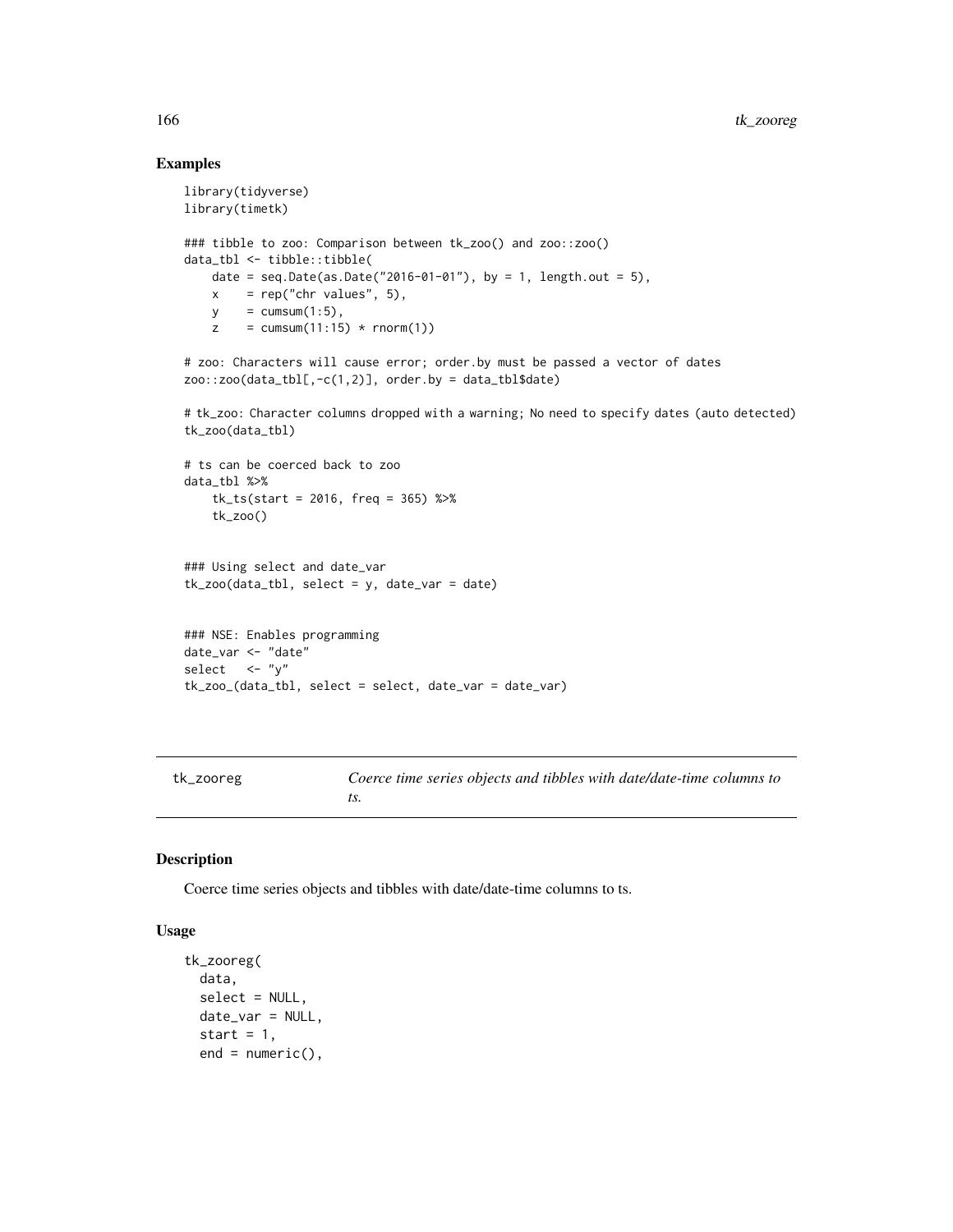#### <span id="page-166-0"></span>tk\_zooreg 167

```
frequency = 1,
 delta = 1,
  ts.eps = getOption("ts.eps"),
 order.by = NULL,
  silent = FALSE
\mathcal{L}tk_zooreg_(
 data,
  select = NULL,
 date_var = NULL,
  start = 1,end = numeric(),frequency = 1,
  delta = 1,
  ts.eps = getOption("ts.eps"),
 order.by = NULL,
  silent = FALSE
\mathcal{L}
```
# Arguments

| data      | A time-based tibble or time-series object.                                                                                                                                                          |
|-----------|-----------------------------------------------------------------------------------------------------------------------------------------------------------------------------------------------------|
| select    | Applicable to tibbles and data frames only. The column or set of columns to<br>be coerced to zooreg class.                                                                                          |
| date_var  | Applicable to tibbles and data frames only. Column name to be used to<br>order.by. NULL by default. If NULL, function will find the date or date-time<br>column.                                    |
| start     | the time of the first observation. Either a single number or a vector of two<br>integers, which specify a natural time unit and a (1-based) number of samples<br>into the time unit.                |
| end       | the time of the last observation, specified in the same way as start.                                                                                                                               |
| frequency | the number of observations per unit of time.                                                                                                                                                        |
| deltat    | the fraction of the sampling period between successive observations; e.g., 1/12<br>for monthly data. Only one of frequency or deltat should be provided.                                            |
| ts.eps    | time series comparison tolerance. Frequencies are considered equal if their ab-<br>solute difference is less than ts.eps.                                                                           |
| order.by  | a vector by which the observations in x are ordered. If this is specified the<br>arguments start and end are ignored and zoo(data, order.by, frequency)<br>is called. See zoo for more information. |
| silent    | Used to toggle printing of messages and warnings.                                                                                                                                                   |
|           |                                                                                                                                                                                                     |

# Details

tk\_zooreg() is a wrapper for zoo::zooreg() that is designed to coerce tibble objects that have a "time-base" (meaning the values vary with time) to zooreg class objects. There are two main advantages: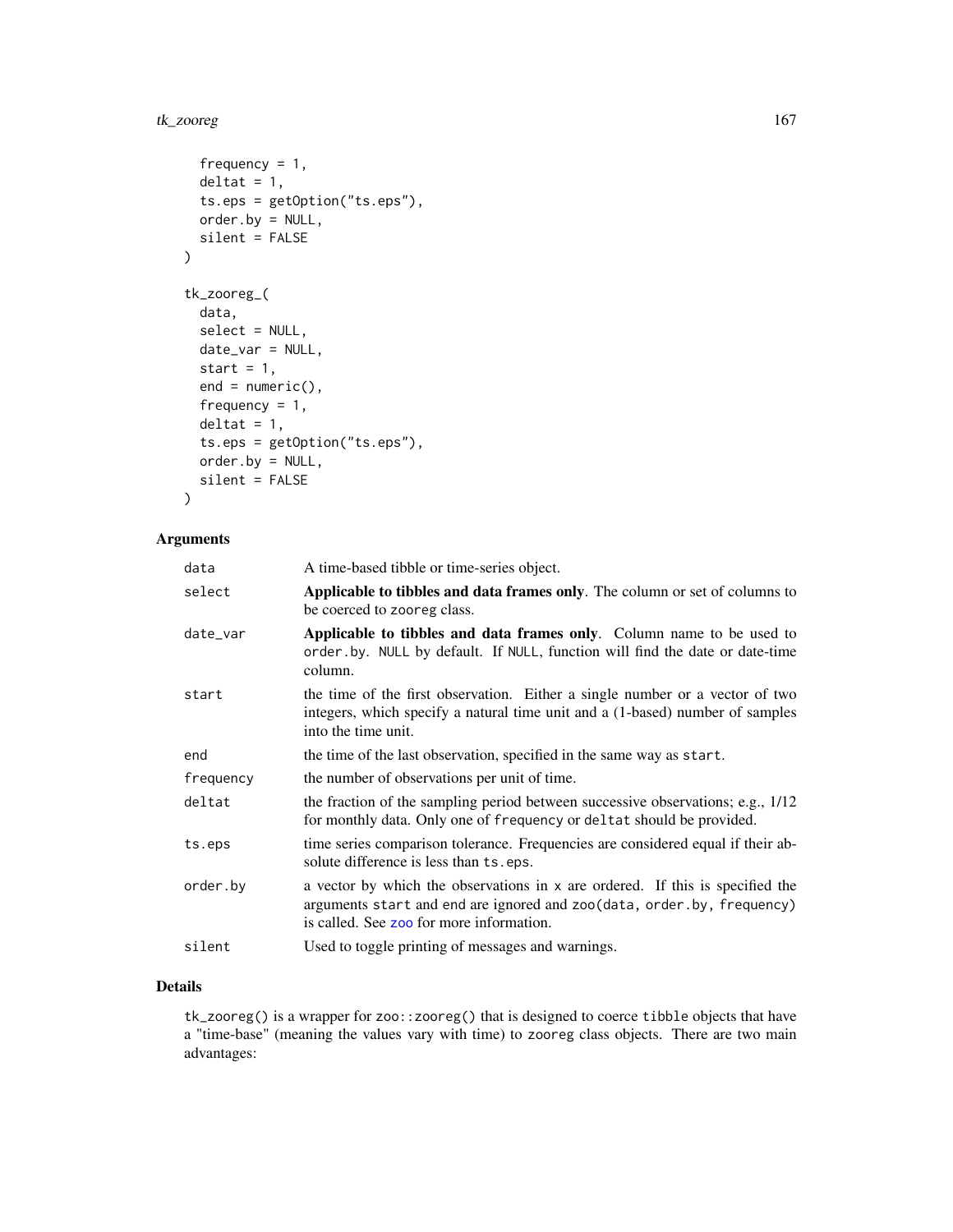- <span id="page-167-0"></span>1. Non-numeric columns get removed instead causing coercion issues.
- 2. If an index is present, the returned zooreg object retains an index retrievable using [tk\\_index\(\)](#page-139-0).

The select argument is used to select subsets of columns from the incoming data.frame. The date\_var can be used to specify the column with the date index. If date\_var = NULL, the date / date-time column is interpreted. Optionally, the order.by argument from the underlying xts::xts() function can be used. The user must pass a vector of dates or date-times if order.by is used. Only columns containing numeric data are coerced. *At a minimum, a* frequency *and a* start *should be specified.*

For non-data.frame object classes (e.g. xts, zoo, timeSeries, etc) the objects are coerced using zoo::zooreg().

tk\_zooreg\_ is a nonstandard evaluation method.

#### Value

Returns a zooreg object.

#### See Also

[tk\\_tbl\(\)](#page-154-0), [tk\\_xts\(\)](#page-162-0), [tk\\_zoo\(\)](#page-163-0), [tk\\_ts\(\)](#page-157-0)

```
### tibble to zooreg: Comparison between tk_zooreg() and zoo::zooreg()
data_tbl <- tibble::tibble(
   date = seq.Date(as.Date("2016-01-01"), by = 1, length.out = 5),
   x = rep("chr values", 5),y = \text{cumsum}(1:5),
   z = \text{cumsum}(11:15) * \text{rnorm}(1)# zoo::zooreg: Values coerced to character; Result does not retain index
data_zooreg <- zoo::zooreg(data_tbl[,-1], start = 2016, freq = 365)
data_zooreg # Numeric values coerced to character
rownames(data_zooreg) # NULL, no dates retained
# tk_zooreg: Only numeric columns get coerced; Result retains index as rownames
data_tk_zooreg <- tk_zooreg(data_tbl, start = 2016, freq = 365)
data_tk_zooreg # No inadvertent coercion to character class
# timetk index
tk_index(data_tk_zooreg, timetk_idx = FALSE) # Regularized index returned
tk_index(data_tk_zooreg, timetk_idx = TRUE) # Original date index returned
### Using select and date_var
tk_zooreg(data_tbl, select = y, date_var = date, start = 2016, freq = 365)
### NSE: Enables programming
select \langle - \, "y" \rangledate_var <- "date"
tk_zooreg_(data_tbl, select = select, date_var = date_var, start = 2016, freq = 365)
```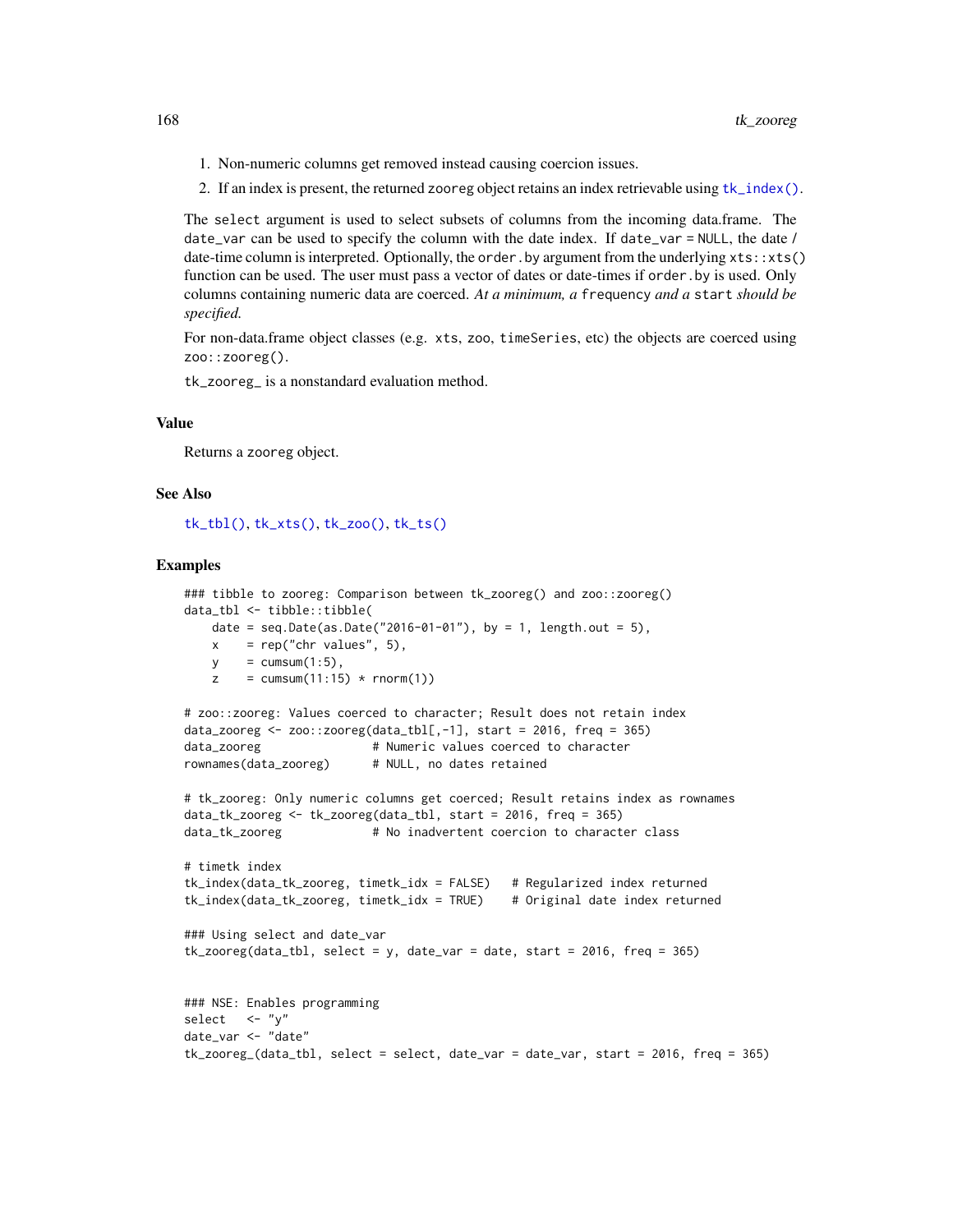# <span id="page-168-1"></span><span id="page-168-0"></span>ts\_clean\_vec *Replace Outliers & Missing Values in a Time Series*

# Description

This is mainly a wrapper for the outlier cleaning function, tsclean(), from the forecast R package. The ts\_clean\_vec() function includes arguments for applying seasonality to numeric vector (non-ts) via the period argument.

# Usage

 $ts_{\text{clean\_vec}(x, period = 1, lambda = NULL)}$ 

#### **Arguments**

| <b>X</b> | A numeric vector.                                                                                                                                                                                                                                                                      |
|----------|----------------------------------------------------------------------------------------------------------------------------------------------------------------------------------------------------------------------------------------------------------------------------------------|
| period   | A seasonal period to use during the transformation. If period $= 1$ , seasonality<br>is not included and supsmu() is used to fit a trend. If period $> 1$ , a robust<br>STL decomposition is first performed and a linear interpolation is applied to the<br>seasonally adjusted data. |
| lambda   | A box cox transformation parameter. If set to "auto", performs automated<br>lambda selection.                                                                                                                                                                                          |

# Details

#### Cleaning Outliers

- 1. Non-Seasonal (period = 1): Uses stats::supsmu()
- 2. Seasonal (period > 1): Uses forecast::mstl() with robust = TRUE (robust STL decomposition) for seasonal series.

To estimate missing values and outlier replacements, linear interpolation is used on the (possibly seasonally adjusted) series. See forecast::tsoutliers() for the outlier detection method.

#### Box Cox Transformation

In many circumstances, a Box Cox transformation can help. Especially if the series is multiplicative meaning the variance grows exponentially. A Box Cox transformation can be automated by setting lambda = "auto" or can be specified by setting lambda = numeric value.

#### References

- [Forecast R Package](https://github.com/robjhyndman/forecast)
- [Forecasting Principles & Practices: Dealing with missing values and outliers](https://otexts.com/fpp2/missing-outliers.html)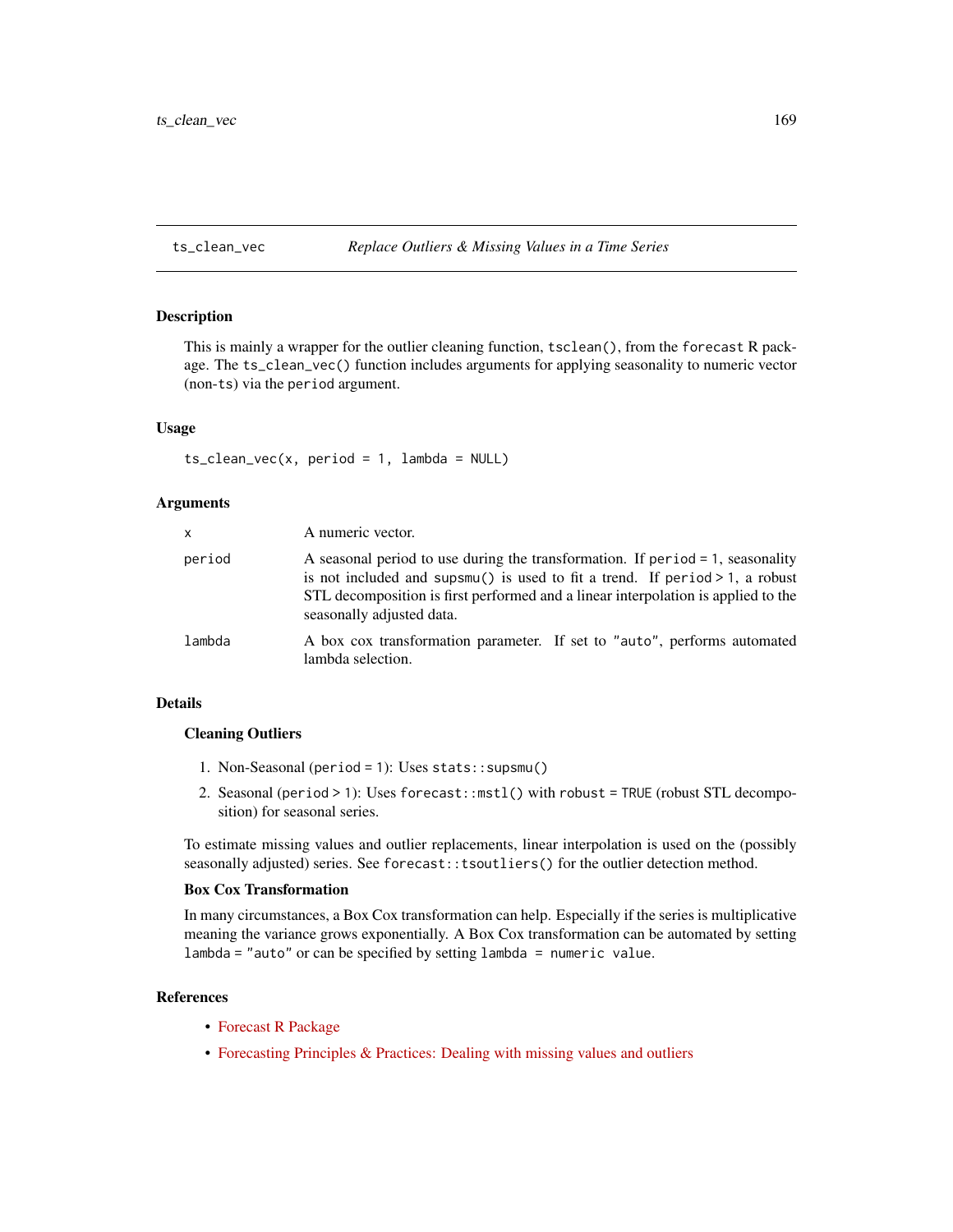# <span id="page-169-1"></span>See Also

- Box Cox Transformation: [box\\_cox\\_vec\(\)](#page-6-0)
- Lag Transformation: [lag\\_vec\(\)](#page-21-0)
- Differencing Transformation: [diff\\_vec\(\)](#page-9-0)
- Rolling Window Transformation: [slidify\\_vec\(\)](#page-67-0)
- Loess Smoothing Transformation: [smooth\\_vec\(\)](#page-70-0)
- Fourier Series: [fourier\\_vec\(\)](#page-15-0)
- Missing Value Imputation for Time Series: [ts\\_impute\\_vec\(\)](#page-169-0)
- Outlier Cleaning for Time Series: [ts\\_clean\\_vec\(\)](#page-168-0)

# Examples

```
library(dplyr)
library(timetk)
# --- VECTOR ----
values <- c(1,2,3, 4*2, 5,6,7, NA, 9,10,11, 12*2)
values
# Linear interpolation + Outlier Cleansing
ts_clean_vec(values, period = 1, lambda = NULL)
# Seasonal Interpolation: set period = 4
ts_clean_vec(values, period = 4, lambda = NULL)
# Seasonal Interpolation with Box Cox Transformation (internal)
ts_clean_vec(values, period = 4, lambda = "auto")
```
<span id="page-169-0"></span>ts\_impute\_vec *Missing Value Imputation for Time Series*

#### **Description**

This is mainly a wrapper for the Seasonally Adjusted Missing Value using Linear Interpolation function, na.interp(), from the forecast R package. The ts\_impute\_vec() function includes arguments for applying seasonality to numeric vector (non-ts) via the period argument.

#### Usage

 $ts_impute\_vec(x, period = 1, lambda = NULL)$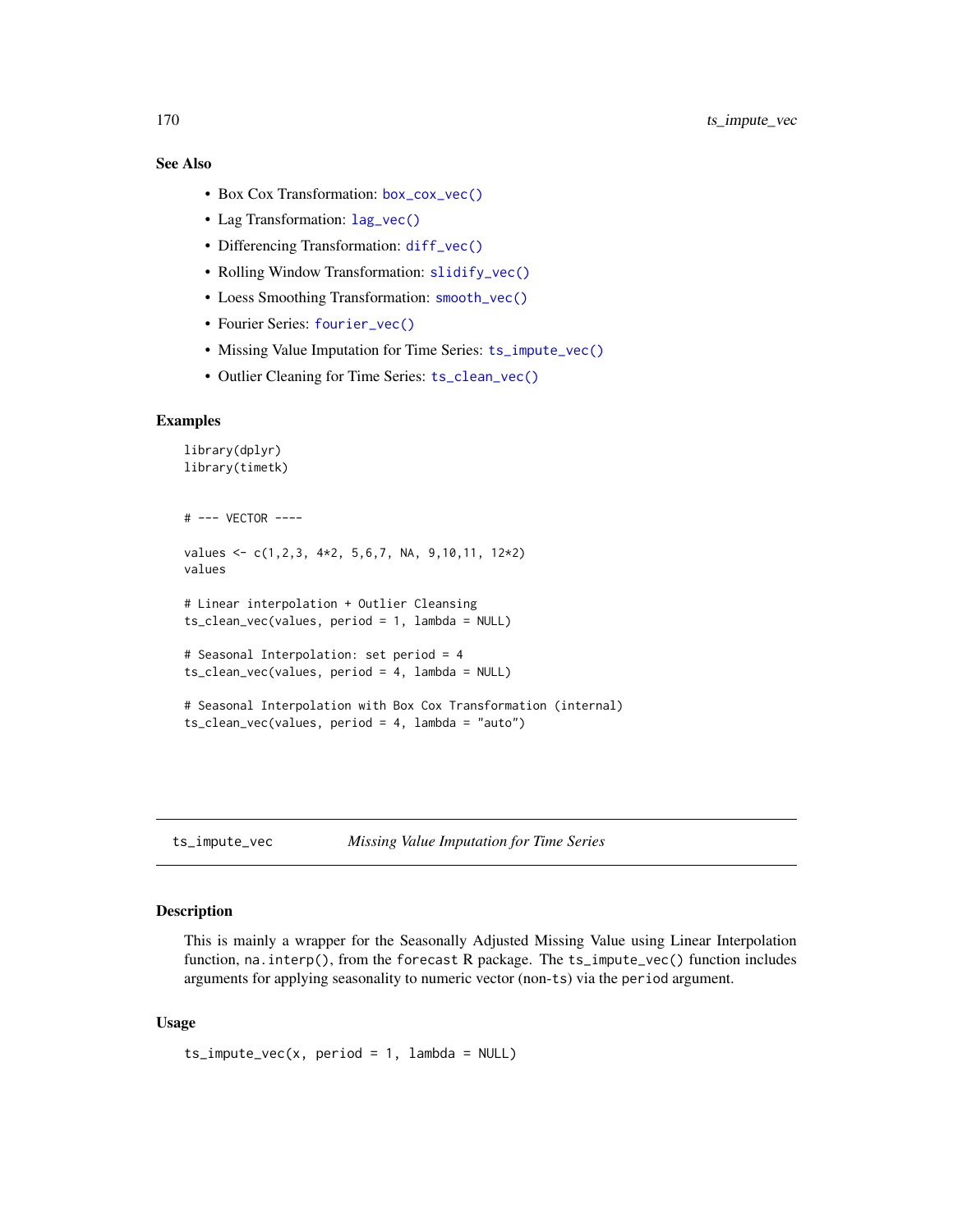# <span id="page-170-0"></span>ts\_impute\_vec 171

#### **Arguments**

| $\mathsf{x}$ | A numeric vector.                                                                                                                                                                                                                                       |
|--------------|---------------------------------------------------------------------------------------------------------------------------------------------------------------------------------------------------------------------------------------------------------|
| period       | A seasonal period to use during the transformation. If period $= 1$ , linear in-<br>terpolation is performed. If period $> 1$ , a robust STL decomposition is first<br>performed and a linear interpolation is applied to the seasonally adjusted data. |
| lambda       | A box cox transformation parameter. If set to "auto", performs automated<br>lambda selection.                                                                                                                                                           |

#### Details

#### Imputation using Linear Interpolation

Three circumstances cause strictly linear interpolation:

- 1. Period is 1: With period = 1, a seasonality cannot be interpreted and therefore linear is used.
- 2. Number of Non-Missing Values is less than 2-Periods: Insufficient values exist to detect seasonality.
- 3. Number of Total Values is less than 3-Periods: Insufficient values exist to detect seasonality.

#### Seasonal Imputation using Linear Interpolation

For seasonal series with period > 1, a robust Seasonal Trend Loess (STL) decomposition is first computed. Then a linear interpolation is applied to the seasonally adjusted data, and the seasonal component is added back.

#### Box Cox Transformation

In many circumstances, a Box Cox transformation can help. Especially if the series is multiplicative meaning the variance grows exponentially. A Box Cox transformation can be automated by setting lambda = "auto" or can be specified by setting lambda = numeric value.

#### References

- [Forecast R Package](https://github.com/robjhyndman/forecast)
- [Forecasting Principles & Practices: Dealing with missing values and outliers](https://otexts.com/fpp2/missing-outliers.html)

#### See Also

- Box Cox Transformation: [box\\_cox\\_vec\(\)](#page-6-0)
- Lag Transformation: [lag\\_vec\(\)](#page-21-0)
- Differencing Transformation: [diff\\_vec\(\)](#page-9-0)
- Rolling Window Transformation: [slidify\\_vec\(\)](#page-67-0)
- Loess Smoothing Transformation: [smooth\\_vec\(\)](#page-70-0)
- Fourier Series: [fourier\\_vec\(\)](#page-15-0)
- Missing Value Imputation for Time Series: [ts\\_impute\\_vec\(\)](#page-169-0)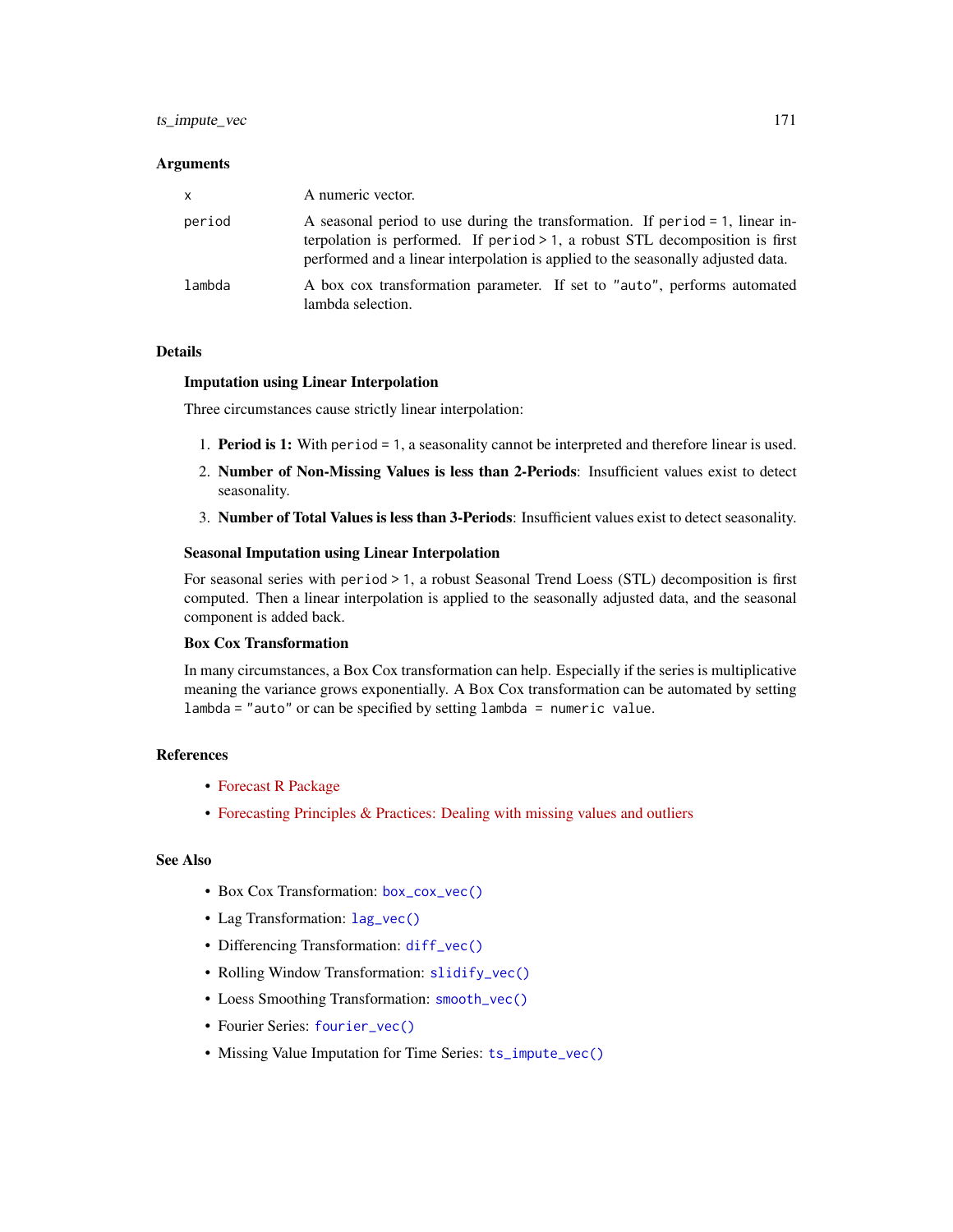# <span id="page-171-0"></span>Examples

```
library(dplyr)
library(timetk)
# --- VECTOR ----
values <- c(1,2,3, 4*2, 5,6,7, NA, 9,10,11, 12*2)
values
# Linear interpolation
ts_impute_vec(values, period = 1, lambda = NULL)
# Seasonal Interpolation: set period = 4
ts_impute_vec(values, period = 4, lambda = NULL)
# Seasonal Interpolation with Box Cox Transformation (internal)
ts_impute_vec(values, period = 4, lambda = "auto")
```
walmart\_sales\_weekly *Sample Time Series Retail Data from the Walmart Recruiting Store Sales Forecasting Competition*

# **Description**

The Kaggle "Walmart Recruiting - Store Sales Forecasting" Competition used retail data for combinations of stores and departments within each store. The competition began February 20th, 2014 and ended May 5th, 2014. The competition included data from 45 retail stores located in different regions. The dataset included various external features including Holiday information, Temperature, Fuel Price, and Markdown. This dataset includes a Sample of 7 departments from the Store ID 1 (7 total time series).

#### Usage

```
walmart_sales_weekly
```
#### Format

A tibble: 9,743 x 3

- id Factor. Unique series identifier (4 total)
- Store Numeric. Store ID.
- Dept Numeric. Department ID.
- Date Date. Weekly timestamp.
- Weekly\_Sales Numeric. Sales for the given department in the given store.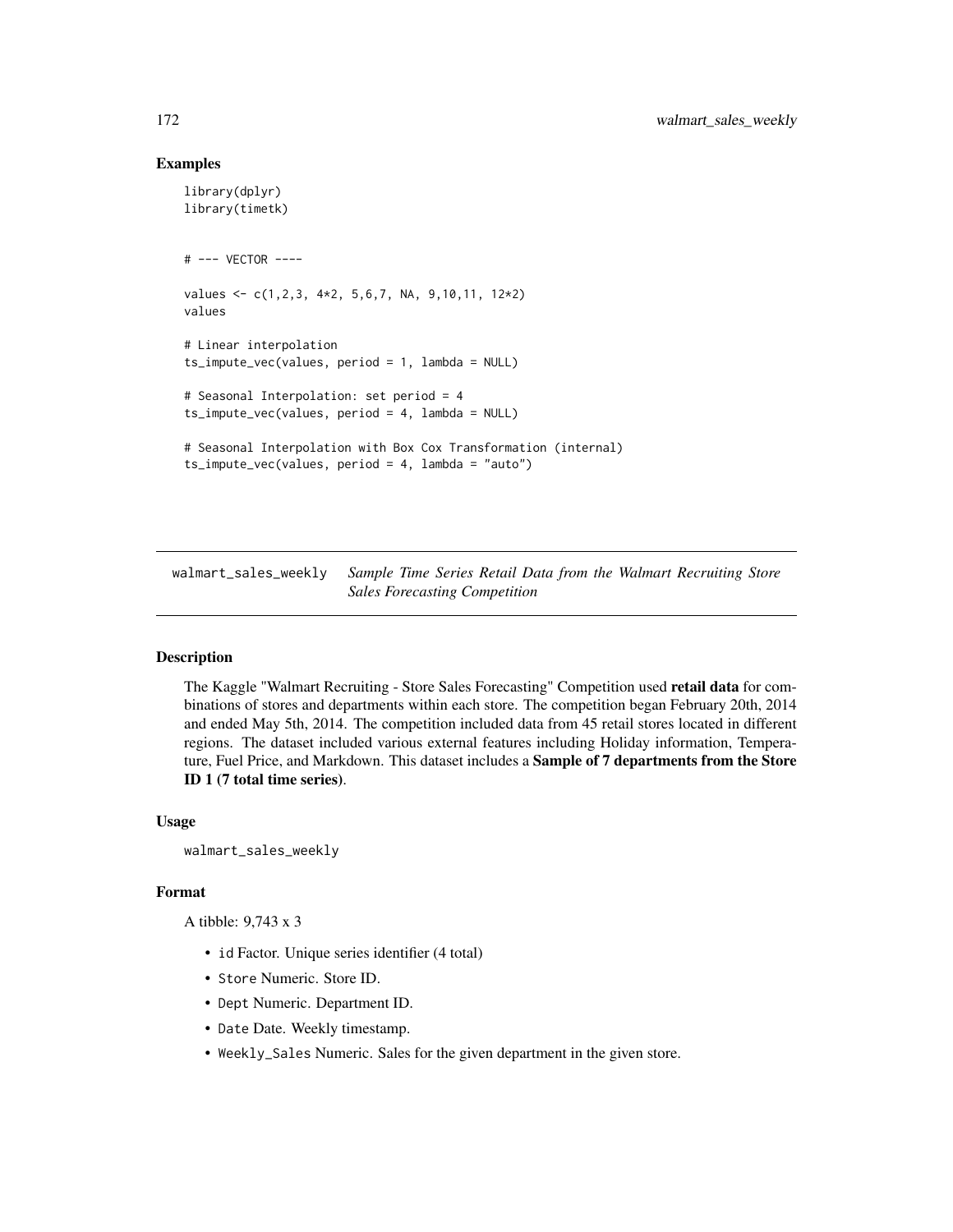- <span id="page-172-0"></span>• IsHoliday Logical. Whether the week is a "special" holiday for the store.
- Type Character. Type identifier of the store.
- Size Numeric. Store square-footage
- Temperature Numeric. Average temperature in the region.
- Fuel\_Price Numeric. Cost of fuel in the region.
- MarkDown1, MarkDown2, MarkDown3, MarkDown4, MarkDown5 Numeric. Anonymized data related to promotional markdowns that Walmart is running. MarkDown data is only available after Nov 2011, and is not available for all stores all the time. Any missing value is marked with an NA.
- CPI Numeric. The consumer price index.
- Unemployment Numeric. The unemployment rate in the region.

#### Details

This is a sample of 7 Weekly data sets from the Kaggle Walmart Recruiting Store Sales Forecasting competition.

# Holiday Features

The four holidays fall within the following weeks in the dataset (not all holidays are in the data):

- Super Bowl: 12-Feb-10, 11-Feb-11, 10-Feb-12, 8-Feb-13
- Labor Day: 10-Sep-10, 9-Sep-11, 7-Sep-12, 6-Sep-13
- Thanksgiving: 26-Nov-10, 25-Nov-11, 23-Nov-12, 29-Nov-13
- Christmas: 31-Dec-10, 30-Dec-11, 28-Dec-12, 27-Dec-13

# Source

• [Kaggle Competition Website](https://www.kaggle.com/c/walmart-recruiting-store-sales-forecasting)

#### Examples

walmart\_sales\_weekly

wikipedia\_traffic\_daily

*Sample Daily Time Series Data from the Web Traffic Forecasting (Wikipedia) Competition*

#### Description

The Kaggle "Web Traffic Forecasting" (Wikipedia) Competition used Google Analytics Web Traffic Data for 145,000 websites. Each of these time series represent a number of daily views of a different Wikipedia articles. The competition began July 13th, 2017 and ended November 15th, 2017. This dataset includes a Sample of 10 article pages (10 total time series).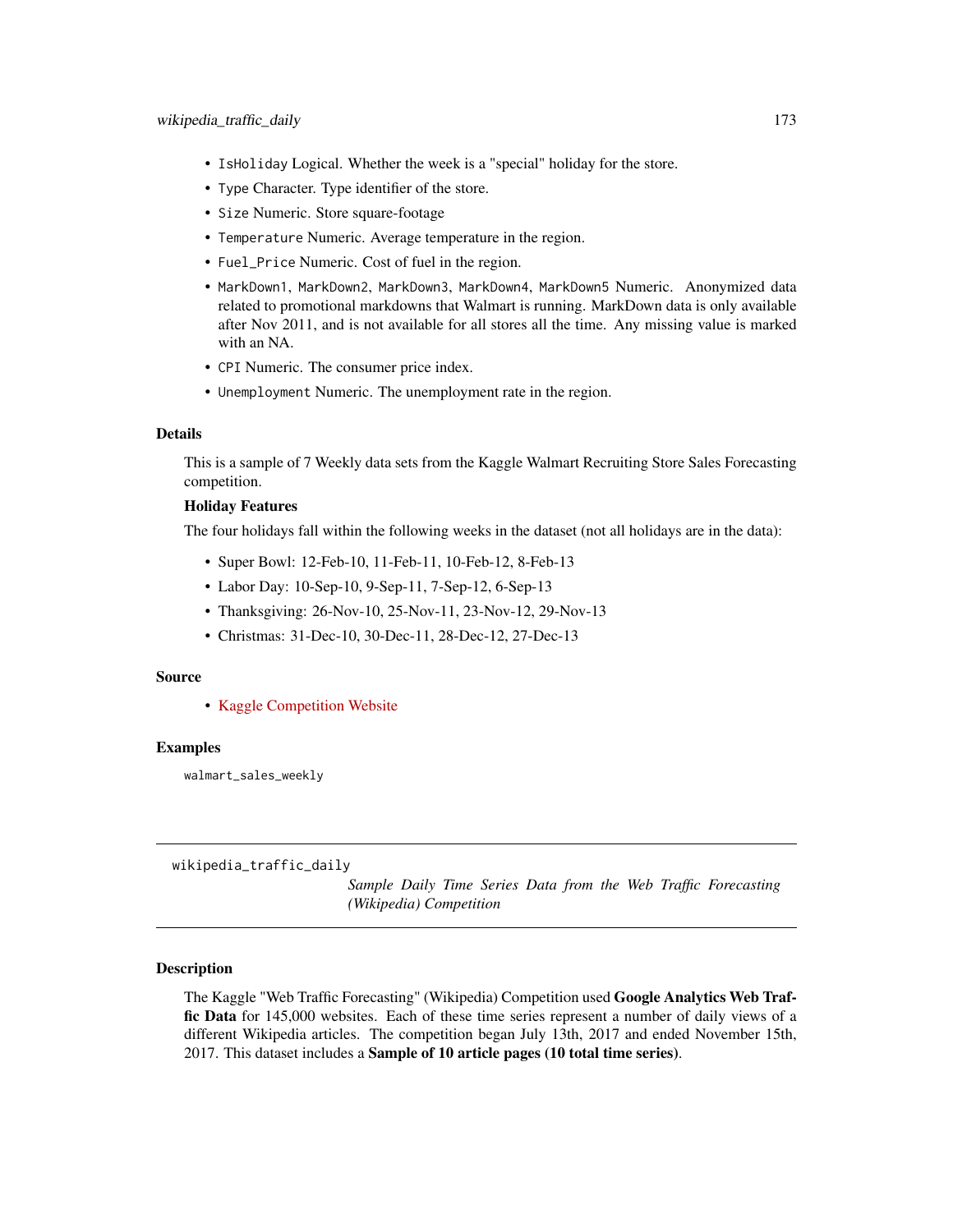# Usage

wikipedia\_traffic\_daily

# Format

A tibble: 9,743 x 3

- Page Character. Page information.
- date Date. Daily timestamp.
- value Numeric. Daily views of the wikipedia article.

# Details

This is a sample of 10 Daily data sets from the Kaggle Web Traffic Forecasting (Wikipedia) Competition

# Source

• [Kaggle Competition Website](https://www.kaggle.com/c/web-traffic-time-series-forecasting)

# Examples

wikipedia\_traffic\_daily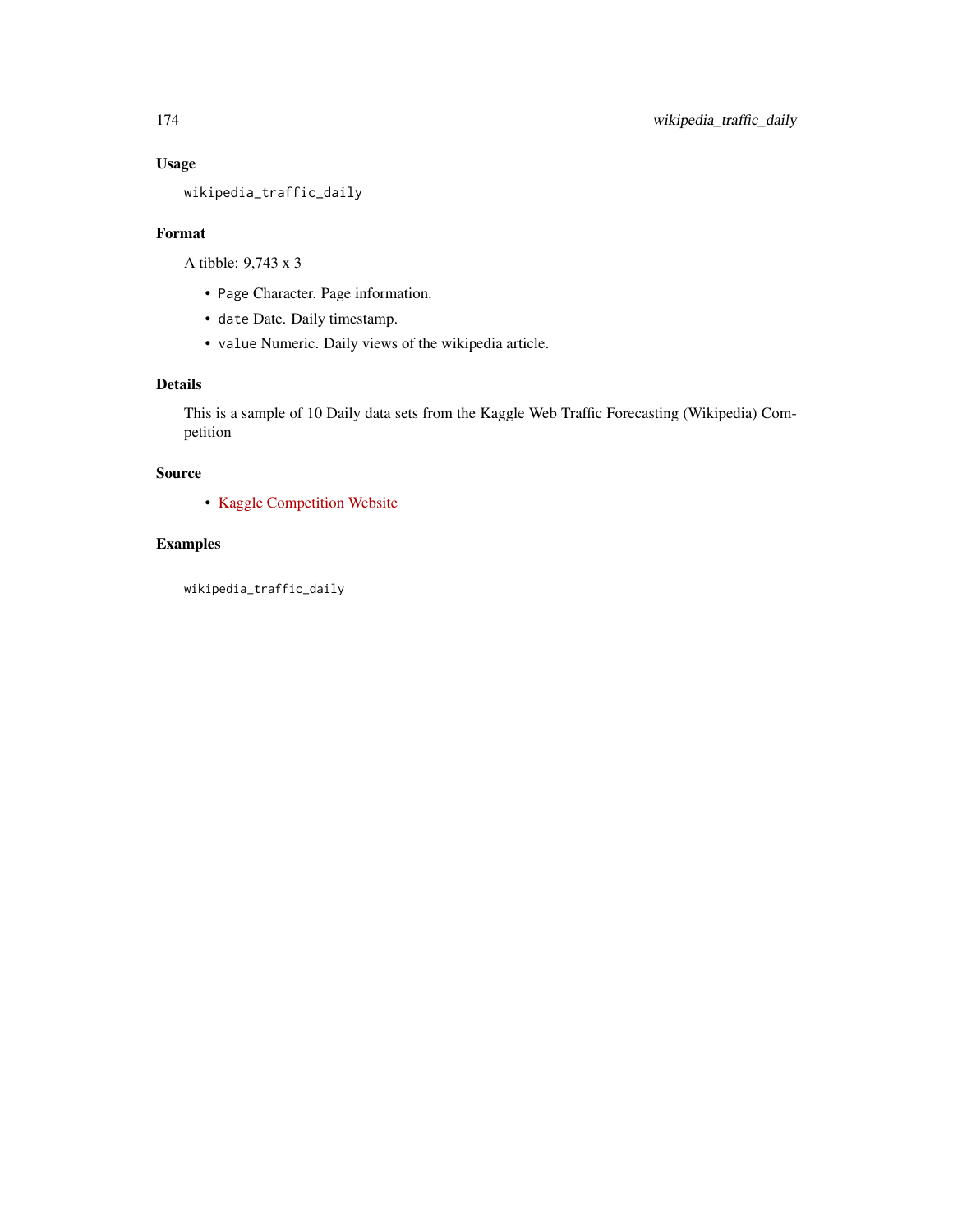# **Index**

∗ datagen step\_fourier, [80](#page-79-0) step\_holiday\_signature, [83](#page-82-0) step\_slidify, [88](#page-87-0) step\_slidify\_augment, [92](#page-91-0) step\_smooth, [95](#page-94-0) ∗ datasets bike\_sharing\_daily, [6](#page-5-0)  $m4$ <sup>daily, [25](#page-24-0)</sub></sup> m4\_hourly, [26](#page-25-0) m4\_monthly, [27](#page-26-0) m4\_quarterly, [28](#page-27-0) m4\_weekly, [28](#page-27-0) m4\_yearly, [29](#page-28-0) taylor\_30\_min, [112](#page-111-0) walmart\_sales\_weekly, [172](#page-171-0) wikipedia\_traffic\_daily, [173](#page-172-0) ∗ dates step\_fourier, [80](#page-79-0) step\_holiday\_signature, [83](#page-82-0) step\_ts\_pad, [106](#page-105-0) ∗ model\_specification step\_fourier, [80](#page-79-0) step\_holiday\_signature, [83](#page-82-0) step\_ts\_pad, [106](#page-105-0) ∗ moving\_windows step\_slidify, [88](#page-87-0) step\_slidify\_augment, [92](#page-91-0) step\_smooth, [95](#page-94-0) ∗ preprocessing step\_fourier, [80](#page-79-0) step\_holiday\_signature, [83](#page-82-0) step\_slidify, [88](#page-87-0) step\_slidify\_augment, [92](#page-91-0) step\_smooth, [95](#page-94-0) step\_ts\_pad, [106](#page-105-0) ∗ variable\_encodings step\_fourier, [80](#page-79-0) step\_holiday\_signature, [83](#page-82-0)

%-time% *(*time\_arithmetic*)*, [113](#page-112-0) add\_time *(*time\_arithmetic*)*, [113](#page-112-0) anydate(), *[36](#page-35-0)* anytime(), *[36](#page-35-0)* auto\_lambda *(*box\_cox\_vec*)*, [7](#page-6-1) between\_time, [4](#page-3-0) between\_time(), *[5](#page-4-0)*, *[10](#page-9-1)*, *[14](#page-13-0)*, *[16](#page-15-1)*, *[31](#page-30-0)*, *[35](#page-34-0)*, *[64](#page-63-0)*, *[111](#page-110-0)*, *[114](#page-113-0)* bike\_sharing\_daily, [6](#page-5-0) box\_cox\_inv\_vec *(*box\_cox\_vec*)*, [7](#page-6-1) box\_cox\_vec, [7](#page-6-1) box\_cox\_vec(), *[8](#page-7-0)*, *[12](#page-11-0)*, *[18](#page-17-0)*, *[23](#page-22-0)*, *[25](#page-24-0)*, *[32](#page-31-0)*, *[70](#page-69-0)*, *[72](#page-71-0)*, *[74](#page-73-0)*, *[170,](#page-169-1) [171](#page-170-0)* condense\_period, [9](#page-8-0) condense\_period(), *[5](#page-4-0)*, *[10](#page-9-1)*, *[14](#page-13-0)*, *[16](#page-15-1)*, *[31](#page-30-0)*, *[35](#page-34-0)*, *[64](#page-63-0)*, *[111](#page-110-0)* cor(), *[110](#page-109-0)* cov(), *[110](#page-109-0)* diff\_inv\_vec *(*diff\_vec*)*, [10](#page-9-1) diff\_vec, [10](#page-9-1) diff\_vec(), *[8](#page-7-0)*, *[12](#page-11-0)*, *[18](#page-17-0)*, *[23](#page-22-0)*, *[25](#page-24-0)*, *[32](#page-31-0)*, *[70](#page-69-0)*, *[72](#page-71-0)*, *[74](#page-73-0)*, *[125](#page-124-0)*, *[170,](#page-169-1) [171](#page-170-0)* dplyr::mutate(), *[65](#page-64-0)* filter\_by\_time, [13](#page-12-0) filter\_by\_time(), *[4,](#page-3-0) [5](#page-4-0)*, *[10](#page-9-1)*, *[14](#page-13-0)[–16](#page-15-1)*, *[31](#page-30-0)*, *[34](#page-33-0)*, *[63](#page-62-0)*, *[111](#page-110-0)* filter\_period, [15](#page-14-0) filter\_period(), *[5](#page-4-0)*, *[10](#page-9-1)*, *[13,](#page-12-0) [14](#page-13-0)*, *[16](#page-15-1)*, *[31](#page-30-0)*, *[35](#page-34-0)*, *[63](#page-62-0)*, *[111](#page-110-0)* fourier\_vec, [16](#page-15-1) fourier\_vec(), *[8](#page-7-0)*, *[12](#page-11-0)*, *[18](#page-17-0)*, *[23](#page-22-0)*, *[25](#page-24-0)*, *[32](#page-31-0)*, *[70](#page-69-0)*, *[73,](#page-72-0) [74](#page-73-0)*, *[127](#page-126-0)*, *[170,](#page-169-1) [171](#page-170-0)* future\_frame, [19](#page-18-0)

%+time% *(*time\_arithmetic*)*, [113](#page-112-0)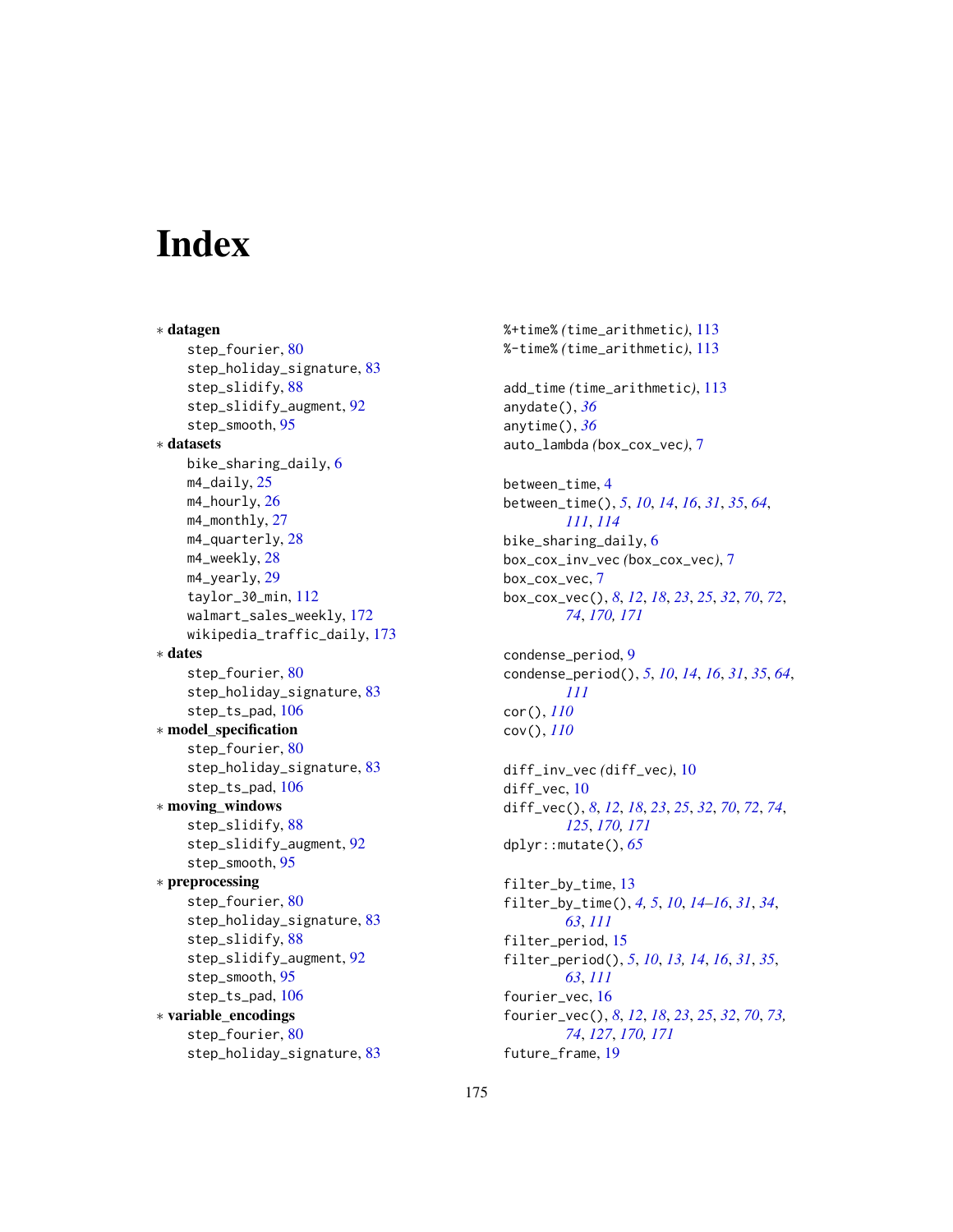get\_tk\_time\_scale\_template *(*set\_tk\_time\_scale\_template*)*, [61](#page-60-0) get\_tk\_time\_scale\_template(), *[135](#page-134-0)* has\_timetk\_idx *(*tk\_index*)*, [140](#page-139-1) is\_date\_class, [21](#page-20-0) lag\_vec, [22](#page-21-1) lag\_vec(), *[8](#page-7-0)*, *[12](#page-11-0)*, *[18](#page-17-0)*, *[23](#page-22-0)*, *[25](#page-24-0)*, *[32](#page-31-0)*, *[70](#page-69-0)*, *[72](#page-71-0)*, *[74](#page-73-0)*, *[130](#page-129-0)*, *[170,](#page-169-1) [171](#page-170-0)* lead\_vec *(*lag\_vec*)*, [22](#page-21-1) log\_interval\_inv\_vec *(*log\_interval\_vec*)*, [24](#page-23-0) log\_interval\_vec, [24](#page-23-0) log\_interval\_vec(), *[87](#page-86-0)* lubridate::period(), *[114](#page-113-0)* m4\_daily, [25](#page-24-0) m4\_hourly, [26](#page-25-0) m4\_monthly, [27](#page-26-0) m4\_quarterly, [28](#page-27-0) m4\_weekly, [28](#page-27-0) m4\_yearly, [29](#page-28-0) max(), *[110](#page-109-0)* mean(), *[110](#page-109-0)* median(), *[110](#page-109-0)* min(), *[110](#page-109-0)* mutate\_by\_time, [30](#page-29-0) mutate\_by\_time(), *[5](#page-4-0)*, *[10](#page-9-1)*, *[14](#page-13-0)*, *[16](#page-15-1)*, *[31](#page-30-0)*, *[34](#page-33-0)*, *[63](#page-62-0)*, *[111](#page-110-0)* normalize\_inv\_vec *(*normalize\_vec*)*, [32](#page-31-0) normalize\_vec, [32](#page-31-0) normalize\_vec(), *[32](#page-31-0)*, *[74](#page-73-0)* pad\_by\_time, [33](#page-32-0) pad\_by\_time(), *[5](#page-4-0)*, *[10](#page-9-1)*, *[14](#page-13-0)*, *[16](#page-15-1)*, *[31](#page-30-0)*, *[34](#page-33-0)*, *[63](#page-62-0)*, *[111](#page-110-0)* parse\_date2, [36](#page-35-0) parse\_datetime2 *(*parse\_date2*)*, [36](#page-35-0) plot\_acf\_diagnostics, [37](#page-36-0) plot\_acf\_diagnostics(), *[40](#page-39-0)*, *[120,](#page-119-0) [121](#page-120-0)* plot\_anomaly\_diagnostics, [40](#page-39-0) plot\_anomaly\_diagnostics(), *[124](#page-123-0)* plot\_seasonal\_diagnostics, [44](#page-43-0) plot\_seasonal\_diagnostics(), *[40](#page-39-0)*, *[121](#page-120-0)* plot\_stl\_diagnostics, [47](#page-46-0) plot\_time\_series, [49](#page-48-0) plot\_time\_series(), *[40](#page-39-0)*, *[58](#page-57-1)*, *[60](#page-59-0)*, *[121](#page-120-0)*

```
plot_time_series_boxplot, 53
plot_time_series_cv_plan, 58
plot_time_series_cv_plan(), 59, 117, 157
plot_time_series_regression, 60
purrr::map(), 65
recipes::selections(), 80, 84, 89, 92, 95,
         99, 107
recipes::step_lag(), 23, 79
recipes::step_naomit(), 79
recipes::step_normalize(), 99
recipes::step_rm(), 81, 84, 99, 100
rsample::rolling_origin(), 59, 117, 119,
         157
sd(), 110
selections(), 76, 78, 86, 101, 104
set_tk_time_scale_template, 61
set_tk_time_scale_template(), 135
slice_period, 62
slice_period(), 5, 10, 14, 16, 31, 35, 63
slidify, 64
slidify(), 5, 10, 14, 16, 31, 35, 64, 70, 111
slidify_vec, 68
slidify_vec(), 8, 12, 18, 23, 25, 32, 66, 70,
         72, 74, 132, 170, 171
smooth_vec, 71
smooth_vec(), 8, 12, 18, 23, 25, 32, 51, 55,
         58, 69, 70, 73, 74, 170, 171
standardize_inv_vec (standardize_vec),
         74
standardize_vec, 74
standardize_vec(), 32, 74
stats::lm(), 60
stats::stl(), 43, 48, 123, 153
step_box_cox, 75
step_box_cox(), 77, 79, 82, 85, 91, 94, 97,
         100, 103, 105, 108
step_diff, 78
step_diff(), 12, 77, 79, 82, 85, 87, 90, 94,
         97, 100, 103, 105, 108
80
step_fourier(), 18, 77, 79, 82, 85, 87, 90,
         94, 97, 100, 103, 105, 108
step_holiday_signature, 83
step_holiday_signature(), 77, 79, 82, 85,
         87, 90, 94, 97, 100, 103, 105, 108,
         137
step_log_interval, 86
```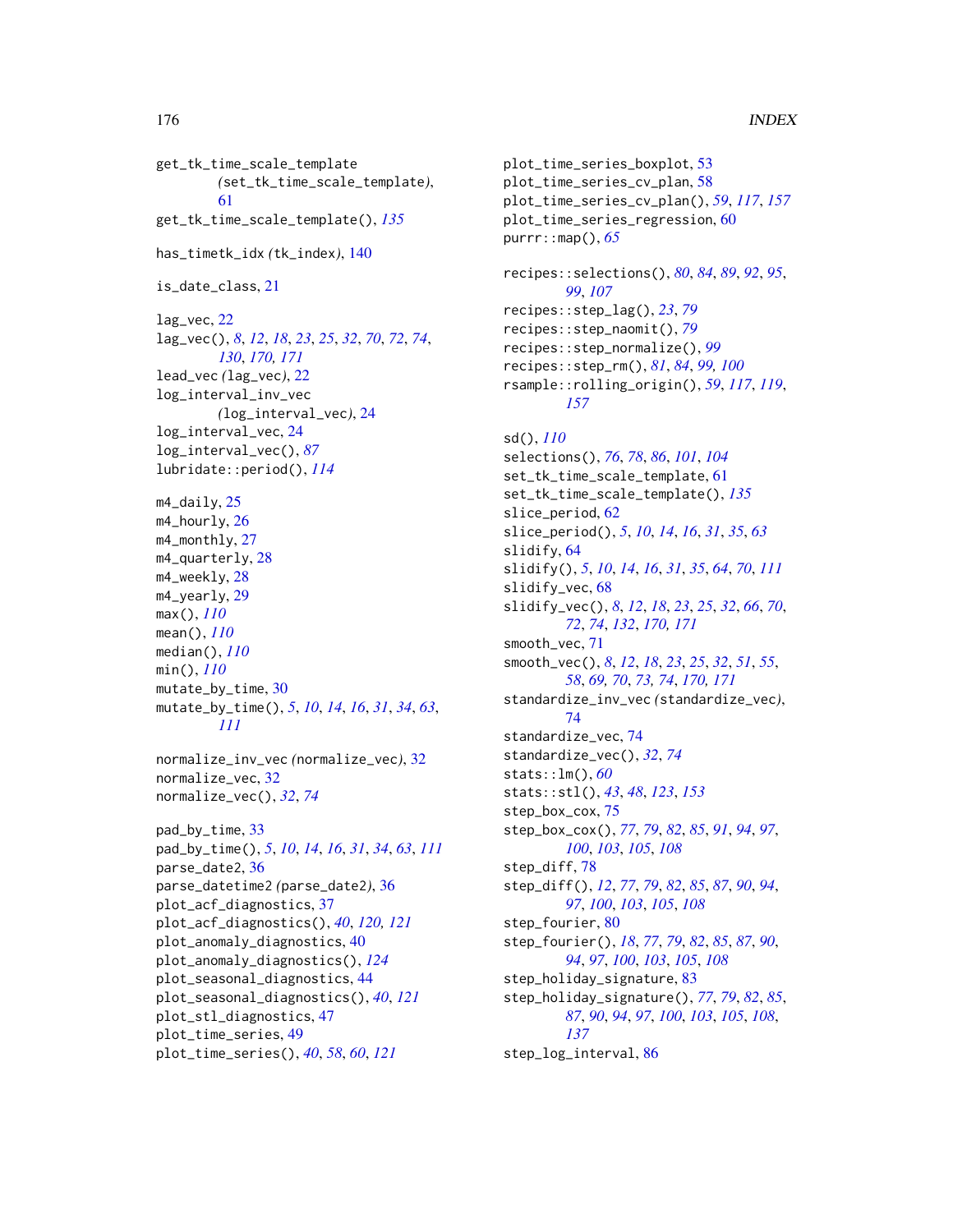#### INDEX 177

step\_log\_interval(), *[87](#page-86-0)* step\_naomit(), *[78](#page-77-0)* step\_slidify, [88](#page-87-0) step\_slidify(), *[70](#page-69-0)*, *[77](#page-76-0)*, *[79](#page-78-0)*, *[82](#page-81-0)*, *[85](#page-84-0)*, *[87](#page-86-0)*, *[91](#page-90-0)*, *[94](#page-93-0)*, *[97](#page-96-0)*, *[100](#page-99-0)*, *[103](#page-102-0)*, *[105](#page-104-0)*, *[108](#page-107-0)* step\_slidify\_augment, [92](#page-91-0) step\_smooth, [95](#page-94-0) step\_smooth(), *[72](#page-71-0)*, *[77](#page-76-0)*, *[79](#page-78-0)*, *[82](#page-81-0)*, *[85](#page-84-0)*, *[87](#page-86-0)*, *[90,](#page-89-0) [91](#page-90-0)*, *[94](#page-93-0)*, *[97](#page-96-0)*, *[100](#page-99-0)*, *[103](#page-102-0)*, *[105](#page-104-0)*, *[108](#page-107-0)* step\_timeseries\_signature, [98](#page-97-0) step\_timeseries\_signature(), *[77](#page-76-0)*, *[79](#page-78-0)*, *[82](#page-81-0)*, *[85](#page-84-0)*, *[87](#page-86-0)*, *[90](#page-89-0)*, *[94](#page-93-0)*, *[97](#page-96-0)*, *[100](#page-99-0)*, *[103](#page-102-0)*, *[105](#page-104-0)*, *[108](#page-107-0)* step\_ts\_clean, [101](#page-100-0) step\_ts\_clean(), *[77](#page-76-0)*, *[79](#page-78-0)*, *[82](#page-81-0)*, *[85](#page-84-0)*, *[87](#page-86-0)*, *[91](#page-90-0)*, *[94](#page-93-0)*, *[97](#page-96-0)*, *[100](#page-99-0)*, *[103](#page-102-0)*, *[105](#page-104-0)*, *[108](#page-107-0)* step\_ts\_impute, [104](#page-103-0) step\_ts\_impute(), *[77](#page-76-0)*, *[79](#page-78-0)*, *[82](#page-81-0)*, *[85](#page-84-0)*, *[87](#page-86-0)*, *[91](#page-90-0)*, *[94](#page-93-0)*, *[97](#page-96-0)*, *[100](#page-99-0)*, *[103](#page-102-0)*, *[105](#page-104-0)*, *[108](#page-107-0)* step\_ts\_pad, [106](#page-105-0) step\_ts\_pad(), *[77](#page-76-0)*, *[79](#page-78-0)*, *[82](#page-81-0)*, *[85](#page-84-0)*, *[87](#page-86-0)*, *[91](#page-90-0)*, *[94](#page-93-0)*, *[97](#page-96-0)*, *[100](#page-99-0)*, *[103](#page-102-0)*, *[105](#page-104-0)*, *[108](#page-107-0)* subtract\_time *(*time\_arithmetic*)*, [113](#page-112-0) sum(), *[110](#page-109-0)* summarise\_by\_time, [109](#page-108-0) summarise\_by\_time(), *[5](#page-4-0)*, *[10](#page-9-1)*, *[14](#page-13-0)*, *[16](#page-15-1)*, *[31](#page-30-0)*, *[34](#page-33-0)*, *[63](#page-62-0)*, *[111](#page-110-0)* summarize\_by\_time *(*summarise\_by\_time*)*, [109](#page-108-0) taylor\_30\_min, [112](#page-111-0) tibble::as\_tibble(), *[155](#page-154-1)* tidy.step\_box\_cox *(*step\_box\_cox*)*, [75](#page-74-0) tidy.step\_diff *(*step\_diff*)*, [78](#page-77-0) tidy.step\_fourier *(*step\_fourier*)*, [80](#page-79-0) tidy.step\_holiday\_signature *(*step\_holiday\_signature*)*, [83](#page-82-0) tidy.step\_log\_interval *(*step\_log\_interval*)*, [86](#page-85-0) tidy.step\_slidify *(*step\_slidify*)*, [88](#page-87-0) tidy.step\_slidify\_augment *(*step\_slidify\_augment*)*, [92](#page-91-0) tidy.step\_smooth *(*step\_smooth*)*, [95](#page-94-0) tidy.step\_timeseries\_signature *(*step\_timeseries\_signature*)*, [98](#page-97-0) tidy.step\_ts\_clean *(*step\_ts\_clean*)*, [101](#page-100-0) tidy.step\_ts\_impute *(*step\_ts\_impute*)*, [104](#page-103-0) tidy.step\_ts\_pad *(*step\_ts\_pad*)*, [106](#page-105-0) time\_arithmetic, [113](#page-112-0)

time\_series\_cv, [115,](#page-114-1) *[119](#page-118-0)* time\_series\_cv(), *[59](#page-58-0)*, *[117](#page-116-0)[–119](#page-118-0)*, *[157](#page-156-0)* time\_series\_split, [118](#page-117-0) time\_series\_split(), *[117](#page-116-0)* timetk, [112](#page-111-0) tk\_acf\_diagnostics, [120](#page-119-0) tk\_anomaly\_diagnostics, [122](#page-121-0) tk\_anomaly\_diagnostics(), *[44](#page-43-0)* tk\_augment\_differences, [124](#page-123-0) tk\_augment\_differences(), *[12](#page-11-0)*, *[125](#page-124-0)*, *[127,](#page-126-0) [128](#page-127-0)*, *[130](#page-129-0)*, *[132,](#page-131-0) [133](#page-132-0)* tk\_augment\_fourier, [126](#page-125-0) tk\_augment\_fourier(), *[18](#page-17-0)*, *[125](#page-124-0)*, *[127,](#page-126-0) [128](#page-127-0)*, *[130](#page-129-0)*, *[132](#page-131-0)*, *[134](#page-133-1)* tk\_augment\_holiday, [127](#page-126-0) tk\_augment\_holiday\_signature *(*tk\_augment\_holiday*)*, [127](#page-126-0) tk\_augment\_holiday\_signature(), *[125](#page-124-0)*, *[127,](#page-126-0) [128](#page-127-0)*, *[130](#page-129-0)*, *[132,](#page-131-0) [133](#page-132-0)*, *[137](#page-136-0)* tk\_augment\_lags, [129](#page-128-0) tk\_augment\_lags(), *[23](#page-22-0)*, *[125](#page-124-0)*, *[127,](#page-126-0) [128](#page-127-0)*, *[130](#page-129-0)*, *[132,](#page-131-0) [133](#page-132-0)* tk\_augment\_leads *(*tk\_augment\_lags*)*, [129](#page-128-0) tk\_augment\_slidify, [131](#page-130-0) tk\_augment\_slidify(), *[66](#page-65-0)*, *[70](#page-69-0)*, *[125](#page-124-0)*, *[127,](#page-126-0) [128](#page-127-0)*, *[130](#page-129-0)*, *[132,](#page-131-0) [133](#page-132-0)* tk\_augment\_timeseries, [133](#page-132-0) tk\_augment\_timeseries\_signature *(*tk\_augment\_timeseries*)*, [133](#page-132-0) tk\_augment\_timeseries\_signature(), *[125](#page-124-0)*, *[127,](#page-126-0) [128](#page-127-0)*, *[130](#page-129-0)*, *[132,](#page-131-0) [133](#page-132-0)*, *[138](#page-137-1)* tk\_get\_frequency, [134](#page-133-1) tk\_get\_frequency(), *[42](#page-41-0)*, *[47](#page-46-0)*, *[62](#page-61-0)*, *[123](#page-122-0)*, *[153](#page-152-0)* tk\_get\_holiday, [136](#page-135-0) tk\_get\_holiday\_signature *(*tk\_get\_holiday*)*, [136](#page-135-0) tk\_get\_holiday\_signature(), *[128](#page-127-0)* tk\_get\_holidays\_by\_year *(*tk\_get\_holiday*)*, [136](#page-135-0) tk\_get\_timeseries, [138](#page-137-1) tk\_get\_timeseries\_signature *(*tk\_get\_timeseries*)*, [138](#page-137-1) tk\_get\_timeseries\_signature(), *[134](#page-133-1)*, *[143](#page-142-0)* tk\_get\_timeseries\_summary *(*tk\_get\_timeseries*)*, [138](#page-137-1) tk\_get\_timeseries\_summary(), *[143](#page-142-0)*, *[154](#page-153-0)* tk\_get\_timeseries\_unit\_frequency, [139](#page-138-0) tk\_get\_timeseries\_variables, [140](#page-139-1)